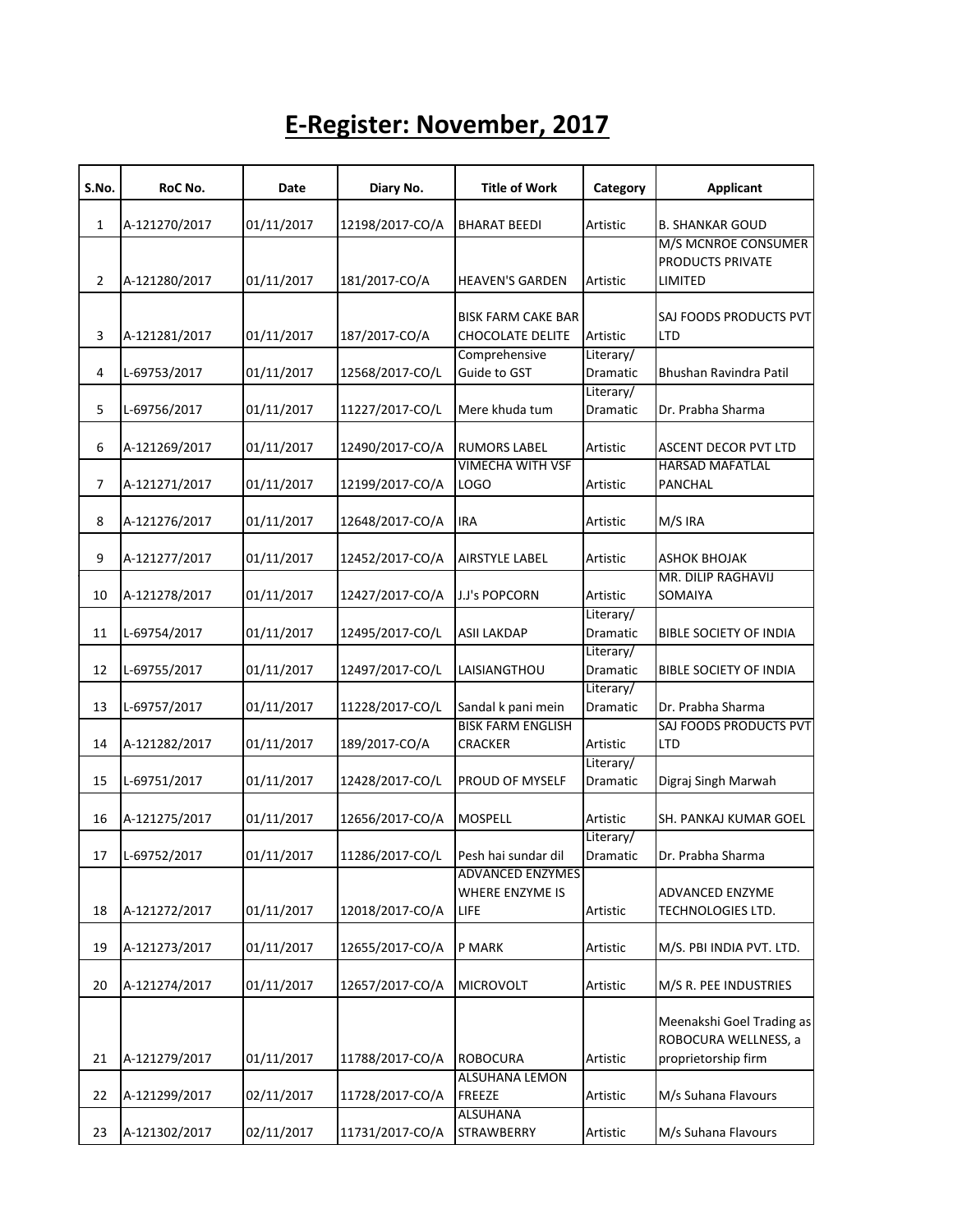| S.No. | RoC No.       | Date       | Diary No.       | <b>Title of Work</b>                  | Category             | <b>Applicant</b>              |
|-------|---------------|------------|-----------------|---------------------------------------|----------------------|-------------------------------|
|       |               |            |                 | Study of significant                  |                      | Steel Authority of India      |
|       |               |            |                 | factors affecting                     |                      | Limited, R & D Centre for     |
|       |               |            |                 | quality of Iron ore                   | Literary/            | Iron & Steel, P.O-Doranda,    |
| 24    | L-69758/2017  | 02/11/2017 | 11488/2017-CO/L | Sinter.                               | Dramatic             | Ranchi-834002                 |
| 25    | A-121286/2017 | 02/11/2017 | 11713/2017-CO/A | <b>OZEM</b>                           | Artistic             | M/S B.K TRADERS               |
| 26    | A-121297/2017 | 02/11/2017 | 13336/2017-CO/A | <b>PYLON LOGO</b>                     | Artistic             | Mr Naresh Kumar               |
| 27    | A-121303/2017 | 02/11/2017 | 11732/2017-CO/A | <b>ALSUHANA WHITE</b><br><b>GRAPE</b> | Artistic             | M/s Suhana Flavours           |
|       |               |            |                 |                                       | Literary/            |                               |
| 28    | L-69764/2017  | 02/11/2017 | 11231/2017-CO/L | Tune churaya dil                      | Dramatic             | Dr. Prabha Sharma             |
|       |               |            |                 |                                       |                      |                               |
|       |               |            |                 | ARI ADVANCED                          |                      |                               |
|       |               |            |                 | SIMULATION                            |                      | Shravan Rewari, Managing      |
|       |               |            |                 | ASSESSMENT                            |                      | Director of Applied           |
|       |               | 02/11/2017 |                 | <b>MODULE PLATFORM</b><br>SOFTWARE    | Computer<br>Software | Research International        |
| 29    | SW-9596/2017  |            | 5475/2017-CO/SW | <b>ALSUHANA BLACK</b>                 |                      | Private Limited               |
| 30    | A-121289/2017 | 02/11/2017 | 11720/2017-CO/A | <b>BERRY</b>                          | Artistic             | M/S SUHANA FLAVOURS           |
|       |               |            |                 | <b>ALBELI PREMIUM</b>                 |                      |                               |
| 31    | A-121290/2017 | 02/11/2017 | 11719/2017-CO/A | TEA                                   | Artistic             | M/S A.K FOOD PRODUCTS         |
|       |               |            |                 |                                       |                      | <b>SAMARPIT GRAM</b>          |
|       |               |            |                 | SAMARPIT GRAM                         | Literary/            | PARIKALPANA                   |
| 32    | L-69760/2017  | 02/11/2017 | 12424/2017-CO/L | PARIKALPANA                           | Dramatic             | <b>FOUNDATION</b>             |
|       |               |            |                 | SOLAR INDIA / SOLAR Literary/         |                      | <b>JAGDISH CHANDRA</b>        |
| 33    | L-69761/2017  | 02/11/2017 | 12408/2017-CO/L | <b>DELHI</b>                          | Dramatic             | SHARMA                        |
|       |               |            |                 | PATHEN THUTHENG                       | Literary/            |                               |
| 34    | L-69762/2017  | 02/11/2017 | 12498/2017-CO/L | <b>BU</b>                             | Dramatic             | <b>BIBLE SOCIETY OF INDIA</b> |
|       |               |            |                 |                                       | Literary/            |                               |
| 35    | L-69765/2017  | 02/11/2017 | 11226/2017-CO/L | Chaand k par se                       | Dramatic             | Dr. Prabha Sharma             |
|       |               |            |                 | <b>BISK FARM TOP</b>                  |                      | SAJ FOODS PRODUCTS PVT        |
| 36    | A-121283/2017 | 02/11/2017 | 190/2017-CO/A   | <b>HERBS</b>                          | Artistic             | <b>LTD</b>                    |
|       |               |            |                 | INTELLECTUAL                          |                      |                               |
|       |               |            |                 | <b>PROPERTY</b>                       |                      |                               |
|       |               |            |                 | PROTECTION AND                        |                      |                               |
|       |               |            |                 | <b>ENFORCEMENT</b>                    |                      |                               |
| 37    | A-121284/2017 | 02/11/2017 | 15323/2017-CO/A | <b>COUNCIL INDIA</b>                  | Artistic             | DR. ARVIND GANDHI             |
| 38    | A-121291/2017 | 02/11/2017 | 11717/2017-CO/A | <b>AECC GLOBAL</b>                    | Artistic             | M/S AECC INDIA PVT LTD        |
|       |               |            |                 | <b>CHANDAN</b>                        |                      |                               |
| 39    | A-121296/2017 | 02/11/2017 | 11326/2017-CO/A | <b>CHARBHUJA</b>                      | Artistic             | SONA RAM MALVIYA              |
|       |               |            |                 | <b>MAA KAALI VRAT</b>                 | Literary/            |                               |
| 40    | L-69759/2017  | 02/11/2017 | 12432/2017-CO/L | <b>KATHA</b>                          | Dramatic             | M/S. SUMIT PUBLICATION        |
|       |               |            |                 | <b>ALSUHANA PAAN</b>                  |                      |                               |
| 41    | A-121301/2017 | 02/11/2017 | 11730/2017-CO/A | <b>TWIST</b>                          | Artistic             | M/s Suhana Flavours           |
|       |               |            |                 |                                       | Literary/            |                               |
| 42    | L-69763/2017  | 02/11/2017 | 11230/2017-CO/L | Peshe nazar                           | Dramatic             | Dr. Prabha Sharma             |
|       |               |            |                 |                                       |                      |                               |
|       |               |            | 11552/2017-     | Codon usage                           | Computer             |                               |
| 43    | SW-9595/2017  | 02/11/2017 | CO/SW           | diversity index (CUDI) Software       |                      | Dr. Supriyo Chakraborty       |
|       |               |            |                 |                                       |                      | <b>DHUNSERI TEA &amp;</b>     |
| 44    | A-121285/2017 | 02/11/2017 | 11475/2017-CO/A | <b>DHUNSERI LABEL</b>                 | Artistic             | <b>INDUSTRIES LIMITED</b>     |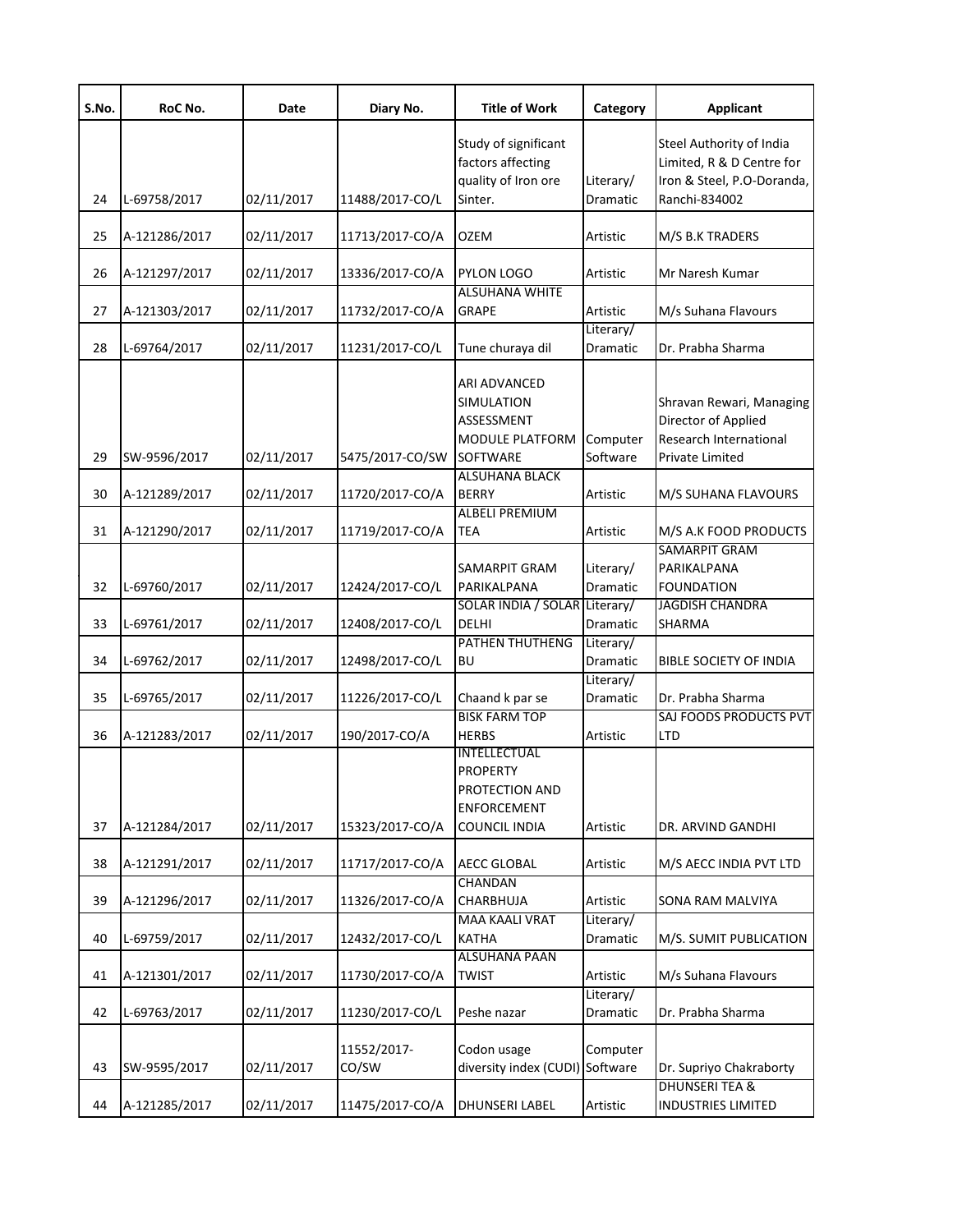| S.No. | RoC No.       | Date       | Diary No.       | <b>Title of Work</b>                                                                               | Category                     | <b>Applicant</b>                                                 |
|-------|---------------|------------|-----------------|----------------------------------------------------------------------------------------------------|------------------------------|------------------------------------------------------------------|
| 45    | A-121288/2017 | 02/11/2017 | 11709/2017-CO/A | <b>DAVIS</b>                                                                                       | Artistic                     | M/S HOLLYHOCK<br><b>COSMETICS PRODUCTS</b>                       |
| 46    | A-121292/2017 | 02/11/2017 | 11715/2017-CO/A | <b>MIAKASA</b>                                                                                     | Artistic                     | M/S SAFE AND SECURE<br><b>ONLINE MARKETING PVT</b><br><b>LTD</b> |
| 47    | A-121293/2017 | 02/11/2017 | 11716/2017-CO/A | SCOTCH MODA                                                                                        | Artistic                     | M/S SAFE AND SECURE<br><b>ONLINE MARKETING PVT</b><br><b>LTD</b> |
| 48    | A-121295/2017 | 02/11/2017 | 11380/2017-CO/A | DEEP CLASSIC                                                                                       | Artistic                     | Sudeep Garg                                                      |
| 49    | A-121298/2017 | 02/11/2017 | 13337/2017-CO/A | <b>DAIRY CHOICE</b>                                                                                | Artistic                     | Mr Manish Bansal                                                 |
| 50    | A-121287/2017 | 02/11/2017 | 11708/2017-CO/A | <b>HIMGANGA</b>                                                                                    | Artistic                     | M/S HIMGANGA<br><b>POLYMERS</b>                                  |
| 51    | A-121294/2017 | 02/11/2017 | 11726/2017-CO/A | <b>ALSUHANA ICE</b><br><b>STRAWBERRY</b>                                                           | Artistic                     | M/S SUHANA FLAVOURS                                              |
| 52    | A-121300/2017 | 02/11/2017 | 11729/2017-CO/A | <b>ALSUHANA ON THE</b><br><b>ROX</b>                                                               | Artistic                     | M/s Suhana Flavours                                              |
| 53    | A-121305/2017 | 03/11/2017 | 11609/2017-CO/A | HW LOGO                                                                                            | Artistic                     | R. KAILAIMANI, K.<br>SHANMUGAVALLI,<br>DIWAKAR.K                 |
| 54    | A-121308/2017 | 03/11/2017 | 13733/2017-CO/A | <b>MILKOPLEX</b>                                                                                   | Artistic                     | PANKAJ RAVJIBHAI PATEL                                           |
| 55    | A-121312/2017 | 03/11/2017 | 11712/2017-CO/A | <b>KW SRISHTI</b>                                                                                  | Artistic                     | M /s K World Estate<br>Private Limited                           |
| 56    | L-69768/2017  | 03/11/2017 | 11734/2017-CO/L | THE ELIGIBLE MAN                                                                                   | Literary/<br>Dramatic        | <b>NEHA DUTTA</b>                                                |
| 57    | L-69782/2017  | 03/11/2017 | 11577/2017-CO/L | HINDI GEET                                                                                         | Literary/<br>Dramatic        | SUBHASH SHARMA                                                   |
| 58    | L-69793/2017  | 03/11/2017 | 685/2017-CO/L   | <b>Business Interests in</b><br>Participation                                                      | Literary/<br><b>Dramatic</b> | NAMRATA SADHWANI                                                 |
| 59    | L-69795/2017  | 03/11/2017 | 13720/2017-CO/L | LAGE MUJHSE KHAFA Literary/<br><b>MERA HI KHUDA</b>                                                | <b>Dramatic</b>              | <b>FIROZ ARSH</b>                                                |
| 60    | L-69796/2017  | 03/11/2017 | 13860/2017-CO/L | A MYSTERIOUS TREE                                                                                  | Literary/<br>Dramatic        | <b>JYOTI GUNJAL</b>                                              |
| 61    | L-69801/2017  | 03/11/2017 | 12840/2017-CO/L | TAMIL ELZUTHUKKAL<br>MATTRUM<br>PURANAGALIL<br><b>KOORAPPATTA</b><br>NAVEENA ARIVIYAL<br>ORU AAIVU | Literary/<br>Dramatic        | Dr.K.Umarani, M.B.B.S.,<br>F.C.D.,                               |
| 62    | A-121304/2017 | 03/11/2017 | 11610/2017-CO/A | THREE MANGO<br>MIRCH POWDER                                                                        | Artistic                     | 1. VIJAY KUMAR SHAH 2.<br>MILIND SHAH 3. VISHANJI<br><b>SHAH</b> |
| 63    | L-69776/2017  | 03/11/2017 | 12039/2017-CO/L | <b>COMEDY DANGAL</b>                                                                               | Literary/<br>Dramatic        | Zee Entertainment<br><b>Enterprises Limited</b>                  |
| 64    | L-69800/2017  | 03/11/2017 | 13884/2017-CO/L | MARIGOLD PLUS 1                                                                                    | Literary/<br>Dramatic        | <b>VIDYA PRAKASHAN</b><br><b>MANDIR PLTD</b>                     |
| 65    | A-121311/2017 | 03/11/2017 | 11711/2017-CO/A | <b>KW GROUP</b>                                                                                    | Artistic                     | M /s Dingle Buildcons<br>Private Limited                         |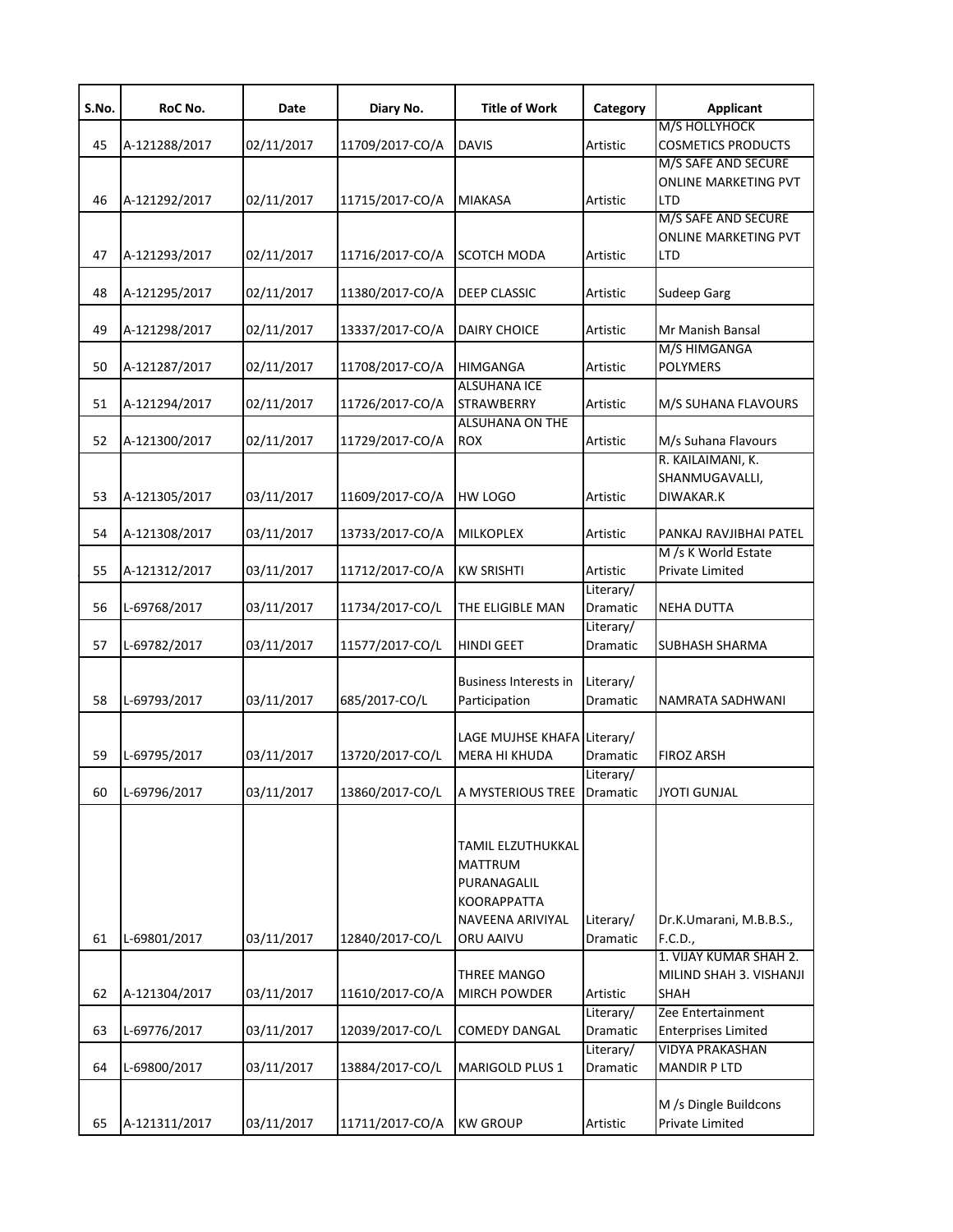| S.No. | RoC No.       | Date       | Diary No.       | <b>Title of Work</b>                                                                                      | Category              | <b>Applicant</b>                                                                                                 |
|-------|---------------|------------|-----------------|-----------------------------------------------------------------------------------------------------------|-----------------------|------------------------------------------------------------------------------------------------------------------|
| 66    | L-69770/2017  | 03/11/2017 | 13734/2017-CO/L | <b>BEST OF BUSINESS</b><br><b>IDEA</b>                                                                    | Literary/<br>Dramatic | PRANAV B JHAVERI                                                                                                 |
|       |               |            |                 |                                                                                                           | Literary/             |                                                                                                                  |
| 67    | L-69781/2017  | 03/11/2017 | 11576/2017-CO/L | <b>HINDI</b>                                                                                              | Dramatic              | SUBHASH SHARMA                                                                                                   |
|       |               |            |                 |                                                                                                           | Literary/             | <b>VIDYA PRAKASHAN</b>                                                                                           |
| 68    | L-69787/2017  | 03/11/2017 | 13936/2017-CO/L | <b>RIMJHIM PLUS 5</b>                                                                                     | Dramatic              | <b>MANDIR P LTD</b>                                                                                              |
| 69    | L-69791/2017  | 03/11/2017 | 13691/2017-CO/L | The Heart That Never Literary/<br>Felt                                                                    | Dramatic              | Prateesh Dhar                                                                                                    |
|       |               |            |                 |                                                                                                           |                       |                                                                                                                  |
| 70    | A-121307/2017 | 03/11/2017 | 11511/2017-CO/A | <b>BUDDHA</b>                                                                                             | Artistic              | GULISTAAN                                                                                                        |
| 71    | A-121313/2017 | 03/11/2017 | 11714/2017-CO/A | KHANA KHAZANA                                                                                             | Artistic              | M/s Paras Rice Products<br>Pvt Ltd                                                                               |
|       |               |            |                 |                                                                                                           | Literary/             |                                                                                                                  |
| 72    | L-69766/2017  | 03/11/2017 | 12561/2017-CO/L | WORTH LIVING ?                                                                                            | Dramatic              | AMAN JAIN                                                                                                        |
|       |               |            |                 | <b>SHAHEEDON KI</b>                                                                                       | Literary/             |                                                                                                                  |
| 73    | L-69780/2017  | 03/11/2017 | 11562/2017-CO/L | <b>ILTEJA</b>                                                                                             | Dramatic              | <b>SUBHASH SHARMA</b>                                                                                            |
|       |               |            |                 |                                                                                                           | Literary/             |                                                                                                                  |
| 74    | L-69789/2017  | 03/11/2017 | 13542/2017-CO/L | <b>ZEENAT KAUR</b>                                                                                        | Dramatic              | SURINDER SINGH ALAGH                                                                                             |
| 75    | L-69790/2017  | 03/11/2017 | 13450/2017-CO/L | <b>Breathe Series</b>                                                                                     | Literary/<br>Dramatic | Mukul Bhandari                                                                                                   |
|       |               |            |                 | MERI DUNIYA HAI TU Literary/                                                                              |                       |                                                                                                                  |
| 76    | L-69798/2017  | 03/11/2017 | 13687/2017-CO/L | <b>MAIN TUJHSE</b>                                                                                        | Dramatic              | Sagar Kumar                                                                                                      |
|       |               |            |                 |                                                                                                           | Literary/             | NARENDRA KUMAR                                                                                                   |
| 77    | L-69799/2017  | 03/11/2017 | 13207/2017-CO/L | QURBAAN                                                                                                   | Dramatic              | PRAJAPATI                                                                                                        |
| 78    | L-69802/2017  | 03/11/2017 | 13240/2017-CO/L | Information<br><b>Extraction From</b><br><b>Relational Database</b><br><b>Using Speech</b><br>Recognition | Literary/<br>Dramatic | Dr. Avinash J. Agrawal, Ms<br>Kajal Jain, Shri<br>Ramdeobaba College of<br>Engineering and<br>Management, Nagpur |
| 79    | A-121309/2017 | 03/11/2017 | 12493/2017-CO/A | <b>CROMPTON</b>                                                                                           | Artistic              | <b>CROMPTON GREAVES</b><br><b>CONSUMER ELECTRICALS</b><br>LIMITED [CGCEL]                                        |
| 80    | A-121310/2017 | 03/11/2017 | 12399/2017-CO/A | C LOGO                                                                                                    | Artistic              | M/S. CIRA ENTERPRISES                                                                                            |
| 81    | L-69778/2017  | 03/11/2017 | 11567/2017-CO/L | DESH MERA IK BAAG Literary/<br>HEI                                                                        | Dramatic              | SUBHASH SHARMA                                                                                                   |
| 82    | L-69779/2017  | 03/11/2017 | 11559/2017-CO/L | <b>MERO DESH</b>                                                                                          | Literary/<br>Dramatic | <b>SUBHASH SHARMA</b>                                                                                            |
|       |               |            |                 |                                                                                                           | Literary/             |                                                                                                                  |
| 83    | L-69784/2017  | 03/11/2017 | 11580/2017-CO/L | <b>MOODHTA</b>                                                                                            | Dramatic<br>Literary/ | SUBHASH SHARMA                                                                                                   |
| 84    | L-69785/2017  | 03/11/2017 | 11442/2017-CO/L | Lost and Found                                                                                            | Dramatic              | Nita Bajoria                                                                                                     |
| 85    | L-69792/2017  | 03/11/2017 | 12435/2017-CO/L | <b>SUGANDHI KONKAN</b>                                                                                    | Literary/<br>Dramatic | 1. Mr. Ravindra Vaman<br>Prabhudesai                                                                             |
| 86    | L-69797/2017  | 03/11/2017 | 13102/2017-CO/L | She Finds Herself<br>Alone                                                                                | Literary/<br>Dramatic | PAWAN KUMAR                                                                                                      |
| 87    | A-121315/2017 | 03/11/2017 | 13956/2017-CO/A | <b>NEERI KFT</b>                                                                                          | Artistic              | AIMIL PHARMACEUTICALS<br>INDIA LTD.                                                                              |
| 88    | L-69773/2017  | 03/11/2017 | 11818/2017-CO/L | <b>First Year</b>                                                                                         | Literary/<br>Dramatic | Bhimraj Palkar                                                                                                   |
| 89    | L-69775/2017  | 03/11/2017 | 12043/2017-CO/L | <b>KARUNAMOYEE RANI Literary/</b><br><b>RASHMONI</b>                                                      | Dramatic              | Zee Entertainment<br><b>Enterprises Limited</b>                                                                  |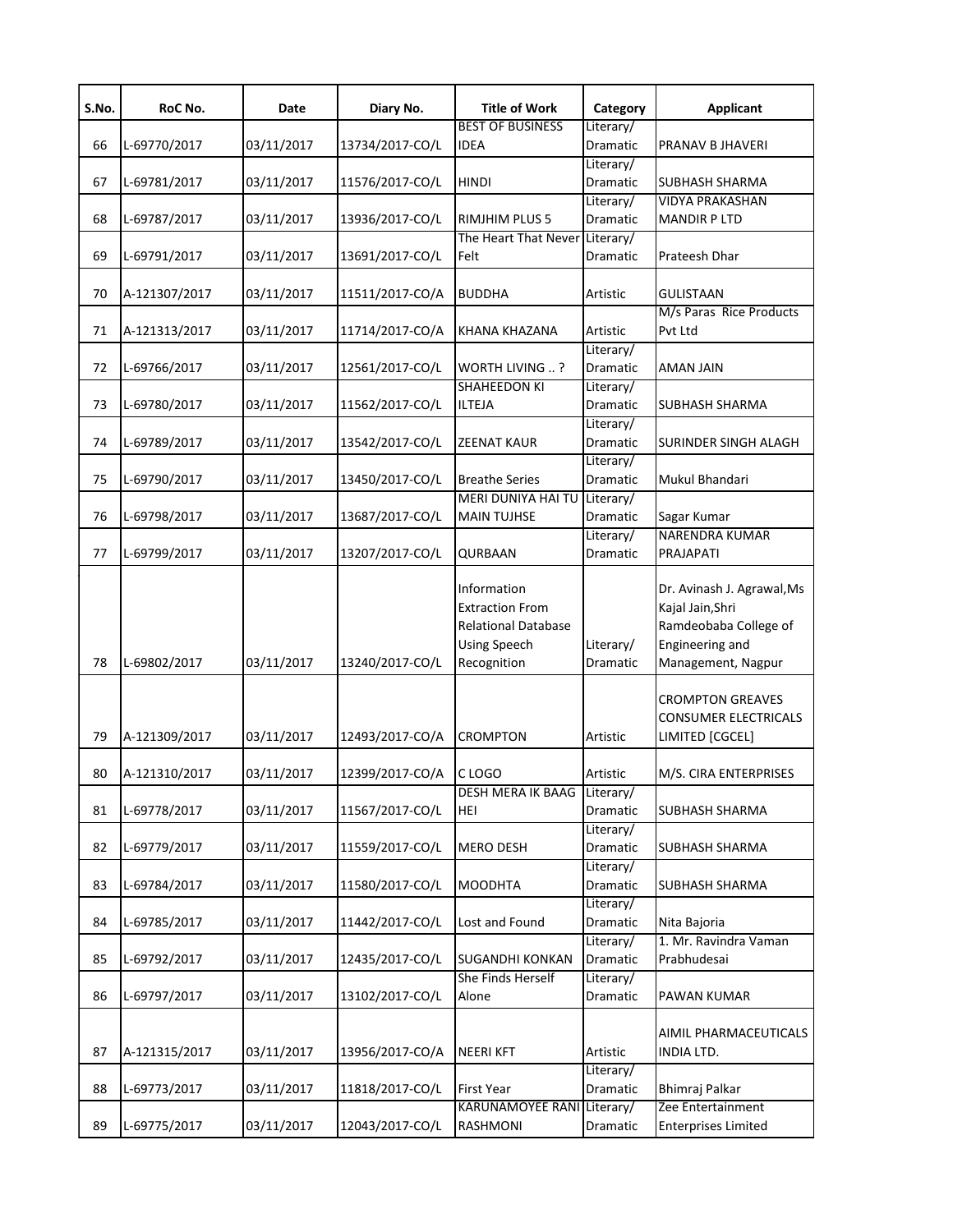| S.No. | RoC No.       | Date       | Diary No.               | <b>Title of Work</b>   | Category  | <b>Applicant</b>              |
|-------|---------------|------------|-------------------------|------------------------|-----------|-------------------------------|
|       |               |            |                         | Pakkatthaatthu         |           |                               |
|       |               |            |                         | Panjaabi'ya            | Literary/ |                               |
| 90    | L-69786/2017  | 03/11/2017 | 12389/2017-CO/L         | paatthaelaa???         | Dramatic  | DEEPTHA PATTABIRAMAN          |
|       |               |            |                         |                        |           |                               |
|       |               |            |                         |                        |           | AIMIL PHARMACEUTICALS         |
| 91    | A-121314/2017 | 03/11/2017 | 13929/2017-CO/A         | <b>BONIHEAL</b>        | Artistic  | INDIA LTD.                    |
|       |               |            |                         |                        | Literary/ |                               |
| 92    | L-69774/2017  | 03/11/2017 | 12502/2017-CO/L         | <b>KANCHIBE BAIBIL</b> | Dramatic  | <b>BIBLE SOCIETY OF INDIA</b> |
|       |               |            |                         |                        | Literary/ | <b>VIDYA PRAKASHAN</b>        |
| 93    | L-69788/2017  | 03/11/2017 | 13913/2017-CO/L         | <b>RIMJHIM PLUS 3</b>  | Dramatic  | <b>MANDIR P LTD</b>           |
|       |               |            |                         |                        | Literary/ |                               |
| 94    | L-69794/2017  | 03/11/2017 | 13846/2017-CO/L         | Who Am I ?             | Dramatic  | DEEPAK CHAKRAVARTY            |
|       |               |            |                         |                        |           |                               |
| 95    | A-121306/2017 | 03/11/2017 | 11824/2017-CO/A         | SOBHA DEAMSERIES       | Artistic  | M/s SOBHA LIMITED.,           |
|       |               |            |                         |                        | Literary/ |                               |
| 96    | L-69767/2017  | 03/11/2017 | 11536/2017-CO/L         | <b>GPS DIRECTORY</b>   | Dramatic  | FIND ME SOLUTIONS LLP.        |
|       |               |            |                         |                        | Literary/ |                               |
| 97    | L-69769/2017  | 03/11/2017 | 11735/2017-CO/L         | DULHAN MARJAANI        | Dramatic  | <b>HARPREET KAUR</b>          |
|       |               |            |                         |                        |           |                               |
|       |               |            |                         | VITARAGITA VIGYAN,     |           |                               |
|       |               |            |                         | <b>JAIN DHARMA</b>     |           |                               |
|       |               |            |                         | SHASHTRA,              | Literary/ |                               |
| 98    | L-69771/2017  | 03/11/2017 | 11921/2017-CO/L         | [MARATHI]              | Dramatic  | AMOL MOTILAL SHAH             |
|       |               |            |                         | <b>SWACHCHH BHARAT</b> | Literary/ | DR YAGNA DINESHKUMAR          |
| 99    | L-69772/2017  | 03/11/2017 | 13742/2017-CO/L         | <b>SANEDO</b>          | Dramatic  | <b>JOSHI</b>                  |
|       |               |            |                         | SIDDHIVINAYAK          |           |                               |
|       |               |            |                         |                        |           |                               |
|       |               |            |                         | NAFRAT SE HOGA         |           |                               |
|       |               |            |                         | PYAAR KA SHREE         | Literary/ | Zee Entertainment             |
| 100   | L-69777/2017  | 03/11/2017 | 12036/2017-CO/L         | <b>GANESH</b>          | Dramatic  | <b>Enterprises Limited</b>    |
|       |               |            |                         | <b>BEET RAAG BHAYE</b> | Literary/ |                               |
| 101   | L-69783/2017  | 03/11/2017 | 11572/2017-CO/L         | <b>KRODH</b>           | Dramatic  | <b>SUBHASH SHARMA</b>         |
|       |               |            |                         |                        |           |                               |
|       |               |            |                         |                        | Sound     |                               |
| 102   | SR-12876/2017 | 03/11/2017 | 13876/2017-CO/SR Saavre |                        | Recording | Jasmer Singh Wadhwa           |
|       |               |            |                         |                        |           |                               |
| 103   | A-121316/2017 | 06/11/2017 | 11727/2017-CO/A         | <b>ALSUHANA MINT</b>   | Artistic  | M/S SUHANA FLAVOURS           |
|       |               |            |                         | <b>BISK FARM SO</b>    |           | SAJ FOOD PRODUCTS             |
| 104   | A-121341/2017 | 06/11/2017 | 13284/2017-CO/A         | SWEET COL. LABEL       | Artistic  | PRIVATE LIMITED               |
|       |               |            |                         |                        |           |                               |
|       |               |            |                         |                        |           | ANKIT S., JAIN TRADING AS     |
| 105   | A-121343/2017 | 06/11/2017 | 5289/2015-CO/A          | <b>RUDE</b>            | Artistic  | M/S. AASHISH APPARELS         |
|       |               |            |                         |                        | Literary/ |                               |
| 106   | L-69816/2017  | 06/11/2017 | 11624/2017-CO/L         | Mere Geet              | Dramatic  | <b>GURJEET SINGH</b>          |
|       |               |            |                         |                        | Literary/ |                               |
| 107   | L-69821/2017  | 06/11/2017 | 11791/2017-CO/L         | Let's save Bobby       | Dramatic  | <b>VILAS PADHYE</b>           |
|       |               |            |                         | THE UNKNOWN            |           |                               |
|       |               |            |                         | HISTORY OF THE         |           |                               |
|       |               |            |                         | KALKAJI TEMPLE IN      | Literary/ |                               |
| 108   | L-69834/2017  | 06/11/2017 | 13754/2017-CO/L         | <b>DELHI</b>           | Dramatic  | PRATHA SHARMA                 |
|       |               |            |                         | Dandelions and         |           |                               |
|       |               |            |                         | Dreams, A Book of      | Literary/ |                               |
| 109   | L-69843/2017  | 06/11/2017 | 12864/2017-CO/L         | Poetry                 | Dramatic  | Mehina Shihab                 |
|       |               |            |                         |                        |           |                               |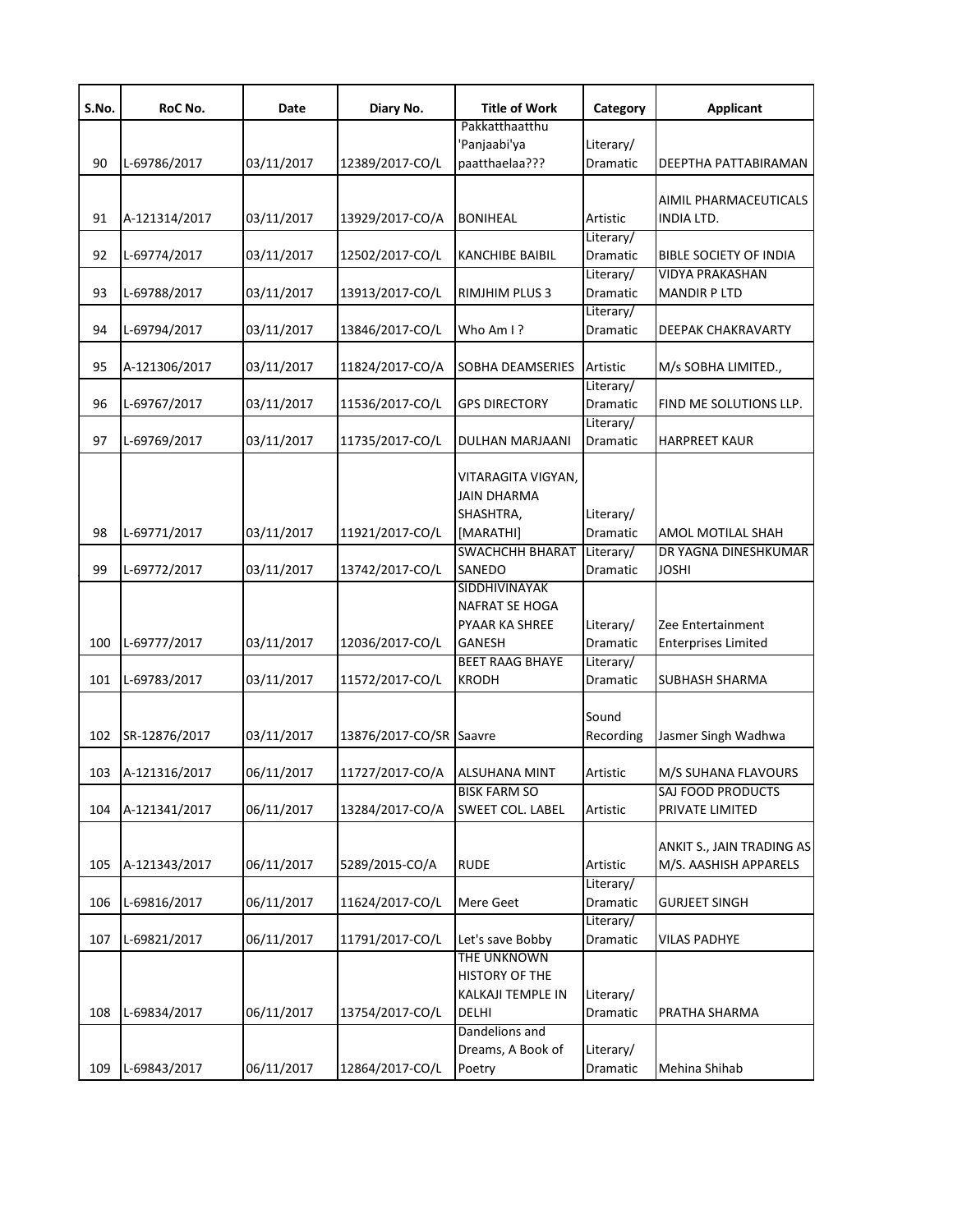| S.No. | RoC No.       | Date       | Diary No.       | <b>Title of Work</b>                | Category  | <b>Applicant</b>                              |
|-------|---------------|------------|-----------------|-------------------------------------|-----------|-----------------------------------------------|
|       |               |            |                 | The Story Of Steve                  |           |                                               |
|       |               |            |                 | Jobs Mischief Maker                 | Literary/ | <b>Aatman Innovations</b>                     |
| 110   | L-69855/2017  | 06/11/2017 | 12813/2017-CO/L | To Path Breaker                     | Dramatic  | <b>Private Limited</b>                        |
|       |               |            |                 | <b>CHALIYO RUNECHA</b>              | Literary/ |                                               |
| 111   | L-69858/2017  | 06/11/2017 | 8044/2016-CO/L  | CHALO                               | Dramatic  | R.K. PASHAAN                                  |
|       |               |            |                 | <b>TALAB KII</b>                    |           |                                               |
|       |               |            |                 | KAHANIYAAN BHAAG Literary/          |           |                                               |
| 112   | L-69859/2017  | 06/11/2017 | 11420/2017-CO/L | $\overline{2}$                      | Dramatic  | Deepak Talab                                  |
|       |               |            |                 |                                     | Sound     |                                               |
| 113   | SR-12879/2017 | 06/11/2017 |                 | 13189/2017-CO/SR Emerald Green Love | Recording | Omnibell Multimedia                           |
|       |               |            |                 | <b>ARI DYNAMIC</b>                  |           |                                               |
|       |               |            |                 | POSITIONING DP                      |           | Shravan Rewari, Managing                      |
|       |               |            |                 | <b>SIMULATION</b>                   |           | Director of Applied                           |
|       |               |            |                 | <b>PLATFORM</b>                     | Computer  | Research International                        |
| 114   | SW-9600/2017  | 06/11/2017 | 5515/2017-CO/SW | SOFTWARE                            | Software  | Private Limited                               |
|       |               |            |                 |                                     |           |                                               |
|       |               |            |                 | <b>ARI FISHING</b>                  |           |                                               |
|       |               |            |                 | <b>SIMULATION</b>                   |           | Shravan Rewari, Managing                      |
|       |               |            |                 | <b>INCLUDING SONAR</b>              |           | Director of Applied                           |
|       |               |            |                 | <b>PLATFORM</b>                     | Computer  | Research International                        |
| 115   | SW-9602/2017  | 06/11/2017 | 5517/2017-CO/SW | SOFTWARE                            | Software  | Private Limited                               |
|       |               |            |                 | <b>ALSUHANA</b>                     |           |                                               |
| 116   | A-121318/2017 | 06/11/2017 | 11721/2017-CO/A | CHOCOLATE                           | Artistic  | M/s Suhana Flavours<br><b>GURCHARAN METAL</b> |
| 117   | A-121337/2017 | 06/11/2017 | 8174/2016-CO/A  | <b>GP GOLD</b>                      | Artistic  | WORK PVT. LTD.                                |
|       |               |            |                 |                                     |           |                                               |
|       |               |            |                 |                                     |           |                                               |
|       |               |            |                 |                                     |           | MANUBHAI BHIKHABHAI                           |
|       |               |            |                 |                                     |           | CHANGVADIYA TRADING                           |
| 118   | A-121339/2017 | 06/11/2017 | 5192/2015-CO/A  | <b>JAYVEER</b>                      | Artistic  | AS M/S. JAY GRUH UDYOG                        |
|       |               |            |                 |                                     | Literary/ |                                               |
| 119   | L-69817/2017  | 06/11/2017 | 11545/2017-CO/L | <b>UNCLE SAM</b>                    | Dramatic  | M. SMARENDRA                                  |
|       |               |            |                 | Found you in the                    | Literary/ |                                               |
| 120   | L-69823/2017  | 06/11/2017 | 11769/2017-CO/L | Silence far away                    | Dramatic  | Ghaznafer Rahi                                |
|       |               |            |                 | Folk Festival Of                    | Literary/ |                                               |
| 121   | L-69846/2017  | 06/11/2017 | 13039/2017-CO/L | <b>Hustling Hands</b>               | Dramatic  | Vijay Baburao Nipanekar                       |
|       |               |            |                 | 360 Degree 3D/Non                   |           |                                               |
|       |               |            |                 | 3D Virtual Reality In               |           |                                               |
|       |               |            |                 | Memory / Non                        |           |                                               |
|       | L-69848/2017  | 06/11/2017 |                 |                                     | Literary/ | SANJAY S. DHAVADE                             |
| 122   |               |            | 7290/2017-CO/L  | Memory card                         | Dramatic  |                                               |
|       |               |            |                 | THE CONCEPT OF                      | Literary/ |                                               |
| 123   | L-69856/2017  | 06/11/2017 | 11841/2017-CO/L | TIBU AND TIBLOOZ                    | Dramatic  | Dharati Ramekar                               |
|       |               |            |                 | Hardware                            |           |                                               |
|       |               |            |                 | Optimization                        | Literary/ |                                               |
| 124   | L-69860/2017  | 06/11/2017 | 12802/2017-CO/L | Technology                          | Dramatic  | Joseph Job John                               |
|       |               |            |                 |                                     |           |                                               |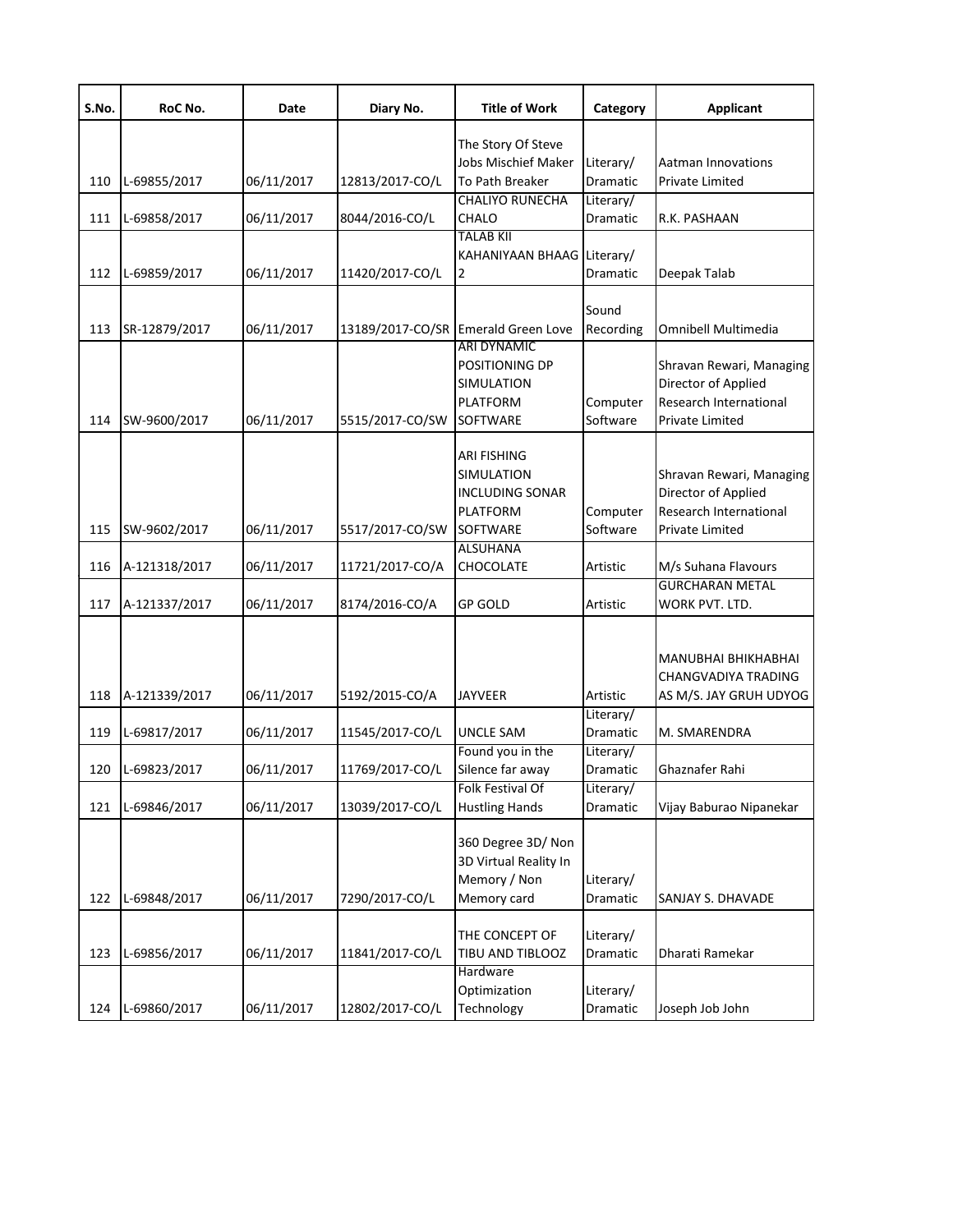| S.No. | RoC No.       | Date       | Diary No.       | <b>Title of Work</b>                                                                                              | Category              | <b>Applicant</b>                                                                             |
|-------|---------------|------------|-----------------|-------------------------------------------------------------------------------------------------------------------|-----------------------|----------------------------------------------------------------------------------------------|
| 125   | SW-9603/2017  | 06/11/2017 | 5502/2017-CO/SW | ARI REMOTELY<br><b>OPERATED VEHICLE</b><br>ROV AND<br>AUTONOMOUS<br>VEHICLE<br>SIMULATION<br>PLATFORM<br>SOFTWARE | Computer<br>Software  | Shravan Rewari, Managing<br>Director of Applied<br>Research International<br>Private Limited |
|       |               |            |                 | INTEGRATED<br><b>ENGINEERING BASED</b><br>AND REAL TIME<br>SIMULATION<br><b>FRAMEWORK</b><br>PLATFORM             | Computer              |                                                                                              |
| 126   | SW-9607/2017  | 06/11/2017 | 5521/2017-CO/SW | <b>SOFTWARE</b><br><b>ALSUHANA</b>                                                                                | Software              | Shravan Rewari                                                                               |
| 127   | A-121319/2017 | 06/11/2017 | 11722/2017-CO/A | <b>HONEYDEW</b>                                                                                                   | Artistic              | M/s Suhana Flavours                                                                          |
| 128   | A-121320/2017 | 06/11/2017 | 11723/2017-CO/A | <b>ALSUHANA ICE APPLE Artistic</b>                                                                                |                       | M/s Suhana Flavours<br><b>JAGRUTI RITESH PATEL</b>                                           |
| 129   | A-121344/2017 | 06/11/2017 | 5286/2015-CO/A  | RESOLUTION                                                                                                        | Artistic              | TRADING AS M/S.<br><b>RESOLUTION</b>                                                         |
| 130   | L-69812/2017  | 06/11/2017 | 11490/2017-CO/L | An Efficient Barrel<br>shifter Multiplier                                                                         | Literary/<br>Dramatic | Sunita Ugale                                                                                 |
| 131   | L-69814/2017  | 06/11/2017 | 12723/2017-CO/L | ENLIGHTENMENT<br>MADE EASY: GYANDA Dramatic                                                                       | Literary/             | Hitendra Krishna Tewari                                                                      |
| 132   | L-69820/2017  | 06/11/2017 | 11517/2017-CO/L | <b>Face Morphing</b>                                                                                              | Literary/<br>Dramatic | Dr Dipali Kasat                                                                              |
| 133   | L-69822/2017  | 06/11/2017 | 11828/2017-CO/L | Tycoon- Master The<br><b>Business Game</b>                                                                        | Literary/<br>Dramatic | Pawan Dhanraj<br>Karamchandani                                                               |
| 134   | L-69828/2017  | 06/11/2017 | 13193/2017-CO/L | PATH PRADARSHAK<br><b>MANUAL</b>                                                                                  | Literary/<br>Dramatic | <b>VEDICSHAKTIS AND</b><br><b>SCIENCES PVT. LTD.</b>                                         |
| 135   | L-69833/2017  | 06/11/2017 | 13678/2017-CO/L | TU MI ANI MI TU<br>ZALO<br>USER MANUAL FOR                                                                        | Literary/<br>Dramatic | Ninad Naikwade                                                                               |
| 136   | L-69842/2017  | 06/11/2017 | 11335/2017-CO/L | <b>EASY HR</b><br>APPLICATION TOOL<br>DOC NO<br>MCSRDC/HR/UMEHR Literary/<br>/01/00                               | Dramatic              | <b>MISSION AND COMBAT</b><br>SYSTEMS RESEARCH AND<br><b>DESIGN CENTRE</b>                    |
| 137   | L-69851/2017  | 06/11/2017 | 13372/2017-CO/L | <b>SONG PANAAH</b><br>NARENDRA<br>PRAJAPATI                                                                       | Literary/<br>Dramatic | <b>NARENDRA KUMAR</b><br>PRAJAPATI                                                           |
| 138   | A-121322/2017 | 06/11/2017 | 11725/2017-CO/A | ALSUHANA ICE<br><b>MELON</b>                                                                                      | Artistic              | M/s Suhana Flavours                                                                          |
| 139   | A-121327/2017 | 06/11/2017 | 11342/2017-CO/A | <b>ND DESIGNERS</b>                                                                                               | Artistic              | PRAKASH SINGH GEHLOT                                                                         |
| 140   | A-121328/2017 | 06/11/2017 | 5737/2017-CO/A  | KHAMBA                                                                                                            | Artistic              | <b>GREEN GOLD ANIMATION</b><br>PVT.LTD.                                                      |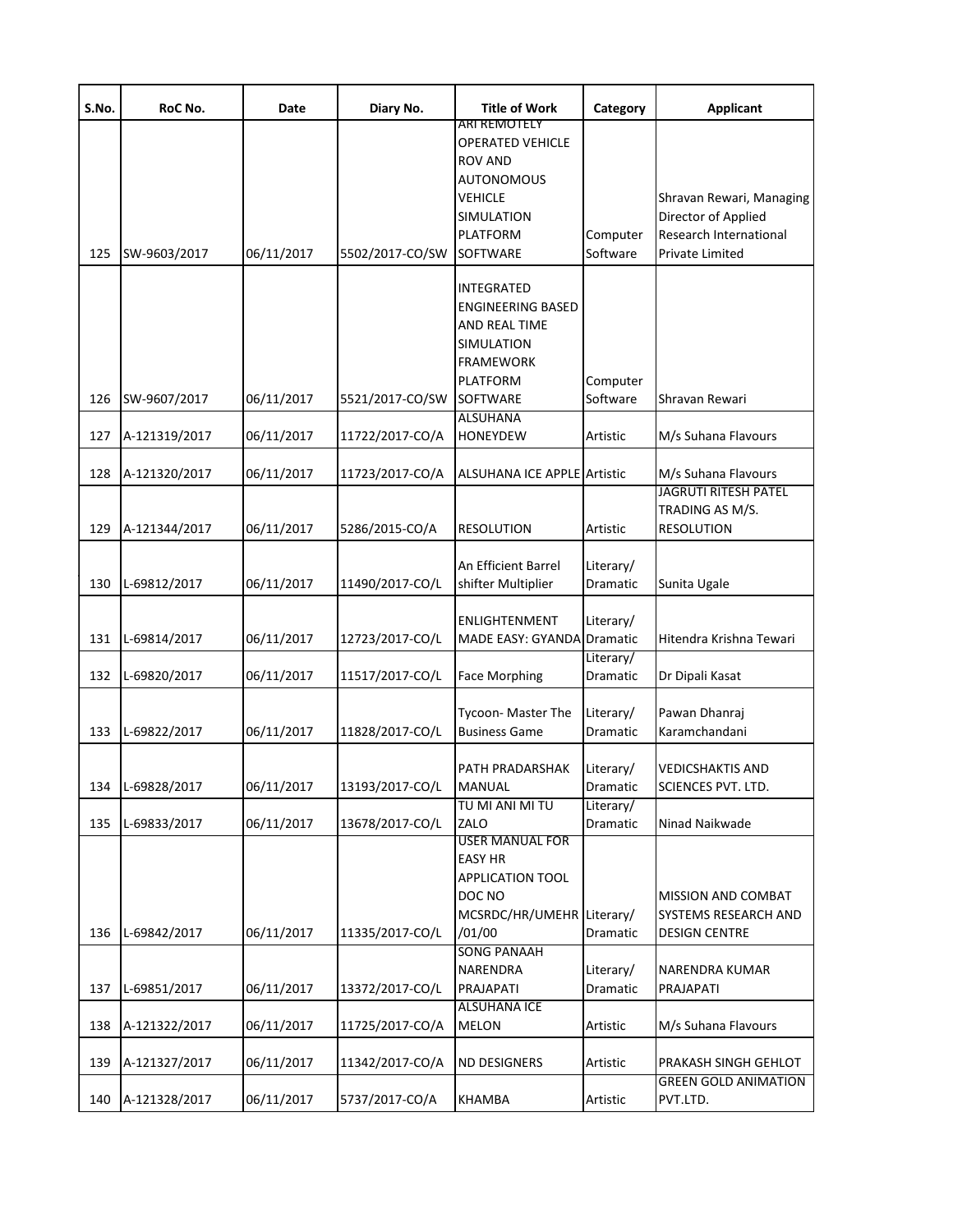| S.No. | RoC No.       | Date       | Diary No.        | <b>Title of Work</b>                                                              | Category              | <b>Applicant</b>                                                                                                  |
|-------|---------------|------------|------------------|-----------------------------------------------------------------------------------|-----------------------|-------------------------------------------------------------------------------------------------------------------|
| 141   | A-121330/2017 | 06/11/2017 | 14774/2016-CO/A  | <b>TAMNAY BIRI</b>                                                                | Artistic              | <b>WADDES MOLLA</b>                                                                                               |
| 142   | A-121331/2017 | 06/11/2017 | 12653/2017-CO/A  | P MARK                                                                            | Artistic              | M/S PBI INDIA P LTD.                                                                                              |
| 143   | A-121332/2017 | 06/11/2017 | 12650/2017-CO/A  | PARIDHI PAINTS                                                                    | Artistic              | M/S PBI INDIA P LTD.                                                                                              |
| 144   | A-121333/2017 | 06/11/2017 | 12651/2017-CO/A  | PARIDHI PAINTS                                                                    | Artistic              | M/S PARIDHI IDUSTRIES                                                                                             |
| 145   | A-121335/2017 | 06/11/2017 | 8172/2016-CO/A   | <b>GP PLUS</b>                                                                    | Artistic              | <b>GURCHARAN METAL</b><br>WORKS PVT. LTD.                                                                         |
| 146   | L-69810/2017  | 06/11/2017 | 13299/2017-CO/L  | A Masterpiece of<br>Essays 3                                                      | Literary/<br>Dramatic | Vinod Gambtoo                                                                                                     |
| 147   | L-69813/2017  | 06/11/2017 | 13298/2017-CO/L  | <b>FURSAT SE</b>                                                                  | Literary/<br>Dramatic | <b>NARENDRA KUMAR</b><br>PRAJAPATI                                                                                |
| 148   | L-69819/2017  | 06/11/2017 | 11521/2017-CO/L  | <b>Integrated Citizen</b><br>Management<br>Application                            | Literary/<br>Dramatic | Mr. Madan Mohan<br>Shrivastav                                                                                     |
| 149   | L-69825/2017  | 06/11/2017 | 13313/2017-CO/L  | Treexer                                                                           | Literary/<br>Dramatic | Mr. Sudhir Devidas Gavhal                                                                                         |
| 150   | L-69835/2017  | 06/11/2017 | 13755/2017-CO/L  | SHIVLINGA AND<br><b>BHAIRAV IN SATI</b><br><b>SHAKTIPEETHS</b>                    | Literary/<br>Dramatic | PRATHA SHARMA                                                                                                     |
| 151   | L-69836/2017  | 06/11/2017 | 13885/2017-CO/L  | Spooky Beedi                                                                      | Literary/<br>Dramatic | Dr. Urjita Kulkarni                                                                                               |
| 152   | L-69838/2017  | 06/11/2017 | 13441/2017-CO/L  | <b>BASIC MATHS FOR</b><br><b>PHYSICS</b>                                          | Literary/<br>Dramatic | PUNEET CHANDRA                                                                                                    |
| 153   | L-69844/2017  | 06/11/2017 | 12728/2017-CO/L  | <b>WORK BOOK SERIES</b><br>VOL 001A MENTAL<br>MATHS                               | Literary/<br>Dramatic | A K ROY                                                                                                           |
| 154   | L-69854/2017  | 06/11/2017 | 13179/2017-CO/L  | Learning Resource<br>Material on Oral<br>Examination in<br>Health education       | Literary/<br>Dramatic | Dr. Arati Panchbhai                                                                                               |
| 155   | L-69857/2017  | 06/11/2017 | 13297/2017-CO/L  | A PRACTICAL GUIDE<br>TO COMPANY LAW<br><b>PROCEDURES &amp;</b><br><b>PRACTICE</b> | Literary/<br>Dramatic | <b>HARSH CHAUHAN</b>                                                                                              |
| 156   | SR-12878/2017 | 06/11/2017 | 11419/2017-CO/SR | <b>RAMTA EK AUR</b><br><b>DUNIYA</b>                                              | Literary/<br>Dramatic | <b>DEEPAK TALAB</b>                                                                                               |
| 157   | SW-9599/2017  | 06/11/2017 | 5524/2017-CO/SW  | ARI MINING<br><b>EQUIPMENT</b><br>SIMULATION<br><b>PLATFORM</b><br>SOFTWARE       | Computer<br>Software  | Mr. Shravan Rewari,<br>Managing Director of<br><b>Applied Research</b><br><b>International Private</b><br>Limited |
| 158   | SW-9606/2017  | 06/11/2017 | 5525/2017-CO/SW  | <b>ARI ANCHOR</b><br><b>HANDLING</b><br>SIMULATION<br><b>PLATFORM</b><br>SOFTWARE | Computer<br>Software  | Shravan Rewari, Managing<br>Director of Applied<br>Research International<br>Private Limited                      |
| 159   | A-121321/2017 | 06/11/2017 | 11724/2017-CO/A  | <b>ALSUHANA ICE</b><br><b>MANGO</b>                                               | Artistic              | M/s Suhana Flavours                                                                                               |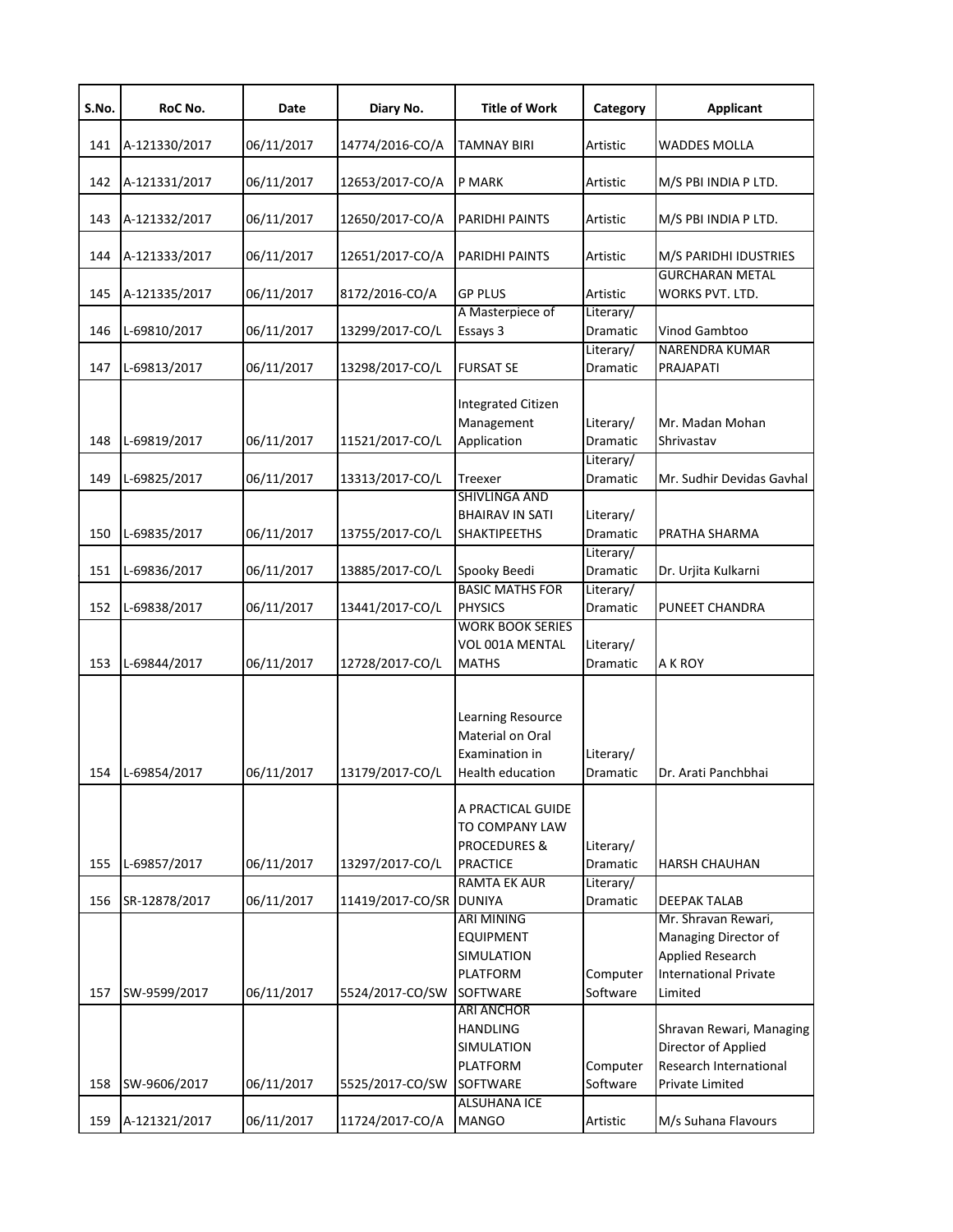| S.No. | RoC No.            | Date       | Diary No.            | <b>Title of Work</b>                               | Category              | <b>Applicant</b>                |
|-------|--------------------|------------|----------------------|----------------------------------------------------|-----------------------|---------------------------------|
| 160   | A-121325/2017      | 06/11/2017 | 13738/2017-CO/A      | <b>JP LABEL</b>                                    | Artistic              | <b>SHIVANI NEGI</b>             |
|       |                    |            |                      |                                                    |                       | <b>GREEN GOLD ANIMATION</b>     |
| 161   | A-121329/2017      | 06/11/2017 | 5831/2017-CO/A       | ZIMBU                                              | Artistic<br>Literary/ | PVT.LTD.                        |
| 162   | L-69806/2017       | 06/11/2017 | 13259/2017-CO/L      | Gaganveer                                          | Dramatic              | Alok Sahay, Manuj Sharma        |
|       |                    |            |                      |                                                    | Literary/             | <b>NARENDRA KUMAR</b>           |
| 163   | L-69808/2017       | 06/11/2017 | 13281/2017-CO/L      | <b>NAA HO YANKI</b>                                | Dramatic              | PRAJAPATI                       |
|       |                    |            |                      |                                                    | Literary/             |                                 |
| 164   | L-69826/2017       | 06/11/2017 | 13327/2017-CO/L      | <b>DirectPAX</b>                                   | Dramatic              | Mr. Sudhir Devidas Gavhal       |
|       |                    |            |                      | AIRLINE GROUND                                     | Literary/             | VIRAJ RAMESHKUMAR               |
|       |                    |            |                      | <b>HANDLING MODULE</b>                             | Dramatic              | <b>PATEL</b>                    |
| 165   | L-69837/2017       | 06/11/2017 | 13602/2017-CO/L      | <b>STINK FROM THE</b>                              | Literary/             |                                 |
| 166   | L-69839/2017       | 06/11/2017 | 13282/2017-CO/L      | <b>PAST</b>                                        | <b>Dramatic</b>       | <b>AVIK MUUKHERJI</b>           |
|       |                    |            |                      |                                                    |                       |                                 |
|       |                    |            |                      | Sarita Jain - Ek Aam                               | Literary/             |                                 |
| 167   | L-69853/2017       | 06/11/2017 | 13616/2017-CO/L      | Aurat Ki Khaas Ladai                               | Dramatic              | Dr. Archana Sehgal              |
|       |                    |            |                      |                                                    | Literary/             |                                 |
| 168   | L-69862/2017       | 06/11/2017 | 13340/2017-CO/L      | <b>SUSPECT</b>                                     | Dramatic              | NIJIN KRISHNAN G                |
|       |                    |            |                      |                                                    |                       |                                 |
|       |                    |            |                      |                                                    | Literary/             | DHANANJAY SHANTARAM             |
| 169   | L-69863/2017       | 06/11/2017 | 13344/2017-CO/L      | 2017-3                                             | Dramatic              | <b>JANORKAR</b><br>Dr. Manoj B. |
|       |                    |            |                      |                                                    |                       | Chandak, Kahkashan              |
|       |                    |            |                      |                                                    |                       | Firdous Shaikh, Shri            |
|       |                    |            |                      | Data Mining Model                                  |                       | Ramdeobaba College of           |
|       |                    |            |                      | To Classify Product                                | Literary/             | Engineering and                 |
| 170   | L-69866/2017       | 06/11/2017 | 13253/2017-CO/L      | Search Relevance                                   | Dramatic              | Management, Nagpur              |
|       |                    |            |                      |                                                    |                       |                                 |
|       |                    |            |                      | PARTNER WITH                                       |                       |                                 |
|       |                    |            |                      | PROFESSIONAL O3+                                   |                       |                                 |
|       |                    |            |                      | <b>FLUID FACIAL FOR</b>                            | Literary/             | Visage Beauty and Health        |
| 171   | L-69867/2017       | 06/11/2017 | 13402/2017-CO/L      | <b>SKIN NUTRITION</b>                              | Dramatic              | Care Pvt Ltd                    |
|       |                    |            |                      |                                                    | Literary/             | Zee Entertainment               |
|       | 172   L-69870/2017 | 06/11/2017 | 13361/2017-CO/L      | <b>SANGEET SAMRAT</b>                              | Dramatic              | <b>Enterprises Limited</b>      |
|       |                    |            |                      |                                                    |                       |                                 |
| 173   | SW-9598/2017       | 06/11/2017 | 11551/2017-<br>CO/SW | <b>Talent Acquisition</b><br>SLA optimizer (by SB) | Computer<br>Software  | Gaurav Kataria                  |
|       |                    |            |                      | ARI VESSEL AND                                     |                       |                                 |
|       |                    |            |                      | <b>ASSET MODELER</b>                               |                       | Shravan Rewari, Managing        |
|       |                    |            |                      | SIMULATION                                         |                       | Director of Applied             |
|       |                    |            |                      | <b>PLATFORM</b>                                    | Computer              | Research International          |
| 174   | SW-9604/2017       | 06/11/2017 | 5518/2017-CO/SW      | SOFTWARE                                           | Software              | <b>Private Limited</b>          |
|       |                    |            |                      | <b>ARI VIRTUAL WORLD</b>                           |                       |                                 |
|       |                    |            |                      | MODELER                                            |                       | Shravan Rewari, Managing        |
|       |                    |            |                      | SIMULATION                                         |                       | Director of Applied             |
|       |                    |            |                      | PLATFORM                                           | Computer              | Research International          |
| 175   | SW-9605/2017       | 06/11/2017 | 5520/2017-CO/SW      | SOFTWARE                                           | Software              | Private Limited                 |
|       |                    |            |                      | ARI WELL CONTROL                                   |                       | Shravan Rewari, Managing        |
|       |                    |            |                      | SIMULATION                                         |                       | Director of Applied             |
|       |                    |            |                      | PLATFORM                                           | Computer              | Research International          |
| 176   | SW-9608/2017       | 06/11/2017 | 5522/2017-CO/SW      | SOFTWARE                                           | Software              | Private Limited                 |
|       |                    |            |                      |                                                    |                       |                                 |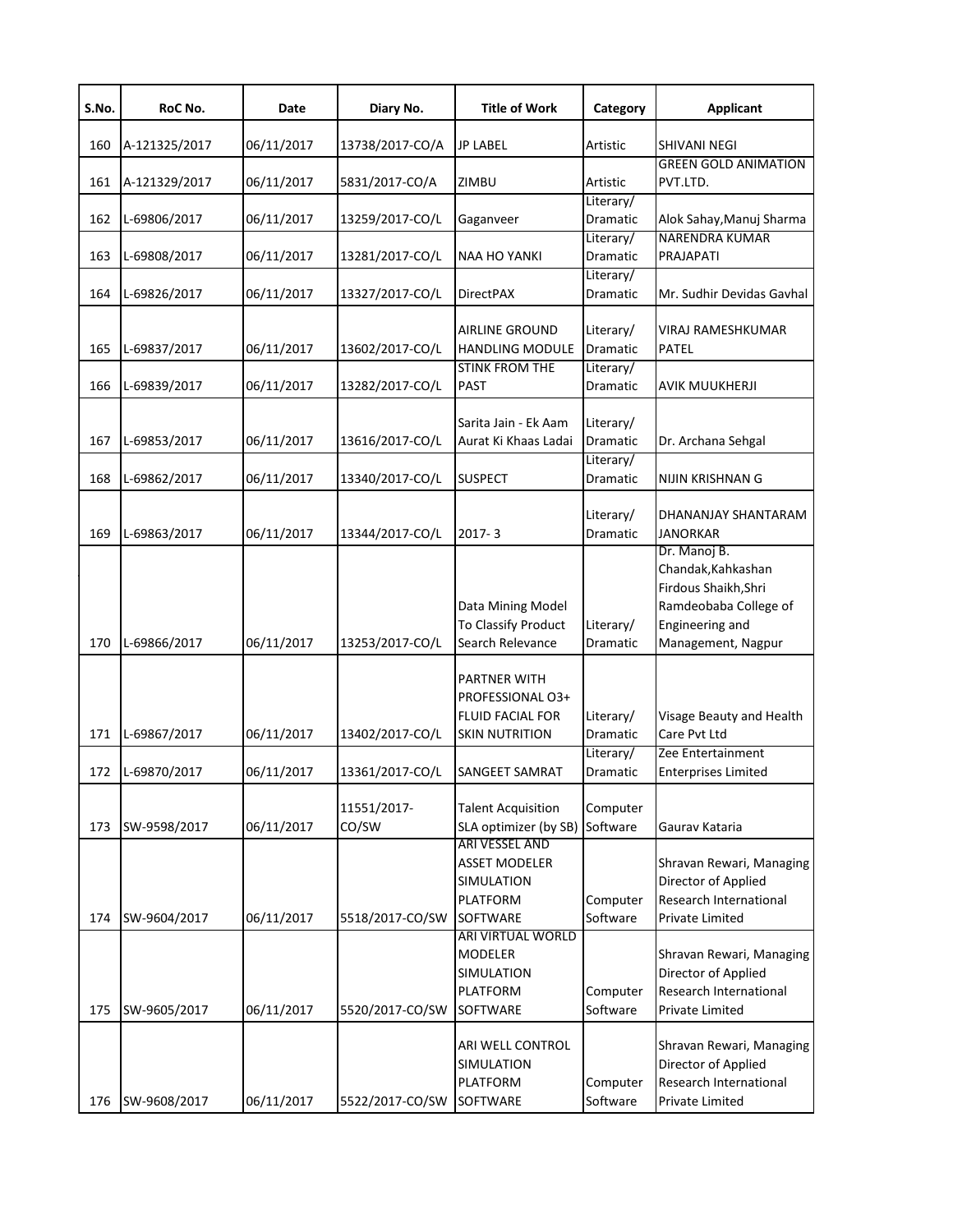| S.No. | RoC No.       | Date       | Diary No.                         | <b>Title of Work</b>                                                             | Category                                  | <b>Applicant</b>                                                                                                                             |
|-------|---------------|------------|-----------------------------------|----------------------------------------------------------------------------------|-------------------------------------------|----------------------------------------------------------------------------------------------------------------------------------------------|
| 177   | A-121317/2017 | 06/11/2017 | 11733/2017-CO/A                   | <b>DARBAR</b>                                                                    | Artistic                                  | M/S BELL-N-ENTERPRISES<br>PVT. LTD                                                                                                           |
| 178   | A-121326/2017 | 06/11/2017 | 11340/2017-CO/A                   | <b>DIGILI</b>                                                                    | Artistic                                  | <b>HINDVA BUILDERS</b><br><b>REGISTERED PARTNERSHIP</b><br><b>FIRM</b>                                                                       |
| 179   | A-121336/2017 | 06/11/2017 | 7918/2016-CO/A                    | IN VOGUE WITH<br><b>DEVICE OF</b><br><b>BUTTERFLY</b>                            | Artistic                                  | <b>DAYABEN 1.RAVILAL</b><br><b>MEHTA-INIDAN</b><br>2.SANDGHYA<br>CHANDRAKANT<br>MEHTA, 3. NARENDRA<br>RAVILAL MEHTA<br><b>MOHAMMED ANWAR</b> |
| 180   | A-121340/2017 | 06/11/2017 | 5185/2015-CO/A                    | NEENAKSHI                                                                        | Artistic                                  | <b>GULAMMOHAMMED</b><br>SUSIWALA TRADING AS<br>M/S. SHALIMAR<br><b>PRODUCTS</b>                                                              |
| 181   | A-121346/2017 | 06/11/2017 | 12491/2017-CO/A                   | <b>MBS HOLISTIC CLINIC</b><br><b>HARMONY OF MIND</b><br><b>BODY SPIRIT LABEL</b> | Artistic<br>Literary/                     | M/S MBS HOLISTIC CLINIC                                                                                                                      |
| 182   | L-69805/2017  | 06/11/2017 | 13053/2017-CO/L                   | 'DARYA'                                                                          | Dramatic                                  | Vikram Patwardhan                                                                                                                            |
| 183   | L-69818/2017  | 06/11/2017 | 11518/2017-CO/L                   | Bharat Ka Sanvidhan<br>Evam Rajvyavastha                                         | Literary/<br>Dramatic                     | Mr. Vivek Ram                                                                                                                                |
| 184   | L-69831/2017  | 06/11/2017 | 13532/2017-CO/L                   | <b>Bollywood Calling</b>                                                         | Literary/<br>Dramatic                     | <b>AMIT KUMAR</b>                                                                                                                            |
| 185   | L-69849/2017  | 06/11/2017 | 13988/2017-CO/L                   | <b>TUJHYAVINA EK</b><br><b>NAVIN SURUVAAT</b>                                    | Literary/<br>Dramatic                     | siddharth machhindra<br>thokle                                                                                                               |
| 186   | L-69852/2017  | 06/11/2017 | 13358/2017-CO/L                   | <b>HAI TUMNE</b><br><b>NARENDRA</b><br>PRAJAPATI<br>POOVE POO                    | Literary/<br><b>Dramatic</b><br>Literary/ | <b>NARENDRA KUMAR</b><br>PRAJAPATI<br>Zee Entertainment                                                                                      |
| 187   | L-69861/2017  | 06/11/2017 | 12878/2017-CO/L                   | <b>CHOODAVA</b>                                                                  | Dramatic                                  | <b>Enterprises Limited</b>                                                                                                                   |
| 188   | L-69864/2017  | 06/11/2017 | 13842/2017-CO/L                   | MAAL(WASTU) AANI<br><b>SEVA KAR (GST)</b>                                        | Literary/<br>Dramatic                     | <b>MATRUBHASHA</b><br>PRAKASHAN                                                                                                              |
| 189   | L-69868/2017  | 06/11/2017 | 13747/2017-CO/L                   | ABHIRANG                                                                         | Literary/<br>Dramatic                     | <b>ABHIJITH SHENOY K</b>                                                                                                                     |
| 190   | SW-9601/2017  | 06/11/2017 | 5526/2017-CO/SW                   | ARI WIRE AND CHAIN<br>PHYSICS HANDLING<br>SIMULATION<br>PLATFORM<br>SOFTWARE     | Computer<br>Software                      | Shravan Rewari, Managing<br>Director of Applied<br>Research International<br>Private Limited                                                 |
| 191   | A-121342/2017 | 06/11/2017 | 5186/2015-CO/A                    | <b>SERENE</b>                                                                    | Artistic                                  | RAJKUMAR G. UDHANI<br>(H.U.F) TRADING AS M/S.<br>R. SAROJ                                                                                    |
| 192   | A-121345/2017 | 06/11/2017 | 13437/2017-CO/A                   | "GREENY THE<br>GREAT"                                                            | Artistic                                  | Mr. Sunil Dadasaheb<br>Bhondge                                                                                                               |
| 193   | CF-3893/2017  | 06/11/2017 | 13364/2016-CO/CF Shiv Chhatrapati |                                                                                  | Cinematogr<br>aph Film                    | Swapnil Murlidhar Barphe                                                                                                                     |
| 194   | L-69815/2017  | 06/11/2017 | 13324/2017-CO/L                   | <b>HAMNE DEKHA NAHI Dramatic</b>                                                 | Literary/                                 | <b>NARENDRA KUMAR</b><br>PRAJAPATI                                                                                                           |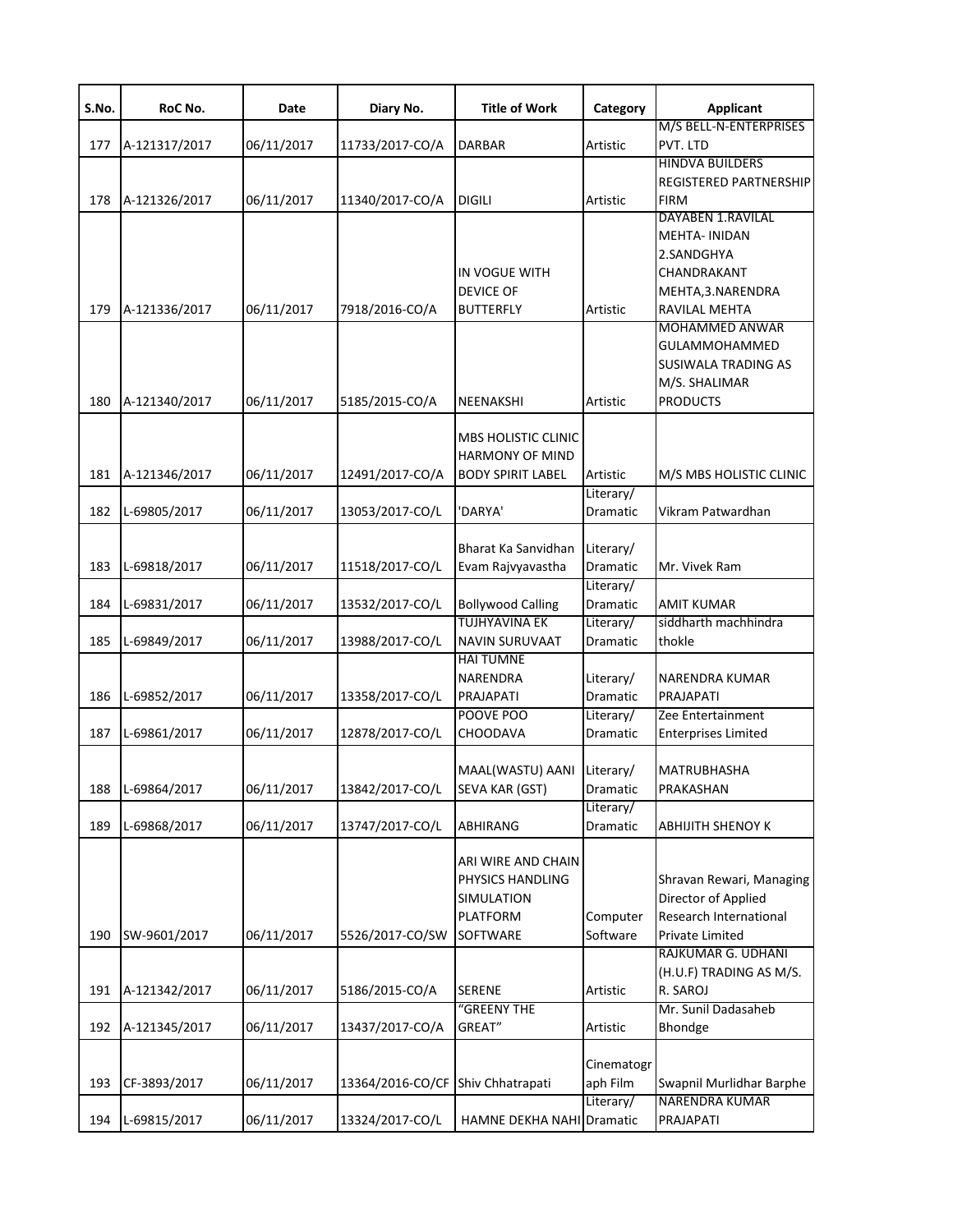| S.No. | RoC No.       | Date       | Diary No.       | <b>Title of Work</b>                                                                                       | Category              | <b>Applicant</b>                                                                            |
|-------|---------------|------------|-----------------|------------------------------------------------------------------------------------------------------------|-----------------------|---------------------------------------------------------------------------------------------|
| 195   | L-69824/2017  | 06/11/2017 | 11345/2017-CO/L | RCC FOR CA FINAL<br><b>DIRECT TAXES</b>                                                                    | Literary/<br>Dramatic | RAVI CHHAWCHHARIA                                                                           |
| 196   | L-69827/2017  | 06/11/2017 | 12848/2017-CO/L | <b>VEDICSHAKTIS MID</b><br><b>BRAIN ACTIVATION</b><br>OR STIMULATION<br><b>NATURAL</b><br><b>PROCEDURE</b> | Literary/<br>Dramatic | <b>VEDICSHAKTIS AND</b><br>SCIENCES PVT. LTD.                                               |
| 197   | L-69829/2017  | 06/11/2017 | 13366/2017-CO/L | Super Hydrophobic<br>Leather Footwear                                                                      | Literary/<br>Dramatic | Digvijay Rajesh Patil                                                                       |
| 198   | L-69832/2017  | 06/11/2017 | 13739/2017-CO/L | ADVERTISEMENT<br><b>TRACKING</b>                                                                           | Literary/<br>Dramatic | MR. SOORAJ KURIAN                                                                           |
| 199   | L-69840/2017  | 06/11/2017 | 12835/2017-CO/L | R U READY<br><b>SONG DANG HU</b>                                                                           | Literary/<br>Dramatic | <b>B. RAJESHWARAN</b>                                                                       |
| 200   | L-69847/2017  | 06/11/2017 | 13587/2017-CO/L | <b>MEIN NARENDRA</b><br>PRAJAPATI                                                                          | Literary/<br>Dramatic | <b>NARENDRA KUMAR</b><br>PRAJAPATI                                                          |
| 201   | L-69850/2017  | 06/11/2017 | 13345/2017-CO/L | <b>SONG UFF UNKE</b><br>NARENDRA<br>PRAJAPATI                                                              | Literary/<br>Dramatic | NARENDRA KUMAR<br>PRAJAPATI                                                                 |
| 202   | L-69869/2017  | 06/11/2017 | 12827/2017-CO/L | <b>JEEVAN</b>                                                                                              | Literary/<br>Dramatic | PRAMOD KUMAR DEHARI                                                                         |
| 203   | M-474/2017    | 06/11/2017 | 13332/2017-CO/M | <b>MOUNT CARMEL</b><br><b>COLLEGE LUCKNOW</b><br>YOUR " LOVE IS MY<br>STRENGTH"<br><b>NORBERT MASSEY</b>   | Music                 | <b>NORBERT MASSEY</b>                                                                       |
| 204   | A-121323/2017 | 06/11/2017 | 11571/2017-CO/A | Maa Betee                                                                                                  | Artistic              | <b>VIRENDRA KUMAR SHAH</b><br>S/o. SH. MAHIPAL SHAH                                         |
| 205   | A-121324/2017 | 06/11/2017 | 11640/2017-CO/A | <b>ENERLEC (LABEL)</b>                                                                                     | <b>Artistic</b>       | RAJEEV GUPTA S/O SRI<br><b>KISHAN GUPTA</b>                                                 |
| 206   | A-121334/2017 | 06/11/2017 | 11896/2017-CO/A | <b>KISHAN MIXTURE</b><br>LABEL<br><b>DIVYA GEORGE</b>                                                      | Artistic              | SHAMBHU NATH GUPTA                                                                          |
| 207   | A-121338/2017 | 06/11/2017 | 9514/2016-CO/A  | <b>ANGEL &amp; TWINKLE</b><br><b>FOLIO</b>                                                                 | Artistic              | <b>DIVYA GEORGE VETTATH</b>                                                                 |
| 208   | L-69803/2017  | 06/11/2017 | 13258/2017-CO/L | <b>Current Trends in</b><br><b>Quality Engineering</b><br>and Management                                   | Literary/<br>Dramatic | Dr. V. S. Deshpande, Shri<br>Ramdeobaba College of<br>Engineering and<br>Management, Nagpur |
| 209   | L-69804/2017  | 06/11/2017 | 13544/2017-CO/L | <b>GOKULODU</b><br>VILAYADU                                                                                | Literary/<br>Dramatic | SATHEESH.M                                                                                  |
| 210   | L-69807/2017  | 06/11/2017 | 13323/2017-CO/L | SONG TUM HO<br>NARENDRA<br>PRAJAPATI                                                                       | Literary/<br>Dramatic | NARENDRA KUMAR<br>PRAJAPATI                                                                 |
| 211   | L-69809/2017  | 06/11/2017 | 13435/2017-CO/L | $13 - B$                                                                                                   | Literary/<br>Dramatic | Deepak Ajnabi                                                                               |
| 212   | L-69811/2017  | 06/11/2017 | 13311/2017-CO/L | <b>HASARATE</b>                                                                                            | Literary/<br>Dramatic | NARENDRA KUMAR<br>PRAJAPATI                                                                 |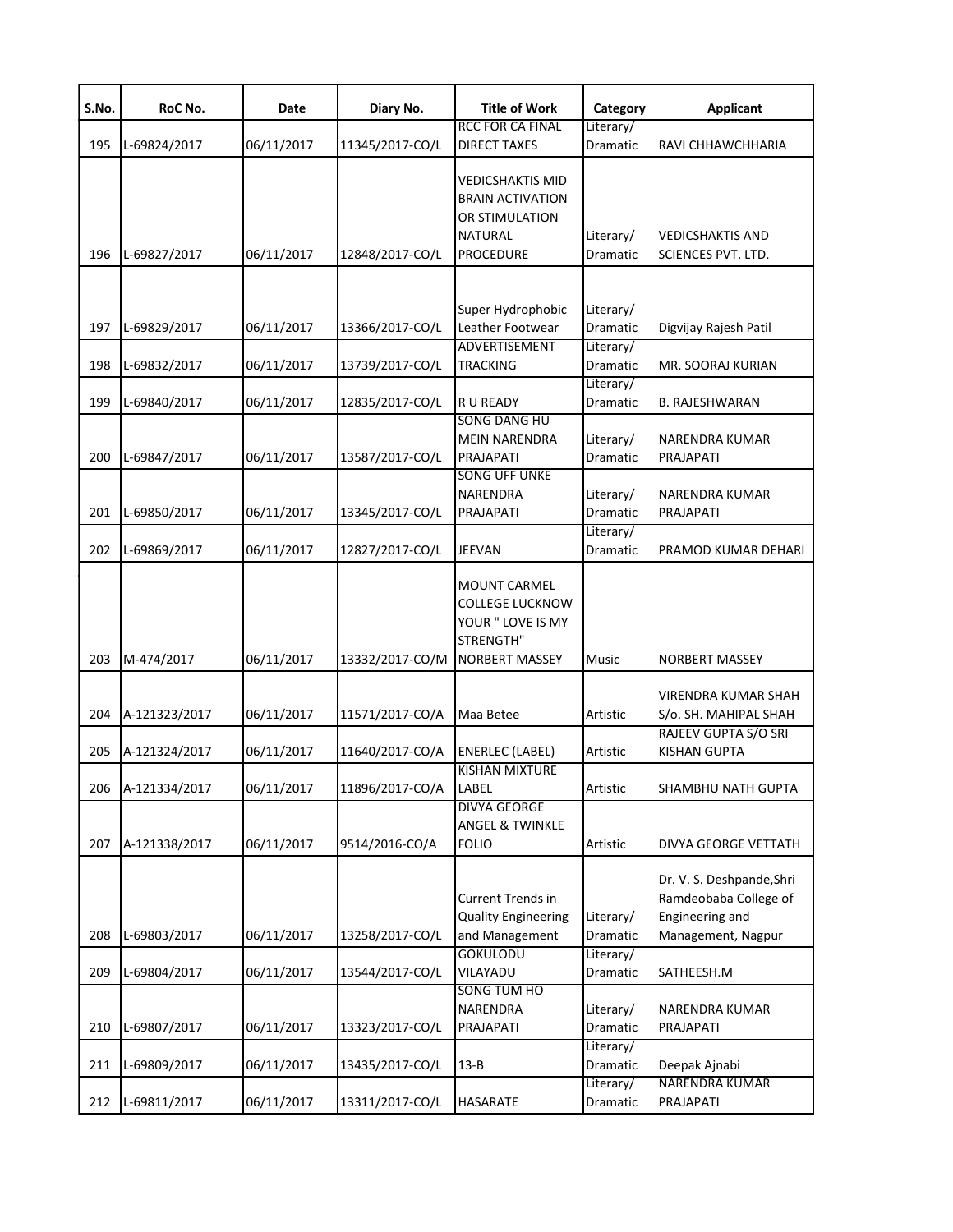| S.No.      | RoC No.                        | Date                     | Diary No.                          | <b>Title of Work</b>                                                                                        | Category                                       | <b>Applicant</b>                                                                                                                                                           |
|------------|--------------------------------|--------------------------|------------------------------------|-------------------------------------------------------------------------------------------------------------|------------------------------------------------|----------------------------------------------------------------------------------------------------------------------------------------------------------------------------|
| 213        | L-69830/2017                   | 06/11/2017               | 12854/2017-CO/L                    | FAR AWAY IN A LAND<br>OF BLISS                                                                              | Literary/<br>Dramatic                          | <b>ARADHYA GUPTA</b>                                                                                                                                                       |
| 214<br>215 | L-69841/2017<br>L-69845/2017   | 06/11/2017<br>06/11/2017 | 11621/2017-CO/L<br>12933/2017-CO/L | <b>HAMARA AYURVED</b><br><b>CLINICAL AYURVED</b><br>PART <sub>8</sub><br>Spotdefence                        | Literary/<br>Dramatic<br>Literary/<br>Dramatic | <b>VAID TRILOK CHAND</b><br>Eioneus Systems OPC Pvt.<br>Ltd.                                                                                                               |
| 216        | L-69865/2017                   | 06/11/2017               | 13255/2017-CO/L                    | UR5 Algorithm For<br>Security                                                                               | Literary/<br>Dramatic                          | Ms. Nikita Jatain, Prof.<br>Praful Pardhi, Shri<br>Ramdeobaba College of<br>Engineering and<br>Management, Nagpur<br><b>SONY MUSIC</b>                                     |
| 217        | SR-12877/2017                  | 06/11/2017               | 12609/2017-CO/SR YAAR 17           |                                                                                                             | Sound<br>Recording                             | <b>ENTERTAINMENT INDIA</b><br>PVT. LTD.                                                                                                                                    |
| 218        | SW-9597/2017                   | 06/11/2017               | 11526/2017-<br>CO/SW               | <b>EASY SHARE</b>                                                                                           | Computer<br>Software                           | <b>Perfect Software Solutions</b><br><b>CLT Pvt Ltd</b>                                                                                                                    |
| 219<br>220 | A-121362/2017<br>A-121366/2017 | 07/11/2017<br>07/11/2017 | 13589/2017-CO/A<br>13601/2017-CO/A | AJANTA WITH AE<br><b>LOGO</b><br><b>FRUIT FLAVOR</b><br>MARSHMALLOW<br><b>FLUFFY FRUIT</b><br><b>FLAVOR</b> | Artistic<br>Artistic                           | 1.MR. DAYA RAM<br>PARWANI 2. TIKAM DAS<br>PARWANI PARTNERS OF<br>M/S. AJANTA ELECTRICALS<br>MR. DANISH ABDUL<br>RAZAK PANDROWALA<br>[PROPRIETOR] M/S. DFFI<br><b>IMPEX</b> |
| 221        | A-121392/2017                  | 07/11/2017               | 8232/2016-CO/A                     | <b>MONGIA STEEL</b>                                                                                         | Artistic                                       | M/S MONGIA STEEL LTD                                                                                                                                                       |
| 222        | CF-3894/2017                   | 07/11/2017               | 13635/2017-CO/CF                   | Dragonfly<br>Manufacturing<br>Processes-I                                                                   | aph Film<br>Literary/                          | Cinematogr Dragonfly Education<br><b>Private Limited</b>                                                                                                                   |
| 223        | L-69873/2017                   | 07/11/2017               | 10870/2017-CO/L                    | <b>SURTAKSHARI</b>                                                                                          | Dramatic<br>Literary/                          | RAJ SALUJA<br><b>NARENDRA KUMAR</b>                                                                                                                                        |
| 224        | L-69884/2017                   | 07/11/2017               | 13390/2017-CO/L                    | <b>TUJH SE</b>                                                                                              | Dramatic                                       | PRAJAPATI                                                                                                                                                                  |
| 225        | L-69889/2017                   | 07/11/2017               | 13352/2017-CO/L                    | Mahatma Gandhi<br>(Nobel peas price -<br>posthumous)                                                        | Literary/<br>Dramatic                          | Dr. Jacob Olasael Mathew                                                                                                                                                   |
| 226        | L-69897/2017                   | 07/11/2017               | 13937/2017-CO/L                    | <b>CHEF'S STORY</b>                                                                                         | Literary/<br>Dramatic                          | Prasad Nanadkumar<br>Pandit                                                                                                                                                |
| 227        | L-69899/2017                   | 07/11/2017               | 13042/2017-CO/L                    | Dilip Kumar - the<br>making of a legend                                                                     | Literary/<br>Dramatic                          | Dr. Archana Sehgal                                                                                                                                                         |
| 228        | L-69905/2017                   | 07/11/2017               | 13300/2017-CO/L                    | Jasper's Kingdom -<br>Book 1 (The Boon)                                                                     | Literary/<br>Dramatic                          | Amar Agarwala                                                                                                                                                              |
| 229        | L-69910/2017                   | 07/11/2017               | 13070/2017-CO/L                    | Autobiography of a<br>Failure                                                                               | Literary/<br>Dramatic                          | <b>KABBIR CHANDHOK</b>                                                                                                                                                     |
| 230        | L-69911/2017                   | 07/11/2017               | 13280/2017-CO/L                    | <b>ATTITUDE</b>                                                                                             | Literary/<br>Dramatic                          | <b>DINESH KUMAR</b>                                                                                                                                                        |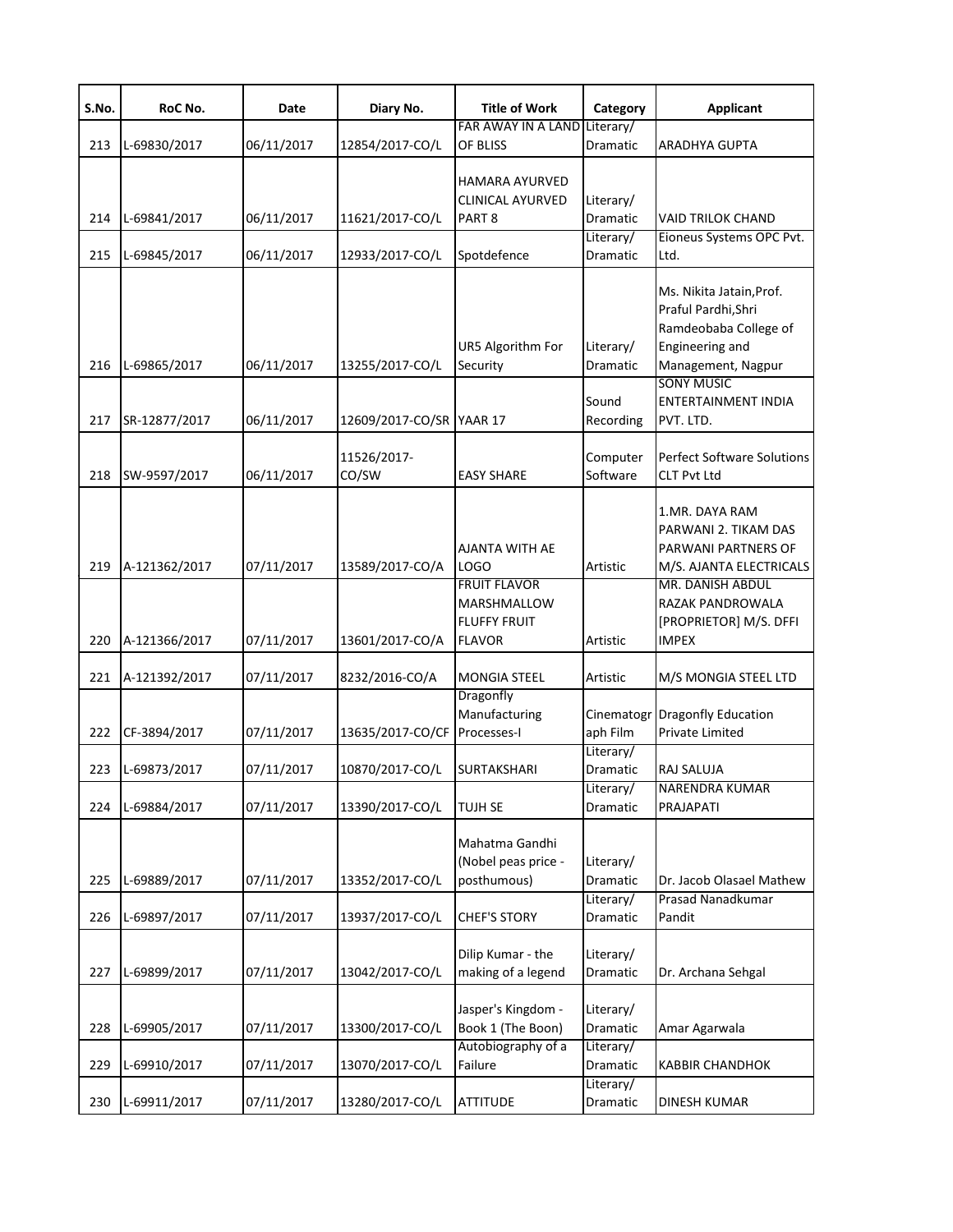| S.No. | RoC No.       | Date       | Diary No.        | <b>Title of Work</b>     | Category  | <b>Applicant</b>                   |
|-------|---------------|------------|------------------|--------------------------|-----------|------------------------------------|
|       |               |            |                  | <b>College Sports</b>    | Literary/ | <b>College Sports Premier</b>      |
| 231   | L-69912/2017  | 07/11/2017 | 11665/2017-CO/L  | Premier League           | Dramatic  | League Ltd                         |
|       |               |            |                  |                          | Literary/ |                                    |
| 232   | L-69921/2017  | 07/11/2017 | 12373/2017-CO/L  | <b>SHAREER - DHARM</b>   | Dramatic  | Madhavrao Surve                    |
|       |               |            |                  |                          | Literary/ |                                    |
| 233   | L-69932/2017  | 07/11/2017 | 12968/2017-CO/L  | <b>VIKAS SHAKTI GEET</b> | Dramatic  | NOOROOZZAMAN                       |
|       |               |            |                  |                          | Literary/ |                                    |
| 234   | L-69944/2017  | 07/11/2017 | 12115/2017-CO/L  | Parinayam                | Dramatic  | JAIMALA GUPTA<br><b>SONY MUSIC</b> |
|       |               |            |                  | <b>SPOOKY BOGAN</b>      | Sound     | <b>ENTERTAINMENT INDIA</b>         |
| 235   | SR-12883/2017 | 07/11/2017 | 11956/2017-CO/SR | <b>THEME</b>             | Recording | PVT. LTD                           |
|       |               |            |                  |                          |           | M/S. PINKCITY                      |
| 236   | A-121355/2017 | 07/11/2017 | 13573/2017-CO/A  | ATSUI                    | Artistic  | <b>BUILDHOME PVT. LTD.</b>         |
|       |               |            |                  |                          |           | <b>TRACTORS AND FARM</b>           |
| 237   | A-121361/2017 | 07/11/2017 | 13151/2017-CO/A  | TAFE TRIBE LABEL         | Artistic  | <b>EQUIPMENT LIMITED</b>           |
|       |               |            |                  |                          |           | MR. DANISH ABDUL                   |
|       |               |            |                  |                          |           | RAZAK PANDROWALA                   |
|       |               |            |                  |                          |           | [PROPRIETOR] M/S. DFFI             |
| 238   | A-121364/2017 | 07/11/2017 | 13600/2017-CO/A  | <b>GEEF MAGIC POPS</b>   | Artistic  | <b>IMPEX</b>                       |
|       |               |            |                  |                          |           | M/S. FAIR FOOD                     |
| 239   | A-121365/2017 | 07/11/2017 | 13592/2017-CO/A  | <b>UNIMAX</b>            | Artistic  | OVERSEAS PVT. LTD.                 |
|       |               |            |                  |                          |           |                                    |
|       |               |            |                  |                          |           | MR. MOHAMMAD RAHISE                |
|       |               |            |                  |                          |           | CHHUTANI [PROPRIETOR]              |
|       |               |            |                  |                          |           | M/S. NEW VIDHARBHA                 |
| 240   | A-121370/2017 | 07/11/2017 | 13564/2017-CO/A  | OM MARUTI                | Artistic  | <b>TRADING COMPANY</b>             |
|       |               |            |                  | <b>PULAK'S THE POWER</b> |           |                                    |
|       |               |            |                  | OF ASTROLOGY             |           |                                    |
| 241   | A-121375/2017 | 07/11/2017 | 1408/2017-CO/A   | LOGO                     | Artistic  | MR. PULAK CHAKRABORTY              |
|       |               |            |                  |                          |           |                                    |
| 242   | A-121381/2017 | 07/11/2017 | 13927/2017-CO/A  | ARCHANA                  | Artistic  | LOKENDRA PALIWAL                   |
|       |               |            |                  |                          |           |                                    |
| 243   | A-121383/2017 | 07/11/2017 | 13475/2017-CO/A  | OYES LABEL               | Artistic  | Quick Eats Pvt. Ltd.               |
|       |               |            |                  | PREMIUM RAJ              |           |                                    |
|       |               |            |                  | NIWAS FLAVOURED          |           | M/S TEJ RAM DHARAM                 |
| 244   | A-121390/2017 | 07/11/2017 | 180/2017-CO/A    | PAN MASALA               | Artistic  | PAUL, PARNTERS                     |
|       |               |            |                  |                          |           |                                    |
| 245   | A-121391/2017 | 07/11/2017 | 8233/2016-CO/A   | NNK                      | Artistic  | M/S SPORTS STAR                    |
|       |               |            | 13045/2017-CO/A  |                          |           | SUBHADRA CHATTERJEE                |
| 246   | A-121397/2017 | 07/11/2017 |                  | <b>SINGY</b>             | Artistic  |                                    |
| 247   | A-121402/2017 | 07/11/2017 | 11718/2017-CO/A  | P MARK                   | Artistic  | M/S PBI INDIA PVT LTD              |
|       |               |            |                  |                          |           | A.                                 |
|       |               |            |                  |                          |           | SHANUMAGASUNDARAM,                 |
|       |               |            |                  |                          |           | S.                                 |
|       |               |            |                  |                          |           | SUMATHY, SUBBATHAL, VE             |
| 248   | A-121403/2017 | 07/11/2017 | 5680/2017-CO/A   | SEMPARUTHI               | Artistic  | LUSAMY                             |
|       |               |            |                  | The Akshara Acting       |           |                                    |
|       |               |            |                  | Method by Jalabala       | Literary/ |                                    |
| 249   | L-69871/2017  | 07/11/2017 | 3846/2017-CO/L   | Vaidya                   | Dramatic  | Jalabala Vaidya                    |
|       |               |            |                  | Power point              |           |                                    |
|       |               |            |                  | presentation of          |           |                                    |
|       |               |            |                  | Switchgear &             | Literary/ |                                    |
| 250   | L-69876/2017  | 07/11/2017 | 13574/2017-CO/L  | Protection               | Dramatic  | Yogita Ramesh Ashtekar             |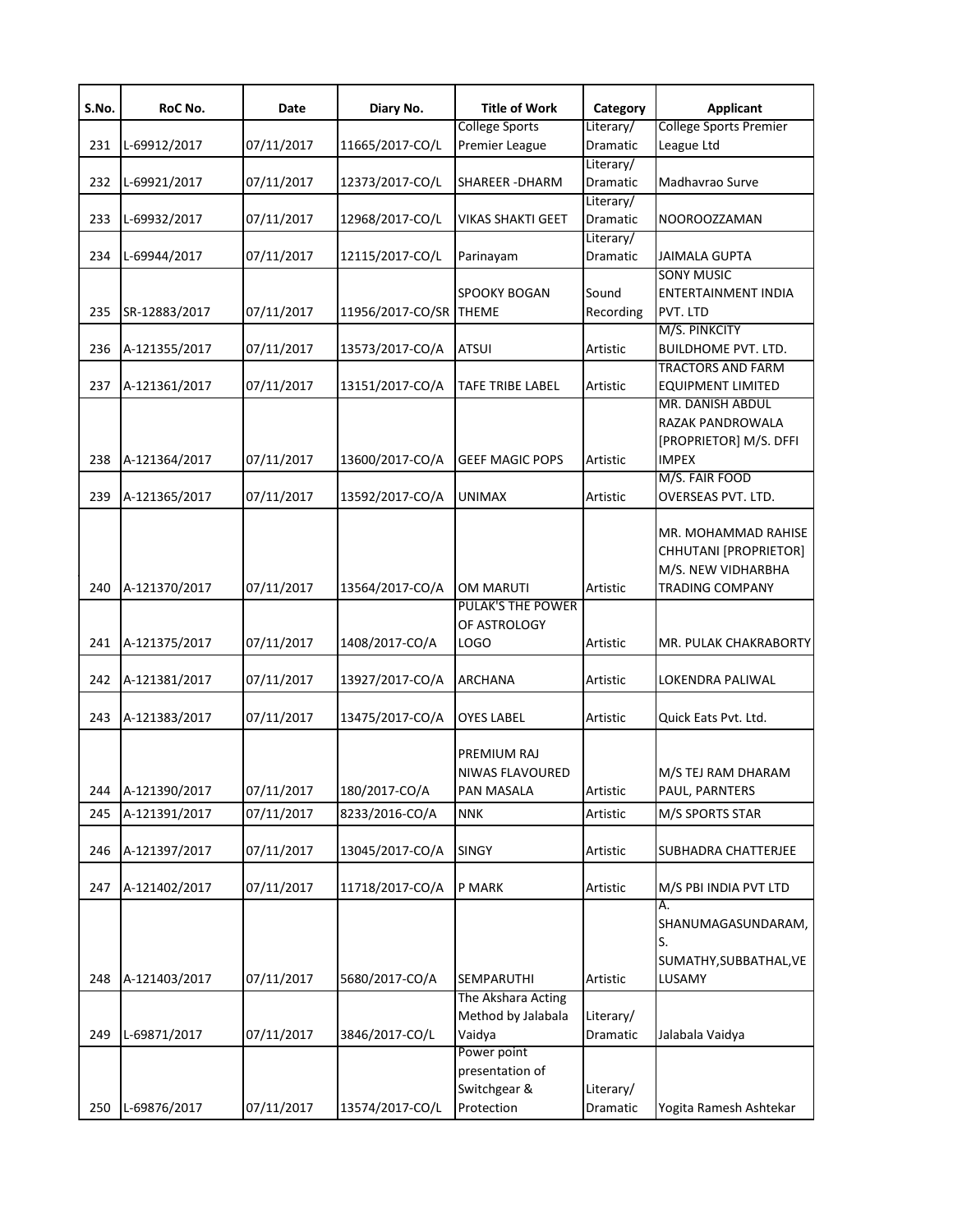| S.No.      | RoC No.                        | Date                     | Diary No.                          | <b>Title of Work</b>                                                                                                                                             | Category              | <b>Applicant</b>                                                          |
|------------|--------------------------------|--------------------------|------------------------------------|------------------------------------------------------------------------------------------------------------------------------------------------------------------|-----------------------|---------------------------------------------------------------------------|
|            |                                |                          |                                    | <b>KIDS ALPHABET</b>                                                                                                                                             | Literary/             |                                                                           |
| 251        | L-69877/2017                   | 07/11/2017               | 9705/2017-CO/L                     | <b>BOOK</b>                                                                                                                                                      | Dramatic              | Gayathri Vishnu                                                           |
| 252        | L-69886/2017                   | 07/11/2017               | 13404/2017-CO/L                    | <b>INKAAR</b>                                                                                                                                                    | Literary/<br>Dramatic | <b>NARENDRA KUMAR</b><br><b>PRAJAPATI</b>                                 |
|            |                                |                          |                                    |                                                                                                                                                                  | Literary/             |                                                                           |
| 253        | L-69891/2017                   | 07/11/2017               | 13861/2017-CO/L                    | Pratibimb                                                                                                                                                        | Dramatic              | Prashant Kanade                                                           |
|            |                                |                          |                                    |                                                                                                                                                                  | Literary/             |                                                                           |
| 254        | L-69893/2017                   | 07/11/2017               | 13097/2017-CO/L                    | <b>BISAAT</b>                                                                                                                                                    | Dramatic              | <b>MRIGANK SHANDILYA</b>                                                  |
|            |                                |                          |                                    | "Panel Discussions"-<br>as an innovative tool<br>for taking Revision<br>classes for<br>Undergraduate<br>students of A<br>Medical University in<br>the subject of | Literary/             |                                                                           |
| 255        | L-69909/2017                   | 07/11/2017               | 12349/2017-CO/L                    | Internal Medicine.                                                                                                                                               | Dramatic              | Dr. Sourya Acharya                                                        |
| 256        | L-69913/2017                   | 07/11/2017               | 12345/2017-CO/L                    | Learning resource<br>material<br>onTranscutaneous<br><b>Electrical Nerve</b><br>Stimulation                                                                      | Literary/<br>Dramatic | Dr Mohd Irshad Qureshi                                                    |
| 257        | L-69919/2017                   | 07/11/2017               | 13566/2017-CO/L                    | <b>EMPOWERMENT,</b><br>RECOGNITION,<br><b>APPRECIATION &amp;</b><br>THEN GOODBYE (An<br>insight of an<br>organization culture)                                   | Literary/<br>Dramatic | Dr. SUBRAMANIAM<br><b>SESHAN</b>                                          |
|            |                                |                          |                                    |                                                                                                                                                                  | Literary/             | Sagar Ratan, Syed                                                         |
| 258        | L-69924/2017                   | 07/11/2017               | 12532/2017-CO/L                    | Tree Ground                                                                                                                                                      | Dramatic              | Mohommed Shoaib                                                           |
| 259        | L-69927/2017                   | 07/11/2017               | 13125/2017-CO/L                    | <b>TOUCH ENGLISH</b>                                                                                                                                             | Literary/<br>Dramatic | MUNISH KUMAR                                                              |
| 260        | L-69931/2017                   | 07/11/2017               | 12967/2017-CO/L                    | <b>VILLAGE PARTY</b>                                                                                                                                             | Literary/<br>Dramatic | RAO AMAN                                                                  |
| 261        | A-121348/2017                  | 07/11/2017               | 13950/2017-CO/A                    | Padmini Black Pearl                                                                                                                                              | Artistic              | Mr.Ravikiran N.Vemulkar                                                   |
| 262        | A-121380/2017                  | 07/11/2017               | 1410/2017-CO/A                     | FIRE FLY LABEL                                                                                                                                                   | Artistic              | MS SANJIV TRADING CO                                                      |
| 263        | A-121382/2017                  | 07/11/2017               | 13914/2017-CO/A                    | <b>ARCHANA</b>                                                                                                                                                   | Artistic              | ROOPSHANKAR PALIWAL                                                       |
|            |                                |                          |                                    | <b>KESHAR MALAI</b>                                                                                                                                              |                       |                                                                           |
| 264<br>265 | A-121399/2017<br>A-121408/2017 | 07/11/2017<br>07/11/2017 | 12872/2017-CO/A<br>13291/2017-CO/A | LABEL<br>AJAYA SUPERB TEA<br>100g LABEL                                                                                                                          | Artistic<br>Artistic  | SANJAY RAMCHANDANI,<br>M/S CHROMETAN<br><b>EXPORTS PRIVATE</b><br>LIMITED |
| 266        | A-121410/2017                  | 07/11/2017               | 13285/2017-CO/A                    | <b>BISK FARM POPSTAR</b><br><b>COL. LABEL</b>                                                                                                                    | Artistic              | SAJ FOOD PRODUCTS<br>PRIVATE LIMITED                                      |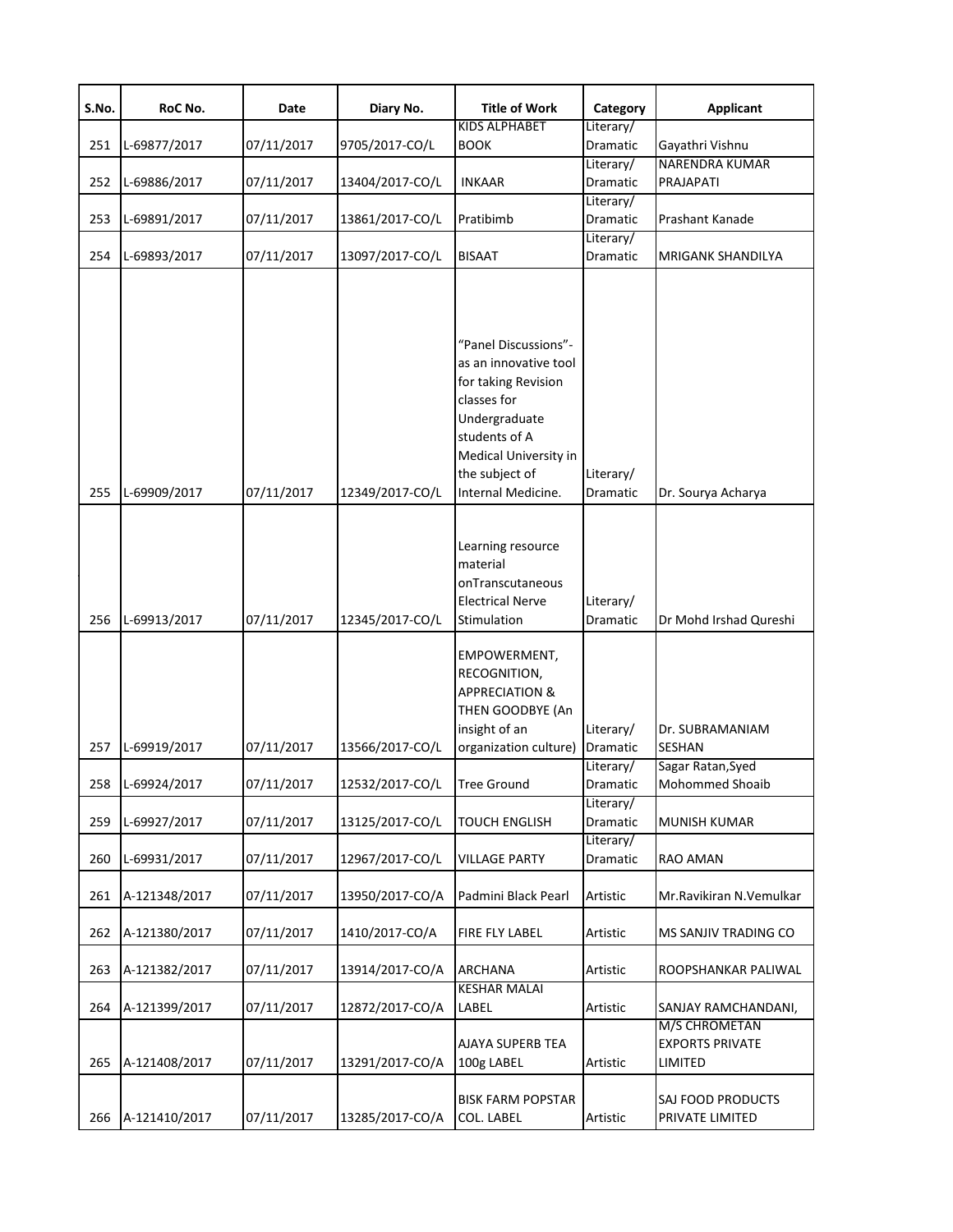| S.No. | RoC No.       | Date       | Diary No.       | <b>Title of Work</b>                                                                                                     | Category              | <b>Applicant</b>                                                                                             |
|-------|---------------|------------|-----------------|--------------------------------------------------------------------------------------------------------------------------|-----------------------|--------------------------------------------------------------------------------------------------------------|
|       |               |            |                 | Into Mindspaces A                                                                                                        |                       |                                                                                                              |
|       |               |            |                 | Quest For Treasure                                                                                                       | Literary/             |                                                                                                              |
| 267   | L-69878/2017  | 07/11/2017 | 13977/2017-CO/L | Part1                                                                                                                    | Dramatic              | K.G. RAGA DEEPIKA                                                                                            |
|       |               |            |                 |                                                                                                                          | Literary/             | <b>NARENDRA KUMAR</b>                                                                                        |
| 268   | L-69883/2017  | 07/11/2017 | 13380/2017-CO/L | KUCHH NAA KAHO                                                                                                           | Dramatic              | PRAJAPATI                                                                                                    |
|       |               |            |                 |                                                                                                                          | Literary/             |                                                                                                              |
| 269   | L-69885/2017  | 07/11/2017 | 13721/2017-CO/L | YEH MAUSAM                                                                                                               | Dramatic              | <b>FIROZ ARSH</b>                                                                                            |
|       |               |            |                 | Eve LKG Workbook -                                                                                                       | Literary/             |                                                                                                              |
| 270   | L-69892/2017  | 07/11/2017 | 13356/2017-CO/L | 3                                                                                                                        | Dramatic              | Sapience Publications                                                                                        |
|       |               |            |                 |                                                                                                                          | Literary/             |                                                                                                              |
| 271   | L-69895/2017  | 07/11/2017 | 13115/2017-CO/L | <b>Selected Poems</b>                                                                                                    | Dramatic              | Kuldeep Singh Arora                                                                                          |
|       |               |            |                 |                                                                                                                          | Literary/             |                                                                                                              |
| 272   | L-69903/2017  | 07/11/2017 | 12468/2017-CO/L | DO MASOOM                                                                                                                | Dramatic              | Santosh Kumar Upadhyay                                                                                       |
|       |               |            |                 |                                                                                                                          | Literary/             |                                                                                                              |
| 273   | L-69904/2017  | 07/11/2017 | 13692/2017-CO/L | <b>Natural Computing</b>                                                                                                 | Dramatic              | Shubhangi Neware                                                                                             |
| 274   | L-69935/2017  | 07/11/2017 | 10025/2017-CO/L | <b>Dynamic Team</b><br>selection for project<br>execution using soft<br>computing<br>techniques<br><b>KRISHI MITRA A</b> | Literary/<br>Dramatic | N.SRINIVASAN                                                                                                 |
|       |               |            |                 | <b>FRIENDLY GUIDE TO</b>                                                                                                 | Literary/             | M/S. INDOGULF                                                                                                |
| 275   | L-69946/2017  | 07/11/2017 | 12362/2017-CO/L | FARMING                                                                                                                  | Dramatic              | CROPSCIENCES LIMITED,                                                                                        |
| 276   | L-69951/2017  | 07/11/2017 | 8552/2017-CO/L  | AASANA-PRANAYAM<br>AVAM YOG CHIKITSA<br>SIDDHANT                                                                         | Literary/<br>Dramatic | MUKESH KUMAR                                                                                                 |
|       |               |            |                 | ETERNITY SELF AND                                                                                                        | Literary/             |                                                                                                              |
| 277   | L-69952/2017  | 07/11/2017 | 13283/2017-CO/L | GOD                                                                                                                      | Dramatic              | AVIK MUUKHERJI                                                                                               |
| 278   | M-475/2017    | 07/11/2017 | 13610/2017-CO/M | Lamhe                                                                                                                    | Music                 | Apurv Mridul                                                                                                 |
| 279   | A-121357/2017 | 07/11/2017 | 12886/2017-CO/A | <b>MAHAKUMBH</b>                                                                                                         | Artistic              | ANKIT GUPTA                                                                                                  |
|       |               |            |                 | <b>SATMOLA</b>                                                                                                           |                       | <b>SSG PHARMA PRIVATE</b>                                                                                    |
| 280   | A-121358/2017 | 07/11/2017 | 12889/2017-CO/A | SHAANDAAR                                                                                                                | Artistic              | LIMITED                                                                                                      |
|       |               |            |                 |                                                                                                                          |                       | MR. DEEPAK DARIYANI                                                                                          |
| 281   | A-121368/2017 | 07/11/2017 | 13607/2017-CO/A | SR 25 MELTS GOLD                                                                                                         | Artistic              | [PROPRIETOR]                                                                                                 |
| 282   | A-121374/2017 | 07/11/2017 | 13583/2017-CO/A | <b>GULAB DHANADAL</b>                                                                                                    | Artistic              | 1. MR. SANKET PATEL 2.<br>MRS. SMITA PATEL 3. MR.<br>KANUBHAI PATEL 4. MR.<br>DHIRUBHAI PATEL<br>PARTNERS OF |
|       |               |            |                 |                                                                                                                          |                       |                                                                                                              |
| 283   | A-121384/2017 | 07/11/2017 | 10859/2017-CO/A | NULIFE (LABEL)                                                                                                           | Artistic              | Dr. Harish Kumar trading<br>as M/s. Nulife                                                                   |
| 284   | A-121387/2017 | 07/11/2017 | 175/2017-CO/A   | PREMIUM RAJ<br>NIWAS FLAVOURED<br>PAN MASALA                                                                             | Artistic              | M/S TEJ RAM DHARAM<br>PAUL, PARNTERS                                                                         |
| 285   | A-121388/2017 | 07/11/2017 | 177/2017-CO/A   | PREMIUM RAJ<br>NIWAS FLAVOURED<br>PAN MASALA                                                                             | Artistic              | M/S TEJ RAM DHARAM<br>PAUL, PARNTERS                                                                         |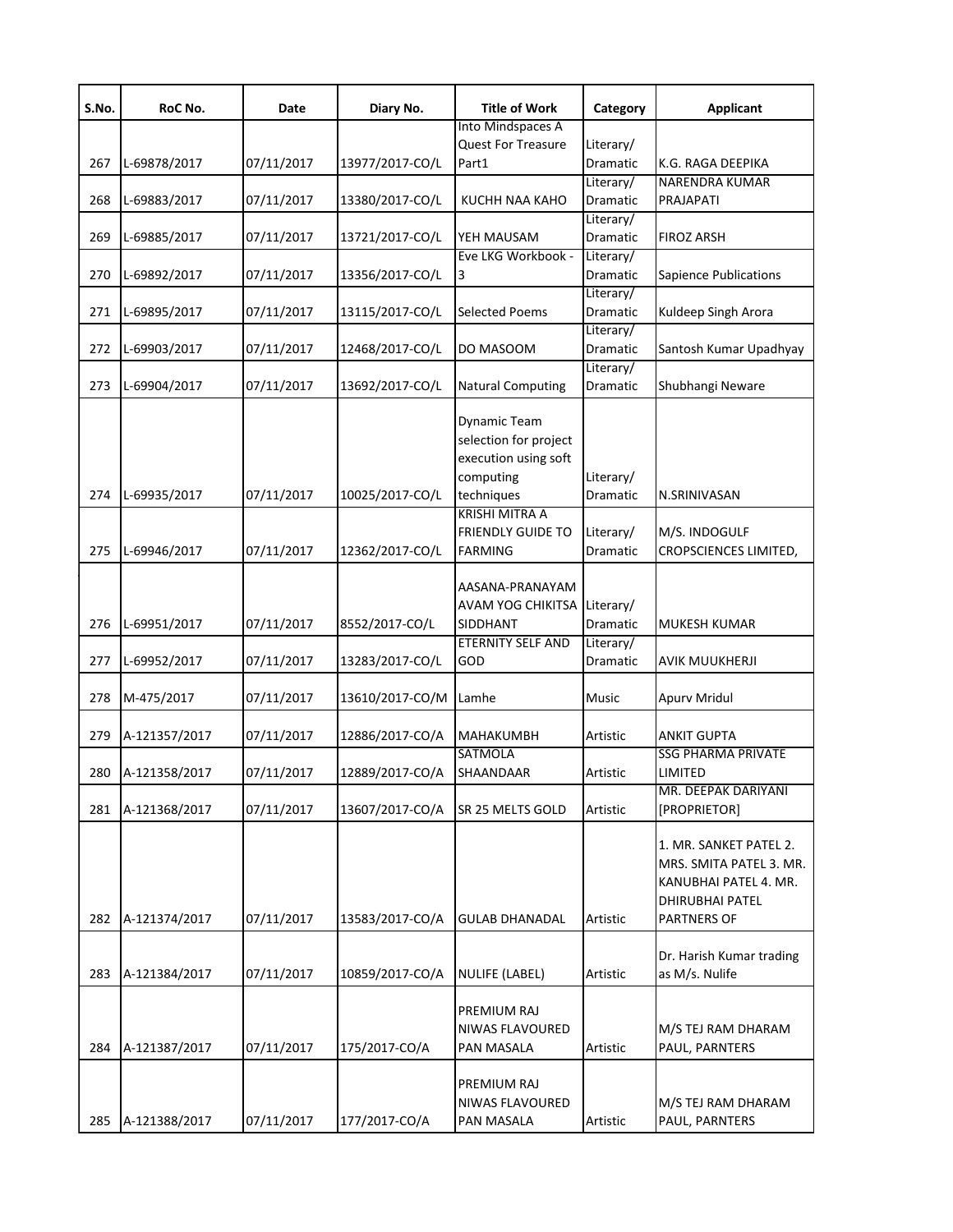| S.No. | RoC No.       | Date       | Diary No.                           | <b>Title of Work</b>                                                                                     | Category              | <b>Applicant</b>                                                        |
|-------|---------------|------------|-------------------------------------|----------------------------------------------------------------------------------------------------------|-----------------------|-------------------------------------------------------------------------|
| 286   | A-121394/2017 | 07/11/2017 | 12112/2017-CO/A                     | <b>KAP New Magic Balls</b>                                                                               | Artistic              | <b>KOKATE AGRO</b><br><b>PRODUCTS</b>                                   |
| 287   | A-121400/2017 | 07/11/2017 | 12873/2017-CO/A                     | SHOTOKAN<br><b>INTERNATIONAL</b><br><b>KARATE DO</b><br><b>FEDERATION LABEL</b>                          | Artistic              | MR RAJU KRISHNA<br><b>RAYKAR</b>                                        |
| 288   | A-121405/2017 | 07/11/2017 | 13288/2017-CO/A                     | AJAYA SUPERB TEA<br>250G LABEL                                                                           | Artistic              | M/S CHROMETAN<br><b>EXPORTS PRIVATE</b><br>LIMITED                      |
| 289   | A-121409/2017 | 07/11/2017 | 13290/2017-CO/A                     | AJAYA CHAI ELAICHI<br>LABEL                                                                              | Artistic              | M/S CHROMETAN<br><b>EXPORTS PRIVATE</b><br>LIMITED                      |
| 290   | CF-3896/2017  | 07/11/2017 | 13633/2017-CO/CF Dragonfly Math III |                                                                                                          | aph Film              | Cinematogr Dragonfly Education<br>Private Limited                       |
| 291   | L-69872/2017  | 07/11/2017 | 9935/2017-CO/L                      | <b>MINDBREW</b>                                                                                          | Literary/<br>Dramatic | SANJAY S. DHAVADE                                                       |
| 292   | L-69875/2017  | 07/11/2017 | 13099/2017-CO/L                     | LEARN ENGLISH a<br>new approach Part-1 Literary/<br>2nd Edition                                          | Dramatic              | Ashok Muthuhia                                                          |
| 293   | L-69881/2017  | 07/11/2017 | 13392/2017-CO/L                     | LAMBI JUDAAI                                                                                             | Literary/<br>Dramatic | <b>NARENDRA KUMAR</b><br>PRAJAPATI                                      |
| 294   | L-69894/2017  | 07/11/2017 | 14414/2017-CO/L                     | <b>Pyaar Actually</b>                                                                                    | Literary/<br>Dramatic | Divya Arora                                                             |
| 295   | L-69896/2017  | 07/11/2017 | 13878/2017-CO/L                     | 21 Singh (Battle of<br>Saragarhi)                                                                        | Literary/<br>Dramatic | Harpreet Singh                                                          |
| 296   | L-69900/2017  | 07/11/2017 | 13375/2017-CO/L                     | <b>TOUGH PLUS</b>                                                                                        | Literary/<br>Dramatic | Viva Ayush Enterprises<br>India Pvt. Ltd                                |
| 297   | L-69901/2017  | 07/11/2017 | 13945/2017-CO/L                     | Production                                                                                               | Literary/<br>Dramatic | Gagan Laddha                                                            |
| 298   | L-69916/2017  | 07/11/2017 | 12457/2017-CO/L                     | 1st school of your<br>child bachpan a play<br>school`                                                    | Literary/<br>Dramatic | AJAY GUPTA, Authorized<br>Director of S.K.<br><b>EDUCATIONS PVT.LTD</b> |
| 299   | L-69922/2017  | 07/11/2017 | 12181/2017-CO/L                     | The Tree Man -<br>Divine Of Curse                                                                        | Literary/<br>Dramatic | monu                                                                    |
| 300   | L-69925/2017  | 07/11/2017 | 13236/2017-CO/L                     | Jasper's Kingdom -<br><b>Concept Note</b>                                                                | Literary/<br>Dramatic | Amar Agarwala                                                           |
| 301   | L-69926/2017  | 07/11/2017 | 12467/2017-CO/L                     | Acharya Health Care<br>Services                                                                          | Literary/<br>Dramatic | Mr Ajay Acharya trading as<br>Acharya Health Care<br><b>Services</b>    |
| 302   | L-69930/2017  | 07/11/2017 | 13985/2017-CO/L                     | <b>RX100</b>                                                                                             | Literary/<br>Dramatic | SRINAATH. V                                                             |
| 303   | L-69934/2017  | 07/11/2017 | 698/2016-CO/L                       | <b>SPORT FOR</b><br>DEVELOPMENT<br>KRIDASHREE<br><b>TRAINING MANNUAL</b><br><b>FOR ANDHRA</b><br>PRADESH | Literary/<br>Dramatic | <b>MAGIC BUS INDIA</b><br><b>FOUNDATION</b>                             |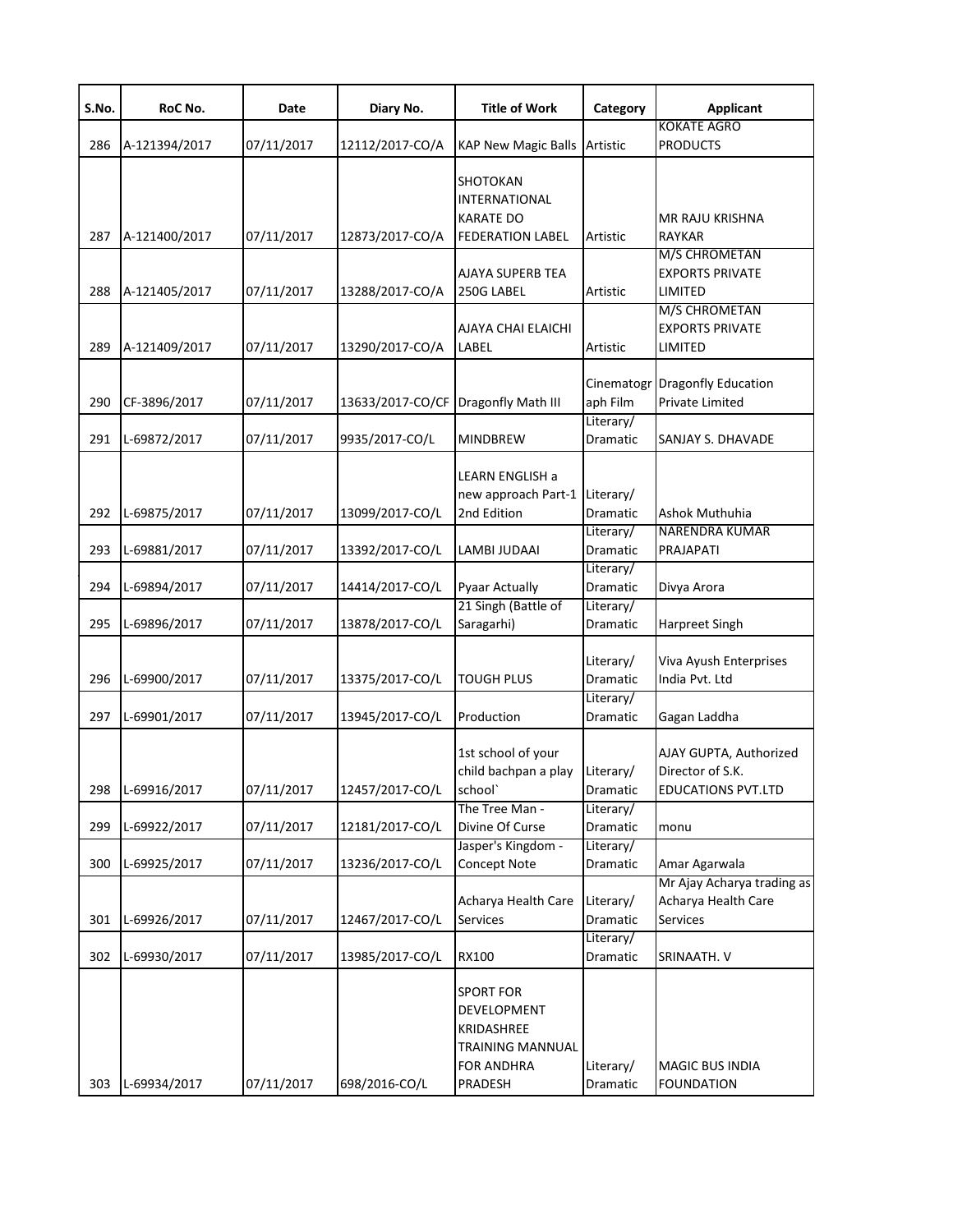| S.No. | RoC No.       | Date       | Diary No.        | <b>Title of Work</b>                                                                                                                         | Category               | <b>Applicant</b>                                                                                                     |
|-------|---------------|------------|------------------|----------------------------------------------------------------------------------------------------------------------------------------------|------------------------|----------------------------------------------------------------------------------------------------------------------|
|       |               |            |                  | <b>MOON LIT LABEL</b><br>WITH A LOGO MCW<br>PICTURE OF A LADY<br>AND A TAG LINE                                                              |                        |                                                                                                                      |
| 304   | A-121350/2017 | 07/11/2017 | 11893/2017-CO/A  | <b>BEST WAX CANDLES</b>                                                                                                                      | Artistic               | M/S. MONARCH CANDEL<br>1. MR. SANKET PATEL 2.<br>MRS. SMITA PATEL 3. MR.<br>KANUBHAI PATEL 4. MR.<br>DHIRUBHAI PATEL |
| 305   | A-121369/2017 | 07/11/2017 | 13585/2017-CO/A  | <b>GULAB SADI SUPARI</b>                                                                                                                     | Artistic               | <b>PARTNERS OF</b>                                                                                                   |
| 306   | A-121373/2017 | 07/11/2017 | 13586/2017-CO/A  | <b>SHAPE OF SHOE</b>                                                                                                                         | Artistic               | MR. AKASH NAGWANI                                                                                                    |
| 307   | A-121398/2017 | 07/11/2017 | 12871/2017-CO/A  | <b>JAIN CHUSKI CHAI</b><br>LABEL                                                                                                             | Artistic               | YASHWANT JAIN                                                                                                        |
| 308   | CF-3895/2017  | 07/11/2017 | 13639/2017-CO/CF | Dragonfly<br>Engineering<br>Mathematics-II                                                                                                   | Cinematogr<br>aph Film | <b>Dragonfly Education</b><br>Private Limited                                                                        |
| 309   | L-69874/2017  | 07/11/2017 | 13546/2017-CO/L  | <b>SAMPARKA</b><br>HRUDAYARA                                                                                                                 | Literary/<br>Dramatic  | Sarthak Entertainment<br>Pvt. Ltd.                                                                                   |
| 310   | L-69879/2017  | 07/11/2017 | 13439/2017-CO/L  | <b>BELDOZER</b>                                                                                                                              | Literary/<br>Dramatic  | Madhukar Pulavarthi                                                                                                  |
| 311   | L-69882/2017  | 07/11/2017 | 13627/2017-CO/L  | Once Upon A Time                                                                                                                             | Literary/<br>Dramatic  | Saurav Chhawchharia                                                                                                  |
| 312   | L-69902/2017  | 07/11/2017 | 13529/2017-CO/L  | <b>END TO END</b><br>SOLUTION OF IN-<br><b>ORGANIC WASTE</b><br>MATERIAL                                                                     | Literary/<br>Dramatic  | Rahul Gupta S/o Niranjan<br>Kumar Gupta                                                                              |
| 313   | L-69918/2017  | 07/11/2017 | 13446/2017-CO/L  | Ray versus Raymond:<br>Battle between<br>Conscious &<br><b>Subconscious Mind</b>                                                             | Literary/<br>Dramatic  | Swapnil Kulkarni                                                                                                     |
| 314   | L-69933/2017  | 07/11/2017 | 11035/2017-CO/L  | PERFORMANCE<br><b>EVALUATION OF</b><br>VARIABLE<br><b>COMPRESSION</b><br>RATIO C.I. ENGINE<br><b>FUELLED WITH</b><br><b>HYBRID BIODIESEL</b> | Literary/<br>Dramatic  | AKSHAY BALWANT<br>KULKARNI                                                                                           |
|       |               |            |                  | <b>SPORTS FOR</b><br>DEVELOPMENT (S4D) Literary/                                                                                             |                        | <b>MAGIC BUS INDIA</b>                                                                                               |
| 315   | L-69940/2017  | 07/11/2017 | 715/2016-CO/L    | <b>TRAINERS MANUAL</b><br><b>MERI SHAYRI MERA</b>                                                                                            | Dramatic<br>Literary/  | FOUNDATION                                                                                                           |
| 316   | L-69948/2017  | 07/11/2017 | 13967/2017-CO/L  | DARD                                                                                                                                         | Dramatic               | <b>SUKHBIR KAUR</b>                                                                                                  |
| 317   | SR-12884/2017 | 07/11/2017 | 6795/2015-CO/SR  | Suchit Puthalat Songs Sound<br>2015 - Part I                                                                                                 | Recording              | Suchit Puthalat                                                                                                      |
| 318   | A-121352/2017 | 07/11/2017 | 13948/2017-CO/A  | Padmini Lilly Ultimo                                                                                                                         | Artistic               | Mr. Ravikiran N. Vemulkar                                                                                            |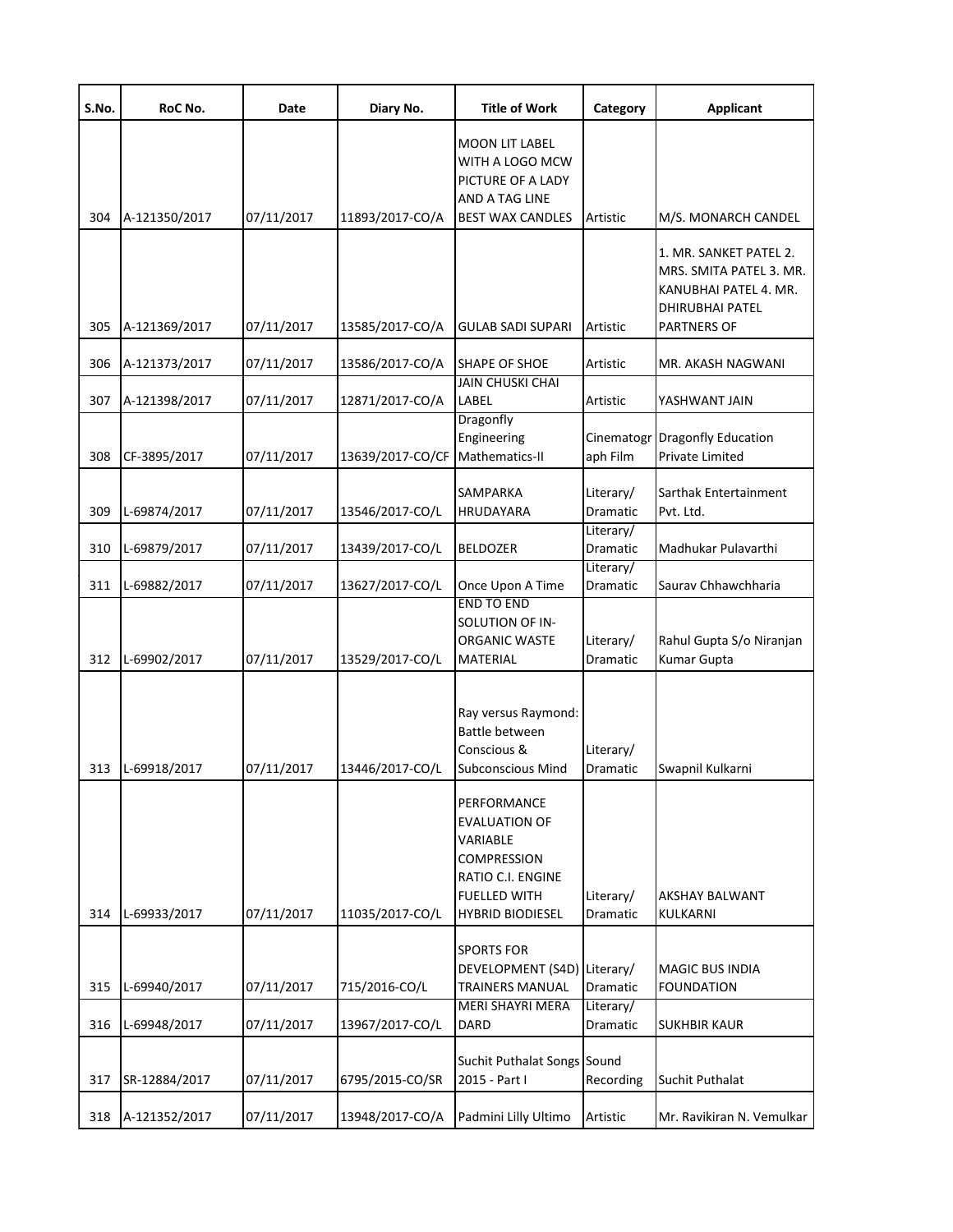| S.No. | RoC No.       | Date       | Diary No.       | <b>Title of Work</b>     | Category  | <b>Applicant</b>               |
|-------|---------------|------------|-----------------|--------------------------|-----------|--------------------------------|
|       |               |            |                 |                          |           | MR. AKASH NAGWANI              |
|       |               |            |                 |                          |           | [PROPRIETOR] M/S.              |
| 319   | A-121356/2017 | 07/11/2017 | 13588/2017-CO/A | M MANYATA                | Artistic  | <b>MANYATA FOOTWEAR</b>        |
|       |               |            |                 |                          |           | <b>SSG PHARMA PRIVATE</b>      |
| 320   | A-121359/2017 | 07/11/2017 | 12890/2017-CO/A | SATMOLA JEERA            | Artistic  | LIMITED                        |
|       |               |            |                 |                          |           | <b>MR. DANISH ABDUL</b>        |
|       |               |            |                 | <b>CRAZY POP POPPING</b> |           | RAZAK PANDROWALA               |
|       |               |            |                 | <b>CANDY COLA [RED</b>   |           | [PROPRIETOR] M/S. DFFI         |
| 321   | A-121367/2017 | 07/11/2017 | 13604/2017-CO/A | COLOUR]                  | Artistic  | <b>IMPEX</b>                   |
|       |               |            |                 |                          |           | <b>PADMADEVI</b>               |
| 322   | A-121378/2017 | 07/11/2017 | 13961/2017-CO/A | <b>MARWADI</b>           | Artistic  | RAMESHKUMAR JAJU               |
|       |               |            |                 |                          |           | <b>RAMKUMAR</b>                |
| 323   | A-121379/2017 | 07/11/2017 | 13965/2017-CO/A | <b>MARWADI STORES</b>    | Artistic  | RAMKRISHANDAS JAJU             |
|       |               |            |                 |                          |           |                                |
|       |               |            |                 | <b>GODREJ GOOD</b>       |           | <b>GODREJ CONSUMER</b>         |
| 324   | A-121385/2017 | 07/11/2017 | 12256/2017-CO/A | <b>KNIGHT FAST CARD</b>  | Artistic  | PRODUCTS LIMITED               |
|       |               |            |                 |                          |           | <b>AVANTHI MARKETING &amp;</b> |
|       |               |            |                 |                          |           | <b>SUPPLY CHAIN PRIVATE</b>    |
| 325   | A-121401/2017 | 07/11/2017 | 5603/2017-CO/A  | <b>TRACS</b>             | Artistic  | LIMITED                        |
|       |               |            |                 | <b>STONEHILL</b>         |           |                                |
|       |               |            |                 | <b>INTERNATIONAL</b>     |           | M/S STONE HILL                 |
| 326   | A-121404/2017 | 07/11/2017 | 13068/2017-CO/A | <b>SCHOOL</b>            | Artistic  | <b>EDUCATION FOUNDATION</b>    |
|       |               |            |                 |                          |           | M/S ZEMODA                     |
|       |               |            |                 | THE NOODLE STORY         |           | <b>TECHNOLOGIES PRIVATE</b>    |
| 327   | A-121406/2017 | 07/11/2017 | 13287/2017-CO/A | LABEL                    | Artistic  | LIMITED                        |
|       |               |            |                 | <b>HEY PRABHU APNI</b>   | Literary/ |                                |
| 328   | L-69880/2017  | 07/11/2017 | 13776/2017-CO/L | RAAH DIKHA               | Dramatic  | NIKHIL KUMAR UJJAIN            |
|       |               |            |                 |                          | Literary/ | Zee Entertainment              |
| 329   | L-69906/2017  | 07/11/2017 | 13855/2017-CO/L | NANBENDA                 | Dramatic  | <b>Enterprises Limited</b>     |
|       |               |            |                 | <b>NYRA'S MAGIC</b>      | Literary/ |                                |
| 330   | L-69914/2017  | 07/11/2017 | 11889/2017-CO/L | <b>WAND-THE BIRTH</b>    | Dramatic  | PARUL BATRA                    |
|       |               |            |                 |                          | Literary/ |                                |
| 331   | L-69915/2017  | 07/11/2017 | 8592/2015-CO/L  | NAMAMIGANGE              | Dramatic  | NILAYA KUMAR MISHRA            |
|       |               |            |                 |                          |           |                                |
|       |               |            |                 | Minimal invasive         |           |                                |
|       |               |            |                 | method for               |           |                                |
|       |               |            |                 | evaluating tissue        |           |                                |
|       |               |            |                 | biocompatibility by      |           |                                |
|       |               |            |                 | implanting test          |           |                                |
|       |               |            |                 | material in the          |           |                                |
|       |               |            |                 | subcutaneous tissue      | Literary/ |                                |
| 332   | L-69920/2017  | 07/11/2017 | 12274/2017-CO/L | of rats                  | Dramatic  | Dr.Nilima R. Thosar            |
|       |               |            |                 |                          | Literary/ |                                |
| 333   | L-69941/2017  | 07/11/2017 | 13528/2017-CO/L | the 72nd hour            | Dramatic  | Rajat Prasad                   |
|       |               |            |                 | Fishermen of the         |           |                                |
|       |               |            |                 | Coastal Districts of     | Literary/ |                                |
| 334   | L-69947/2017  | 07/11/2017 | 9055/2015-CO/L  | Bengal                   | Dramatic  | Surjendu Dey                   |
|       |               |            |                 |                          | Literary/ |                                |
| 335   | L-69949/2017  | 07/11/2017 | 13417/2017-CO/L | Doclt                    | Dramatic  | Ankit Badani                   |
|       |               |            |                 |                          |           |                                |
|       |               |            |                 |                          | Literary/ |                                |
| 336   | L-69950/2017  | 07/11/2017 | 13777/2017-CO/L | Garwa                    | Dramatic  | Gauri Lavate                   |
|       |               |            |                 |                          |           |                                |
|       |               |            | 11535/2017-     |                          | Computer  |                                |
| 337   | SW-9609/2017  | 07/11/2017 | CO/SW           | <b>GPS DIRECTORY</b>     | Software  | FIND ME SOLUTIONS LLP.         |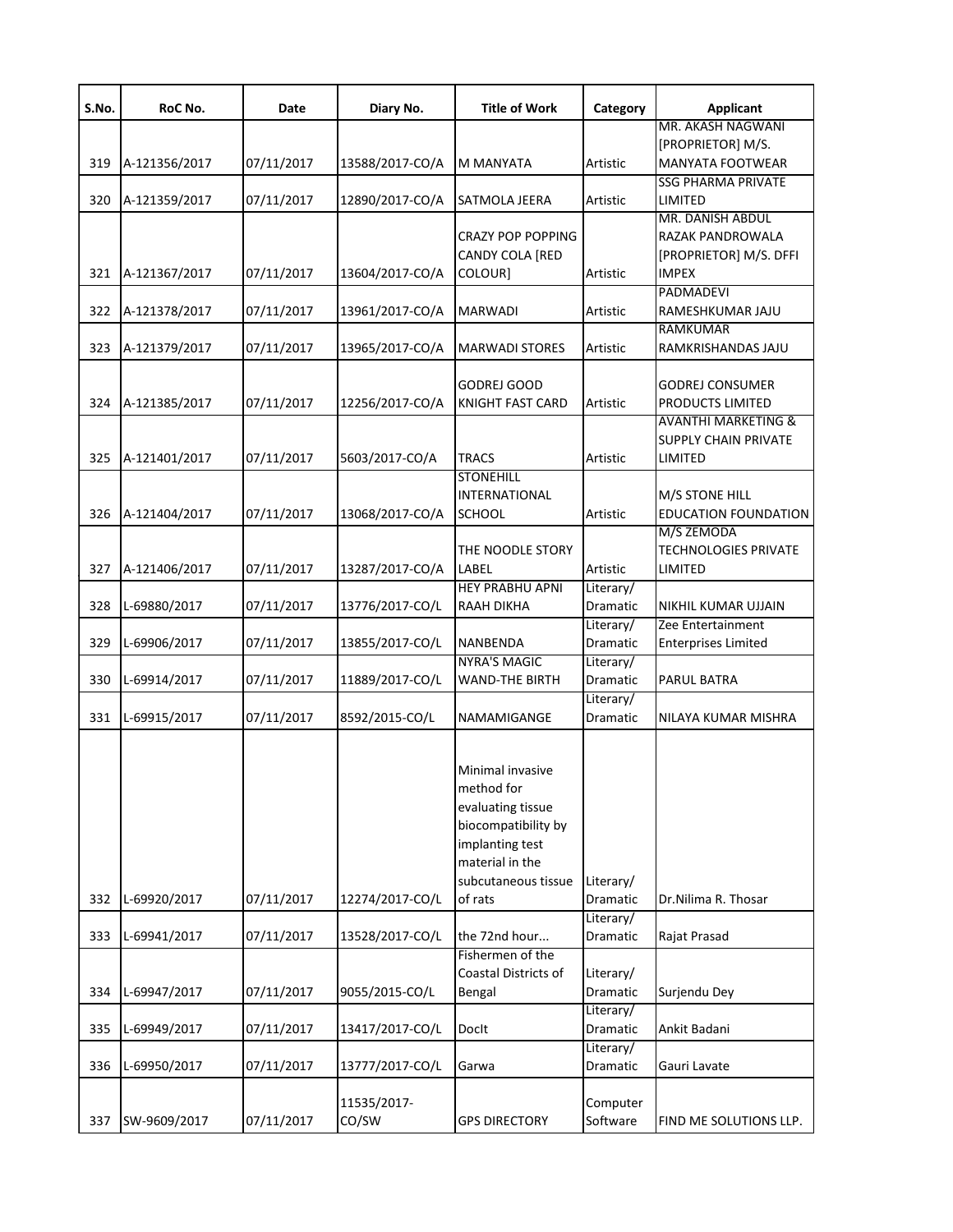| S.No. | RoC No.       | Date       | Diary No.        | <b>Title of Work</b>                                                                                  | Category              | <b>Applicant</b>                                                                                                                |
|-------|---------------|------------|------------------|-------------------------------------------------------------------------------------------------------|-----------------------|---------------------------------------------------------------------------------------------------------------------------------|
| 338   | A-121347/2017 | 07/11/2017 | 10684/2017-CO/A  | <b>BHANGAAR CAP</b>                                                                                   | Artistic              | Vijay Kishanlal Kedia                                                                                                           |
| 339   | A-121353/2017 | 07/11/2017 | 13949/2017-CO/A  | Padmini Black Pearl<br>(Hindi)<br><b>SATMOLA</b>                                                      | Artistic              | Mr. Ravikiran N. Vemulkar<br><b>SSG PHARMA PRIVATE</b>                                                                          |
| 340   | A-121360/2017 | 07/11/2017 | 12891/2017-CO/A  | ANARDANA GOLI<br><b>VISTA GLOBAL WITH</b>                                                             | Artistic              | LIMITED                                                                                                                         |
| 341   | A-121363/2017 | 07/11/2017 | 13590/2017-CO/A  | <b>DEVICE OF GLOBE &amp;</b><br><b>BIRD</b>                                                           | Artistic              | M/S. VISTA GLOBAL<br>TEXTILES PVT. LTD.                                                                                         |
| 342   | A-121386/2017 | 07/11/2017 | 13233/2017-CO/A  | PARTAP WORLD<br>SCHOOL                                                                                | Artistic              | PARTAP EDUCATIONAL<br><b>SOCIETY</b>                                                                                            |
| 343   | A-121393/2017 | 07/11/2017 | 8234/2016-CO/A   | PASTELLA                                                                                              | Artistic              | M/S KUMAR MANISH                                                                                                                |
| 344   | A-121395/2017 | 07/11/2017 | 11932/2017-CO/A  | <b>PATEL</b>                                                                                          | Artistic              | Patel Tea Company                                                                                                               |
| 345   | A-121396/2017 | 07/11/2017 | 13049/2017-CO/A  | <b>HEXAGON GLOBAL</b><br><b>EXPERIENCE</b><br><b>EXCELLENCE</b>                                       | Artistic<br>Literary/ | M/S HEXAGON GLOBAL IT<br>SERVICES PVT LTD<br><b>NARENDRA KUMAR</b>                                                              |
| 346   | L-69887/2017  | 07/11/2017 | 13403/2017-CO/L  | SHURUAAT HO GAYI                                                                                      | Dramatic              | PRAJAPATI                                                                                                                       |
| 347   | L-69923/2017  | 07/11/2017 | 12451/2017-CO/L  | My Y-PATH                                                                                             | Literary/<br>Dramatic | Xavier Augustin                                                                                                                 |
| 348   | L-69936/2017  | 07/11/2017 | 723/2016-CO/L    | <b>BASKETBALL</b><br><b>CURRICULUM</b>                                                                | Literary/<br>Dramatic | <b>MAGIC BUS INDIA</b><br><b>FOUNDATION</b>                                                                                     |
| 349   | L-69937/2017  | 07/11/2017 | 6000/2015-CO/L   | Karm Ka Lekh, Karm<br>Ki Bhoomi                                                                       | Literary/<br>Dramatic | <b>VED PRAKASH BASANT</b><br><b>ALIAS RINKAL</b>                                                                                |
| 350   | L-69942/2017  | 07/11/2017 | 8738/2015-CO/L   | Chanakya Business<br><b>Sutras</b>                                                                    | Literary/<br>Dramatic | Mahendra Garodiya                                                                                                               |
| 351   | L-69943/2017  | 07/11/2017 | 10352/2015-CO/L  | User Manual of<br>Idiyappam Machine                                                                   | Literary/<br>Dramatic | A.Jordan                                                                                                                        |
| 352   | L-69945/2017  | 07/11/2017 | 13245/2017-CO/L  | User Mood<br>Prediction on Twitter<br>Network with<br><b>Sarcasm Detection</b>                        | Literary/<br>Dramatic | Harshita Katragadda, Prof.<br>Dilipkumar Borikar, Shri<br>Ramdeobaba College of<br><b>Engineering and</b><br>Management, Nagpur |
|       |               |            |                  | Swachata Ke Ansune<br>Fayde Aur Desh Me<br>Ho Rahi Gandagi Ke<br>Karan Honewali<br>Ansuni Samsya bhag | Literary/             |                                                                                                                                 |
| 353   | L-69953/2017  | 07/11/2017 | 13293/2017-CO/L  | chatha(update)                                                                                        | Dramatic              | Jayprakash Vishwakarma                                                                                                          |
| 354   | L-69954/2017  | 07/11/2017 | 13599/2017-CO/L  | <b>BIN TERE</b>                                                                                       | Literary/<br>Dramatic | <b>VIRENDER MOHAN ARORA</b>                                                                                                     |
| 355   | SR-12882/2017 | 07/11/2017 | 12590/2017-CO/SR | <b>MERA DIL</b>                                                                                       | Sound<br>Recording    | <b>SONY MUSIC</b><br>ENTERTAINMENT INDIA<br>PVT. LTD.                                                                           |
|       |               |            |                  | <b>MUMBAI 9</b>                                                                                       |                       |                                                                                                                                 |
| 356   | A-121349/2017 | 07/11/2017 | 10789/2017-CO/A  | NEWS.COM                                                                                              | Artistic              | SUSHIL K. SOI                                                                                                                   |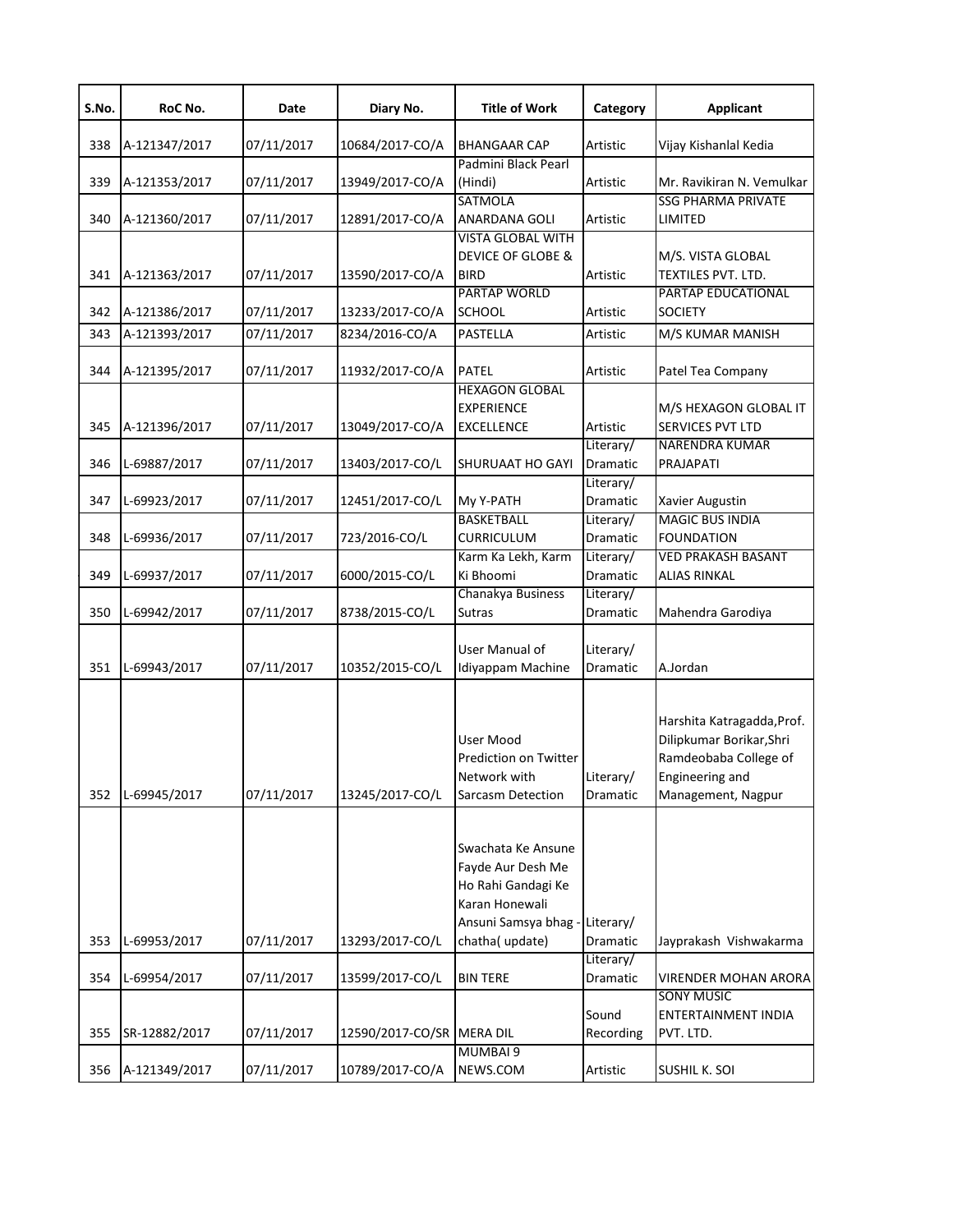| S.No. | RoC No.       | Date       | Diary No.       | <b>Title of Work</b>                                                    | Category                           | <b>Applicant</b>                                                                                                           |
|-------|---------------|------------|-----------------|-------------------------------------------------------------------------|------------------------------------|----------------------------------------------------------------------------------------------------------------------------|
| 357   | A-121351/2017 | 07/11/2017 | 12709/2017-CO/A | JEETO                                                                   | Artistic                           | VIPULBHAI JAMANBHAI<br><b>BORSADIYA VINODBHAI</b><br>KARSHANBHAI BUSA                                                      |
| 358   | A-121354/2017 | 07/11/2017 | 13946/2017-CO/A | Padmini Lavender<br>Ultimo                                              | Artistic                           | Mr.Ravikiran N.Vemulkar                                                                                                    |
| 359   | A-121371/2017 | 07/11/2017 | 13581/2017-CO/A | <b>GULAB ELAICHI</b><br><b>FLAVOUR SAUNF</b>                            | Artistic                           | 1. MR. SANKET PATEL 2.<br>MRS. SMITA PATEL 3. MR.<br>KANUBHAI PATEL 4. MR.<br>DHIRUBHAI PATEL<br><b>PARTNERS OF</b>        |
| 360   | A-121372/2017 | 07/11/2017 | 13577/2017-CO/A | <b>GULAB BHAJKI</b><br><b>SUPARI</b>                                    | Artistic                           | 1. MR. SANKET PATEL 2.<br>MRS. SMITA PATEL 3. MR.<br>KANUBHAI PATEL 4. MR.<br><b>DHIRUBHAI PATEL</b><br><b>PARTNERS OF</b> |
| 361   | A-121376/2017 | 07/11/2017 | 13584/2017-CO/A | <b>GULAB SUGANDHIT</b><br>SAUNF DHANADAL                                | Artistic                           | 1. MR. SANKET PATEL 2.<br>MRS. SMITA PATEL 3. MR.<br>KANUBHAI PATEL 4. MR.<br>DHIRUBHAI PATEL<br>PARTNERS OF               |
| 362   | A-121377/2017 | 07/11/2017 | 13575/2017-CO/A | <b>GULAB SAUNF</b><br>DHANADAL                                          | Artistic                           | 1. MR. SANKET PATEL 2.<br>MRS. SMITA PATEL 3. MR.<br>KANUBHAI PATEL 4. MR.<br>DHIRUBHAI PATEL<br><b>PARTNERS OF</b>        |
| 363   | A-121389/2017 | 07/11/2017 | 178/2017-CO/A   | PREMIUM RAJ<br>NIWAS FLAVOURED<br>PAN MASALA                            | Artistic                           | M/S TEJ RAM DHARAM<br>PAUL, PARNTERS<br>M/S CHROMETAN                                                                      |
| 364   | A-121407/2017 | 07/11/2017 | 13289/2017-CO/A | SHAAM SAVERA CHAI<br>LABEL                                              | Artistic                           | <b>EXPORTS PRIVATE</b><br>LIMITED                                                                                          |
| 365   | L-69888/2017  | 07/11/2017 | 13399/2017-CO/L | MERI JAANE JAA                                                          | Literary/<br>Dramatic              | NARENDRA KUMAR<br>PRAJAPATI                                                                                                |
| 366   | L-69890/2017  | 07/11/2017 | 13976/2017-CO/L | <b>EXPLORING THE</b><br><b>SCIENTIST WITHIN</b><br>YOU                  | Literary/<br>Dramatic              | NAGARAJAN<br>MUTHUKRISHNAN                                                                                                 |
| 367   | L-69898/2017  | 07/11/2017 | 13974/2017-CO/L | Survey on "Research<br>Environment" in<br>India<br><b>GROOMING YOUR</b> | Literary/<br>Dramatic<br>Literary/ | Archana A Gupta                                                                                                            |
| 368   | L-69907/2017  | 07/11/2017 | 13660/2017-CO/L | DREAM CHILD                                                             | Dramatic                           | PRADIP KUMAR GHOSH                                                                                                         |
| 369   | L-69908/2017  | 07/11/2017 | 13611/2017-CO/L | ANDARMAHAL                                                              | Literary/<br>Dramatic              | Zee Entertainment<br><b>Enterprises Limited</b>                                                                            |
| 370   | L-69917/2017  | 07/11/2017 | 13514/2017-CO/L | Kaala Joda                                                              | Literary/<br>Dramatic              | Renuka Negi                                                                                                                |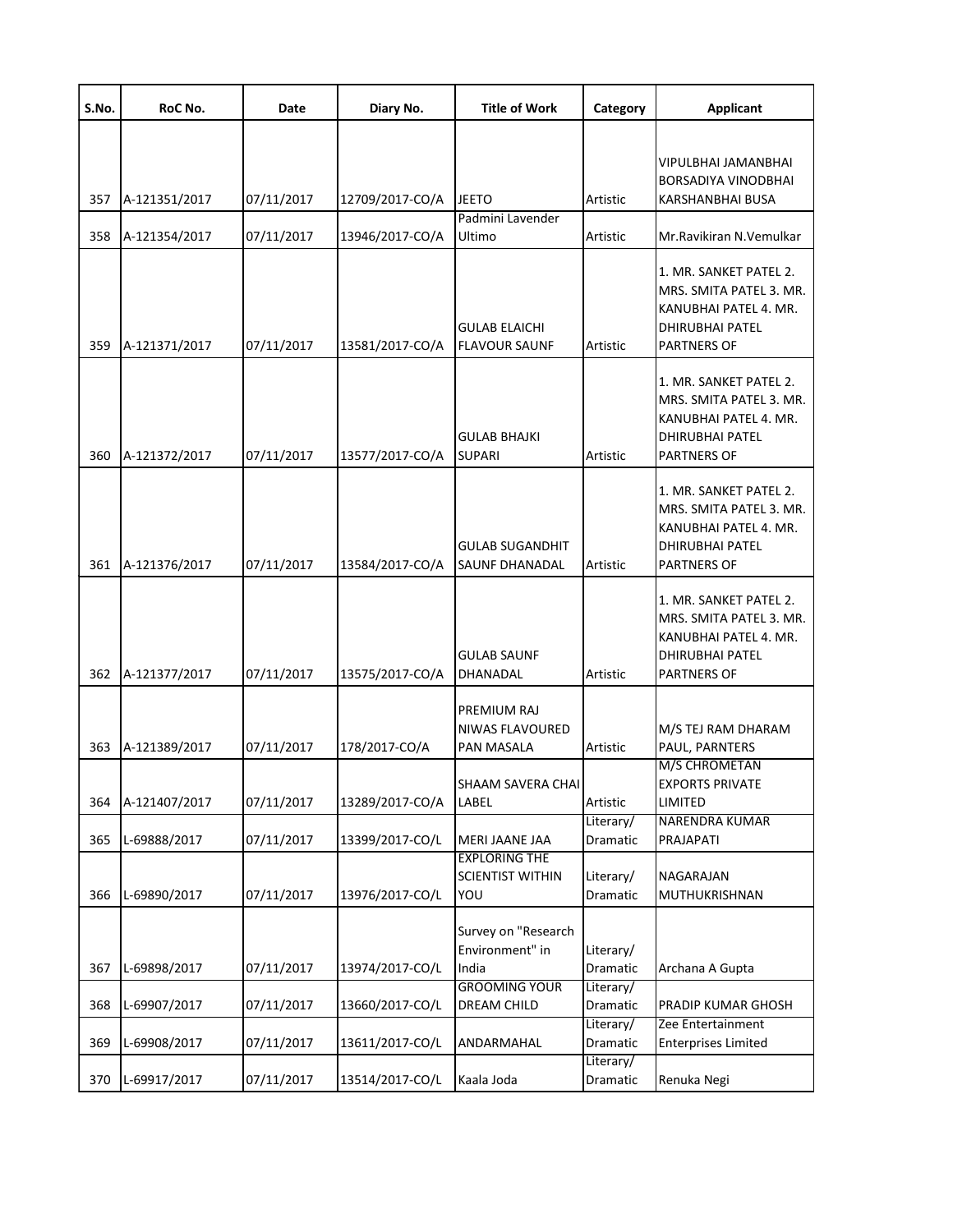| S.No.      | RoC No.                       | Date                     | Diary No.                                 | <b>Title of Work</b>                                                                                                                                          | Category                                       | <b>Applicant</b>                                                                                  |
|------------|-------------------------------|--------------------------|-------------------------------------------|---------------------------------------------------------------------------------------------------------------------------------------------------------------|------------------------------------------------|---------------------------------------------------------------------------------------------------|
| 371<br>372 | L-69928/2017<br>L-69929/2017  | 07/11/2017<br>07/11/2017 | 13656/2017-CO/L<br>13386/2017-CO/L        | <b>LEARN THE</b><br>BHAGAVAD-GEETA<br><b>THROUGH STORIES</b><br><b>NAYAN NE BANDH</b><br>RAKHI NE                                                             | Literary/<br>Dramatic<br>Literary/<br>Dramatic | Ajit Kumar Bishnoi S/o Mr.<br>Sohan Lal Bishnoi<br>MR JAYANTIBHAI NANU<br><b>SUKHADIYA</b>        |
| 373        | L-69938/2017                  | 07/11/2017               | 697/2016-CO/L                             | <b>SCHOOL DROPOUT</b><br><b>PREVENTION</b><br>PROGRAMME<br>ANANDSHALA<br><b>SCHOOL NA</b><br><b>CHODEIN HUM</b><br><b>SPORTS MAIN</b><br><b>ACTIVITY BOOK</b> | Literary/<br>Dramatic                          | <b>MAGIC BUS INDIA</b><br>FOUNDATION                                                              |
|            |                               |                          |                                           |                                                                                                                                                               | Literary/                                      |                                                                                                   |
| 374<br>375 | L-69939/2017<br>SR-12880/2017 | 07/11/2017<br>07/11/2017 | 12436/2015-CO/L<br>12587/2017-CO/SR JOGAN | <b>NAVIKA KI TEER</b>                                                                                                                                         | Dramatic<br>Sound<br>Recording                 | PRAKASH JAIN<br><b>SONY MUSIC</b><br><b>ENTERTAINMENT INDIA</b><br>PVT. LTD.<br><b>SONY MUSIC</b> |
| 376        | SR-12881/2017                 | 07/11/2017               | 12589/2017-CO/SR PANJEERI                 |                                                                                                                                                               | Sound<br>Recording                             | ENTERTAINMENT INDIA<br>PVT. LTD.                                                                  |
| 377        | A-121415/2017                 | 08/11/2017               | 6125/2016-CO/A                            | <b>EUPHONY CENTRE</b><br>OF PERFORMING<br><b>ARTS</b>                                                                                                         | Artistic                                       | <b>BELA PESHATTIWAR</b>                                                                           |
| 378        | A-121429/2017                 | 08/11/2017               | 13694/2017-CO/A                           | <b>SVS PERFUMES</b><br>LONDON                                                                                                                                 | Artistic                                       | <b>SVS INTERNATIONAL</b>                                                                          |
| 379        | A-121438/2017                 | 08/11/2017               | 13770/2017-CO/A                           | MINCHY'S LOGO                                                                                                                                                 | Artistic                                       | MINOCHA INDUSTRIES                                                                                |
| 380        | A-121441/2017                 | 08/11/2017               | 7002/2016-CO/A                            | YUVASHAKTI KADAK<br><b>DUST TEA LABEL</b>                                                                                                                     | Artistic                                       | <b>ASHOK TUKARAM TEKE</b>                                                                         |
| 381        | A-121454/2017                 | 08/11/2017               | 12085/2016-CO/A                           | <b>MEERA</b>                                                                                                                                                  | Artistic                                       | M. KARTHIKEYAN, SOLE<br>PROPRIETOR, TRADING AS<br>MEERA & CO.,                                    |
| 382        | A-121456/2017                 | 08/11/2017               | 13767/2017-CO/A                           | <b>VISTALIA LOGO</b>                                                                                                                                          | Artistic                                       | DHILLON FOOD<br><b>PRODUCTS</b>                                                                   |
| 383        | CF-3899/2017                  | 08/11/2017               | 13637/2017-CO/CF                          | Dragonfly<br><b>Engineering Physics-I</b>                                                                                                                     | Cinematogr<br>aph Film                         | <b>Dragonfly Education</b><br>Private Limited                                                     |
| 384        | CF-3900/2017                  | 08/11/2017               | 13638/2017-CO/CF                          | Dragonfly<br>Engineering<br>Mechanics                                                                                                                         | Cinematogr<br>aph Film                         | <b>Dragonfly Education</b><br><b>Private Limited</b>                                              |
| 385        | L-69956/2017                  | 08/11/2017               | 12795/2017-CO/L                           | <b>HEALTH AND</b><br>PHYSICAL<br><b>EDUCATION</b>                                                                                                             | Literary/<br>Dramatic                          | MADHU CHADHA                                                                                      |
| 386        | L-69962/2017                  | 08/11/2017               | 11819/2017-CO/L                           | <b>NTT Refresher</b>                                                                                                                                          | Literary/<br>Dramatic                          | <b>BHARTIYA PRODYOGIK</b><br>PRASHIKSHAN SANSTHAN                                                 |
| 387        | L-69970/2017                  | 08/11/2017               | 13661/2017-CO/L                           | <b>HARI CHARNAMRIT</b>                                                                                                                                        | Literary/<br>Dramatic                          | <b>KAMAL MEHTA</b>                                                                                |
| 388        | L-69997/2017                  | 08/11/2017               | 12581/2017-CO/L                           |                                                                                                                                                               | Literary/<br>Dramatic                          | PADMA IRUVANTI                                                                                    |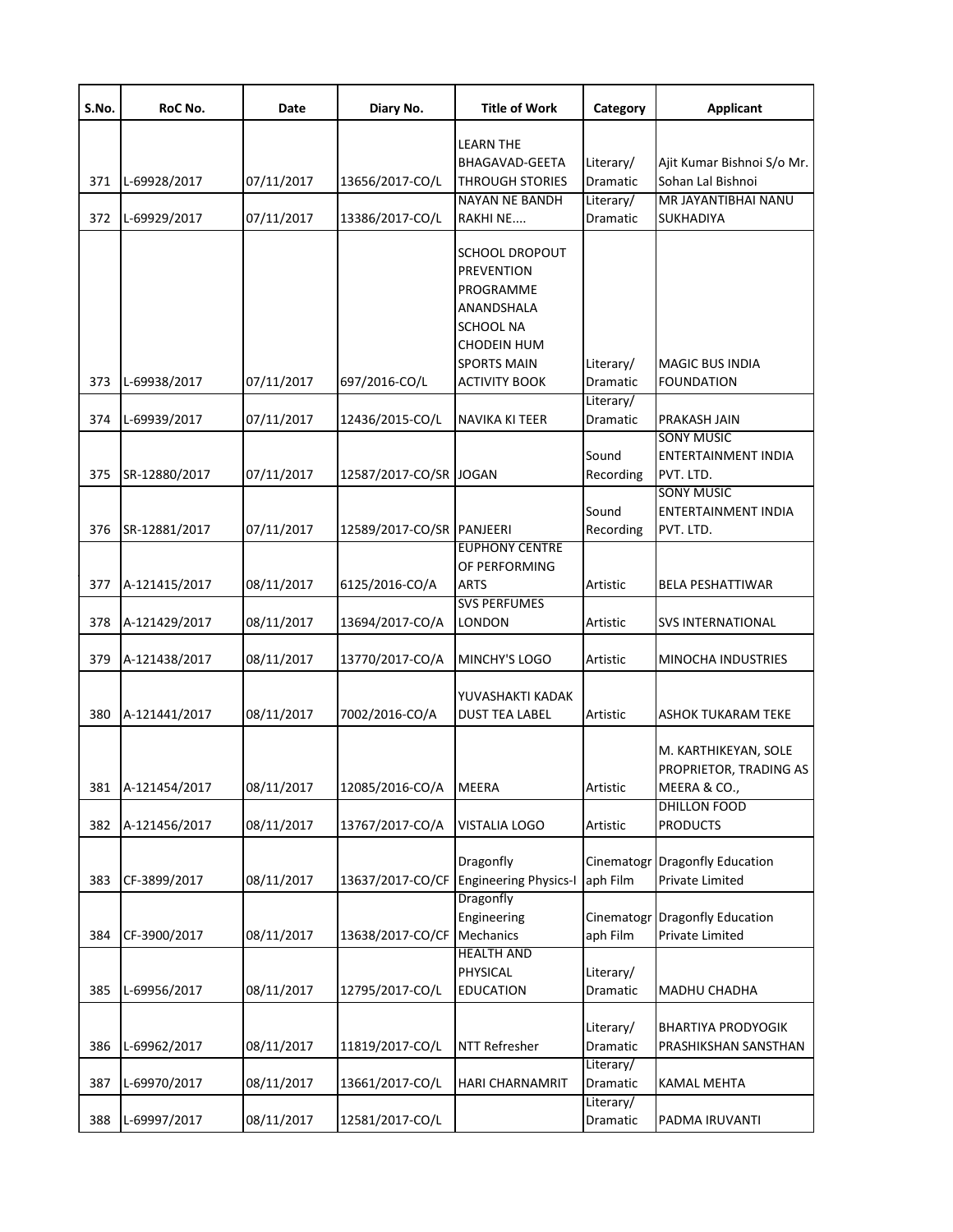| S.No. | RoC No.       | Date       | Diary No.                 | <b>Title of Work</b>                                                                 | Category              | <b>Applicant</b>                                             |
|-------|---------------|------------|---------------------------|--------------------------------------------------------------------------------------|-----------------------|--------------------------------------------------------------|
| 389   | L-70014/2017  | 08/11/2017 | 13749/2017-CO/M           | 'Error' - Tere Pyaar<br>Ka Terror                                                    | Literary/<br>Dramatic | Jaydeep Asnani                                               |
| 390   | L-70023/2017  | 08/11/2017 | 13690/2017-CO/L           | <b>Astrolysis Table</b>                                                              | Literary/<br>Dramatic | Santanu Dey                                                  |
|       |               |            |                           |                                                                                      | Sound                 |                                                              |
| 391   | SR-12886/2017 | 08/11/2017 | 14076/2017-CO/SR Benagaab |                                                                                      | Recording             | <b>Apurv Mridul</b>                                          |
| 392   | SR-12887/2017 | 08/11/2017 |                           | 12071/2017-CO/SR MELALA VEDIKUDHU                                                    | Sound<br>Recording    | <b>SONY MUSIC</b><br><b>ENTERTAINMENT INDIA</b><br>PVT. LTD. |
| 393   | SR-12892/2017 | 08/11/2017 | 12943/2017-CO/SR SUPNA    |                                                                                      | Sound<br>Recording    | <b>SONY MUSIC</b><br><b>ENTERTAINMENT INDIA</b><br>PVT. LTD. |
| 394   | A-121414/2017 | 08/11/2017 | 12877/2017-CO/A           | <b>SEHAT SINGH</b>                                                                   | Artistic              | MR. KULVINDER RUHIL                                          |
| 395   | A-121418/2017 | 08/11/2017 | 13596/2017-CO/A           | <b>TIGER COAT</b>                                                                    | Artistic              | <b>JYOTI GANDHI</b><br><b>PROPRIETOR</b>                     |
| 396   | A-121423/2017 | 08/11/2017 | 11323/2017-CO/A           | <b>JYOTI WITH DEVICE</b><br>OF FIRE LAMP                                             | Artistic              | <b>KHIMA RAM</b>                                             |
| 397   | A-121430/2017 | 08/11/2017 | 13325/2017-CO/A           | HEALTHKART<br><b>SLIMSHAKE LABEL</b>                                                 | Artistic              | Bright Lifecare Pvt. Ltd.                                    |
| 398   | A-121437/2017 | 08/11/2017 | 12834/2017-CO/A           | <b>MOTHER NIGHTJAR</b><br><b>WITH BABY</b>                                           | Artistic              | Pinaki Sen                                                   |
| 399   | A-121460/2017 | 08/11/2017 | 12770/2017-CO/A           | <b>INDIAN MEDICAL</b><br>ASSOCIATION (<br>LOGO)                                      | Artistic              | Indian Medical Association                                   |
| 400   | L-69963/2017  | 08/11/2017 | 9442/2016-CO/L            | www.proecenergy.co Literary/<br>m                                                    | Dramatic              | PROEC ENERGY LIMITED                                         |
| 401   | L-69964/2017  | 08/11/2017 | 12358/2017-CO/L           | <b>Civil Engineering</b><br>Competitive<br>Examination<br>(UPSC/MPSC/GATE)<br>Vol IV | Literary/<br>Dramatic | Rajesh Pandurang Nighot                                      |
| 402   | L-69968/2017  | 08/11/2017 | 13153/2017-CO/L           | <b>ADHURI DASTAN</b>                                                                 | Literary/<br>Dramatic | MOHIT KUMAR SHARMA                                           |
| 403   | L-69969/2017  | 08/11/2017 | 13894/2017-CO/L           | K 2 Reading Program                                                                  | Literary/<br>Dramatic | <b>KIRAN SETHI</b>                                           |
| 404   | L-69972/2017  | 08/11/2017 | 13908/2017-CO/L           | K 1 Language<br>Workbook                                                             | Literary/<br>Dramatic | <b>KIRAN SETHI</b>                                           |
| 405   | L-69979/2017  | 08/11/2017 | 12843/2017-CO/L           | <b>INTERNATIONAL</b><br><b>BUSINESS SERVER</b>                                       | Literary/<br>Dramatic | <b>BHUSHAN D. SATPUTE</b>                                    |
| 406   | L-69986/2017  | 08/11/2017 | 12970/2017-CO/L           | Jain Shwetambar<br>Kalyanak Tour<br>Version 2.0                                      | Literary/<br>Dramatic | <b>RAJEN M SHAH</b>                                          |
| 407   | L-69991/2017  | 08/11/2017 | 13056/2017-CO/L           | Life of heaven                                                                       | Literary/<br>Dramatic | <b>INSHIEY</b>                                               |
| 408   | L-69995/2017  | 08/11/2017 | 11876/2017-CO/L           | <b>BASIC ENGLISH</b><br><b>GRAMMAR MIND</b><br><b>MAP</b>                            | Literary/<br>Dramatic | DR PREMANAND M E                                             |
| 409   | L-70000/2017  | 08/11/2017 | 13845/2017-CO/L           | <b>Coming Soon</b>                                                                   | Literary/<br>Dramatic | Mayur Thorat                                                 |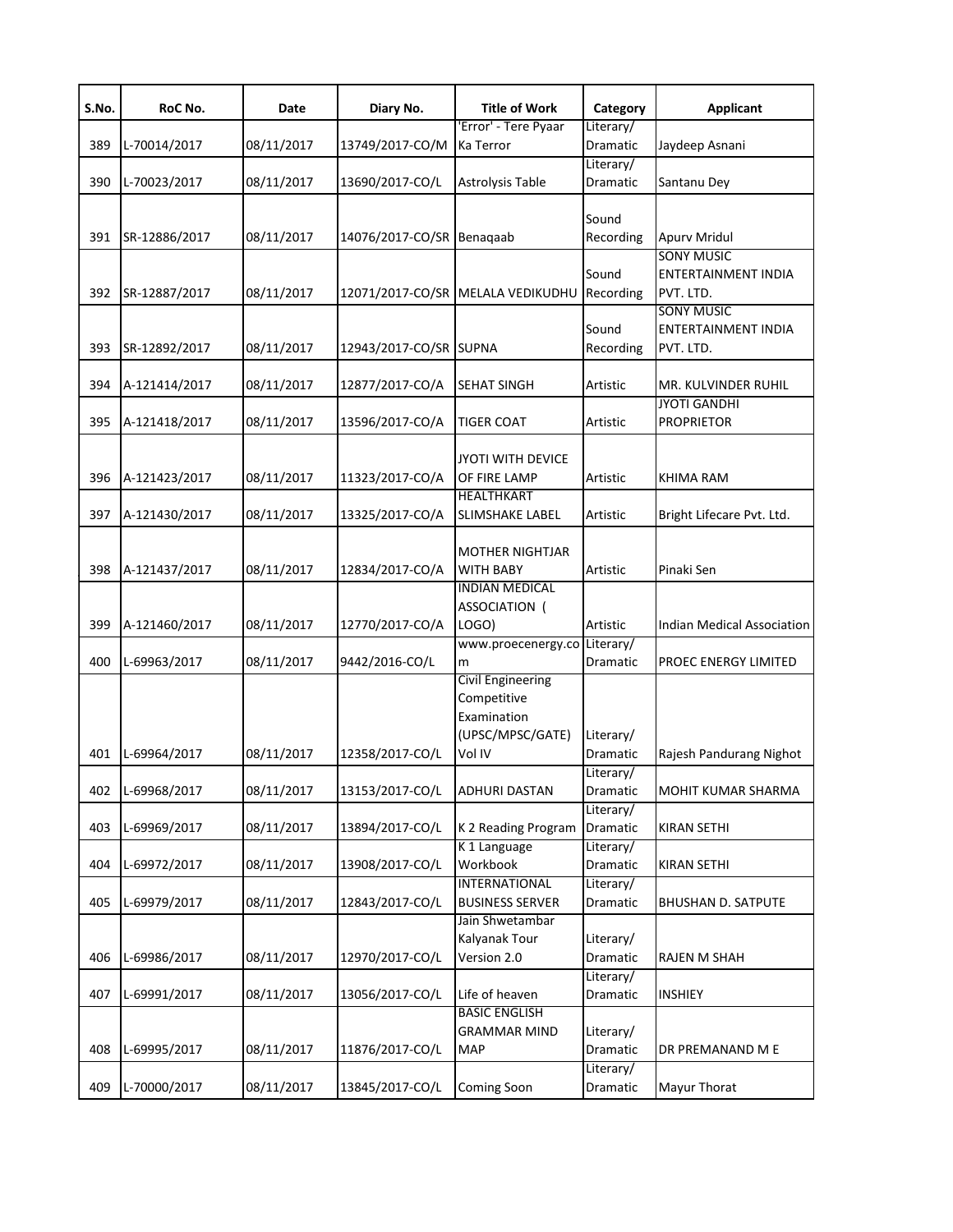| S.No. | RoC No.       | Date       | Diary No.                      | <b>Title of Work</b>                                                                                                  | Category                           | <b>Applicant</b>                                                                                                         |
|-------|---------------|------------|--------------------------------|-----------------------------------------------------------------------------------------------------------------------|------------------------------------|--------------------------------------------------------------------------------------------------------------------------|
|       |               |            |                                | <b>Study Notes</b><br>Regulation For CPA                                                                              | Literary/                          |                                                                                                                          |
| 410   | L-70001/2017  | 08/11/2017 | 13569/2017-CO/L                | Exam                                                                                                                  | Dramatic                           | <b>Vipul Mittal</b>                                                                                                      |
| 411   | L-70009/2017  | 08/11/2017 | 12258/2017-CO/L                | Data Privacy &<br>Security                                                                                            | Literary/<br>Dramatic              | Dr. D. S. Adane, Shri<br>Ramdeobaba College of<br>Engineering and<br>Management, Nagpur                                  |
| 412   | L-70016/2017  | 08/11/2017 | 13256/2017-CO/L                | <b>Materialized Views</b><br><b>Based Data</b><br>Warehouse<br>Optimization                                           | Literary/<br>Dramatic<br>Literary/ | Ms. Ashwini Rangari, Prof.<br>Abhijeet Raipurkar, Shri<br>Ramdeobaba College of<br>Engineering and<br>Management, Nagpur |
| 413   | L-70020/2017  | 08/11/2017 | 13331/2017-CO/L                | DREAMS OF A NIGHT                                                                                                     | Dramatic                           | DEVKARAN SINGH                                                                                                           |
| 414   | L-70024/2017  | 08/11/2017 | 12291/2017-CO/L                | Skills Assessment,<br><b>Upskilling Programs,</b><br>and Job placements<br>Methodology,<br><b>Content and Designs</b> | Literary/<br>Dramatic              | Anshav Jain                                                                                                              |
| 415   | L-70025/2017  | 08/11/2017 | 13329/2017-CO/L                | Mathematics Volume Literary/<br>2 for Class XII                                                                       | Dramatic                           | Kapoor Singh Chauhan                                                                                                     |
| 416   | SR-12899/2017 | 08/11/2017 | 12087/2017-CO/SR VAANGI VANTHA |                                                                                                                       | Sound<br>Recording                 | <b>SONY MUSIC</b><br><b>ENTERTAINMENT INDIA</b><br>PVT. LTD.                                                             |
| 417   | SW-9612/2017  | 08/11/2017 | 12045/2017-<br>CO/SW           | ENSO-PUZZLE-A<br><b>MULTI INTELLIGENCE</b><br>DEVELOPMENT<br>APPROCH                                                  | Computer<br>Software               | MRS. GEETALI RISHIKESH<br><b>MONE</b><br>Solar Sales (India) (A                                                          |
| 418   | A-121413/2017 | 08/11/2017 | 6201/2016-CO/A                 | CAFE ASADO LABEL                                                                                                      | Artistic                           | Partnership Concern)                                                                                                     |
| 419   | A-121422/2017 | 08/11/2017 | 12796/2017-CO/A                | <b>GREEN CHEF</b>                                                                                                     | Artistic                           | VIKAS KUMAR JAIN M/s.<br>Siddhartha Enterprises                                                                          |
| 420   | A-121425/2017 | 08/11/2017 | 11693/2017-CO/A                | <b>NAVARANG LABEL</b>                                                                                                 | Artistic                           | <b>KHODABHAI KANTILAL</b><br>PATEL, HETALKUMAR<br>RASIKBHAI PATEL,<br><b>BRIJESHKUMAR KANTILAL</b><br><b>PATEL</b>       |
| 421   | A-121439/2017 | 08/11/2017 | 13766/2017-CO/A                | RTF RANJIT THIND<br><b>FARM LOGO</b>                                                                                  | Artistic                           | RANJIT THIND FARM                                                                                                        |
| 422   | A-121446/2017 | 08/11/2017 | 12346/2017-CO/A                | <b>JAMINI</b>                                                                                                         | Artistic                           | PT. GAJENDRA KUMAR<br>JAIMINI PROPRIETOR OF<br>JAIMINI MOORTI KALAKAR                                                    |
| 423   | A-121450/2017 | 08/11/2017 | 12902/2017-CO/A                | M BAAZAR LABEL                                                                                                        | Artistic                           | <b>SANJAY SARAF</b>                                                                                                      |
| 424   | A-121453/2017 | 08/11/2017 | 13764/2017-CO/A                | <b>AFRIKA NO.1</b>                                                                                                    | Artistic                           | <b>MAHAJAN TYRE COMPANY</b>                                                                                              |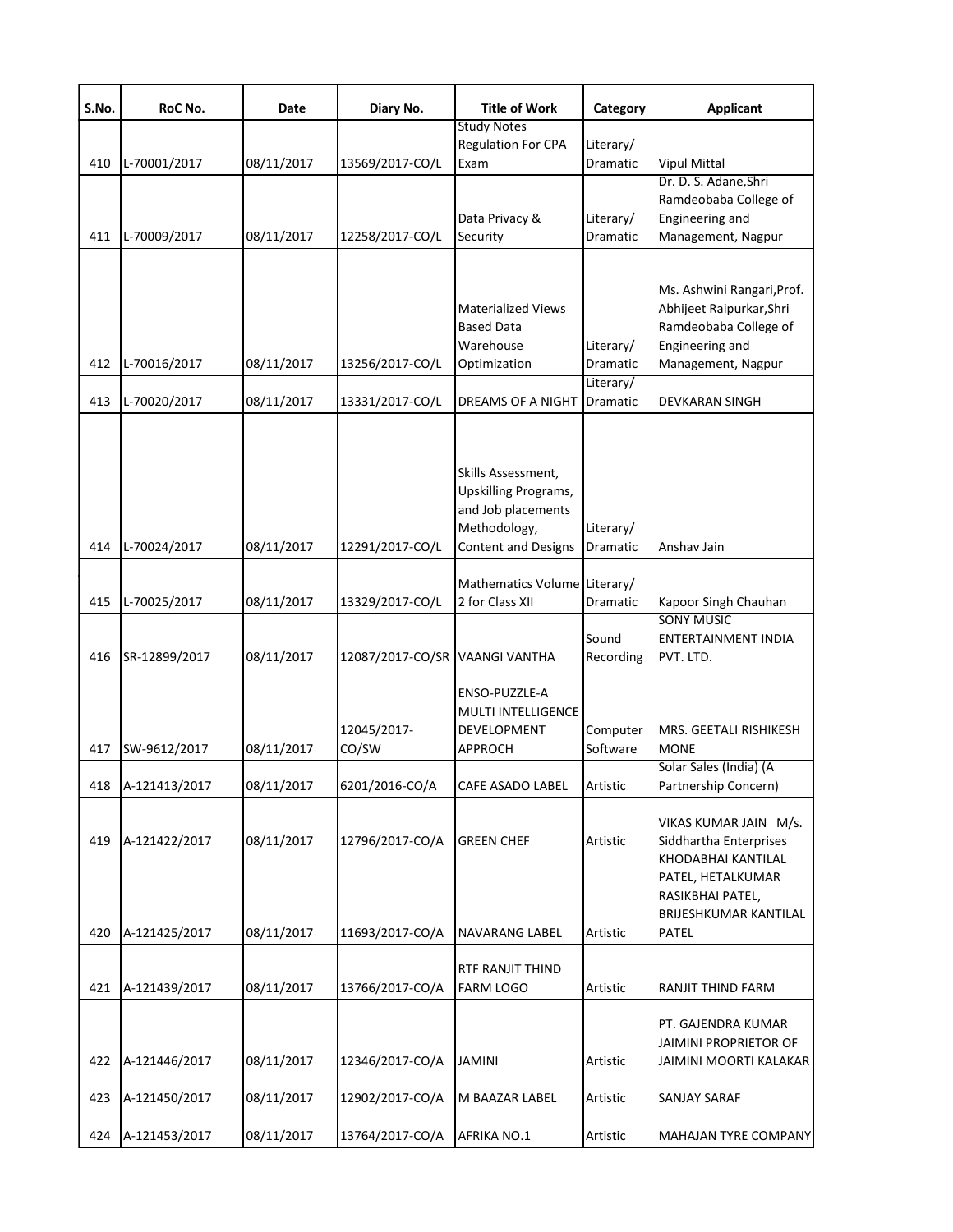| S.No. | RoC No.       | Date       | Diary No.                  | <b>Title of Work</b>                                                                                         | Category              | Applicant                                                                                           |
|-------|---------------|------------|----------------------------|--------------------------------------------------------------------------------------------------------------|-----------------------|-----------------------------------------------------------------------------------------------------|
| 425   | A-121459/2017 | 08/11/2017 | 12769/2017-CO/A            | DR. EMBLEM                                                                                                   | Artistic              | Indian Medical Association                                                                          |
| 426   | CF-3897/2017  | 08/11/2017 | 13079/2017-CO/CF TESTING   | <b>VISUALIZATION OF</b><br><b>AUSC ROTOR</b>                                                                 | aph Film              | Cinematogr BHARAT HEAVY<br><b>ELECTRICALS LIMITED</b>                                               |
| 427   | L-69988/2017  | 08/11/2017 | 13400/2017-CO/L            | #LettingtheinnerinkF<br>LOW                                                                                  | Literary/<br>Dramatic | Esha Shah                                                                                           |
| 428   | L-69992/2017  | 08/11/2017 | 11690/2017-CO/L            | <b>OURS</b>                                                                                                  | Literary/<br>Dramatic | <b>TANVEER AKHTAR KHAN</b>                                                                          |
| 429   | L-69993/2017  | 08/11/2017 | 13775/2017-CO/L            | Aksh Performance<br>Appraisal Philosophy<br>PARMESHWAR TO EK Literary/                                       | Literary/<br>Dramatic | Aksh Optifibre Limited                                                                              |
| 430   | L-70004/2017  | 08/11/2017 | 13781/2017-CO/L            | <b>AATMA HAI</b>                                                                                             | Dramatic              | NIKHIL KUMAR UJJAIN                                                                                 |
| 431   | L-70017/2017  | 08/11/2017 | 12971/2017-CO/L            | <b>National Food</b><br>Processing Bank of<br>India                                                          | Literary/<br>Dramatic | Rajesh Kumar Srivastava                                                                             |
| 432   | L-70019/2017  | 08/11/2017 | 12844/2017-CO/L            | <b>BUDDY GUARD</b>                                                                                           | Literary/<br>Dramatic | <b>HARSHADA KESHAV</b><br><b>SHINDE</b>                                                             |
| 433   | SR-12891/2017 | 08/11/2017 | 12945/2017-CO/SR NIGHT OUT |                                                                                                              | Sound<br>Recording    | <b>SONY MUSIC</b><br><b>ENTERTAINMENT INDIA</b><br>PVT. LTD.                                        |
| 434   | SR-12894/2017 | 08/11/2017 | 12940/2017-CO/SR YAADEIN   |                                                                                                              | Sound<br>Recording    | <b>SONY MUSIC</b><br><b>ENTERTAINMENT INDIA</b><br>PVT. LTD.                                        |
| 435   | SR-12896/2017 | 08/11/2017 | 12959/2017-CO/SR PROMISES  |                                                                                                              | Sound<br>Recording    | <b>SONY MUSIC</b><br><b>ENTERTAINMENT INDIA</b><br>PVT. LTD.                                        |
| 436   | SR-12898/2017 | 08/11/2017 | 12083/2017-CO/SR ADICHA    | <b>BHOOLOHAM</b>                                                                                             | Sound<br>Recording    | <b>SONY MUSIC</b><br>ENTERTAINMENT INDIA<br>PVT. LTD.                                               |
| 437   | SR-12901/2017 | 08/11/2017 | 12084/2017-CO/SR VANAKKAM  | VANAKKAM                                                                                                     | Sound<br>Recording    | <b>SONY MUSIC</b><br><b>ENTERTAINMENT INDIA</b><br>PVT. LTD.                                        |
| 438   | SW-9614/2017  | 08/11/2017 | 12290/2017-<br>CO/SW       | PROGRAM FOR WEB<br><b>BASED ONLINE</b><br><b>MANAGEMENT</b><br><b>INFORMATION</b><br><b>REPORTING SYSTEM</b> | Computer<br>Software  | <b>BHARAT HEAVY</b><br>ELECTRICALS LIMITED                                                          |
|       |               |            | 12476/2017-                | Program for Attack<br>Graph generation,<br>optimization and                                                  | Computer              |                                                                                                     |
| 439   | SW-9615/2017  | 08/11/2017 | CO/SW                      | prioritization                                                                                               | Software              | Urvashi                                                                                             |
| 440   | SW-9616/2017  | 08/11/2017 | 2871/2016-CO/SW            | www.colorbarcosme<br>tics.com                                                                                | Computer<br>Software  | Samir Modi                                                                                          |
| 441   | SW-9617/2017  | 08/11/2017 | 13268/2017-<br>CO/SW       | <b>NRI-Admissions</b><br>Website                                                                             | Computer<br>Software  | Prof. Vishnu Vardhan<br>Budati, Shri Ramdeobaba<br>College of Engineering and<br>Management, Nagpur |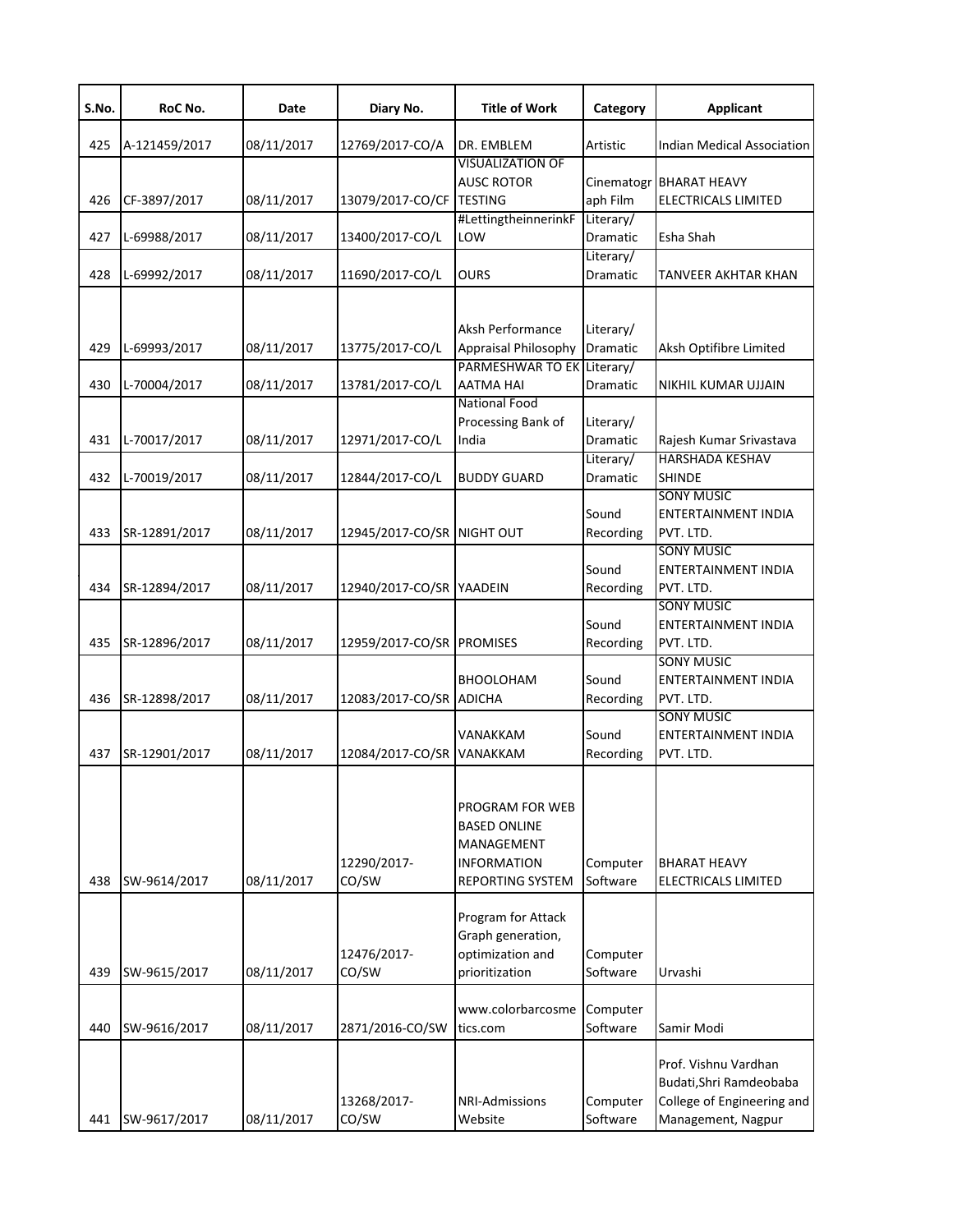| S.No. | RoC No.       | Date       | Diary No.                      | <b>Title of Work</b>                                                                                | Category              | <b>Applicant</b>                                                                        |
|-------|---------------|------------|--------------------------------|-----------------------------------------------------------------------------------------------------|-----------------------|-----------------------------------------------------------------------------------------|
| 442   | A-121411/2017 | 08/11/2017 | 13591/2017-CO/A                | <b>TILAK</b>                                                                                        | Artistic              | SANDIPBHAI RAMNIKBHAI<br><b>AJUDIYA</b>                                                 |
| 443   | A-121416/2017 | 08/11/2017 | 13928/2017-CO/A                | ARCHANA                                                                                             | Artistic              | ROOPSHANKAR PALIWAL                                                                     |
| 444   | A-121417/2017 | 08/11/2017 | 12881/2017-CO/A                | SE SOHAM                                                                                            | Artistic              | MITABEN PARESHBHAI<br>TOGADIYA, RAXIT<br>PARESHBHAI TOGADIYA<br>SHRI DEVIDAS M. HASSIJA |
| 445   | A-121432/2017 | 08/11/2017 | 12264/2017-CO/A                | <b>O2 OXYGEN FOR</b><br><b>LEGS</b>                                                                 | Artistic              | TRADING AS M/S. M.<br><b>DEVIDAS</b>                                                    |
| 446   | A-121434/2017 | 08/11/2017 | 14093/2015-CO/A                | <b>GREEN FEEDS</b><br>(LABEL)                                                                       | Artistic              | Susheel Chandana                                                                        |
| 447   | A-121443/2017 | 08/11/2017 | 12354/2017-CO/A                | <b>POSTMEN</b>                                                                                      | Artistic              | <b>GUDAR MAL SHARMA</b><br>PROPRIETOR OF KHUSHI<br><b>PRODUCTS</b>                      |
| 448   | A-121451/2017 | 08/11/2017 | 12903/2017-CO/A                | M BAAZAR LABEL                                                                                      | Artistic              | SANJAY SARAF                                                                            |
| 449   | A-121452/2017 | 08/11/2017 | 12328/2017-CO/A                | <b>BEW</b>                                                                                          | Artistic              | SHRI CHAND JANGID                                                                       |
| 450   | A-121457/2017 | 08/11/2017 | 13023/2017-CO/A                | <b>PALM MEADOWS</b><br><b>CLUB</b>                                                                  | Artistic              | M/s Adarsh Developers                                                                   |
| 451   | L-69959/2017  | 08/11/2017 | 13159/2017-CO/L                | YOUR LOVE & MY<br><b>STORY</b>                                                                      | Literary/<br>Dramatic | <b>HARISH CHANDRA</b><br><b>PANDEY</b>                                                  |
| 452   | L-70008/2017  | 08/11/2017 | 9147/2015-CO/L                 | Frankfinn -<br>Hospitality                                                                          | Literary/<br>Dramatic | KULVINDER SINGH KOHLI                                                                   |
| 453   | L-70010/2017  | 08/11/2017 | 7540/2015-CO/A                 | <b>Automated Malaria</b><br>Parasite and their<br><b>Stages Detection in</b><br><b>Blood Smears</b> | Literary/<br>Dramatic | Kshipra Chandrakant<br>Charpe, Vinayak Kachardas<br>Bairagi                             |
| 454   | SR-12890/2017 | 08/11/2017 | 12960/2017-CO/SR ALLAH HOO     |                                                                                                     | Sound<br>Recording    | <b>SONY MUSIC</b><br>ENTERTAINMENT INDIA<br>PVT. LTD.                                   |
| 455   | SR-12895/2017 | 08/11/2017 | 12939/2017-CO/SR BAAPU         |                                                                                                     | Sound<br>Recording    | <b>SONY MUSIC</b><br>ENTERTAINMENT INDIA<br>PVT. LTD.                                   |
| 456   | SR-12897/2017 | 08/11/2017 | 12957/2017-CO/SR MIXED SIGNALS |                                                                                                     | Sound<br>Recording    | <b>SONY MUSIC</b><br>ENTERTAINMENT INDIA<br>PVT. LTD.                                   |
| 457   | A-121412/2017 | 08/11/2017 | 13338/2017-CO/A                | <b>BOBBY WITH LOGO</b>                                                                              | Artistic              | MR. SUBHASH CHAND<br>JAIN PROPRIETOR M/S<br><b>JYNSONS PLASTIC</b><br><b>MODULERS</b>   |
| 458   | A-121419/2017 | 08/11/2017 | 13595/2017-CO/A                | <b>GRAFFITI DOER</b><br><b>SIMPLY STYLISH</b>                                                       | Artistic              | MR SACHIN JAIN MS VMS<br><b>BATHWARE PVT LTD</b>                                        |
| 459   | A-121424/2017 | 08/11/2017 | 11325/2017-CO/A                | <b>MARUDHAR WITH</b><br><b>DEVICE OF AJWAIN</b>                                                     | Artistic              | <b>GANPAT LAL BORANAS/O</b><br><b>SUGAL RAM JI</b>                                      |
| 460   | A-121433/2017 | 08/11/2017 | 12831/2017-CO/A                | <b>FIGHTING HERONS</b>                                                                              | Artistic              | Pinaki Sen                                                                              |
| 461   | A-121440/2017 | 08/11/2017 | 13765/2017-CO/A                | UMI LOGO                                                                                            | Artistic              | <b>RISHABH JAIN VALVES</b><br><b>INDUSTRIES</b>                                         |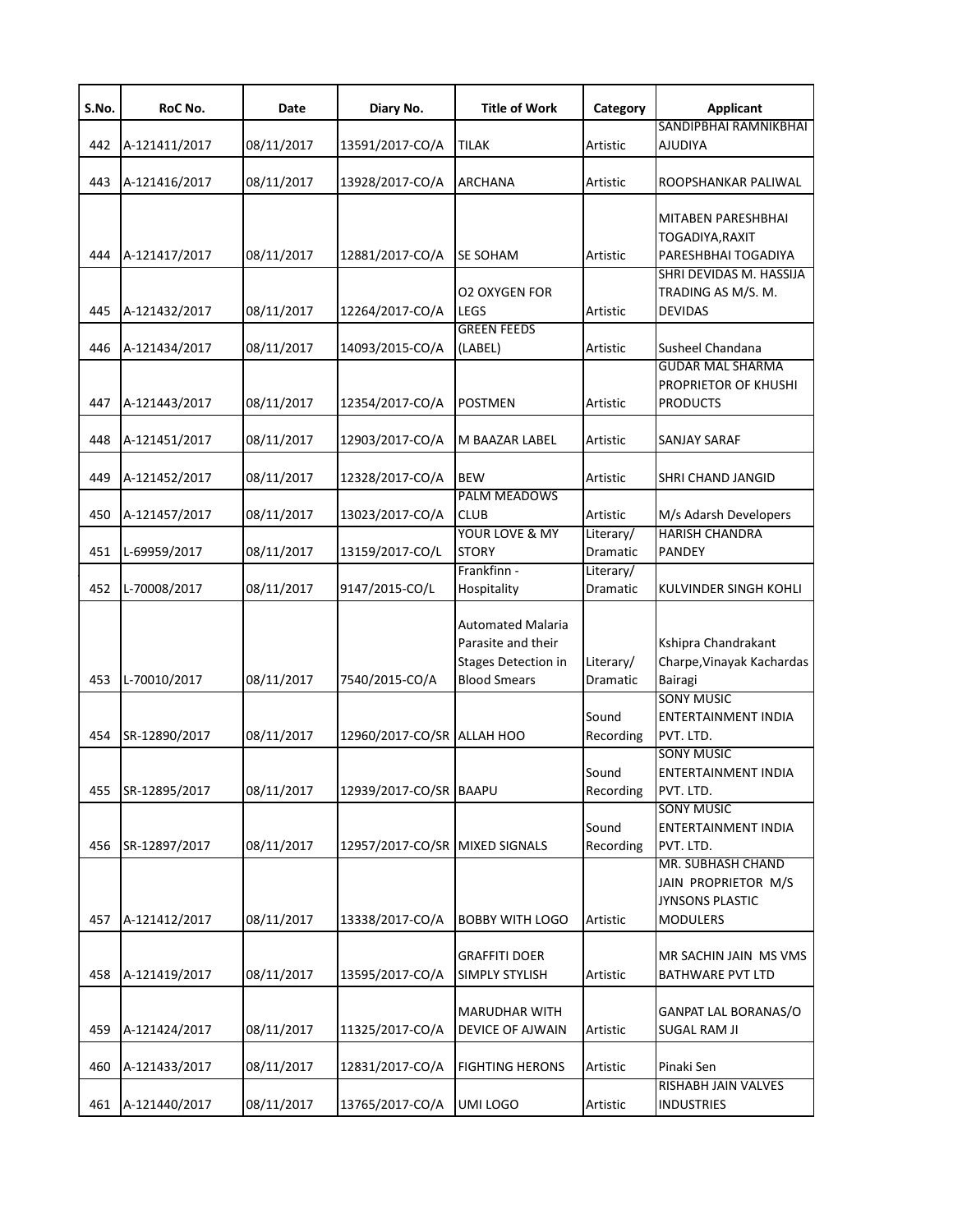| S.No.      | RoC No.                      | Date                     | Diary No.                          | <b>Title of Work</b>                                                                                                                                | Category                          | <b>Applicant</b>                                   |
|------------|------------------------------|--------------------------|------------------------------------|-----------------------------------------------------------------------------------------------------------------------------------------------------|-----------------------------------|----------------------------------------------------|
| 462        | A-121448/2017                | 08/11/2017               | 12899/2017-CO/A                    | M BAAZAR                                                                                                                                            | Artistic                          | SANJAY SARAF                                       |
| 463        | A-121455/2017                | 08/11/2017               | 5810/2016-CO/A                     | TF TRYFA.COM LETS<br><b>TRY FASHION</b>                                                                                                             | Artistic                          | TRY FASHION PRIVATE<br>LIMITED                     |
| 464        | A-121462/2017                | 08/11/2017               | 13605/2017-CO/A                    | <b>KALPANA DHOOP</b><br><b>STICK NATURAL</b><br>COLLECTION<br>NATURAL MOGRA<br>WITH THE DEVICE OF<br><b>MOGRA FLOWER</b><br><b>AND LEAVES LABEL</b> | Artistic                          | <b>SHREE KALPANA</b><br>PERFUMERY PVT LTD.         |
|            |                              |                          |                                    | Hindi arthat pratibha                                                                                                                               | Literary/                         |                                                    |
| 465        | L-69958/2017                 | 08/11/2017               | 13232/2017-CO/L                    | bhag dusra                                                                                                                                          | Dramatic<br>Literary/             | Jayprakash Vishwakarma                             |
| 466        | L-69960/2017                 | 08/11/2017               | 12860/2017-CO/L                    | The Last Mile                                                                                                                                       | Dramatic                          | Bharat Rajasekhar                                  |
| 467        | L-69966/2017                 | 08/11/2017               | 11503/2017-CO/L                    | <b>Business Economic</b>                                                                                                                            | Literary/<br>Dramatic             | M/s Seven Hills<br><b>International Publishers</b> |
| 468        | L-69967/2017                 | 08/11/2017               | 13414/2017-CO/L                    | <b>Braille Super</b><br>Processing Smart /<br>Data Phone and<br><b>Braille Super</b><br>Processing Computer Literary/<br>and Braille Apps           | Dramatic                          | Abhijeet Madhukar<br>Deshpande                     |
|            |                              |                          |                                    | Theory Of                                                                                                                                           | Literary/                         |                                                    |
| 469<br>470 | L-69971/2017<br>L-69975/2017 | 08/11/2017<br>08/11/2017 | 13938/2017-CO/L<br>13753/2017-CO/L | Machines<br><b>KORPORATE KAR</b>                                                                                                                    | Dramatic<br>Literary/<br>Dramatic | Gagan Laddha<br><b>KASHYAP KEDIA</b>               |
| 471        | L-69976/2017                 | 08/11/2017               | 12794/2017-CO/L                    | "HISTORY AND<br><b>HERITAGE"</b><br><b>GOVERNMENT</b><br>COLLEGE OF ART,<br>CHANDIGARH                                                              | Literary/<br>Dramatic             | PROF D S KAPOOR                                    |
| 472        | L-69982/2017                 | 08/11/2017               | 13033/2017-CO/L                    | Peps Campaign<br>Presentation 2017                                                                                                                  | Literary/<br>Dramatic             | Peps Industries Pvt. Ltd                           |
| 473        | L-69994/2017                 | 08/11/2017               | 11686/2017-CO/L                    | Love is                                                                                                                                             | Literary/<br>Dramatic             | Jaideep Manohar Walimbe                            |
| 474        | L-70003/2017                 | 08/11/2017               | 13598/2017-CO/L                    | <b>Study Notes Business</b><br>Environment and<br>Concepts For CPA<br>Exam                                                                          | Literary/<br>Dramatic             | <b>Vipul Mittal</b>                                |
| 475        | L-70005/2017                 | 08/11/2017               | 11786/2017-CO/L                    | SBV-DICE (Dental<br>script for Intensive<br>Communication Skills Literary/<br>Education)                                                            | Dramatic                          | SRI BALAJI VIDYAPEETH                              |
| 476        | L-70021/2017                 | 08/11/2017               | 13543/2017-CO/L                    | A Book titled A Truth<br>of 9 to 5 Job                                                                                                              | Literary/<br>Dramatic             | Ankit Raj                                          |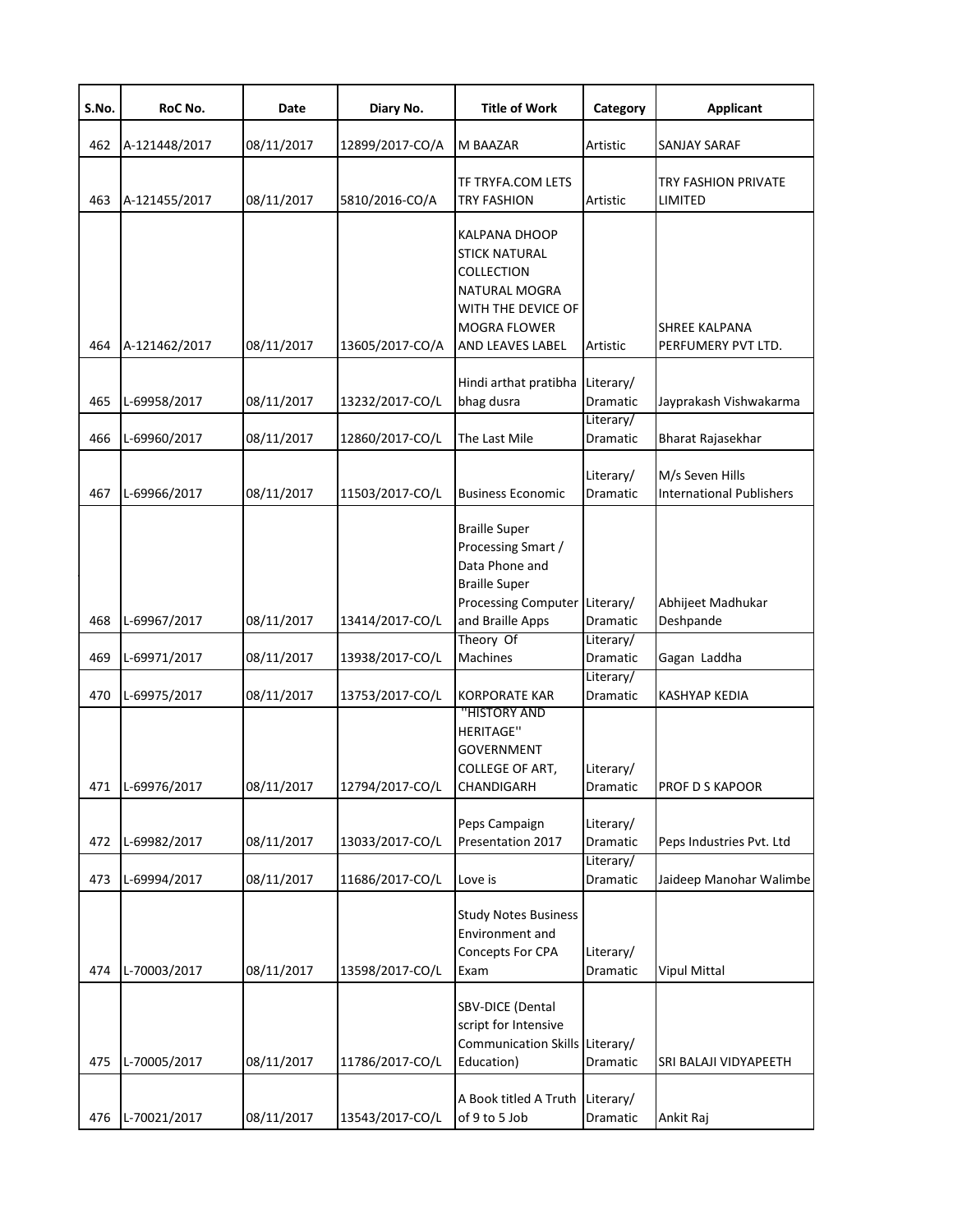| S.No. | RoC No.       | Date       | Diary No.                     | <b>Title of Work</b>   | Category              | <b>Applicant</b>               |
|-------|---------------|------------|-------------------------------|------------------------|-----------------------|--------------------------------|
|       |               |            |                               |                        |                       | <b>SONY MUSIC</b>              |
|       |               |            |                               |                        | Sound                 | ENTERTAINMENT INDIA            |
| 477   | SR-12888/2017 | 08/11/2017 | 12944/2017-CO/SR GHHAINT YAAR |                        | Recording             | PVT. LTD.                      |
|       |               |            |                               |                        |                       |                                |
|       |               |            |                               | PAINT YOUR             |                       |                                |
| 478   | A-121442/2017 | 08/11/2017 | 7369/2016-CO/A                | IMAGINATION LABEL      | Artistic              | <b>BERGER PAINTS INDIA LTD</b> |
|       |               |            |                               |                        |                       | HARI BALLABH AGARWAL           |
|       |               |            |                               |                        |                       | PROPRIETOR OF SHRI             |
|       |               |            |                               |                        |                       | <b>GOVIND BALLABH FLOUR</b>    |
| 479   | A-121445/2017 | 08/11/2017 | 12343/2017-CO/A               | <b>GOBIND</b>          | Artistic              | MILL                           |
|       |               |            |                               | M BAAZAR THE           |                       |                                |
| 480   | A-121447/2017 | 08/11/2017 | 12898/2017-CO/A               | <b>FASHION STORE</b>   | Artistic              | SANJAY SARAF                   |
|       |               |            |                               | VARVATHI –             |                       |                                |
|       |               |            |                               | contemporary           |                       | M/S. MACHAA FOODS              |
| 481   | A-121461/2017 | 08/11/2017 | 12707/2017-CO/A               | cultural cuisine       | Artistic              | AND BEVERAGES PVT. LTD.        |
|       |               |            |                               |                        |                       |                                |
|       |               |            |                               | SBV's Educational      |                       |                                |
|       |               |            |                               | Video on Teeth         | Cinematogr            |                                |
| 482   | CF-3898/2017  | 08/11/2017 | 11783/2017-CO/CF              | Arrangement            | aph Film              | SRI BALAJI VIDYAPEETH          |
|       |               |            |                               | LOVE ME TILL MY        | Literary/             |                                |
| 483   | L-69965/2017  | 08/11/2017 | 13272/2017-CO/L               | <b>END</b>             | Dramatic              | Geeta Sahai                    |
|       |               |            |                               | <b>PANKHHEEN</b>       | Literary/             |                                |
| 484   | L-69973/2017  | 08/11/2017 | 13191/2017-CO/L               | PARINDDAY              | Dramatic              | VED PRAKASH KANWAR             |
|       |               |            |                               |                        | Literary/             |                                |
| 485   | L-69980/2017  | 08/11/2017 | 12106/2017-CO/L               | <b>RML Farmer</b>      | Dramatic              | RML AgTech Pvt Ltd             |
|       |               |            |                               | <b>BHALA MU MANDA</b>  | Literary/             | <b>ODISHA TELEVISION</b>       |
| 486   | L-69984/2017  | 08/11/2017 | 13014/2017-CO/L               | <b>BHI MU</b>          | Dramatic              | LIMITED.                       |
| 487   | L-69987/2017  | 08/11/2017 | 13550/2017-CO/L               | <b>MASCARA</b>         | Literary/<br>Dramatic | <b>HARPREET SINGH</b>          |
|       |               |            |                               | THE WHEEL OF           | Literary/             | Mr.Prasad Gajanan              |
| 488   | L-69989/2017  | 08/11/2017 | 13545/2017-CO/L               | <b>LEARNING EQUITY</b> | Dramatic              | Akerkar                        |
|       |               |            |                               |                        | Literary/             |                                |
| 489   | L-70007/2017  | 08/11/2017 | 9431/2015-CO/L                | Saatvaan Maheena       | Dramatic              | Sailesh Dave                   |
|       |               |            |                               |                        | Literary/             |                                |
| 490   | L-70012/2017  | 08/11/2017 | 12513/2017-CO/L               | The Twinkling Girl     | Dramatic              | <b>SAROJ KANTI GHOSH</b>       |
|       |               |            |                               |                        |                       |                                |
|       |               |            |                               | WORLD CALENDER.        | Literary/             |                                |
| 491   | L-70018/2017  | 08/11/2017 | 3625/2016-CO/L                | LITERARY WORK          | Dramatic              | MR. SANTOSH PAUL               |
|       |               |            |                               |                        | Literary/             |                                |
| 492   | L-70022/2017  | 08/11/2017 | 13061/2017-CO/L               | SAI AASHISH            | Dramatic              | NAND KISHORE SHARMA            |
|       |               |            |                               |                        |                       |                                |
|       |               |            |                               |                        | Sound                 |                                |
| 493   | SR-12885/2017 | 08/11/2017 | 12206/2017-CO/SR Love is      |                        | Recording             | Jaideep Manohar Walimbe        |
|       |               |            |                               |                        |                       | <b>SONY MUSIC</b>              |
|       |               |            |                               |                        | Sound                 | <b>ENTERTAINMENT INDIA</b>     |
| 494   | SR-12889/2017 | 08/11/2017 | 12958/2017-CO/SR NAAGIN       |                        | Recording             | PVT. LTD.                      |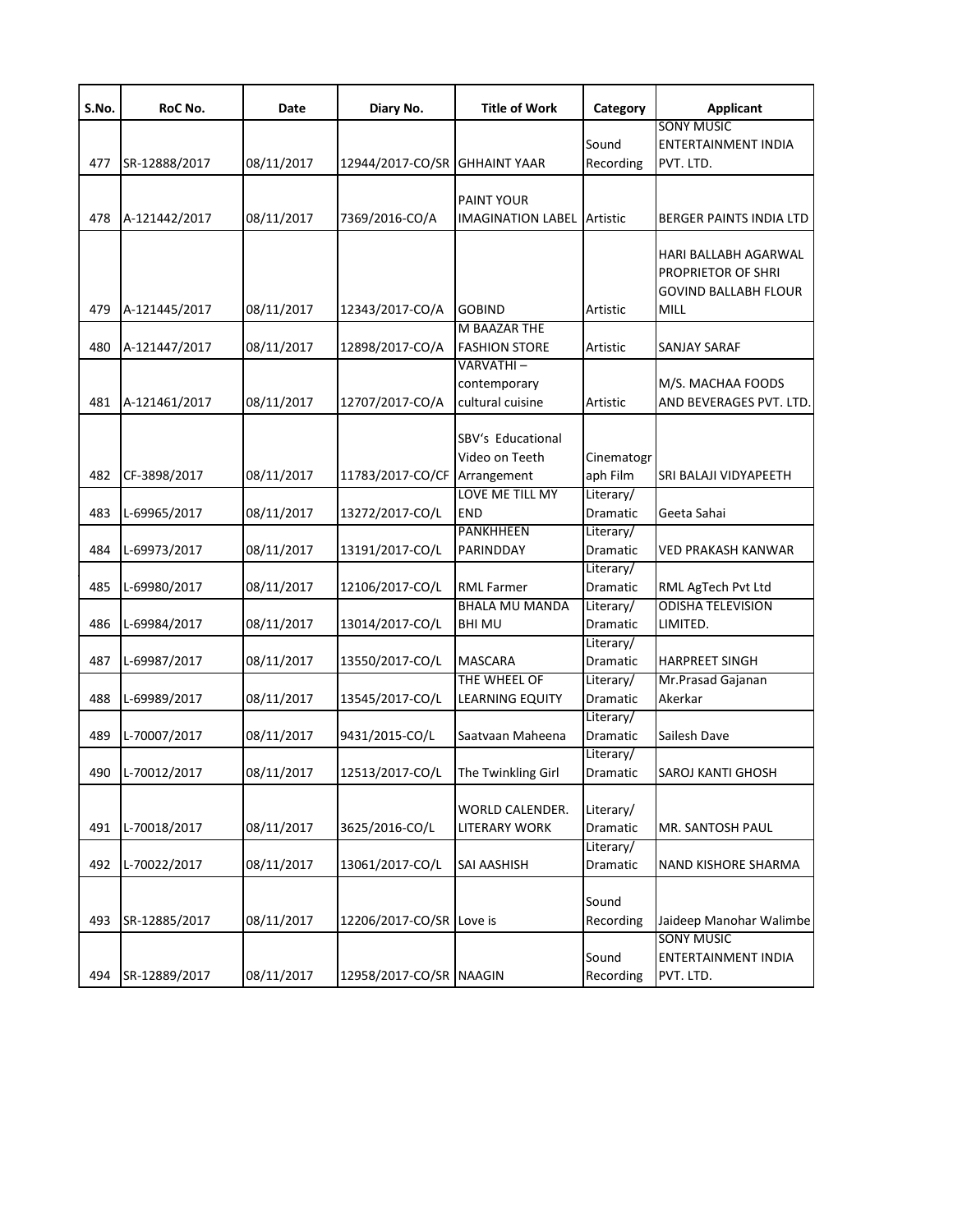| S.No. | RoC No.       | Date       | Diary No.       | <b>Title of Work</b>                                                                                                                                                                                                                                       | Category                           | <b>Applicant</b>                                                                      |
|-------|---------------|------------|-----------------|------------------------------------------------------------------------------------------------------------------------------------------------------------------------------------------------------------------------------------------------------------|------------------------------------|---------------------------------------------------------------------------------------|
|       |               |            | 12337/2017-     | DEVELOPMENT OF<br><b>SMARTPLANT PID</b><br><b>IMPORT UTILITY FOR</b><br><b>IMPORTING</b><br><b>ENGINEERING</b><br>PROCESS DATA OF<br><b>THERMAL POWER</b><br><b>PLANT IN</b><br>SMARTPLANT PID<br>SOFTWARE AS PART<br>OF INTEGRATED<br><b>PLANT DESIGN</b> | Computer                           | <b>BHARAT HEAVY</b>                                                                   |
| 495   | SW-9611/2017  | 08/11/2017 | CO/SW           | SYSTEM (IPDS)                                                                                                                                                                                                                                              | Software                           | <b>ELECTRICALS LIMITED</b>                                                            |
| 496   | A-121458/2017 | 08/11/2017 | 13666/2017-CO/A | AEDILUX (LABEL)                                                                                                                                                                                                                                            | Artistic                           | Letta Tech Pvt. Ltd.                                                                  |
| 497   | L-69974/2017  | 08/11/2017 | 13330/2017-CO/L | Supplementary for<br>mathematics volume<br>1 for class XII                                                                                                                                                                                                 | Literary/<br>Dramatic<br>Literary/ | Kapoor Singh Chauhan                                                                  |
| 498   | L-69977/2017  | 08/11/2017 | 13211/2017-CO/L | Kab Ke Bichhude                                                                                                                                                                                                                                            | Dramatic                           | Deepak Ajnabi                                                                         |
| 499   | L-69978/2017  | 08/11/2017 | 12867/2017-CO/L | <b>LIGHT'S SPEED</b><br>DOESN'T SAME IN<br><b>ALL FRAMES IN</b><br>VACUUM<br><b>RAMTA EK AUR</b>                                                                                                                                                           | Literary/<br>Dramatic<br>Literary/ | <b>B.MUTHUSURESHKUMAR</b>                                                             |
| 500   | L-69981/2017  | 08/11/2017 | 15734/2017-CO/L | <b>DUNIYA</b>                                                                                                                                                                                                                                              | Dramatic                           | <b>DEEPAK TALAB</b>                                                                   |
| 501   | L-69996/2017  | 08/11/2017 | 12372/2017-CO/L | INA                                                                                                                                                                                                                                                        | Literary/<br>Dramatic              | Lijeesh CS                                                                            |
| 502   | L-70011/2017  | 08/11/2017 | 9148/2015-CO/L  | Frankfinn - Aviation                                                                                                                                                                                                                                       | Literary/<br>Dramatic              | KULVINDER SINGH KOHLI                                                                 |
| 503   | L-70013/2017  | 08/11/2017 | 12279/2017-CO/L | Ruprekha of Basic<br>Workshop in Ayurved Literary/<br>Education                                                                                                                                                                                            | Dramatic                           | Dr Bharat Chouragade, Dr<br>Namrata Chouragade                                        |
|       |               |            | 12305/2017-     | <b>MODEL SOFTWARE</b><br>FOR HYDEL POWER<br><b>PLANT WITH</b><br><b>FRANCIS TURBINE</b><br><b>FOR OPERATOR</b><br><b>TRAINING</b>                                                                                                                          | Computer                           | <b>BHARAT HEAVY</b>                                                                   |
| 504   | SW-9610/2017  | 08/11/2017 | CO/SW           | <b>SIMULATORS</b>                                                                                                                                                                                                                                          | Software                           | <b>ELECTRICALS LIMITED</b>                                                            |
| 505   | A-121420/2017 | 08/11/2017 | 13597/2017-CO/A | <b>TIGER COAT</b>                                                                                                                                                                                                                                          | Artistic                           | <b>JYOTI GANDHI</b><br><b>PROPRIETOR</b>                                              |
| 506   | A-121421/2017 | 08/11/2017 | 12552/2017-CO/A | <b>FAVOURITE NO. 41</b><br>(LABEL)<br><b>BAMORA GROUP</b>                                                                                                                                                                                                  | Artistic                           | Adil Masood trading as<br>M/s. Favourite Bidi<br>Company<br><b>SUMITKUMAR BABULAL</b> |
| 507   | A-121426/2017 | 08/11/2017 | 11694/2017-CO/A | WITH B LOGO                                                                                                                                                                                                                                                | Artistic                           | PATEL                                                                                 |
| 508   | A-121427/2017 | 08/11/2017 | 11616/2017-CO/A | MANEKCHAND<br><b>INDO CANADIAN</b>                                                                                                                                                                                                                         | Artistic                           | Sadguru Trading Company                                                               |
| 509   | A-121428/2017 | 08/11/2017 | 12629/2017-CO/A | <b>TRAVEL WORLD</b><br><b>CLASS</b>                                                                                                                                                                                                                        | Artistic                           | <b>INDO CANADIAN</b><br>TRANSPORT COMPANY                                             |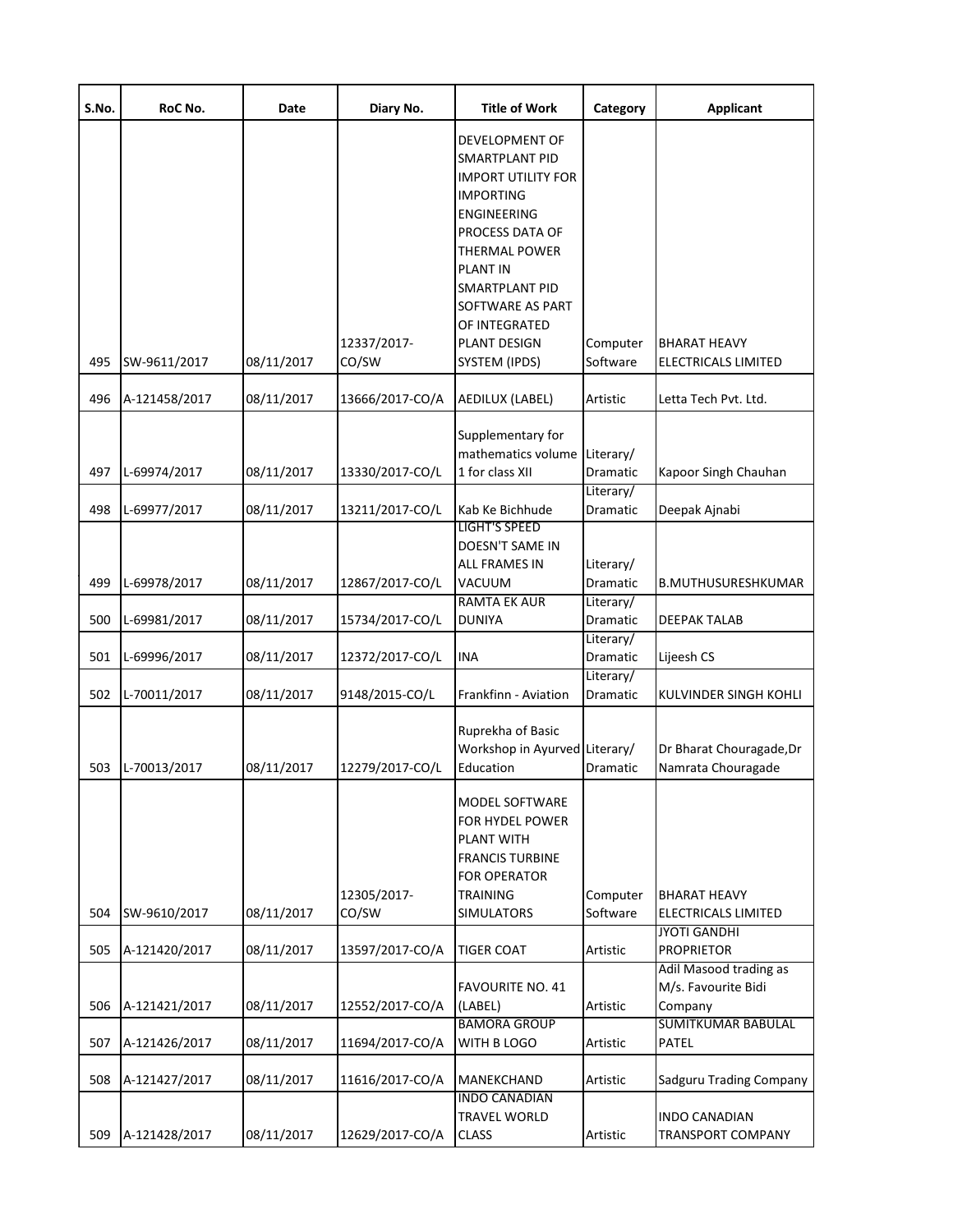| S.No. | RoC No.       | Date       | Diary No.        | <b>Title of Work</b>               | Category  | <b>Applicant</b>                  |
|-------|---------------|------------|------------------|------------------------------------|-----------|-----------------------------------|
|       |               |            |                  |                                    |           | AIMIL PHARMACEUTICALS             |
| 510   | A-121431/2017 | 08/11/2017 | 13897/2017-CO/A  | <b>MUSCALT FORTE</b>               | Artistic  | INDIA LTD                         |
|       |               |            |                  |                                    |           | <b>VINEETA HEALTHCARE</b>         |
| 511   | A-121435/2017 | 08/11/2017 | 5545/2015-CO/A   | S <sub>GO</sub>                    | Artistic  | PRIVATE LIMITED                   |
|       |               |            |                  | <b>BENGAL TIGER WITH</b>           |           |                                   |
| 512   | A-121436/2017 | 08/11/2017 | 12833/2017-CO/A  | <b>CUB</b>                         | Artistic  | Pinaki Sen                        |
|       |               |            |                  |                                    |           |                                   |
|       |               |            |                  |                                    |           | <b>BHARAT KUMAR SETHIA</b>        |
|       |               |            |                  |                                    |           | PROPRIETOR OF MANGAL              |
| 513   | A-121444/2017 | 08/11/2017 | 12350/2017-CO/A  | <b>NAGRAJ</b>                      | Artistic  | GRAH UDYOG                        |
|       |               |            |                  |                                    |           |                                   |
| 514   | A-121449/2017 | 08/11/2017 | 12901/2017-CO/A  | M BAAZAR LABEL                     | Artistic  | SANJAY SARAF                      |
|       |               |            |                  | <b>TELUGU TALLI NTR</b>            | Literary/ |                                   |
| 515   | L-69955/2017  | 08/11/2017 | 13619/2017-CO/L  | <b>ONE WORLD</b>                   | Dramatic  | K A N PRASAD                      |
|       |               |            |                  |                                    |           |                                   |
|       |               |            |                  | Ultrasonic                         | Literary/ |                                   |
| 516   | L-69957/2017  | 08/11/2017 | 12964/2017-CO/L  | Fingerprint Keyboard               | Dramatic  | Pratik Khedekar                   |
|       |               |            |                  |                                    |           | Dr. Ujwalla                       |
|       |               |            |                  | Digital Image                      | Literary/ | Gawande, Kamal                    |
| 517   | L-69961/2017  | 08/11/2017 | 5781/2015-CO/L   | Processing                         | Dramatic  | Hajari, Yogesh Golhar             |
|       |               |            |                  | <b>BOHU AMA MATRIC</b>             | Literary/ | ODISHA TELEVISION                 |
| 518   | L-69983/2017  | 08/11/2017 | 13013/2017-CO/L  | <b>FAIL</b>                        | Dramatic  | LIMITED                           |
|       |               |            |                  |                                    | Literary/ |                                   |
| 519   | L-69985/2017  | 08/11/2017 | 13118/2017-CO/L  | Ye Mera Dil                        | Dramatic  | Sachin                            |
|       |               |            |                  |                                    |           |                                   |
|       |               |            |                  | Jo Bole Sachiyal - Har Literary/   |           |                                   |
| 520   | L-69990/2017  | 08/11/2017 | 13617/2017-CO/L  | Bachha Special Hai                 | Dramatic  | Dr. Archana Sehgal                |
|       |               |            |                  |                                    |           |                                   |
|       |               |            |                  | Public Finance and                 |           |                                   |
|       |               |            |                  | International                      | Literary/ | M/s Spectrum Telugu               |
| 521   | L-69998/2017  | 08/11/2017 | 11500/2017-CO/L  | Economics                          | Dramatic  | <b>Publishing House</b>           |
|       |               |            |                  |                                    | Literary/ |                                   |
| 522   | L-69999/2017  | 08/11/2017 | 13095/2017-CO/L  | JAL - Water                        | Dramatic  | Shikha Janet Alagh                |
|       |               |            |                  | Personalized pujas                 | Literary/ |                                   |
| 523   | L-70002/2017  | 08/11/2017 | 13870/2017-CO/L  | and homas                          | Dramatic  | Mayank Goyal                      |
|       |               |            |                  |                                    | Literary/ |                                   |
| 524   | L-70006/2017  | 08/11/2017 | 13788/2017-CO/L  | <b>TERA ABHISHEK</b>               | Dramatic  | NIKHIL KUMAR UJJAIN               |
|       |               |            |                  |                                    | Literary/ | <b>Tequasil Materials Private</b> |
| 525   | L-70015/2017  | 08/11/2017 | 8377/2016-CO/L   | <b>Tequasil Selfie</b>             | Dramatic  | Limited                           |
|       |               |            |                  |                                    |           | <b>SONY MUSIC</b>                 |
|       |               |            |                  |                                    | Sound     | ENTERTAINMENT INDIA               |
| 526   | SR-12893/2017 | 08/11/2017 | 12942/2017-CO/SR | <b>GADDI SLOW</b>                  | Recording | PVT. LTD.                         |
|       |               |            |                  |                                    |           | <b>SONY MUSIC</b>                 |
|       |               |            |                  |                                    | Sound     | ENTERTAINMENT INDIA               |
| 527   | SR-12900/2017 | 08/11/2017 |                  | 12085/2017-CO/SR MASANA KOLLAIYILA | Recording | PVT. LTD.                         |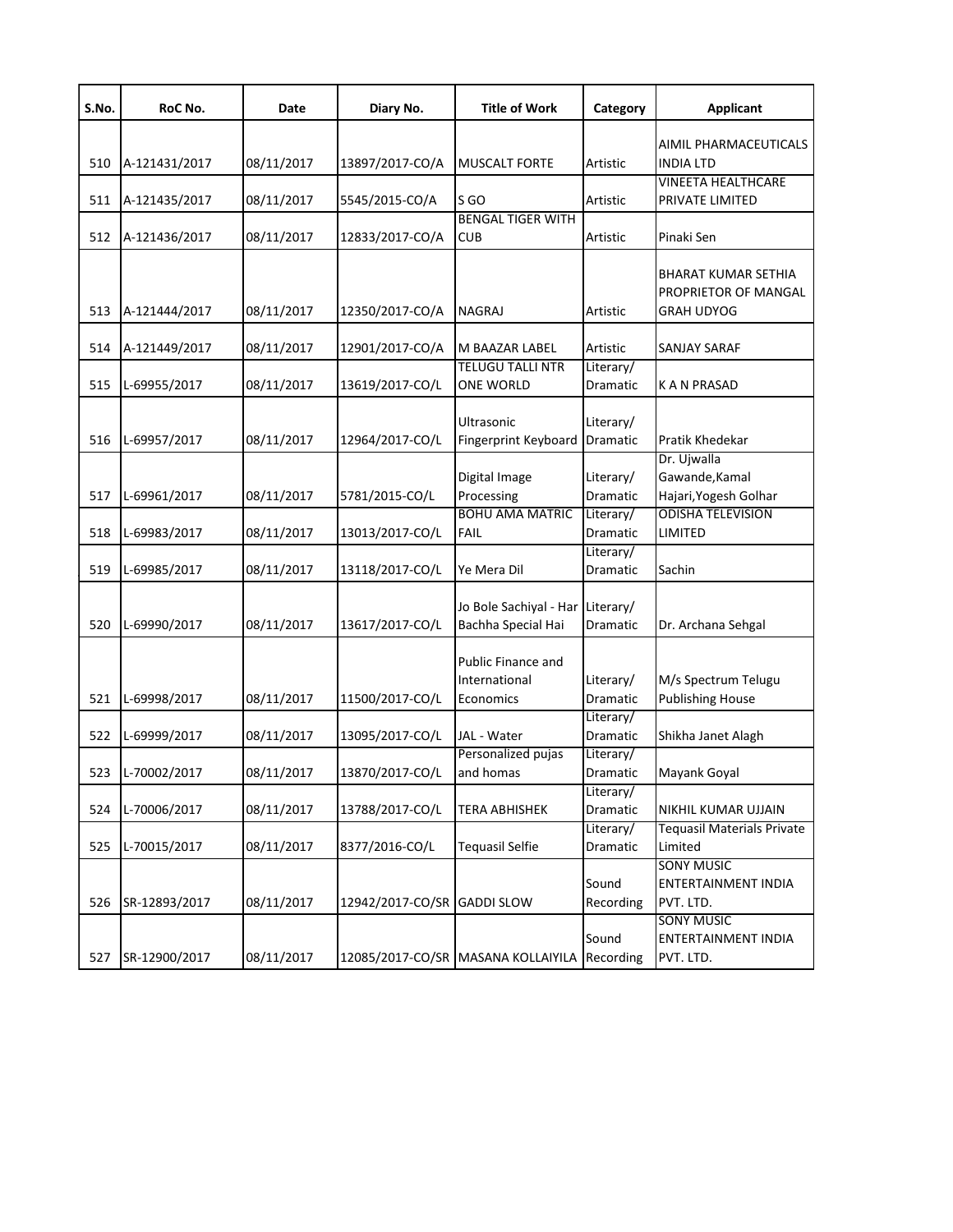| S.No. | RoC No.       | Date       | Diary No.            | <b>Title of Work</b>                                                                                                                                              | Category              | <b>Applicant</b>                                                                                                      |
|-------|---------------|------------|----------------------|-------------------------------------------------------------------------------------------------------------------------------------------------------------------|-----------------------|-----------------------------------------------------------------------------------------------------------------------|
|       |               |            | 12293/2017-          | DEVELOPMENT OF<br><b>CNC APPLICATION</b><br>SOFTWARE FOR<br>PERFORMING<br>SEGMENTAL<br><b>NOTCHING</b><br>OPERATION ON CNC<br>NOTCHING PRESS OF                   | Computer              | <b>BHARAT HEAVY</b>                                                                                                   |
| 528   | SW-9613/2017  | 08/11/2017 | CO/SW                | BHEL, BHOPAL                                                                                                                                                      | Software              | ELECTRICALS LIMITED                                                                                                   |
| 529   | A-121464/2017 | 09/11/2017 | 1303/2015-CO/A       | <b>ECOSTE</b>                                                                                                                                                     | Artistic              | M/S. SYNDICATE EXPORTS                                                                                                |
| 530   | A-121468/2017 | 09/11/2017 | 12268/2017-CO/A      | NENIMENMI PUNCH<br><b>JUST JEERA</b>                                                                                                                              | Artistic              | M/S NENIMEMI FOODS<br>PVT. LTD.                                                                                       |
| 531   | A-121471/2017 | 09/11/2017 | 156/2016-CO/A        | <b>S KAY BATH</b><br><b>FIXTURES</b>                                                                                                                              | Artistic              | PUNEET MATTA                                                                                                          |
| 532   | A-121478/2017 | 09/11/2017 | 12677/2017-CO/A      | NIMCETA GOLD                                                                                                                                                      | Artistic              | <b>ALKEM LABORATORIES</b><br>LIMITED                                                                                  |
| 533   | A-121505/2017 | 09/11/2017 | 12900/2017-CO/A      | M BAAZAR LABEL                                                                                                                                                    | Artistic              | SANJAY SARAF                                                                                                          |
| 534   | L-70037/2017  | 09/11/2017 | 13050/2017-CO/L      | History of Modern<br>World (1453 -1964)                                                                                                                           | Literary/<br>Dramatic | M/s Spectrum Telugu<br><b>Publishing House</b>                                                                        |
| 535   | L-70045/2017  | 09/11/2017 | 13003/2017-CO/L      | Why hens at Years<br>Democratic                                                                                                                                   | Literary/<br>Dramatic | YESHWANTH K                                                                                                           |
| 536   | L-70067/2017  | 09/11/2017 | 12477/2017-CO/L      | Storytelling                                                                                                                                                      | Literary/<br>Dramatic | Yogesh Baldotra                                                                                                       |
| 537   | L-70078/2017  | 09/11/2017 | 30931/2013-CO/L      | <b>MERA KAVYA</b><br><b>KOHINOOR</b>                                                                                                                              | Literary/<br>Dramatic | NISHANT KUMAR SAXENA                                                                                                  |
| 538   | L-70093/2017  | 09/11/2017 | 12352/2017-CO/L      | <b>MUSIC CHUTNEY</b>                                                                                                                                              | Literary/<br>Dramatic | Rajeev Chaurasia                                                                                                      |
| 539   | L-70097/2017  | 09/11/2017 | 45543/2014-CO/L      | DEVELOPMENT OF<br><b>SOTER DATABASE</b><br>FOR MAJOR FOOD<br><b>GROWING REGIONS</b><br>(IGP AND BSR) OF<br><b>INDIA FOR</b><br><b>RESOURCE</b><br><b>PLANNING</b> | Literary/<br>Dramatic | DIPAK SARKAR,<br><b>CONSORTIUM LEADER</b><br>(NAIP, ICAR SPONSORED<br><b>RESEARCH PROJECT) AND</b><br><b>DIRECTOR</b> |
|       |               |            |                      |                                                                                                                                                                   | Sound                 |                                                                                                                       |
| 540   | SR-12909/2017 | 09/11/2017 |                      | 46560/2014-CO/SR BAATEIN HO CHUKI                                                                                                                                 | Recording             | <b>ANURAG DIXIT</b>                                                                                                   |
| 541   | SW-9618/2017  | 09/11/2017 | 12295/2017-<br>CO/SW | <b>GRAPHICAL USER</b><br><b>INTERFACE</b><br>SOFTWARE FOR<br><b>MONITORING</b><br>GENERATOR<br>TRANSFORMER                                                        | Computer<br>Software  | <b>BHARAT HEAVY</b><br>ELECTRICALS LIMITED                                                                            |
|       |               |            | 12288/2017-          | TELEPHONE e-<br>DIRECTORY FOR<br><b>BHEL</b>                                                                                                                      | Computer              | <b>BHARAT HEAVY</b>                                                                                                   |
| 542   | SW-9622/2017  | 09/11/2017 | CO/SW                | TIRUCHIRAPPALLI                                                                                                                                                   | Software              | ELECTRICALS LIMITED                                                                                                   |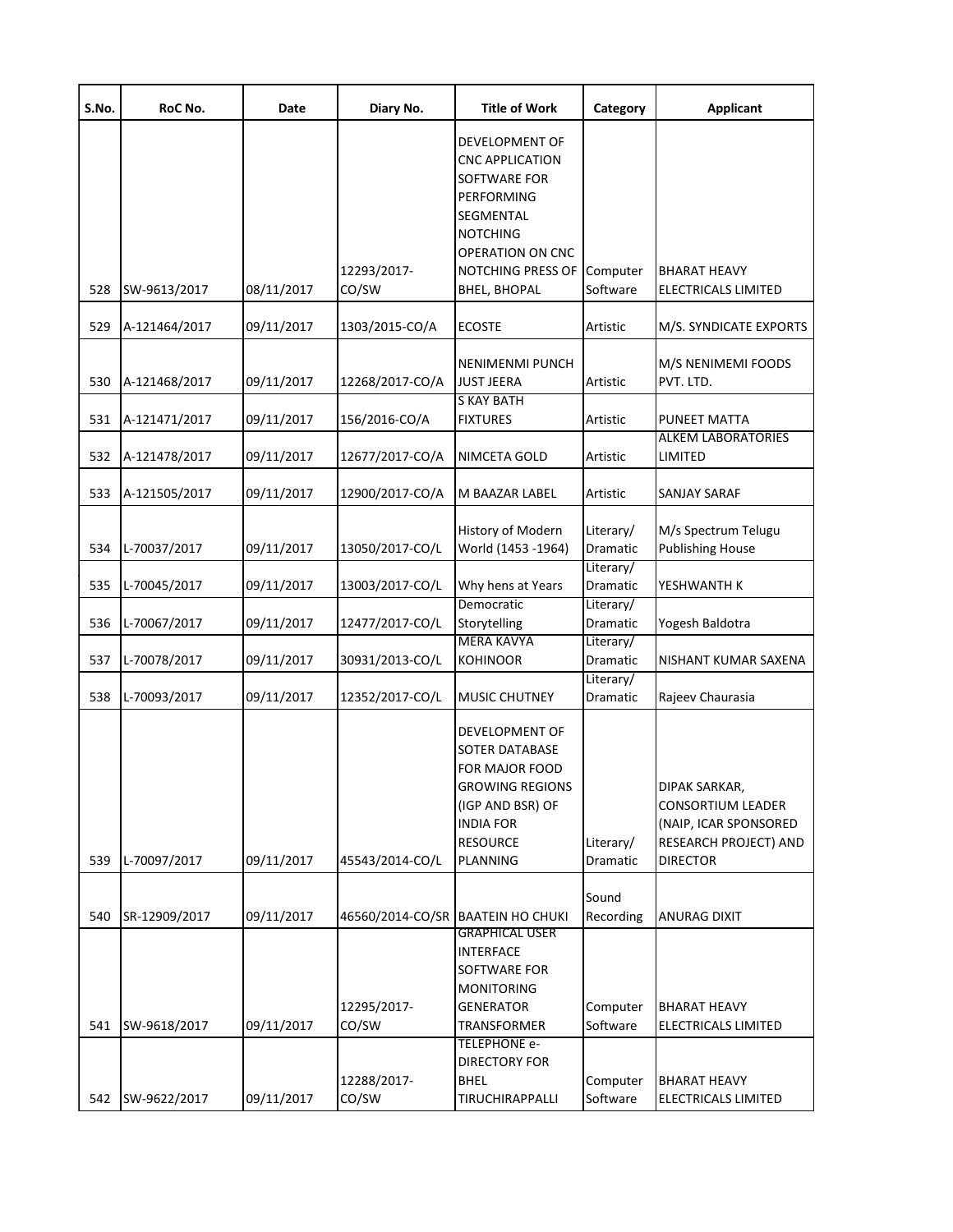| S.No. | RoC No.       | Date       | Diary No.                     | <b>Title of Work</b>                                                                                  | Category               | <b>Applicant</b>                                   |
|-------|---------------|------------|-------------------------------|-------------------------------------------------------------------------------------------------------|------------------------|----------------------------------------------------|
| 543   | SW-9625/2017  | 09/11/2017 | 12531/2017-<br>CO/SW          | Etsy WooCommerce<br>Integration                                                                       | Computer<br>Software   | Cedcoss Technologies<br>Private Limited            |
| 544   | SW-9626/2017  | 09/11/2017 | 11532/2017-<br>CO/SW          | StudyPlanner                                                                                          | Computer<br>Software   | Sreeram G Eachambadi                               |
| 545   | SW-9627/2017  | 09/11/2017 | 11660/2017-<br>CO/SW          | Assassin Fighter                                                                                      | Computer<br>Software   | Apay Marketing Pvt Ltd                             |
| 546   | SW-9634/2017  | 09/11/2017 | 41243/2013-<br>CO/SW          | <b>AUDITING AND</b><br>MONITORING OF<br><b>VIRTUAL MACHINE</b><br><b>INSTANCES OF</b><br><b>CLOUD</b> | Computer<br>Software   | PARUL AROGYA SEVA<br>MANDAL                        |
| 547   | SW-9638/2017  | 09/11/2017 | 41247/2013-<br>CO/SW          | <b>ENHANCED HARRIS</b><br><b>REATURE DETECTION Software</b>                                           | Computer               | PARUL AROGYA SEVA<br>MANDAL                        |
| 548   | A-121474/2017 | 09/11/2017 | 13057/2017-CO/A               | <b>SWATHI GROUP</b>                                                                                   | Artistic               | M/s SWATHI GROUP                                   |
| 549   | A-121476/2017 | 09/11/2017 | 12686/2017-CO/A               | <b>MOMIKEM HT</b>                                                                                     | Artistic               | <b>ALKEM LABORATORIES</b><br>LIMITED               |
| 550   | A-121483/2017 | 09/11/2017 | 12711/2017-CO/A               | HISTAKEM 120MG                                                                                        | Artistic               | <b>ALKEM LABORATORIES</b><br>LIMITED               |
| 551   | A-121485/2017 | 09/11/2017 | 13145/2017-CO/A               | <b>JUST CHILL</b><br><b>PRODUCTS LABEL</b>                                                            | Artistic               | <b>JUST CHILL PRODUCTS</b>                         |
| 552   | A-121489/2017 | 09/11/2017 | 13140/2017-CO/A               | <b>NAMKITOS LABEL</b>                                                                                 | Artistic               | <b>MS SHREEJI DAIRY</b><br>CORPORATION             |
| 553   | A-121493/2017 | 09/11/2017 | 31021/2013-CO/A               | STOCK2SHELF                                                                                           | Artistic               | M/S. SAFEXPRESS PRIVATE<br>LIMITED                 |
| 554   | A-121494/2017 | 09/11/2017 | 31023/2013-CO/A               | CAMPUS2HOME                                                                                           | Artistic               | M/S. SAFEXPRESS PRIVATE<br>LIMITED                 |
| 555   | A-121500/2017 | 09/11/2017 | 2816/2015-CO/A                | SARASWATI                                                                                             | Artistic               | M/S MADHU JAYANTI<br>INTERNATIONAL LTD.            |
| 556   | A-121504/2017 | 09/11/2017 | 12897/2017-CO/A               | M BAAZAR THE<br><b>FASHION STORE</b>                                                                  | Artistic               | SANJAY SARAF                                       |
| 557   | CF-3901/2017  | 09/11/2017 | 15088/2016-CO/CF CARTOON FILM |                                                                                                       | Cinematogr<br>aph Film | <b>SORAM PANKAJ KUMAR</b><br><b>SINGH</b>          |
| 558   | L-70029/2017  | 09/11/2017 | 1140/2015-CO/L                | <b>Political Science</b><br>Smart Learn Class 6th Literary/<br>to 12th                                | Dramatic               | EXTRAMARKS EDUCATION<br>PRIVATE LIMITED            |
| 559   | L-70033/2017  | 09/11/2017 | 12311/2017-CO/L               | <b>HANSA HIRA MOTI</b><br><b>CHUGNA</b>                                                               | Literary/<br>Dramatic  | RADHA SOAMI SATSANG<br><b>BEAS</b>                 |
| 560   | L-70042/2017  | 09/11/2017 | 12075/2015-CO/L               | MI NISARG MAJHA<br><b>NISARG</b>                                                                      | Literary/<br>Dramatic  | <b>CHAITRA CREATIONS &amp;</b><br><b>PUBLICITY</b> |
| 561   | L-70049/2017  | 09/11/2017 | 13429/2017-CO/L               | <b>TURN</b>                                                                                           | Literary/<br>Dramatic  | Kaustubh Kulkarni                                  |
| 562   | L-70084/2017  | 09/11/2017 | 43373/2014-CO/L               | FLYERS - BOOK-B                                                                                       | Literary/<br>Dramatic  | N. BASHEER AHAMED                                  |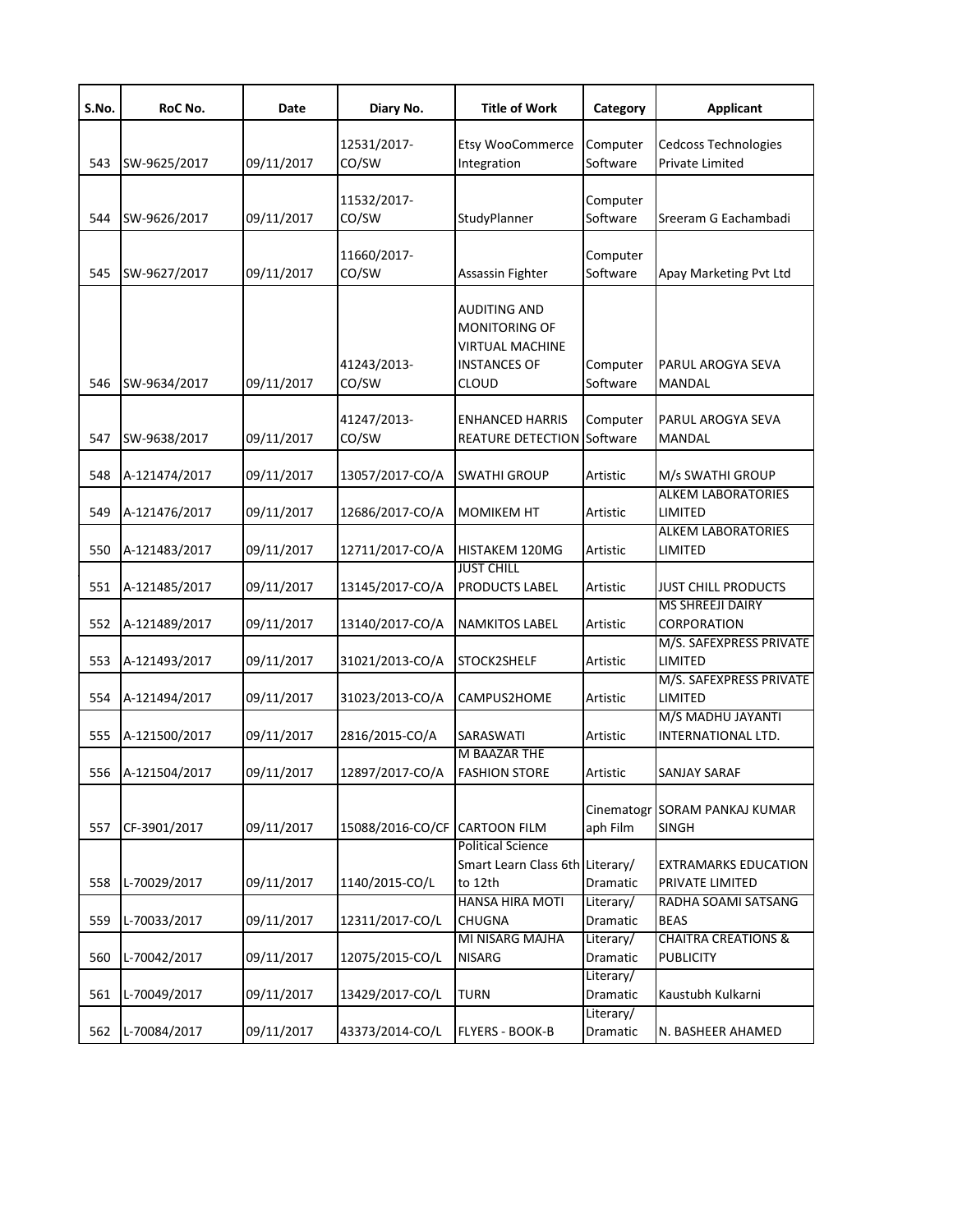| S.No. | RoC No.       | Date       | Diary No.            | <b>Title of Work</b>                                                                                   | Category              | <b>Applicant</b>                                                                                               |
|-------|---------------|------------|----------------------|--------------------------------------------------------------------------------------------------------|-----------------------|----------------------------------------------------------------------------------------------------------------|
| 563   | L-70095/2017  | 09/11/2017 | 45539/2014-CO/L      | SOIL INFORMATION<br>SYSTEM : USE AND<br>POTENTIALS IN<br><b>HUMID AND SEMI-</b><br><b>ARID TROPICS</b> | Literary/<br>Dramatic | DIPAK SARKAR,<br><b>CONSORTIUM LEADER</b><br>(NAIP, ICAR SPONSORED<br>RESEARCH PROJECT) AND<br><b>DIRECTOR</b> |
| 564   | L-70096/2017  | 09/11/2017 | 12962/2017-CO/L      | Terminology for<br>collaboration of any<br>web account using<br>UFP keyboard                           | Literary/<br>Dramatic | Nidhi Hegde, Pratik<br>khedekar                                                                                |
| 565   | SR-12906/2017 | 09/11/2017 |                      | 46565/2014-CO/SR BAAT BAATON MEIN                                                                      | Sound<br>Recording    | <b>ANURAG DIXIT</b>                                                                                            |
| 566   | SW-9637/2017  | 09/11/2017 | 41246/2013-<br>CO/SW | <b>SYMBOL DETECTION</b><br>IN MIMO SYSTEM<br>USING IMPROVED V-<br><b>BLAST TECHNIQUE</b>               | Computer<br>Software  | PARUL AROGYA SEVA<br><b>MANDAL</b>                                                                             |
| 567   | SW-9641/2017  | 09/11/2017 | 10263/2017-<br>CO/SW | <b>VOICE CONVERTER</b>                                                                                 | Computer<br>Software  | Dr. Kamal Jain                                                                                                 |
| 568   | A-121465/2017 | 09/11/2017 | 1304/2015-CO/A       | SYNDICATE EXPORTS                                                                                      | Artistic              | M/S. SYNDICATE EXPORTS                                                                                         |
| 569   | A-121475/2017 | 09/11/2017 | 13951/2017-CO/A      | Padmini Rosa Ultimo                                                                                    | Artistic              | Mr.Ravikiran N.Vemulkar                                                                                        |
| 570   | A-121479/2017 | 09/11/2017 | 12673/2017-CO/A      | <b>DERMIKEM 4</b>                                                                                      | Artistic              | <b>ALKEM LABORATORIES</b><br>LIMITED                                                                           |
| 571   | A-121482/2017 | 09/11/2017 | 12717/2017-CO/A      | HISTAKEM 180MG                                                                                         | Artistic              | <b>ALKEM LABORATORIES</b><br>LIMITED                                                                           |
| 572   | A-121488/2017 | 09/11/2017 | 13144/2017-CO/A      | <b>CHOICE LABEL</b>                                                                                    | Artistic              | CHOICE FOODS PVT LTD                                                                                           |
| 573   | A-121498/2017 | 09/11/2017 | 12904/2017-CO/A      | M BAAZAR LABEL                                                                                         | Artistic              | SANJAY SARAF                                                                                                   |
| 574   | A-121502/2017 | 09/11/2017 | 13642/2017-CO/A      | Vaigai Express 123                                                                                     | Artistic              | TS SUBRAMANIAN                                                                                                 |
| 575   | A-121507/2017 | 09/11/2017 | 13238/2017-CO/A      | <b>HARD COCK 150 KTN</b>                                                                               | Artistic              | MR KHURSHEED ANWAR<br>MOHAMMED ALI kgn<br>pharmaceuticals pvt ltd                                              |
| 576   | A-121509/2017 | 09/11/2017 | 12721/2017-CO/A      | 3 SS                                                                                                   | Artistic              | PRAVEEN KUMAR. TM                                                                                              |
| 577   | L-70032/2017  | 09/11/2017 | 12356/2017-CO/L      | Civil Engineering<br>Competitive<br>Examination<br>(UPSC/MPSC/GATE)<br>Vol II                          | Literary/<br>Dramatic | Rajesh Pandurang Nighot                                                                                        |
| 578   | L-70041/2017  | 09/11/2017 | 8507/2016-CO/L       | <b>GPS Controlled Auto</b><br>& Taxi Fare Meter                                                        | Literary/<br>Dramatic | Vikram Sharma                                                                                                  |
| 579   | L-70043/2017  | 09/11/2017 | 13096/2017-CO/L      | Rubber Chappal Ad                                                                                      | Literary/<br>Dramatic | Shikha Janet Alagh                                                                                             |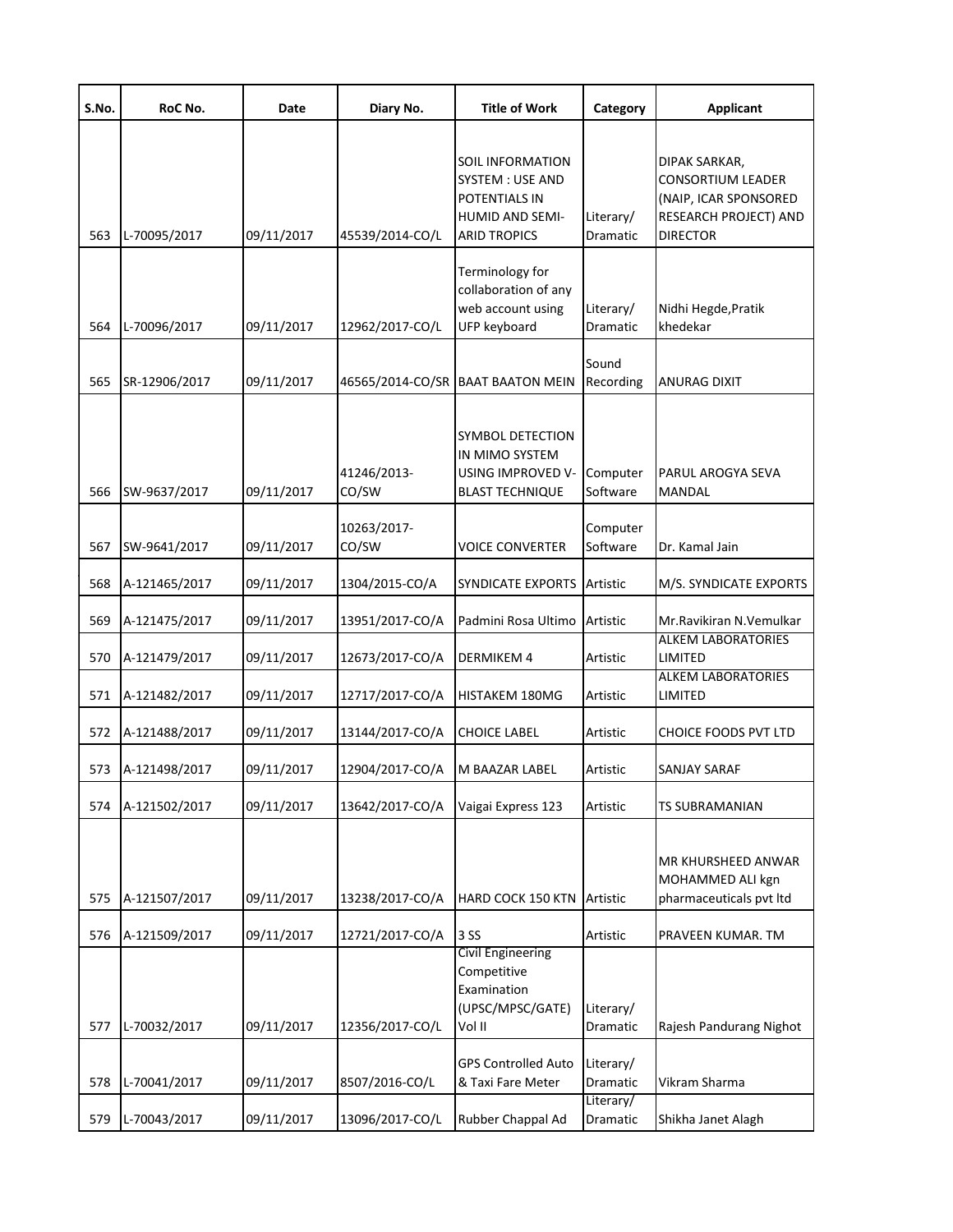| S.No. | RoC No.       | Date       | Diary No.            | <b>Title of Work</b>                                                                                                                         | Category              | <b>Applicant</b>                                      |
|-------|---------------|------------|----------------------|----------------------------------------------------------------------------------------------------------------------------------------------|-----------------------|-------------------------------------------------------|
| 580   | L-70055/2017  | 09/11/2017 | 12404/2017-CO/L      | <b>ADITYA THE MAKING</b><br>OF A KING                                                                                                        | Literary/<br>Dramatic | MR SUNDARKUMAR R                                      |
| 581   | L-70063/2017  | 09/11/2017 | 12312/2017-CO/L      | EBY'OMWOYO<br>EBISOOKERWAKO (A<br>SPIRITUAL PRIMER)                                                                                          | Literary/<br>Dramatic | RADHA SOAMI SATSANG<br><b>BEAS</b>                    |
| 582   | L-70065/2017  | 09/11/2017 | 12915/2017-CO/L      | Emergency Devi, I<br>Love You.                                                                                                               | Literary/<br>Dramatic | Akhilesh Pratap Singh                                 |
| 583   | L-70070/2017  | 09/11/2017 | 12189/2017-CO/L      | THE NUCLE SAGA                                                                                                                               | Literary/<br>Dramatic | SAIF UR RAHMAN                                        |
| 584   | L-70071/2017  | 09/11/2017 | 13872/2017-CO/L      | PROF. THOMAS'<br><b>STOCK MARKET</b><br><b>GAME</b>                                                                                          | Literary/<br>Dramatic | T.C. THOMAS                                           |
| 585   | L-70072/2017  | 09/11/2017 | 7190/2017-CO/L       | Design and<br>application for<br>improvement of<br>Palmprint<br><b>Recognition Accuracy</b><br>and Security using<br><b>PCA Watermarking</b> | Literary/<br>Dramatic | Pravin M Sonsare                                      |
| 586   | L-70073/2017  | 09/11/2017 | 12273/2017-CO/L      | <b>FOREVER AND</b><br><b>BEYOND TILL THE</b><br><b>END OF LIFE'S</b><br><b>JOURNEY</b>                                                       | Literary/<br>Dramatic | ANUSHKA GOYAL                                         |
| 587   | L-70077/2017  | 09/11/2017 | 12777/2017-CO/L      | <b>Making Children</b><br>Responsible                                                                                                        | Literary/<br>Dramatic | Parwarish Institute of<br>Parenting Private Limited   |
| 588   | L-70083/2017  | 09/11/2017 | 43370/2014-CO/L      | <b>FLYERS - BOOK A</b>                                                                                                                       | Literary/<br>Dramatic | N. BASHEER AHAMED                                     |
| 589   | L-70088/2017  | 09/11/2017 | 13180/2017-CO/L      | Learning Resource<br><b>Material on Adult</b><br>Learning in Health<br>education                                                             | Literary/<br>Dramatic | Dr. Aarati Panchbhai                                  |
| 590   | SR-12911/2017 | 09/11/2017 | 15791/2017-CO/SR     |                                                                                                                                              | Sound<br>Recording    | <b>KESHAV SHARMA</b>                                  |
| 591   | SW-9628/2017  | 09/11/2017 | 12511/2017-<br>CO/SW | Sears WooCommerce<br>Integration                                                                                                             | Computer<br>Software  | <b>Cedcoss Technologies</b><br>Private Limited        |
| 592   | SW-9630/2017  | 09/11/2017 | 12500/2017-<br>CO/SW | Quick bulk order for<br>Magento 2                                                                                                            | Computer<br>Software  | <b>Cedcoss Technologies</b><br><b>Private Limited</b> |
| 593   | SW-9635/2017  | 09/11/2017 | 41244/2013-<br>CO/SW | <b>ANALYSIS AND</b><br><b>COMPARISON OF</b><br><b>ROUTING</b><br>PROTOCOL                                                                    | Computer<br>Software  | PARUL AROGYA SEVA<br>MANDAL                           |
| 594   | A-121470/2017 | 09/11/2017 | 12057/2017-CO/A      | <b>MOTOR HEAD</b><br><b>AUTOMOBILE</b>                                                                                                       | Artistic              | RISHABH BHANDARI                                      |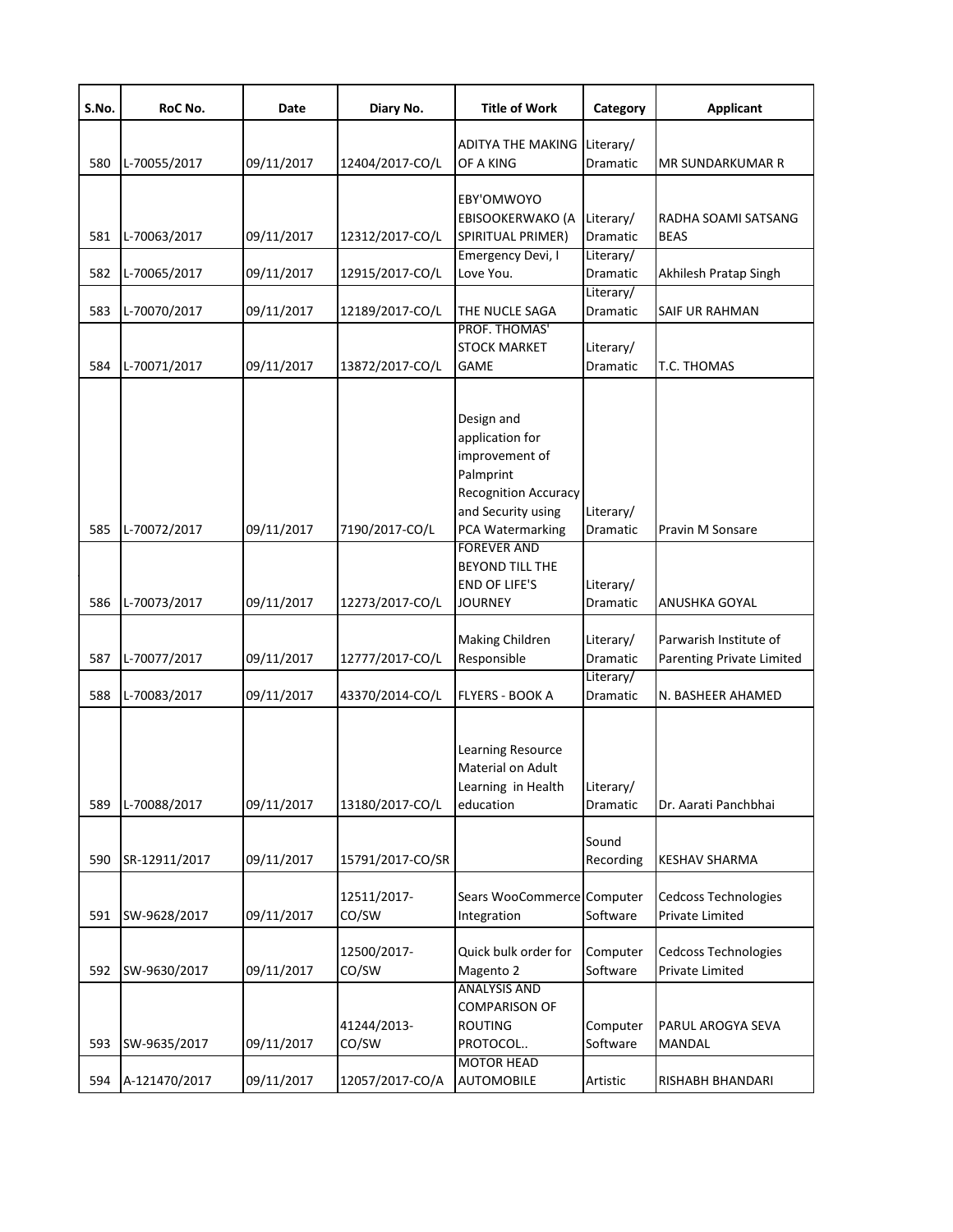| S.No. | RoC No.       | Date       | Diary No.              | <b>Title of Work</b>                       | Category              | <b>Applicant</b>                              |
|-------|---------------|------------|------------------------|--------------------------------------------|-----------------------|-----------------------------------------------|
|       |               |            |                        | <b>BHAWSAR PHARMA</b>                      |                       |                                               |
| 595   | A-121477/2017 | 09/11/2017 | 13787/2016-CO/A        | <b>WITH LOGO B</b>                         | Artistic              | <b>BHAWSAR PHARMA</b>                         |
|       |               |            |                        |                                            |                       | <b>ALKEM LABORATORIES</b>                     |
| 596   | A-121480/2017 | 09/11/2017 | 12684/2017-CO/A        | <b>TERBIGEN 250</b>                        | Artistic              | LIMITED                                       |
|       |               |            |                        |                                            |                       |                                               |
| 597   | A-121490/2017 | 09/11/2017 | 13142/2017-CO/A        | <b>ZOTA HEALTHCARE</b><br><b>LTD LABEL</b> | Artistic              | ZOTA HEALTHCARE LTD                           |
|       |               |            |                        |                                            |                       | M/S. SAFEXPRESS PRIVATE                       |
| 598   | A-121495/2017 | 09/11/2017 | 31025/2013-CO/A        | <b>SAFE AIR</b>                            | Artistic              | LIMITED                                       |
|       |               |            |                        |                                            |                       | M/S. SAFEXPRESS PRIVATE                       |
| 599   | A-121496/2017 | 09/11/2017 | 31026/2013-CO/A        | <b>SAFEBOX</b>                             | Artistic              | LIMITED                                       |
|       |               |            |                        | G265WG-ENGINE                              |                       |                                               |
|       |               |            |                        | FEET (RIGHT) (60<br><b>DEG ENGINE)</b>     |                       | <b>GREAVES COTTON</b>                         |
| 600   | A-121499/2017 | 09/11/2017 | 48581/2014-CO/A        | (E06G140026)                               | Artistic              | LIMITED                                       |
|       |               |            |                        | Eve LKG Workbook -                         | Literary/             |                                               |
| 601   | L-70027/2017  | 09/11/2017 | 13354/2017-CO/L        | $\mathbf{1}$                               | Dramatic              | Sapience Publications                         |
|       |               |            |                        |                                            |                       |                                               |
|       |               |            |                        | <b>Biology Smart Learn</b>                 | Literary/             | EXTRAMARKS EDUCATION                          |
| 602   | L-70031/2017  | 09/11/2017 | 1142/2015-CO/L         | Class 6th to 12th                          | Dramatic              | PRIVATE LIMITED                               |
|       |               |            |                        |                                            |                       | NEERAJ JAIN, RUNGTA                           |
|       |               |            |                        |                                            |                       | <b>COLLEGE OF</b>                             |
| 603   | L-70036/2017  | 09/11/2017 | 13572/2017-CO/L        | <b>MY LOVE FOR</b><br>SOMEONE              | Literary/<br>Dramatic | <b>ENGINEERING &amp;</b><br><b>TECHNOLOGY</b> |
|       |               |            |                        | DMIMS 'SNAAPI'                             |                       |                                               |
|       |               |            |                        | Model to revise                            |                       |                                               |
|       |               |            |                        | Undergraduate                              |                       | Dr Preeti R. Desai, Dr                        |
|       |               |            |                        | Curriculum of                              | Literary/             | Sunita Vagha, Dr. Pradnya                     |
| 604   | L-70038/2017  | 09/11/2017 | 9702/2017-CO/L         | Ayurveda                                   | Dramatic              | D. Dandekar                                   |
|       |               |            |                        |                                            | Literary/             |                                               |
| 605   | L-70046/2017  | 09/11/2017 | 13028/2017-CO/L        | The Gilled Sea                             | Dramatic              | Ruhi Jain                                     |
|       |               |            |                        | PEHCHAN ASLI                               |                       |                                               |
|       |               |            |                        | <b>BOTYA KI(</b>                           |                       |                                               |
|       |               |            |                        | JAANKARI<br>ASURAKSHIT SPARSH Literary/    |                       | <b>CHAITRA CREATIONS &amp;</b>                |
| 606   | L-70059/2017  | 09/11/2017 | 12990/2015-CO/L        | KI)                                        | Dramatic              | <b>PUBLICITY</b>                              |
|       |               |            |                        |                                            | Literary/             |                                               |
| 607   | L-70064/2017  | 09/11/2017 | 12068/2017-CO/L        | Lyrics                                     | Dramatic              | <b>OPTIMUS FILMS</b>                          |
|       |               |            |                        |                                            | Literary/             |                                               |
| 608   | L-70076/2017  | 09/11/2017 | 12234/2017-CO/L        | Poetic Medley                              | Dramatic              | saranya                                       |
|       |               |            |                        |                                            | Literary/             |                                               |
| 609   | L-70080/2017  | 09/11/2017 | 43364/2014-CO/L        | RIDERS - BOOK-A                            | Dramatic              | N. BASHEER AHAMED                             |
|       |               |            |                        |                                            | Literary/             | Jainendra Joshi S/o, Dilip                    |
| 610   | L-70087/2017  | 09/11/2017 | 13625/2017-CO/L        | <b>Trouble Buddies</b>                     | Dramatic              | Joshi                                         |
|       |               |            |                        | "ENGINEERING                               | Literary/             | CHAROTAR PUBLISHING                           |
| 611   | L-70090/2017  | 09/11/2017 | 49579/2014-CO/L        | <b>MATERIALS"</b>                          | Dramatic              | HOUSE PVT. LTD.                               |
|       |               |            |                        |                                            |                       |                                               |
|       |               |            |                        | <b>HONE LAGA HAI</b>                       | Sound                 |                                               |
| 612   | SR-12908/2017 | 09/11/2017 | 46563/2014-CO/SR NASHA |                                            | Recording             | ANURAG DIXIT                                  |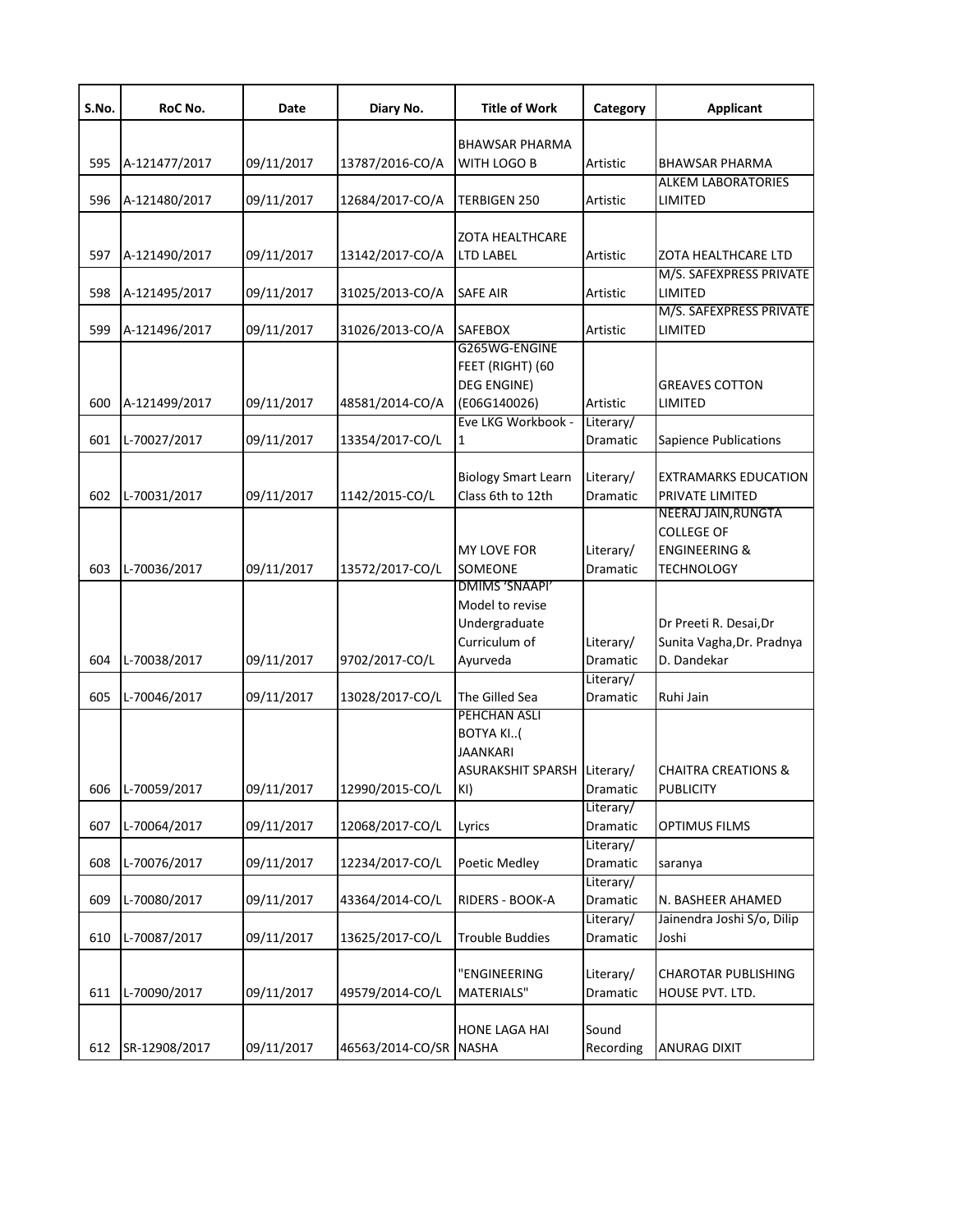| S.No. | RoC No.       | Date       | Diary No.                 | <b>Title of Work</b>                                                                                                                                                    | Category              | <b>Applicant</b>                                                                                               |
|-------|---------------|------------|---------------------------|-------------------------------------------------------------------------------------------------------------------------------------------------------------------------|-----------------------|----------------------------------------------------------------------------------------------------------------|
| 613   | SW-9629/2017  | 09/11/2017 | 12298/2017-<br>CO/SW      | AN ADD-ON<br>SOFTWARE MODULE<br>FOR BUILT-IN<br>REPEATABILITY AND<br><b>ACCURACY TESTS</b><br>FEATURES IN<br>BHELFEED<br>GRAVIMETRIC<br><b>FEEDER CONTROL</b><br>SYSTEM | Computer<br>Software  | <b>BHARAT HEAVY</b><br>ELECTRICALS LIMITED                                                                     |
|       |               |            |                           | TRIP APP: AN                                                                                                                                                            |                       |                                                                                                                |
| 614   | SW-9636/2017  | 09/11/2017 | 41245/2013-<br>CO/SW      | ANDROID PLATFORM Computer<br>TO DISCOVER                                                                                                                                | Software              | PARUL AROGYA SEVA<br><b>MANDAL</b>                                                                             |
| 615   | A-121463/2017 | 09/11/2017 | 13474/2017-CO/A           | <b>JEWEL FARMER</b><br><b>SEEDLESS DATES</b><br>(LABEL)                                                                                                                 | Artistic              | <b>TBJ Impex Private Limited</b>                                                                               |
| 616   | A-121467/2017 | 09/11/2017 | 12267/2017-CO/A           | <b>NENIMENMI PUNCH</b><br><b>MASALA MAST</b>                                                                                                                            | Artistic              | M/S NENI MEMI FOODS<br>PVT. LTD.                                                                               |
| 617   | A-121481/2017 | 09/11/2017 | 12720/2017-CO/A           | <b>MEGANERV OD</b>                                                                                                                                                      | Artistic              | <b>ALKEM LABORATORIES</b><br>LIMITED                                                                           |
| 618   | A-121506/2017 | 09/11/2017 | 12896/2017-CO/A           | M BAAZAR                                                                                                                                                                | Artistic              | <b>SANJAY SARAF</b>                                                                                            |
| 619   | A-121508/2017 | 09/11/2017 | 12024/2017-CO/SR          | AMOL BIDI / AMOL<br><b>BIRI LABEL</b>                                                                                                                                   | Artistic              | RAMANBHAI PATEL &CO.                                                                                           |
| 620   | L-70051/2017  | 09/11/2017 | 14187/2016-CO/L           | <b>GENERAL</b><br><b>INSURANCE MCQ</b><br><b>GUIDE FOR IC38</b>                                                                                                         | Literary/<br>Dramatic | DR RAKESH AGARWAL                                                                                              |
| 621   | L-70054/2017  | 09/11/2017 | 13478/2017-CO/L           | Bangarraju                                                                                                                                                              | Literary/<br>Dramatic | <b>RAJASEKHAR PVR</b>                                                                                          |
| 622   | L-70066/2017  | 09/11/2017 | 12932/2017-CO/L           | Ranjan                                                                                                                                                                  | Literary/<br>Dramatic | Ajay Eapen Gopal                                                                                               |
| 623   | L-70079/2017  | 09/11/2017 | 43357/2014-CO/L           | <b>STARTERS BOOK-A</b>                                                                                                                                                  | Literary/<br>Dramatic | N. BASHEER AHAMED                                                                                              |
| 624   | L-70081/2017  | 09/11/2017 | 43367/2014-CO/L           | <b>RACERS - BOOK-A</b>                                                                                                                                                  | Literary/<br>Dramatic | N. BASHEER AHAMED                                                                                              |
| 625   | L-70091/2017  | 09/11/2017 | 45527/2014-CO/L           | SOIL AND LAND<br><b>QUALITY OF THE</b><br>INDO-GANGETIC<br>PLAINS AND THE<br><b>BLACK SOIL REGION,</b><br>INDIA                                                         | Literary/<br>Dramatic | DIPAK SARKAR,<br><b>CONSORTIUM LEADER</b><br>(NAIP, ICAR SPONSORED<br>RESEARCH PROJECT) AND<br><b>DIRECTOR</b> |
| 626   | L-70094/2017  | 09/11/2017 | 11533/2017-CO/L           | MEHJABEEN                                                                                                                                                               | Literary/<br>Dramatic | Abhishek Pandey, aka K S<br>Abhishek                                                                           |
| 627   | SR-12903/2017 | 09/11/2017 | 46569/2014-CO/SR KHALBALI |                                                                                                                                                                         | Sound<br>Recording    | <b>ANURAG DIXIT</b>                                                                                            |
| 628   | SR-12904/2017 | 09/11/2017 |                           | 46568/2014-CO/SR LAAKHON AASMAN                                                                                                                                         | Sound<br>Recording    | <b>ANURAG DIXIT</b>                                                                                            |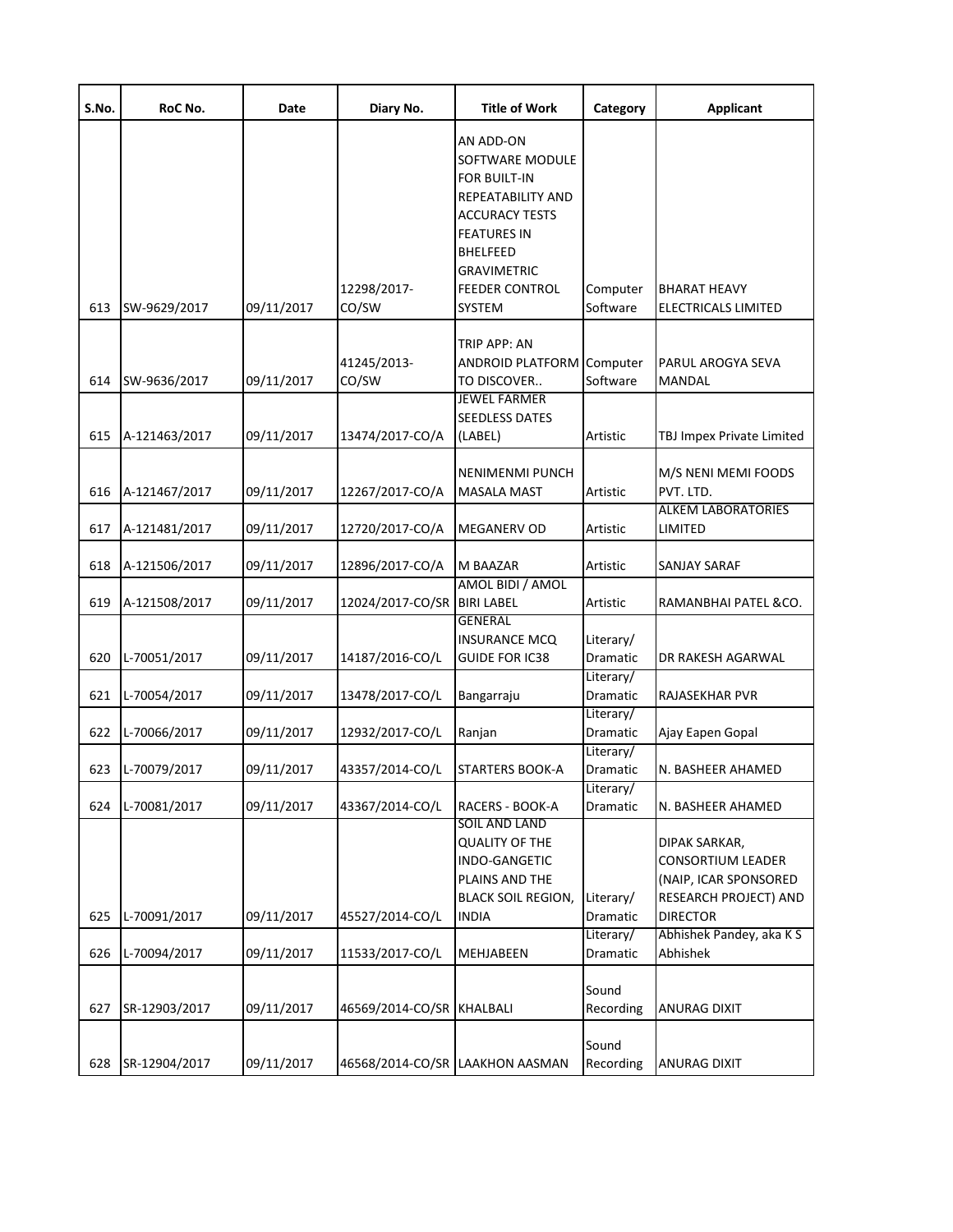| S.No. | RoC No.       | Date       | Diary No.            | <b>Title of Work</b>                                                                                     | Category              | <b>Applicant</b>                                                      |
|-------|---------------|------------|----------------------|----------------------------------------------------------------------------------------------------------|-----------------------|-----------------------------------------------------------------------|
| 629   | SW-9621/2017  | 09/11/2017 | 5804/2016-CO/SW      | <b>CIRCULAR</b><br>RANDOMISED<br>CALLOUT<br>IDENTIFICATION<br><b>USING THE HOUGH</b><br><b>TRANSFORM</b> | Computer<br>Software  | <b>ARC Document Solutions</b><br>India Private Limited                |
|       |               |            |                      |                                                                                                          |                       |                                                                       |
| 630   | SW-9632/2017  | 09/11/2017 | 12496/2017-<br>CO/SW | Configurable matrix<br>for Magento 2                                                                     | Computer<br>Software  | <b>Cedcoss Technologies</b><br>Private Limited                        |
| 631   | SW-9639/2017  | 09/11/2017 | 41248/2013-<br>CO/SW | <b>FUZZY EDGE</b><br><b>DETECTION</b>                                                                    | Computer<br>Software  | PARUL AROGYA SEVA<br>MANDAL                                           |
| 632   | A-121466/2017 | 09/11/2017 | 1305/2015-CO/A       | <b>JUNIOR KIDS</b>                                                                                       | Artistic              | M/S. SYNDICATE EXPORTS                                                |
| 633   | A-121469/2017 | 09/11/2017 | 12269/2017-CO/A      | <b>NENIMEMI PUNCH</b><br><b>TOMATO TREAT</b>                                                             | Artistic              | M/S NENIMEMI FOODS<br>PVT. LTD.                                       |
| 634   | A-121473/2017 | 09/11/2017 | 1413/2017-CO/A       | bs, BURNPUR STEEL,<br><b>DEVICE OF TMT BAR</b><br>LABEL                                                  | Artistic              | MS BURNPUR STEEL CO.                                                  |
| 635   | A-121484/2017 | 09/11/2017 | 12116/2017-CO/A      | <b>KRANTI</b>                                                                                            | Artistic              | MR. PARITOSH TYAGI<br>PROPRIETOR OF M/S.<br><b>KRANTI ELECTRICALS</b> |
| 636   | A-121501/2017 | 09/11/2017 | 870/2015-CO/A        | <b>SRI UDUPI RUCHI</b>                                                                                   | Artistic              | M/S. SRI FAMILY<br><b>ENTERPRISES PVT. LTD.</b>                       |
| 637   | L-70030/2017  | 09/11/2017 | 1141/2015-CO/L       | <b>Computer Science</b><br>Smart Learn Class 6th Literary/<br>to 12th                                    | Dramatic              | EXTRAMARKS EDUCATION<br>PRIVATE LIMITED                               |
| 638   | L-70035/2017  | 09/11/2017 | 12307/2017-CO/L      | LEARN ENGLISH a<br>new approach                                                                          | Literary/<br>Dramatic | Ashok Muthuhia                                                        |
| 639   | L-70047/2017  | 09/11/2017 | 13100/2017-CO/L      | Svastham                                                                                                 | Literary/<br>Dramatic | Aashrithaa Harish Shetty                                              |
| 640   | L-70048/2017  | 09/11/2017 | 13525/2017-CO/L      | Death Doesn't Exist,<br>Nirvana Is Simple                                                                | Literary/<br>Dramatic | Nitin Sharma                                                          |
| 641   | L-70053/2017  | 09/11/2017 | 11354/2016-CO/L      | DIL MERA DIL                                                                                             | Literary/<br>Dramatic | DINESH CHAUHAN                                                        |
| 642   | L-70057/2017  | 09/11/2017 | 10058/2016-CO/L      | Aaram Pramanam                                                                                           | Literary/<br>Dramatic | <b>SIBY VARKEY ALIAS SIBY</b><br>KOLLAMKUDY                           |
| 643   | L-70058/2017  | 09/11/2017 | 12988/2015-CO/L      | Botyacha Khatma                                                                                          | Literary/<br>Dramatic | <b>CHAITRA CREATIONS &amp;</b><br><b>PUBLICITY</b>                    |
| 644   | L-70060/2017  | 09/11/2017 | 12991/2015-CO/L      | Boty's Face Off( An<br>Introduction to safe<br>and unsafe touch)                                         | Literary/<br>Dramatic | <b>CHAITRA CREATIONS &amp;</b><br>PUBLICITY                           |
| 645   | L-70061/2017  | 09/11/2017 | 12109/2017-CO/L      | Professional O3+ Skin<br>Concern Skin<br>Solution                                                        | Literary/<br>Dramatic | Visage Beauty and Health<br>Care Pvt Ltd                              |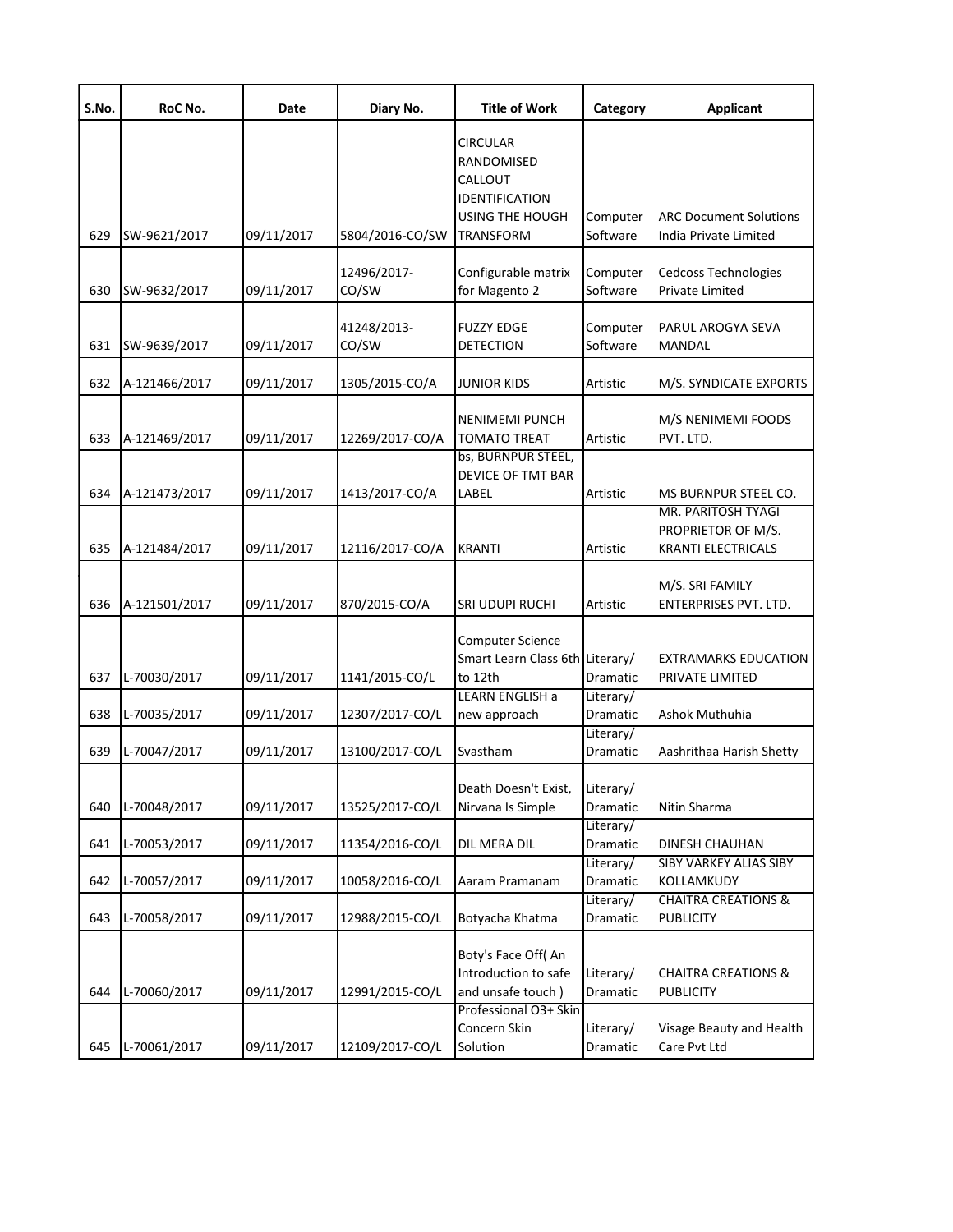| S.No. | RoC No.       | Date       | Diary No.                      | <b>Title of Work</b>                                                                                                          | Category              | <b>Applicant</b>                                      |
|-------|---------------|------------|--------------------------------|-------------------------------------------------------------------------------------------------------------------------------|-----------------------|-------------------------------------------------------|
|       |               |            |                                | Patternic<br>representation, the<br>way brain works and<br>the reality of                                                     | Literary/             |                                                       |
| 646   | L-70068/2017  | 09/11/2017 | 13101/2017-CO/L                | universe                                                                                                                      | Dramatic              | PANKAJ KUMAR                                          |
| 647   | L-70089/2017  | 09/11/2017 | 3345/2015-CO/L                 | Geistiges Erbe (<br>SPIRITUAL<br><b>HERITAGE)</b>                                                                             | Literary/<br>Dramatic | RADHA SOAMI SATSANG<br><b>BEAS</b>                    |
|       |               |            |                                |                                                                                                                               |                       |                                                       |
| 648   | L-70098/2017  | 09/11/2017 | 12299/2017-CO/L                | Learning resource<br>material on<br>PARAFFIN WAX BATH Dramatic                                                                | Literary/             | Dr Sohan Selkar                                       |
|       |               |            |                                | TUMHE BHOOL NA                                                                                                                | Sound                 |                                                       |
| 649   | SR-12907/2017 | 09/11/2017 | 46564/2014-CO/SR PAYENGE       |                                                                                                                               | Recording             | ANURAG DIXIT                                          |
| 650   | SR-12910/2017 | 09/11/2017 | 46559/2014-CO/SR KHATTI MEETHI |                                                                                                                               | Sound<br>Recording    | <b>ANURAG DIXIT</b>                                   |
| 651   | SW-9624/2017  | 09/11/2017 | 12537/2017-<br>CO/SW           | <b>EBay WooCommerce</b><br>Integration                                                                                        | Computer<br>Software  | <b>Cedcoss Technologies</b><br><b>Private Limited</b> |
| 652   | A-121472/2017 | 09/11/2017 | 1409/2017-CO/A                 | <b>SKM MESSRS</b><br>SHYAMAL KUMAR<br><b>MODAK LABEL</b>                                                                      | Artistic              | M/S. TAPAS MODAK                                      |
|       |               |            |                                |                                                                                                                               |                       |                                                       |
| 653   | A-121486/2017 | 09/11/2017 | 13147/2017-CO/A                | KOO KOO SHOP                                                                                                                  | Artistic              | MR KANIKA KHETAN<br>M/S. SAFEXPRESS PRIVATE           |
| 654   | A-121492/2017 | 09/11/2017 | 31020/2013-CO/A                | EASY2MOVE                                                                                                                     | Artistic              | LIMITED                                               |
|       |               |            |                                |                                                                                                                               | Literary/             | MR. DHARMENDRA<br>SINGH, MR. PRANAV                   |
| 655   | L-70026/2017  | 09/11/2017 | 13649/2017-CO/L                | QUIZJEETO                                                                                                                     | Dramatic              | <b>PANCHAL</b>                                        |
| 656   | L-70028/2017  | 09/11/2017 | 13241/2017-CO/L                | Dhoomchakra Series                                                                                                            | Literary/<br>Dramatic |                                                       |
|       |               |            |                                | <b>HANSA HIRA MOTI</b>                                                                                                        | Literary/             | Manoj Kumar Pandey<br>RADHA SOAMI SATSANG             |
| 657   | L-70034/2017  | 09/11/2017 | 12308/2017-CO/L                | <b>CHUGNA</b>                                                                                                                 | Dramatic              | <b>BEAS</b>                                           |
|       |               |            |                                |                                                                                                                               | Literary/             |                                                       |
| 658   | L-70044/2017  | 09/11/2017 | 12017/2016-CO/L                | COME BACK TO ME                                                                                                               | Dramatic<br>Literary/ | Mohsin Anwar Sayyed<br><b>CHAITRA CREATIONS &amp;</b> |
| 659   | L-70056/2017  | 09/11/2017 | 12080/2015-CO/L                | SHIKEL TOH GHADEL                                                                                                             | Dramatic              | <b>PUBLICITY</b>                                      |
|       |               |            |                                |                                                                                                                               | Literary/             |                                                       |
| 660   | L-70062/2017  | 09/11/2017 | 12461/2017-CO/L                | Y-Axis Designs                                                                                                                | Dramatic              | Xavier Augustin                                       |
| 661   | L-70069/2017  | 09/11/2017 | 13451/2017-CO/L                | MANUSHIYA JANAM<br>EK KHEL ADRESHYA<br>KA MEL BHAAG 2<br>TIKA SAHIT VISHAY<br>SUCHI PAGE 1 SE 3,<br>PAGE 4 SE PAGE 244<br>TAK | Literary/<br>Dramatic | DULICHAND SHAKYA KOLI                                 |
|       |               |            |                                |                                                                                                                               | Literary/             |                                                       |
| 662   | L-70082/2017  | 09/11/2017 | 43369/2014-CO/L                | RACERS - BOOK-B<br>THE YELLOW AND                                                                                             | Dramatic<br>Literary/ | N BASHEER AHAMED                                      |
| 663   | L-70085/2017  | 09/11/2017 | 52163/2014-CO/L                | THE BLUE                                                                                                                      | Dramatic              | Ms. Modhurima Sinha                                   |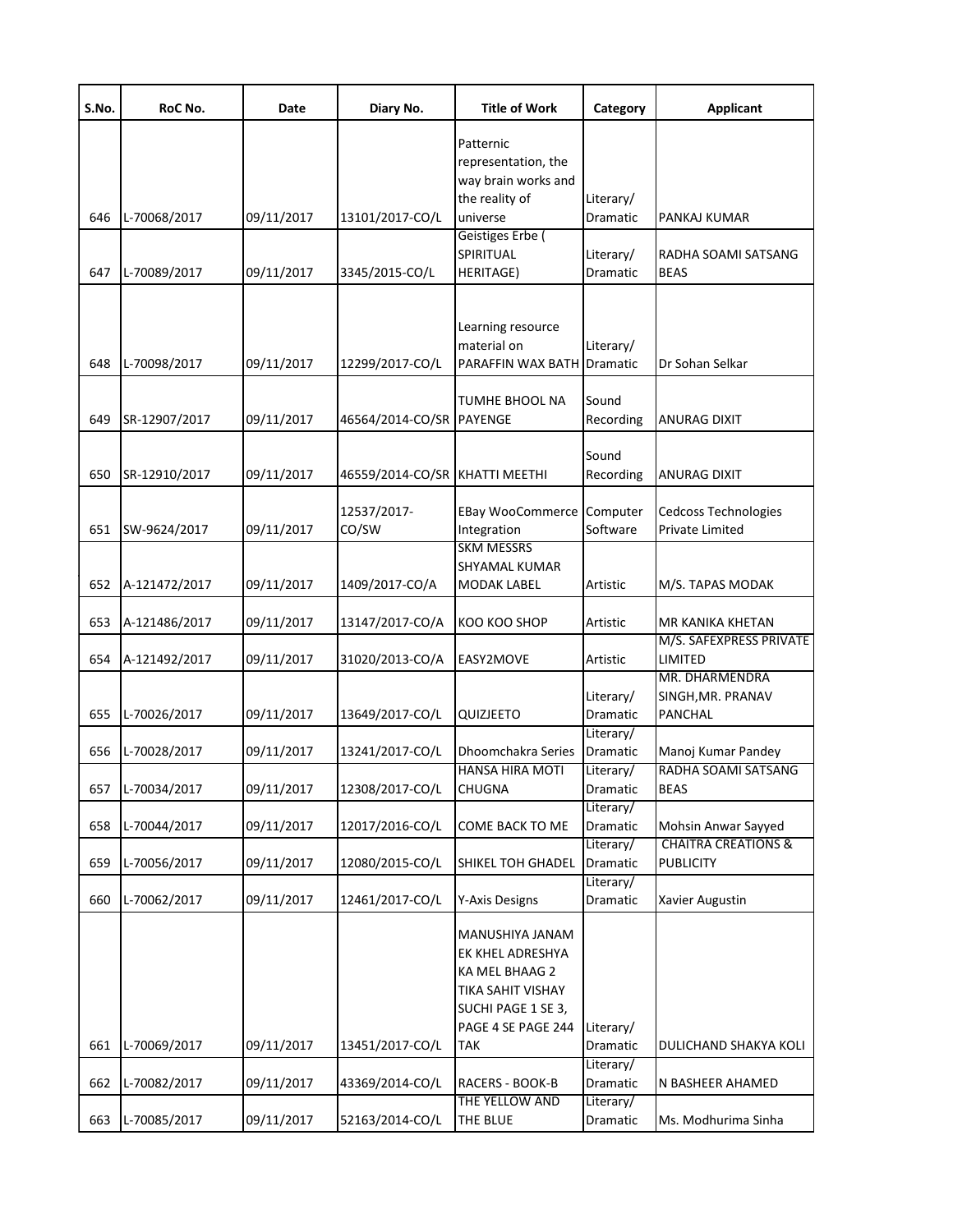| S.No. | RoC No.       | Date       | Diary No.                 | <b>Title of Work</b>                                                                                                                                                                                                                                                                                  | Category              | <b>Applicant</b>                                                   |
|-------|---------------|------------|---------------------------|-------------------------------------------------------------------------------------------------------------------------------------------------------------------------------------------------------------------------------------------------------------------------------------------------------|-----------------------|--------------------------------------------------------------------|
| 664   | M-476/2017    | 09/11/2017 | 11531/2017-CO/M           | MEHJABEEN                                                                                                                                                                                                                                                                                             | Music                 | Abhishek Pandey, aka K S<br>Abhishek                               |
| 665   | SR-12905/2017 | 09/11/2017 | 46567/2014-CO/SR KHAMOSHI |                                                                                                                                                                                                                                                                                                       | Sound<br>Recording    | ANURAG DIXIT                                                       |
| 666   | SW-9620/2017  | 09/11/2017 | 13901/2017-<br>CO/SW      | ARI CONTROL AND<br><b>MONITORING</b><br><b>SYSTEMS</b><br>SIMULATION<br>PLATFORM<br>SOFTWARE (PLANT &<br><b>PROCESS</b><br>MANAGEMENT<br>SYSTEM), PLATFORM<br>MANAGEMENT<br>SYSTEMS,<br><b>INTEGRATED</b><br>PLATFORM<br>MANAGEMENT<br>SYSTEM, DAMAGE<br><b>CONTROL &amp;</b><br>MANAGEMENT<br>SYSTEM | Computer<br>Software  | SHRAVAN REWARI                                                     |
| 667   | SW-9633/2017  | 09/11/2017 | 12506/2017-<br>CO/SW      | <b>Walmart Opencart</b><br>Integration                                                                                                                                                                                                                                                                | Computer<br>Software  | Cedcoss Technologies<br>Private Limited                            |
| 668   | SW-9640/2017  | 09/11/2017 | 41249/2013-<br>CO/SW      | REAL TIME TRACKING<br><b>BASED ON</b><br><b>COMPRESSIVE</b><br>SENSING TECHNIQUE Software<br><b>MAKHKHAN MALAI</b>                                                                                                                                                                                    | Computer              | PARUL AROGYA SEVA<br>MANDAL                                        |
| 669   | A-121487/2017 | 09/11/2017 | 13141/2017-CO/A           | LABEL                                                                                                                                                                                                                                                                                                 | Artistic              | MS UMIYA OIL MILLL<br>M/S. SAFEXPRESS PRIVATE                      |
| 670   | A-121491/2017 | 09/11/2017 | 31019/2013-CO/A           | <b>SAFEXPRESS</b>                                                                                                                                                                                                                                                                                     | Artistic              | LIMITED                                                            |
| 671   | A-121497/2017 | 09/11/2017 | 46883/2014-CO/A           | <b>COLORS (LABEL)</b>                                                                                                                                                                                                                                                                                 | Artistic              | Mohit Pahuja trading as<br><b>Colors Printing And</b><br>Packaging |
| 672   | A-121503/2017 | 09/11/2017 | 3192/2015-CO/A            | SKAFH - AZ                                                                                                                                                                                                                                                                                            | Artistic              | SIMLA AGENCIES                                                     |
| 673   | L-70039/2017  | 09/11/2017 | 12691/2017-CO/L           | MOUNT CARMEL<br><b>COLLEGE LUCKNOW</b><br>NORBERT MASSEY 1<br>INORGANIC,                                                                                                                                                                                                                              | Literary/<br>Dramatic | NORBERT MASSEY                                                     |
| 674   | L-70040/2017  | 09/11/2017 | 11505/2017-CO/L           | PHYSICAL &<br>ORGANIC<br><b>CHEMISTRY</b>                                                                                                                                                                                                                                                             | Literary/<br>Dramatic | M/s Spectrum Medico Plus<br>Pharma Publishers                      |
| 675   | L-70050/2017  | 09/11/2017 | 13774/2017-CO/L           | AYE MERE BADSHAH                                                                                                                                                                                                                                                                                      | Literary/<br>Dramatic | NIKHIL KUMAR UJJAIN                                                |
| 676   | L-70052/2017  | 09/11/2017 | 13420/2017-CO/L           | <b>JAB KABHI</b>                                                                                                                                                                                                                                                                                      | Literary/<br>Dramatic | SACHIN                                                             |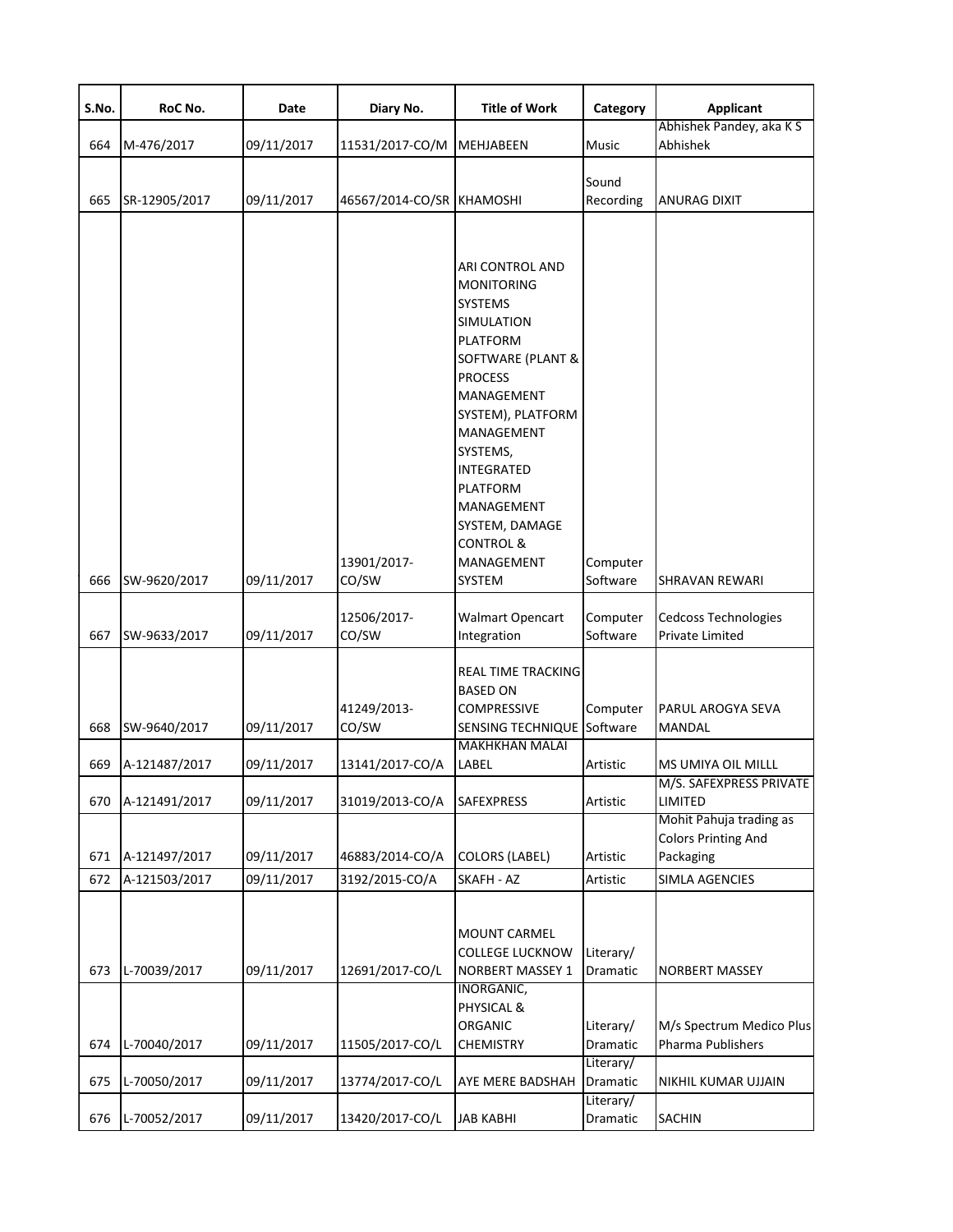| S.No. | RoC No.       | Date       | Diary No.                      | <b>Title of Work</b>                                                                                                              | Category              | <b>Applicant</b>                                                         |
|-------|---------------|------------|--------------------------------|-----------------------------------------------------------------------------------------------------------------------------------|-----------------------|--------------------------------------------------------------------------|
| 677   | L-70074/2017  | 09/11/2017 | 12838/2017-CO/L                | The New Order<br>Vampire                                                                                                          | Literary/<br>Dramatic | Dinesh Solanki                                                           |
| 678   | L-70075/2017  | 09/11/2017 | 12713/2017-CO/L                | <b>ENLIGHTENING FIVE</b>                                                                                                          | Literary/<br>Dramatic | SH. GAURAV SHARMA                                                        |
| 679   | L-70086/2017  | 09/11/2017 | 53674/2014-CO/L                | <b>AC Test-Attitude</b><br>Calculator                                                                                             | Literary/<br>Dramatic | Dr. Ruchika Gupta, Prof.<br><b>Bhawna Kumar</b>                          |
| 680   | L-70092/2017  | 09/11/2017 | 12169/2017-CO/L                | Problem solving<br>techniques for<br>Projection of Planes<br>and Solids                                                           | Literary/<br>Dramatic | Dr. Arati R. Lende, Dr.<br>Pawan A. Chandak                              |
| 681   | SR-12902/2017 | 09/11/2017 | 46572/2014-CO/SR HOON          | TERI RAAHON MEIN                                                                                                                  | Sound<br>Recording    | ANURAG DIXIT                                                             |
| 682   | SW-9619/2017  | 09/11/2017 | 5808/2016-CO/SW                | <b>SQUARE CALLOUT</b><br><b>AND REGION</b><br>IDENTIFICATION<br><b>ANALYSIS</b><br><b>DOCUMENT</b><br><b>SUBMISSION</b><br>Amazon | Computer<br>Software  | <b>ARC Document Solutions</b><br>India Private Limited.                  |
| 683   | SW-9623/2017  | 09/11/2017 | 12533/2017-<br>CO/SW           | WooCommerce<br>Integration                                                                                                        | Computer<br>Software  | <b>Cedcoss Technologies</b><br>Private Limited                           |
| 684   | SW-9631/2017  | 09/11/2017 | 12488/2017-<br>CO/SW           | <b>Pre-Order Extension</b><br>for Magento 2                                                                                       | Computer<br>Software  | <b>Cedcoss Technologies</b><br>Private Limited                           |
| 685   | A-121511/2017 | 10/11/2017 | 14520/2016-CO/A                | Chandra's                                                                                                                         | Artistic              | Dharmendra Singh<br>Kachwaha proprietor M/s<br>Chandra Sales Corporation |
| 686   | A-121516/2017 | 10/11/2017 | 11555/2017-CO/A                | <b>SHANTI NURSING</b><br><b>HOME</b>                                                                                              | Artistic              | Dr. Barhale Medical Centre<br>Pvt. Ltd.<br>PADMAJI BHAGVANJI             |
| 687   | A-121520/2017 | 10/11/2017 | 13385/2017-CO/A                | ORGOGROWTH<br><b>INDIA PVT LTD LABEL Artistic</b>                                                                                 |                       | PANCHAL AND DILIP<br>PADMAJI PANCHAL                                     |
| 688   | L-70125/2017  | 10/11/2017 | 12465/2017-CO/L                | Accident & Death<br>Mini Insurance                                                                                                | Literary/<br>Dramatic | T. Sam David                                                             |
| 689   | SR-12912/2017 | 10/11/2017 | 14256/2016-CO/SR GOLDY DA GOLD |                                                                                                                                   | Sound<br>Recording    | <b>VISHVENDER SINGH</b><br>SAHRAWAT                                      |
| 690   | A-121513/2017 | 10/11/2017 | 12171/2017-CO/A                | HEALTHKART<br>MULTIVITAMIN<br>LABEL                                                                                               | Artistic              | Bright Lifecare Pvt. Ltd.                                                |
| 691   | A-121514/2017 | 10/11/2017 | 12056/2017-CO/A                | <b>HEALHTKART APPLE</b><br><b>CIDER VINEGAR</b><br>LABEL                                                                          | Artistic              | Bright Lifecare Pvt. Ltd.                                                |
| 692   | A-121517/2017 | 10/11/2017 | 12251/2017-CO/A                | Godrej Good Knight<br>Xpress System                                                                                               | Artistic              | <b>GODREJ CONSUMER</b><br>PRODUCTS LIMITED                               |
| 693   | CF-3902/2017  | 10/11/2017 | 12095/2017-CO/CF               | <b>HAR HAR MAHADEV</b><br>SONG                                                                                                    | aph Film              | Cinematogr RAVAL DILIPKUMAR<br>SOMABHAI                                  |
| 694   | L-70105/2017  | 10/11/2017 | 13355/2017-CO/L                | Eve LKG Workbook -<br>$\overline{2}$                                                                                              | Literary/<br>Dramatic | Sapience Publications                                                    |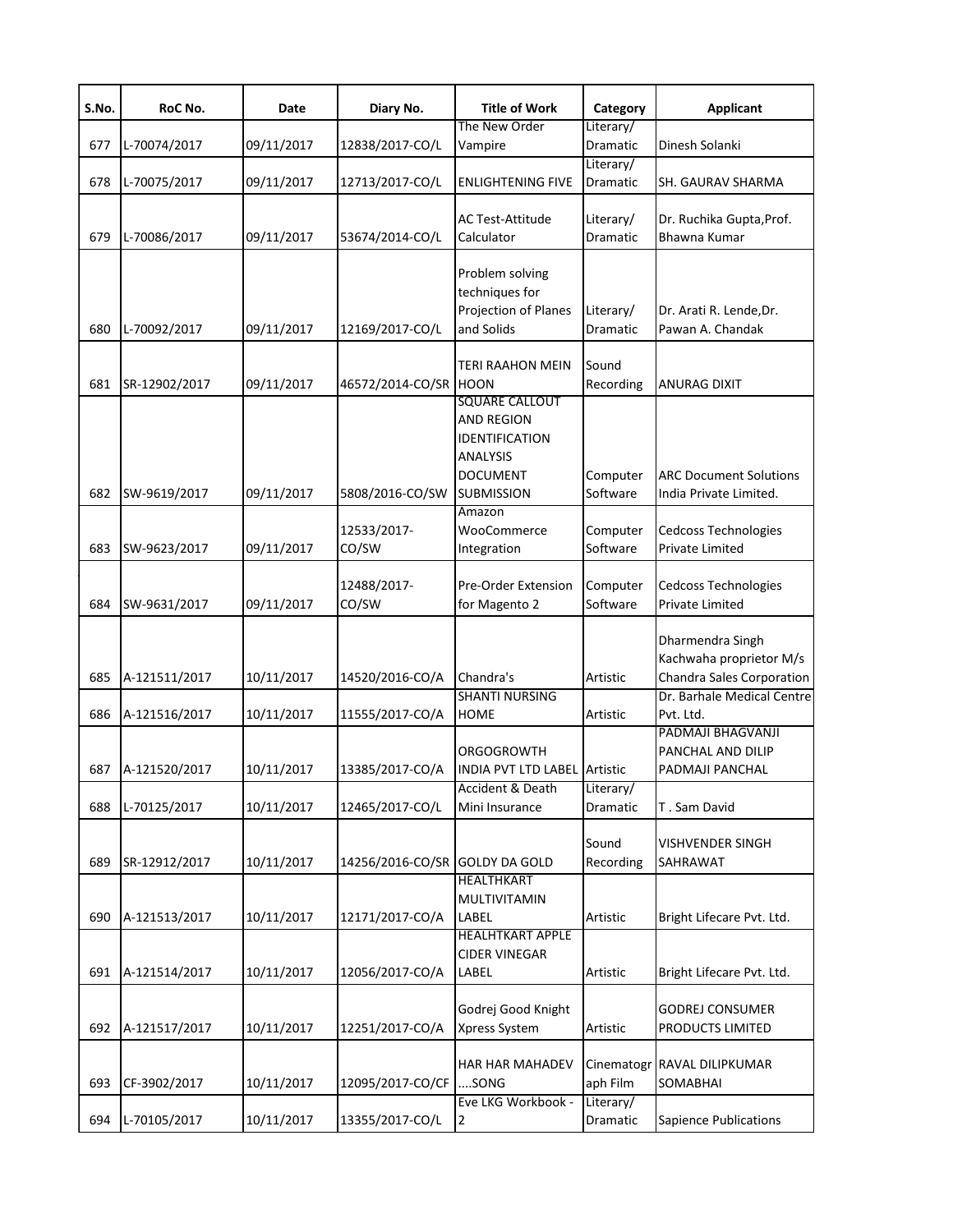| S.No.      | RoC No.                      | Date                     | Diary No.                          | <b>Title of Work</b>                                                                                                                | Category                                        | <b>Applicant</b>                                                                                                             |
|------------|------------------------------|--------------------------|------------------------------------|-------------------------------------------------------------------------------------------------------------------------------------|-------------------------------------------------|------------------------------------------------------------------------------------------------------------------------------|
| 695        | L-70108/2017                 | 10/11/2017               | 13653/2017-CO/L                    | <b>BAND MASTER</b>                                                                                                                  | Literary/<br>Dramatic                           | Shekhar ujjainwal                                                                                                            |
| 696        | L-70110/2017                 | 10/11/2017               | 12111/2017-CO/L                    | <b>ANSUNE HINDI</b><br><b>DIALOUGE PART-1</b>                                                                                       | Literary/<br>Dramatic                           | <b>BHUPENDRA SIKDAR</b>                                                                                                      |
| 697        | L-70124/2017                 | 10/11/2017               | 12265/2017-CO/L                    | India that is bhart                                                                                                                 | Literary/<br>Dramatic                           | Rajendra Singh                                                                                                               |
| 698        | L-70126/2017                 | 10/11/2017               | 13234/2017-CO/L                    | <b>CRYPTOGRAPHY</b><br><b>USING CHARACTER</b><br>ORIENTED<br><b>TRANSPOSITION</b><br><b>CIPHER</b>                                  | Literary/<br>Dramatic                           | SATISH KUMAR                                                                                                                 |
| 699        | SR-12915/2017                | 10/11/2017               | 7396/2015-CO/SR                    | ma ma ma mama<br>sunday morning                                                                                                     | Sound<br>Recording                              | pooja chauhan                                                                                                                |
| 700        | SW-9645/2017                 | 10/11/2017               | 5369/2015-CO/SW                    | 8 Ball Pool Classic                                                                                                                 | Computer<br>Software                            | Western Outdoor<br>Interactive Pvt. Ltd                                                                                      |
| 701<br>702 | CF-3903/2017<br>L-70117/2017 | 10/11/2017<br>10/11/2017 | 7554/2017-CO/CF<br>12081/2015-CO/L | ALYSS SCIENCE FOR<br><b>CLASS X</b><br>AAIK SAKHE                                                                                   | Cinematogr<br>aph Film<br>Literary/<br>Dramatic | <b>BHUPENDRA SHARMA</b><br><b>DIRECTOR OF ALYSS</b><br>EDUSOLUTIONS PVT. LTD.<br><b>CHAITRA CREATIONS &amp;</b><br>PUBLICITY |
| 703        | SW-9642/2017                 | 10/11/2017               | 14018/2016-CO/L                    | SoftCAAT                                                                                                                            | Computer<br>Software                            | WINCER INFOTECH<br>LIMITED                                                                                                   |
| 704        | L-70103/2017                 | 10/11/2017               | 13455/2017-CO/L                    | <b>FUNDAMENTAL</b><br><b>PHYSICS</b>                                                                                                | Literary/<br>Dramatic                           | PUNEET CHANDRA                                                                                                               |
| 705        | L-70104/2017                 | 10/11/2017               | 12330/2017-CO/L                    | <b>GAS VALVE MODULE</b><br><b>TESTING PROCEDURE</b><br>& PRE-DISPATCH<br><b>CHECKLIST FOR Fr</b><br>9F.05/9FB GAS<br><b>TURBINE</b> | Literary/<br>Dramatic                           | <b>BHARAT HEAVY</b><br>ELECTRICALS LIMITED                                                                                   |
| 706        | L-70112/2017                 | 10/11/2017               | 12486/2017-CO/L                    | <b>Important Definitions</b><br>and Their<br>Interpretation in GST                                                                  | Literary/<br><b>Dramatic</b>                    | Anand Singh                                                                                                                  |
| 707        | L-70114/2017                 | 10/11/2017               | 11838/2015-CO/L                    | Khoon ki pyaas - ek<br>rahasya                                                                                                      | Literary/<br>Dramatic                           | Karambir                                                                                                                     |
| 708        | L-70115/2017                 | 10/11/2017               | 11469/2017-CO/L                    | Diversity of Microbes<br>& Lower Plants<br>(Algae and Fungi)<br><b>WESTERN</b>                                                      | Literary/<br>Dramatic                           | M/s Spectrum Medico Plus<br>Pharma Publishers                                                                                |
| 709        | L-70118/2017                 | 10/11/2017               | 11530/2015-CO/L                    | <b>INFRABUILD</b><br>PRODUCTS LLP                                                                                                   | Literary/<br>Dramatic                           | MS WESTERN INFRABUILD<br><b>RODUCTS LLP</b>                                                                                  |
| 710        | L-70119/2017                 | 10/11/2017               | 12525/2017-CO/L                    | <b>SPOKEN ENGLISH</b><br><b>HANDBOOK</b>                                                                                            | Literary/<br>Dramatic                           | D. EDWIN<br>RAJAMANICKAM                                                                                                     |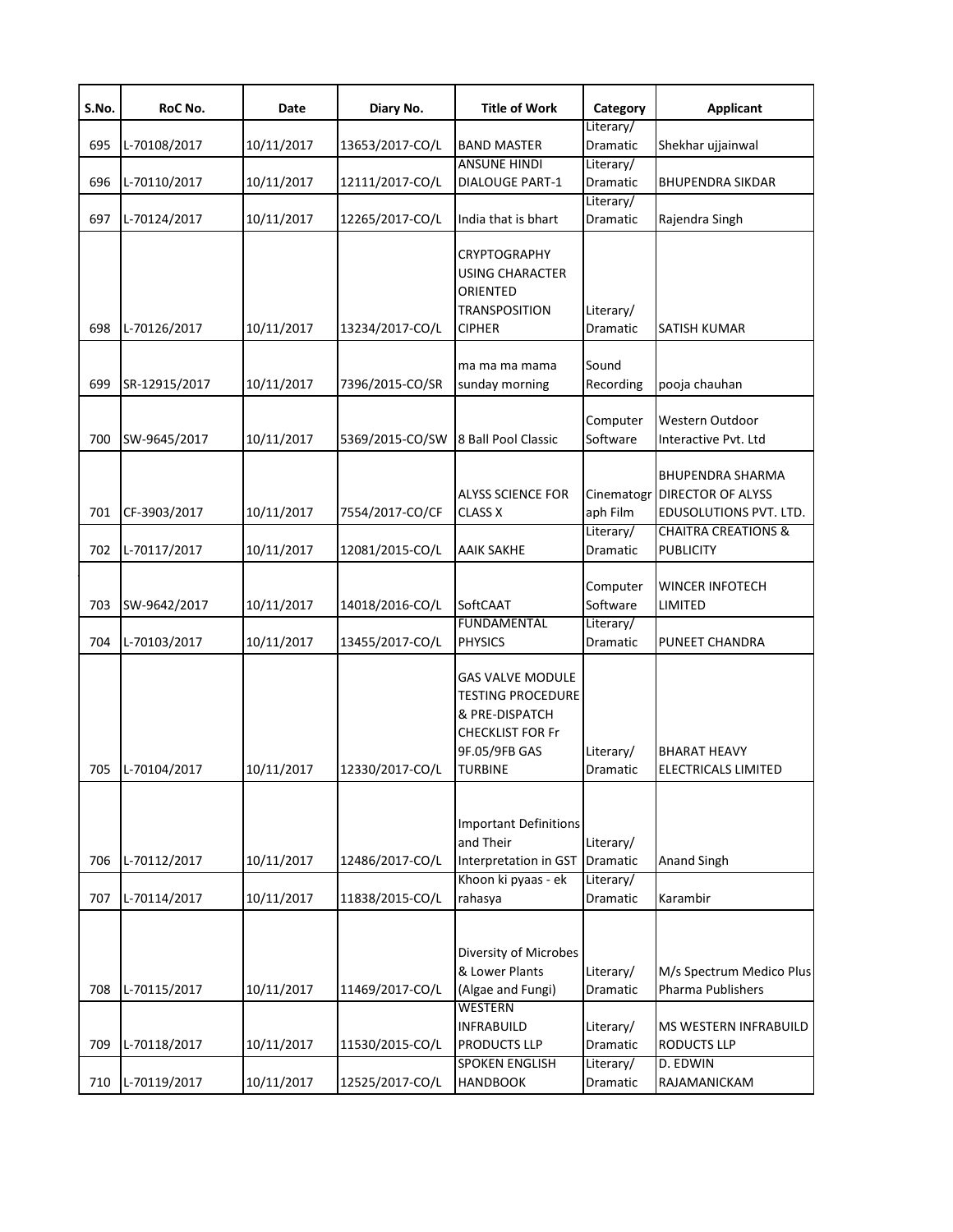| S.No.      | RoC No.                      | Date                     | Diary No.                          | <b>Title of Work</b>                                                                                                                                                                                | Category                          | <b>Applicant</b>                                                                                                   |
|------------|------------------------------|--------------------------|------------------------------------|-----------------------------------------------------------------------------------------------------------------------------------------------------------------------------------------------------|-----------------------------------|--------------------------------------------------------------------------------------------------------------------|
|            |                              |                          |                                    | Civil Engineering<br>Competitive<br>Examination<br>(UPSC/MPSC/GATE)                                                                                                                                 | Literary/                         |                                                                                                                    |
| 711        | L-70122/2017                 | 10/11/2017               | 12357/2017-CO/L                    | Vol III                                                                                                                                                                                             | Dramatic                          | Rajesh Pandurang Nighot                                                                                            |
| 712        | L-70128/2017                 | 10/11/2017               | 13235/2017-CO/L                    | COMPENDIUM FOR<br><b>QUALITY EDUCATION</b><br>IN HEALTH SCIENCES<br><b>EDUCATON BOOKLET</b><br>FOR PERSONS WITH<br>SPINAL CORD INJURY                                                               | Literary/<br>Dramatic             | LOVELY SHARMA, RUBI<br>AIKAT                                                                                       |
| 713        | L-70101/2017                 | 10/11/2017               | 11929/2017-CO/L                    | Made of Ice                                                                                                                                                                                         | Literary/<br>Dramatic             | Dr. Vinod H. Asudani, Shri<br>Ramdeobaba College of<br>Engineering and<br>Management, Nagpur                       |
|            |                              |                          |                                    | <b>CUSTOMIZATION OF</b><br>PARAMETERIZED<br><b>ELECTRICAL</b><br><b>EQUIPMENT FOR</b><br><b>FASTER MODEL</b><br><b>CREATION AND</b><br>ELECTRICAL DESIGN<br>INTELLIGENCE<br><b>BUILDING IN SP3D</b> | Literary/                         | <b>BHARAT HEAVY</b>                                                                                                |
| 714        | L-70102/2017                 | 10/11/2017               | 12340/2017-CO/L                    | 2009.1 VERSION<br><b>MERE MAN KE</b>                                                                                                                                                                | Dramatic<br>Literary/             | <b>ELECTRICALS LIMITED</b>                                                                                         |
| 715<br>716 | L-70111/2017<br>L-70120/2017 | 10/11/2017<br>10/11/2017 | 11938/2017-CO/L<br>12687/2017-CO/L | <b>BHAAV</b><br><b>VOICE OF HI-TECH</b><br>TOOTHBRUSH WITH Literary/<br>ORAL TEACHER<br>THE IMAGIN 6D UX                                                                                            | Dramatic<br>Dramatic<br>Literary/ | <b>VINOD GUPTA</b><br><b>CHAPARALA HARI</b><br>KISHORE, CHAPARALA<br>SRINIVASA RAO<br><b>GIGGLE GALAXY PRIVATE</b> |
| 717        | L-70127/2017                 | 10/11/2017               | 13751/2017-CO/L                    | <b>PROCESS</b>                                                                                                                                                                                      | Dramatic                          | LIMITED                                                                                                            |
| 718        | SR-12913/2017                | 10/11/2017               | 14499/2016-CO/SR                   | Bhagyavidhata<br>[BERANGA]<br><b>MORINGO</b>                                                                                                                                                        | Sound<br>Recording<br>Literary/   | Dr. Vaibhavkumar<br>Bhagwanrao Shinde<br><b>MORINGO ORGANICS PVT</b>                                               |
| 719        | L-70099/2017                 | 10/11/2017               | 13059/2017-CO/L                    | <b>OPPORTUNITY PPT</b>                                                                                                                                                                              | Dramatic                          | <b>LTD</b>                                                                                                         |
| 720        | L-70100/2017                 | 10/11/2017               | 12341/2017-CO/L                    | Conceptual<br>framework for<br>presentation of<br>scholarly work at<br>presubmission and<br>final open defence<br>viva-voce for award<br>of doctoral degree                                         | Literary/<br>Dramatic             | Dr Gaurav Mishra, Dr Ved<br>Prakash Mishra, Dr. Minal<br>Chaudhary, Mrs. Nirupama<br><b>Bhisey</b>                 |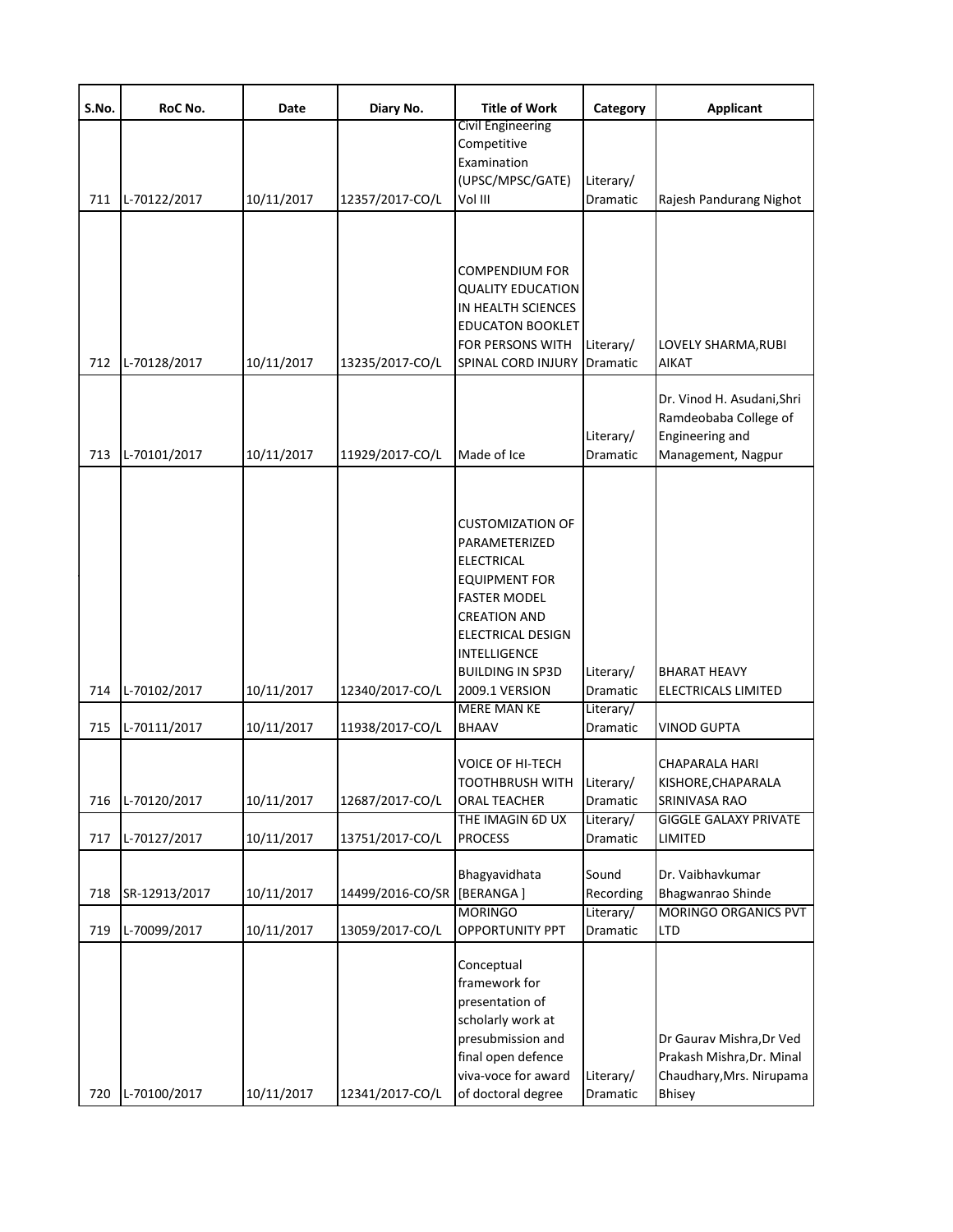| S.No. | RoC No.       | Date       | Diary No.                      | <b>Title of Work</b>           | Category  | <b>Applicant</b>               |
|-------|---------------|------------|--------------------------------|--------------------------------|-----------|--------------------------------|
|       |               |            |                                |                                |           | Dr. Vinod H. Asudani, Shri     |
|       |               |            |                                |                                |           | Ramdeobaba College of          |
|       |               |            |                                | Chequebook (&                  | Literary/ | Engineering and                |
| 721   | L-70113/2017  | 10/11/2017 | 11979/2017-CO/L                | other stories)                 | Dramatic  | Management, Nagpur             |
|       |               |            |                                | <b>OLAKH ASLI</b>              | Literary/ | <b>CHAITRA CREATIONS &amp;</b> |
| 722   | L-70116/2017  | 10/11/2017 | 12077/2015-CO/L                | <b>BOTYACHI</b>                | Dramatic  | <b>PUBLICITY</b>               |
|       |               |            |                                | <b>EXPLORING</b>               |           |                                |
|       |               |            |                                | <b>NORTHEAST THE</b>           |           |                                |
|       |               |            |                                | <b>SEVEN PRISTINE</b>          | Literary/ |                                |
| 723   | L-70130/2017  | 10/11/2017 | 13460/2017-CO/L                | PEARLS OF INDIA                | Dramatic  | TILAK RANJAN BERA              |
|       |               |            |                                | <b>Monument Mix</b>            |           | Lovely Professional            |
| 724   | A-121515/2017 | 10/11/2017 | 11928/2017-CO/A                | <b>Media Painting</b>          | Artistic  | University                     |
|       |               |            |                                |                                |           | SHRUTHI LAKSHMI                |
| 725   | A-121518/2017 | 10/11/2017 | 11573/2017-CO/A                | T (LOGO)                       | Artistic  | SARAVANAN                      |
|       |               |            |                                |                                |           |                                |
| 726   | A-121519/2017 | 10/11/2017 | 12634/2017-CO/A                | <b>BHAVYA</b>                  | Artistic  | K.D. INTERNATIONAL             |
|       |               |            |                                | Engineering                    | Literary/ |                                |
| 727   | L-70107/2017  | 10/11/2017 | 8023/2017-CO/L                 | Mathematic I                   | Dramatic  | DnyanPath Publication          |
|       |               |            |                                |                                | Literary/ |                                |
| 728   | L-70121/2017  | 10/11/2017 | 7958/2015-CO/L                 | <b>Being Sid</b>               | Dramatic  | Joydip Chakladar               |
|       |               |            |                                |                                | Literary/ |                                |
| 729   | L-70123/2017  | 10/11/2017 | 12105/2017-CO/L                | RML Soil Sampling Kit Dramatic |           | RML AgTech Pvt Ltd             |
|       |               |            |                                |                                |           |                                |
|       |               |            | 13413/2017-                    | <b>School Management</b>       | Computer  | C Venkataiah Alias C           |
| 730   | SW-9643/2017  | 10/11/2017 | CO/SW                          | System                         | Software  | Venkatesh                      |
|       |               |            |                                |                                |           |                                |
|       |               |            |                                |                                | Computer  | Western Outdoor                |
| 731   | SW-9644/2017  | 10/11/2017 | 5354/2015-CO/SW                | Tour De Monde                  | Software  | Interactive Pvt. Ltd           |
|       |               |            |                                |                                |           |                                |
| 732   | A-121510/2017 | 10/11/2017 | 12832/2017-CO/A                | <b>AMR EXPORTS</b>             | Artistic  | N.SENTHIL                      |
|       |               |            |                                |                                |           |                                |
|       |               |            |                                |                                |           | JANTA LAND PROMOTERS           |
| 733   | A-121512/2017 | 10/11/2017 | 12635/2017-CO/A                | <b>SKY GARDENS</b>             | Artistic  | PRIVATE LIMITED                |
|       |               |            |                                | ZINDA RHENGE HUM               | Literary/ |                                |
| 734   | L-70106/2017  | 10/11/2017 | 13783/2017-CO/L                | SADA                           | Dramatic  | NIKHIL KUMAR UJJAIN            |
|       |               |            |                                |                                | Literary/ |                                |
| 735   | L-70109/2017  | 10/11/2017 | 14046/2017-CO/L                | Doctor Mechanic                | Dramatic  | Shekhar Ujjainwal              |
|       |               |            |                                | <b>Beyond Virtual</b>          | Literary/ |                                |
| 736   | L-70129/2017  | 10/11/2017 | 13490/2017-CO/L                | Reality                        | Dramatic  | Ritvik Kukreja                 |
|       |               |            |                                |                                |           |                                |
|       |               |            |                                |                                | Sound     |                                |
| 737   | SR-12914/2017 | 10/11/2017 | 11821/2017-CO/SR O BABUL PYARE |                                | Recording | <b>SHAIL GUPTA</b>             |
|       |               |            |                                |                                |           |                                |
|       |               |            |                                |                                | Sound     |                                |
| 738   | SR-12916/2017 | 10/11/2017 | 46571/2014-CO/SR               | <b>TUM</b>                     | Recording | <b>ANURAG DIXIT</b>            |
|       |               |            |                                | STAR (555 fataake              |           |                                |
| 739   | A-121524/2017 | 13/11/2017 | 9288/2015-CO/A                 | masala)                        | Artistic  | Sanjay D. Ghodawat             |
|       |               |            |                                | STAR (555 potato               |           |                                |
|       |               |            |                                | chips premium                  |           |                                |
| 740   | A-121526/2017 | 13/11/2017 | 9285/2015-CO/A                 | salted)                        | Artistic  | Sanjay D. Ghodawat             |
|       |               |            |                                |                                |           |                                |
|       |               |            |                                | KARAN ACHARAYA'S               |           | KIRAN KUMAR .K Karan           |
| 741   | A-121535/2017 | 13/11/2017 | 14638/2016-CO/A                | SHIKSHAK.                      | Artistic  | Acharya                        |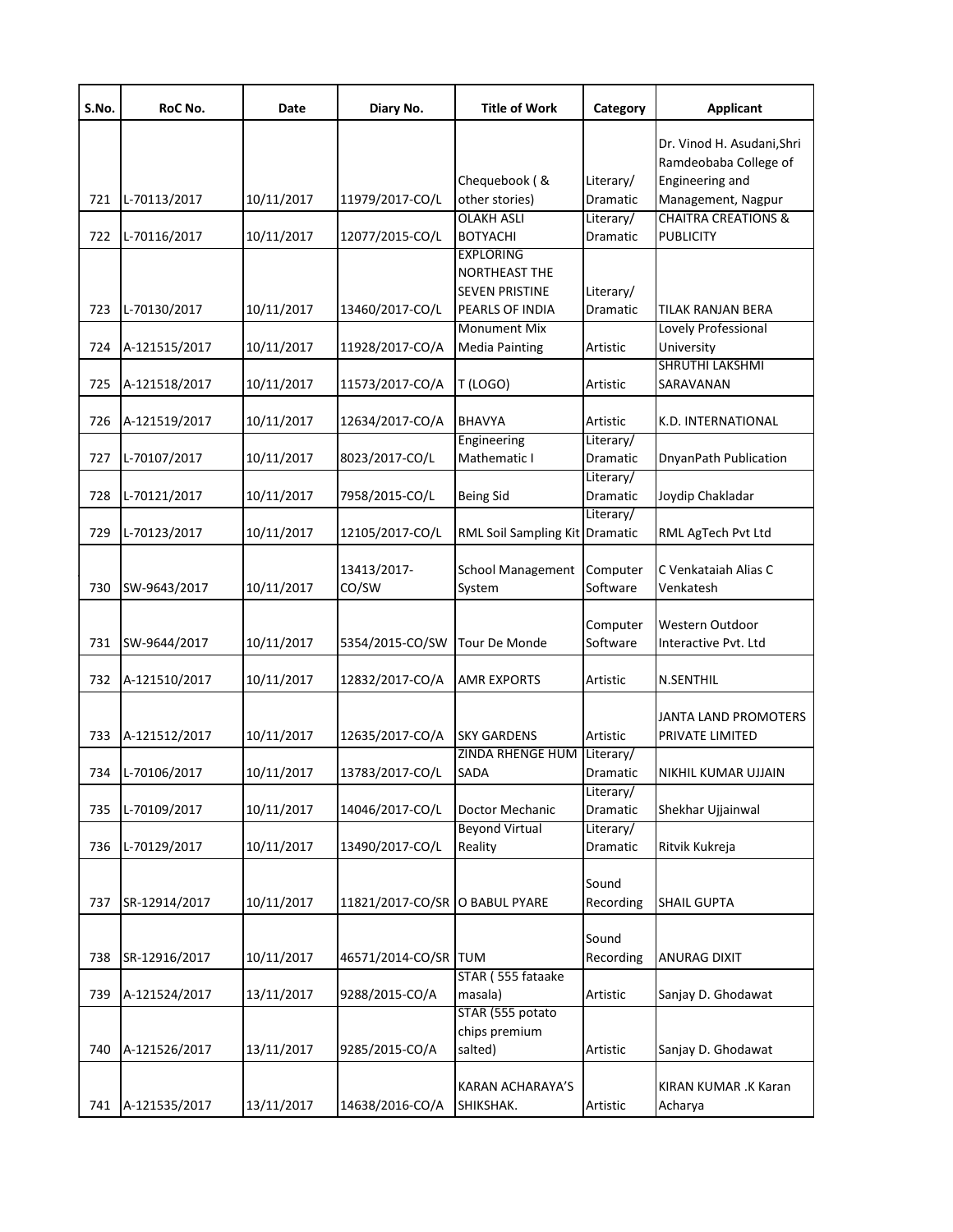| S.No. | RoC No.       | Date       | Diary No.          | <b>Title of Work</b>                                                                        | Category               | <b>Applicant</b>                                                                                           |
|-------|---------------|------------|--------------------|---------------------------------------------------------------------------------------------|------------------------|------------------------------------------------------------------------------------------------------------|
| 742   | A-121537/2017 | 13/11/2017 | 14660/2016-CO/A    | <b>KARAN ACHARAYA'S</b><br><b>BHADRA</b>                                                    | Artistic               | KIRAN KUMAR .K (Karan<br>Acharya)                                                                          |
| 743   | A-121538/2017 | 13/11/2017 | 13677/2016-CO/A    | <b>VARNEY FABRICS</b><br>WITH V LOGO                                                        | Artistic               | <b>JALPESH GOPALBHAI</b><br><b>DUNGRANI</b>                                                                |
| 744   | A-121542/2017 | 13/11/2017 | 2403/2017-CO/A     | <b>JHALAK DISHWASH</b><br><b>BAR</b>                                                        | Artistic               | <b>Newfield Detergents</b><br><b>Private Limited</b>                                                       |
| 745   | A-121552/2017 | 13/11/2017 | 12704/2017-CO/A    | SALT INTAKE DIAL                                                                            | Artistic               | COL ALOK GOEL, RETIRED                                                                                     |
| 746   | L-70136/2017  | 13/11/2017 | 2301/2017-CO/L     | <b>CIVIL SERVICES</b><br>EXAM'S INTERVIEW<br>TIPS TELLING ALL<br>THAT YOU WANTED<br>TO KNOW | Literary/<br>Dramatic  | Mr. A.K. Mishra                                                                                            |
| 747   | L-70146/2017  | 13/11/2017 | 13891/2016-CO/L    | PROCEDURE FOR<br><b>CONTROL OF</b><br><b>FOREIGN OBJECT</b><br><b>DAMAGE</b>                | Literary/<br>Dramatic  | AIRCRAFT RESEARCH AND<br><b>DESIGN CENTRE ARDC</b><br><b>HINDUSTAN</b><br>AERONAUTICS LTD HAL<br>BENGALURU |
| 748   | L-70154/2017  | 13/11/2017 | 13723/2017-CO/L    | The Rise and Fall of<br>Adam                                                                | Literary/<br>Dramatic  | Govind Ghai                                                                                                |
| 749   | L-70160/2017  | 13/11/2017 | 3103/2017-CO/L     | KATHPUTLI                                                                                   | Literary/<br>Dramatic  | PRAKASH VIR SHARMA                                                                                         |
| 750   | L-70161/2017  | 13/11/2017 | 6963/2017-CO/L     | <b>GURU RAVIDAS DE</b><br><b>STEEN DER WIJZEN</b>                                           | Literary/<br>Dramatic  | RADHA SOAMI SATSANG<br><b>BEAS</b>                                                                         |
| 751   | L-70172/2017  | 13/11/2017 | 13647/2017-CO/L    | MACROECONOMIC-<br><b>AGGREGATOR</b>                                                         | Literary/<br>Dramatic  | <b>MARUTI SUZUKI INDIA</b><br>LIMITED                                                                      |
| 752   | SR-12920/2017 | 13/11/2017 |                    | 12073/2017-CO/SR JANANAM JANANAM                                                            | Sound<br>Recording     | <b>SONY MUSIC</b><br>ENTERTAINMENT INDIA<br><b>PVT LTD</b>                                                 |
| 753   | SW-9647/2017  | 13/11/2017 | 2524/2017-CO/SW    | 3SC Saksham                                                                                 | Computer<br>Software   | SS Supply Chain Solutions<br>Pvt. Ltd.                                                                     |
| 754   | A-121522/2017 | 13/11/2017 | 8989/2015-CO/A     | SONNET                                                                                      | Artistic               | SWADESH PLYWOOD PVT.<br>LTD.                                                                               |
| 755   | A-121528/2017 | 13/11/2017 | 9279/2015-CO/A     | STAR (555 potato<br>chips saucy tomato)                                                     | Artistic               | Sanjay D. Ghodawat                                                                                         |
| 756   | A-121532/2017 | 13/11/2017 | 7590/2015-CO/A     | Kitchen's Promise                                                                           | Artistic               | <b>ADITYA BIRLA RETAIL</b><br>LIMITED                                                                      |
| 757   | A-121536/2017 | 13/11/2017 | 14636/2016-CO/A    | KARAN ACHARAYA'S<br><b>RUDRA</b>                                                            | Artistic               | KIRAN KUMAR .K (Karan<br>Acharya)                                                                          |
| 758   | A-121545/2017 | 13/11/2017 | 12553/2017-CO/A    | <b>CHAMAN BIDI GOLD</b><br>(LABEL)                                                          | Artistic               | Adil Masood trading as<br>M/s. A.S. Trading Co.                                                            |
| 759   | CF-3904/2017  | 13/11/2017 | 13697/2017-CO/CF   | Dragonfly Electrical<br>Engineering                                                         | Cinematogr<br>aph Film | <b>Dragonfly Education</b><br><b>Private Limited</b>                                                       |
| 760   | CF-3913/2017  | 13/11/2017 | 11802/2017-CO/CF 1 | <b>PHYSICS</b><br><b>ENCYCLOPEDIA VOL</b>                                                   | Cinematogr<br>aph Film | STERLING PIXELS PVT. LTD.                                                                                  |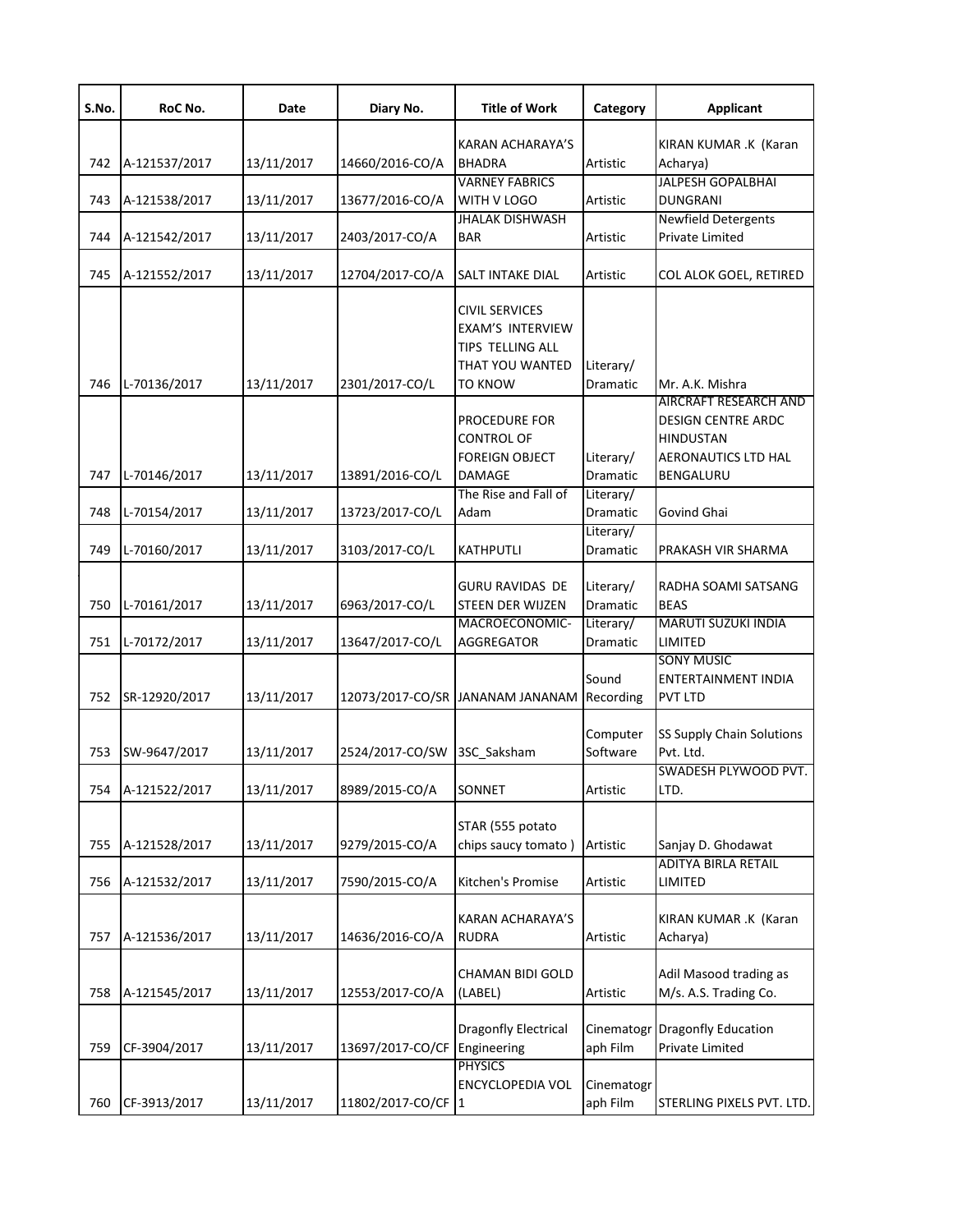| S.No. | RoC No.       | Date       | Diary No.                     | <b>Title of Work</b>                     | Category                     | <b>Applicant</b>                         |
|-------|---------------|------------|-------------------------------|------------------------------------------|------------------------------|------------------------------------------|
|       |               |            |                               | <b>SUGAM HINDI</b>                       | Literary/                    | ZIAUL ISLAM KHAN                         |
| 761   | L-70147/2017  | 13/11/2017 | 5926/2015-CO/L                | <b>VYAKARAN 8</b>                        | Dramatic                     | SHERWANI                                 |
|       |               |            |                               |                                          | Literary/                    | Sumeet Hukamchand                        |
| 762   | L-70158/2017  | 13/11/2017 | 8616/2016-CO/L                | Sports Antakshari<br><b>MINDA</b>        | <b>Dramatic</b>              | Mittal                                   |
|       |               |            |                               |                                          |                              |                                          |
|       |               |            |                               | Comprehensive<br>Study on Mind and       |                              |                                          |
|       |               |            |                               |                                          | Literary/<br><b>Dramatic</b> | MR. KRISHANU KUMAR<br><b>DAS</b>         |
| 763   | L-70170/2017  | 13/11/2017 | 12115/2015-CO/L               | <b>Its Dynamics</b>                      |                              | <b>SONY MUSIC</b>                        |
|       |               |            |                               |                                          | Sound                        | <b>ENTERTAINMENT INDIA</b>               |
| 764   | SR-12922/2017 | 13/11/2017 | 12088/2017-CO/SR IVAN CHENNAI |                                          | Recording                    | <b>PVT LTD</b>                           |
|       |               |            |                               |                                          |                              | <b>SONY MUSIC</b>                        |
|       |               |            |                               |                                          | Sound                        | <b>ENTERTAINMENT INDIA</b>               |
| 765   | SR-12929/2017 | 13/11/2017 | 2551/2017-CO/SR               | <b>KOI MIL GAYA</b>                      | Recording                    | <b>PVT LTD</b>                           |
|       |               |            |                               |                                          |                              |                                          |
|       |               |            |                               |                                          |                              |                                          |
|       |               |            |                               | Software for realtime                    |                              |                                          |
|       |               |            |                               | determination of                         |                              |                                          |
|       |               |            |                               | liquidus, operating                      |                              | Jawaharlal Nehru                         |
|       |               |            |                               | and superheat                            |                              | Aluminium Research                       |
|       | SW-9651/2017  |            | 12371/2017-<br>CO/SW          | temperature of                           | Computer<br>Software         | Development and Design<br>Centre, Nagpur |
| 766   |               | 13/11/2017 |                               | molten cryolite bath.                    |                              |                                          |
|       |               |            |                               | SATR (555 moong                          |                              |                                          |
| 767   | A-121527/2017 | 13/11/2017 | 9282/2015-CO/A                | dal)                                     | Artistic                     | Sanjay D. Ghodawat                       |
| 768   | A-121531/2017 | 13/11/2017 | 4204/2016-CO/A                | <b>NAMASTE LABEL</b>                     | Artistic                     | PATIL BIOTECH PRIVATE<br>LIMITED         |
|       |               |            |                               | THE THICKSHAKE                           |                              | M/S THE THICKSHAKE                       |
|       |               | 13/11/2017 |                               | <b>FACTORY</b>                           | Artistic                     | <b>FACTORY</b>                           |
| 769   | A-121546/2017 |            | 2508/2017-CO/A                |                                          |                              |                                          |
| 770   | A-121548/2017 | 13/11/2017 | 8501/2016-CO/A                | <b>END OF GREEN</b>                      | Artistic                     | MUKESH THAPA                             |
|       |               |            |                               | <b>POPY</b>                              |                              |                                          |
| 771   | A-121549/2017 | 13/11/2017 | 11530/2017-CO/A               |                                          | Artistic                     | Thankamma Baby                           |
|       |               |            |                               | <b>LEWIS BERGER SEAL</b>                 |                              | <b>BARGER PAINTS INDIA</b>               |
| 772   | A-121551/2017 | 13/11/2017 | 8980/2015-CO/A                | O PRIME<br><b>SCIENCE AND</b>            | Artistic                     | LIMITED                                  |
|       |               |            |                               |                                          |                              |                                          |
|       |               |            |                               | <b>TECHNOLOGY</b>                        |                              |                                          |
| 773   | CF-3908/2017  | 13/11/2017 | 11797/2017-CO/CF              | <b>ENCYCLOPEDIA VOL</b><br>$\mathbf{11}$ | Cinematogr<br>aph Film       | STERLING PIXELS PVT. LTD.                |
|       |               |            |                               | <b>EARTH SCIENCE</b>                     |                              |                                          |
|       |               |            |                               | <b>ENCYCLOPEDIA VOL</b>                  | Cinematogr                   |                                          |
| 774   | CF-3909/2017  | 13/11/2017 | 11798/2017-CO/CF              | $\mathsf{I}2$                            | aph Film                     | STERLING PIXELS PVT. LTD.                |
|       |               |            |                               |                                          |                              |                                          |
|       |               |            |                               | <b>COTS SCREENING</b>                    |                              |                                          |
|       |               |            |                               | <b>TEST PROCEDURE OF</b>                 |                              |                                          |
|       |               |            |                               | <b>AIRBORNE</b>                          |                              |                                          |
|       |               |            |                               | COMPUTER FOR FW,                         |                              | <b>MISSION &amp; COMBAT</b>              |
|       |               |            |                               | Doc No:                                  |                              | SYSTEMS RESEARCH AND                     |
|       |               |            |                               | MCSRDC/FW//HW/T                          |                              | <b>DESIGN CENTERE,</b>                   |
|       |               |            |                               | P/COTS/01/01 DATE                        | Literary/                    | MCSRDC, HINDUSTAN                        |
| 775   | L-70133/2017  | 13/11/2017 | 340/2017-CO/L                 | 29TH NOV 2016                            | Dramatic                     | <b>AERONUATICS LIMITED</b>               |
|       |               |            |                               |                                          |                              |                                          |
|       |               |            |                               | Comparison of                            |                              |                                          |
|       |               |            |                               | Performance of                           |                              |                                          |
|       |               |            |                               | <b>Induction Genrator</b>                | Literary/                    |                                          |
| 776   | L-70137/2017  | 13/11/2017 | 10808/2017-CO/L               | Wind Power Systems Dramatic              |                              | Shruti Deore                             |
|       |               |            |                               |                                          |                              |                                          |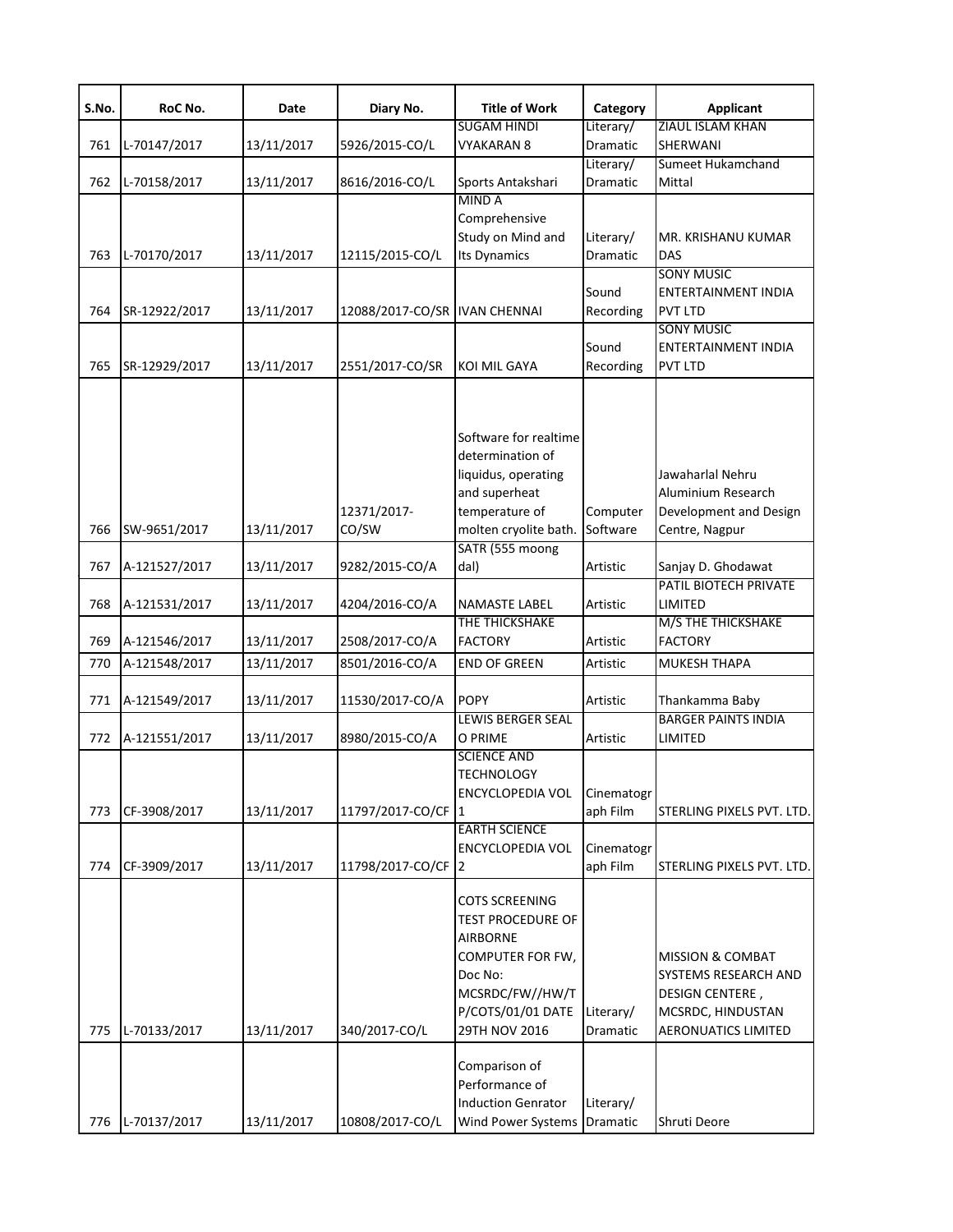| S.No. | RoC No.       | Date       | Diary No.                     | <b>Title of Work</b>                                                      | Category                           | <b>Applicant</b>                                                                                           |
|-------|---------------|------------|-------------------------------|---------------------------------------------------------------------------|------------------------------------|------------------------------------------------------------------------------------------------------------|
| 777   | L-70141/2017  | 13/11/2017 | 11375/2017-CO/L               | Yeh Zindigi                                                               | Literary/<br>Dramatic              | Prashant Edwin                                                                                             |
| 778   | L-70143/2017  | 13/11/2017 | 12659/2017-CO/L               | THE REGIMENT                                                              | Literary/<br>Dramatic              | Finesse International<br>Design Private Limited                                                            |
| 779   | L-70144/2017  | 13/11/2017 | 9805/2015-CO/L                | <b>SHARMA TUTORIALS</b>                                                   | Literary/<br>Dramatic              | Akram Hassan                                                                                               |
| 780   | L-70145/2017  | 13/11/2017 | 13926/2016-CO/L               | <b>IMPROVED</b><br>PROCEDURE FOR<br>AIRCRAFT BATTERY<br><b>INSPECTION</b> | Literary/<br>Dramatic<br>Literary/ | AIRCRAFT RESEARCH AND<br>DESIGN CENTRE, [ARDC],<br><b>HINDUSTAN</b><br><b>AERONAUTICS LIMITED</b><br>[HAL] |
| 781   | L-70148/2017  | 13/11/2017 | 12396/2016-CO/L               | Hanno                                                                     | Dramatic                           | Tom Emmatty                                                                                                |
| 782   | L-70150/2017  | 13/11/2017 | 696/2016-CO/L                 | <b>SCHOOL DROPOUT</b><br><b>PREVENTION</b><br>PROGRAMME                   | Literary/<br>Dramatic              | <b>MAGIC BUS INDIA</b><br><b>FOUNDATION</b>                                                                |
| 783   | L-70159/2017  | 13/11/2017 | 12746/2015-CO/L               | Defeat Your Skinny<br>Genetics - Transform<br>To Muscular                 | Literary/<br><b>Dramatic</b>       | <b>SAIANAND R</b>                                                                                          |
| 784   | L-70165/2017  | 13/11/2017 | 11953/2017-CO/L               | (Mukund)^2                                                                | Literary/<br>Dramatic              | L.V.Shyam Sundar                                                                                           |
| 785   | L-70169/2017  | 13/11/2017 | 12709/2016-CO/L               | <b>WHEN THE TIME</b><br><b>WAS RIGHT</b>                                  | Literary/<br>Dramatic              | Rojhelle Rosario                                                                                           |
| 786   | L-70177/2017  | 13/11/2017 | 2805/2017-CO/L                | Space Time Motion<br>Approach To Health<br>(STM Health)                   | Literary/<br>Dramatic              | Sambhaji Narayan Bhavsar                                                                                   |
| 787   | SR-12923/2017 | 13/11/2017 | 13802/2017-CO/SR              | VARUTHAPADATHA<br><b>VAALIBAR SA</b>                                      | Sound<br>Recording                 | Sony Music Entertainment<br>India Pvt.Ltd.                                                                 |
| 788   | SR-12926/2017 | 13/11/2017 | 12977/2017-CO/SR PEPS English |                                                                           | Sound<br>Recording                 | Peps Industries Pvt. Ltd                                                                                   |
| 789   | SR-12928/2017 | 13/11/2017 | 2545/2017-CO/SR               | TUJHE YAAD NA<br><b>MERI AAYEE</b>                                        | Sound<br>Recording                 | <b>SONY MUSIC</b><br><b>ENTERTAINMENT INDIA</b><br><b>PVT LTD</b>                                          |
| 790   | SW-9646/2017  | 13/11/2017 | 13922/2016-CO/L               | <b>ACCESS SOFT</b>                                                        | Computer<br>Software               | IRIZID TECHNOLOGIES PVT<br>LTD                                                                             |
| 791   | SW-9648/2017  | 13/11/2017 | 9762/2017-CO/SW               | PYTHON WITH<br><b>OPENCV</b>                                              | Computer<br>Software               | PARUL AROGYA SEVA<br><b>MANDAL</b>                                                                         |
| 792   | A-121530/2017 | 13/11/2017 | 11709/2015-CO/A               | B + VESTRY                                                                | Artistic                           | M/S. NAIIMISHA<br>FASHIONS PVT. LTD.                                                                       |
| 793   | A-121553/2017 | 13/11/2017 | 3468/2015-CO/A                | Bhagwati Cha<br><b>BIOLOGY</b>                                            | Artistic                           | VINESHKUMAR<br>PITAMBARDAS BACHANI                                                                         |
| 794   | CF-3911/2017  | 13/11/2017 | 11800/2017-CO/CF 1            | <b>ENCYCLOPEDIA VOL</b>                                                   | Cinematogr<br>aph Film             | STERLING PIXELS PVT. LTD.                                                                                  |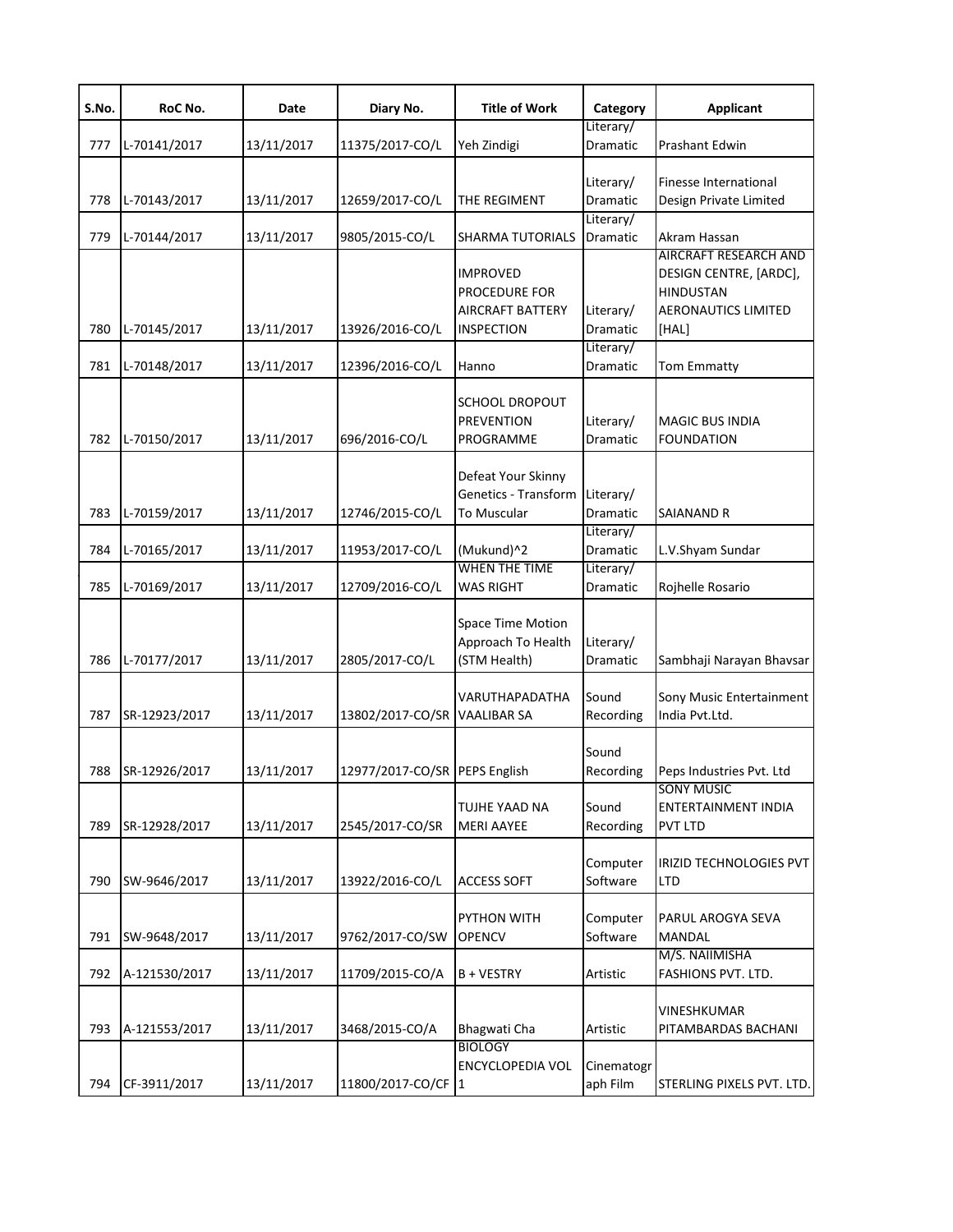| S.No. | RoC No.       | Date       | Diary No.                      | <b>Title of Work</b>                                                                                                                                                                                                                                                                                     | Category              | <b>Applicant</b>                           |
|-------|---------------|------------|--------------------------------|----------------------------------------------------------------------------------------------------------------------------------------------------------------------------------------------------------------------------------------------------------------------------------------------------------|-----------------------|--------------------------------------------|
|       |               |            |                                | Design and Analysis<br>of Intelligent<br>Luminance<br>Management and<br><b>Real Time Counting</b><br>System                                                                                                                                                                                              |                       |                                            |
|       |               |            |                                | Implementation                                                                                                                                                                                                                                                                                           | Literary/             | Mr. Jitendra S. Edle, Prof.                |
| 795   | L-70134/2017  | 13/11/2017 | 11809/2015-CO/L                | using VHDL-FPGA                                                                                                                                                                                                                                                                                          | Dramatic              | Ajay P. Thakare                            |
| 796   | L-70139/2017  | 13/11/2017 | 287/2017-CO/L                  | <b>SCALING UP STUDIES</b><br>ON WATER<br>MANAGEMENT<br><b>ISSUES FOR</b><br>PERFORMANCE<br><b>ENHANCEMENT OF</b><br><b>PROTON EXCHANGE</b><br><b>MEMBRANE FUEL</b><br><b>CELL</b>                                                                                                                        | Literary/<br>Dramatic | M. MUTHUKUMAR                              |
| 797   | L-70157/2017  | 13/11/2017 | 13388/2017-CO/L                | <b>CRYPTOGRAPHY</b><br><b>USING BIT ORIENTED</b><br><b>ROTATION CIPHER</b>                                                                                                                                                                                                                               | Literary/<br>Dramatic | DR SATISH KUMAR                            |
| 798   | L-70166/2017  | 13/11/2017 | 5227/2017-CO/L                 | <b>HOTEL</b><br><b>ACCOMODATION</b><br><b>INSURANCE POLICY</b>                                                                                                                                                                                                                                           | Literary/<br>Dramatic | <b>KUNAL BUDHRAJA</b>                      |
| 799   | L-70168/2017  | 13/11/2017 | 3998/2017-CO/L                 | Out of the Blue                                                                                                                                                                                                                                                                                          | Literary/<br>Dramatic | Vipul Musani                               |
| 800   | L-70175/2017  | 13/11/2017 | 13634/2017-CO/L                | DEVELOPMENT OF<br>INTELLIGENT<br><b>DRAWING</b><br><b>TEMPLATES FOR</b><br><b>EXTRACTING</b><br>ELECTRICAL LAYOUT<br><b>DRAWINGS OF</b><br><b>THERMAL POWER</b><br>PROJECTS FROM<br>PROJECT 3D MODEL<br>IN SMARTPLANT 3D<br>(VERSION 2009.1)<br>SOFTWARE IN THE<br>STANDARD FORMATS Literary/<br>OF BHEL | Dramatic              | <b>BHARAT HEAVY</b><br>ELECTRICALS LIMITED |
| 801   | SR-12917/2017 | 13/11/2017 | 13799/2017-CO/SR OODHAA KALARU |                                                                                                                                                                                                                                                                                                          | Sound<br>Recording    | Sony Music Entertainment<br>India Pvt.Ltd. |
| 802   | A-121533/2017 | 13/11/2017 | 14633/2016-CO/A                | <b>KARAN ACHARAYA'S</b><br><b>RAKSHAK</b>                                                                                                                                                                                                                                                                | Artistic              | KIRAN KUMAR .K (Karan<br>Acharya)          |
| 803   | A-121534/2017 | 13/11/2017 | 11647/2015-CO/A                | <b>SARE HOMES</b>                                                                                                                                                                                                                                                                                        | Artistic              | Mr. Vinay Garg                             |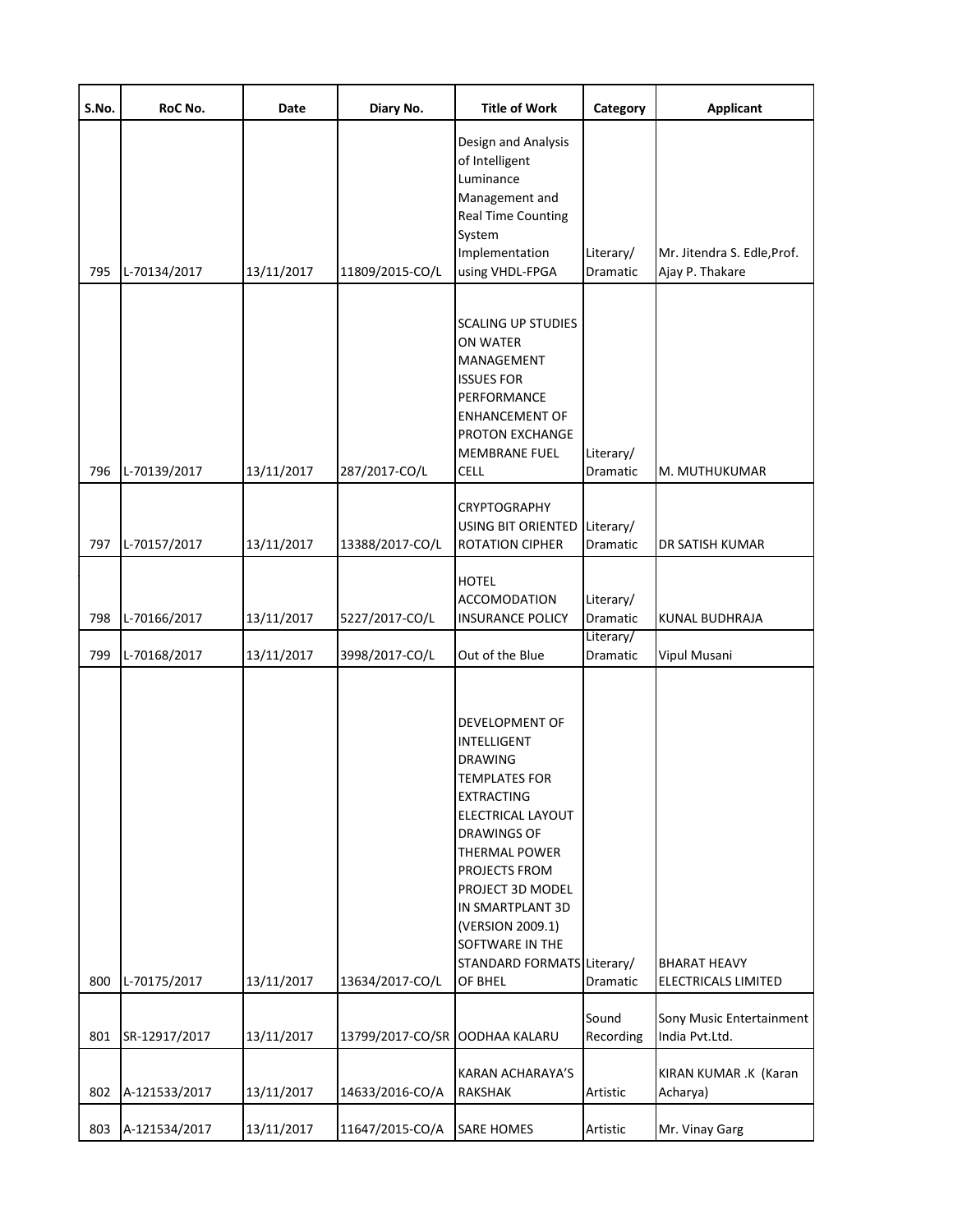| S.No. | RoC No.          | Date       | Diary No.            | <b>Title of Work</b>                                                                                                       | Category               | <b>Applicant</b>                                                                                                   |
|-------|------------------|------------|----------------------|----------------------------------------------------------------------------------------------------------------------------|------------------------|--------------------------------------------------------------------------------------------------------------------|
| 804   | A-121539/2017    | 13/11/2017 | 11525/2016-CO/A      | <b>UPCL</b>                                                                                                                | Artistic               | Gaurav Goyal                                                                                                       |
| 805   | A-121540/2017    | 13/11/2017 | 2404/2017-CO/A       | <b>JHALAK XCEL BLU</b>                                                                                                     | Artistic               | <b>Newfield Detergents</b><br><b>Private Limited</b>                                                               |
| 806   | A-121541/2017    | 13/11/2017 | 2402/2017-CO/A       | JHALAK EASY MATIC                                                                                                          | Artistic               | <b>Newfield Detergents</b><br><b>Private Limited</b>                                                               |
| 807   | A-121543/2017    | 13/11/2017 | 618/2017-CO/A        | <b>ST</b>                                                                                                                  | Artistic               | S.T. INDUSTRIES                                                                                                    |
| 808   | A-121544/2017    | 13/11/2017 | 14247/2016-CO/A      | AL CAN WITH LOGO                                                                                                           | <b>Artistic</b>        | <b>AL-CAN EXPORTS PRIVATE</b><br>LIMITED                                                                           |
| 809   | A-121550/2017    | 13/11/2017 | 8979/2015-CO/A       | <b>BERGER BP CEMENT</b><br>PRIMER                                                                                          | Artistic               | <b>BARGER PAINTS INDIA</b><br>LIMITED                                                                              |
| 810   | A-121554/2017    | 13/11/2017 | 3868/2017-CO/A       | <b>MAYOR</b>                                                                                                               | Artistic               | SANJUKTA PAUL                                                                                                      |
| 811   | L-70167/2017     | 13/11/2017 | 7776/2016-CO/L       | SIDDHAYOG MARG                                                                                                             | Literary/<br>Dramatic  | SWAMI SURYANANDA                                                                                                   |
| 812   | L-70171/2017     | 13/11/2017 | 4662/2015-CO/L       | <b>ELECTRONIC DEVICES</b> Dramatic                                                                                         | Literary/              | Sujata Chiwande                                                                                                    |
| 813   | L-70178/2017     | 13/11/2017 | 13257/2017-CO/L      | Developing Secure<br>Ranked Keyword<br>Search Algorithm For<br><b>Encrypted Cloud</b><br>Data                              | Literary/<br>Dramatic  | Ms. Payal V. Kale, Prof.<br>Rashmi Welekar, Shri<br>Ramdeobaba College of<br>Engineering and<br>Management, Nagpur |
| 814   | SR-12924/2017    | 13/11/2017 | 13790/2017-CO/SR     | <b>NEE YEPPO PULLA</b>                                                                                                     | Sound<br>Recording     | Sony Music Entertainment<br>India Pvt.Ltd.                                                                         |
| 815   | SW-9650/2017     | 13/11/2017 | 13898/2017-<br>CO/SW | ARI ENGINE/ PRIME<br><b>MOVER AND</b><br><b>PROPULSION</b><br><b>SYSTEMS MODELER</b><br>SIMULATION<br>PLATFORM<br>SOFTWARE | Computer<br>Software   | SHRAVAN REWARI                                                                                                     |
|       | 816 CF-3910/2017 | 13/11/2017 | 11799/2017-CO/CF 1   | <b>EARTH SCIENCE</b><br>ENCYCLOPEDIA VOL                                                                                   | Cinematogr<br>aph Film | STERLING PIXELS PVT LTD                                                                                            |
|       |                  |            |                      | <b>CHEMISTRY</b>                                                                                                           |                        |                                                                                                                    |
| 817   | CF-3915/2017     | 13/11/2017 | 11804/2017-CO/CF     | <b>ENCYCLOPEDIA VOL</b><br>11                                                                                              | Cinematogr<br>aph Film | STERLING PIXELS PVT. LTD.                                                                                          |
| 818   | L-70131/2017     | 13/11/2017 | 11759/2017-CO/L      | <b>MAGIC MIRACLE A</b><br><b>FUTURE STORY</b>                                                                              | Literary/<br>Dramatic  | KAUSHIK MAZUMDAR                                                                                                   |
| 819   | L-70135/2017     | 13/11/2017 | 2384/2017-CO/L       | Civil Seva Pariksha<br>Shakshatkar Tips<br>Wah Sab Kuch Jo Aap<br>Janna Chahte Hai.<br><b>DIGITAL SIGNAL</b><br>PROCESSING | Literary/<br>Dramatic  | A.K. Mishra                                                                                                        |
| 820   | L-70153/2017     | 13/11/2017 | 7690/2016-CO/L       | POWERPOINT<br>PRESENTATION                                                                                                 | Literary/<br>Dramatic  | MANGESH DAMODHAR<br>RAMTEKE                                                                                        |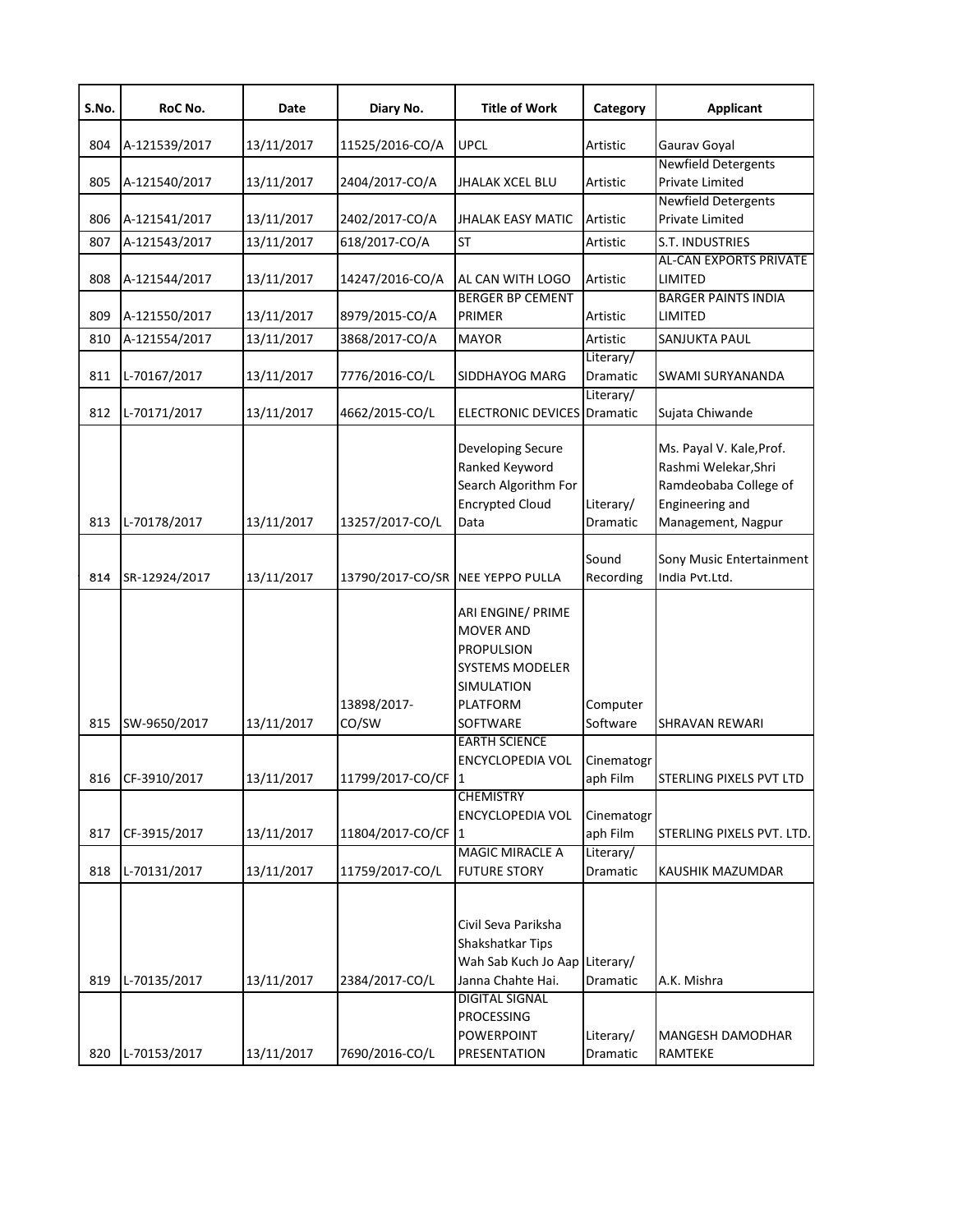| S.No. | RoC No.          | Date       | Diary No.                    | <b>Title of Work</b>                                                                                 | Category                     | <b>Applicant</b>                                                     |
|-------|------------------|------------|------------------------------|------------------------------------------------------------------------------------------------------|------------------------------|----------------------------------------------------------------------|
|       |                  |            |                              | SCHEDULING<br><b>TECHNIQUES IN A</b><br><b>CLOUD</b><br><b>ENVIRONMENT FOR</b>                       |                              |                                                                      |
|       |                  |            |                              | OPTIMIZED<br><b>RESOURCE</b>                                                                         |                              |                                                                      |
| 821   | L-70162/2017     | 13/11/2017 | 4709/2017-CO/L               | UTILIZATION                                                                                          | Literary/<br>Dramatic        | R. MADHUMATHI                                                        |
| 822   | SR-12925/2017    | 13/11/2017 | 13784/2017-CO/SR YELLA OORUM |                                                                                                      | Sound<br>Recording           | Sony Music Entertainment<br>India Pvt.Ltd.                           |
| 823   | SR-12927/2017    | 13/11/2017 | 2364/2017-CO/SR              | <b>HUMKO TUMSE</b><br><b>PYAR HAI</b>                                                                | Sound<br>Recording           | <b>SONY MUSIC</b><br>ENTERTAINMENT INDIA<br><b>PVT LTD</b>           |
| 824   | SW-9652/2017     | 13/11/2017 | 7353/2015-CO/SW              | www.prettislim.com                                                                                   | Computer<br>Software         | <b>Prettislim Health Clinic</b><br>(Proprietor- Dr Puneet<br>Nayak)  |
| 825   | A-121523/2017    | 13/11/2017 | 228/2017-CO/A                | <b>SUPER DIAMOND</b>                                                                                 | Artistic                     | <b>TIRUPATI CEMENTS PVT</b><br>LTD                                   |
| 826   | A-121529/2017    | 13/11/2017 | 11605/2017-CO/A              | <b>TRILEAVES</b>                                                                                     | Artistic                     | <b>SHRUTHI LAKSHMI</b><br>SARAVANAN                                  |
| 827   | CF-3906/2017     | 13/11/2017 | 11796/2017-CO/CF 1           | <b>MATHS</b><br><b>ENCYCLOPEDIA VOL</b>                                                              | Cinematogr<br>aph Film       | STERLING PIXELS PVT. LTD.                                            |
| 828   | CF-3912/2017     | 13/11/2017 | 11801/2017-CO/CF 2           | <b>BIOLOGY</b><br><b>ENCYCLOPEDIA VOL</b>                                                            | Cinematogr<br>aph Film       | STERLING PIXELS PVT. LTD                                             |
| 829   | CF-3914/2017     | 13/11/2017 | 11803/2017-CO/CF 2           | <b>PHYSICS</b><br><b>ENCYCLOPEDIA VOL</b>                                                            | Cinematogr<br>aph Film       | STERLING PIXELS PVT. LTD.                                            |
| 830   | L-70138/2017     | 13/11/2017 | 11851/2017-CO/L              | Prem Ni Paanch<br>Panktiyo (In Gujarati)                                                             | Literary/<br>Dramatic        | <b>Ashok Patel</b>                                                   |
|       | 831 L-70149/2017 | 13/11/2017 | 750/2016-CO/L                | <b>SPORT FOR</b><br><b>DEVELOPMENT CORE</b><br><b>CURRICULA -</b><br><b>VERSION 1</b>                | Literary/<br>Dramatic        | <b>MAGIC BUS INDIA</b><br><b>FOUNDATION</b>                          |
| 832   | L-70152/2017     | 13/11/2017 | 712/2016-CO/L                | <b>MAGIC BUS</b><br><b>MONITORING AND</b><br>EVALUATION<br><b>MANUAL FOR</b><br><b>PRACTITIONERS</b> | Literary/<br>Dramatic        | <b>MAGIC BUS INDIA</b><br><b>FOUNDATION</b>                          |
| 833   | L-70155/2017     | 13/11/2017 | 13614/2017-CO/L              | <b>MENTAL ABILITY BY</b><br><b>FIROZ KHAN</b>                                                        | Literary/<br><b>Dramatic</b> | <b>FIROZ KHAN</b>                                                    |
| 834   | L-70163/2017     | 13/11/2017 | 8380/2017-CO/L               | <b>GST Starter Guide</b>                                                                             | Literary/<br>Dramatic        | E-Startupindia, C/o<br><b>Dutchuncle Consultancy</b><br>Services LLP |
| 835   | L-70164/2017     | 13/11/2017 | 3582/2017-CO/L               | <b>MAT KOI BHARAM</b><br><b>BHULE SANSAAR (EK)</b><br>DRISHTIKON)                                    | Literary/<br>Dramatic        | RADHA SOAMI SATSANG<br><b>BEAS ADDRESS</b>                           |
| 836   | L-70174/2017     | 13/11/2017 | 1368/2015-CO/L               | Neev Ninety-Naitik<br>Mulyon ki Sampatti                                                             | Literary/<br>Dramatic        | Tejgyan Global Foundation                                            |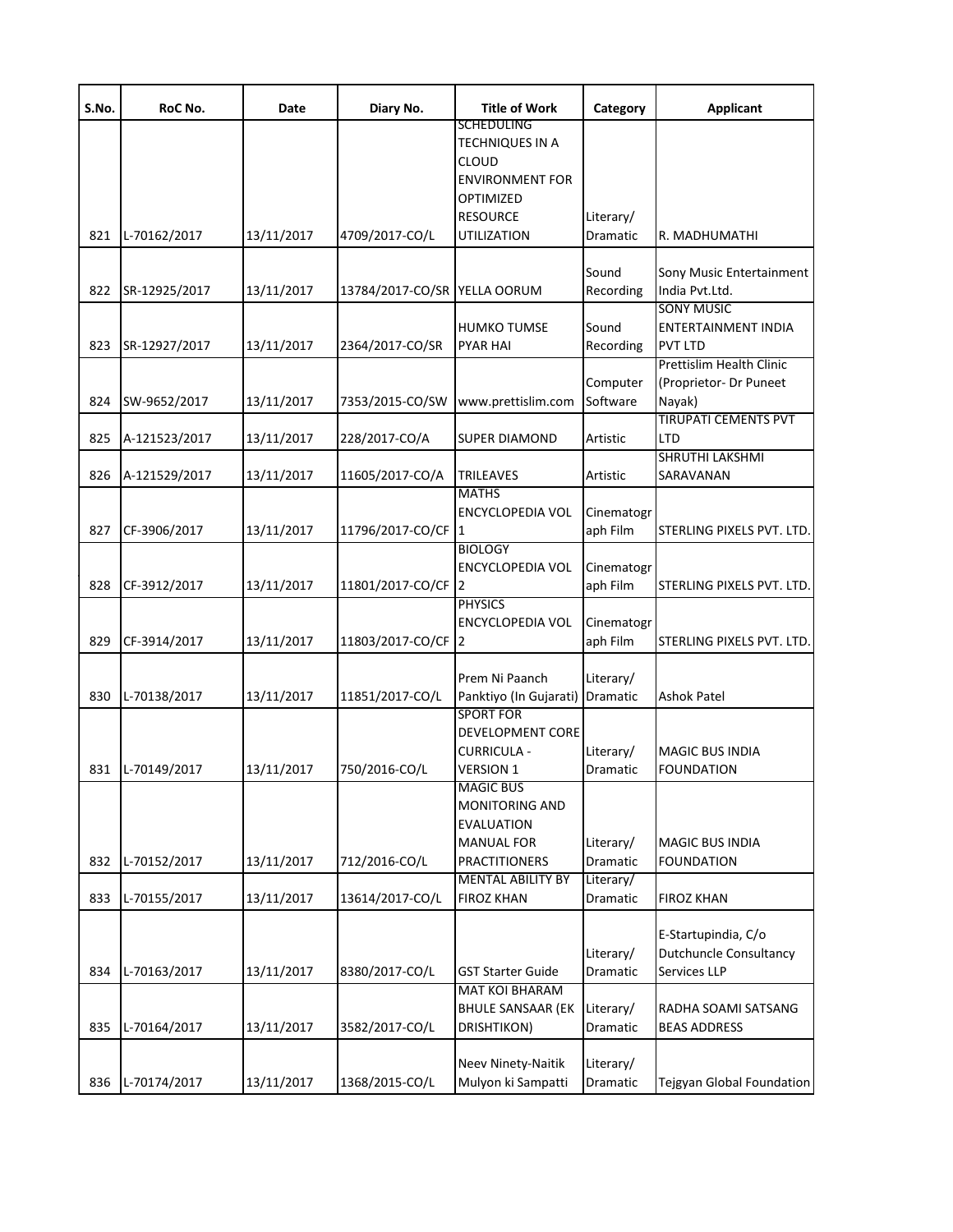| S.No. | RoC No.       | Date       | Diary No.                      | <b>Title of Work</b>                                                                 | Category               | <b>Applicant</b>                                                        |
|-------|---------------|------------|--------------------------------|--------------------------------------------------------------------------------------|------------------------|-------------------------------------------------------------------------|
|       |               |            |                                | Lab Manual-<br>Database                                                              | Literary/              | Prof. Chitra Upadhyay, Shri<br>Ramdeobaba College of<br>Engineering and |
| 837   | L-70176/2017  | 13/11/2017 | 12253/2017-CO/L                | <b>Management System</b>                                                             | Dramatic               | Management, Nagpur                                                      |
| 838   | A-121521/2017 | 13/11/2017 | 11892/2017-CO/A                | <b>DIAMOND</b>                                                                       | Artistic               | M/S DIAMOND TOOLS                                                       |
| 839   | A-121525/2017 | 13/11/2017 | 9287/2015-CO/A                 | STAR (555 fataake<br>tomato)                                                         | Artistic               | Sanjay D. Ghodawat                                                      |
| 840   | A-121547/2017 | 13/11/2017 | 12385/2017-CO/A                | Bapu                                                                                 | Artistic               | Neeraj Pal                                                              |
| 841   | CF-3905/2017  | 13/11/2017 | 11479/2017-CO/CF AALOO KACHALU |                                                                                      | aph Film               | Cinematogr CRAZY CUB ANIMATION<br>STUDIO PVT. LTD                       |
| 842   | CF-3907/2017  | 13/11/2017 | 11795/2017-CO/CF 2             | <b>MATHS</b><br><b>ENCYCLOPEDIA VOL</b>                                              | Cinematogr<br>aph Film | STERLING PIXELS PVT. LTD.                                               |
| 843   | CF-3916/2017  | 13/11/2017 | 11805/2017-CO/CF 2             | <b>CHEMISTRY</b><br><b>ENCYCLOPEDIA VOL</b>                                          | Cinematogr<br>aph Film | STERLING PIXELS PVT. LTD.                                               |
| 844   | L-70132/2017  | 13/11/2017 | 9920/2017-CO/L                 | <b>NOTES FOR FREE</b><br><b>CLASSES ON GST</b>                                       | Literary/<br>Dramatic  | CA. DEEPAK MAHESHWARI                                                   |
| 845   | L-70140/2017  | 13/11/2017 | 11891/2017-CO/L                | THE UNINTENTIONAL Literary/<br><b>OFFENDER</b>                                       | Dramatic               | PARIXIT PANDEY                                                          |
| 846   | L-70142/2017  | 13/11/2017 | 7977/2016-CO/L                 | The Race Unednding                                                                   | Literary/<br>Dramatic  | Vibha Goel                                                              |
| 847   | L-70151/2017  | 13/11/2017 | 726/2016-CO/L                  | <b>MAGIC BUS</b><br><b>TRAINERS MANUAL</b><br><b>SPORT FOR</b><br><b>DEVELOPMENT</b> | Literary/<br>Dramatic  | <b>MAGIC BUS INDIA</b><br><b>FOUNDATION</b>                             |
| 848   | L-70156/2017  | 13/11/2017 | 13858/2017-CO/L                | <b>Business Plan of MS</b><br><b>Smart Store</b>                                     | Literary/<br>Dramatic  | Manoj Sampat Gawale                                                     |
| 849   | L-70173/2017  | 13/11/2017 | 1376/2015-CO/L                 | Nirnay aur Jimmedari-<br>Vachanbaddha<br>Nirnay aur Jimmedari Literary/<br>kaise le  | Dramatic               | Tejgyan Global Foundation                                               |
| 850   | SR-12918/2017 | 13/11/2017 |                                | 12075/2017-CO/SR KAADHAL PANNAEN                                                     | Sound<br>Recording     | <b>SONY MUSIC</b><br><b>ENTERTAINMENT INDIA</b><br><b>PVT LTD</b>       |
| 851   | SR-12919/2017 | 13/11/2017 | 12079/2017-CO/SR KILLADI       |                                                                                      | Sound<br>Recording     | <b>SONY MUSIC</b><br>ENTERTAINMENT INDIA<br><b>PVT LTD</b>              |
| 852   | SR-12921/2017 | 13/11/2017 | 12086/2017-CO/SR TATTOO TATTOO |                                                                                      | Sound<br>Recording     | <b>SONY MUSIC</b><br><b>ENTERTAINMENT INDIA</b><br><b>PVT LTD</b>       |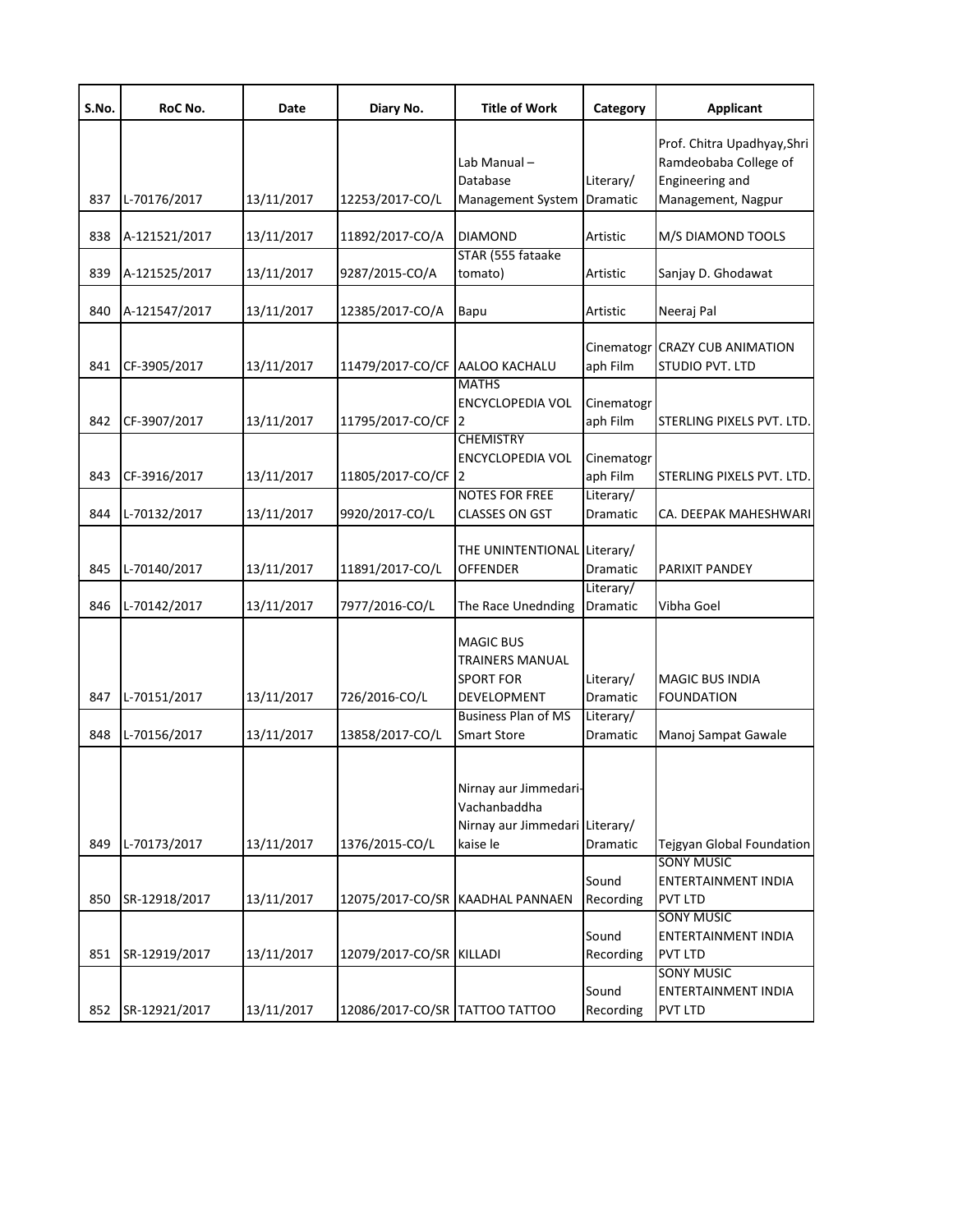| S.No.      | RoC No.                        | Date                     | Diary No.                          | <b>Title of Work</b>                                                                                        | Category              | <b>Applicant</b>                                                               |
|------------|--------------------------------|--------------------------|------------------------------------|-------------------------------------------------------------------------------------------------------------|-----------------------|--------------------------------------------------------------------------------|
| 853        | SW-9649/2017                   | 13/11/2017               | 13895/2017-<br>CO/SW               | ARI NAVAL (SURFACE<br>AND SUB-SEA) MTU<br>TYPE MCR/ENGINE<br>ROOM SIMULATION<br><b>PLATFORM</b><br>SOFTWARE | Computer<br>Software  | SHRAVAN REWARI                                                                 |
|            |                                |                          |                                    |                                                                                                             |                       | Shivani Scientific                                                             |
| 854<br>855 | A-121557/2017<br>A-121559/2017 | 14/11/2017<br>14/11/2017 | 13537/2015-CO/A<br>13540/2015-CO/A | LABCell-i<br>Supraclean Laminar<br>Flow, LAF 6" * 2"                                                        | Artistic<br>Artistic  | Industries Private Limited<br>Shivani Scientific<br>Industries Private Limited |
| 856        | L-70191/2017                   | 14/11/2017               | 8360/2017-CO/L                     | Civil Engineering ESE<br>Topicwise Objective<br>Solved Paper 2                                              | Literary/<br>Dramatic | IES MASTER PUBLICATION                                                         |
| 857        | L-70193/2017                   | 14/11/2017               | 8371/2017-CO/L                     | Civil Engineering<br>Open Channel Flow                                                                      | Literary/<br>Dramatic | IES MASTER PUBLICATION                                                         |
| 858        | L-70194/2017                   | 14/11/2017               | 8382/2017-CO/L                     | <b>Electrical Engineering</b><br><b>ESE Topicwise</b><br>Objective Solved<br>Paper-2                        | Literary/<br>Dramatic | <b>IES MASTER PUBLICATION</b>                                                  |
| 859        | L-70201/2017                   | 14/11/2017               | 10122/2016-CO/L                    | <b>MEANINGFULNESS</b><br>OF SOUNDS<br><b>BISK FARM SWEET</b>                                                | Literary/<br>Dramatic | Pramod Kumar Agrawal<br>SAJ FOODS PRODUCTS PVT                                 |
| 860        | A-121569/2017                  | 14/11/2017               | 220/2017-CO/A                      | <b>HEART</b>                                                                                                | Artistic              | LTD                                                                            |
| 861        | A-121571/2017                  | 14/11/2017               | 222/2017-CO/A                      | BISK FARM INDIAAH<br>LA JAWAB                                                                               | Artistic              | SAJ FOODS PRODUCTS PVT<br>LTD                                                  |
| 862        | A-121573/2017                  | 14/11/2017               | 225/2017-CO/A                      | <b>BISK FARM INDIAAH</b><br>GATHIA                                                                          | Artistic              | SAJ FOODS PRODUCTS PVT<br>LTD                                                  |
| 863        | A-121578/2017                  | 14/11/2017               | 458/2017-CO/A                      | R/N LOGO                                                                                                    | Artistic              | MR. RAJEEV JAIN<br>[PROPRIETOR]                                                |
| 864        | L-70183/2017                   | 14/11/2017               | 8421/2017-CO/L                     | Mechanical<br><b>Engineering Theory</b><br>of Machines                                                      | Literary/<br>Dramatic | <b>IES MASTER PUBLICATION</b>                                                  |
| 865        | L-70186/2017                   | 14/11/2017               | 8374/2017-CO/L                     | <b>Civil Engineering</b><br>PERT & CPM                                                                      | Literary/<br>Dramatic | <b>IES MASTER PUBLICATION</b>                                                  |
| 866        | L-70192/2017                   | 14/11/2017               | 8413/2017-CO/L                     | Mechanical<br>Engineering<br>Production<br>Engineering                                                      | Literary/<br>Dramatic | <b>IES MASTER PUBLICATION</b>                                                  |
| 867        | L-70196/2017                   | 14/11/2017               | 8411/2017-CO/L                     | Mechanical<br>Engineering IC Engine Dramatic                                                                | Literary/             | <b>IES Master Publication</b>                                                  |
| 868        | A-121556/2017                  | 14/11/2017               | 13535/2015-CO/A                    | Supraclean Plus<br>Laminar 4" X 2"                                                                          | Artistic              | Shivani Scientific<br>Industries Private Limited                               |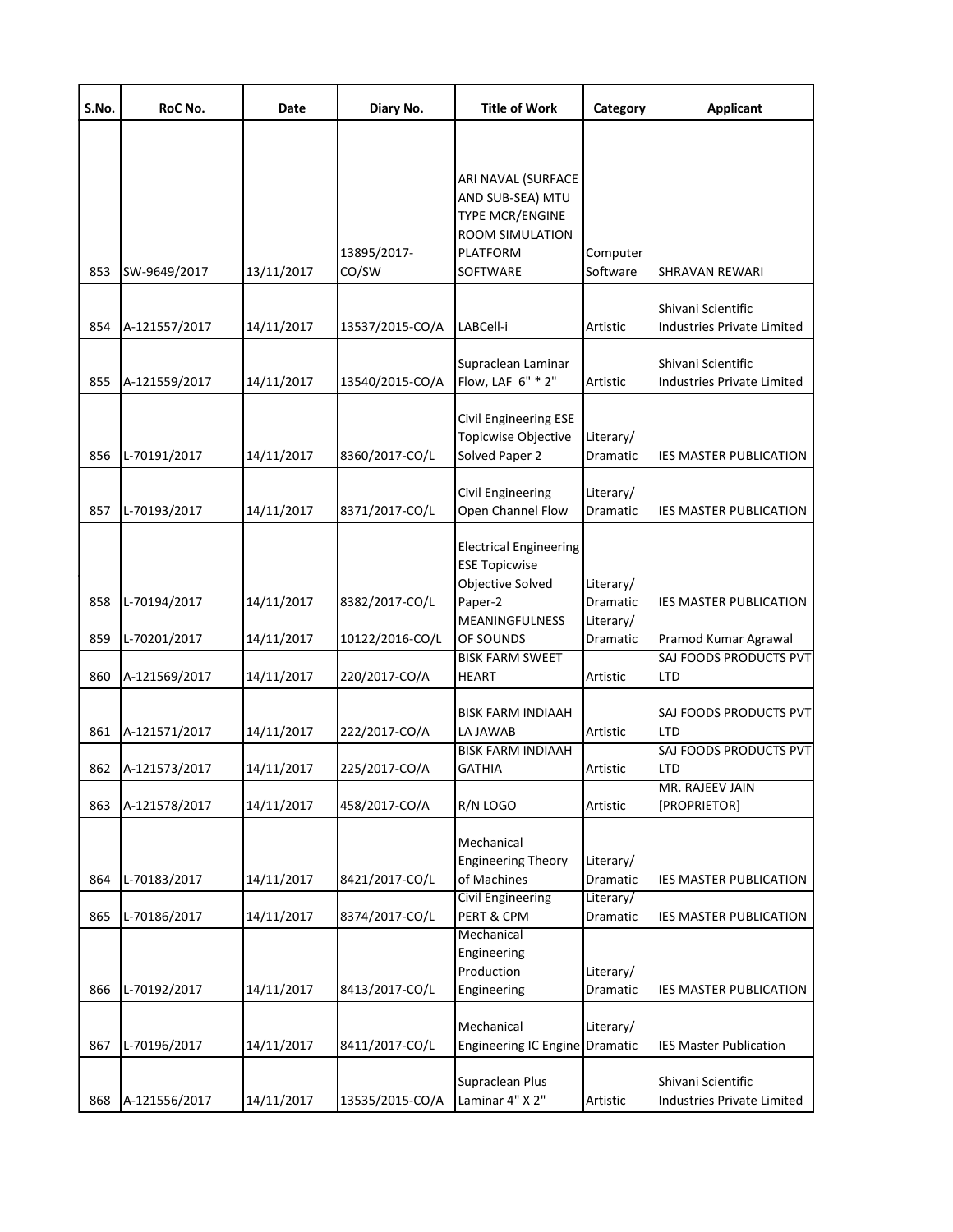| S.No. | RoC No.       | Date       | Diary No.       | <b>Title of Work</b>                                                                                                                      | Category              | <b>Applicant</b>                     |
|-------|---------------|------------|-----------------|-------------------------------------------------------------------------------------------------------------------------------------------|-----------------------|--------------------------------------|
|       |               |            |                 | <b>BISK FARM INDIAAH</b>                                                                                                                  |                       | SAJ FOODS PRODUCTS PVT               |
| 869   | A-121570/2017 | 14/11/2017 | 221/2017-CO/A   | PEANUT MASALA                                                                                                                             | Artistic              | LTD                                  |
| 870   | A-121574/2017 | 14/11/2017 | 226/2017-CO/A   | <b>BISK FARM INDIAAH</b><br><b>MASALA CHIRA</b>                                                                                           | Artistic              | SAJ FOODS PRODUCTS PVT<br><b>LTD</b> |
|       |               |            |                 | <b>Civil Engineering</b>                                                                                                                  | Literary/             |                                      |
| 871   | L-70190/2017  | 14/11/2017 | 8424/2017-CO/L  | Hydrology                                                                                                                                 | Dramatic              | <b>IES MASTER PUBLICATION</b>        |
| 872   | L-70199/2017  | 14/11/2017 | 10088/2016-CO/L | MODEL FOR<br>COMPETENCY BASED<br><b>PHYSIOLOGY</b><br><b>CURRICULUM FOR</b><br>POST GRADUATE<br><b>INDIAN MEDICAL</b><br><b>EDUCATION</b> | Literary/<br>Dramatic | Dr Nazli Quazi                       |
|       |               |            |                 |                                                                                                                                           |                       |                                      |
| 873   | A-121572/2017 | 14/11/2017 | 223/2017-CO/A   | <b>BISK FARM INDIAAH</b><br>CHANA DAL                                                                                                     | Artistic              | SAJ FOODS PRODUCTS PVT<br>LTD        |
|       |               |            |                 |                                                                                                                                           |                       | MR. RAJEEV JAIN                      |
| 874   | A-121576/2017 | 14/11/2017 | 454/2017-CO/A   | ORNATE LOGO                                                                                                                               | Artistic              | [PROPRIETOR]                         |
| 875   | L-70179/2017  | 14/11/2017 | 8417/2017-CO/L  | Mechanical<br>Engineering Strength Literary/<br>of Material<br>Mechanical                                                                 | Dramatic              | IES MASTER PUBLICATION               |
| 876   | L-70188/2017  | 14/11/2017 | 8420/2017-CO/L  | Engineering<br>Thermodynamics                                                                                                             | Literary/<br>Dramatic | <b>IES MASTER PUBLICATION</b>        |
| 877   | L-70189/2017  | 14/11/2017 | 8378/2017-CO/L  | Mechanical<br>Engineering ESE<br>Topicwise Objective<br>Solved Paper -1                                                                   | Literary/<br>Dramatic | <b>IES MASTER PUBLICATION</b>        |
| 878   | L-70197/2017  | 14/11/2017 | 8416/2017-CO/L  | Mechanical<br>Engineering<br>Regrigeration and Air Literary/<br>Conditioning                                                              | Dramatic              | <b>IES MASTER PUBLICATION</b>        |
| 879   | L-70200/2017  | 14/11/2017 | 7638/2016-CO/L  | <b>CHALLENGES OF</b><br><b>RESIDENCY</b>                                                                                                  | Literary/<br>Dramatic | NEEMA ACHARYA                        |
|       |               |            |                 |                                                                                                                                           |                       |                                      |
|       |               |            | 13544/2015-CO/A | Supraclean Plus<br>Laminar 2" * 2"                                                                                                        |                       | Shivani Scientific                   |
| 880   | A-121562/2017 | 14/11/2017 |                 |                                                                                                                                           | Artistic              | Industries Private Limited           |
| 881   | A-121566/2017 | 14/11/2017 | 6898/2016-CO/A  | HI SOGO LABEL                                                                                                                             | Artistic              | MR. SUSHIL BANSAL<br>MR. RAJEEV JAIN |
| 882   | A-121577/2017 | 14/11/2017 | 455/2017-CO/A   | R/N LOGO                                                                                                                                  | Artistic              | [PROPRIETOR]                         |
| 883   | L-70185/2017  | 14/11/2017 | 8427/2017-CO/L  | <b>Electronics and</b><br>Communication<br><b>Engineering GATE</b>                                                                        | Literary/<br>Dramatic | <b>IES MASTER PUBLICATION</b>        |
| 884   | L-70195/2017  | 14/11/2017 | 8388/2017-CO/L  | Electrical Engineering Literary/<br><b>GATE</b>                                                                                           | Dramatic              | <b>IES MASTER PUBLICATION</b>        |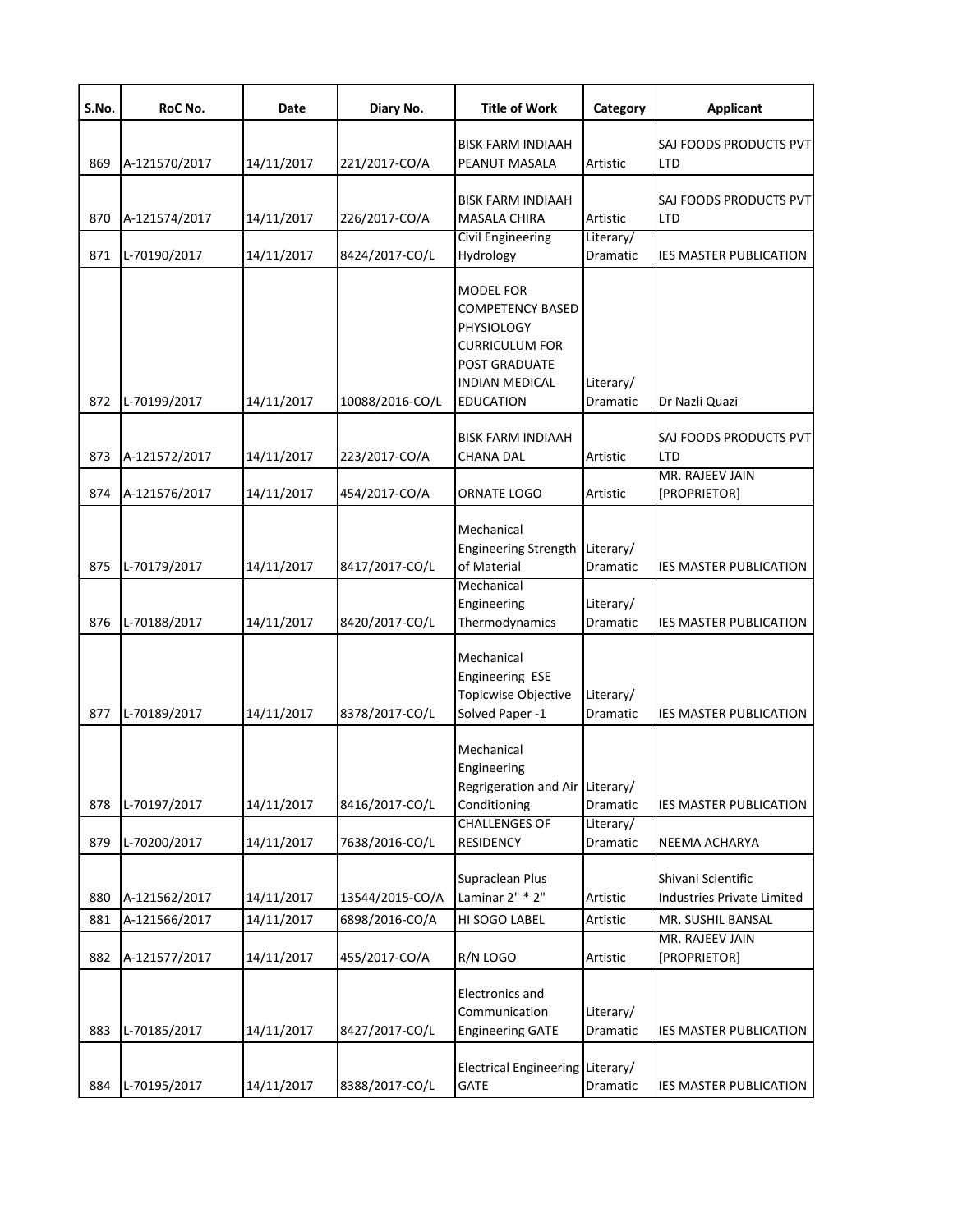| S.No. | RoC No.       | Date       | Diary No.       | <b>Title of Work</b>                                                                 | Category                     | <b>Applicant</b>                                        |
|-------|---------------|------------|-----------------|--------------------------------------------------------------------------------------|------------------------------|---------------------------------------------------------|
|       |               |            |                 | <b>Civil Engineering</b>                                                             |                              |                                                         |
| 885   | L-70198/2017  | 14/11/2017 | 8373/2017-CO/L  | Surveying and<br><b>Remote Sensing</b>                                               | Literary/<br>Dramatic        | <b>IES MASTER PUBLICATION</b>                           |
| 886   | A-121555/2017 | 14/11/2017 | 13536/2015-CO/A | PA06 with 4 knobs 20<br>cm X 20 cm                                                   | Artistic                     | Shivani Scientific<br><b>Industries Private Limited</b> |
|       |               |            |                 |                                                                                      |                              |                                                         |
| 887   | A-121558/2017 | 14/11/2017 | 13539/2015-CO/A | LAB - Gaurd, LG 300i                                                                 | Artistic                     | Shivani Scientific<br><b>Industries Private Limited</b> |
| 888   | A-121560/2017 | 14/11/2017 | 13541/2015-CO/A | Front loading<br>autoclave FL-17 Class<br>N without vacuum                           | Artistic                     | Shivani Scientific<br><b>Industries Private Limited</b> |
| 889   | A-121565/2017 | 14/11/2017 | 5661/2016-CO/A  | Linkage Hitch,<br>Stabilizer/ Side Shift                                             | Artistic                     | Jaycee Strips & Fastners<br><b>Private Limited</b>      |
| 890   | L-70180/2017  | 14/11/2017 | 8381/2017-CO/L  | <b>Electrical Engineering</b><br><b>ESE Topicwise</b><br>Objective Solved<br>Paper 1 | Literary/<br>Dramatic        | IES MASTER PUBLICATION                                  |
| 891   | L-70187/2017  | 14/11/2017 | 8387/2017-CO/L  | Mechanical<br><b>Engineering GATE</b>                                                | Literary/<br>Dramatic        | IES MASTER PUBLICATION                                  |
| 892   | A-121561/2017 | 14/11/2017 | 13543/2015-CO/A | Supraclean Plus LAF<br>$6" * 2"$                                                     | Artistic                     | Shivani Scientific<br>Industries Private Limited        |
| 893   | A-121563/2017 | 14/11/2017 | 13545/2015-CO/A | <b>Digital Heating Block</b>                                                         | Artistic                     | Shivani Scientific<br>Industries Private Limited        |
| 894   | A-121567/2017 | 14/11/2017 | 7350/2016-CO/A  | <b>BABAJI WAVES</b><br>POTATO CHIPS<br>(LABEL)                                       | Artistic                     | Lamba Food Products (A<br>Partnership Concern)          |
| 895   | A-121568/2017 | 14/11/2017 | 7349/2016-CO/A  | <b>BABAJI MILK TOAST</b><br>(LABEL)                                                  | Artistic                     | Lamba Food Products (A<br>Partnership Concern)          |
| 896   | L-70182/2017  | 14/11/2017 | 8391/2017-CO/L  | Civil Engineering Soil<br>Mechanics and<br>Foundation<br>Engineering                 | Literary/<br><b>Dramatic</b> | <b>IES MASTER PUBLICATION</b>                           |
| 897   | L-70184/2017  | 14/11/2017 | 8423/2017-CO/L  | Mechanical<br><b>Engineering ESE</b><br>Topicwise Objective<br>Solved paper-2        | Literary/<br>Dramatic        | <b>IES MASTER PUBLICATION</b>                           |
| 898   | A-121564/2017 | 14/11/2017 | 13512/2015-CO/A | Spermfuge, Model :-<br><b>SF 800</b>                                                 | Artistic                     | Shivani Scientific<br>Industries Private Limited        |
| 899   | A-121575/2017 | 14/11/2017 | 227/2017-CO/A   | <b>BISK FARM TOP</b><br>GOLD                                                         | Artistic                     | SAJ FOODS PRODUCTS PVT<br>LTD.                          |
| 900   | L-70181/2017  | 14/11/2017 | 8384/2017-CO/L  | <b>Civil Engineering</b><br><b>GATE 2018</b>                                         | Literary/<br>Dramatic        | <b>IES MASTER PUBLICATION</b>                           |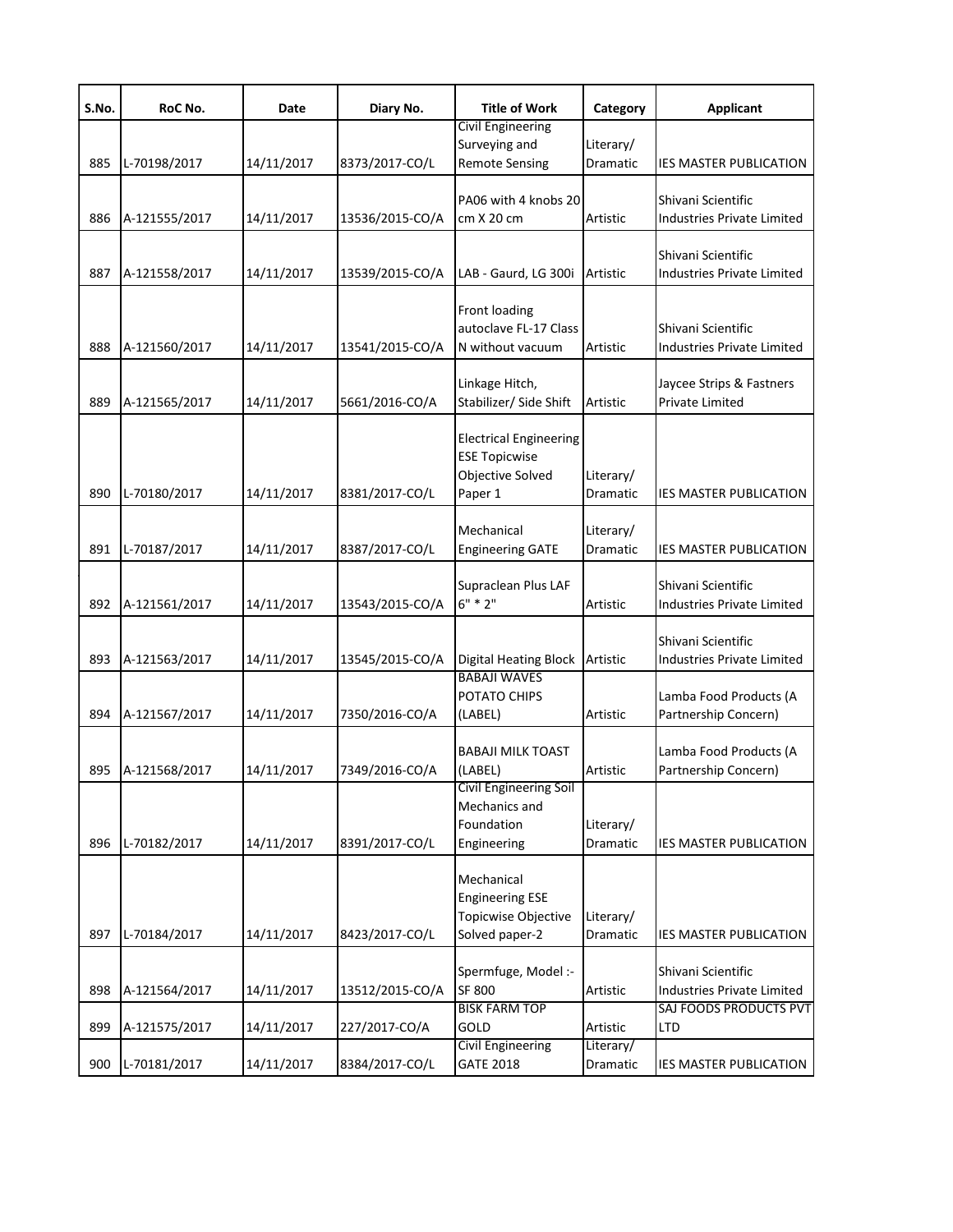| S.No.      | RoC No.                       | Date                     | Diary No.                              | <b>Title of Work</b>                                                                                       | Category                         | <b>Applicant</b>                                                                         |
|------------|-------------------------------|--------------------------|----------------------------------------|------------------------------------------------------------------------------------------------------------|----------------------------------|------------------------------------------------------------------------------------------|
| 901        | L-70202/2017                  | 14/11/2017               | 8049/2017-CO/L                         | <b>INFORMATION WAR</b><br><b>DIS INFORMATION</b><br>WILL DECIDE FUTURE Literary/<br><b>WARS</b>            | <b>Dramatic</b>                  | <b>RAMESH BHAN</b>                                                                       |
|            |                               |                          |                                        |                                                                                                            |                                  | RELIABO PHARMA INDIA                                                                     |
| 902        | A-121588/2017                 | 15/11/2017               | 254/2017-CO/A                          | RELIV-DS                                                                                                   | Artistic                         | <b>PVT LTD</b>                                                                           |
| 903        | A-121591/2017                 | 15/11/2017               | 786/2017-CO/A                          | LAVISH                                                                                                     | Artistic                         | DHIRAJLAL T. ROJAMALA<br>AND DILIPBHAI R.<br>ROJMALA TRADING                             |
| 904        | A-121592/2017                 | 15/11/2017               | 33401/2013-CO/A                        | <b>SHREE RAM</b><br>CHANACHUR WITH<br><b>BUST PHOTO OF</b><br><b>PROPRIETOR'S</b><br><b>FATHER (LABEL)</b> | Artistic                         | MR. KEDAR SHAW PROP.                                                                     |
|            |                               |                          |                                        | <b>BINDALS'</b>                                                                                            |                                  | <b>BINDALS PAPERS MILLS</b>                                                              |
| 905        | A-121601/2017                 | 15/11/2017               | 7475/2015-CO/A                         | <b>EXTRAMARKS</b>                                                                                          | Artistic                         | LTD.                                                                                     |
| 906        | L-70205/2017                  | 15/11/2017               | 682/2016-CO/L                          | <b>JAMBANUM</b><br><b>THUMBANUM</b>                                                                        | Literary/<br><b>Dramatic</b>     | AJITH .R                                                                                 |
| 907        | L-70214/2017                  | 15/11/2017               | 4601/2016-CO/L                         | Maybe                                                                                                      | Literary/<br>Dramatic            | Kaamya Talwar Sharma,<br>under legal Guardianship<br>of her father Mr. Amitabh<br>Sharma |
| 908        | L-70241/2017                  | 15/11/2017               | 8775/2015-CO/L                         | Real Love                                                                                                  | Literary/<br>Dramatic            | N GEETA CHANDRA SINGH                                                                    |
| 909        | L-70245/2017                  | 15/11/2017               | 6433/2017-CO/L                         | 'Reverse' Objective<br><b>Structured Clinical</b><br><b>Examination - ROSCE</b>                            | Literary/<br><b>Dramatic</b>     | Dr Lalitbhushan<br>Waghmare, Dr Tripti K<br>Srivastava                                   |
| 910        | L-70248/2017                  | 15/11/2017               | 4303/2017-CO/L                         | DR TRUST BLOOD<br>PRESSURE MONITOR<br>SILVER LINE-<br>MANUAL/BROCHURE Dramatic                             | Literary/                        | NECTAR BIOPHARMA<br>PRIVATE LIMITED                                                      |
| 911        | L-70250/2017                  | 15/11/2017               | 13152/2017-CO/L                        | PURASKAR                                                                                                   | Literary/<br>Dramatic            | <b>MANISH PATIL</b>                                                                      |
| 912        | L-70254/2017                  | 15/11/2017               | 4298/2017-CO/L                         | DR TRUST INFRARED<br><b>FOREHEAD</b><br><b>TEMPORAL</b><br>THERMOMETER-<br>MANUAL/BROCHURE                 | Literary/<br>Dramatic            | NECTAR BIOPHARMA<br>PRIVATE LIMITED                                                      |
| 913<br>914 | SW-9656/2017<br>A-121579/2017 | 15/11/2017<br>15/11/2017 | 13369/2017-<br>CO/SW<br>5230/2015-CO/A | NEXUS9 CABLE TV /<br><b>INTERNET Subscriber</b><br><b>Billing Application</b><br><b>RIVON TOUCH</b>        | Computer<br>Software<br>Artistic | Sharveya. V Sirdeshpande<br><b>AROMA INDUSTRIES</b>                                      |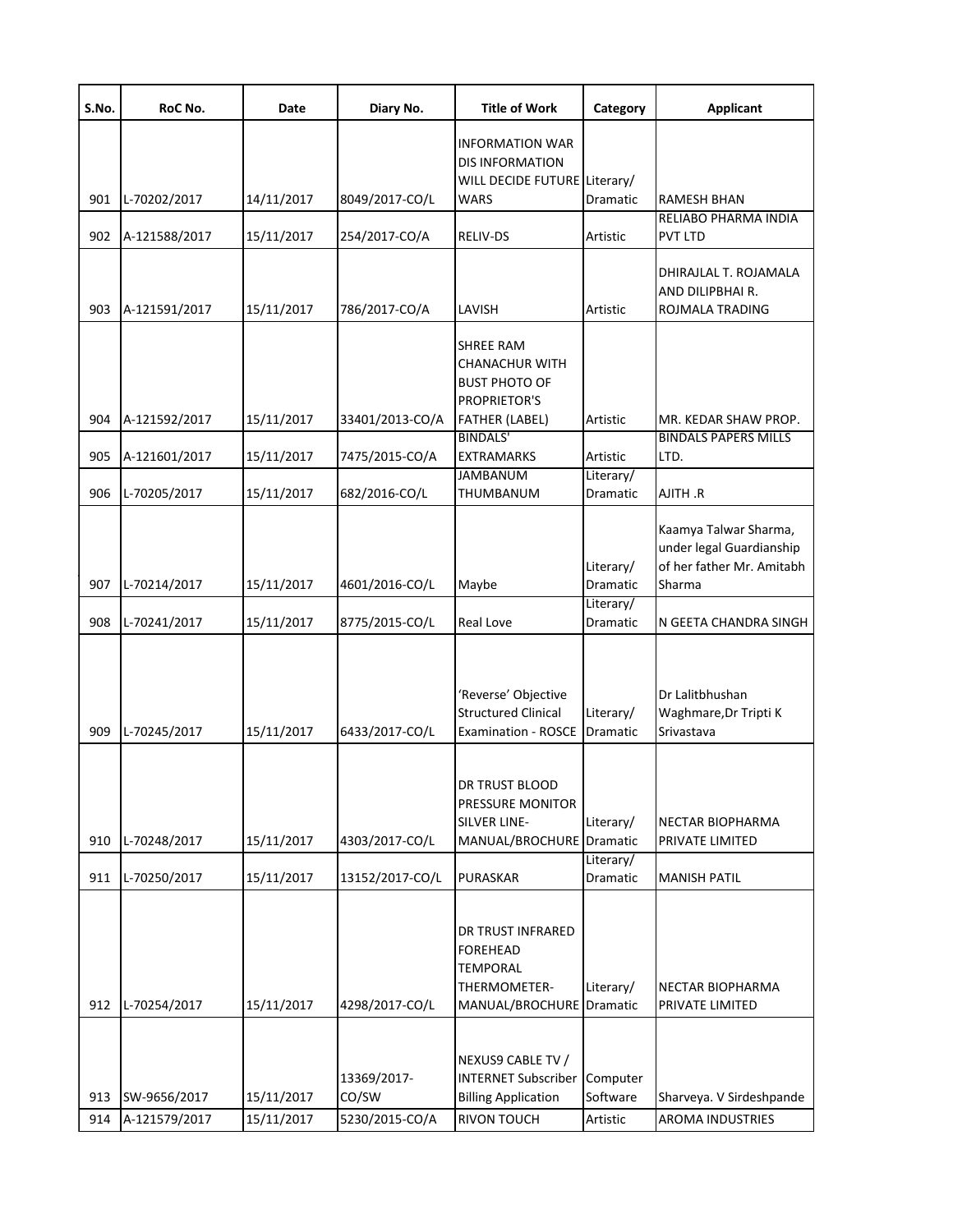| S.No. | RoC No.       | Date       | Diary No.                   | <b>Title of Work</b>                                                   | Category                     | <b>Applicant</b>                                                                                        |
|-------|---------------|------------|-----------------------------|------------------------------------------------------------------------|------------------------------|---------------------------------------------------------------------------------------------------------|
|       |               |            |                             | 132 Diameter Valve<br><b>Bend Removing</b><br><b>Machine-Artistic</b>  |                              |                                                                                                         |
| 915   | A-121582/2017 | 15/11/2017 | 5452/2015-CO/A              | Work                                                                   | Artistic                     | Mr. G. R. Mallikarjuna,<br>M/S SUPARSHVA SWABS I                                                        |
| 916   | A-121583/2017 | 15/11/2017 | 1277/2016-CO/A              | <b>TULIPS ABSORBENT</b><br><b>COTTON WOOL</b>                          | Artistic                     | <b>SMT. TIRLOK SUNDRI</b><br>JAIN, AJAY JAIN, RAJEEV<br>JAQIN, RAHUL JAIN<br><b>PARTNERS</b>            |
| 917   | A-121590/2017 | 15/11/2017 | 785/2017-CO/A               | AQUA FLOW WITH A<br>LOGO                                               | Artistic                     | KHIMJIBHAI P, KANTILAL A,<br>DHARMESH A, RAKESH<br>T, BHUDARBHAI,<br>KAMAL, PRABHUDAS,<br>SMT.MANULABEN |
| 918   | A-121595/2017 | 15/11/2017 | 6196/2016-CO/A              | <b>FW RB 5255 CP</b>                                                   | Artistic                     | <b>ROBY FRANCIS</b>                                                                                     |
| 919   | A-121598/2017 | 15/11/2017 | 13044/2015-CO/A             | Shelke Samuha                                                          | Artistic                     | Shelke Samuha                                                                                           |
| 920   | L-70212/2017  | 15/11/2017 | 4595/2016-CO/L              | Flew You to the<br>Moon                                                | Literary/<br>Dramatic        | Kaamya Talwar Sharma,<br>under legal Guardianship<br>of her father Mr. Amitabh<br>Sharma                |
| 921   | L-70222/2017  | 15/11/2017 | 3700/2017-CO/L              | Module 1- Fun with<br>the Universe                                     | Literary/<br>Dramatic        | Space Technology and<br>Education Pvt. Ltd.                                                             |
| 922   | L-70246/2017  | 15/11/2017 | 4301/2017-CO/L              | HOW TO<br><b>USETRUMOM</b><br><b>ELECTRIC PUMP-</b><br>MANUAL/BROCHURE | Literary/<br>Dramatic        | NECTAR BIOPHARMA<br>PRIVATE LIMITED                                                                     |
| 923   | L-70253/2017  | 15/11/2017 | 4297/2017-CO/L              | PREGAPLAN-HOW<br><b>TO USE</b><br>/MANUAL/BROCHUR<br>E                 | Literary/<br><b>Dramatic</b> | <b>NECTAR BIOPHARMA</b><br>PRIVATE LIMITED                                                              |
| 924   | L-70256/2017  | 15/11/2017 | 13350/2017-CO/L             | <b>G R PRAKASH VEDA</b><br>PADMA BIBLE GUIDE<br>PANCHA KANDALU         | Literary/<br>Dramatic        | M/S FAITH INSTITUTE OF<br><b>RURAL EVANGELISM</b>                                                       |
| 925   | SR-12936/2017 | 15/11/2017 | 7087/2017-CO/SR             | <b>SIRIPPU EN</b>                                                      | Sound<br>Recording           | Sony Music Entertainment<br>India Pvt Ltd.                                                              |
| 926   | SW-9654/2017  | 15/11/2017 | 13900/2017-<br>CO/SW        | www.artofjp.in                                                         | Computer<br>Software         | Art of JP                                                                                               |
| 927   | A-121586/2017 | 15/11/2017 | 12516/2015-CO/A             | <b>SANXIN</b>                                                          | Artistic                     | SANXIN ELECTRICAL PVT.<br>LTD.                                                                          |
| 928   | A-121604/2017 | 15/11/2017 | 3942/2015-CO/A              | <b>PUNE MIRROR</b>                                                     | Artistic                     | Bennett, Coleman & Co.<br>Ltd                                                                           |
| 929   | A-121607/2017 | 15/11/2017 | 12510/2015-CO/A             | SAI S.A NAMKEEN<br>LABEL                                               | Artistic                     | SHIV RAM SINGH                                                                                          |
| 930   | CF-3918/2017  | 15/11/2017 | 11497/2017-CO/CF CHALTA HAI | UPAR PANKHA                                                            | aph Film                     | Cinematogr CRAZY CUB ANIMATION<br>STUDIO PVT. LTD                                                       |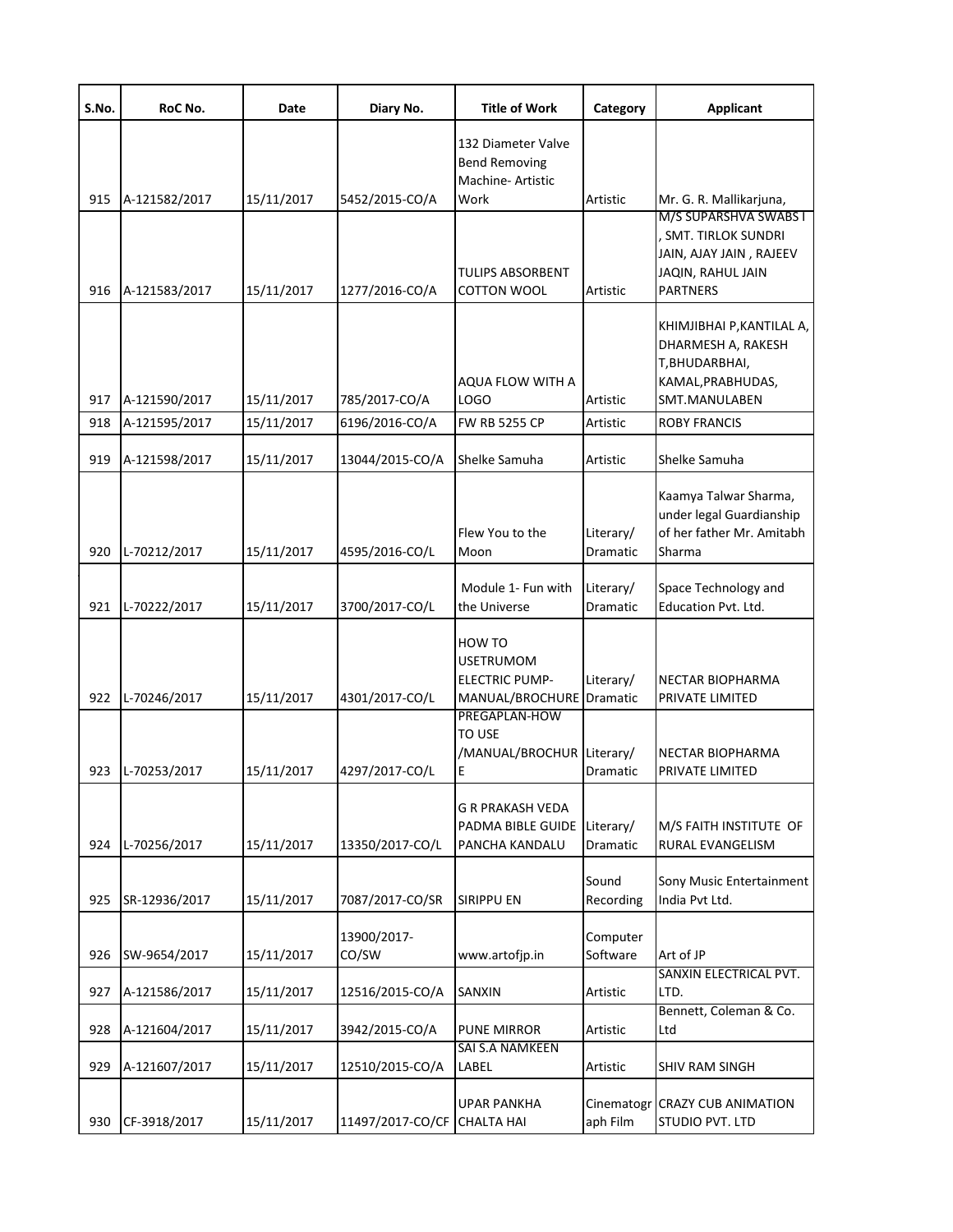| S.No. | RoC No.       | Date       | Diary No.              | <b>Title of Work</b>                                                                                                   | Category              | <b>Applicant</b>                                                                         |
|-------|---------------|------------|------------------------|------------------------------------------------------------------------------------------------------------------------|-----------------------|------------------------------------------------------------------------------------------|
| 931   | L-70217/2017  | 15/11/2017 | 4597/2016-CO/L         | <b>Diamond Drizzle</b>                                                                                                 | Literary/<br>Dramatic | Kaamya Talwar Sharma,<br>under legal Guardianship<br>of her father Mr. Amitabh<br>Sharma |
|       |               |            |                        | <b>QUESTIONNAIRE FOR</b><br><b>EVALUATION OF RISK</b><br><b>FACTORS</b><br><b>ASSOCIATED WITH</b><br>NON SPECIFIC NECK | Literary/             |                                                                                          |
| 932   | L-70226/2017  | 15/11/2017 | 3134/2017-CO/L         | <b>PAIN</b><br>U.K.G Telugu Text                                                                                       | Dramatic<br>Literary/ | <b>AMITY UNIVERSITY</b>                                                                  |
| 933   | L-70244/2017  | 15/11/2017 | 7193/2015-CO/L         | <b>Book</b>                                                                                                            | Dramatic              | K.S.Arvind<br><b>SONY MUSIC</b>                                                          |
| 934   | SR-12933/2017 | 15/11/2017 | 12952/2017-CO/SR DAARU |                                                                                                                        | Sound<br>Recording    | ENTERTAINMENT INDIA<br>PVT. LTD.                                                         |
| 935   | A-121580/2017 | 15/11/2017 | 5444/2015-CO/A         | 7 Ton Friction Welder<br>Artistic Work                                                                                 | Artistic              | Mr. G. R. Mallikarjuna<br>FINE & SHINE COSMETICS                                         |
| 936   | A-121584/2017 | 15/11/2017 | 7463/2016-CO/A         | <b>VECLEAN NO 1</b>                                                                                                    | Artistic              | PVT. LTD.                                                                                |
| 937   | A-121593/2017 | 15/11/2017 | 6198/2016-CO/A         | <b>FW RB 5400 CP</b>                                                                                                   | Artistic              | <b>ROBY RANCIS</b>                                                                       |
| 938   | A-121596/2017 | 15/11/2017 | 6194/2016-CO/A         | <b>FW RB 5253 CP</b>                                                                                                   | Artistic              | <b>ROBY FRANCIS</b>                                                                      |
| 939   | A-121603/2017 | 15/11/2017 | 12211/2015-CO/A        | DEVICE OF PADDLE                                                                                                       | Artistic              | MR. SHAILESH J. PATEL<br>(PARTNER)                                                       |
| 940   | L-70218/2017  | 15/11/2017 | 4313/2016-CO/L         | Album Description &<br>Gospel of St. Rock                                                                              | Literary/<br>Dramatic | <b>Tyrell Mendez</b>                                                                     |
|       |               |            |                        |                                                                                                                        | Literary/             | Kaamya Talwar Sharma,<br>under legal Guardianship<br>of her father Mr. Amitabh           |
| 941   | L-70221/2017  | 15/11/2017 | 4599/2016-CO/L         | Liquid Sky<br>Interpretation of Isha Literary/                                                                         | Dramatic              | Sharma<br>JAYEN CHANDRAKANT                                                              |
| 942   | L-70230/2017  | 15/11/2017 | 13735/2017-CO/L        | Upnishad                                                                                                               | Dramatic              | SHAH                                                                                     |
| 943   | L-70232/2017  | 15/11/2017 | 10032/2017-CO/L        | LOVE AND LIGHT                                                                                                         | Literary/<br>Dramatic | AMITA SANGHVI                                                                            |
| 944   | L-70236/2017  | 15/11/2017 | 13108/2015-CO/L        | THE PROJECT                                                                                                            | Literary/<br>Dramatic | MUKESH MEHTA                                                                             |
| 945   | L-70255/2017  | 15/11/2017 | 4299/2017-CO/L         | HOW TO USE DR<br><b>TRUST COMPRESSOR</b><br>NEBULIZER-<br>MANUAL/BROCHURE Dramatic                                     | Literary/             | NECTAR BIOPHARMA<br>PRIVATE LIMITED                                                      |
| 946   | A-121585/2017 | 15/11/2017 | 12512/2015-CO/A        | <b>SAILOR LABEL</b>                                                                                                    | Artistic              | MOHAMMAD RIYAZ KHAN<br>TRADING AS SMITZ<br><b>POLYTEX</b>                                |
| 947   | A-121605/2017 | 15/11/2017 | 28/2017-CO/A           | A MARK OF QUALITY<br><b>JAJODIA</b>                                                                                    | Artistic              | KISHAN LAL AGARWAL &<br>SANDEEP AGARWAL,<br><b>PARTNER</b>                               |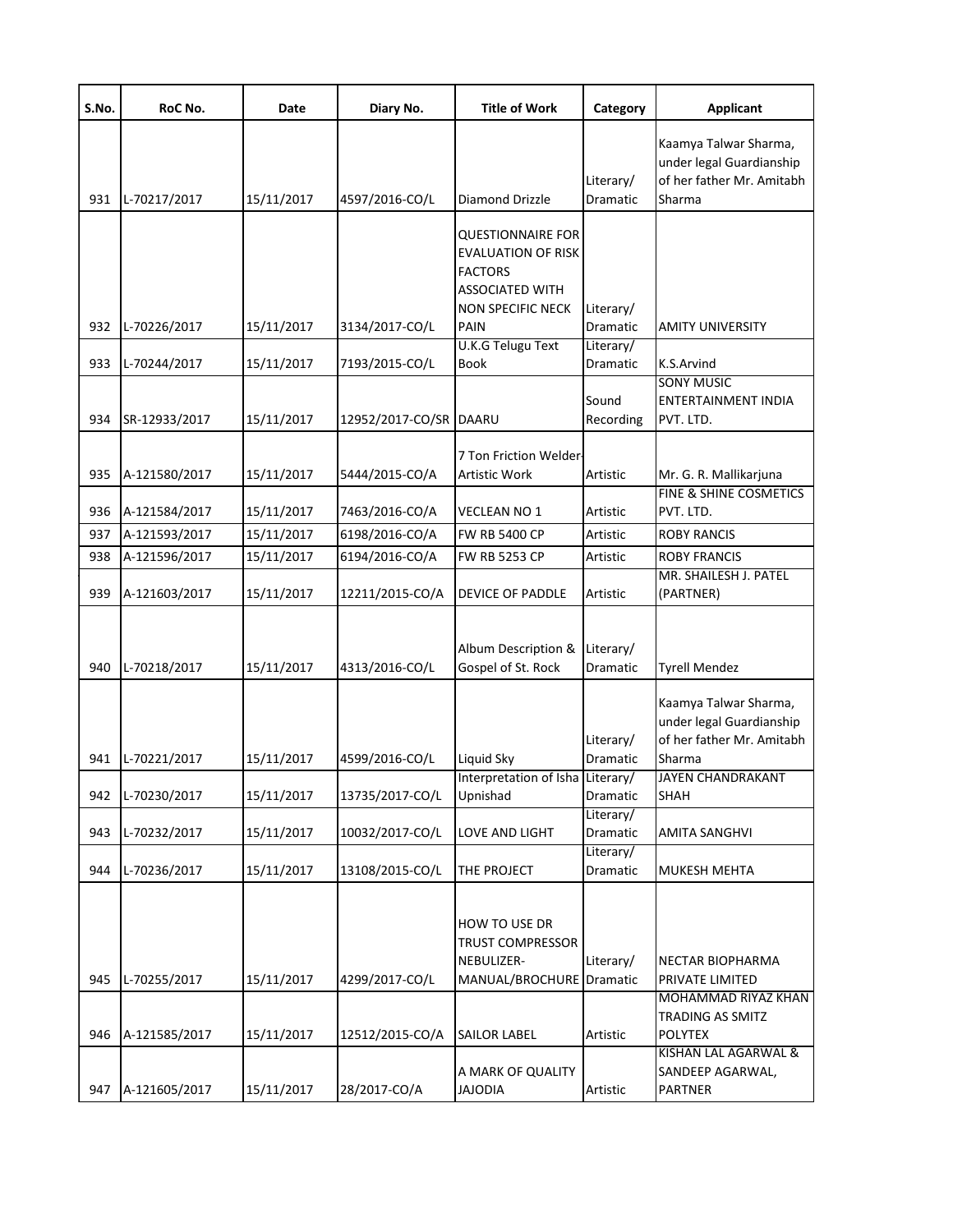| S.No. | RoC No.       | Date       | Diary No.                     | <b>Title of Work</b>                                                                                                 | Category                     | <b>Applicant</b>                                                                         |
|-------|---------------|------------|-------------------------------|----------------------------------------------------------------------------------------------------------------------|------------------------------|------------------------------------------------------------------------------------------|
| 948   | CF-3917/2017  | 15/11/2017 | 11502/2017-CO/CF              | <b>DO CHUHE THE</b>                                                                                                  | Cinematogr<br>aph Film       | <b>CRAZY CUB ANIMATION</b><br>STUDIO PVT. LTD                                            |
| 949   | CF-3919/2017  | 15/11/2017 | 11485/2017-CO/CF AAHA TAMATAR |                                                                                                                      | aph Film                     | Cinematogr CRAZY CUB ANIMATION<br>PVT. LTD                                               |
| 950   | L-70206/2017  | 15/11/2017 | 4589/2016-CO/L                | Golden Glass                                                                                                         | Literary/<br>Dramatic        | Kaamya Talwar Sharma,<br>under legal Guardianship<br>of her father Mr. Amitabh<br>Sharma |
| 951   | L-70211/2017  | 15/11/2017 | 1937/2017-CO/L                | <b>BRESLET- EK</b><br>VISHLESHAN<br><b>SWATRANTRA</b><br>OLAKH                                                       | Literary/<br>Dramatic        | Dr. Amar Anil Gupte                                                                      |
| 952   | L-70215/2017  | 15/11/2017 | 7904/2017-CO/L                | ZATKA SOLAR FENCE<br><b>GUARD STANDARD</b><br>MG 12 TYPE                                                             | Literary/<br>Dramatic        | M/S MONEX ELECTRO<br><b>PRODUCTS</b>                                                     |
| 953   | L-70216/2017  | 15/11/2017 | 4598/2016-CO/L                | Blue                                                                                                                 | Literary/<br>Dramatic        | Kaamya Talwar Sharma,<br>under legal Guardianship<br>of her father Mr. Amitabh<br>Sharma |
| 954   | L-70219/2017  | 15/11/2017 | 11505/2015-CO/L               | LALDWEEPER GOPAN Literary/<br>RAHASYA                                                                                | Dramatic                     | HIMANGSHU BIKASH DAS                                                                     |
| 955   | L-70220/2017  | 15/11/2017 | 4594/2016-CO/L                | <b>Going Nowhere</b>                                                                                                 | Literary/<br>Dramatic        | Kaamya Talwar Sharma,<br>under legal Guardianship<br>of her father Mr. Amitabh<br>Sharma |
| 956   | L-70225/2017  | 15/11/2017 | 7507/2016-CO/L                | King and Queen Place Literary/<br>on Wheel                                                                           | Dramatic                     | Shishpal Singh Jasrotia                                                                  |
| 957   | L-70228/2017  | 15/11/2017 | 829/2016-CO/L                 | <b>STATE BANK SECURE</b><br><b>OTP APP</b>                                                                           | Literary/<br><b>Dramatic</b> | THE DEPUTY GENERAL<br>MANAGER (IT- MOBILE<br><b>BANKING DEPT.)</b>                       |
| 958   | L-70229/2017  | 15/11/2017 | 1455/2016-CO/L                | YOGASPIRITUAL                                                                                                        | Literary/<br>Dramatic        | S. JAYANTAM                                                                              |
| 959   | L-70233/2017  | 15/11/2017 | 75/2016-CO/L                  | <b>UPAEM</b>                                                                                                         | Literary/<br>Dramatic        | P K KAMALAKARA<br>SHARMA                                                                 |
| 960   | L-70239/2017  | 15/11/2017 | 8505/2015-CO/L                | SANDALWOOD OIL<br>THERAPY 21                                                                                         | Literary/<br>Dramatic        | G. VISWANATH SHET                                                                        |
| 961   | L-70252/2017  | 15/11/2017 | 12880/2017-CO/L               | PROCREATION OF<br>COW AND SOY CURD<br>BY USING STARTER<br><b>CULTURE AS</b><br><b>FERMENTED RICE</b><br>RINSED WATER | Literary/<br>Dramatic        | D SRIDEVI, SHILPA JOY                                                                    |
| 962   | M-477/2017    | 15/11/2017 | 5403/2015-CO/M                | TU PAAS HAI                                                                                                          | Music                        | Somesh Manmath Dargu                                                                     |
| 963   | SR-12930/2017 | 15/11/2017 | 12947/2017-CO/SR TERE SAAH    |                                                                                                                      | Sound<br>Recording           | <b>SONY MUSIC</b><br>ENTERTAINMENT INDIA<br>PVT. LTD.                                    |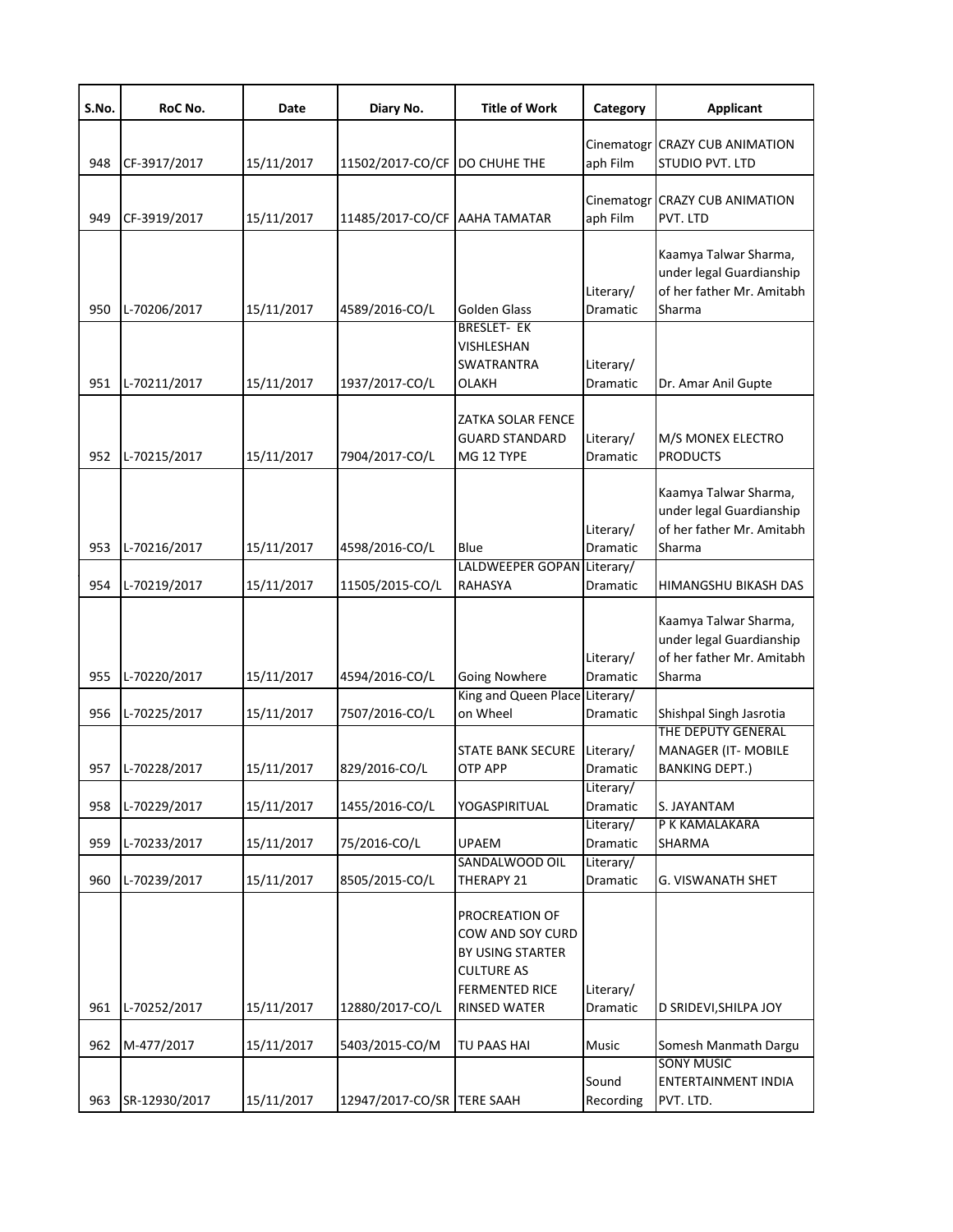| S.No. | RoC No.       | Date       | Diary No.                        | <b>Title of Work</b>                                                                                                                      | Category                           | <b>Applicant</b>                                                                                                 |
|-------|---------------|------------|----------------------------------|-------------------------------------------------------------------------------------------------------------------------------------------|------------------------------------|------------------------------------------------------------------------------------------------------------------|
| 964   | SR-12931/2017 | 15/11/2017 | 12954/2017-CO/SR KUDIYAN DI CHUP | KUDIYAN DI CHUP                                                                                                                           | Sound<br>Recording                 | <b>SONY MUSIC</b><br>ENTERTAINMENT INDIA<br>PVT. LTD.                                                            |
| 965   | A-121581/2017 | 15/11/2017 | 5451/2015-CO/A                   | <b>32 KVA ELECTRICAL</b><br><b>SERVO METAL</b><br><b>GATHERING</b><br><b>MACHINE WITH</b><br><b>AUTO LOADING-</b><br><b>ARTISTIC WORK</b> | Artistic                           | Mr. G. R. Mallikarjuna                                                                                           |
| 966   | A-121589/2017 | 15/11/2017 | 9110/2017-CO/A                   | 3 ft. interio                                                                                                                             | Artistic                           | <b>3FEET INTERIO PRIVATE</b><br>LIMITED                                                                          |
| 967   | L-70210/2017  | 15/11/2017 | 4593/2016-CO/L                   | <b>Forgotten Similarity</b>                                                                                                               | Literary/<br>Dramatic              | Kaamya Talwar Sharma,<br>under legal Guardianship<br>of her father Mr. Amitabh<br>Sharma                         |
| 968   | SR-12937/2017 | 15/11/2017 | 9613/2016-CO/SR                  | <b>SAILOR</b>                                                                                                                             | Sound<br>Recording                 | Pooja Wadhwa                                                                                                     |
| 969   | A-121600/2017 | 15/11/2017 | 2314/2016-CO/A                   | SAINATH LABEL                                                                                                                             | Artistic                           | M/S SOMESHWAR<br><b>INDUSTRIES</b>                                                                               |
| 970   | A-121606/2017 | 15/11/2017 | 12874/2017-CO/A                  | <b>JAIN CHUSKI GOLD</b><br>LABEL                                                                                                          | Artistic                           | YASHWANT JAIN                                                                                                    |
| 971   | L-70204/2017  | 15/11/2017 | 13654/2017-CO/L                  | Ensure peace to<br>endure success                                                                                                         | Literary/<br>Dramatic              | Prof. Jitendra Singhal                                                                                           |
| 972   | L-70213/2017  | 15/11/2017 | 4600/2016-CO/L                   | Soldier                                                                                                                                   | Literary/<br>Dramatic<br>Literary/ | Kaamya Talwar Sharma,<br>under legal Guardianship<br>of her father Mr. Amitabh<br>Sharma<br><b>SANTOSH KUMAR</b> |
| 973   | L-70223/2017  | 15/11/2017 | 5881/2016-CO/L                   | MEMSAAB BOOK                                                                                                                              | Dramatic<br>Literary/              | <b>KAUSHIL</b>                                                                                                   |
| 974   | L-70227/2017  | 15/11/2017 | 11951/2015-CO/L                  | <b>Comedy Couple</b>                                                                                                                      | Dramatic                           | BIKAS RANJAN MISHRA                                                                                              |
| 975   | L-70237/2017  | 15/11/2017 | 13815/2016-CO/L                  | KrypCore                                                                                                                                  | Literary/<br>Dramatic              | <b>KRYPC TECHNOLOGIES</b><br>PRIVATE LIMITED                                                                     |
| 976   | L-70238/2017  | 15/11/2017 | 6747/2016-CO/L                   | Kshitij                                                                                                                                   | Literary/<br>Dramatic              | Akshaya Chaturvedi                                                                                               |
| 977   | L-70247/2017  | 15/11/2017 | 4302/2017-CO/L                   | DR TRUST FINGER<br>PULSE OXIMETER<br>MANUAL/BROCHURE Dramatic                                                                             | Literary/                          | <b>NECTAR BIOPHARMA</b><br>PRIVATE LIMITED                                                                       |
| 978   | L-70249/2017  | 15/11/2017 | 12969/2017-CO/L                  | <b>BAWALI RADHA</b>                                                                                                                       | Literary/<br>Dramatic              | KAILASH CHAND SHARMA<br><b>MAMANA</b>                                                                            |
| 979   | L-70251/2017  | 15/11/2017 | 12875/2017-CO/L                  | <b>UNIVERSE</b><br><b>FORMATION BACK</b><br><b>TO BASICS</b>                                                                              | Literary/<br>Dramatic              | GANESH                                                                                                           |
| 980   | SR-12935/2017 | 15/11/2017 | 3456/2015-CO/SR                  | <b>Imperial Love</b>                                                                                                                      | Sound<br>Recording                 | Sumit Malhotra                                                                                                   |
| 981   | SW-9653/2017  | 15/11/2017 | 10437/2017-<br>CO/SW             | SuperKeya                                                                                                                                 | Computer<br>Software               | <b>KUNAL AMBASTA</b>                                                                                             |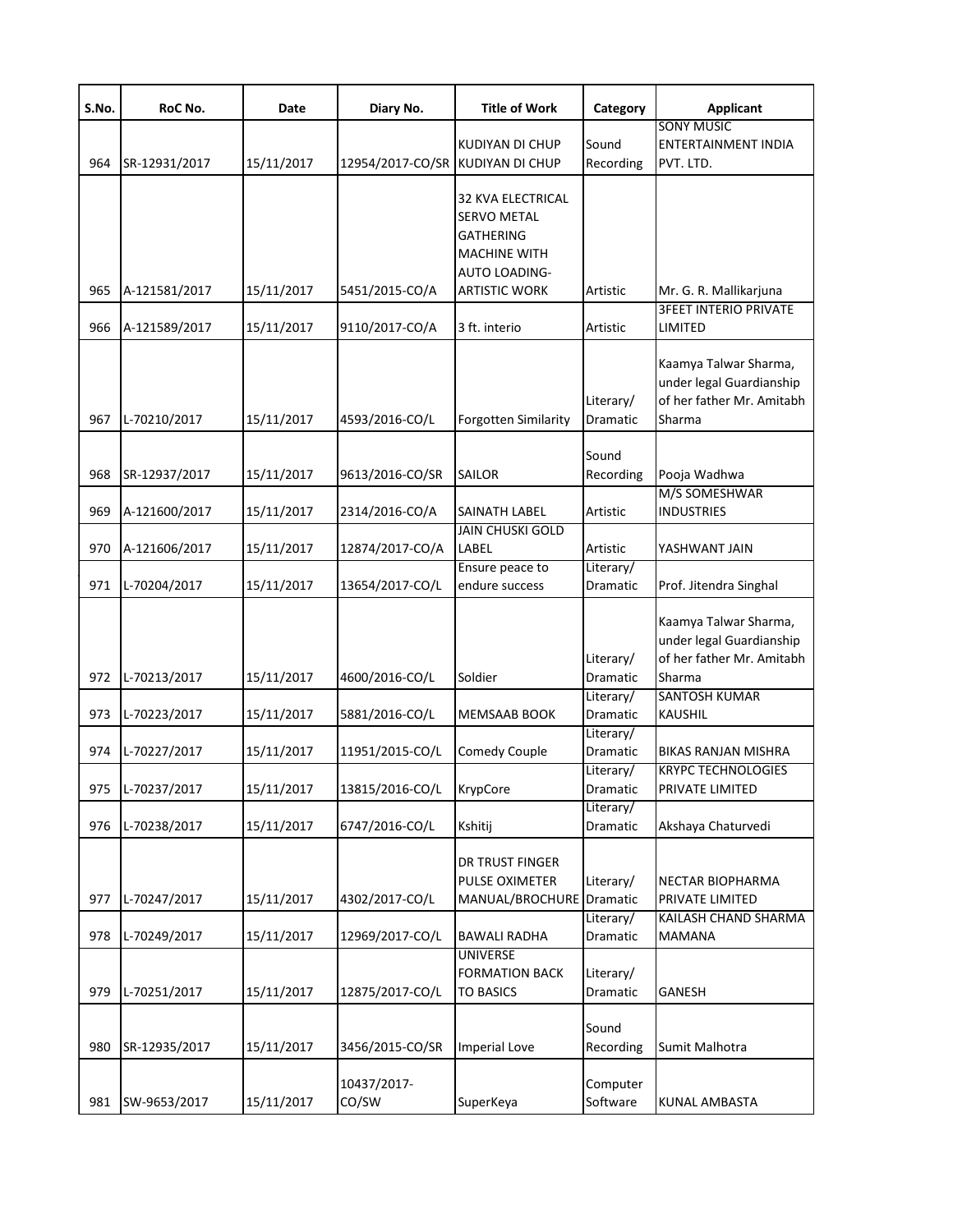| S.No. | RoC No.           | Date       | Diary No.            | <b>Title of Work</b>                                                 | Category              | <b>Applicant</b>                                                                         |
|-------|-------------------|------------|----------------------|----------------------------------------------------------------------|-----------------------|------------------------------------------------------------------------------------------|
| 982   | SW-9655/2017      | 15/11/2017 | 12893/2016-<br>CO/SW | <b>AVE Tool</b>                                                      | Computer<br>Software  | Kommune Brand<br>Communication Pvt. Ltd.                                                 |
| 983   | A-121587/2017     | 15/11/2017 | 6339/2016-CO/A       | DELHI<br><b>INTERNATIONAL</b><br><b>SCHOOL WITH</b><br><b>EMBLEM</b> | Artistic              | <b>DELHI EDUCATION</b><br><b>SOCIETY</b>                                                 |
| 984   | A-121594/2017     | 15/11/2017 | 6197/2016-CO/A       | <b>FW RB 5364</b>                                                    | Artistic              | <b>ROBY FRANCIS</b>                                                                      |
| 985   | A-121597/2017     | 15/11/2017 | 6193/2016-CO/A       | FW RB 5109 CP                                                        | Artistic              | <b>ROBY FRANCIS</b>                                                                      |
| 986   | A-121599/2017     | 15/11/2017 | 33407/2013-CO/A      | 'RELITE PLUS' (LABEL) Artistic                                       |                       | <b>SUBODH KUMAR BHOOT</b><br>PROP.                                                       |
| 987   | A-121602/2017     | 15/11/2017 | 12210/2015-CO/A      | DEVICE OF PADDLE                                                     | Artistic              | MR. SHAILESH J. PATEL (<br>PARTNER)                                                      |
| 988   | L-70203/2017      | 15/11/2017 | 1453/2015-CO/L       | ZindagiA Scenario<br>of love                                         | Literary/<br>Dramatic | Paras Sahdev                                                                             |
| 989   | L-70207/2017      | 15/11/2017 | 4590/2016-CO/L       | <b>RUN</b>                                                           | Literary/<br>Dramatic | Kaamya Talwar Sharma,<br>under legal Guardianship<br>of her father Mr. Amitabh<br>Sharma |
| 990   | L-70208/2017      | 15/11/2017 | 4591/2016-CO/L       | Gasoline                                                             | Literary/<br>Dramatic | Kaamya Talwar Sharma,<br>under legal Guardianship<br>of her father Mr. Amitabh<br>Sharma |
| 991   | L-70209/2017      | 15/11/2017 | 10452/2015-CO/L      | PACKING-CUM-<br><b>INSTRUCTION</b><br>MANUAL                         | Literary/<br>Dramatic | <b>FALCON INDUSTRIES</b>                                                                 |
| 992   | L-70224/2017      | 15/11/2017 | 634/2015-CO/L        | <b>JAI JAI</b><br>MAHARASHTRA<br>MAZHA                               | Literary/<br>Dramatic | MR. SNEHAL VYAS                                                                          |
| 993   | L-70231/2017      | 15/11/2017 | 13651/2017-CO/L      | <b>NAS Based Unit Test</b><br>Math 5(1) by Parmar<br>Pankaj          | Literary/<br>Dramatic | Pankajbhai Amrutlal<br>Parmar                                                            |
|       | 994 L-70234/2017  | 15/11/2017 | 3225/2016-CO/L       | <b>Preposition Guide</b>                                             | Literary/<br>Dramatic | <b>BIRBAL JHA</b>                                                                        |
| 995   | L-70235/2017      | 15/11/2017 | 166/2016-CO/L        | Youth Awareness -<br>It's time for Action                            | Literary/<br>Dramatic | Anil Kothari S/o. Late Shri<br>Shanti Lal                                                |
| 996   | L-70240/2017      | 15/11/2017 | 8780/2015-CO/L       | MY GIRLFRIEND'S<br>ENGAGEMENT                                        | Literary/<br>Dramatic | <b>ABHISHEK RATHORE</b>                                                                  |
| 997   | L-70242/2017      | 15/11/2017 | 9968/2015-CO/L       | LETS DANCE LYRICS<br>BY RAJAN SHARMA                                 | Literary/<br>Dramatic | M/S. BRANDSTAR<br><b>SOLUTIONS</b>                                                       |
| 998   | L-70243/2017      | 15/11/2017 | 8776/2015-CO/L       | The Secret love of on<br>universe                                    | Literary/<br>Dramatic | N GEETA CHANDRA<br><b>SINGHA</b>                                                         |
| 999   | SR-12932/2017     | 15/11/2017 | 12953/2017-CO/SR     | <b>GOAL</b>                                                          | Sound<br>Recording    | <b>SONY MUSIC</b><br>ENTERTAINMENT INDIA<br>PVT. LTD.<br><b>SONY MUSIC</b>               |
| 1000  | SR-12934/2017     | 15/11/2017 | 3647/2017-CO/SR      | <b>HOSANNA</b>                                                       | Sound<br>Recording    | ENTERTAINMENT INDIA<br>PVT LTD                                                           |
|       | 1001 SW-9657/2017 | 15/11/2017 | 13138/2017-<br>CO/SW | E Ola                                                                | Computer<br>Software  | G. BalakrishnaMurthy                                                                     |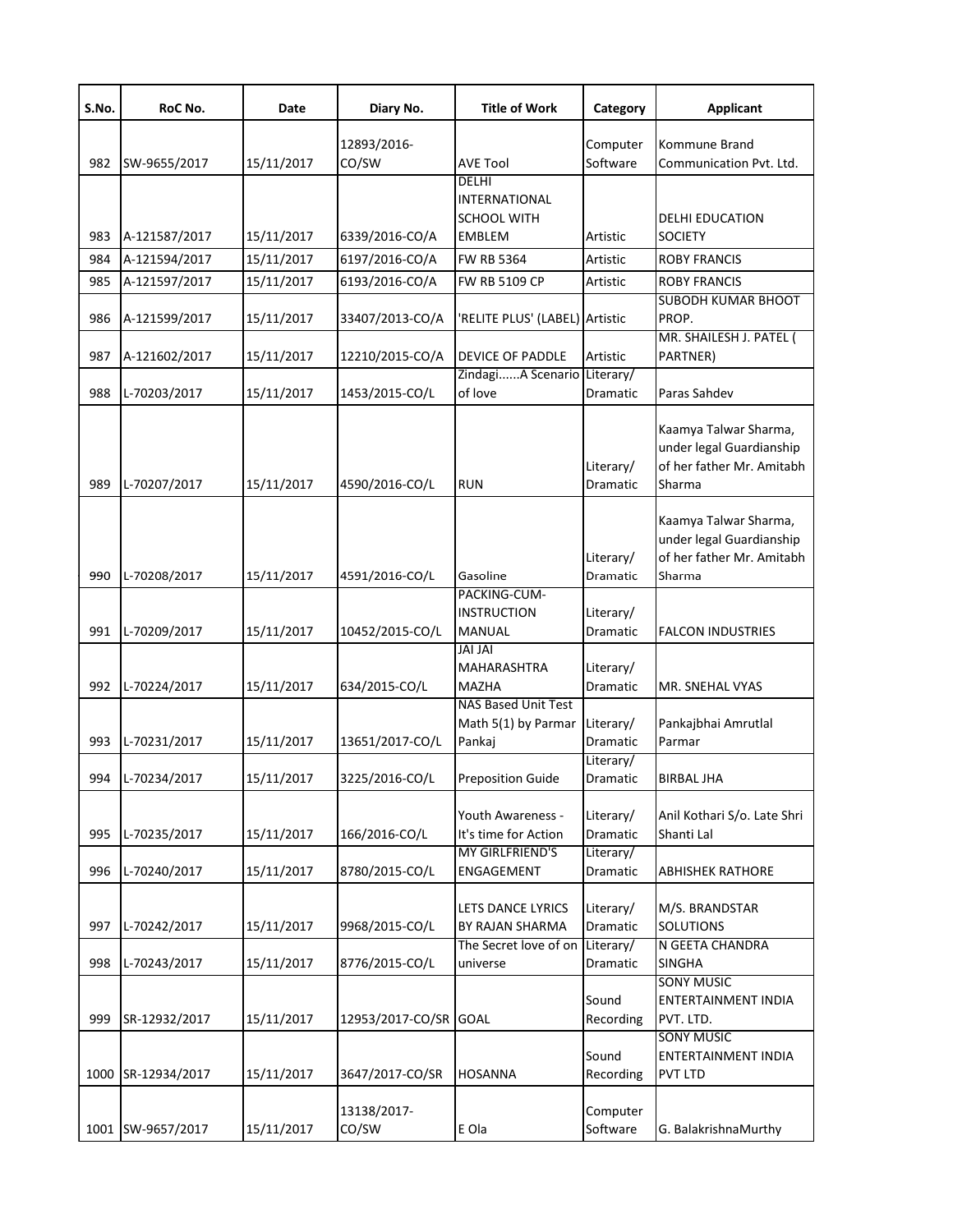| S.No. | RoC No.            | Date       | Diary No.       | <b>Title of Work</b>                                                                                                                                                                                                               | Category               | <b>Applicant</b>                                                       |
|-------|--------------------|------------|-----------------|------------------------------------------------------------------------------------------------------------------------------------------------------------------------------------------------------------------------------------|------------------------|------------------------------------------------------------------------|
|       | 1002 L-70263/2017  | 16/11/2017 | 14172/2016-CO/L | Astrophotography<br>for beginners                                                                                                                                                                                                  | Literary/<br>Dramatic  | Space Technology and<br>Education Pvt. Ltd.                            |
|       | 1003 A-121611/2017 | 16/11/2017 | 8632/2016-CO/A  | <b>TRADITIONAL DRESS</b><br>(H.P) INDIA                                                                                                                                                                                            | Artistic               | <b>MUKESH THAPA</b>                                                    |
| 1004  | L-70260/2017       | 16/11/2017 | 2967/2015-CO/L  | <b>IT Wizard</b><br>Plus/Playing With<br>Technology/CW//Vol<br>.1/Class 1/Item<br>Code:138953                                                                                                                                      | Literary/<br>Dramatic  | M/s. NIIT LIMITED                                                      |
|       | 1005 A-121612/2017 | 16/11/2017 | 83/2017-CO/A    | <b>HAPPY TREAT WITH</b><br><b>DEVICE</b>                                                                                                                                                                                           | Artistic               | MR. KAZIM EBRAHIM<br>THAKUR Proprietor of<br><b>HAPPY TREAT</b>        |
|       | 1006 A-121613/2017 | 16/11/2017 | 1386/2017-CO/A  | JAI GANGA                                                                                                                                                                                                                          | Artistic               | MS GANGA ELECTRICALS                                                   |
|       | 1007 L-70261/2017  | 16/11/2017 | 7691/2015-CO/L  | PRE-RELEASE TICKET<br>SELLING CONCEPT                                                                                                                                                                                              | Literary/<br>Dramatic  | <b>AIMS ORGANISATION</b><br>PRIVATE LIMITED                            |
| 1008  | A-121608/2017      | 16/11/2017 | 940/2015-CO/A   | SuYog                                                                                                                                                                                                                              | Artistic               | YOGESH PALIWAL                                                         |
| 1009  | L-70262/2017       | 16/11/2017 | 3495/2016-CO/L  | <b>EMPLOYEES FIRST,</b><br><b>CUSTOMERS SECOND</b> Dramatic                                                                                                                                                                        | Literary/<br>Literary/ | <b>VINEET NAYAR</b>                                                    |
| 1010  | L-70265/2017       | 16/11/2017 | 7176/2016-CO/L  | VIDARBHA                                                                                                                                                                                                                           | Dramatic               | RAJESH S. KILOR                                                        |
|       | 1011 A-121610/2017 | 16/11/2017 | 11351/2015-CO/A | VITABIOTICS<br><b>FEROGLOBIN B12</b><br>WITH TAGLINE<br><b>CAPSULES</b><br>PROVIDING IRON,<br>ZINC, COPPER & B<br><b>VITAMINS (LABEL</b><br>MARK IN COLOUR)                                                                        | Artistic               | <b>MEYER ORGANICS PVT</b><br>LTD, VITABIOTICS LIMITED                  |
|       | 1012 L-70257/2017  | 16/11/2017 | 1980/2016-CO/L  | <b>SAURABH</b><br><b>INFORMATION</b><br><b>TECHNICAL</b><br><b>INSTITUTE</b>                                                                                                                                                       | Literary/<br>Dramatic  | <b>SAURABH SINGH</b><br>CHAUHAN C O SAURABH<br><b>INFORMATION TECH</b> |
|       | 1013 A-121609/2017 | 16/11/2017 | 11350/2015-CO/A | <b>VITABIOTICS</b><br><b>FEROGLOBIN B12</b><br>WITH TAGLINE<br><b>GENTLE LIQUID</b><br>IRON, ZINC,<br>MINERALS & B<br><b>VITAMINS WITH</b><br>HONEY, MALT AND<br>NATURAL ORANGE<br><b>EXTRACT (LABEL</b><br><b>MARK IN COLOUR)</b> | Artistic               | <b>MEYER ORGANICS PVT</b><br>LTD,, VITABIOTICS LIMITED                 |
|       | 1014 A-121614/2017 | 16/11/2017 | 1379/2017-CO/A  | SHARMI                                                                                                                                                                                                                             | Artistic               | <b>MILTOP EXPORTS</b>                                                  |
|       | 1015 L-70258/2017  | 16/11/2017 | 7501/2016-CO/L  | Brand Book 2016-<br>2017                                                                                                                                                                                                           | Literary/<br>Dramatic  | Visage Beauty and Health<br>Care Pvt Ltd                               |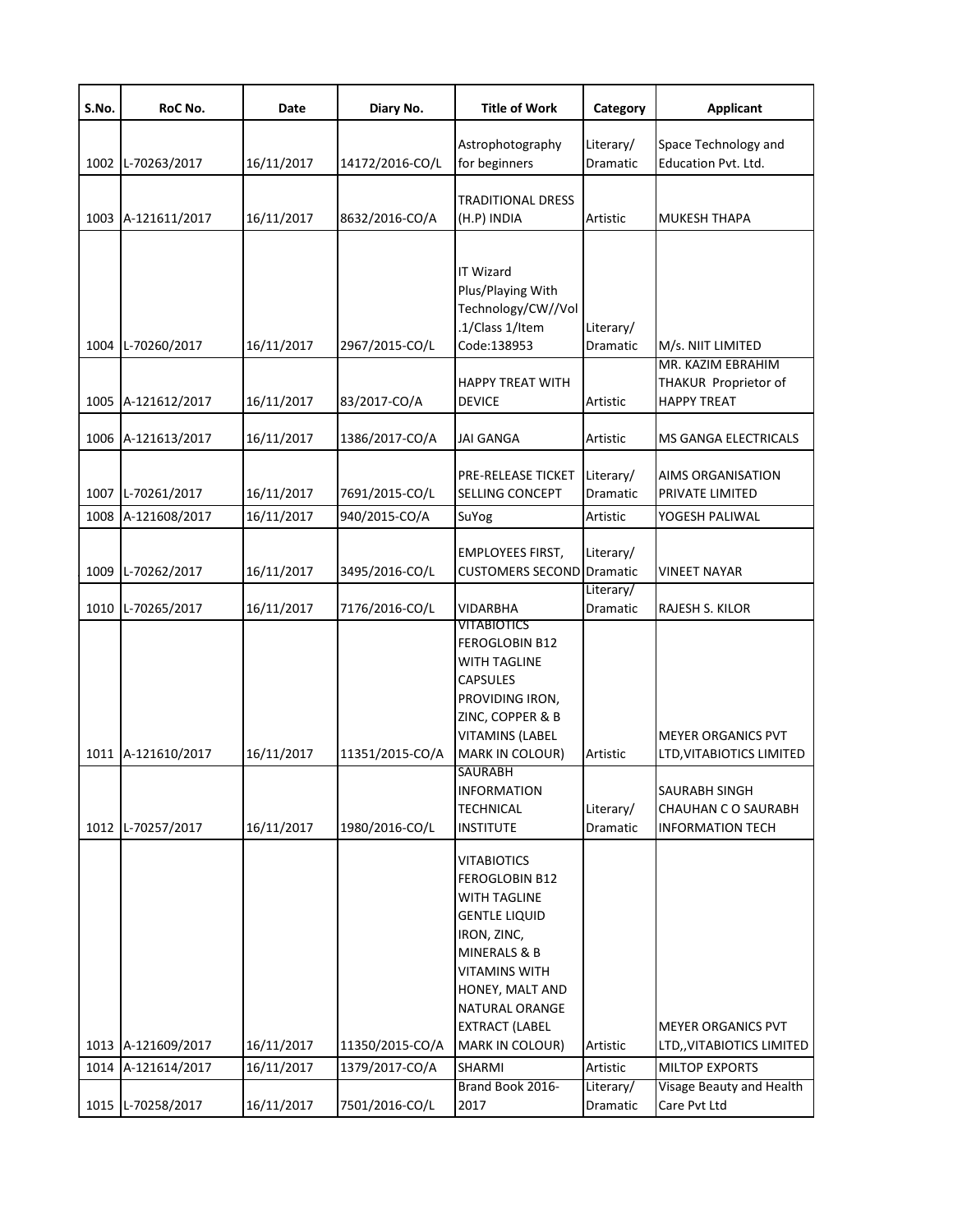| S.No.        | RoC No.                                            | Date                                   | Diary No.                                           | <b>Title of Work</b>                                                                                                                                                                                                                                                           | Category                                                   | <b>Applicant</b>                                                                                                                   |
|--------------|----------------------------------------------------|----------------------------------------|-----------------------------------------------------|--------------------------------------------------------------------------------------------------------------------------------------------------------------------------------------------------------------------------------------------------------------------------------|------------------------------------------------------------|------------------------------------------------------------------------------------------------------------------------------------|
|              |                                                    |                                        |                                                     |                                                                                                                                                                                                                                                                                | Literary/                                                  |                                                                                                                                    |
| 1016         | L-70259/2017                                       | 16/11/2017                             | 1761/2016-CO/L                                      | <b>AADHAR</b>                                                                                                                                                                                                                                                                  | Dramatic                                                   | <b>ABHIK BHANU</b>                                                                                                                 |
|              |                                                    |                                        |                                                     |                                                                                                                                                                                                                                                                                | Literary/                                                  | <b>ABBEY WEST SERVICES</b>                                                                                                         |
| 1017         | L-70264/2017                                       | 16/11/2017                             | 13561/2015-CO/L                                     | <b>Security Certificate</b>                                                                                                                                                                                                                                                    | Dramatic                                                   | PRIVATE LIMITED                                                                                                                    |
|              |                                                    |                                        |                                                     |                                                                                                                                                                                                                                                                                | Literary/                                                  |                                                                                                                                    |
|              | 1018 L-70266/2017                                  | 16/11/2017                             | 3230/2016-CO/L                                      | <b>WORDS AROUND US</b>                                                                                                                                                                                                                                                         | Dramatic                                                   | <b>BIRBAL JHA</b>                                                                                                                  |
| 1019         | M-478/2017                                         | 16/11/2017                             | 1400/2016-CO/M                                      | <b>UDNE DO</b>                                                                                                                                                                                                                                                                 | Music                                                      | <b>VIBHU TREHAN</b>                                                                                                                |
|              |                                                    |                                        |                                                     |                                                                                                                                                                                                                                                                                |                                                            | Visual Bi Solutions India                                                                                                          |
| 1020         | A-121618/2017                                      | 17/11/2017                             | 5886/2017-CO/A                                      | visual bi                                                                                                                                                                                                                                                                      | Artistic                                                   | <b>Private Limited</b>                                                                                                             |
|              |                                                    |                                        |                                                     |                                                                                                                                                                                                                                                                                | Literary/                                                  | <b>CGR Collateral</b>                                                                                                              |
| 1021         | L-70271/2017                                       | 17/11/2017                             | 4665/2017-CO/L                                      | CGR Mandi                                                                                                                                                                                                                                                                      | Dramatic                                                   | Management Limited                                                                                                                 |
| 1022<br>1023 | L-70276/2017<br>L-70281/2017<br>1024 A-121626/2017 | 17/11/2017<br>17/11/2017<br>17/11/2017 | 5578/2017-CO/L<br>4256/2017-CO/L<br>14908/2016-CO/A | OPTIMIZATION OF<br><b>DRILLING PROCESS</b><br>PARAMETERS OF AISI<br><b>304 STAINLESS STEEL</b><br>BY USING RESPONSE<br><b>SURFACE</b><br><b>METHODOLOGY</b><br>Process of PO<br>Attainment<br>Verification<br><b>BISK FARM BUTTER</b><br><b>PLUS</b><br><b>BISK FARM CHOCO</b> | Literary/<br>Dramatic<br>Literary/<br>Dramatic<br>Artistic | M.SHARIQUE TUFAIL<br><b>KPR INSTITUTE OF</b><br><b>ENGINEERING AND</b><br><b>TECHNOLOGY</b><br>SAJ FOOD PRODUCTS PVT<br><b>LTD</b> |
| 1025         | A-121628/2017                                      | 17/11/2017                             | 14910/2016-CO/A                                     | DELITE CHOCOLATE<br><b>ENROBED GINGER</b><br><b>COOKIE</b>                                                                                                                                                                                                                     | Artistic                                                   | SAJ FOOD PRODUCTS PVT<br><b>LTD</b>                                                                                                |
|              | 1026 A-121629/2017                                 | 17/11/2017                             | 14911/2016-CO/A                                     | <b>BISK FARM CHOCO</b><br><b>PLUS</b>                                                                                                                                                                                                                                          | Artistic                                                   | SAJ FOOD PRODUCTS PVT<br><b>LTD</b>                                                                                                |
| 1027         | L-70272/2017                                       | 17/11/2017                             | 3920/2017-CO/L                                      | Narendra Modi-<br>Changing the<br>Direction of the Wind<br>and Challenges<br>Ahead                                                                                                                                                                                             | Literary/<br>Dramatic                                      | M.L Gupta                                                                                                                          |
| 1028         | SW-9658/2017                                       | 17/11/2017                             | 567/2017-CO/SW                                      | <b>ANALYSIS OF</b><br><b>GRATING ASSEMBLY</b><br>FOR 34.0 SIZE OF AIR<br>PREHEATER<br><b>V.R CONCEPT &amp;</b>                                                                                                                                                                 | Computer<br>Software                                       | <b>BHARAT HEAVY</b><br><b>ELECTRICALS LIMITED</b>                                                                                  |
| 1029         | A-121616/2017                                      | 17/11/2017                             | 4729/2017-CO/A                                      | <b>DESIGN</b>                                                                                                                                                                                                                                                                  | Artistic                                                   | Mr. Vincent Roy                                                                                                                    |
|              | 1030 A-121621/2017                                 | 17/11/2017                             | 14903/2016-CO/A                                     | <b>BISK FARM PUFF</b><br><b>ROLL PINEAPPLE</b><br>CREAM                                                                                                                                                                                                                        | Artistic                                                   | SAJ FOOD PRODUCTS PVT<br><b>LTD</b>                                                                                                |
|              | 1031 A-121631/2017                                 | 17/11/2017                             | 6037/2016-CO/A                                      | <b>FW RB 5563</b>                                                                                                                                                                                                                                                              | Artistic                                                   | <b>ROBY FRANCIS</b>                                                                                                                |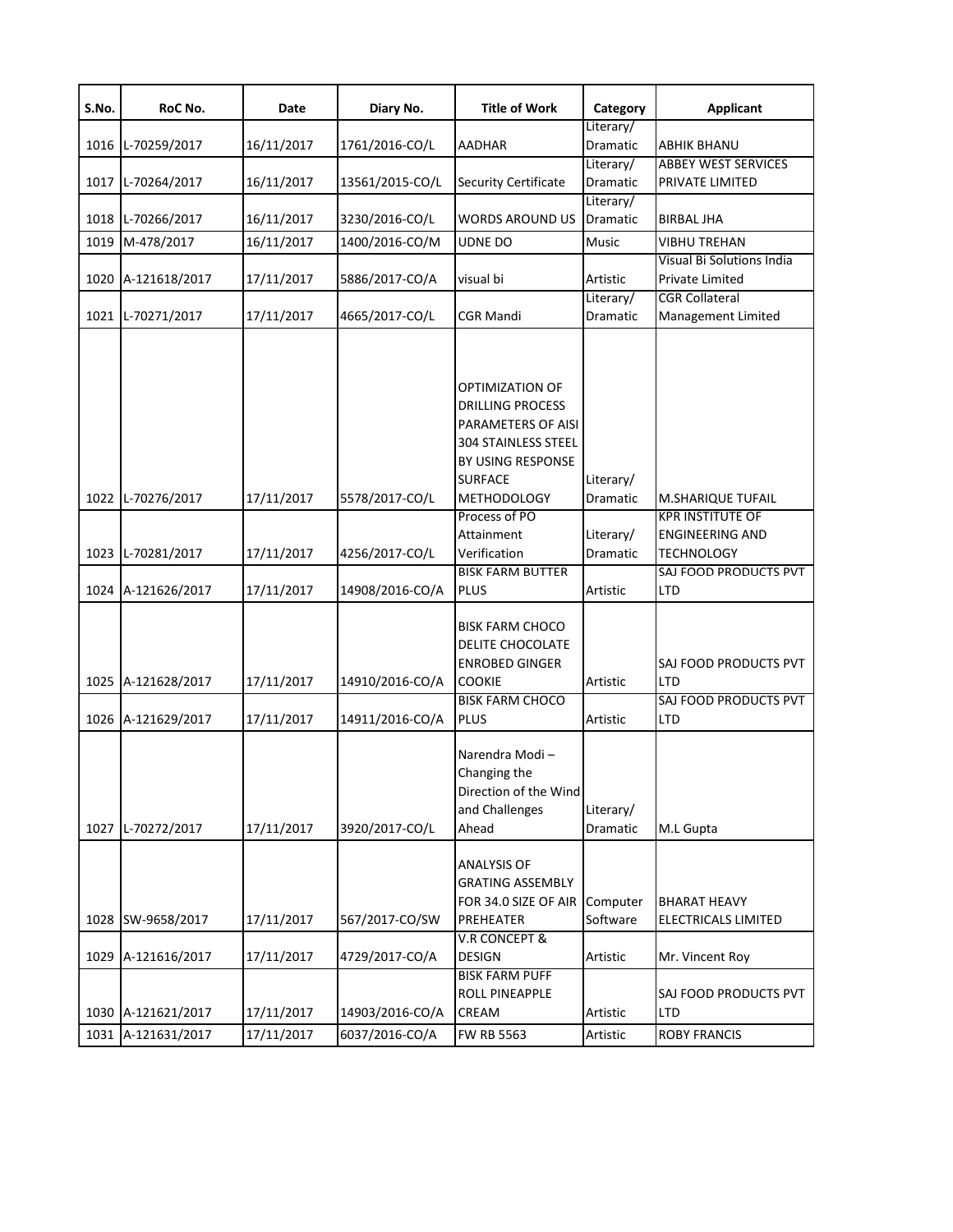| S.No. | RoC No.            | Date       | Diary No.       | <b>Title of Work</b>                                                                                 | Category              | <b>Applicant</b>                                                       |
|-------|--------------------|------------|-----------------|------------------------------------------------------------------------------------------------------|-----------------------|------------------------------------------------------------------------|
|       |                    |            |                 | Overview of the<br>question paper<br>setting and<br>evaluation<br>policyAssignments,<br>Seminars and | Literary/             | KPR INSTITUTE OF<br><b>ENGINEERING AND</b>                             |
| 1032  | L-70277/2017       | 17/11/2017 | 4227/2017-CO/L  | Tutorial                                                                                             | Dramatic              | TECHNOLOGY<br><b>KPR INSTITUTE OF</b>                                  |
| 1033  | L-70283/2017       | 17/11/2017 | 4268/2017-CO/L  | Process of identifying Literary/<br>the curriculum gap                                               | Dramatic              | <b>ENGINEERING AND</b><br>TECHNOLOGY                                   |
| 1034  | L-70284/2017       | 17/11/2017 | 4277/2017-CO/L  | Innovations by the<br>Faculty in Teaching<br>and Learning                                            | Literary/<br>Dramatic | <b>KPR INSTITUTE OF</b><br><b>ENGINEERING AND</b><br><b>TECHNOLOGY</b> |
| 1035  | A-121632/2017      | 17/11/2017 | 6089/2016-CO/A  | <b>FW RB 5550 SL</b>                                                                                 | Artistic              | ROBY FRANCIS                                                           |
| 1036  | A-121634/2017      | 17/11/2017 | 6091/2016-CO/A  | FW RB 5163 CP & SL<br>AMRITA YOGA                                                                    | Artistic<br>Literary/ | ROBY FRANCIS<br><b>MATA</b><br>AMRITANANDAMAYI<br>MATH, CHARITABLE     |
| 1037  | L-70274/2017       | 17/11/2017 | 1418/2017-CO/L  | <b>CURRICULUM</b>                                                                                    | Dramatic              | <b>TRUST</b>                                                           |
| 1038  | L-70288/2017       | 17/11/2017 | 8094/2016-CO/L  | Design of VCO using<br>ultra low power<br>subthreshold MOS<br>current mode logic<br>circuits.        | Literary/<br>Dramatic | Pranoti Vishwanath<br>Bachhav                                          |
| 1039  | L-70289/2017       | 17/11/2017 | 8093/2016-CO/L  | <b>Crosstalk Delay</b><br>Analysis in Very Deep<br><b>Submicron VLSI</b><br>Circuits                 | Literary/<br>Dramatic | Pranjal Vishwasrao Patil                                               |
| 1040  | A-121617/2017      | 17/11/2017 | 5064/2017-CO/A  | STUDIO HJ                                                                                            | Artistic              | HEMALATA JAGDISH JOSHI                                                 |
|       | 1041 A-121633/2017 | 17/11/2017 | 6090/2016-CO/A  | FW RB 5499 CP & SL                                                                                   | Artistic              | <b>ROBY FRANCIS</b>                                                    |
| 1042  | L-70267/2017       | 17/11/2017 | 34980/2013-CO/L | <b>INVESTOR</b><br><b>RELATIONS</b><br>(HORIZONTAL BLANK Literary/<br>TEMPLATE)                      | Dramatic              | <b>CHURCHGATE ADVISORY</b><br>PVT. LTD.                                |
| 1043  | L-70268/2017       | 17/11/2017 | 13066/2017-CO/L | <b>SHRI SAI SAROVAR</b><br><b>SECOND EDITION IN</b><br>PART 1 AND 2                                  | Literary/<br>Dramatic | REKHABEN MANUBHAI<br>PATEL                                             |
| 1044  | L-70269/2017       | 17/11/2017 | 31812/2013-CO/L | <b>INVISIBLE DOCTOR</b>                                                                              | Literary/<br>Dramatic | DR. B.K. CHANDRA<br>SHEKHAR                                            |
| 1045  | L-70273/2017       | 17/11/2017 | 1447/2017-CO/L  | Maz/Maza Gaon:<br>One Village One<br>Family to One Nation Literary/<br>One Family                    | Dramatic              | Mr.Sandip Sayaji Kote                                                  |
| 1046  | L-70275/2017       | 17/11/2017 | 7313/2017-CO/SW | <b>HARSHIL'S TIME</b><br>SAVING CALENDER                                                             | Literary/<br>Dramatic | HARSHIL AGRAWAL                                                        |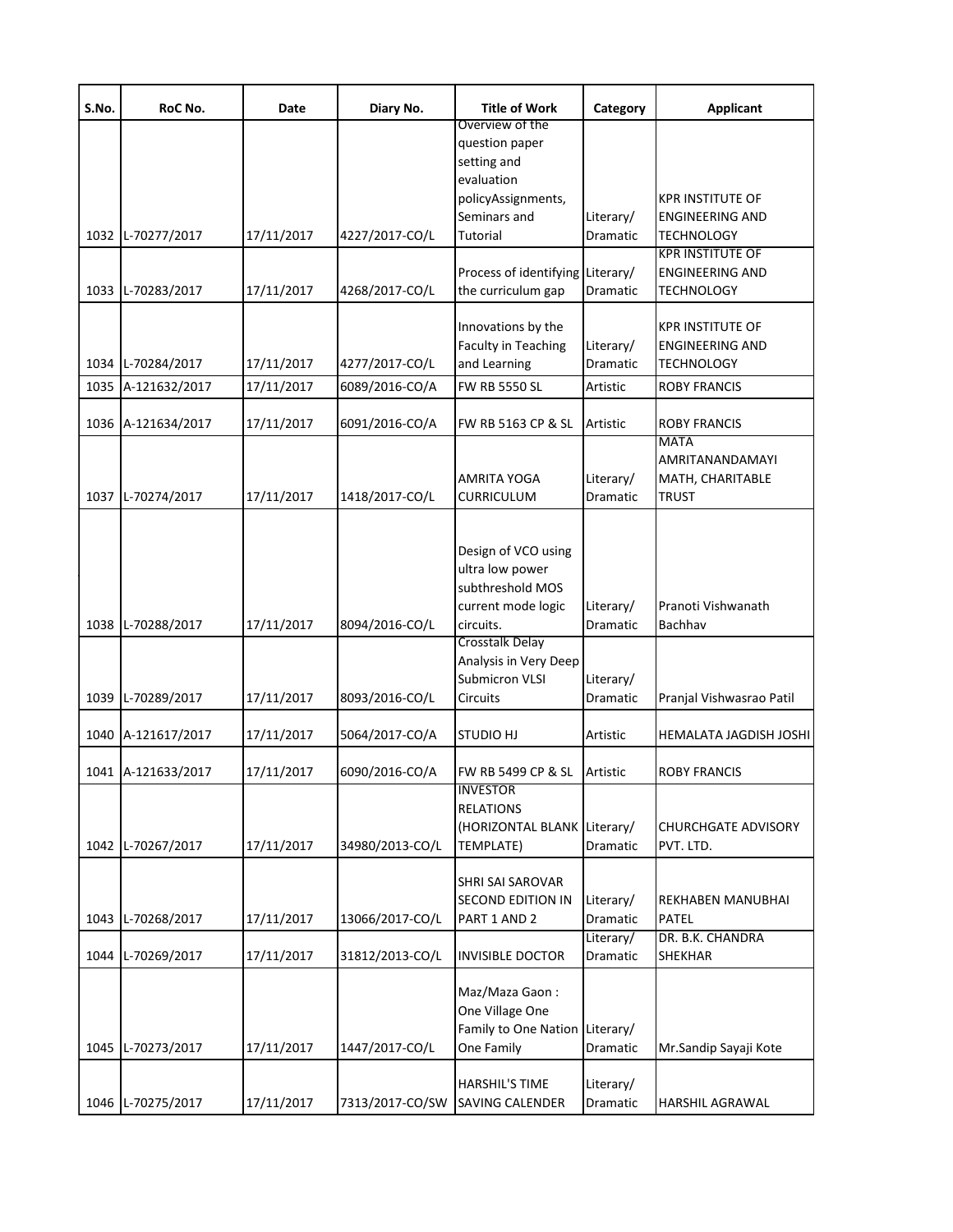| S.No. | RoC No.            | Date       | Diary No.       | <b>Title of Work</b>                                                                                                         | Category              | <b>Applicant</b>                                                       |
|-------|--------------------|------------|-----------------|------------------------------------------------------------------------------------------------------------------------------|-----------------------|------------------------------------------------------------------------|
| 1047  | L-70290/2017       | 17/11/2017 | 5439/2016-CO/L  | YOG SANJEEVANI                                                                                                               | Literary/<br>Dramatic | DILIP LAXMAN CHAVAN                                                    |
|       | 1048 L-70291/2017  | 17/11/2017 | 6817/2016-CO/L  | <b>SCIENCE JOURNAL</b>                                                                                                       | Literary/<br>Dramatic | <b>DISSECT EDUSOLUTIONS</b><br><b>PVT LTD</b>                          |
| 1049  | SW-9659/2017       | 17/11/2017 | 3992/2017-CO/SW | <b>WELD CALCULATOR</b><br>FOR CALCULATION<br>OF WELD METAL<br>QUANTITY                                                       | Computer<br>Software  | <b>BHARAT HEAVY</b><br>ELECTRICALS LIMITED                             |
| 1050  | SW-9660/2017       | 17/11/2017 | 3512/2016-CO/SW | Crypto Ransomware-<br><b>Computer Virus</b><br>(Ransomware) And<br><b>Its Antivirus</b>                                      | Computer<br>Software  | Ravin Kumar                                                            |
|       | 1051 A-121622/2017 | 17/11/2017 | 14904/2016-CO/A | <b>BISK FARM INDIAAH</b><br>KHATTA MITHA                                                                                     | Artistic              | <b>SAJ FOOD PRODUCTS PVT</b><br><b>LTD</b>                             |
|       | 1052 A-121625/2017 | 17/11/2017 | 14907/2016-CO/A | <b>BISK FARM MILK</b><br><b>THINZ</b>                                                                                        | Artistic              | SAJ FOOD PRODUCTS PVT<br><b>LTD</b>                                    |
|       | 1053 A-121630/2017 | 17/11/2017 | 14913/2016-CO/A | <b>BISK FARM</b><br><b>CRUNCHEEZ JAR</b>                                                                                     | Artistic              | SAJ FOOD PRODUCTS PVT<br><b>LTD</b>                                    |
|       | 1054 L-70270/2017  | 17/11/2017 | 11016/2015-CO/L | 9 RAY O MARTIN<br><b>BHUGAL O PARIBESH</b><br><b>SHOBAR SHOHAIKA</b>                                                         | Literary/<br>Dramatic | MR. NILANJAN MONDAL                                                    |
|       | 1055 L-70278/2017  | 17/11/2017 | 4233/2017-CO/L  | Process for Project<br>Evaluation                                                                                            | Literary/<br>Dramatic | <b>KPR INSTITUTE OF</b><br><b>ENGINEERING AND</b><br><b>TECHNOLOGY</b> |
|       | 1056 L-70287/2017  | 17/11/2017 | 8020/2016-CO/L  | Handwritten<br>Character<br><b>Recognition by Using</b><br>Diagonal Based<br><b>Feature Extraction</b><br>and Neural Network | Literary/<br>Dramatic | Rasika Ramesh Janrao                                                   |
| 1057  | A-121619/2017      | 17/11/2017 | 6526/2017-CO/A  | LOGO                                                                                                                         | Artistic              | <b>RATNA DUTT</b>                                                      |
|       | 1058 A-121624/2017 | 17/11/2017 | 14906/2016-CO/A | <b>INDIAAH LOGO</b>                                                                                                          | Artistic              | SAJ FOOD PRODUCTS PVT<br><b>LTD</b>                                    |
| 1059  | A-121627/2017      | 17/11/2017 | 14909/2016-CO/A | <b>BISK FARM INDIAAH</b><br><b>BHUJIA BIKANER</b>                                                                            | Artistic              | SAJ FOOD PRODUCTS PVT<br><b>LTD</b>                                    |
| 1060  | L-70280/2017       | 17/11/2017 | 4251/2017-CO/L  | Process of CO<br>Attainment<br>Verification                                                                                  | Literary/<br>Dramatic | <b>KPR INSTITUTE OF</b><br><b>ENGINEERING AND</b><br><b>TECHNOLOGY</b> |
|       | 1061 L-70282/2017  | 17/11/2017 | 4258/2017-CO/L  | <b>Faculty Performance</b><br>Appraisals and<br>Development System                                                           | Literary/<br>Dramatic | <b>KPR INSTITUTE OF</b><br><b>ENGINEERING AND</b><br><b>TECHNOLOGY</b> |
| 1062  | L-70285/2017       | 17/11/2017 | 4278/2017-CO/L  | Process of<br><b>Establishing PSOs</b>                                                                                       | Literary/<br>Dramatic | <b>KPR INSTITUTE OF</b><br>ENGINEERING AND<br><b>TECHNOLOGY</b>        |
| 1063  | A-121615/2017      | 17/11/2017 | 2401/2017-CO/A  | AMAR'S                                                                                                                       | Artistic              | HENNEX INDIA UNIT II                                                   |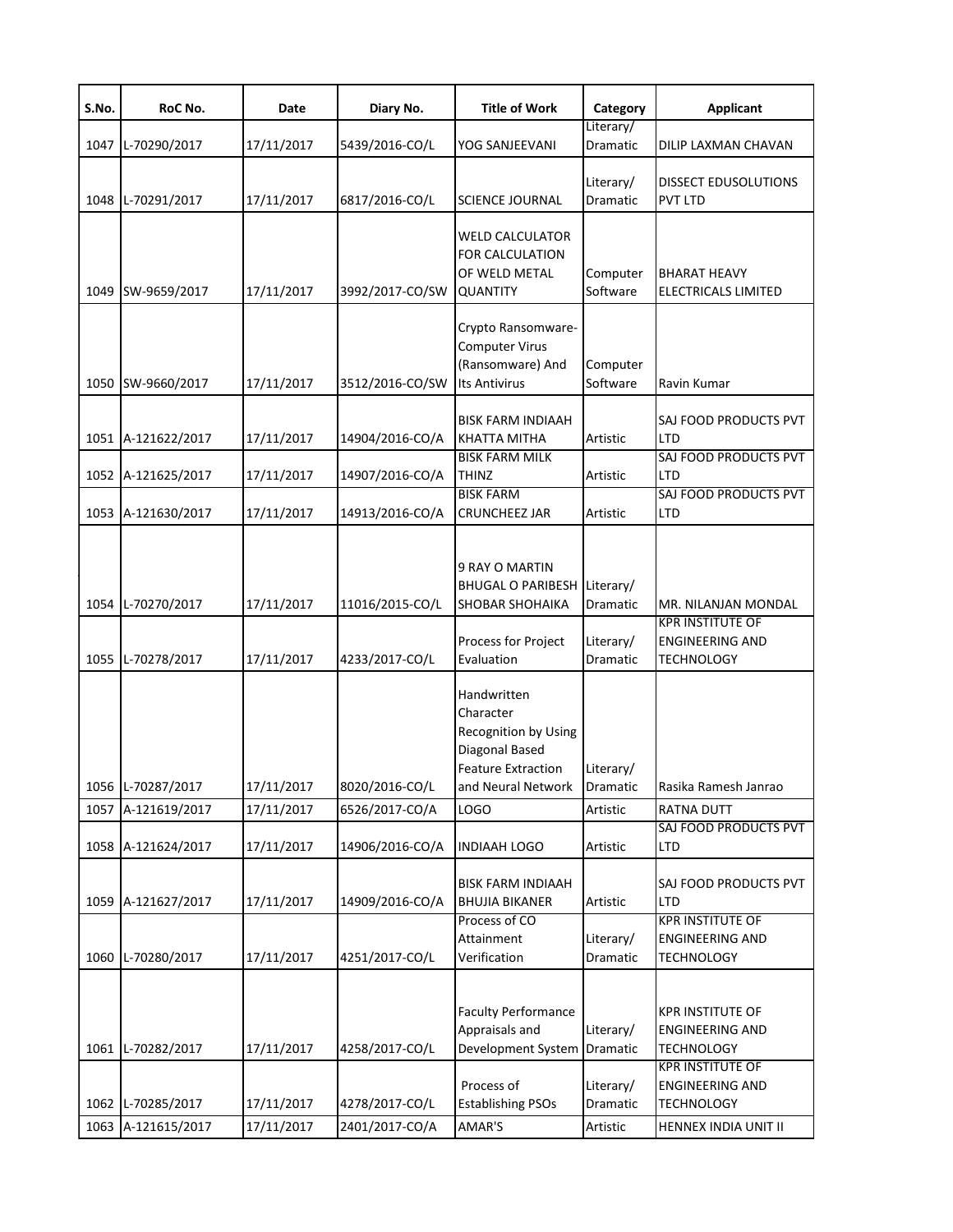| S.No. | RoC No.            | Date       | Diary No.       | <b>Title of Work</b>                                                                          | Category                           | <b>Applicant</b>                                                                     |
|-------|--------------------|------------|-----------------|-----------------------------------------------------------------------------------------------|------------------------------------|--------------------------------------------------------------------------------------|
| 1064  | A-121620/2017      | 17/11/2017 | 710/2017-CO/A   | HARMONY WITH H                                                                                | Artistic                           | <b>BAKULBHAI KHIMJIBHAI</b><br>JETANI                                                |
|       | 1065 A-121623/2017 | 17/11/2017 | 14905/2016-CO/A | <b>BISK FARM INDIAAH</b><br>LOGO                                                              | Artistic                           | SAJ FOOD PRODUCTS PVT<br>LTD                                                         |
| 1066  | A-121635/2017      | 17/11/2017 | 6087/2016-CO/A  | <b>FW RB 136</b>                                                                              | Artistic                           | <b>ROBY FRANCIS</b>                                                                  |
| 1067  | L-70279/2017       | 17/11/2017 | 4236/2017-CO/L  | Assessment<br>processes used to<br>gather the data<br>MANAGEMENT                              | Literary/<br>Dramatic              | <b>KPR INSTITUTE OF</b><br><b>ENGINEERING AND</b><br><b>TECHNOLOGY</b>               |
| 1068  | L-70286/2017       | 17/11/2017 | 31809/2013-CO/L | <b>GURU SHREE</b><br><b>GANESH</b>                                                            | Literary/<br>Dramatic              | DR. BK CHANDRA<br><b>SHEKHAR</b>                                                     |
|       | 1069 A-121640/2017 | 20/11/2017 | 13670/2017-CO/A | PARI AALOO KA<br>LACHHA (LABEL)                                                               | Artistic                           | V.K. Home Solutions Pvt.<br>Ltd.                                                     |
| 1070  | L-70293/2017       | 20/11/2017 | 1858/2015-CO/L  | WALKING THROUGH<br>TIME Grade 4<br>Mentorship                                                 | Literary/<br>Dramatic<br>Literary/ | <b>BEANSTALK LEARNING, a</b><br>Division of Podar Software<br><b>Private Limited</b> |
| 1071  | L-70301/2017       | 20/11/2017 | 2089/2017-CO/L  | Handbook                                                                                      | Dramatic                           | TIMSCDR,                                                                             |
| 1072  | SR-12941/2017      | 20/11/2017 | 1868/2017-CO/SR | CHHABEELA<br><b>APPLICATION</b>                                                               | Sound<br>Recording                 | <b>SONY MUSIC</b><br>ENTERTAINMENT INDIA<br>PVT. LTD.                                |
|       | 1073 SW-9662/2017  | 20/11/2017 | 1719/2017-CO/SW | SOFTWARE FOR GAS<br><b>INSULATED</b><br><b>SWITCHGEAR</b><br><b>MONITORING</b><br>SYSTEM      | Computer<br>Software               | <b>BHARAT HEAVY</b><br><b>ELECTRICALS LIMITED</b>                                    |
|       | 1074 A-121642/2017 | 20/11/2017 | 13669/2017-CO/A | PARI RUSK (LABEL)                                                                             | Artistic                           | V.K. Home Solutions Pvt.<br>Ltd.                                                     |
|       | 1075 A-121647/2017 | 20/11/2017 | 11742/2017-CO/A | <b>KRISH</b>                                                                                  | Artistic                           | Mr. SANJAY KUMAR<br><b>GUPTA</b>                                                     |
|       | 1076 A-121649/2017 | 20/11/2017 | 5728/2017-CO/A  | <b>WORLD SPICE</b><br><b>CONGRESS</b>                                                         | Artistic                           | <b>Spices Board</b>                                                                  |
|       | 1077 L-70292/2017  | 20/11/2017 | 1854/2015-CO/L  | JOURNEY THROUGH<br>TIME Grade 7                                                               | Literary/<br>Dramatic              | <b>BEANSTALK LEARNING, a</b><br>Division of Podar Software<br>Private Limited        |
| 1078  | L-70300/2017       | 20/11/2017 | 4359/2017-CO/L  | <b>PRACHIN</b><br>BHARATACHE<br><b>KHAGOL VIGYAN</b>                                          | Literary/<br>Dramatic              | Shekhar Shantaram Gupte                                                              |
|       | 1079 L-70303/2017  | 20/11/2017 | 3851/2017-CO/L  | "DESIGN AND<br><b>FABRICATION OF</b><br>AUTOMATIC STIRRUP Literary/<br><b>MAKING MACHINE"</b> | Dramatic                           | RAKESH V. ADAKANE                                                                    |
| 1080  | SR-12938/2017      | 20/11/2017 | 1879/2017-CO/SR | ACHHA LAGTA HAI                                                                               | Sound<br>Recording                 | <b>SONY MUSIC</b><br>ENTERTAINMENT INDIA<br><b>PVT LTD</b>                           |
|       | 1081 A-121638/2017 | 20/11/2017 | 6631/2017-CO/A  | Cover Page of the<br>Book written by<br>Capt. Rakesh Walia                                    | Artistic                           | Capt. Rakesh Walia                                                                   |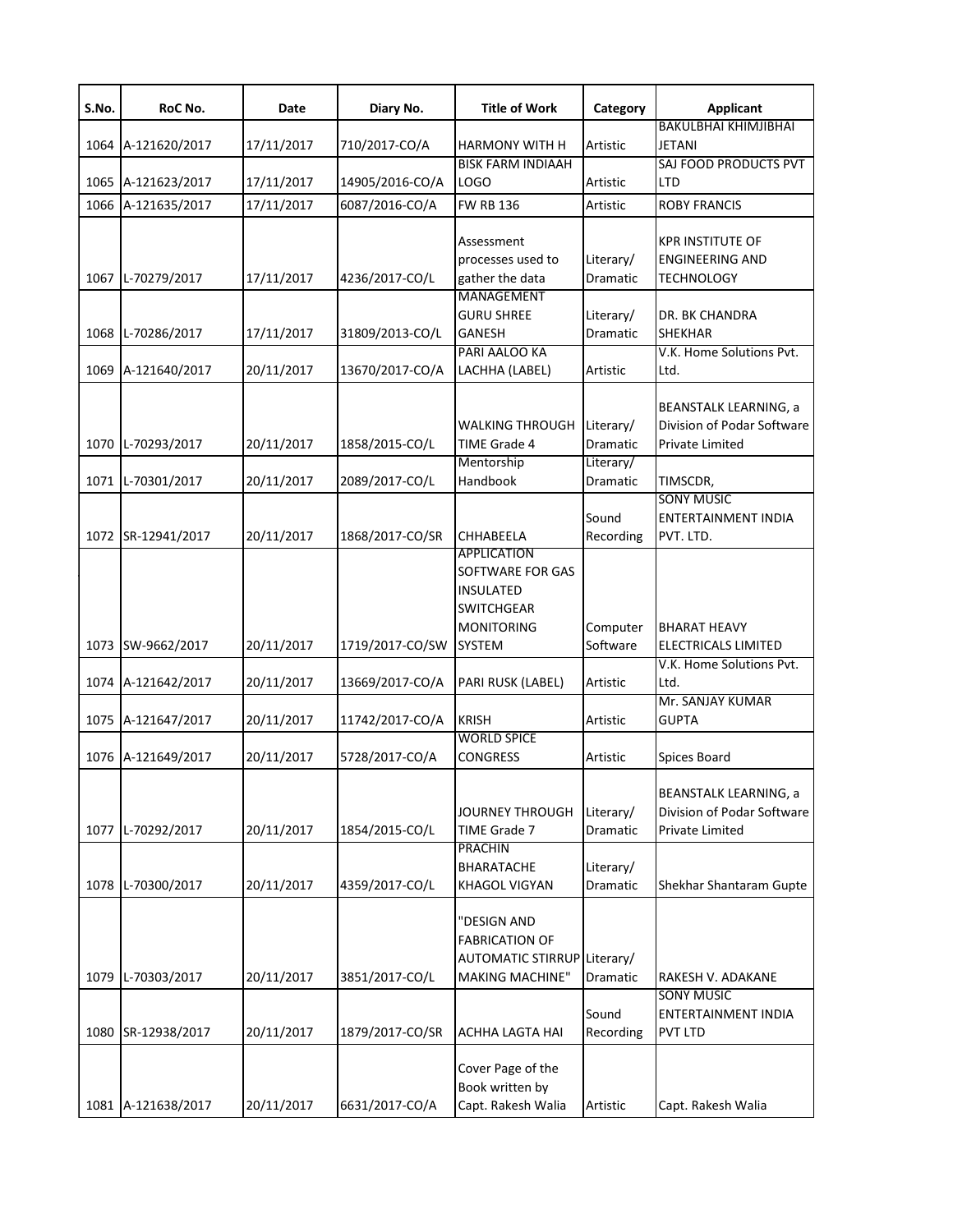| S.No. | RoC No.            | Date       | Diary No.       | <b>Title of Work</b>                                                                                                                                                                                                | Category              | <b>Applicant</b>                                                |
|-------|--------------------|------------|-----------------|---------------------------------------------------------------------------------------------------------------------------------------------------------------------------------------------------------------------|-----------------------|-----------------------------------------------------------------|
|       | 1082 A-121648/2017 | 20/11/2017 | 13841/2017-CO/A | CLEARVIEW (LABEL)                                                                                                                                                                                                   | Artistic              | Asha Mathur trading as<br>M/s. Universal Plastics               |
|       | 1083 L-70304/2017  | 20/11/2017 | 5257/2017-CO/L  | <b>DESIGN</b><br>CALCULATION<br><b>FORMATS OF</b><br><b>DEAERATOR SHELL</b><br>THICKNESS, DISHED-<br><b>END THICKNESS,</b><br>NOZZLE<br><b>REINFORCEMENTS</b><br>AND STANDPIPE FOR Literary/<br><b>IBR APPROVAL</b> | Dramatic              | <b>BHARAT HEAVY</b><br>ELECTRICALS LIMITED                      |
|       | 1084 L-70306/2017  | 20/11/2017 | 2582/2017-CO/L  | PERMANENT<br><b>MAGNET MOTOR</b><br>DRIVE WITH 3 PHASE<br>INTERLEAVED BOOST Literary/<br><b>CONVERTER</b>                                                                                                           | Dramatic              | <b>BHARAT HEAVY</b><br>ELECTRICALS LIMITED                      |
|       | 1085 SW-9661/2017  | 20/11/2017 | 7430/2017-CO/SW | <b>SAFETY</b>                                                                                                                                                                                                       | Computer<br>Software  | Dr. KAMAL JAIN                                                  |
|       | 1086 A-121637/2017 | 20/11/2017 | 2427/2015-CO/A  | <b>KESARI NANDAN</b>                                                                                                                                                                                                | Artistic              | KESARI NANDAN SAREES<br>PRIVATE LIMITED                         |
|       | 1087 L-70299/2017  | 20/11/2017 | 3994/2017-CO/L  | <b>Herbal Cattle Feed</b><br><b>Supplements For</b><br><b>Making Sustainable</b><br><b>Dairy Business</b>                                                                                                           | Literary/<br>Dramatic | DR. PRASHANT NEMINATH<br><b>PATIL</b>                           |
|       | 1088 L-70307/2017  | 20/11/2017 | 2875/2017-CO/L  | MLM/DIRECT<br><b>MARKETING</b><br><b>INNOVATIVE</b><br><b>BUSINESS PLAN</b>                                                                                                                                         | Literary/<br>Dramatic | MR. JAY SHANKAR<br><b>MISHRA</b>                                |
|       | 1089 SR-12942/2017 | 20/11/2017 | 1867/2017-CO/SR | <b>DARAS BINA NAHIN</b><br><b>CHAIN</b>                                                                                                                                                                             | Sound<br>Recording    | <b>SONY MUSIC</b><br>ENTERTAINMENT INDIA<br>PVT. LTD.           |
|       | 1090 A-121639/2017 | 20/11/2017 | 13668/2017-CO/A | PARI NAMKEEN<br>(LABEL)                                                                                                                                                                                             | Artistic              | V.K. Home Solutions Pvt.<br>Ltd.                                |
|       | 1091 A-121645/2017 | 20/11/2017 | 8414/2017-CO/A  | DHUNSERI LOGO                                                                                                                                                                                                       | Artistic              | Dhunseri Tea & Industries<br>Limited                            |
|       | 1092 A-121646/2017 | 20/11/2017 | 8418/2017-CO/A  | DHUNSERI (LOGO)                                                                                                                                                                                                     | Artistic              | Dhunseri Petrochem<br>Limited                                   |
|       | 1093 A-121650/2017 | 20/11/2017 | 4885/2017-CO/A  | <b>HIMALAYA PROTEIN</b><br><b>CONDITIONER</b><br><b>SOFTNESS ET SHINE</b><br><b>NORMAL HAIR</b><br><b>DROLIA KALASH</b>                                                                                             | Artistic              | HIMALATA GLOBAL<br>HODINGS LTD.<br><b>JUGAL KISHORE DROLIA,</b> |
|       | 1094 A-121653/2017 | 20/11/2017 | 1367/2017-CO/A  | <b>KUMKUM LABEL</b>                                                                                                                                                                                                 | Artistic              | <b>PROP</b>                                                     |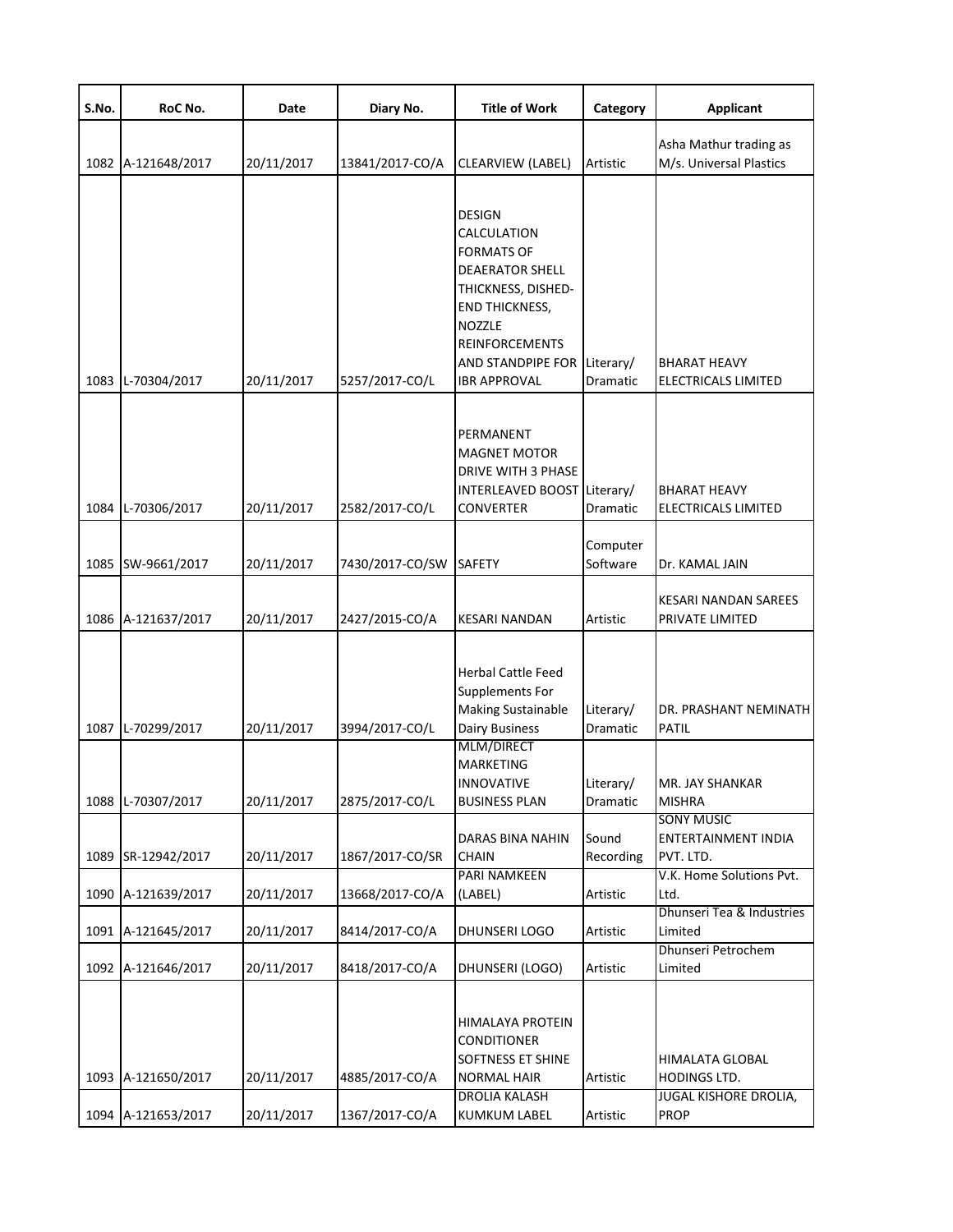| S.No. | RoC No.            | Date       | Diary No.       | <b>Title of Work</b>                                                                                                                                                  | Category              | <b>Applicant</b>                                                              |
|-------|--------------------|------------|-----------------|-----------------------------------------------------------------------------------------------------------------------------------------------------------------------|-----------------------|-------------------------------------------------------------------------------|
| 1095  | L-70295/2017       | 20/11/2017 | 5228/2015-CO/L  | A TO Z OF PRACTICAL<br><b>BUILDING</b><br>CONSTRUCTION AND Literary/<br>ITS MANAGEMENT.                                                                               | Dramatic              | SHRI SANDEEP<br>PANDURANG MANTRI                                              |
|       |                    |            |                 |                                                                                                                                                                       | Literary/             |                                                                               |
| 1096  | L-70297/2017       | 20/11/2017 | 5327/2017-CO/L  | <b>Inner Realities</b>                                                                                                                                                | Dramatic              | J. M. Sampath                                                                 |
|       | 1097 L-70305/2017  | 20/11/2017 | 5272/2017-CO/L  | <b>DESIGN BASIS FOR</b><br><b>HIGH PRESSURE CO2</b><br><b>FIRE PROTECTION</b><br>SYSTEM FOR 9F<br><b>CLASS GAS TURBINE</b><br><b>WITH STAND BY</b><br><b>CAPACITY</b> | Literary/<br>Dramatic | <b>BHARAT HEAVY</b><br>ELECTRICALS LIMITED                                    |
|       | 1098 SW-9666/2017  | 20/11/2017 | 1768/2017-CO/SW | DEVELOPMENT OF<br><b>HAND HELD READER</b><br>APPLICATION<br>SOFTWARE FOR RFID<br><b>BASED INVENTORY</b><br>MANAGEMENT<br>SYSTEM                                       | Computer<br>Software  | BHARAT HEAVY<br>ELECTRICALS LIMITED                                           |
|       | 1099 A-121636/2017 | 20/11/2017 | 11958/2015-CO/A | <b>ELEMENTS</b>                                                                                                                                                       | Artistic              | <b>RAVI IYER</b>                                                              |
|       |                    |            |                 |                                                                                                                                                                       |                       | M/S PAWAN KUMAR                                                               |
|       | 1100 A-121651/2017 | 20/11/2017 | 2491/2017-CO/A  | GST LABEL                                                                                                                                                             | Artistic              | SUSHIL KUMAR                                                                  |
|       | 1101 L-70294/2017  | 20/11/2017 | 1893/2015-CO/L  | NATURAL HABITAT<br>Grade 4                                                                                                                                            | Literary/<br>Dramatic | <b>BEANSTALK LEARNING, a</b><br>Division of Podar Software<br>Private Limited |
|       | 1102 L-70296/2017  | 20/11/2017 | 7473/2017-CO/L  | <b>GRE Verbal</b>                                                                                                                                                     | Literary/<br>Dramatic | A S Rao                                                                       |
|       | 1103 L-70298/2017  | 20/11/2017 | 4398/2017-CO/A  | Lean Facility Design<br>Framework by Faber<br>Infinite                                                                                                                | Literary/<br>Dramatic | M/s. Faberinfinite Creative<br>Solutions Pvt. Ltd                             |
|       | 1104 SR-12939/2017 | 20/11/2017 | 1861/2017-CO/SR | YOON SHABNAMI                                                                                                                                                         | Sound<br>Recording    | <b>SONY MUSIC</b><br><b>ENTERTAINMENT INDIA</b><br>PVT. LTD.                  |
|       |                    |            |                 |                                                                                                                                                                       |                       | <b>SONY MUSIC</b>                                                             |
|       | 1105 SR-12940/2017 | 20/11/2017 | 1858/2017-CO/SR | <b>RANG HAI</b>                                                                                                                                                       | Sound<br>Recording    | <b>ENTERTAINMENT OF</b><br><b>INDIA PVT LTD</b>                               |
|       |                    |            |                 | PARI NIMBU BHUJIA                                                                                                                                                     |                       | V.K. Home Solutions Pvt.                                                      |
|       | 1106 A-121641/2017 | 20/11/2017 | 13667/2017-CO/A | (LABEL)                                                                                                                                                               | Artistic              | Ltd.                                                                          |
|       | 1107 A-121643/2017 | 20/11/2017 | 13981/2017-CO/A | <b>BALAJI GRINDER</b><br><b>FRESH</b>                                                                                                                                 | Artistic              | Balaji Grinder Fresh                                                          |
|       | 1108 A-121644/2017 | 20/11/2017 | 11398/2017-CO/A | <b>ARTISTIC WORK OF</b><br><b>CIRCLE</b>                                                                                                                              | Artistic              | Mr. RAKESH GUPTA                                                              |
|       | 1109 A-121652/2017 | 20/11/2017 | 4815/2017-CO/A  | Matrix                                                                                                                                                                | Artistic              | <b>Matrix Cellular</b><br><b>International Services Ltd</b>                   |
|       |                    |            |                 |                                                                                                                                                                       |                       |                                                                               |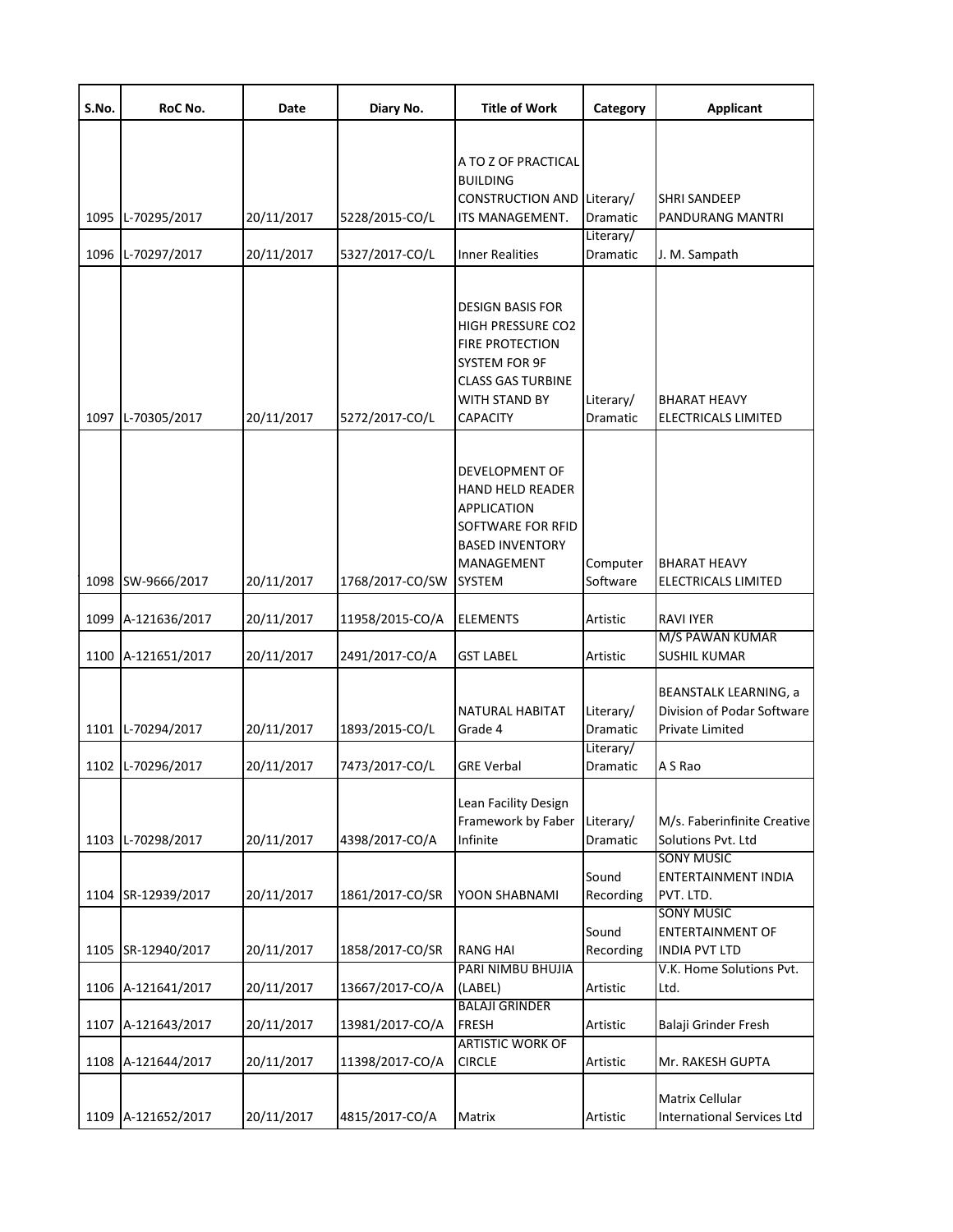| S.No. | RoC No.                                | Date                     | Diary No.                         | <b>Title of Work</b>                                                                                                                 | Category                         | <b>Applicant</b>                                                                                  |
|-------|----------------------------------------|--------------------------|-----------------------------------|--------------------------------------------------------------------------------------------------------------------------------------|----------------------------------|---------------------------------------------------------------------------------------------------|
|       |                                        |                          |                                   |                                                                                                                                      |                                  | <b>SONY MUSIC</b>                                                                                 |
|       | 1110 SR-12943/2017                     | 20/11/2017               | 1857/2017-CO/SR                   | YEH RISHTA                                                                                                                           | Sound<br>Recording               | ENTERTAINMENT INDIA<br>PRIVATE LTD                                                                |
|       |                                        |                          |                                   | <b>DESIGN OF</b><br>CONTROLLER<br>PARAMETERS FOR                                                                                     |                                  |                                                                                                   |
|       | 1111 SW-9663/2017                      | 20/11/2017               | 1729/2017-CO/SW                   | HOTEL LOAD<br><b>CONVERTOR</b>                                                                                                       | Computer<br>Software             | <b>BHARAT HEAVY</b><br>ELECTRICALS LIMITED                                                        |
|       | 1112 SW-9665/2017                      | 20/11/2017               | 1755/2017-CO/SW                   | <b>DEVELOPMENT OF</b><br><b>DESKTOP</b><br>APPLICATION<br>SOFTWARE FOR RFID<br><b>BASED INVENTORY</b><br>MANAGEMENT<br><b>SYSTEM</b> | Computer<br>Software             | <b>BHARAT HEAVY</b><br>ELECTRICALS LIMITED                                                        |
|       |                                        |                          |                                   | <b>INKREDIA Luwan of</b>                                                                                                             | Literary/                        |                                                                                                   |
|       | 1113 L-70302/2017<br>1114 SW-9664/2017 | 20/11/2017<br>20/11/2017 | 3966/2017-CO/L<br>1738/2017-CO/SW | <b>Brida</b><br>CONTROL SOFTWARE<br>FOR 30 KW<br>PERMANENT<br><b>MAGNET</b><br><b>ALTERNATOR</b>                                     | Dramatic<br>Computer<br>Software | Sarang Santosh Mahajan<br><b>BHARAT HEAVY</b><br><b>ELECTRICALS LIMITED</b>                       |
|       | 1115 A-121656/2017                     | 21/11/2017               | 13205/2016-CO/A                   | LAKSHMI PRITHRI                                                                                                                      | Artistic                         | BHAVESHKUMAR C.<br>BHANDERI, PIYUSHKUMAR<br>D. GONDALIYA,<br>KETANKUMAR P.<br>VAGHASIYA, PARTNERS |
|       | 1116 A-121659/2017                     | 21/11/2017               | 12084/2016-CO/A                   | MADIN (LABEL)                                                                                                                        | Artistic                         | Mukesh Kumar Sharma<br>trading as KRT & Co.                                                       |
|       | 1117 A-121666/2017                     | 21/11/2017               | 6289/2017-CO/A                    | <b>BALANCER WEIGHT-</b><br><b>FORGING</b><br><b>CYLINDER HEAD-</b>                                                                   | Artistic                         | <b>GREAVES COTTON</b><br><b>LIMITED</b><br><b>GREAVES COTTON</b>                                  |
|       | 1118 A-121668/2017                     | 21/11/2017               | 6413/2017-CO/A                    | GASKET                                                                                                                               | Artistic                         | LIMITED                                                                                           |
|       | 1119 A-121679/2017                     | 21/11/2017               | 4806/2016-CO/A                    | RWHC2 - GRINDING<br>WHEEL ASSY MAXI-<br>606-A-01                                                                                     | Artistic                         | Milltec Machinery Private<br>Limited                                                              |
|       | 1120 A-121683/2017                     | 21/11/2017               | 4787/2016-CO/A                    | <b>RFCB1 - SIEVE FRAME</b><br>ASSEMBLY FINE-804-<br>$A-01$                                                                           | Artistic                         | Milltec Machinery Private<br>Limited                                                              |
|       | 1121 A-121685/2017                     | 21/11/2017               | 4783/2016-CO/A                    | RFCB1 - BOTTOM<br>SIEVE BOX ASSEMBLY<br>FINE-6102-A-01                                                                               | Artistic                         | Milltec Machinery Private<br>Limited                                                              |
|       | 1122 A-121696/2017                     | 21/11/2017               | 4849/2017-CO/A                    | <b>THINKING BEYOND</b><br>THE BOX                                                                                                    | Artistic                         | MR. SHAMIT KHEMKA                                                                                 |
|       | 1123 A-121697/2017                     | 21/11/2017               | 7779/2015-CO/A                    | SUFORTY - 90                                                                                                                         | Artistic                         | CROP LIFE SCIENCE LTD.                                                                            |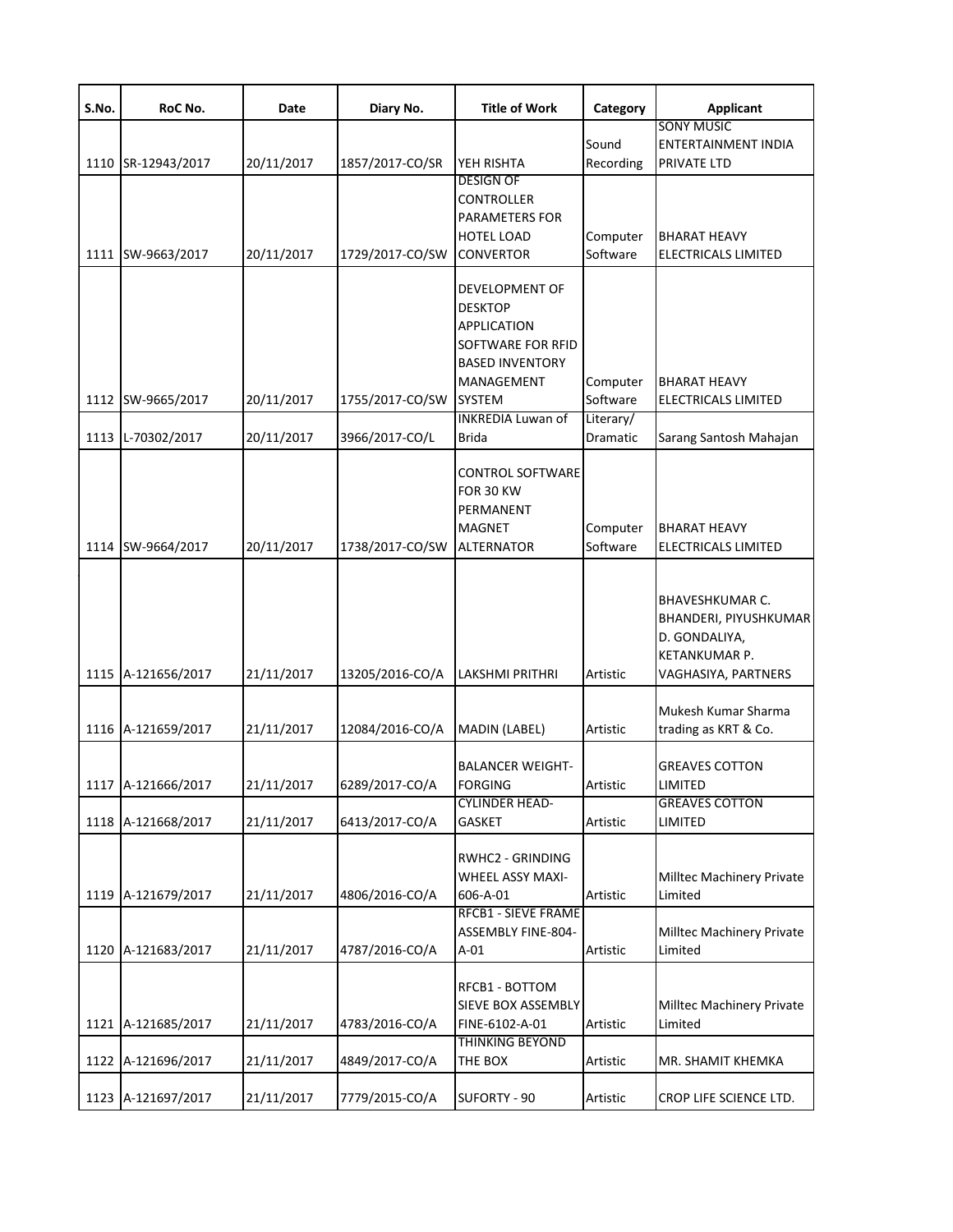| S.No. | RoC No.            | Date       | Diary No.       | <b>Title of Work</b>      | Category   | <b>Applicant</b>           |
|-------|--------------------|------------|-----------------|---------------------------|------------|----------------------------|
|       |                    |            |                 |                           |            | <b>CHANDRA PAL KHATRI</b>  |
|       |                    |            |                 |                           |            | <b>TRADING AS ROHIT</b>    |
|       | 1124 A-121702/2017 | 21/11/2017 | 11171/2015-CO/A | LAKLAK LABEL              | Artistic   | <b>KUTEER UDYOG</b>        |
|       |                    |            |                 | <b>BAOBAJI GUTKHA</b>     |            |                            |
| 1125  | A-121704/2017      | 21/11/2017 | 2147/2017-CO/A  | LABEL                     | Artistic   | M/S HIRA ENTERPRISES       |
|       |                    |            |                 | <b>GEAR BALANCER</b>      |            | <b>GREAVES COTTON</b>      |
|       | 1126 A-121714/2017 | 21/11/2017 | 6417/2017-CO/A  | <b>BOTTOM</b>             | Artistic   | LIMITED                    |
|       |                    |            |                 |                           |            |                            |
|       |                    |            |                 | <b>Precise Writing</b>    | Cinematogr |                            |
| 1127  | CF-3923/2017       | 21/11/2017 | 461/2016-CO/CF  | Sample                    | aph Film   | Mexus Education Pvt. Ltd.  |
|       |                    |            |                 | Vasudhaiv                 | Literary/  |                            |
| 1128  | L-70317/2017       | 21/11/2017 | 9046/2015-CO/L  | Kutumbakamby              | Dramatic   | Manish Gupta               |
|       |                    |            |                 |                           |            | <b>UNIVERSITY OF</b>       |
|       |                    |            |                 | <b>MASTERS OF</b>         | Literary/  | PETROLEUM & ENERGY         |
| 1129  | L-70318/2017       | 21/11/2017 | 10844/2016-CO/L | PLANNING                  | Dramatic   | <b>STUDIES</b>             |
|       |                    |            |                 |                           | Literary/  |                            |
| 1130  | L-70353/2017       | 21/11/2017 | 5225/2016-CO/L  | <b>SEVEN</b>              | Dramatic   | <b>MR RAJEEV SONI</b>      |
|       |                    |            |                 | DDC 23 TEACHING           | Literary/  |                            |
| 1131  | L-70358/2017       | 21/11/2017 | 2283/2016-CO/L  | <b>AND PRACTICES</b>      | Dramatic   | <b>BHUPENDRA RATHA</b>     |
|       |                    |            |                 |                           |            |                            |
|       |                    |            |                 | <b>MASTERS OF DESIGN</b>  |            | UNIVERSITY OF              |
|       |                    |            |                 | (TRANSPORTATION           | Literary/  | PETROLEUM & ENERGY         |
| 1132  | L-70376/2017       | 21/11/2017 | 10842/2016-CO/L | DESIGN)                   | Dramatic   | <b>STUDIES</b>             |
|       |                    |            |                 |                           | Literary/  |                            |
| 1133  | L-70377/2017       | 21/11/2017 | 12018/2016-CO/L | Khwahishen                | Dramatic   | Rajdeep Chaubey            |
|       |                    |            |                 | Movie Review-             | Literary/  | Mr. Sumeet Hukamchand      |
| 1134  | L-70379/2017       | 21/11/2017 | 6107/2017-CO/L  | <b>Honest Ticket</b>      | Dramatic   | Mittal                     |
|       |                    |            |                 |                           | Literary/  | Zee Entertainment          |
| 1135  | L-70385/2017       | 21/11/2017 | 5857/2017-CO/L  | TICHA KAY CHUKLA?         | Dramatic   | <b>Enterprises Limited</b> |
|       |                    |            |                 |                           |            |                            |
|       |                    |            |                 | Introduction to           |            |                            |
|       |                    |            |                 | documentary on            |            |                            |
|       |                    |            |                 | CAVES, TEMPLES and        |            |                            |
|       |                    |            |                 | FORTS by Leena            | Literary/  |                            |
| 1136  | L-70387/2017       | 21/11/2017 | 6866/2017-CO/L  | Desshmukh                 | Dramatic   | LEENA DESHMUKH             |
|       |                    |            |                 |                           |            | <b>SONY MUSIC</b>          |
|       |                    |            |                 |                           | Sound      | <b>ENTERTAINMENT INDIA</b> |
| 1137  | SR-12949/2017      | 21/11/2017 | 2139/2017-CO/SR | <b>RASATHI</b>            | Recording  | <b>PVT LTD</b>             |
|       |                    |            |                 |                           |            | <b>GREAVES COTTON</b>      |
| 1138  | A-121670/2017      | 21/11/2017 | 6676/2017-CO/A  | <b>CRANKCASE - FINISH</b> | Artistic   | LIMITED                    |
|       |                    |            |                 |                           |            |                            |
|       |                    |            |                 | PAPRIKA FINE DINE         |            | PRAMOD KUMAR               |
| 1139  | A-121675/2017      | 21/11/2017 | 7/2017-CO/A     | RESTAURANT                | Artistic   | <b>BHADANI, PARTNER</b>    |
|       |                    |            |                 |                           |            |                            |
|       |                    |            |                 | FoodCloud with            |            |                            |
|       |                    |            |                 | punch line-Happiness      |            | M/S. FOOD CLOUD PVT.       |
| 1140  | A-121686/2017      | 21/11/2017 | 4853/2017-CO/A  | is homemade               | Artistic   | LTD.                       |
|       |                    |            |                 |                           |            |                            |
|       |                    |            |                 |                           | Cinematogr |                            |
| 1141  | CF-3926/2017       | 21/11/2017 | 436/2016-CO/CF  | <b>KEEPING A DIARY</b>    | aph Film   | Mexus Education Pvt. Ltd.  |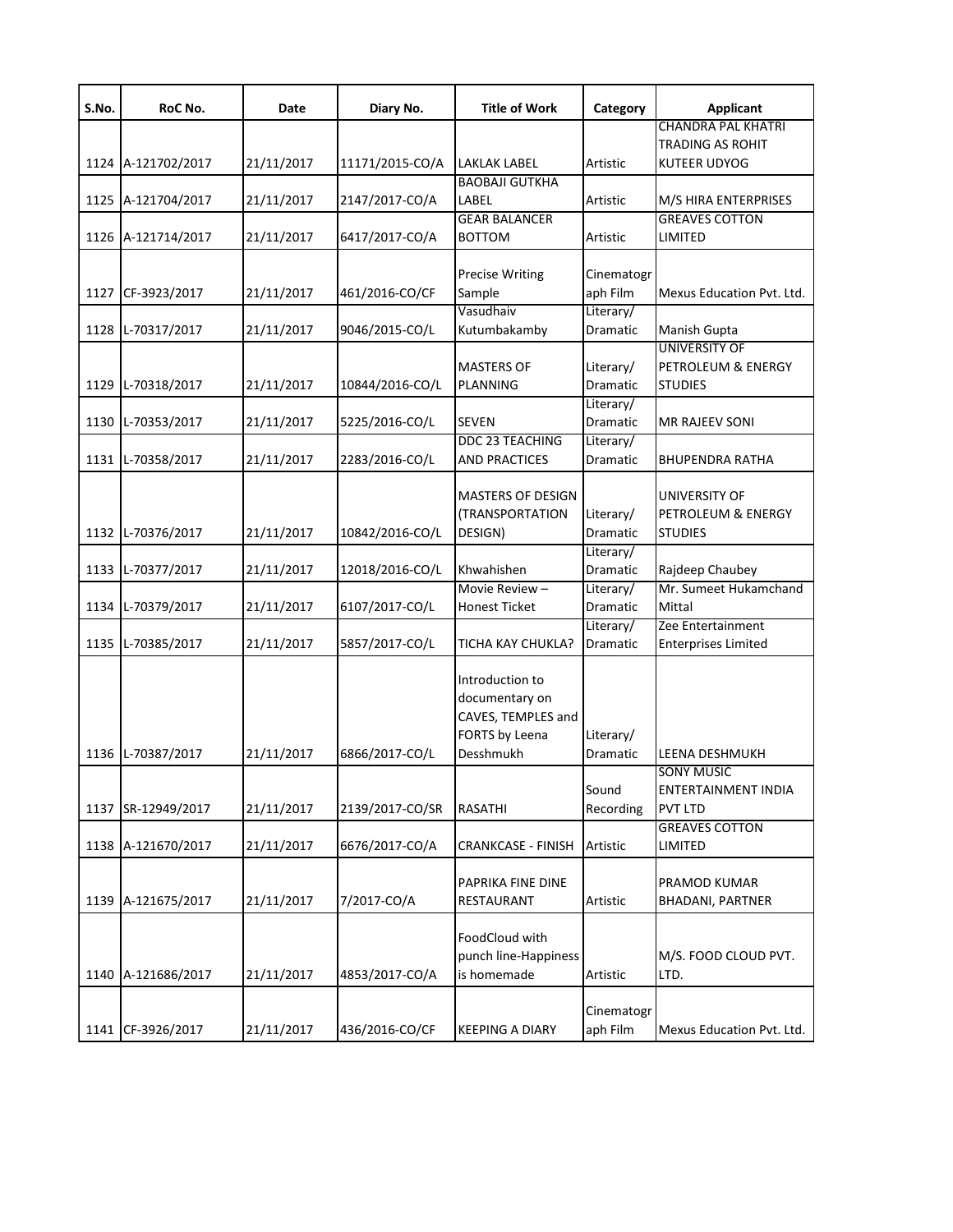| S.No. | RoC No.            | Date       | Diary No.                     | <b>Title of Work</b>                                                                                         | Category                     | <b>Applicant</b>                                                                                       |
|-------|--------------------|------------|-------------------------------|--------------------------------------------------------------------------------------------------------------|------------------------------|--------------------------------------------------------------------------------------------------------|
|       |                    |            |                               | Algorithm for<br>Platform<br>independent Generic<br><b>Compiler Design</b><br><b>Using Reverse</b>           | Literary/                    | Dr. Amit Verma, Miss.<br>nikita Bakshi, Mr. Rohit<br>Kumar, MRS. Iqbaldeep                             |
|       | 1142 L-70313/2017  | 21/11/2017 | 7428/2015-CO/L                | Engineering                                                                                                  | Dramatic                     | Kaur<br><b>UNIVERSITY OF</b>                                                                           |
|       | 1143 L-70314/2017  | 21/11/2017 | 10843/2016-CO/L               | <b>BACHELOR OF</b><br>PLANNING                                                                               | Literary/<br>Dramatic        | PETROLEUM & ENERGY<br><b>STUDIES</b>                                                                   |
|       | 1144 L-70321/2017  | 21/11/2017 | 11009/2016-CO/L               | THE CORPORAL<br><b>ANAND KK 791316-N</b><br>MARULIPI SASTHRA<br><b>BODHINI AND KEY</b><br>PART <sub>3</sub>  | Literary/<br>Dramatic        | <b>KAMANURU KIRAN</b><br><b>KUMAR</b>                                                                  |
|       |                    |            |                               | <b>MBA POWER</b>                                                                                             | Literary/                    | <b>UNIVERSITY OF</b><br>PETROLEUM & ENERGY                                                             |
|       | 1145 L-70345/2017  | 21/11/2017 | 10824/2016-CO/L               | MANAGEMENT                                                                                                   | Dramatic                     | <b>STUDIES</b>                                                                                         |
|       |                    |            |                               | "WHR-World                                                                                                   | Literary/                    | Live World Health Tech                                                                                 |
|       | 1146 L-70346/2017  | 21/11/2017 | 8355/2016-CO/L                | Health record"<br><b>MANDAVI KA MAUN</b>                                                                     | <b>Dramatic</b><br>Literary/ | Pvt. Ltd.                                                                                              |
| 1147  | L-70348/2017       | 21/11/2017 | 2438/2016-CO/L                | <b>KRANDAN</b>                                                                                               | Dramatic                     | <b>ARVIND PANDEY</b>                                                                                   |
|       | 1148 L-70352/2017  | 21/11/2017 | 3014/2016-CO/L                | <b>FOUNDATION LEVEL-</b><br>2 WORK BOOK                                                                      | Literary/<br>Dramatic        | <b>NILA SINGH</b>                                                                                      |
|       |                    |            |                               | B.TECH.GEO-<br><b>SCIENCES</b>                                                                               | Literary/                    | <b>UNIVERSITY OF</b><br>PETROLEUM & ENERGY                                                             |
|       | 1149 L-70369/2017  | 21/11/2017 | 10756/2016-CO/L               | <b>ENGINEERING</b>                                                                                           | Dramatic                     | <b>STUDIES</b>                                                                                         |
|       | 1150 L-70380/2017  | 21/11/2017 | 1567/2017-CO/L                | MA-AUMWHITE<br><b>FLOWER &amp; WHITE</b><br>PEARL MEDITATION<br>of Amma, Sri Mata<br>Amritanandamayi<br>Devi | Literary/<br><b>Dramatic</b> | Mata Amritanandamayi<br>Math, Charitable Trust,<br>represented by Swamy<br>Amritaswaroopananda<br>Puri |
|       |                    |            |                               |                                                                                                              |                              | SONY MUSIC                                                                                             |
|       | 1151 SR-12947/2017 | 21/11/2017 | 2130/2017-CO/SR               | <b>DIA DIA DOLE</b>                                                                                          | Sound<br>Recording           | ENTERTAINMENT INDIA<br><b>PVT LTD</b>                                                                  |
|       | 1152 SR-12954/2017 | 21/11/2017 | 12740/2016-CO/SR Ente Swapnam |                                                                                                              | Sound<br>Recording           | T.R.Raghulal                                                                                           |
|       | 1153 SW-9668/2017  | 21/11/2017 | 4971/2015-CO/SW               | <b>CSIR-NEERI Clean</b><br>Water Portal-V.1.1                                                                | Computer<br>Software         | <b>COUNCIL OF SCINTIFIC &amp;</b><br><b>INDUSTRIAL RESEARCH</b>                                        |
|       | 1154 A-121655/2017 | 21/11/2017 | 4273/2016-CO/A                | RAJLAXMI                                                                                                     | Artistic                     | JITENDRA KUMAR RAJPAL<br>KHETWANI AND VIBHA<br><b>JITENDRA KUMAR</b><br>KHETWANI                       |
|       | 1155 A-121662/2017 | 21/11/2017 | 6074/2015-CO/A                | Flute Player                                                                                                 | Artistic                     | Nitin Niranjan Ghangrekar                                                                              |
|       | 1156 A-121665/2017 | 21/11/2017 | 5894/2016-CO/A                | <b>GOLMATOL WITH</b><br><b>CARTOON LABEL</b>                                                                 | Artistic                     | M/S GOBIND RAM KAHAN<br>CHAND                                                                          |
|       |                    |            |                               |                                                                                                              |                              |                                                                                                        |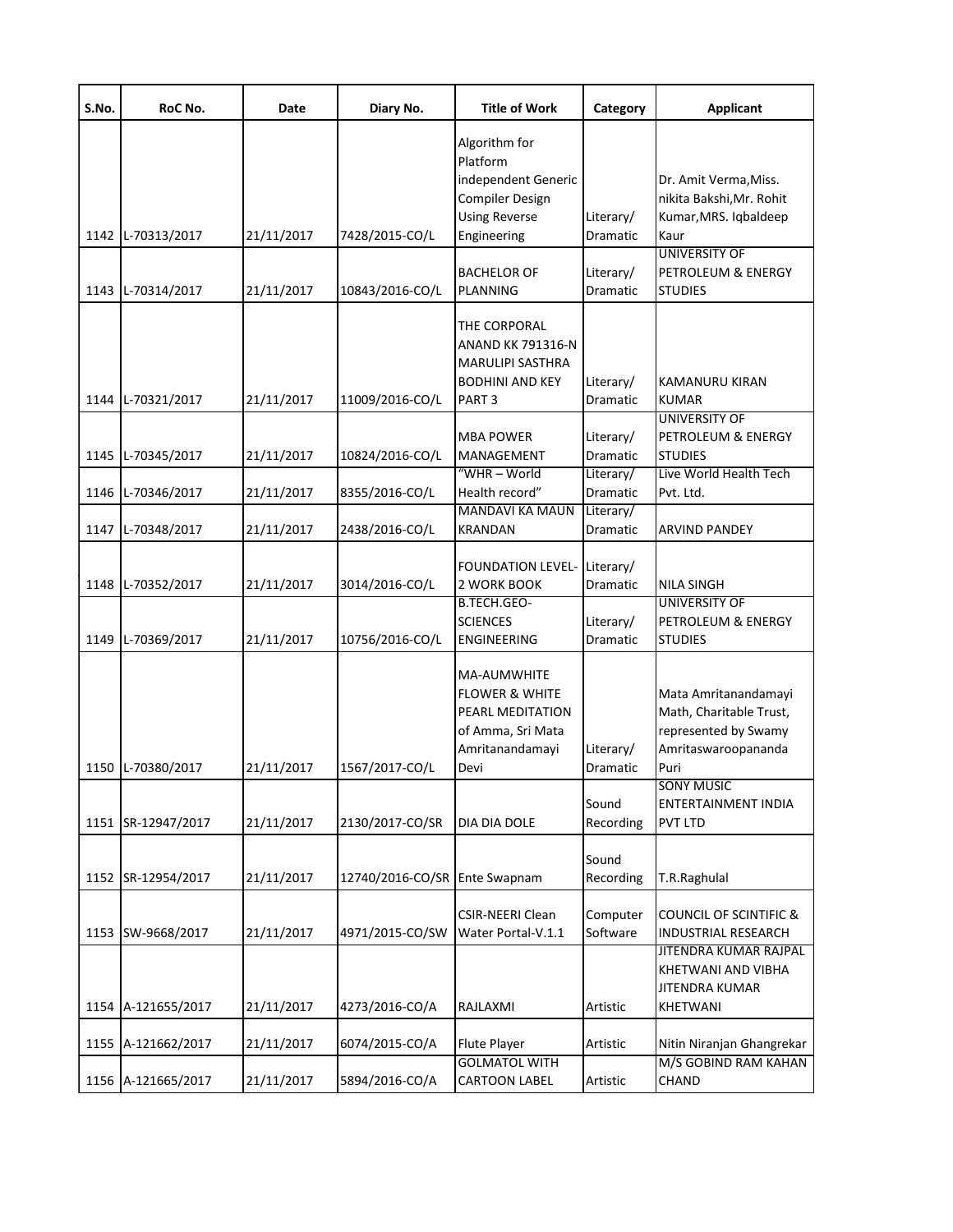| Milltec Machinery Private<br>RWHC2 - OUTLET<br>Limited<br>1157 A-121680/2017<br>21/11/2017<br>4810/2016-CO/A<br>ASSY MAXI-609-A-01<br>Artistic<br>1158 A-121689/2017<br>21/11/2017<br>4850/2017-CO/A<br>MR. SHAMIT KHEMKA<br><b>DECISIVE</b><br>Artistic<br>Elite Residences<br>PREMSAGAR INFRA<br>1159 A-121710/2017<br>21/11/2017<br>7100/2015-CO/A<br>Inspired By Panchshil<br>Artistic<br>REALTY PVT. LTD.<br>Cinematogr<br>21/11/2017<br>458/2016-CO/CF<br>aph Film<br>Mexus Education Pvt. Ltd.<br>CF-3922/2017<br>Paragraph Writing<br>1160<br><b>CONTEMPORARY</b><br>Literary/<br>1161 L-70327/2017<br>21/11/2017<br>8158/2016-CO/L<br><b>INDIAN SOCIETY</b><br>Dramatic<br><b>HIMANSHU SINGLA</b><br><b>INDIAN HISTORY OF</b><br>Literary/<br>1162 L-70331/2017<br>21/11/2017<br>3336/2016-CO/L<br>COMMERCE<br>Dramatic<br>C LOGANATHAN<br>STANDARDIZATION<br>OF CIVIL INPUT FOR<br>PASSENGER<br>ELEVATOR-CAPACITY<br>Literary/<br><b>BHARAT HEAVY</b><br>1163 L-70336/2017<br>21/11/2017<br>1395/2017-CO/L<br>680 KG (10 PERSON)<br>Dramatic<br>ELECTRICALS LIMITED<br><b>SVA DEHI</b><br>Literary/<br>DR. KETAN<br>1164<br>L-70342/2017<br>21/11/2017<br>6363/2016-CO/L<br>SAMARTHYA<br>Dramatic<br>SUBHASHCHANDRA AMIN<br><b>HOMEO MODERN</b><br>Literary/<br><b>MINI</b><br>21/11/2017<br>1553/2017-CO/L<br>ENCYCLOPEADIA<br>L-70351/2017<br><b>BAIJ NATH UPADHYAY</b><br>1165<br>Dramatic<br><b>MY HINDI FRIEND</b><br>(Hindi Learning &<br>Handwriting<br>Improvement<br>Literary/<br><b>DEVENDER KUMAR</b><br>4697/2015-CO/L<br>1166 L-70356/2017<br>21/11/2017<br>Course)<br>SHARMA<br>Dramatic<br><b>B.TECH.AEROSPACE</b><br>UNIVERSITY OF<br>PETROLEUM & ENERGY<br><b>ENGINEERING WITH</b><br>Literary/<br>1167 L-70373/2017<br>10769/2016-CO/L<br><b>STUDIES</b><br>21/11/2017<br>SPL IN AVIONICS<br>Dramatic<br>Sound<br><b>BHIGHA HAI HAR</b><br>1168 SR-12945/2017<br>21/11/2017<br>12150/2016-CO/SR<br>LAMHA LAMHA<br>Recording<br><b>RAJAN KUMAR</b><br><b>SONY MUSIC</b><br>Sound<br>ENTERTAINMENT INDIA<br>1169 SR-12950/2017<br>21/11/2017<br>2136/2017-CO/SR<br>Recording<br><b>PVT LTD</b><br>MUDHAL MURAI<br><b>SONY MUSIC</b><br>Sound<br>ENTERTAINMENT INDIA<br>1170 SR-12952/2017<br>21/11/2017<br>3688/2017-CO/SR<br><b>MAKE MERRY</b><br>Recording<br><b>PVT LTD</b><br>1171 A-121660/2017<br>21/11/2017<br>5769/2015-CO/A<br>V-GHAI<br><b>GHAI MALLEABLES</b><br>Artistic<br>Entranced in the<br>Divine Tunes of Shri<br>1172 A-121663/2017<br>21/11/2017<br>6078/2015-CO/A<br>RadhaKrishna<br>Snehal Nitin Ghangrekar<br>Artistic<br><b>GREAVES COTTON</b><br>1173 A-121667/2017<br>21/11/2017<br>6407/2017-CO/A<br>FCU ASSEMBLY<br>Artistic<br>LIMITED<br><b>GREAVES COTTON</b><br>21/11/2017<br>6292/2017-CO/A<br>CAMSHAFT-FORGING Artistic<br>LIMITED<br>1174 A-121672/2017<br><b>BALL PRESSURE</b><br><b>GREAVES COTTON</b> | S.No. | RoC No. | Date | Diary No. | <b>Title of Work</b> | Category | <b>Applicant</b> |
|-----------------------------------------------------------------------------------------------------------------------------------------------------------------------------------------------------------------------------------------------------------------------------------------------------------------------------------------------------------------------------------------------------------------------------------------------------------------------------------------------------------------------------------------------------------------------------------------------------------------------------------------------------------------------------------------------------------------------------------------------------------------------------------------------------------------------------------------------------------------------------------------------------------------------------------------------------------------------------------------------------------------------------------------------------------------------------------------------------------------------------------------------------------------------------------------------------------------------------------------------------------------------------------------------------------------------------------------------------------------------------------------------------------------------------------------------------------------------------------------------------------------------------------------------------------------------------------------------------------------------------------------------------------------------------------------------------------------------------------------------------------------------------------------------------------------------------------------------------------------------------------------------------------------------------------------------------------------------------------------------------------------------------------------------------------------------------------------------------------------------------------------------------------------------------------------------------------------------------------------------------------------------------------------------------------------------------------------------------------------------------------------------------------------------------------------------------------------------------------------------------------------------------------------------------------------------------------------------------------------------------------------------------------------------------------------------------------------------------------------------------------------------------------------------------------------------------------------------------------------------|-------|---------|------|-----------|----------------------|----------|------------------|
|                                                                                                                                                                                                                                                                                                                                                                                                                                                                                                                                                                                                                                                                                                                                                                                                                                                                                                                                                                                                                                                                                                                                                                                                                                                                                                                                                                                                                                                                                                                                                                                                                                                                                                                                                                                                                                                                                                                                                                                                                                                                                                                                                                                                                                                                                                                                                                                                                                                                                                                                                                                                                                                                                                                                                                                                                                                                       |       |         |      |           |                      |          |                  |
|                                                                                                                                                                                                                                                                                                                                                                                                                                                                                                                                                                                                                                                                                                                                                                                                                                                                                                                                                                                                                                                                                                                                                                                                                                                                                                                                                                                                                                                                                                                                                                                                                                                                                                                                                                                                                                                                                                                                                                                                                                                                                                                                                                                                                                                                                                                                                                                                                                                                                                                                                                                                                                                                                                                                                                                                                                                                       |       |         |      |           |                      |          |                  |
|                                                                                                                                                                                                                                                                                                                                                                                                                                                                                                                                                                                                                                                                                                                                                                                                                                                                                                                                                                                                                                                                                                                                                                                                                                                                                                                                                                                                                                                                                                                                                                                                                                                                                                                                                                                                                                                                                                                                                                                                                                                                                                                                                                                                                                                                                                                                                                                                                                                                                                                                                                                                                                                                                                                                                                                                                                                                       |       |         |      |           |                      |          |                  |
|                                                                                                                                                                                                                                                                                                                                                                                                                                                                                                                                                                                                                                                                                                                                                                                                                                                                                                                                                                                                                                                                                                                                                                                                                                                                                                                                                                                                                                                                                                                                                                                                                                                                                                                                                                                                                                                                                                                                                                                                                                                                                                                                                                                                                                                                                                                                                                                                                                                                                                                                                                                                                                                                                                                                                                                                                                                                       |       |         |      |           |                      |          |                  |
|                                                                                                                                                                                                                                                                                                                                                                                                                                                                                                                                                                                                                                                                                                                                                                                                                                                                                                                                                                                                                                                                                                                                                                                                                                                                                                                                                                                                                                                                                                                                                                                                                                                                                                                                                                                                                                                                                                                                                                                                                                                                                                                                                                                                                                                                                                                                                                                                                                                                                                                                                                                                                                                                                                                                                                                                                                                                       |       |         |      |           |                      |          |                  |
|                                                                                                                                                                                                                                                                                                                                                                                                                                                                                                                                                                                                                                                                                                                                                                                                                                                                                                                                                                                                                                                                                                                                                                                                                                                                                                                                                                                                                                                                                                                                                                                                                                                                                                                                                                                                                                                                                                                                                                                                                                                                                                                                                                                                                                                                                                                                                                                                                                                                                                                                                                                                                                                                                                                                                                                                                                                                       |       |         |      |           |                      |          |                  |
|                                                                                                                                                                                                                                                                                                                                                                                                                                                                                                                                                                                                                                                                                                                                                                                                                                                                                                                                                                                                                                                                                                                                                                                                                                                                                                                                                                                                                                                                                                                                                                                                                                                                                                                                                                                                                                                                                                                                                                                                                                                                                                                                                                                                                                                                                                                                                                                                                                                                                                                                                                                                                                                                                                                                                                                                                                                                       |       |         |      |           |                      |          |                  |
|                                                                                                                                                                                                                                                                                                                                                                                                                                                                                                                                                                                                                                                                                                                                                                                                                                                                                                                                                                                                                                                                                                                                                                                                                                                                                                                                                                                                                                                                                                                                                                                                                                                                                                                                                                                                                                                                                                                                                                                                                                                                                                                                                                                                                                                                                                                                                                                                                                                                                                                                                                                                                                                                                                                                                                                                                                                                       |       |         |      |           |                      |          |                  |
|                                                                                                                                                                                                                                                                                                                                                                                                                                                                                                                                                                                                                                                                                                                                                                                                                                                                                                                                                                                                                                                                                                                                                                                                                                                                                                                                                                                                                                                                                                                                                                                                                                                                                                                                                                                                                                                                                                                                                                                                                                                                                                                                                                                                                                                                                                                                                                                                                                                                                                                                                                                                                                                                                                                                                                                                                                                                       |       |         |      |           |                      |          |                  |
|                                                                                                                                                                                                                                                                                                                                                                                                                                                                                                                                                                                                                                                                                                                                                                                                                                                                                                                                                                                                                                                                                                                                                                                                                                                                                                                                                                                                                                                                                                                                                                                                                                                                                                                                                                                                                                                                                                                                                                                                                                                                                                                                                                                                                                                                                                                                                                                                                                                                                                                                                                                                                                                                                                                                                                                                                                                                       |       |         |      |           |                      |          |                  |
|                                                                                                                                                                                                                                                                                                                                                                                                                                                                                                                                                                                                                                                                                                                                                                                                                                                                                                                                                                                                                                                                                                                                                                                                                                                                                                                                                                                                                                                                                                                                                                                                                                                                                                                                                                                                                                                                                                                                                                                                                                                                                                                                                                                                                                                                                                                                                                                                                                                                                                                                                                                                                                                                                                                                                                                                                                                                       |       |         |      |           |                      |          |                  |
|                                                                                                                                                                                                                                                                                                                                                                                                                                                                                                                                                                                                                                                                                                                                                                                                                                                                                                                                                                                                                                                                                                                                                                                                                                                                                                                                                                                                                                                                                                                                                                                                                                                                                                                                                                                                                                                                                                                                                                                                                                                                                                                                                                                                                                                                                                                                                                                                                                                                                                                                                                                                                                                                                                                                                                                                                                                                       |       |         |      |           |                      |          |                  |
|                                                                                                                                                                                                                                                                                                                                                                                                                                                                                                                                                                                                                                                                                                                                                                                                                                                                                                                                                                                                                                                                                                                                                                                                                                                                                                                                                                                                                                                                                                                                                                                                                                                                                                                                                                                                                                                                                                                                                                                                                                                                                                                                                                                                                                                                                                                                                                                                                                                                                                                                                                                                                                                                                                                                                                                                                                                                       |       |         |      |           |                      |          |                  |
|                                                                                                                                                                                                                                                                                                                                                                                                                                                                                                                                                                                                                                                                                                                                                                                                                                                                                                                                                                                                                                                                                                                                                                                                                                                                                                                                                                                                                                                                                                                                                                                                                                                                                                                                                                                                                                                                                                                                                                                                                                                                                                                                                                                                                                                                                                                                                                                                                                                                                                                                                                                                                                                                                                                                                                                                                                                                       |       |         |      |           |                      |          |                  |
|                                                                                                                                                                                                                                                                                                                                                                                                                                                                                                                                                                                                                                                                                                                                                                                                                                                                                                                                                                                                                                                                                                                                                                                                                                                                                                                                                                                                                                                                                                                                                                                                                                                                                                                                                                                                                                                                                                                                                                                                                                                                                                                                                                                                                                                                                                                                                                                                                                                                                                                                                                                                                                                                                                                                                                                                                                                                       |       |         |      |           |                      |          |                  |
|                                                                                                                                                                                                                                                                                                                                                                                                                                                                                                                                                                                                                                                                                                                                                                                                                                                                                                                                                                                                                                                                                                                                                                                                                                                                                                                                                                                                                                                                                                                                                                                                                                                                                                                                                                                                                                                                                                                                                                                                                                                                                                                                                                                                                                                                                                                                                                                                                                                                                                                                                                                                                                                                                                                                                                                                                                                                       |       |         |      |           |                      |          |                  |
|                                                                                                                                                                                                                                                                                                                                                                                                                                                                                                                                                                                                                                                                                                                                                                                                                                                                                                                                                                                                                                                                                                                                                                                                                                                                                                                                                                                                                                                                                                                                                                                                                                                                                                                                                                                                                                                                                                                                                                                                                                                                                                                                                                                                                                                                                                                                                                                                                                                                                                                                                                                                                                                                                                                                                                                                                                                                       |       |         |      |           |                      |          |                  |
|                                                                                                                                                                                                                                                                                                                                                                                                                                                                                                                                                                                                                                                                                                                                                                                                                                                                                                                                                                                                                                                                                                                                                                                                                                                                                                                                                                                                                                                                                                                                                                                                                                                                                                                                                                                                                                                                                                                                                                                                                                                                                                                                                                                                                                                                                                                                                                                                                                                                                                                                                                                                                                                                                                                                                                                                                                                                       |       |         |      |           |                      |          |                  |
|                                                                                                                                                                                                                                                                                                                                                                                                                                                                                                                                                                                                                                                                                                                                                                                                                                                                                                                                                                                                                                                                                                                                                                                                                                                                                                                                                                                                                                                                                                                                                                                                                                                                                                                                                                                                                                                                                                                                                                                                                                                                                                                                                                                                                                                                                                                                                                                                                                                                                                                                                                                                                                                                                                                                                                                                                                                                       |       |         |      |           |                      |          |                  |
|                                                                                                                                                                                                                                                                                                                                                                                                                                                                                                                                                                                                                                                                                                                                                                                                                                                                                                                                                                                                                                                                                                                                                                                                                                                                                                                                                                                                                                                                                                                                                                                                                                                                                                                                                                                                                                                                                                                                                                                                                                                                                                                                                                                                                                                                                                                                                                                                                                                                                                                                                                                                                                                                                                                                                                                                                                                                       |       |         |      |           |                      |          |                  |
|                                                                                                                                                                                                                                                                                                                                                                                                                                                                                                                                                                                                                                                                                                                                                                                                                                                                                                                                                                                                                                                                                                                                                                                                                                                                                                                                                                                                                                                                                                                                                                                                                                                                                                                                                                                                                                                                                                                                                                                                                                                                                                                                                                                                                                                                                                                                                                                                                                                                                                                                                                                                                                                                                                                                                                                                                                                                       |       |         |      |           |                      |          |                  |
|                                                                                                                                                                                                                                                                                                                                                                                                                                                                                                                                                                                                                                                                                                                                                                                                                                                                                                                                                                                                                                                                                                                                                                                                                                                                                                                                                                                                                                                                                                                                                                                                                                                                                                                                                                                                                                                                                                                                                                                                                                                                                                                                                                                                                                                                                                                                                                                                                                                                                                                                                                                                                                                                                                                                                                                                                                                                       |       |         |      |           |                      |          |                  |
|                                                                                                                                                                                                                                                                                                                                                                                                                                                                                                                                                                                                                                                                                                                                                                                                                                                                                                                                                                                                                                                                                                                                                                                                                                                                                                                                                                                                                                                                                                                                                                                                                                                                                                                                                                                                                                                                                                                                                                                                                                                                                                                                                                                                                                                                                                                                                                                                                                                                                                                                                                                                                                                                                                                                                                                                                                                                       |       |         |      |           |                      |          |                  |
|                                                                                                                                                                                                                                                                                                                                                                                                                                                                                                                                                                                                                                                                                                                                                                                                                                                                                                                                                                                                                                                                                                                                                                                                                                                                                                                                                                                                                                                                                                                                                                                                                                                                                                                                                                                                                                                                                                                                                                                                                                                                                                                                                                                                                                                                                                                                                                                                                                                                                                                                                                                                                                                                                                                                                                                                                                                                       |       |         |      |           |                      |          |                  |
|                                                                                                                                                                                                                                                                                                                                                                                                                                                                                                                                                                                                                                                                                                                                                                                                                                                                                                                                                                                                                                                                                                                                                                                                                                                                                                                                                                                                                                                                                                                                                                                                                                                                                                                                                                                                                                                                                                                                                                                                                                                                                                                                                                                                                                                                                                                                                                                                                                                                                                                                                                                                                                                                                                                                                                                                                                                                       |       |         |      |           |                      |          |                  |
|                                                                                                                                                                                                                                                                                                                                                                                                                                                                                                                                                                                                                                                                                                                                                                                                                                                                                                                                                                                                                                                                                                                                                                                                                                                                                                                                                                                                                                                                                                                                                                                                                                                                                                                                                                                                                                                                                                                                                                                                                                                                                                                                                                                                                                                                                                                                                                                                                                                                                                                                                                                                                                                                                                                                                                                                                                                                       |       |         |      |           |                      |          |                  |
| 1175 A-121673/2017<br>21/11/2017<br>6290/2017-CO/A<br>RELIEF<br>LIMITED<br>Artistic                                                                                                                                                                                                                                                                                                                                                                                                                                                                                                                                                                                                                                                                                                                                                                                                                                                                                                                                                                                                                                                                                                                                                                                                                                                                                                                                                                                                                                                                                                                                                                                                                                                                                                                                                                                                                                                                                                                                                                                                                                                                                                                                                                                                                                                                                                                                                                                                                                                                                                                                                                                                                                                                                                                                                                                   |       |         |      |           |                      |          |                  |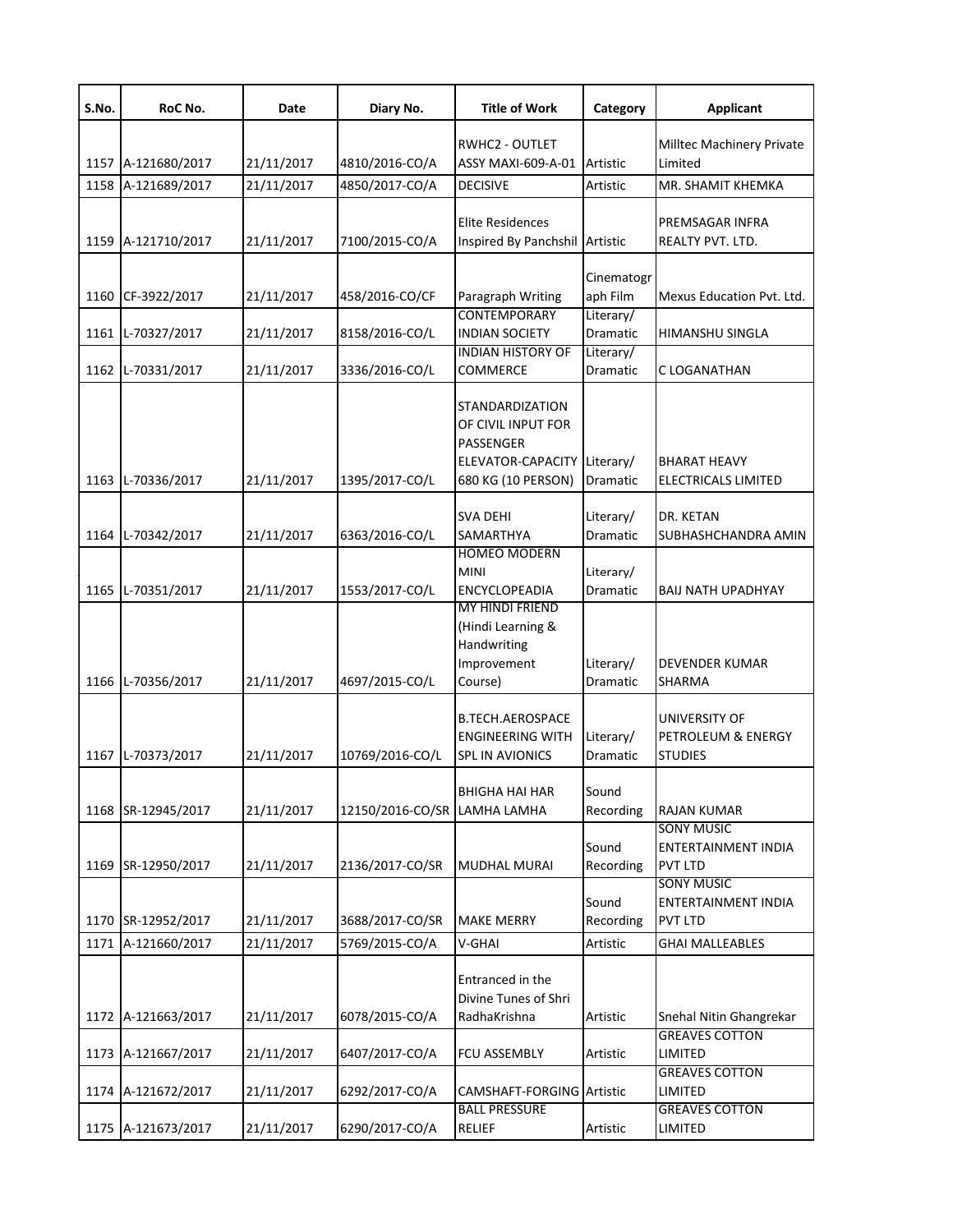| S.No. | RoC No.       | Date       | Diary No.       | <b>Title of Work</b>                                                                                                          | Category                     | <b>Applicant</b>                                             |
|-------|---------------|------------|-----------------|-------------------------------------------------------------------------------------------------------------------------------|------------------------------|--------------------------------------------------------------|
| 1176  | A-121677/2017 | 21/11/2017 | 4808/2016-CO/A  | <b>RWHC2 - BRAKE ASSY</b><br>MAXI-607-A-01                                                                                    | Artistic                     | Milltec Machinery Private<br>Limited                         |
| 1177  | A-121693/2017 | 21/11/2017 | 4846/2017-CO/A  | FoodCloud.in                                                                                                                  | Artistic                     | M/S. FOOD CLOUD OVT.<br>LTD.                                 |
| 1178  | A-121699/2017 | 21/11/2017 | 7778/2015-CO/A  | <b>MANGALAM</b>                                                                                                               | Artistic                     | <b>MANGALAM SEEDS</b><br>LIMITED                             |
| 1179  | A-121700/2017 | 21/11/2017 | 7780/2015-CO/A  | <b>PROFKEL SUPER</b>                                                                                                          | Artistic                     | CROP LIFE SCIENCE LTD.                                       |
| 1180  | A-121701/2017 | 21/11/2017 | 10918/2015-CO/A | <b>SUPERFLO</b>                                                                                                               | Artistic                     | MR MANOJ MITTAL                                              |
| 1181  | CF-3921/2017  | 21/11/2017 | 460/2016-CO/CF  | <b>Precise Writing</b>                                                                                                        | Cinematogr<br>aph Film       | Mexus Education Pvt. Ltd.                                    |
| 1182  | CF-3924/2017  | 21/11/2017 | 442/2016-CO/CF  | Developing a Story<br>Outline                                                                                                 | Cinematogr<br>aph Film       | Mexus Education Pvt. Ltd.                                    |
| 1183  | CF-3927/2017  | 21/11/2017 | 448/2016-CO/CF  | Story Writing Using a<br>Line or Title                                                                                        | Cinematogr<br>aph Film       | Mexus Education Pyt. Ltd.                                    |
| 1184  | L-70311/2017  | 21/11/2017 | 344/2016-CO/L   | Nivat                                                                                                                         | Literary/<br>Dramatic        | Pammi Singh                                                  |
| 1185  | L-70328/2017  | 21/11/2017 | 8189/2016-CO/L  | CHILDHOOD AND<br>THE DEVELOPMENT<br>OF CHILDREN<br><b>MBA</b>                                                                 | Literary/<br>Dramatic        | HIMANSHU SINGLA<br><b>UNIVERSITY OF</b>                      |
| 1186  | L-70340/2017  | 21/11/2017 | 10828/2016-CO/L | <b>INTERNATIONAL</b><br><b>BUSINESS</b>                                                                                       | Literary/<br>Dramatic        | PETROLEUM & ENERGY<br><b>STUDIES</b>                         |
| 1187  | L-70347/2017  | 21/11/2017 | 10823/2016-CO/L | <b>MBA ENERGY</b><br><b>TRADING</b>                                                                                           | Literary/<br><b>Dramatic</b> | <b>UNIVERSITY OF</b><br>PETROLEUM & ENERGY<br><b>STUDIES</b> |
| 1188  | L-70357/2017  | 21/11/2017 | 4105/2015-CO/L  | <b>Baadal Platoon</b>                                                                                                         | Literary/<br>Dramatic        | Shashank Arora                                               |
| 1189  | L-70374/2017  | 21/11/2017 | 10840/2016-CO/L | <b>MASTERS OF DESIGN</b><br>(INDUSTRIAL<br>DESIGN)                                                                            | Literary/<br>Dramatic        | UNIVERSITY OF<br>PETROLEUM & ENERGY<br><b>STUDIES</b>        |
|       |               |            |                 | <b>EFFECTIVE</b><br>UTILIZATION OF<br>MECHANIZED<br><b>LOOMFOR</b><br><b>IMPROVEMENT IN</b><br>PRODUCTIVITY OF<br>RURAL KHADI | Literary/                    |                                                              |
| 1190  | L-70384/2017  | 21/11/2017 | 2517/2017-CO/L  | <b>INDUSTRY</b><br>The Lighting                                                                                               | Dramatic<br>Literary/        | DINESH DEKATE                                                |
| 1191  | L-70386/2017  | 21/11/2017 | 7361/2016-CO/L  | Handbook                                                                                                                      | Dramatic                     | Ekta Manish Sanghavi<br><b>SONY MUSIC</b>                    |
| 1192  | SR-12948/2017 | 21/11/2017 | 2137/2017-CO/SR | ORU MALAYORAM                                                                                                                 | Sound<br>Recording           | ENTERTAINMENT INDIA<br>PVT LTD                               |
| 1193  | SW-9670/2017  | 21/11/2017 | 155/2016-CO/SW  | Simulation Of Data<br>Structures                                                                                              | Computer<br>Software         | Nikhil Hiraji Londhe                                         |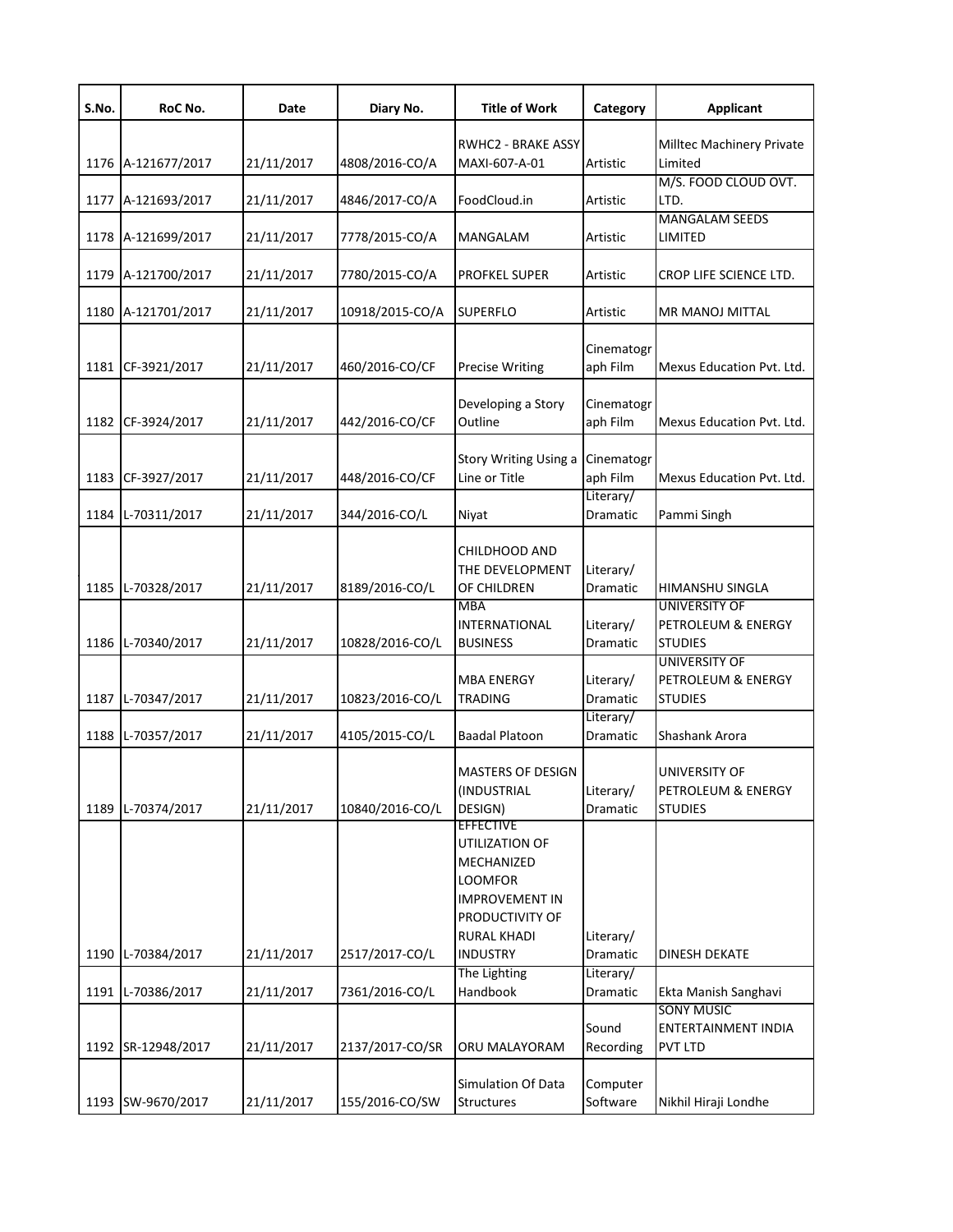| S.No. | RoC No.            | Date       | Diary No.       | <b>Title of Work</b>                                                                                                                                     | Category               | <b>Applicant</b>                                            |
|-------|--------------------|------------|-----------------|----------------------------------------------------------------------------------------------------------------------------------------------------------|------------------------|-------------------------------------------------------------|
|       | 1194 SW-9671/2017  | 21/11/2017 | 7907/2015-CO/SW | A multi agent<br>scheduling system,<br>method and<br>computer program<br>for information<br>extraction in<br>heterogeneous<br>distributed<br>environment | Computer<br>Software   | Indian Space Research<br>Organisation                       |
|       | 1195 A-121658/2017 | 21/11/2017 | 11780/2016-CO/A | <b>HEALTH BOND</b><br>(LABEL)                                                                                                                            | Artistic               | Bharti Multitrade Pvt. Ltd.                                 |
|       | 1196 A-121664/2017 | 21/11/2017 | 13898/2016-CO/A | Papergrid Patterns                                                                                                                                       | Artistic               | Papergrid Industries                                        |
|       | 1197 A-121676/2017 | 21/11/2017 | 794/2016-CO/A   | CAFE UDUPI RUCHI<br><b>INTERIOR ARTWORK</b>                                                                                                              | Artistic               | <b>MS SRI FAMILY</b><br><b>ENTERPRISES PVT LTD</b>          |
|       | 1198 A-121678/2017 | 21/11/2017 | 4807/2016-CO/A  | RWHC2 - STRAIGHT<br><b>GRINDING WHEEL</b><br>MAXI-101-P-01                                                                                               | Artistic               | Milltec Machinery Private<br>Limited                        |
|       | 1199 A-121682/2017 | 21/11/2017 | 4788/2016-CO/A  | RFCB1 - ASPIRATION<br><b>CHANNEL ASSEMBLY</b><br>FINE-6103-A-01                                                                                          | Artistic               | Milltec Machinery Private<br>Limited                        |
|       | 1200 A-121684/2017 | 21/11/2017 | 4785/2016-CO/A  | RFCB1 - TOP SIEVE<br><b>BOX ASSEMBLY FINE-</b><br>6101-A-01                                                                                              | Artistic               | Milltec Machinery Private<br>Limited                        |
|       | 1201 A-121691/2017 | 21/11/2017 | 4855/2017-CO/A  | PARLIAMENT                                                                                                                                               | Artistic               | M/S. CAPITAL VENTURES<br>PVT. LRTD.                         |
|       | 1202 A-121694/2017 | 21/11/2017 | 4620/2016-CO/A  | RFCA-1 - DECK<br>HOLDING<br><b>MACHANISM FINE-</b><br>6000-A-01                                                                                          | Artistic               | Milltec Machinery Private<br>Limited                        |
|       | 1203 A-121708/2017 | 21/11/2017 | 8193/2016-CO/A  | OstoVet FORTE                                                                                                                                            | Artistic               | VIRBAC ANIMAL HEALTH<br>INDIA PRIVATE LIMITED               |
| 1204  | A-121711/2017      | 21/11/2017 | 229/2017-CO/A   | SKINSHINE                                                                                                                                                | Artistic               | CADILA<br>PHARMACEUTICALS LTD                               |
|       | 1205 A-121712/2017 | 21/11/2017 | 1691/2017-CO/A  | <b>DIASTEP</b>                                                                                                                                           | Artistic               | M.V. Hospital for Diabetes<br>Pvt. Ltd                      |
| 1206  | CF-3925/2017       | 21/11/2017 | 464/2016-CO/CF  | SUMMARIZING                                                                                                                                              | Cinematogr<br>aph Film | Mexus Education Pvt. Ltd.                                   |
| 1207  | CF-3929/2017       | 21/11/2017 | 1028/2016-CO/CF | E WILL TV<br>COMMERCIAL                                                                                                                                  | Cinematogr<br>aph Film | <b>STOCK HOLDING</b><br><b>CORPORATION OF INDIA</b><br>LTD; |
| 1208  | L-70308/2017       | 21/11/2017 | 3812/2016-CO/L  | POLITICAL SCIENCE<br><b>SCHOOL LECTURER</b>                                                                                                              | Literary/<br>Dramatic  | PARAS MAL SUKHADIA                                          |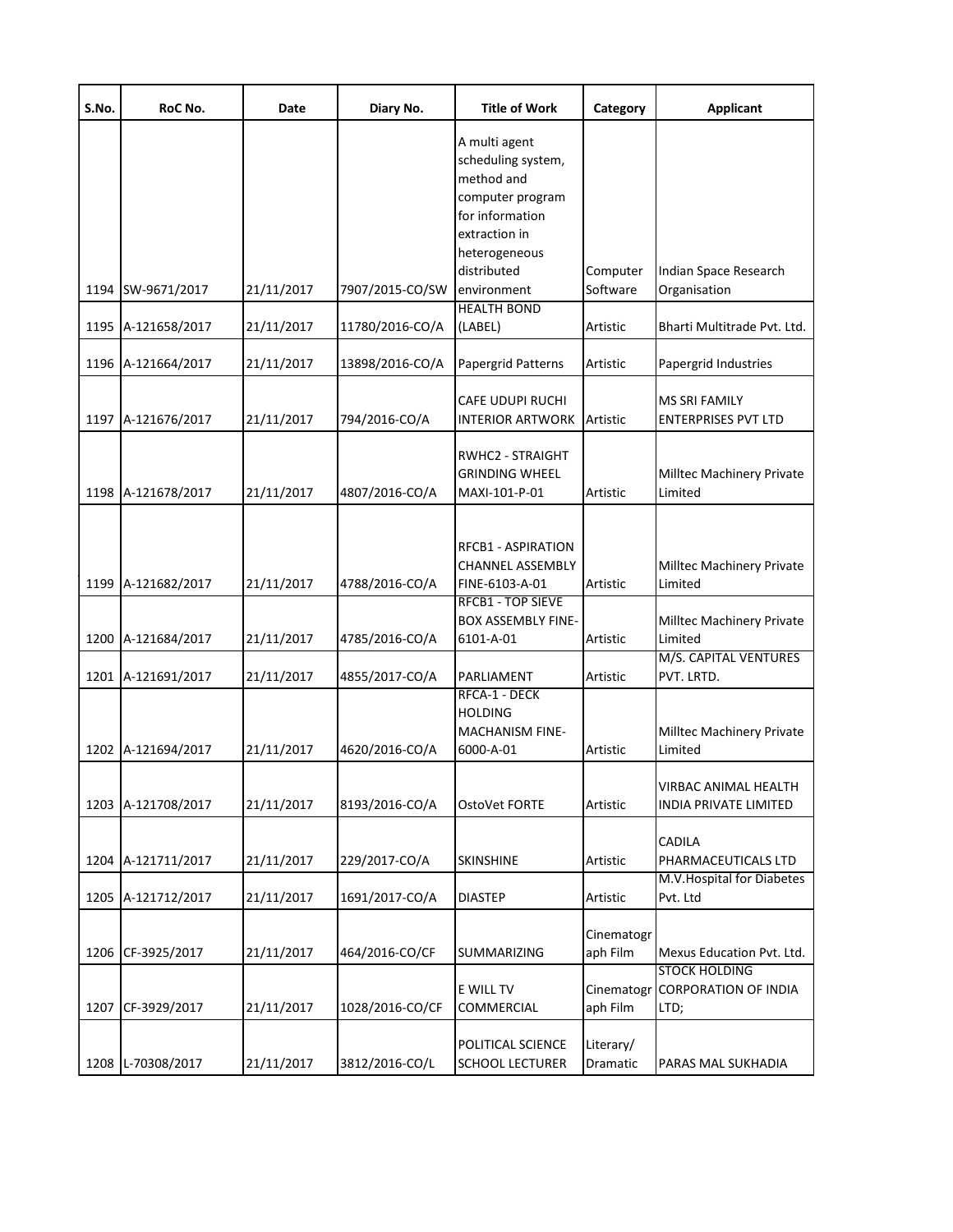| S.No. | RoC No.            | Date       | Diary No.            | <b>Title of Work</b>                                                                                                               | Category              | <b>Applicant</b>                                                                          |
|-------|--------------------|------------|----------------------|------------------------------------------------------------------------------------------------------------------------------------|-----------------------|-------------------------------------------------------------------------------------------|
|       |                    |            |                      | <b>Court Cases</b><br><b>Information Tracking</b><br>System of India App [                                                         |                       |                                                                                           |
| 1209  | L-70315/2017       | 21/11/2017 | 11872/2016-CO/L      | CCITSIA] {Android<br><b>Based Court Cases</b><br>Notification System}                                                              | Literary/<br>Dramatic | Miss.Aishwarya Sanjay<br>Salkute                                                          |
|       | 1210 L-70322/2017  | 21/11/2017 | 10834/2016-CO/L      | <b>BACHELOR OF</b><br><b>DESIGN</b><br>(TRANSPORTATION<br>DESIGN)                                                                  | Literary/<br>Dramatic | UNIVERSITY OF<br>PETROLEUM & ENERGY<br><b>STUDIES</b>                                     |
|       | 1211 L-70326/2017  | 21/11/2017 | 10833/2016-CO/L      | <b>MKBA BUSINESS</b><br><b>ANALYTICS</b>                                                                                           | Literary/<br>Dramatic | UNIVERSITY OF<br>PETROLEUM & ENERGY<br><b>STUDIES</b><br>Mrs.Sunetra                      |
|       | 1212 L-70337/2017  | 21/11/2017 | 6569/2017-CO/L       | Applied Mathematics Literary/                                                                                                      | Dramatic<br>Literary/ | Adsad, Ms. Janhavi<br>Sontakke                                                            |
|       | 1213 L-70339/2017  | 21/11/2017 | 2696/2016-CO/L       | How U Aware                                                                                                                        | Dramatic              | Sulochana Prakashan                                                                       |
|       | 1214 L-70341/2017  | 21/11/2017 | 5839/2016-CO/L       | <b>MY DRAWING BOOK</b>                                                                                                             | Literary/<br>Dramatic | Master Mind Tutorials Pvt.<br>Ltd. (India)                                                |
|       | 1215 L-70355/2017  | 21/11/2017 | 2097/2015-CO/L       | <b>LEARNING SCIENCE</b><br>Grade 3                                                                                                 | Literary/<br>Dramatic | <b>BEANSTALK LEARNING, a</b><br>Division of Podar Software<br>Private Limited             |
|       | 1216 L-70360/2017  | 21/11/2017 | 13824/2016-CO/L      | Point Scoring System                                                                                                               | Literary/<br>Dramatic | Mr. Bilhar Dosanjh                                                                        |
|       | 1217 L-70383/2017  | 21/11/2017 | 10051/2016-CO/L      | SAHAAN TO WADH                                                                                                                     | Literary/<br>Dramatic | AJAY KUMAR                                                                                |
|       | 1218 L-70388/2017  | 21/11/2017 | 6701/2017-CO/L       | Mepits Explore - Sit<br>somewhere to<br>explore the world                                                                          | Literary/<br>Dramatic | Mepits Infotech Private<br>Limited                                                        |
|       | 1219 SW-9672/2017  | 21/11/2017 | 16402/2017-<br>CO/SW | <b>ALGORITHM FOR</b><br><b>PLATFORM</b><br>INDEPENDENT<br><b>GENERIC COMPILER</b><br><b>DESIGN USING</b><br>REVERSE<br>ENGINEERING | Computer<br>Software  | DR. AMIT VERMA, MISS.<br>NIKITA BAKSHI, MR. ROHIT<br>KUMAR, MRS. IQBALDEEP<br><b>KAUR</b> |
|       | 1220 A-121661/2017 | 21/11/2017 | 4786/2016-CO/A       | MAHESH CHATPATA-<br><b>MATAR</b>                                                                                                   | Artistic              | Vasudev Chawla s/o late<br>Mooraj Mal(director of<br>m/s Mahesh Namkeen pvt<br>ltd.)      |
|       | 1221 A-121703/2017 | 21/11/2017 | 12262/2015-CO/A      | LEGAL HOUSE                                                                                                                        | Artistic              | LEGAL HOUSE                                                                               |
| 1222  | A-121706/2017      | 21/11/2017 | 5500/2016-CO/A       | KASTIYA HALWA                                                                                                                      | Artistic              | JINEDRA KANSTIYA                                                                          |
|       | 1223 A-121713/2017 | 21/11/2017 | 1689/2017-CO/A       | MV - SWEET LIFE<br>(logo)                                                                                                          | Artistic              | M.V. Hospital for Diabetes<br>Pvt. Ltd                                                    |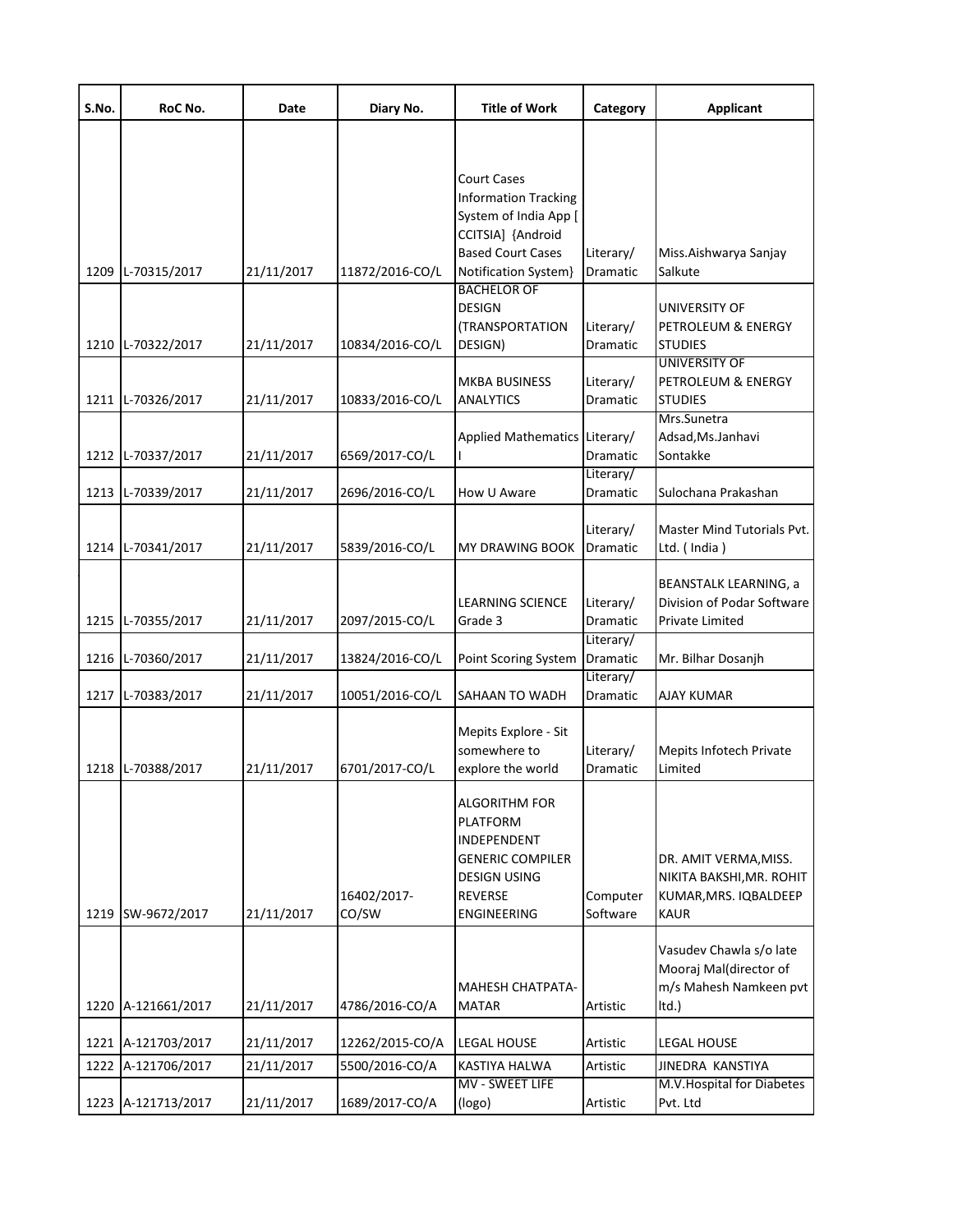| S.No. | RoC No.      | Date       | Diary No.       | <b>Title of Work</b>                                                                                                                                 | Category               | <b>Applicant</b>                                              |
|-------|--------------|------------|-----------------|------------------------------------------------------------------------------------------------------------------------------------------------------|------------------------|---------------------------------------------------------------|
| 1224  | CF-3931/2017 | 21/11/2017 | 473/2016-CO/CF  | <b>STORY WRITING</b><br>SAMPLE                                                                                                                       | Cinematogr<br>aph Film | Mexus Education Pvt. Ltd.                                     |
| 1225  | CF-3932/2017 | 21/11/2017 | 453/2016-CO/CF  | Note Making                                                                                                                                          | Cinematogr<br>aph Film | Mexus Education Pvt. Ltd.                                     |
| 1226  | L-70310/2017 | 21/11/2017 | 5345/2016-CO/L  | <b>QUEST FOR TRUTH</b>                                                                                                                               | Literary/<br>Dramatic  | DEVKARAN SINGH                                                |
| 1227  | L-70316/2017 | 21/11/2017 | 9383/2015-CO/L  | <b>Dynamic Clustering</b><br>Algorithm for<br>Software<br>Requirements and<br><b>Test Case Generation</b>                                            | Literary/<br>Dramatic  | Chetna Ran, Dr. Amit<br>Verma, Iqbaldeep<br>Kaur, rohit kumar |
| 1228  | L-70332/2017 | 21/11/2017 | 1383/2017-CO/L  | <b>STANDARDIZATION</b><br>OF CIVIL INPUT FOR<br>PASSENGER<br>ELEVATOR-CAPACITY Literary/<br>884 KG (13 PERSON)                                       | Dramatic               | <b>BHARAT HEAVY</b><br>ELECTRICALS LIMITED                    |
| 1229  | L-70333/2017 | 21/11/2017 | 6016/2016-CO/L  | Mean Stack, Stack<br><b>Route Series</b>                                                                                                             | Literary/<br>Dramatic  | NIIT LIMITED                                                  |
| 1230  | L-70343/2017 | 21/11/2017 | 10826/2016-CO/L | <b>MBA LOGISTICS &amp;</b><br><b>SUPPLY CHAIN</b><br>MANAGEMENT                                                                                      | Literary/<br>Dramatic  | <b>UNIVERSITY OF</b><br>PETROLEUM & ENERGY<br><b>STUDIES</b>  |
| 1231  | L-70344/2017 | 21/11/2017 | 5136/2016-CO/L  | AN EFFICIENT<br><b>METHOD TO</b><br><b>COMPUTE</b><br>PERFORMANCE<br><b>CHARACTERISTICS OF</b><br>TWO-LOBE<br>HYDRODYNAMIC<br><b>JOURNAL BEARING</b> | Literary/<br>Dramatic  | BHARAT HEAVY<br>ELECTRICALS LIMITED                           |
| 1232  | L-70349/2017 | 21/11/2017 | 2439/2016-CO/L  | MADIRALAY                                                                                                                                            | Literary/<br>Dramatic  | <b>ARVIND PANDEY</b>                                          |
| 1233  | L-70359/2017 | 21/11/2017 | 5547/2015-CO/L  | REFERENCE AND<br><b>INFORMATION</b><br><b>SOURCES AND</b><br><b>SERVICES</b>                                                                         | Literary/<br>Dramatic  | <b>DIRECTOR</b>                                               |
| 1234  | L-70362/2017 | 21/11/2017 | 14448/2016-CO/L | KUMBH The Greatest Literary/<br>Show On Earth                                                                                                        | Dramatic               | Dipika V Maiya                                                |
| 1235  | L-70363/2017 | 21/11/2017 | 10431/2016-CO/L | An e- learning<br>pictorial presentation<br>on appendicular<br>skeleton of ox<br>B.TECH.                                                             | Literary/<br>Dramatic  | Satish Kumar Pathak<br><b>UNIVERSITY OF</b>                   |
| 1236  | L-70364/2017 | 21/11/2017 | 10748/2016-CO/L | MECHANICAL<br><b>ENGINEERING</b>                                                                                                                     | Literary/<br>Dramatic  | PETROLEUM & ENERGY<br><b>STUDIES</b>                          |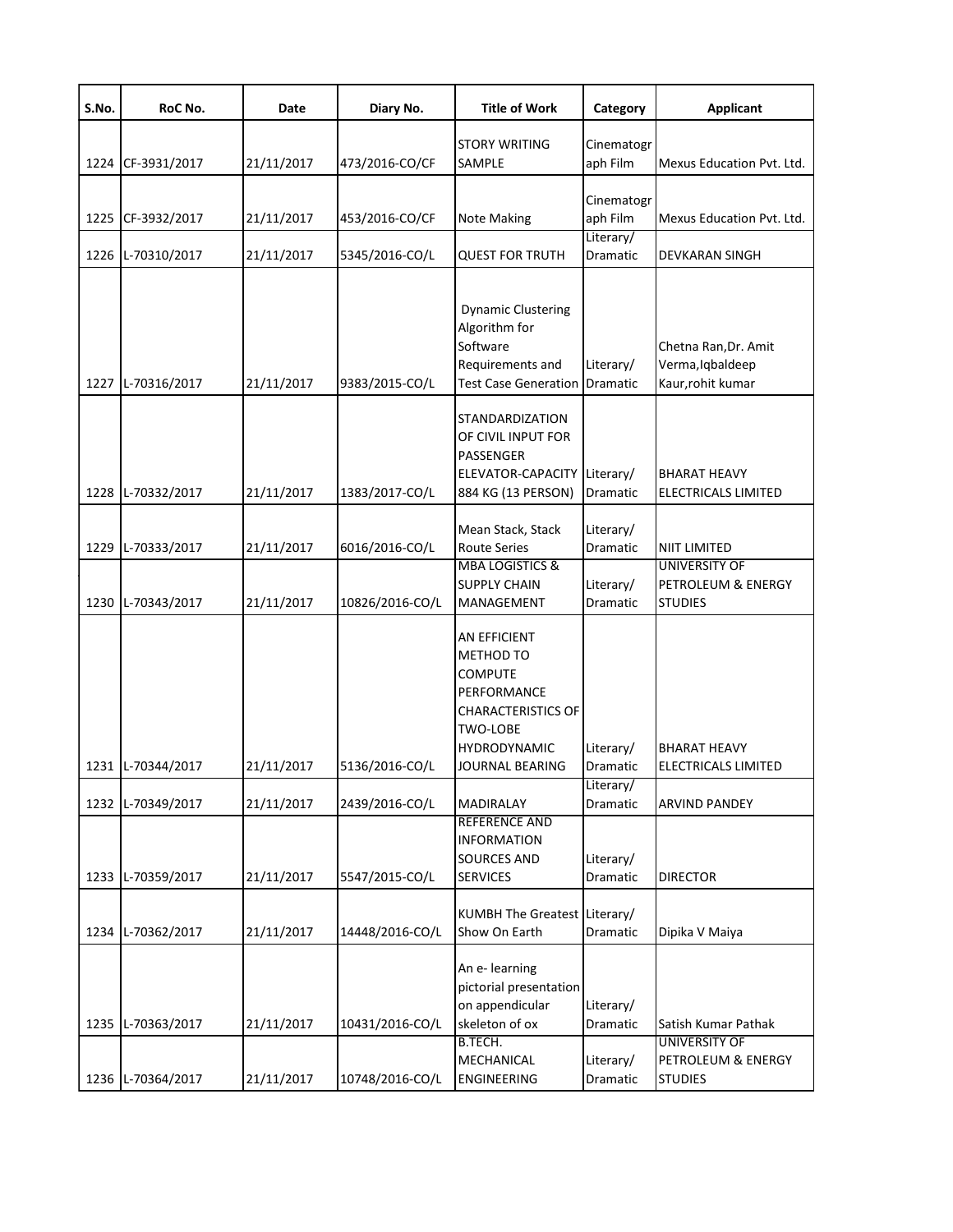| S.No. | RoC No.            | Date       | Diary No.       | <b>Title of Work</b>                                                                  | Category              | <b>Applicant</b>                                                |
|-------|--------------------|------------|-----------------|---------------------------------------------------------------------------------------|-----------------------|-----------------------------------------------------------------|
|       |                    |            |                 | <b>B.TECH. MATERIAL</b><br>SCIENCE WITH SPL IN Literary/                              |                       | UNIVERSITY OF<br>PETROLEUM & ENERGY                             |
|       | 1237 L-70366/2017  | 21/11/2017 | 10752/2016-CO/L | <b>NANO TECHNOLOGY</b><br>B.TECH. GEO-                                                | Dramatic              | <b>STUDIES</b><br><b>UNIVERSITY OF</b>                          |
|       | 1238 L-70370/2017  | 21/11/2017 | 10758/2016-CO/L | <b>INFORMATICS</b><br><b>ENGINEERING</b>                                              | Literary/<br>Dramatic | PETROLEUM & ENERGY<br><b>STUDIES</b>                            |
|       | 1239 L-70375/2017  | 21/11/2017 | 10841/2016-CO/L | <b>MASTERS OF DESIGN</b><br>(PRODUCT DESIGN)                                          | Literary/<br>Dramatic | UNIVERSITY OF<br>PETROLEUM & ENERGY<br><b>STUDIES</b>           |
|       | 1240 L-70378/2017  | 21/11/2017 | 13566/2016-CO/L | Discovering the skies                                                                 | Literary/<br>Dramatic | SPACE TECHNOLOGY AND<br>EDUCATION PVT. LTD.                     |
|       | 1241 A-121654/2017 | 21/11/2017 | 5961/2016-CO/A  | Kahanighar                                                                            | Artistic              | Rony Banerjee                                                   |
|       | 1242 A-121657/2017 | 21/11/2017 | 6060/2016-CO/A  | Linkage Hitch, Claw<br>type                                                           | Artistic              | Jaycee Strips & Fastners<br><b>Private Limited</b>              |
|       | 1243 A-121669/2017 | 21/11/2017 | 6675/2017-CO/A  | <b>CRANKCASE</b><br>CASTING - GDC                                                     | Artistic              | <b>GREAVES COTTON</b><br>LIMITED                                |
|       | 1244 A-121671/2017 | 21/11/2017 | 6674/2017-CO/A  | <b>CRANKSHAFT -</b><br><b>FINISH</b>                                                  | Artistic              | <b>GREAVES COTTON</b><br>LIMITED                                |
|       | 1245 A-121674/2017 | 21/11/2017 | 6293/2017-CO/A  | <b>CONTROL LEVER</b><br>ASSY                                                          | Artistic              | <b>GREAVES COTTON</b><br>LIMITED                                |
|       | 1246 A-121681/2017 | 21/11/2017 | 4790/2016-CO/A  | RFCB1 - DECK<br><b>HOLDING</b><br><b>MECHANISM FINE-</b><br>6100-A-01                 | Artistic              | Milltec Machinery Private<br>Limited                            |
|       | 1247 A-121688/2017 | 21/11/2017 | 3325/2016-CO/A  | ADARSH LOGO                                                                           | Artistic              | SAURABH JAIN<br>(DIRECTOR) M/s ADARSH<br>PVC PIPES PVT. LTD.    |
|       | 1248 A-121698/2017 | 21/11/2017 | 7781/2015-CO/A  | <b>PROFKEL</b>                                                                        | Artistic              | CROP LIFE SCIENCE LTD.                                          |
|       | 1249 A-121709/2017 | 21/11/2017 | 13294/2016-CO/A | SHUBH <sub>70</sub>                                                                   | Artistic              | <b>NITESH CHANIS PRIVATE</b><br>LIMITED                         |
| 1250  | CF-3928/2017       | 21/11/2017 | 1017/2016-CO/CF | <b>GOLDRUSH TV</b><br>COMMERCIAL                                                      | aph Film              | <b>STOCK HOLDING</b><br>Cinematogr CORPORATION OF INDIA<br>LTD; |
|       | 1251 L-70319/2017  | 21/11/2017 | 10784/2016-CO/L | The Complete Book<br>on Jute & Coir<br>Products (with<br>Cultivation &<br>Processing) | Literary/<br>Dramatic | <b>VEENA GUPTA</b>                                              |
| 1252  | L-70324/2017       | 21/11/2017 | 10835/2016-CO/L | <b>BACHELOR OF</b><br><b>DESIGN (PRODUCT</b><br>DESIGN)                               | Literary/<br>Dramatic | UNIVERSITY OF<br>PETROLEUM & ENERGY<br><b>STUDIES</b>           |
| 1253  | L-70325/2017       | 21/11/2017 | 13380/2016-CO/L | Etam Buddhaan<br>Saasanam - Hich<br>Buddhaanchi Shikvan                               | Literary/<br>Dramatic | Meena Pralhad Inje                                              |
|       | 1254 L-70329/2017  | 21/11/2017 | 10832/2016-CO/L | <b>MBA</b><br><b>INFRASTRUCTURE</b><br>MANAGEMENT                                     | Literary/<br>Dramatic | <b>UNIVERSITY OF</b><br>PETROLEUM & ENERGY<br><b>STUDIES</b>    |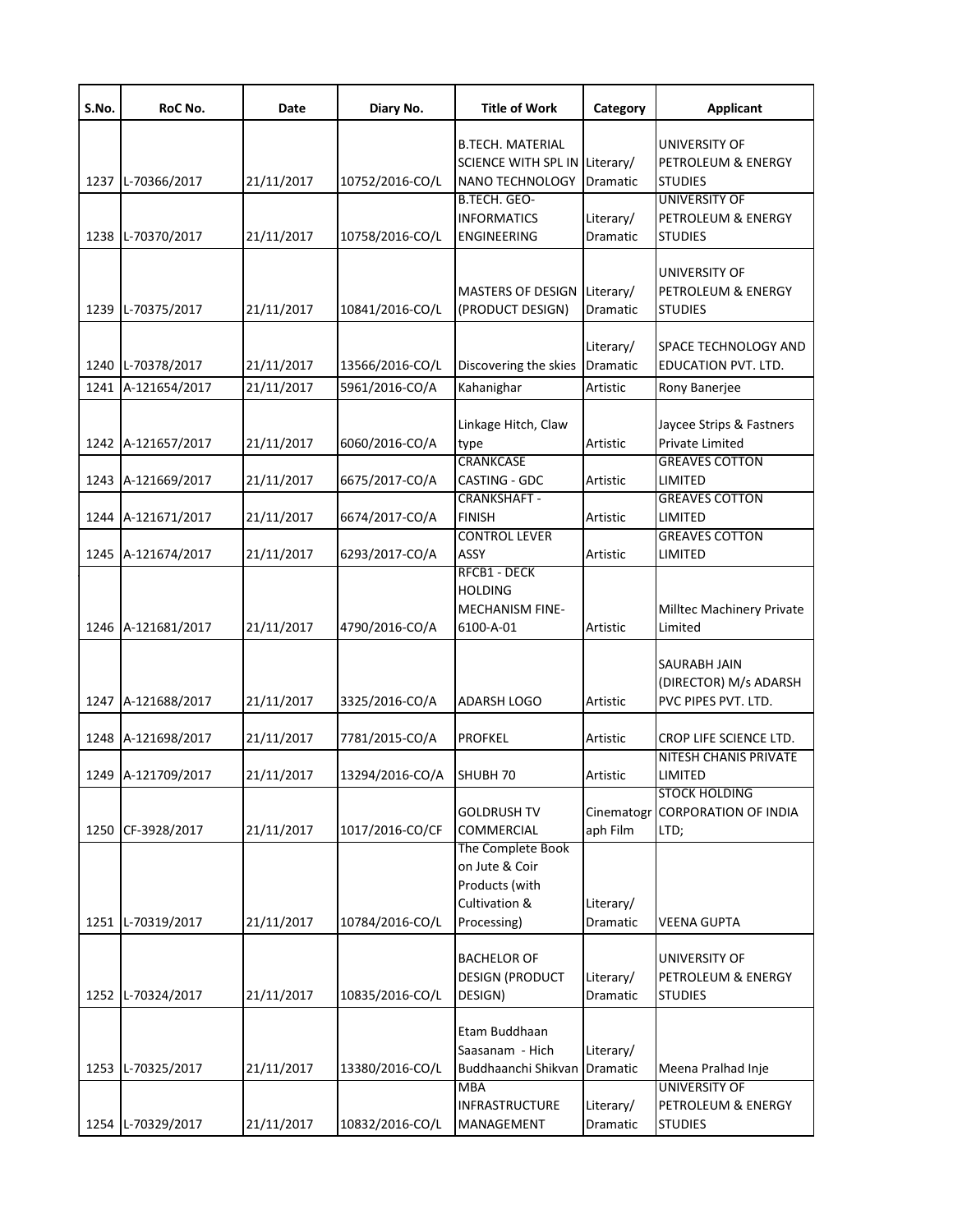| S.No. | RoC No.            | Date       | Diary No.                    | <b>Title of Work</b>                                                                            | Category               | <b>Applicant</b>                                             |
|-------|--------------------|------------|------------------------------|-------------------------------------------------------------------------------------------------|------------------------|--------------------------------------------------------------|
| 1255  | L-70330/2017       | 21/11/2017 | 5505/2016-CO/L               | DR.REDDY'S WORKS<br>ON HANDWRITING                                                              | Literary/<br>Dramatic  | MAX ACADEMY FOR<br><b>EXCELLENCE</b>                         |
|       | 1256 L-70338/2017  | 21/11/2017 | 7402/2017-CO/L               | <b>BUNIYAAD</b>                                                                                 | Literary/<br>Dramatic  | Samir Modi                                                   |
|       | 1257 L-70365/2017  | 21/11/2017 | 10750/2016-CO/L              | B.TECH.<br><b>MECHATRONICS</b><br><b>ENGINEERING</b>                                            | Literary/<br>Dramatic  | <b>UNIVERSITY OF</b><br>PETROLEUM & ENERGY<br><b>STUDIES</b> |
|       | 1258 L-70371/2017  | 21/11/2017 | 10761/2016-CO/L              | <b>B.TECH.MINING</b><br><b>ENGINEERING</b>                                                      | Literary/<br>Dramatic  | <b>UNIVERSITY OF</b><br>PETROLEUM & ENERGY<br><b>STUDIES</b> |
| 1259  | L-70372/2017       | 21/11/2017 | 10768/2016-CO/L              | <b>B.TECH.AEROSPACE</b><br>ENGINEERING                                                          | Literary/<br>Dramatic  | <b>UNIVERSITY OF</b><br>PETROLEUM & ENERGY<br><b>STUDIES</b> |
| 1260  | SR-12944/2017      | 21/11/2017 | 12147/2017-CO/SR KA KA KA PO |                                                                                                 | Sound<br>Recording     | <b>SONY MUSIC</b><br>ENTERTAINMENT INDIA<br><b>PVT LTD</b>   |
|       | 1261 SR-12946/2017 | 21/11/2017 | 371/2015-CO/SR               | <b>HAL Corporate</b><br>Anthem Song                                                             | Sound<br>Recording     | <b>Hindustan Aeronautics</b><br>Limited<br><b>SONY MUSIC</b> |
|       | 1262 SR-12953/2017 | 21/11/2017 | 3690/2017-CO/SR              | <b>COMATOSE</b>                                                                                 | Sound<br>Recording     | <b>ENTERTAINMENT INDIA</b><br><b>PVT LTD</b>                 |
| 1263  | A-121687/2017      | 21/11/2017 | 4851/2017-CO/A               | <b>GOAL ORIENTED</b>                                                                            | Artistic               | MR. SHAMIT KHEMKA                                            |
|       | 1264 A-121690/2017 | 21/11/2017 | 4782/2016-CO/A               | <b>RFCB1 - DRIVE</b><br>MECHANISM FINE-<br>6160-A-01                                            | Artistic               | Milltec Machinery Private<br>Limited                         |
| 1265  | A-121692/2017      | 21/11/2017 | 4854/2017-CO/A               | PARLIAMENT LIGHT<br>AND CRISPY RUSK<br>LABEL                                                    | Artistic               | M/S. CAPITAL VENTURES<br>PVT. LTD.                           |
|       | 1266 A-121695/2017 | 21/11/2017 | 4847/2017-CO/A               | <b>LOGICAL AND</b><br><b>METICULOUS</b>                                                         | Artistic               | MR. SHAMIT KHEMKA                                            |
|       | 1267 A-121707/2017 | 21/11/2017 | 4336/2016-CO/A               | <b>KAMAL BRAND WITH</b><br>DEVICE OF LOTUS<br><b>FLOWER</b>                                     | Artistic               |                                                              |
| 1268  | CF-3920/2017       | 21/11/2017 | 449/2016-CO/CF               | Diary Entry                                                                                     | Cinematogr<br>aph Film | Mexus Education Pvt. Ltd.                                    |
| 1269  | CF-3930/2017       | 21/11/2017 | 469/2016-CO/CF               | ADVERTISEMENTS                                                                                  | Cinematogr<br>aph Film | Mexus Education Pvt. Ltd.                                    |
| 1270  | L-70309/2017       | 21/11/2017 | 353/2017-CO/L                | Guidelines for<br>optically illuminating<br>vegetables, fruits and Literary/<br>spices at night | Dramatic               | Silver Line Educational<br>Trust,                            |
| 1271  | L-70312/2017       | 21/11/2017 | 4577/2016-CO/L               | <b>TWO SAINTS</b>                                                                               | Literary/<br>Dramatic  | Noble sebastian                                              |
|       | 1272 L-70320/2017  | 21/11/2017 | 10763/2016-CO/L              | <b>B.TECH. CHEMICAL</b><br><b>ENGINEERING WITH</b><br>SPL IN REFINING &<br>PETROCHEMICALS       | Literary/<br>Dramatic  | UNIVERSITY OF<br>PETROLEUM & ENERGY<br><b>STUDIES</b>        |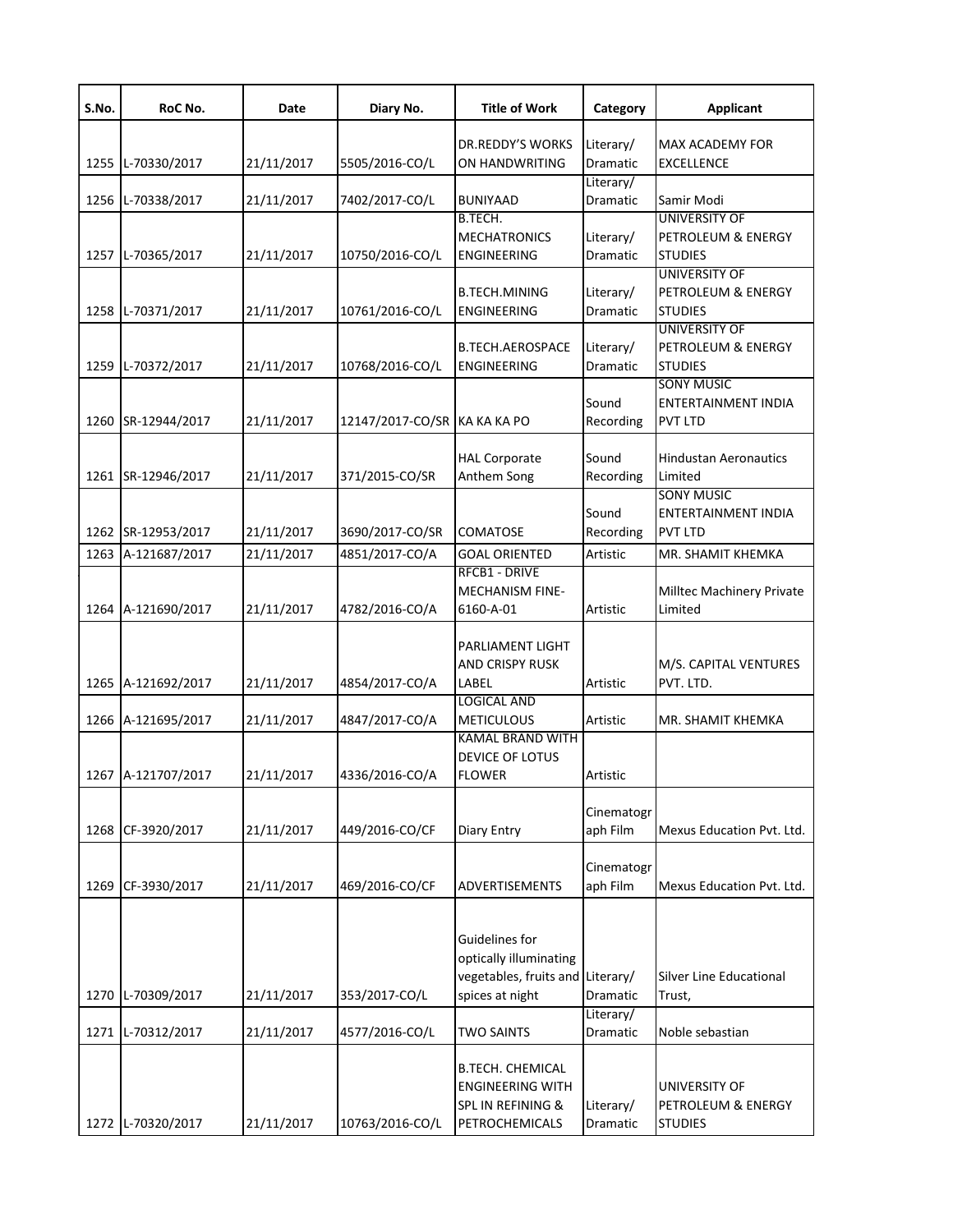| S.No. | RoC No.            | Date       | Diary No.                      | <b>Title of Work</b>                   | Category  | <b>Applicant</b>                              |
|-------|--------------------|------------|--------------------------------|----------------------------------------|-----------|-----------------------------------------------|
|       |                    |            |                                | DUAL CONSONANT                         |           |                                               |
|       |                    |            |                                | PERSON CODE                            | Literary/ |                                               |
|       | 1273 L-70323/2017  | 21/11/2017 | 7409/2016-CO/L                 | <b>METHOD</b>                          | Dramatic  | <b>JOSHY XAVIER</b>                           |
|       |                    |            |                                | <b>MBA AVIATION</b>                    | Literary/ | <b>UNIVERSITY OF</b><br>PETROLEUM & ENERGY    |
|       | 1274 L-70334/2017  | 21/11/2017 | 10829/2016-CO/L                | <b>MANAGEMENT</b>                      | Dramatic  | <b>STUDIES</b>                                |
|       |                    |            |                                | <b>STANDARDIZATION</b>                 |           |                                               |
|       |                    |            |                                | OF CIVIL INPUT FOR                     |           |                                               |
|       |                    |            |                                | PASSENGER                              |           |                                               |
|       |                    |            |                                | ELEVATOR-CAPACITY                      |           |                                               |
|       |                    |            |                                | 1088 KG (16                            | Literary/ | <b>BHARAT HEAVY</b>                           |
|       | 1275 L-70335/2017  | 21/11/2017 | 1389/2017-CO/L                 | PERSON)<br>International               | Dramatic  | <b>ELECTRICALS LIMITED</b>                    |
|       |                    |            |                                | Fingerprinting                         | Literary/ |                                               |
|       | 1276 L-70350/2017  | 21/11/2017 | 6464/2016-CO/L                 | Services India                         | Dramatic  | Shveta Singla                                 |
|       |                    |            |                                |                                        |           |                                               |
|       |                    |            |                                | <b>APPLICATION OF</b>                  |           |                                               |
|       |                    |            |                                | PYTHAGERCY                             |           |                                               |
|       |                    |            |                                | <b>THEOREMON</b>                       | Literary/ | PRAVIN MADHUKAR                               |
|       | 1277 L-70354/2017  | 21/11/2017 | 1511/2016-CO/L                 | <b>REGULAR POLYGON</b>                 | Dramatic  | <b>ROKAMWAR</b>                               |
|       |                    |            |                                |                                        |           |                                               |
|       |                    |            |                                | <b>Translation and</b>                 |           |                                               |
|       |                    |            |                                | validation of Hindi                    |           |                                               |
|       |                    |            |                                | version of Oral                        |           |                                               |
|       | 1278 L-70361/2017  | 21/11/2017 | 7935/2016-CO/L                 | Health Impact Profile-Literary/<br>14. | Dramatic  | Abhay Nawathe, Neeraj<br>Deshpande            |
|       |                    |            |                                | <b>B.TECH.PRODUCTION</b>               |           | <b>UNIVERSITY OF</b>                          |
|       |                    |            |                                | & INDUSTRIAL                           | Literary/ | PETROLEUM & ENERGY                            |
|       | 1279 L-70367/2017  | 21/11/2017 | 10753/2016-CO/L                | <b>ENGINEERING</b>                     | Dramatic  | <b>STUDIES</b>                                |
|       |                    |            |                                |                                        |           |                                               |
|       |                    |            |                                | <b>B.TECH. APPLIED</b>                 |           |                                               |
|       |                    |            |                                | PETROLEUM                              |           | UNIVERSITY OF                                 |
|       |                    |            |                                | <b>ENGINEERING WITH</b>                | Literary/ | PETROLEUM & ENERGY                            |
|       | 1280 L-70368/2017  | 21/11/2017 | 10755/2016-CO/L                | SPL IN UPSTREAM                        | Dramatic  | <b>STUDIES</b>                                |
|       |                    |            |                                |                                        | Literary/ |                                               |
|       | 1281 IL-70381/2017 | 21/11/2017 | 4653/2017-CO/L                 | <b>INDIAN BEAUTY</b>                   | Dramatic  | NAVINDER OBEROI                               |
|       |                    |            |                                |                                        |           | Rashmi Welekar, Shri<br>Ramdeobaba College of |
|       |                    |            |                                | Offline Character                      | Literary/ | Engineering &                                 |
|       | 1282 L-70382/2017  | 21/11/2017 | 7192/2017-CO/L                 | <b>Recognition System</b>              | Dramatic  | Management                                    |
|       |                    |            |                                |                                        |           | <b>SONY MUSIC</b>                             |
|       |                    |            |                                |                                        | Sound     | ENTERTAINMENT INDIA                           |
|       | 1283 SR-12951/2017 | 21/11/2017 | 2439/2017-CO/SR                | <b>OBAMAAVUM</b>                       | Recording | <b>PVT LTD</b>                                |
|       |                    |            |                                |                                        |           |                                               |
|       |                    |            |                                |                                        | Sound     |                                               |
|       | 1284 SR-12955/2017 | 21/11/2017 | 12147/2016-CO/SR BEINTEHA PYAR |                                        | Recording | <b>RAJAN KUMAR</b>                            |
|       |                    |            |                                |                                        |           |                                               |
|       |                    |            |                                | <b>CSIR-NEERI Bio-</b>                 | Computer  | <b>COUNCIL OF SCINTIFIC &amp;</b>             |
|       | 1285 SW-9667/2017  | 21/11/2017 | 4969/2015-CO/SW                | Diversity Portal V.1.1                 | Software  | <b>INDUSTRIAL RESEARCH</b>                    |
|       |                    |            | 13735/2016-                    | AvoidQ; Quick Billing                  | Computer  |                                               |
|       | 1286 SW-9669/2017  | 21/11/2017 | CO/SW                          | System                                 | Software  | Mangesh Wanjari                               |
|       |                    |            |                                | <b>SHALIMAR'S CHEF</b>                 |           |                                               |
|       |                    |            |                                | <b>MEAT MASALA</b>                     |           | SHALIMAR CHEMICAL                             |
|       | 1287 A-121715/2017 | 22/11/2017 | 134/2017-CO/A                  | <b>POWDER</b>                          | Artistic  | <b>WORKS PRIVATE LIMITED</b>                  |
|       |                    |            |                                |                                        |           |                                               |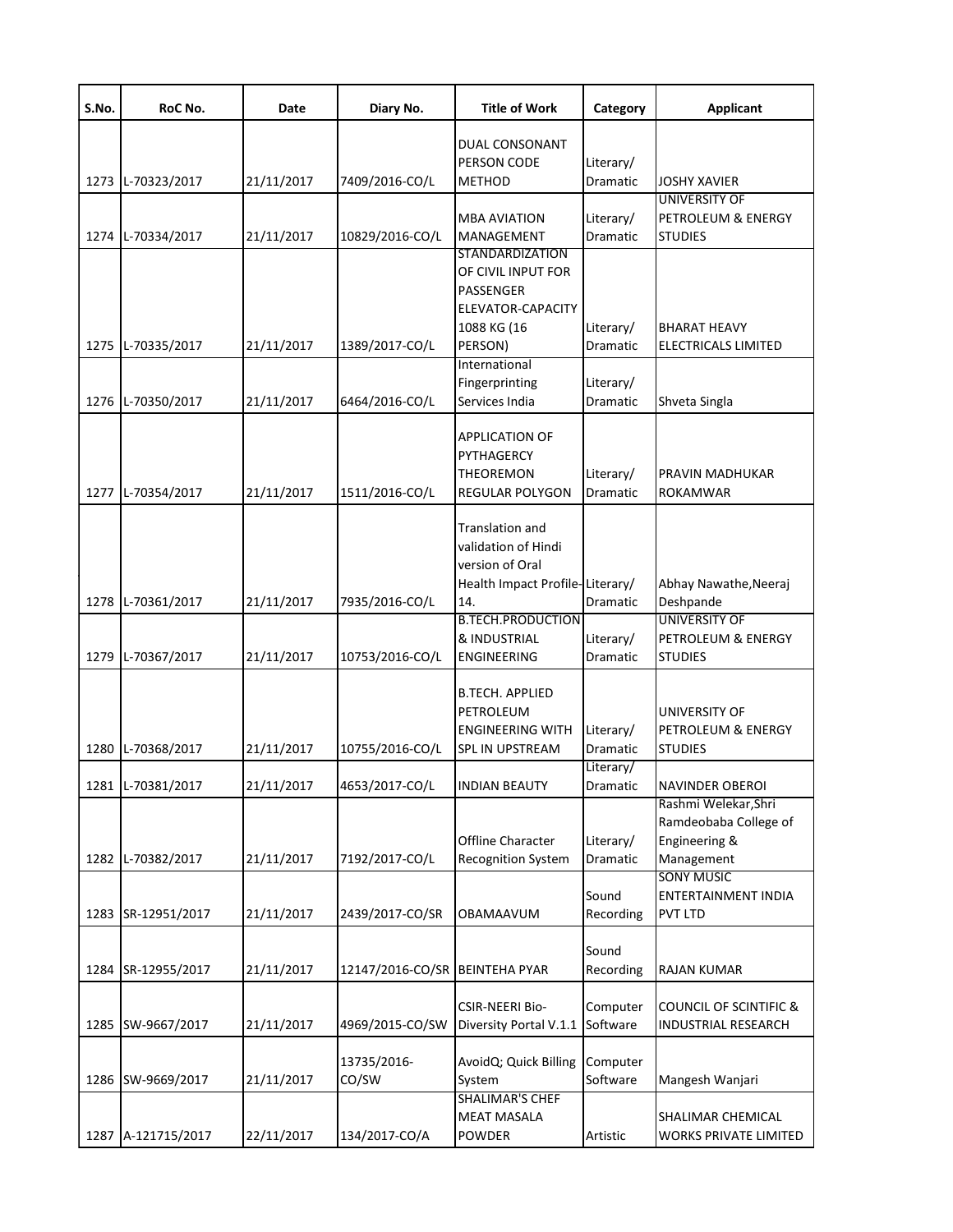| S.No. | RoC No.            | Date       | Diary No.       | <b>Title of Work</b>                                                                                             | Category                           | <b>Applicant</b>                                                              |
|-------|--------------------|------------|-----------------|------------------------------------------------------------------------------------------------------------------|------------------------------------|-------------------------------------------------------------------------------|
|       | 1288 A-121716/2017 | 22/11/2017 | 135/2017-CO/A   | SHALIMAR'S<br>PREMIUM CHILLI<br><b>POWDER</b>                                                                    | Artistic                           | SHALIMAR CHEMICAL<br><b>WORKS PRIVATE LIMITED</b>                             |
|       | 1289 A-121727/2017 | 22/11/2017 | 13959/2015-CO/A | <b>BPPL BHUMOL</b>                                                                                               | Artistic                           | <b>BHUMIT PHARMA</b><br>PRIVATE LIMITED                                       |
|       | 1290 L-70391/2017  | 22/11/2017 | 10545/2015-CO/L | <b>GEETA PRABODHINI</b>                                                                                          | Literary/<br>Dramatic              | ANIMESH SINHA                                                                 |
|       | 1291 L-70397/2017  | 22/11/2017 | 9515/2016-CO/L  | "CHAPHALKAR<br>MODEL FOR<br>AFFORDABLE<br>HOUSING"<br>THE ASSEMBLAGE :                                           | Literary/<br>Dramatic<br>Literary/ | Mr. Rajendra Balkrishna<br>Chaphalkar, an Indian<br>National                  |
| 1292  | L-70412/2017       | 22/11/2017 | 14188/2016-CO/L | PART <sub>1</sub>                                                                                                | Dramatic                           | Pranav Chaturvedi                                                             |
|       | 1293 L-70422/2017  | 22/11/2017 | 10048/2016-CO/L | PROJECT OF<br>COMBINE BUSINESS<br>OF TAXI, COURIER<br>AND DELIVERY AND<br><b>RENTING OF TWO</b><br>WHEELER BIKES | Literary/<br><b>Dramatic</b>       | <b>ADITYA VIKRAM</b><br><b>AGARWAL</b>                                        |
|       | 1294 L-70425/2017  | 22/11/2017 | 1061/2016-CO/L  | Ank aur hamara<br>ieevan                                                                                         | Literary/<br>Dramatic              | RAJESHWAR KRISHNA<br>MANUJA                                                   |
|       | 1295 L-70436/2017  | 22/11/2017 | 3706/2016-CO/L  | <b>Instruction Lab</b><br>Manual & Record-<br><b>Electron Devices</b><br>Laboratory                              | Literary/<br>Dramatic              | Bini Joy, Dr. N. Sathish<br>Kumar, N.Deepak, S.Janani,<br>S.Lakshmi Narayanan |
| 1296  | L-70441/2017       | 22/11/2017 | 10495/2015-CO/L | Restless Days,<br><b>Sleepless Nights</b>                                                                        | Literary/<br><b>Dramatic</b>       | Ranjana Bharij                                                                |
|       | 1297 SR-12956/2017 | 22/11/2017 | 3689/2017-CO/SR | <b>HUMEIN FIKAR HAI</b>                                                                                          | Sound<br>Recording                 | STEELBIRD HI-TECH INDIA<br>LTD.                                               |
|       | 1298 A-121737/2017 | 22/11/2017 | 6739/2017-CO/A  | <b>KONKAN</b><br>SOUNDARYA                                                                                       | Artistic                           | MANSI MANOJ LAKHAMJE                                                          |
| 1299  | L-70417/2017       | 22/11/2017 | 12154/2015-CO/L | <b>Revaluation In</b><br><b>Technical Education</b><br>in India: By Whirligigs Literary/<br>And Automation       | Dramatic                           | Dr. Sudhaker Dixit                                                            |
|       | 1300 L-70427/2017  | 22/11/2017 | 6661/2016-CO/L  | Course Curriculum -<br>English, Computer &<br>Soft Skills (Part 1)                                               | Literary/<br>Dramatic              | PARAMJIT SINGH SAHI                                                           |
|       | 1301 L-70428/2017  | 22/11/2017 | 6346/2015-CO/L  | YUG CHETANA<br>PRAVAH (BHAAG-2)                                                                                  | Literary/<br>Dramatic              | SHRI SHAKTIPUTRA JI<br><b>MAHARAJ</b>                                         |
|       | 1302 L-70437/2017  | 22/11/2017 | 13211/2015-CO/L | FACE OF THE YEAR<br>(REALTY EVENT)                                                                               | Literary/<br>Dramatic              | <b>CHATUR SINGH KHALSA</b>                                                    |
|       | 1303 L-70438/2017  | 22/11/2017 | 8397/2017-CO/L  | 99 and Half daysa<br>romantic hate story                                                                         | Literary/<br>Dramatic              | Rajat Prasad                                                                  |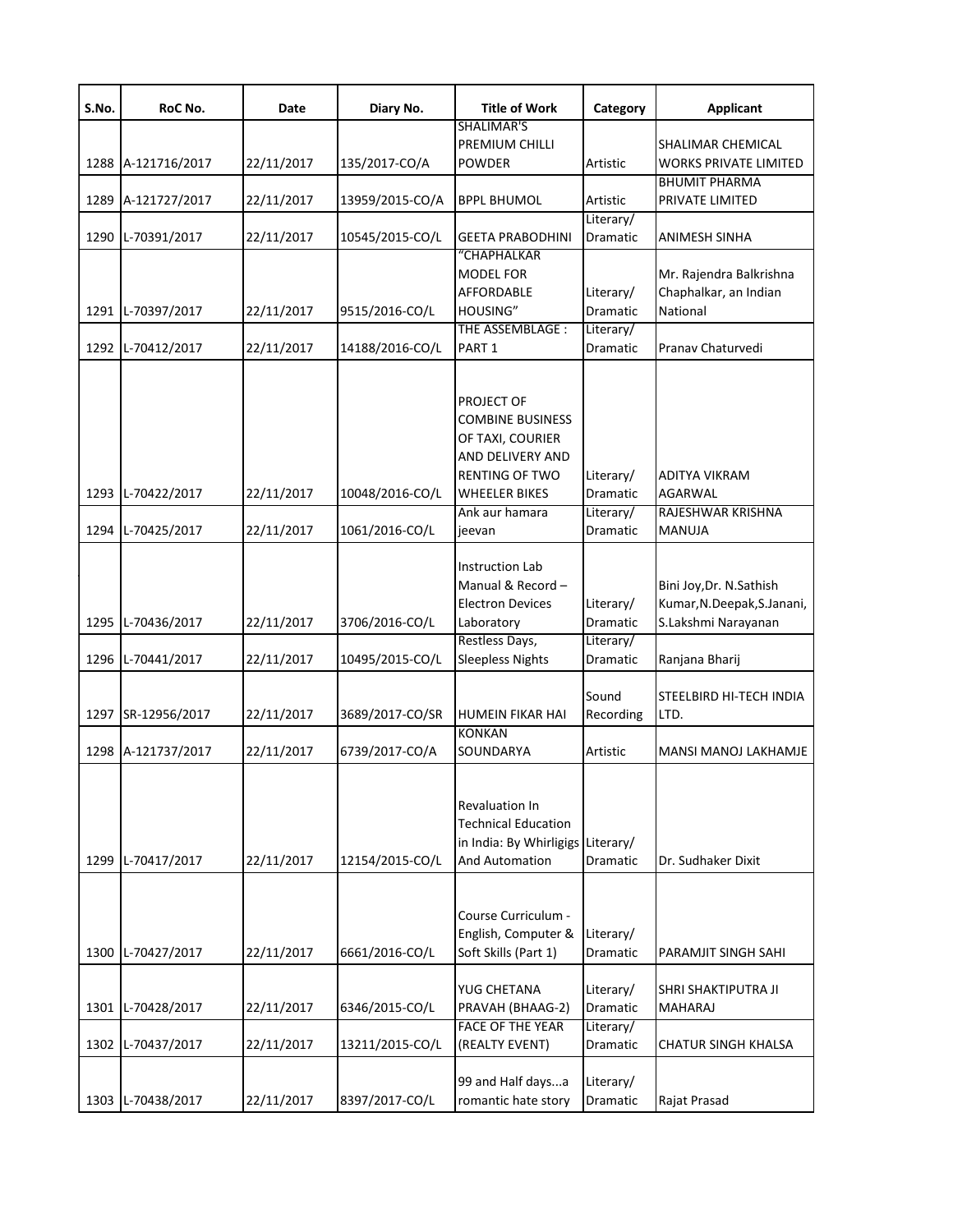| S.No. | RoC No.                                  | Date                     | Diary No.                        | <b>Title of Work</b>                                                                                                                       | Category              | <b>Applicant</b>                                                                                                |
|-------|------------------------------------------|--------------------------|----------------------------------|--------------------------------------------------------------------------------------------------------------------------------------------|-----------------------|-----------------------------------------------------------------------------------------------------------------|
| 1304  | L-70440/2017                             | 22/11/2017               | 5734/2017-CO/L                   | www.sukhvivah.com                                                                                                                          | Literary/<br>Dramatic | Hero Deepak Sugand                                                                                              |
| 1305  | SW-9676/2017                             | 22/11/2017               | 13866/2017-<br>CO/SW             | www.nidhideal.com                                                                                                                          | Computer<br>Software  | Janapamula Sai Kishore                                                                                          |
| 1306  | SW-9679/2017                             | 22/11/2017               | 13092/2017-<br>CO/SW             | SOFTWARE FOR<br><b>AUTOMATED</b><br><b>ACCURACY TESTING</b><br>AND EVALUATION OF<br><b>FIBER OPTIC</b><br><b>CURRENT SENSORS</b><br>(FOCS) | Computer<br>Software  | <b>BHARAT HEAVY</b><br>ELECTRICALS LIMITED                                                                      |
| 1307  | SW-9680/2017                             | 22/11/2017               | 13471/2017-<br>CO/SW             | Grazitti Alteryx<br><b>Custom Connector</b>                                                                                                | Computer<br>Software  | Grazitti Interactive                                                                                            |
|       | 1308 A-121718/2017                       | 22/11/2017               | 137/2017-CO/A                    | <b>SHALIMARS</b><br><b>AYURVEDIC JASMINE</b>                                                                                               | Artistic              | M/S RITA MACHINES<br><b>INDIA PVT LTD</b>                                                                       |
|       | 1309 A-121719/2017<br>1310 A-121722/2017 | 22/11/2017<br>22/11/2017 | 138/2017-CO/A<br>13952/2015-CO/A | SHALIMAR'S<br>COCONUT OIL LIGHT,<br>DEVIDE OF BOTTLE,<br>DROP, FRUITS<br><b>BHUMIT'S PB</b><br>RANICOLD                                    | Artistic<br>Artistic  | SHALIMAR CHEMICAL<br><b>WORKS PRIVATE LIMITED</b><br><b>BHUMIT PHARMA</b><br>PRIVATE LIMITED                    |
|       | 1311 A-121729/2017                       | 22/11/2017               | 13963/2015-CO/A                  | <b>REBOFEN EXTRA</b>                                                                                                                       | Artistic              | <b>BHUMIT PHARMA</b><br>PRIVATE LIMITED                                                                         |
|       | 1312 A-121730/2017                       | 22/11/2017               | 9280/2015-CO/A                   | THE SCIENTIFIC BASIS<br>OF KRISHNA<br><b>CONSCIOUSNESS</b>                                                                                 | Artistic              | THE BHAKTIVEDANTA<br><b>BOOK TRUST</b>                                                                          |
|       | 1313 A-121731/2017                       | 22/11/2017               | 8839/2015-CO/A                   | <b>APEX ALL CLEAR</b>                                                                                                                      | Artistic              | <b>AFEX PHARMACEUTICALS</b>                                                                                     |
|       | 1314 A-121735/2017                       | 22/11/2017               | 8884/2015-CO/A                   | <b>DIAMOND GREEN</b>                                                                                                                       | Artistic              | MOHAN LAL CHOUDHARY<br><b>DIRECTOR OF PUSHKAR</b><br><b>GANESH COTTON CLUB</b><br><b>EXPORT PRIVATE LIMITED</b> |
|       | 1315 A-121751/2017                       | 22/11/2017               | 1940/2016-CO/A                   | <b>NIKKI ARORA</b>                                                                                                                         | Artistic              | <b>INDERJIT PARAMJITSING</b><br>ARORA, SANDEEP SITISH<br><b>KUMAR SINGH</b>                                     |
|       | 1316 A-121752/2017                       | 22/11/2017               | 7021/2016-CO/A                   | <b>DERMI COOL</b><br>PRICKLY HEAT<br>POWDER LIME                                                                                           | Artistic              | RECKITT BENCKISER<br>HEALTHCARE INDIA LTD.                                                                      |
| 1317  | L-70395/2017                             | 22/11/2017               | 3822/2015-CO/L                   | PROFESSIONAL<br>MAKE-UP                                                                                                                    | Literary/<br>Dramatic | M/S. VLCC INSTITUTE                                                                                             |
|       | 1318 L-70401/2017                        | 22/11/2017               | 8273/2016-CO/L                   | YOUR LIFE OWNER<br><b>SOME ONE ELSE</b>                                                                                                    | Literary/<br>Dramatic | <b>MRS SHANTA ARNOLD</b>                                                                                        |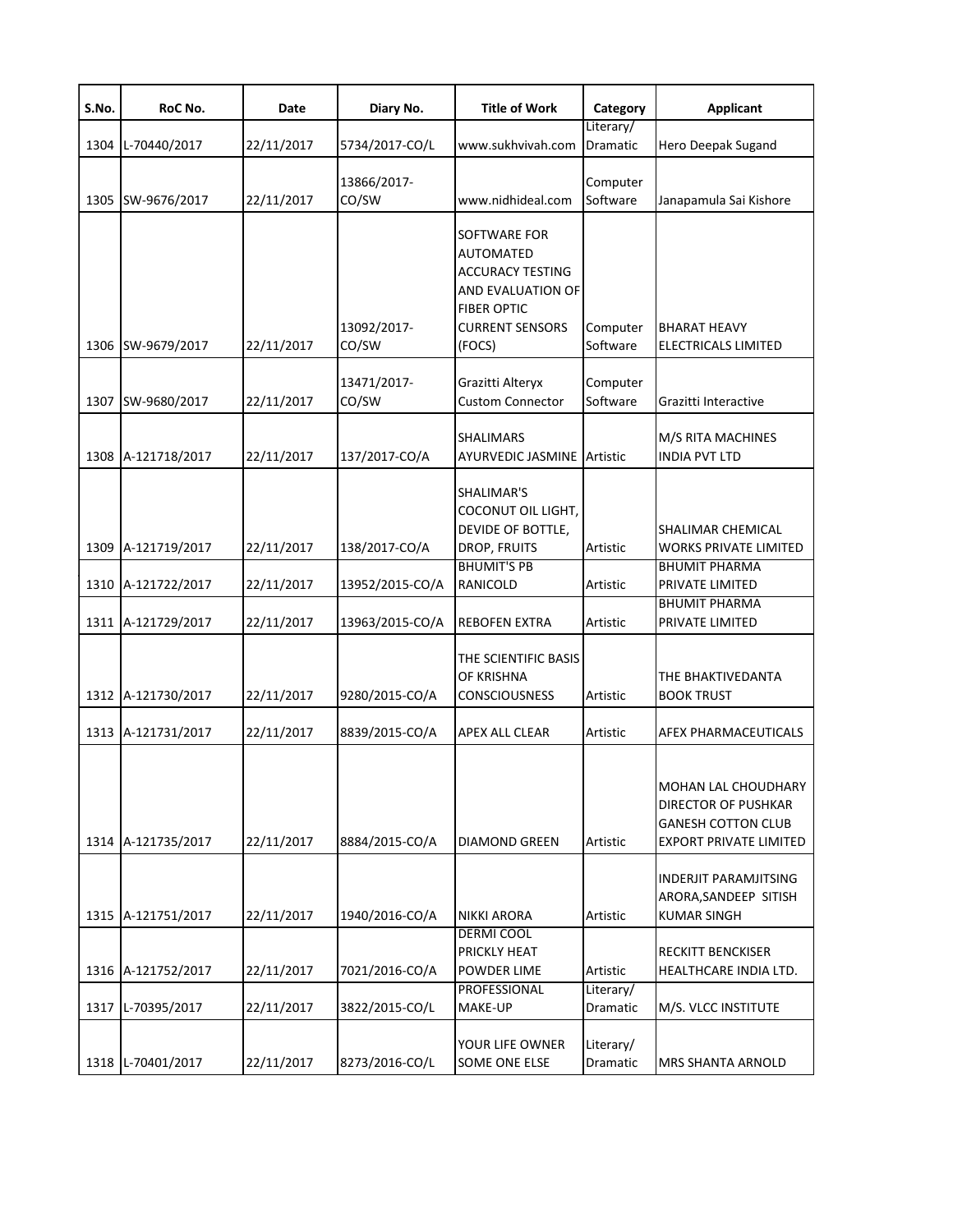| S.No. | RoC No.            | Date       | Diary No.       | <b>Title of Work</b>                                                                          | Category              | <b>Applicant</b>                                                                                                |
|-------|--------------------|------------|-----------------|-----------------------------------------------------------------------------------------------|-----------------------|-----------------------------------------------------------------------------------------------------------------|
|       |                    |            |                 | THEORETICAL<br><b>ESTIMATION AND</b><br><b>VALIDATION OF SEAL</b><br><b>FRICTION FORCE OF</b> |                       | THE DY. GENERAL                                                                                                 |
|       |                    |            |                 | <b>MAIN ROTOR</b>                                                                             |                       | MANAGER, EQUIPMENT,                                                                                             |
|       | 1319 L-70410/2017  | 22/11/2017 | 8231/2016-CO/L  | <b>ACTUATOR OF LIGHT</b><br><b>COMBAT HELCOPTER Dramatic</b>                                  | Literary/             | ASERDC, HINDUSTAN<br><b>AERONAUTICS LIMITED</b>                                                                 |
|       |                    |            |                 | <b>MUGHAL</b>                                                                                 | Literary/             |                                                                                                                 |
|       | 1320 L-70411/2017  | 22/11/2017 | 11799/2015-CO/L | <b>MAHABHARATA</b><br>Through a spectral                                                      | Dramatic<br>Literary/ | <b>ARUN SINHA</b>                                                                                               |
|       | 1321 L-70413/2017  | 22/11/2017 | 7179/2015-CO/L  | glass                                                                                         | Dramatic              | Sayandev Paul                                                                                                   |
|       | 1322 L-70416/2017  | 22/11/2017 | 13503/2015-CO/L | Retail Facilitator's<br>handbook                                                              | Literary/<br>Dramatic | <b>ABBEY WEST SERVICES</b><br>PRIVATE LIMITED                                                                   |
|       | 1323 L-70418/2017  | 22/11/2017 | 11463/2016-CO/L | <b>TALVIEW TALENT</b><br><b>INSIGHTS</b>                                                      | Literary/<br>Dramatic | <b>INTERVIEW MASTER</b><br><b>TECHNOLOGY SOLUTIONS</b><br>PRIVATE LIMITED                                       |
|       | 1324 L-70434/2017  | 22/11/2017 | 8092/2015-CO/L  | Class X - PARTINAV<br><b>AAYAMO KE SATH</b><br>HINDI Bhag 1                                   | Literary/<br>Dramatic | <b>EDUCATION QUALITY</b><br><b>FOUNDATION OF INDIA</b>                                                          |
| 1325  | L-70444/2017       | 22/11/2017 | 5580/2017-CO/L  | <b>DYNAMICS OF</b><br><b>MACHINERY</b>                                                        | Literary/<br>Dramatic | SHILPA B. SAHARE                                                                                                |
|       | 1326 L-70445/2017  | 22/11/2017 | 8075/2016-CO/L  | <b>PRIVACY -</b><br><b>ENHANCED WEB</b><br>PERSONALIZATION                                    | Literary/<br>Dramatic | 1) Rupali Keshavrao Aher<br>2) Mr. Niranjan L. Bhale                                                            |
|       | 1327 SW-9684/2017  | 22/11/2017 | 4004/2017-CO/SW | Software Application<br>for Estimation of<br>Carbon Footprint of<br>Cement Industry           | Computer<br>Software  | Himani Maheshwari                                                                                               |
|       | 1328 SW-9686/2017  | 22/11/2017 | 5363/2015-CO/SW | Honey I'm Home                                                                                | Computer<br>Software  | Western Outdoor<br>Interactive Pvt. Ltd                                                                         |
|       | 1329 SW-9687/2017  | 22/11/2017 | 5361/2015-CO/SW | <b>Scorpion Racers II</b>                                                                     | Computer<br>Software  | Western Outdoor<br>Interactive Pvt. Ltd                                                                         |
|       | 1330 A-121736/2017 | 22/11/2017 | 8886/2015-CO/A  | <b>DIAMOND GRAY</b>                                                                           | Artistic              | MOHAN LAL CHOUDHARY<br><b>DIRECTOR OF PUSHKAR</b><br><b>GANESH COTTON CLUB</b><br><b>EXPORT PRIVATE LIMITED</b> |
|       | 1331 A-121746/2017 | 22/11/2017 | 11071/2015-CO/A | <b>ARTISTIC ALPHABETS</b>                                                                     | Artistic              | <b>SUDEEP GARG</b>                                                                                              |
| 1332  | A-121747/2017      | 22/11/2017 | 19/2015-CO/A    | <b>NAKRANI GROUP</b>                                                                          | Artistic              | <b>NAKRANI GROUP</b>                                                                                            |
|       | 1333 A-121749/2017 | 22/11/2017 | 9780/2015-CO/A  | <b>ASIAN PAINTS</b><br><b>APCOLITE PREMIUM</b><br><b>EMULSION</b>                             | Artistic              | <b>ASIAN PAINTS LIMITED</b>                                                                                     |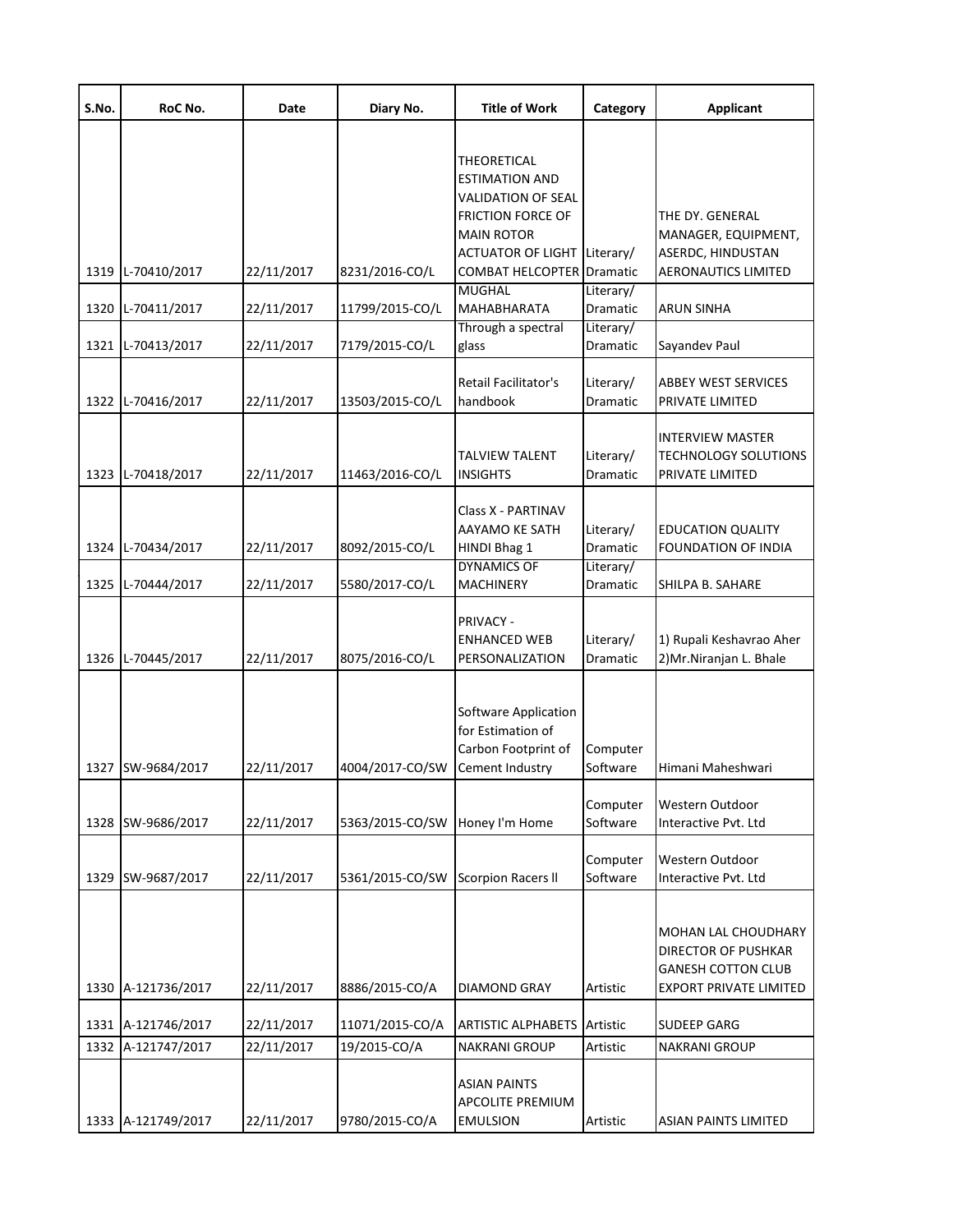| S.No. | RoC No.            | Date       | Diary No.            | <b>Title of Work</b>                                                            | Category              | <b>Applicant</b>                                                 |
|-------|--------------------|------------|----------------------|---------------------------------------------------------------------------------|-----------------------|------------------------------------------------------------------|
|       | 1334 A-121756/2017 | 22/11/2017 | 3587/2015-CO/A       | <b>SWEET PLY (LABEL)</b>                                                        | Artistic              | Sanjeev Kumar trading as<br>M/s. Mahaveer Industries             |
|       | 1335 A-121758/2017 | 22/11/2017 | 11666/2015-CO/A      | SHAPE OF BOTTLE                                                                 | Artistic              | MR. MURALI RUPANI (<br>PROPRIETOR)                               |
|       | 1336 A-121759/2017 | 22/11/2017 | 122/2017-CO/A        | <b>BIO SPARK SL</b>                                                             | Artistic              | PASURA CROP CARE PVT<br><b>LTD</b>                               |
|       | 1337 L-70398/2017  | 22/11/2017 | 4686/2017-CO/L       | <b>SATYA GAAN</b><br>SANGRAH                                                    | Literary/<br>Dramatic | SATYA NARAYAN                                                    |
|       | 1338 L-70400/2017  | 22/11/2017 | 4694/2017-CO/L       | LOVE KHILWAR                                                                    | Literary/<br>Dramatic | SATYA NARAYAN                                                    |
|       | 1339 L-70403/2017  | 22/11/2017 | 3941/2016-CO/L       | K CLASS CLASS 3<br><b>BOOK 2 MATHS</b>                                          | Literary/<br>Dramatic | M/S IL & FS EDUCATION &<br><b>TECHNOLOGY SERVICES</b><br>LIMITED |
|       | 1340 L-70404/2017  | 22/11/2017 | 5761/2016-CO/L       | <b>PROVET-Your Perfect</b><br>Animal Health<br>Partner - Product<br>Information | Literary/<br>Dramatic |                                                                  |
|       | 1341 L-70423/2017  | 22/11/2017 | 622/2016-CO/L        | MSIL HR-IR MANUAL<br><b>FOR SUPPLIERS</b>                                       | Literary/<br>Dramatic | MARUTI SUZUKI INDIA<br>LIMITED                                   |
|       | 1342 L-70426/2017  | 22/11/2017 | 14539/2016-CO/L      | <b>SAHELI</b>                                                                   | Literary/<br>Dramatic | Mydia100<br>Communications Pvt. Ltd.                             |
|       | 1343 L-70429/2017  | 22/11/2017 | 3073/2015-CO/L       | Poet's Choice by<br>Shyama Ramsamy                                              | Literary/<br>Dramatic | MR. AKSHAY SONTHALIA                                             |
|       | 1344 L-70431/2017  | 22/11/2017 | 1579/2015-CO/L       | Dohai                                                                           | Literary/<br>Dramatic | Shibji Basu                                                      |
|       | 1345 SR-12958/2017 | 22/11/2017 | 255/2016-CO/SR       | <b>KURBAAN HOON</b><br>MEIN PEHLE SE HUSN-Sound<br>O-JAMAAL                     | Recording             | STEELBIRD HI-TECH INDIA<br>LTD.                                  |
|       | 1346 SW-9673/2017  | 22/11/2017 | 13745/2017-<br>CO/SW | <b>NEWLIFE W</b>                                                                | Computer<br>Software  | SANTOSH RATAN GOSAVI                                             |
|       | 1347 SW-9674/2017  | 22/11/2017 | 13744/2017-<br>CO/SW | <b>NEWLIFE A</b>                                                                | Computer<br>Software  | SANTOSH RATAN GOSAVI                                             |
|       | 1348 A-121720/2017 | 22/11/2017 | 140/2017-CO/A        | SHALIMAR'S<br><b>HEALTHY DAY SUN</b><br><b>FLOWER OIL</b>                       | Artistic              | SHALIMAR CHEMICAL<br>WORKS PRIVATE LIMITED                       |
|       | 1349 A-121724/2017 | 22/11/2017 | 13956/2015-CO/A      | OMICARE 20 CAP                                                                  | Artistic              | <b>BHUMIT PHARMA</b><br>PRIVATE LIMITED                          |
|       | 1350 A-121732/2017 | 22/11/2017 | 8400/2017-CO/A       | <b>MORISONS</b>                                                                 | Artistic              | J L Morison India Limited                                        |
|       | 1351 A-121739/2017 | 22/11/2017 | 6671/2017-CO/A       | SRUSHTI CATERERS                                                                | Artistic              | <b>SONALI SANTOSH</b><br>NARVEKAR                                |
|       | 1352 A-121741/2017 | 22/11/2017 | 2978/2016-CO/A       | PP QUADRANT                                                                     | Literary/<br>Dramatic | SAMEER KAMBOJ,SHALINI<br>KAMBOJ                                  |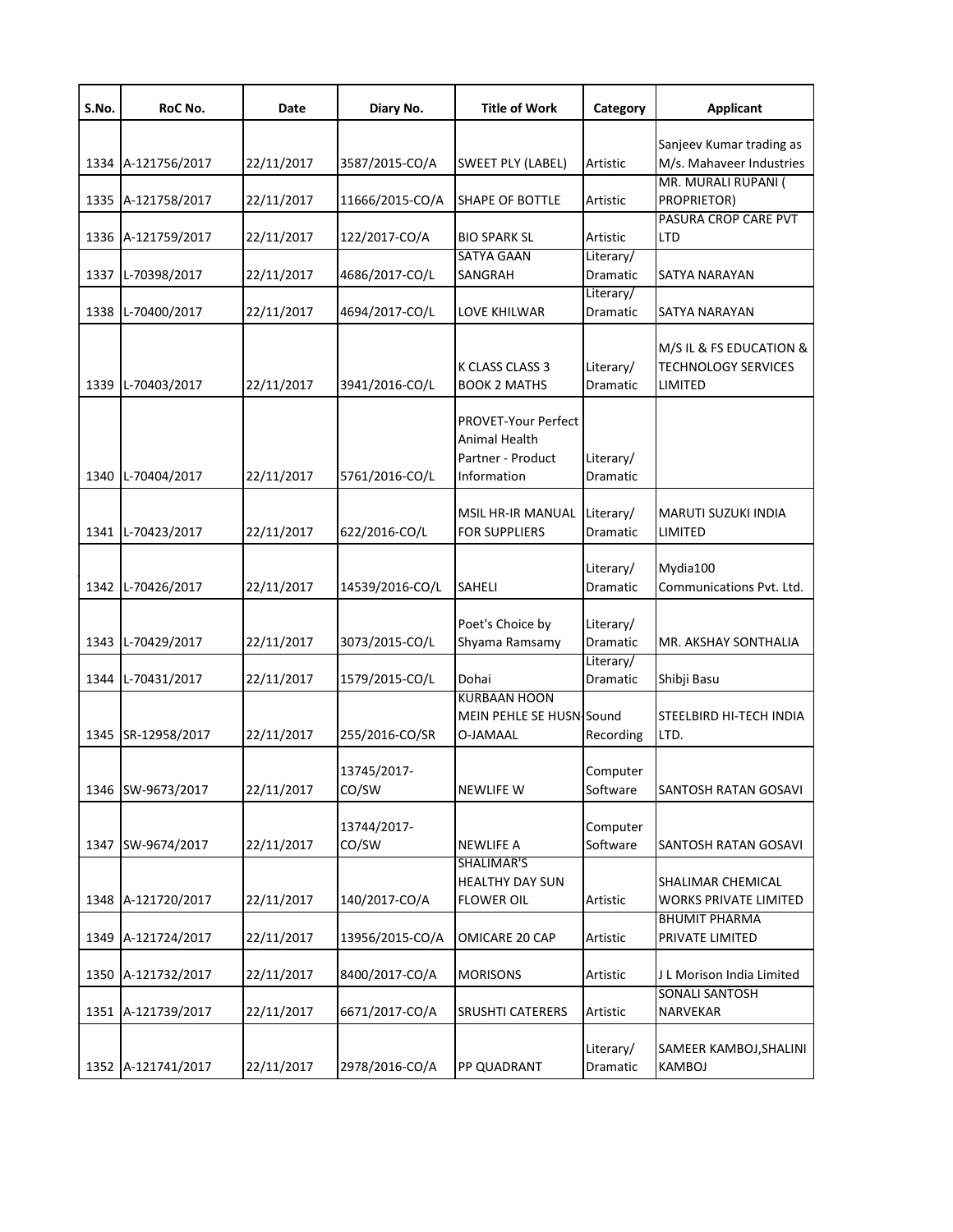| S.No. | RoC No.                           | Date                     | Diary No.                          | <b>Title of Work</b>                                                                             | Category                                              | <b>Applicant</b>                                                                                   |
|-------|-----------------------------------|--------------------------|------------------------------------|--------------------------------------------------------------------------------------------------|-------------------------------------------------------|----------------------------------------------------------------------------------------------------|
|       |                                   |                          |                                    |                                                                                                  |                                                       | <b>ARGOS INTERNATIONAL</b><br><b>MARKETING PRIVATE</b>                                             |
|       | 1353 A-121742/2017                | 22/11/2017               | 6839/2016-CO/A                     | <b>ARGOS ARKAYA</b>                                                                              | Artistic                                              | LIMITED                                                                                            |
|       | 1354 A-121743/2017                | 22/11/2017               | 6571/2016-CO/A                     | HI WITH DIAMOND<br><b>DEVICE</b>                                                                 | Artistic                                              | HI DIAMONDS PRIVATE<br>LTD                                                                         |
|       |                                   |                          |                                    |                                                                                                  |                                                       | <b>BHARAT L. MEHTA</b><br>PROP.OF CHEMDYES                                                         |
|       | 1355 A-121754/2017                | 22/11/2017               | 6559/2016-CO/A                     | CHEMCO                                                                                           | Artistic                                              | CORPORATION                                                                                        |
|       | 1356 A-121755/2017                | 22/11/2017               | 3531/2015-CO/A                     | <b>FLARE SWEET</b><br>MEMORIES (LABEL)                                                           | Artistic                                              | Aditya Singhal Trading as<br>M/s. Uditi International                                              |
|       | 1357 A-121757/2017                | 22/11/2017               | 6560/2016-CO/A                     | RAJWADI                                                                                          | Artistic                                              | <b>MADHUBEN RAJESHBHAI</b><br><b>KOYANI</b>                                                        |
| 1358  | L-70389/2017                      | 22/11/2017               | 13074/2017-CO/L                    | SATHYA MARKA<br><b>VEDA</b>                                                                      | Literary/<br>Dramatic                                 | Mr. Green Rose                                                                                     |
|       |                                   |                          |                                    | Zindagi Kee Yahi Reet Literary/                                                                  |                                                       |                                                                                                    |
| 1359  | L-70406/2017                      | 22/11/2017               | 13926/2017-CO/L                    | Hai                                                                                              | Dramatic                                              | Akhilesh Pratap Singh                                                                              |
| 1360  | L-70414/2017                      | 22/11/2017               | 8179/2016-CO/L                     | Certificate course on<br>"Application of<br>Technology in<br>Hospital<br>Environment"            | Literary/<br><b>Dramatic</b>                          | Mr. Nittala Suryanarayana<br>Murthy                                                                |
| 1362  | 1361 L-70421/2017<br>L-70424/2017 | 22/11/2017<br>22/11/2017 | 12981/2016-CO/L<br>12306/2017-CO/L | Experimental<br>Laboratory Manual<br>for Bioprocess<br>Technology<br><b>PARMARTH</b><br>PARICHAY | Literary/<br>Dramatic<br>Literary/<br><b>Dramatic</b> | Ponmurugan P, Robin<br>Jabaraj D, Rubavathi<br>S, Santhosh N<br>RADHA SOAMI SATSANG<br><b>BEAS</b> |
|       | 1363 L-70432/2017                 | 22/11/2017               | 6145/2015-CO/L                     | <b>GRUHA PRABESHA</b>                                                                            | Literary/<br><b>Dramatic</b>                          | <b>Odisha Television Limited</b>                                                                   |
| 1364  | L-70435/2017                      | 22/11/2017               | 3705/2016-CO/L                     | <b>Instruction Lab</b><br>Manual & Record-<br>Linear Integrated<br>Circuits Laboratory           | Literary/<br>Dramatic<br>Literary/                    | A.Kalaiselvi, G.M.Rajathi, J.S<br>ujitha, K.Deepika                                                |
| 1365  | L-70439/2017                      | 22/11/2017               | 5328/2017-CO/L                     | How full is your cup?                                                                            | Dramatic                                              | J.M. Sampath                                                                                       |
| 1366  | L-70442/2017                      | 22/11/2017               | 5542/2017-CO/L                     | Hassi Do Paise Lo                                                                                | Literary/<br>Dramatic                                 | <b>Optimystix Entertainment</b><br>India Pvt. Ltd.                                                 |
| 1367  | L-70443/2017                      | 22/11/2017               | 5545/2017-CO/L                     | <b>Comedy Awards</b>                                                                             | Literary/<br>Dramatic                                 | <b>Optimystix Entertainment</b><br>India Pvt. Ltd.                                                 |
| 1368  | M-479/2017                        | 22/11/2017               | 9299/2015-CO/M                     | Sound Of East In<br>West.                                                                        | Music                                                 | Rajeshree Rautal                                                                                   |
| 1369  | SW-9689/2017                      | 22/11/2017               | 5358/2015-CO/SW                    | Inflight Pool<br><b>SHALIMAR'S CHEF</b>                                                          | Computer<br>Software                                  | Western Outdoor<br>Interactive Pvt. Ltd                                                            |
|       | 1370 A-121717/2017                | 22/11/2017               | 136/2017-CO/A                      | CHAAT MASALA<br>POWDER                                                                           | Artistic                                              | SHALIMAR CHEMICAL<br>WORKS PRIVATE LIMITED                                                         |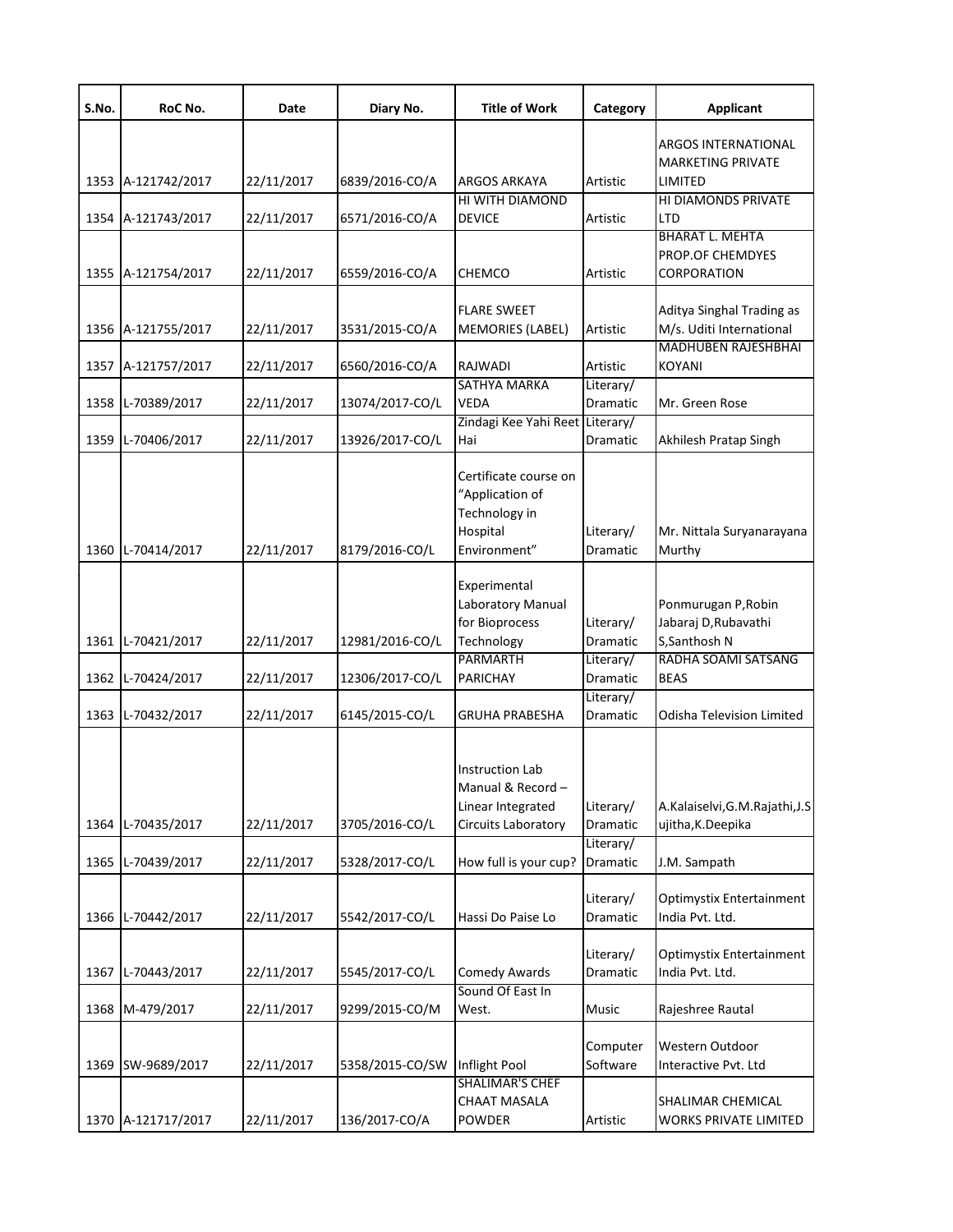| S.No.        | RoC No.                      | Date                     | Diary No.                        | <b>Title of Work</b>                                                                                    | Category                                              | <b>Applicant</b>                                                                                                |
|--------------|------------------------------|--------------------------|----------------------------------|---------------------------------------------------------------------------------------------------------|-------------------------------------------------------|-----------------------------------------------------------------------------------------------------------------|
|              |                              |                          |                                  | <b>BHUMIT'S TRAMA</b>                                                                                   |                                                       | <b>BHUMIT PHARMA</b>                                                                                            |
|              | 1371 A-121723/2017           | 22/11/2017               | 13954/2015-CO/A                  | <b>100 CAP</b>                                                                                          | Artistic                                              | PRIVATE LIMITED                                                                                                 |
|              | 1372 A-121740/2017           | 22/11/2017               | 12547/2015-CO/A                  | THE TICER                                                                                               | Artistic                                              | USMAN AKHTERTRADING<br><b>AS ADEEBA</b><br>INTERNATIONAL                                                        |
|              |                              |                          |                                  |                                                                                                         |                                                       | <b>SILVER WATER</b>                                                                                             |
|              | 1373 A-121744/2017           | 22/11/2017               | 1476/2016-CO/A                   | SILVER WATER LABEL Artistic                                                                             |                                                       | <b>TECHNOLOGY</b>                                                                                               |
|              | 1374 A-121745/2017           | 22/11/2017               | 11879/2015-CO/A                  | TRISHUL 500 TMT<br><b>BARS A LIFE TIME OF</b><br><b>SUPPORT</b>                                         | Artistic                                              | <b>Bhuleshwar Steel And</b><br>Alloys Pvt Ltd                                                                   |
|              | 1375 A-121750/2017           | 22/11/2017               | 3908/2016-CO/A                   | <b>NARGIS LEGGINGS</b>                                                                                  | Artistic                                              | <b>OXFORD KNITWEARS</b>                                                                                         |
|              | 1376 L-70392/2017            | 22/11/2017               | 825/2015-CO/L                    | Engineering<br>Chemistry                                                                                | Literary/<br>Dramatic                                 | madhavan                                                                                                        |
| 1377         | L-70396/2017                 | 22/11/2017               | 4690/2017-CO/L                   | <b>BROWSING BINNY</b>                                                                                   | Literary/<br><b>Dramatic</b>                          | SATYA NARAYAN                                                                                                   |
|              | 1378 L-70407/2017            | 22/11/2017               | 13902/2017-CO/L                  | K 2 Language<br>Workbook                                                                                | Literary/<br>Dramatic                                 | <b>KIRAN SETHI</b>                                                                                              |
| 1379<br>1380 | L-70415/2017<br>L-70420/2017 | 22/11/2017<br>22/11/2017 | 9022/2015-CO/L<br>9009/2016-CO/L | <b>Speed Pattern</b><br><b>Preparation Method</b><br>For Ring Frame<br>Kuch Vichar Kuch<br>Anubhav      | Literary/<br><b>Dramatic</b><br>Literary/<br>Dramatic | Prateek Patodia<br>Naushad Arashi (N.A.<br>Victor)                                                              |
|              |                              |                          |                                  | Hindi made fun                                                                                          | Literary/                                             |                                                                                                                 |
| 1381         | L-70430/2017                 | 22/11/2017               | 3015/2016-CO/L                   | practice book                                                                                           | Dramatic                                              | Minakshi Singh                                                                                                  |
|              | 1382 SW-9677/2017            | 22/11/2017               | 13087/2017-<br>CO/SW             | <b>SOFTWARE</b><br><b>MODULES FOR</b><br>CALCULATING<br><b>BOILER TUBE METAL</b><br><b>TEMPERATURES</b> | Computer<br>Software                                  | <b>BHARAT HEAVY</b><br>ELECTRICALS LIMITED                                                                      |
| 1383         | SW-9678/2017                 | 22/11/2017               | 12398/2015-CO/L                  | AUTHENTICATION,<br>AUTHORIZATION,<br><b>AND ACCOUNTING</b><br>(AAA) SERVER                              | Computer<br>Software                                  | <b>ELITECORE</b><br><b>TECHNOLOGIES PRIVATE</b><br>LIMITED                                                      |
|              | 1384 A-121734/2017           | 22/11/2017               | 8880/2015-CO/A                   | ACHA BAZAAR<br><b>GREEN</b>                                                                             | Artistic                                              | MOHAN LAL CHOUDHARY<br><b>DIRECTOR OF PUSHKAR</b><br><b>GANESH COTTON CLUB</b><br><b>EXPORT PRIVATE LIMITED</b> |
|              | 1385 A-121738/2017           | 22/11/2017               | 13762/2016-CO/A                  | <b>PER KARAT</b>                                                                                        | Artistic                                              | Harsh Shah                                                                                                      |
|              | 1386 A-121748/2017           | 22/11/2017               | 9781/2015-CO/A                   | <b>ASIAN PAINTS</b><br><b>APCOLITE</b><br>ADVANCED                                                      | Artistic                                              | <b>ASIAN PAINTS LIMITED</b>                                                                                     |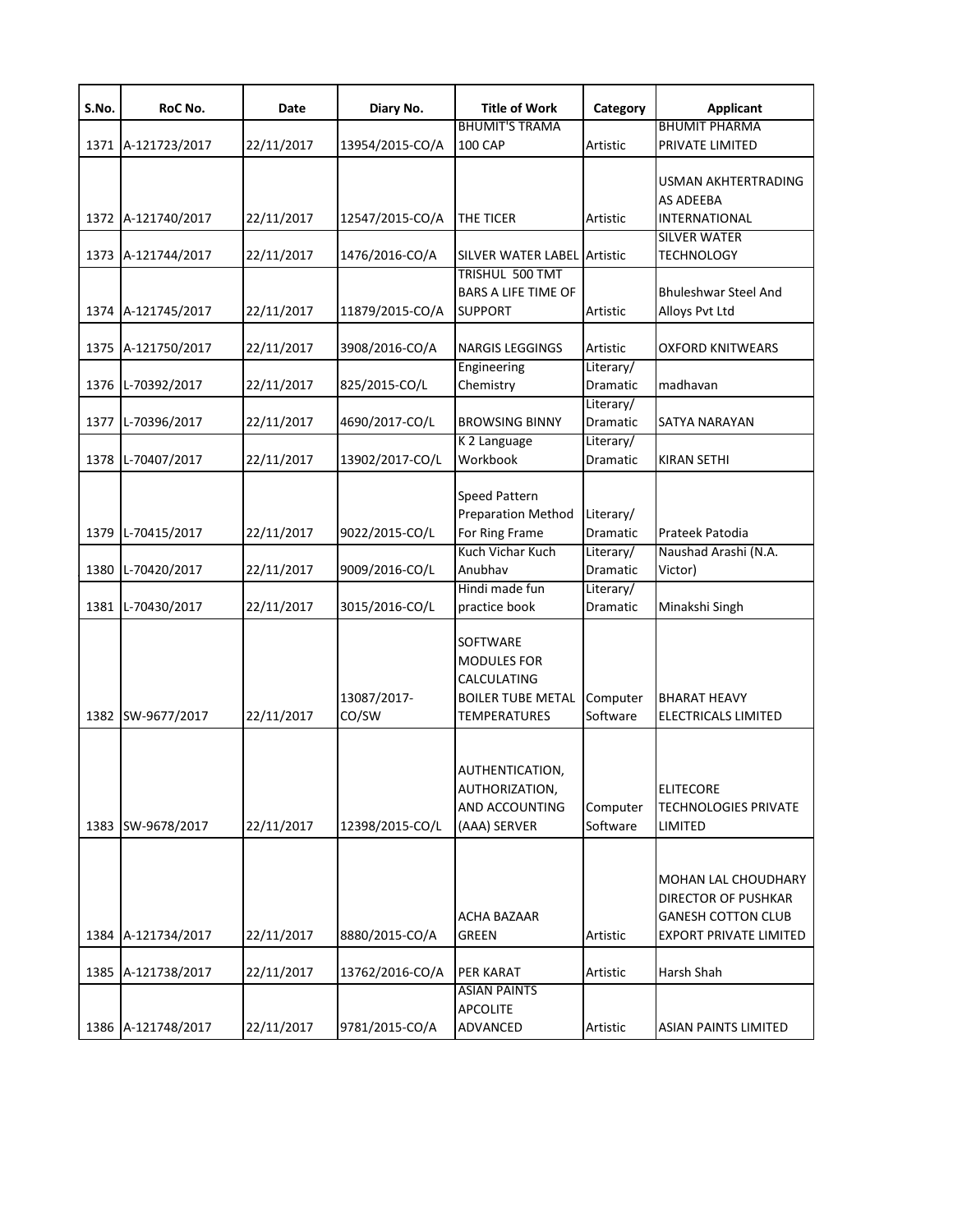| S.No. | RoC No.            | Date       | Diary No.            | <b>Title of Work</b>                                                                              | Category              | <b>Applicant</b>                                       |
|-------|--------------------|------------|----------------------|---------------------------------------------------------------------------------------------------|-----------------------|--------------------------------------------------------|
|       |                    |            |                      | CURRICULUM FOR<br><b>BUSINESS AND</b><br>MANAGEMENT<br><b>EDUCATION FOR</b><br><b>TRADITIONAL</b> | Literary/             | JUDITH ANN FRATER                                      |
| 1387  | L-70390/2017       | 22/11/2017 | 13783/2015-CO/L      | <b>ARTISANS</b>                                                                                   | Dramatic              | (JUDY FRATER)                                          |
| 1388  | L-70394/2017       | 22/11/2017 | 3011/2016-CO/L       | foundation level-1<br>work book                                                                   | Literary/<br>Dramatic | <b>NILA SINGH</b>                                      |
| 1389  | L-70399/2017       | 22/11/2017 | 4692/2017-CO/L       | <b>BLIND GAME</b>                                                                                 | Literary/<br>Dramatic | SATYA NARAYAN                                          |
| 1390  | L-70405/2017       | 22/11/2017 | 5833/2016-CO/L       | Basics of Professional Literary/<br>Accounting<br><b>COMPUTER AND</b>                             | Dramatic              | Amar Jeet Singh                                        |
| 1391  | L-70419/2017       | 22/11/2017 | 2356/2016-CO/L       | VOCATIONAL<br><b>COURSES</b>                                                                      | Literary/<br>Dramatic | CHUMKI PRODHAN RAY                                     |
| 1392  | L-70433/2017       | 22/11/2017 | 8093/2015-CO/L       | Class X - PARTINAV<br>AAYAMO KE SATH<br>HINDI Bhag 2                                              | Literary/<br>Dramatic | <b>EDUCATION QUALITY</b><br><b>FOUNDATION OF INDIA</b> |
| 1393  | SR-12957/2017      | 22/11/2017 | 6393/2016-CO/SR      | Evil Eye                                                                                          | Sound<br>Recording    | Lyndon Sequeira                                        |
| 1394  | SW-9675/2017       | 22/11/2017 | 13090/2017-<br>CO/SW | SAFETIPIN APP                                                                                     | Computer<br>Software  | <b>Active Learning Solutions</b><br>Private Limited    |
| 1395  | SW-9685/2017       | 22/11/2017 | 5364/2015-CO/SW      | Candy Sky                                                                                         | Computer<br>Software  | Western Outdoor<br>Interactive Pvt. Ltd                |
| 1396  | SW-9688/2017       | 22/11/2017 | 5360/2015-CO/SW      | <b>Tricky Treat</b>                                                                               | Computer<br>Software  | Western Outdoor<br>Interactive Pvt. Ltd                |
| 1397  | A-121721/2017      | 22/11/2017 | 13946/2015-CO/A      | <b>HARD MAN</b>                                                                                   | Artistic              | <b>BHUMIT PHARMA</b><br>PRIVATE LIMITED                |
|       | 1398 A-121725/2017 | 22/11/2017 | 13957/2015-CO/A      | <b>BHUMIT'S TRAMA 50</b><br><b>CAP</b>                                                            | Artistic              | <b>BHUMIT PHARMA</b><br>PRIVATE LIMITED                |
| 1399  | A-121726/2017      | 22/11/2017 | 13958/2015-CO/A      | <b>ASSURFENAC EXTRA</b>                                                                           | Artistic              | <b>BHUMIT PHARMA</b><br>PRIVATE LIMITED                |
| 1400  | A-121728/2017      | 22/11/2017 | 13961/2015-CO/A      | <b>REBOTIL</b>                                                                                    | Artistic              | <b>BHUMIT PHARMA</b><br>PRIVATE LIMITED                |
| 1401  | A-121733/2017      | 22/11/2017 | 8405/2017-CO/A       | <b>MORISONS BABY</b><br><b>DREAMS THE CHOICE</b><br>OF SMART MUMS                                 | Artistic              | J L Morison India Limited                              |
| 1402  | A-121753/2017      | 22/11/2017 | 3164/2016-CO/A       | 50KVA TWIN HEAD<br><b>METAL GATHERING</b><br><b>MACHINE</b><br>(ELECTRICAL SERVO)                 | Artistic              | G. R. Mallikarjuna                                     |
| 1403  | L-70393/2017       | 22/11/2017 | 6941/2015-CO/L       | <b>COMPUTER</b><br><b>NETWORKS</b>                                                                | Literary/<br>Dramatic | Amita Meshram                                          |
| 1404  | L-70402/2017       | 22/11/2017 | 26849/2012-CO/L      | <b>ISLAM AND THE</b><br>UNITYOF MANKIND                                                           | Literary/<br>Dramatic | HUMAN WELFARE TRUST                                    |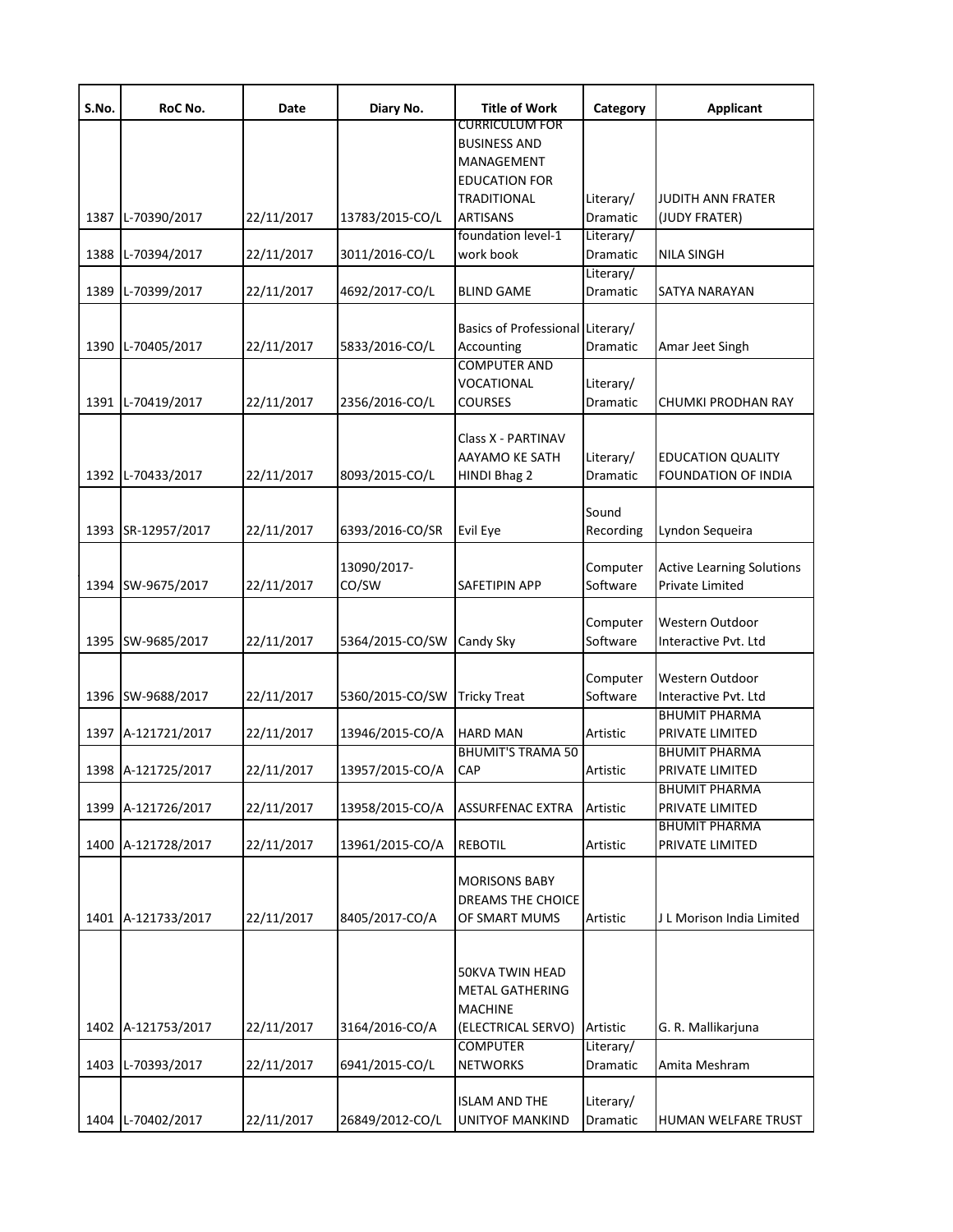| S.No. | RoC No.            | Date       | Diary No.       | <b>Title of Work</b>                                                                                                                                                                  | Category              | <b>Applicant</b>                                                                                                                                     |
|-------|--------------------|------------|-----------------|---------------------------------------------------------------------------------------------------------------------------------------------------------------------------------------|-----------------------|------------------------------------------------------------------------------------------------------------------------------------------------------|
|       |                    |            |                 |                                                                                                                                                                                       | Literary/             | Rahul Prataprao                                                                                                                                      |
| 1405  | L-70408/2017       | 22/11/2017 | 2790/2015-CO/L  | A Love Story                                                                                                                                                                          | Dramatic              | Deshmukh                                                                                                                                             |
|       | 1406 L-70409/2017  | 22/11/2017 | 3422/2016-CO/L  | Krishna's<br>Kinetikinetic Manual<br>Therapy (KKMT)                                                                                                                                   | Literary/<br>Dramatic | Dr. Krishna Nand Sharma                                                                                                                              |
|       | 1407 SW-9681/2017  | 22/11/2017 | 12394/2015-CO/L | AN OPEN,<br><b>CONVERGENT AND</b><br><b>3GPP COMPLIANT</b><br>ONLINE AND OFFLINE<br><b>CHARGING</b><br><b>GATEWAY FUNCTION</b><br>(CGF) AND<br><b>CONVERGENT</b><br>OFFLINE MEDIATION | Computer<br>Software  | <b>ELITECORE</b><br><b>TECHNOLOGIES PRIVATE</b><br>LIMITED<br><b>Translational Health</b>                                                            |
|       |                    |            | 13388/2016-     |                                                                                                                                                                                       | Computer              | Science and Technology                                                                                                                               |
|       | 1408 SW-9682/2017  | 22/11/2017 | CO/SW           | ModST                                                                                                                                                                                 | Software              | Institute                                                                                                                                            |
|       | 1409 SW-9683/2017  | 22/11/2017 | 7292/2016-CO/SW | mPower CIS                                                                                                                                                                            | Computer<br>Software  | <b>Fluentgrid Limited</b>                                                                                                                            |
|       | 1410 A-121763/2017 | 23/11/2017 | 1334/2015-CO/A  | <b>NEELAM DHANIYA</b><br><b>POWDER</b><br>"COW & CALF"                                                                                                                                | Artistic              | [1] Shri Pradeepkumar<br>Trilokchand [2] Sri<br><b>Themchand Trilokchand</b><br>[3]SHRI N.Prakashchand<br><b>Trilokchand</b><br>M/S. GANPAT PANNALAL |
|       | 1411 A-121766/2017 | 23/11/2017 | 9402/2015-CO/A  | Device                                                                                                                                                                                | Artistic              | OILS                                                                                                                                                 |
|       | 1412 A-121774/2017 | 23/11/2017 | 5091/2017-CO/A  | ANNAPURNA<br><b>MASTER SUPREME</b>                                                                                                                                                    | Artistic              | M/S. ANNAPURNA HOME<br>PRODUCT PRIVATE<br>LIMITED                                                                                                    |
|       | 1413 L-70450/2017  | 23/11/2017 | 7711/2015-CO/L  | <b>Extramarks Smart</b><br>Learn Class - 1st                                                                                                                                          | Literary/<br>Dramatic | <b>EXTRAMARKS EDUCATION</b><br>PRIVATE LIMITED                                                                                                       |
|       | 1414 L-70465/2017  | 23/11/2017 | 11015/2015-CO/L | <b>IS COCA-COLA</b><br><b>NUMBER ONE IN</b><br><b>INDIA</b>                                                                                                                           | Literary/<br>Dramatic | P K VIJAYA RAGHAVA                                                                                                                                   |
|       | 1415 L-70471/2017  | 23/11/2017 | 3116/2015-CO/L  | <b>IT Wizard</b><br>Plus/Exploring<br>Beyond With<br>Technology/CW//Vol<br>.2/Class 7/Item<br>Code:138973                                                                             | Literary/<br>Dramatic | M/s. NIIT LIMITED                                                                                                                                    |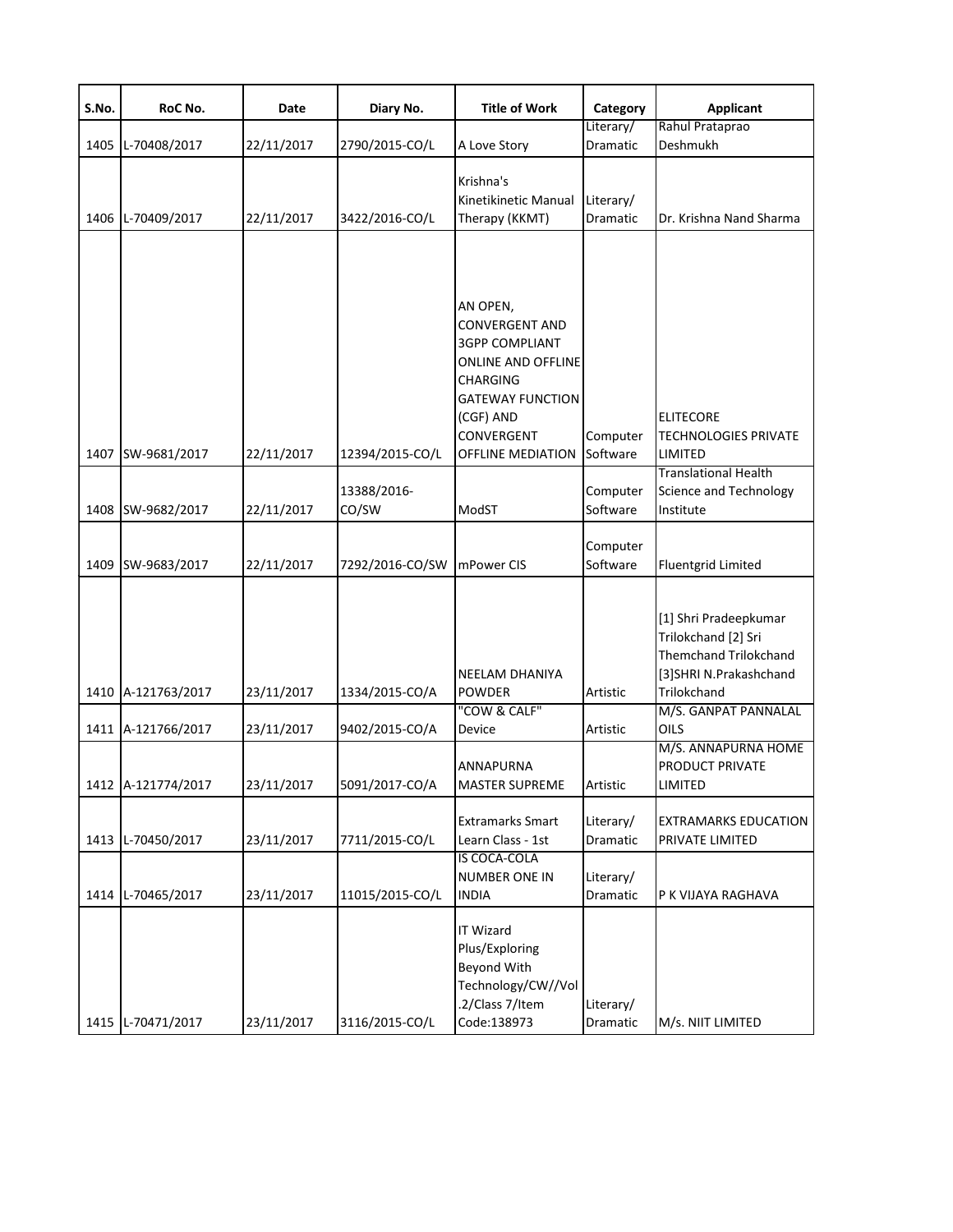| S.No. | RoC No.            | Date       | Diary No.       | <b>Title of Work</b>                                                                                      | Category                     | <b>Applicant</b>                         |
|-------|--------------------|------------|-----------------|-----------------------------------------------------------------------------------------------------------|------------------------------|------------------------------------------|
|       |                    |            |                 | IT Wizard<br>Plus/Exploring<br>Beyond With<br>Technology/CW//Vol<br>.2/Class 8/Item                       | Literary/                    |                                          |
|       | 1416 L-70472/2017  | 23/11/2017 | 3123/2015-CO/L  | Code:138976                                                                                               | Dramatic                     | M/s. NIIT LIMITED                        |
|       | 1417 L-70475/2017  | 23/11/2017 | 7318/2017-CO/L  | (LIVING<br><b>MEDITATION)</b>                                                                             | Literary/<br>Dramatic        | RADHA SOAMI SATSANG<br><b>BEAS</b>       |
|       | 1418 A-121768/2017 | 23/11/2017 | 12122/2017-CO/A | THE EMERALD CLUB                                                                                          | Artistic                     | <b>ARIHANT CONVENTION</b><br>LLP         |
|       | 1419 L-70456/2017  | 23/11/2017 | 9773/2015-CO/L  | <b>HUNPAT ENGLISH</b><br><b>PRACTICE</b>                                                                  | Literary/<br>Dramatic        | MR. ABDUL MUNEER K.P.                    |
| 1420  | L-70461/2017       | 23/11/2017 | 7014/2016-CO/L  | <b>DADA</b>                                                                                               | Literary/<br>Dramatic        | Santosh Shravan<br>Ghorpade              |
|       | 1421 L-70468/2017  | 23/11/2017 | 3114/2015-CO/L  | IT Wizard<br>Plus/Exploring<br>Beyond With<br>Technology/CW//Vol<br>.1/Class 7/Item<br>Code:138971        | Literary/<br>Dramatic        | M/s. NIIT LIMITED                        |
|       |                    |            |                 | LDM TECHNIQUE<br>stress relieving<br>practice for healthy                                                 |                              |                                          |
|       | 1422 A-121765/2017 | 23/11/2017 | 12078/2016-CO/A | living                                                                                                    | Artistic                     | SHRIKANT SHARMA                          |
|       | 1423 L-70453/2017  | 23/11/2017 | 7714/2015-CO/L  | <b>Extramarks Smart</b><br>Learn Class - 5th                                                              | Literary/<br>Dramatic        | EXTRAMARKS EDUCATION<br>PRIVATE LIMITED  |
|       | 1424 L-70455/2017  | 23/11/2017 | 7718/2015-CO/L  | <b>Extramarks Smart</b><br>Learn Class - 4th                                                              | Literary/<br>Dramatic        | <b>EXTRAMARKS EDUCATION</b><br>PVT. LTD. |
|       | 1425 A-121769/2017 | 23/11/2017 | 769/2017-CO/A   | PC LOGO                                                                                                   | Artistic                     | M/S. POPULAR<br><b>CHEMICALS</b>         |
|       | 1426 A-121772/2017 | 23/11/2017 | 5073/2017-CO/A  | N C MADRAS SNUFF                                                                                          | Artistic                     | M/S. N.C. ARYA SNUFF &<br>CIGAR CO.      |
|       | 1427 L-70447/2017  | 23/11/2017 | 7708/2015-CO/L  | <b>Extramarks Smart</b><br>Learn Class - Nursery                                                          | Literary/<br><b>Dramatic</b> | <b>EXTRAMARKS EDUCATION</b><br>PVT. LTD. |
|       | 1428 L-70462/2017  | 23/11/2017 | 5812/2016-CO/L  | <b>INNOVATIVE</b><br><b>METHODOLOGY IN</b><br><b>EDUCATION</b>                                            | Literary/<br>Dramatic        | Ashok Kumar Thakur                       |
|       | 1429 L-70467/2017  | 23/11/2017 | 3118/2015-CO/L  | <b>IT Wizard</b><br>Plus/Exploring<br>Beyond With<br>Technology/CW//Vol<br>.1/Class 8/Item<br>Code:138974 | Literary/<br>Dramatic        | M/s. NIIT LIMITED                        |
|       |                    |            |                 | <b>GURU NANAK -</b>                                                                                       | Literary/                    | RADHA SOAMI SATSANG                      |
| 1430  | L-70474/2017       | 23/11/2017 | 7011/2017-CO/L  | AATTIL UPODESH                                                                                            | Dramatic<br>Literary/        | <b>BEAS</b><br>RADHA SOAMI SATSANG       |
|       | 1431 L-70476/2017  | 23/11/2017 | 7009/2017-CO/L  | PREMAMOYI MEERA                                                                                           | Dramatic                     | <b>BEAS</b>                              |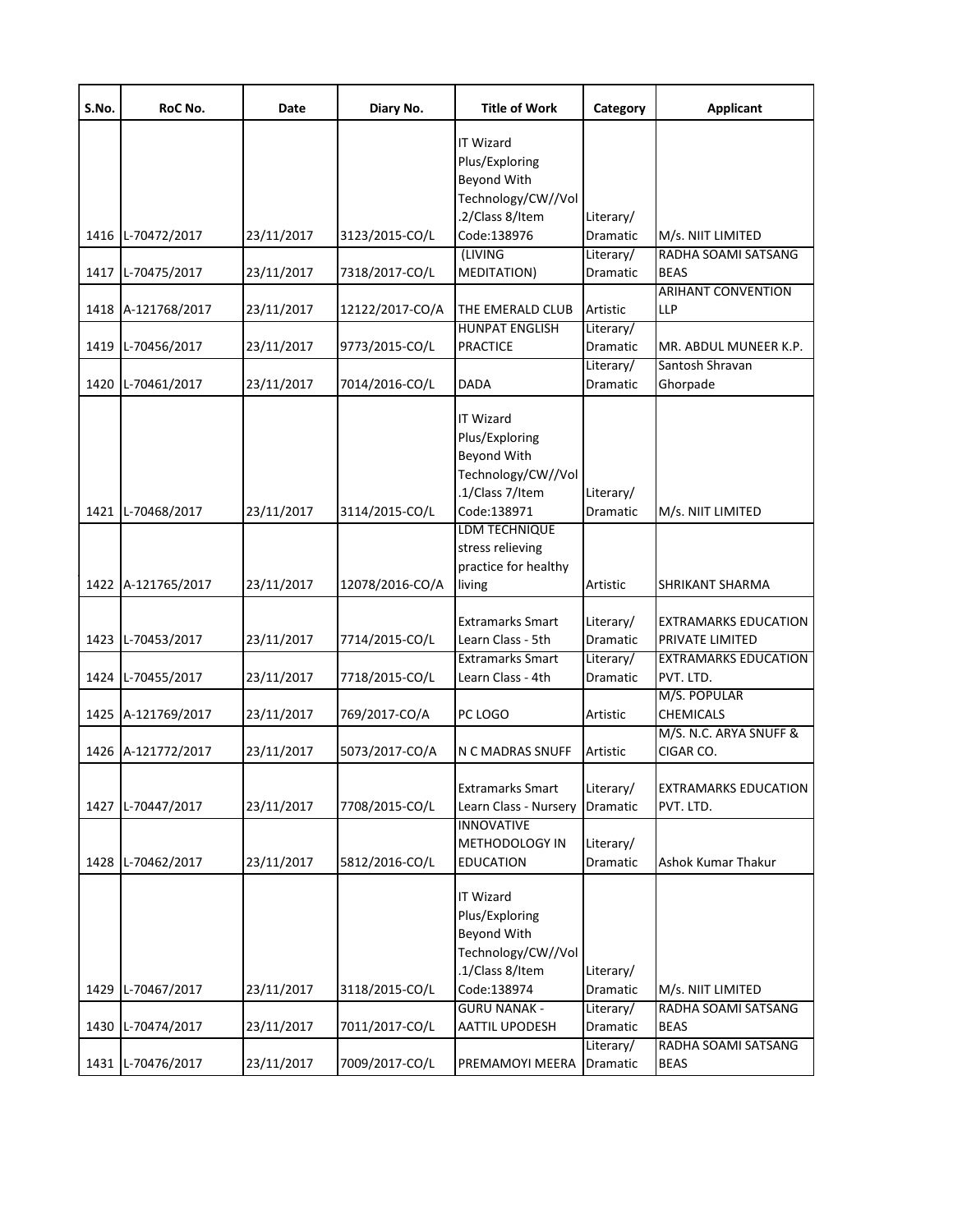| S.No. | RoC No.                                | Date                     | Diary No.                         | <b>Title of Work</b>                                                                                                            | Category                          | <b>Applicant</b>                                                                         |
|-------|----------------------------------------|--------------------------|-----------------------------------|---------------------------------------------------------------------------------------------------------------------------------|-----------------------------------|------------------------------------------------------------------------------------------|
|       | 1432 SW-9690/2017                      | 23/11/2017               | 13657/2017-<br>CO/SW              | ANNADARPAN<br>DYNAMIC-A<br>CONVEYORIZED<br><b>MACHINE VISION</b><br><b>SYSTEM FOR MULTI-</b><br><b>CROP QUALITY</b><br>ANALYSIS | Computer<br>Software              | CDAC, KOLKATA                                                                            |
|       | 1433 A-121760/2017                     | 23/11/2017               | 8731/2015-CO/A                    | <b>WADHA DETERGENT</b><br><b>POWDER Label</b>                                                                                   | Artistic                          | Swami Industries                                                                         |
|       | 1434 A-121767/2017                     | 23/11/2017               | 11360/2015-CO/A                   | <b>DOOR PATTERN</b>                                                                                                             | Artistic                          | Mr. Mohammad Nasir<br>Proprietor                                                         |
|       | 1435 A-121771/2017                     | 23/11/2017               | 5071/2017-CO/A                    | <b>GO GREEN TODAY</b>                                                                                                           | Artistic                          | M/S. GREENPLY<br><b>INDUSTRIES LIMITED</b>                                               |
|       | 1436 L-70451/2017                      | 23/11/2017               | 7712/2015-CO/L                    | <b>Extramarks Smart</b><br>Learn Class - Grab<br>the Cheese                                                                     | Literary/<br>Dramatic             | EXTRAMARKS EDUCATION<br>PRIVATE LIMITED                                                  |
|       | 1437 L-70457/2017<br>1438 L-70460/2017 | 23/11/2017<br>23/11/2017 | 7041/2016-CO/L<br>12438/2017-CO/L | <b>Electric Circuits and</b><br>Machines Laboratory Literary/<br>Manual<br>THE SILENT MIRAGE                                    | Dramatic<br>Literary/<br>Dramatic | Dr.S.T.Jaya<br>Christa, Dr. V. Jayasankar<br><b>MRS. NOORUL HUDHA</b><br><b>MANSHOOR</b> |
|       | 1439 L-70469/2017                      | 23/11/2017               | 3119/2015-CO/L                    | <b>IT Wizard</b><br>Plus/Exploring<br>Beyond With<br>Technology/CW//Vol<br>.1/Class 8/Item<br>Code:138975                       | Literary/<br>Dramatic             | M/s. NIIT LIMITED                                                                        |
|       | 1440 L-70473/2017                      | 23/11/2017               | 4423/2017-CO/L                    | <b>REX PRODUCT GUIDE Dramatic</b>                                                                                               | Literary/                         | NIRANJAN MANJUNATH<br>NAYAK, DIRECTOR                                                    |
|       | 1441 L-70477/2017                      | 23/11/2017               | 4399/2017-CO/L                    | Vedh-Mansuncha<br>Part-1 (???-<br>?????????)                                                                                    | Literary/<br><b>Dramatic</b>      | Kailash Shankar Awhad                                                                    |
|       | 1442 L-70478/2017                      | 23/11/2017               | 5539/2017-CO/L                    | <b>Basic Machining</b>                                                                                                          | Literary/<br>Dramatic             | Central Tool Room &<br><b>Training Centre</b>                                            |
|       | 1443 SR-12959/2017                     | 23/11/2017               | 9154/2015-CO/SR                   | <b>RAB KO LOOTKAR</b>                                                                                                           | Sound<br>Recording                | RATNESH ASHOK<br><b>CHHABRIA</b><br>M/S. ANNAPURNA HOME                                  |
|       | 1444 A-121773/2017                     | 23/11/2017               | 5075/2017-CO/A                    | <b>ANNAPURNA</b>                                                                                                                | Artistic                          | PRODUCT PRIVATE<br>LIMITED                                                               |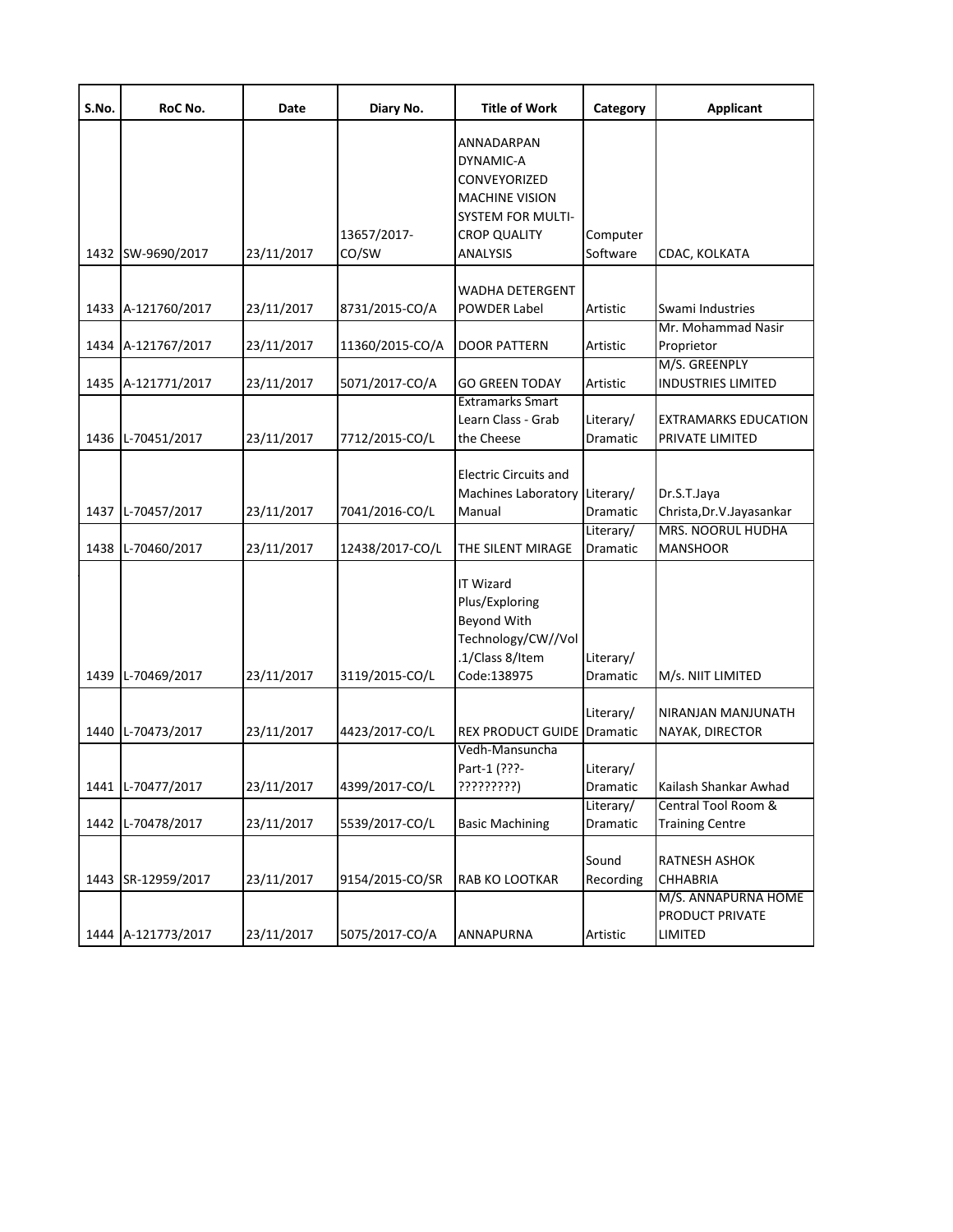| S.No. | RoC No.                                | Date                     | Diary No.                              | <b>Title of Work</b>                                                                                                                                                           | Category                                      | <b>Applicant</b>                                                                                                                                                                                                                                                                      |
|-------|----------------------------------------|--------------------------|----------------------------------------|--------------------------------------------------------------------------------------------------------------------------------------------------------------------------------|-----------------------------------------------|---------------------------------------------------------------------------------------------------------------------------------------------------------------------------------------------------------------------------------------------------------------------------------------|
|       | 1445 A-121775/2017                     | 23/11/2017               | 6558/2016-CO/A                         | <b>GLOBEX</b>                                                                                                                                                                  | Artistic                                      | ASHVINBHAI NANJIBHAI<br>SANGHANI, ILABEN<br>ASHVINBHAI<br>SANGHANI, MANSUKHBHA<br>I VITTHALBHAI<br>PRAGDA, PRATIK<br>TARUNBHAI<br>PRAGDA, PUSHPABEN<br>VALLABHBHAI<br>PRAGDA, TARUN KUMAR<br>RAVJIBHAI<br>PRAGDA, VIPULBHAI<br>VALLABHBHAI<br>PRAGDA, VITTHALBHAI<br>RAJIVBHAI PRAGDA |
|       |                                        |                          |                                        |                                                                                                                                                                                |                                               |                                                                                                                                                                                                                                                                                       |
|       | 1446 L-70446/2017                      | 23/11/2017               | 2105/2015-CO/L                         | ROBIN HOOD AND<br><b>HIS MERRY MEN</b><br><b>Extramarks Smart</b>                                                                                                              | Literary/<br>Dramatic                         | BEANSTALK LEARNING, a<br>Division of Podar Software<br>Private Limited                                                                                                                                                                                                                |
|       | 1447 L-70449/2017                      | 23/11/2017               | 7710/2015-CO/L                         | Learn Class -<br>Knowllypedia                                                                                                                                                  | Literary/<br>Dramatic                         | EXTRAMARKS EDUCATION<br>PRIVATE LIMITED                                                                                                                                                                                                                                               |
|       | 1448 L-70459/2017                      | 23/11/2017               | 7853/2016-CO/L                         | Prediction Of<br>Collective Behavior<br>Using Edge-Centric<br><b>Clustering Technique</b>                                                                                      | Literary/<br>Dramatic                         | 1. Pranjali Kalyanrao<br>Deshmukh 2. Mr Ranjit M.<br>Gawande                                                                                                                                                                                                                          |
|       | 1449 A-121761/2017                     | 23/11/2017               | 5776/2015-CO/A                         | <b>FALCINIL</b>                                                                                                                                                                | Artistic                                      | <b>ZUVENTUS HEALTHCARE</b><br>LIMITED                                                                                                                                                                                                                                                 |
|       | 1450 A-121764/2017                     | 23/11/2017               | 9470/2016-CO/A                         | SCHOOL TIME LABEL                                                                                                                                                              | Artistic                                      | MR. BHAGWANLAL SAHU                                                                                                                                                                                                                                                                   |
|       | 1451 L-70452/2017                      | 23/11/2017               | 7713/2015-CO/L                         | <b>Extramarks Smart</b><br>Learn Class - 2nd                                                                                                                                   | Literary/<br>Dramatic                         | <b>EXTRAMARKS EDUCATION</b><br>PRIVATE LIMITED                                                                                                                                                                                                                                        |
|       | 1452 L-70454/2017                      | 23/11/2017               | 7715/2015-CO/L                         | <b>Extramarks Smart</b><br>Learn Class - 3rd                                                                                                                                   | Literary/<br>Dramatic                         | <b>EXTRAMARKS EDUCATION</b><br>PRIVATE LIMITED                                                                                                                                                                                                                                        |
|       | 1453 L-70470/2017<br>1454 SW-9691/2017 | 23/11/2017<br>23/11/2017 | 3117/2015-CO/L<br>13648/2017-<br>CO/SW | IT Wizard<br>Plus/Exploring<br>Beyond With<br>Technology/CW//Vol<br>.2/Class 7/Item<br>Code:138972<br><b>CT-VIEU-CHILLI</b><br><b>TESTING VISION</b><br><b>INSPECTION UNIT</b> | Literary/<br>Dramatic<br>Computer<br>Software | M/s. NIIT LIMITED<br>CDAC, KOLKATA                                                                                                                                                                                                                                                    |
|       | 1455 SW-9692/2017                      | 23/11/2017               | 4305/2017-CO/SW                        | GuideMeAr- An<br><b>Informative Guide</b>                                                                                                                                      | Computer<br>Software                          | Aniruddha A Kamath                                                                                                                                                                                                                                                                    |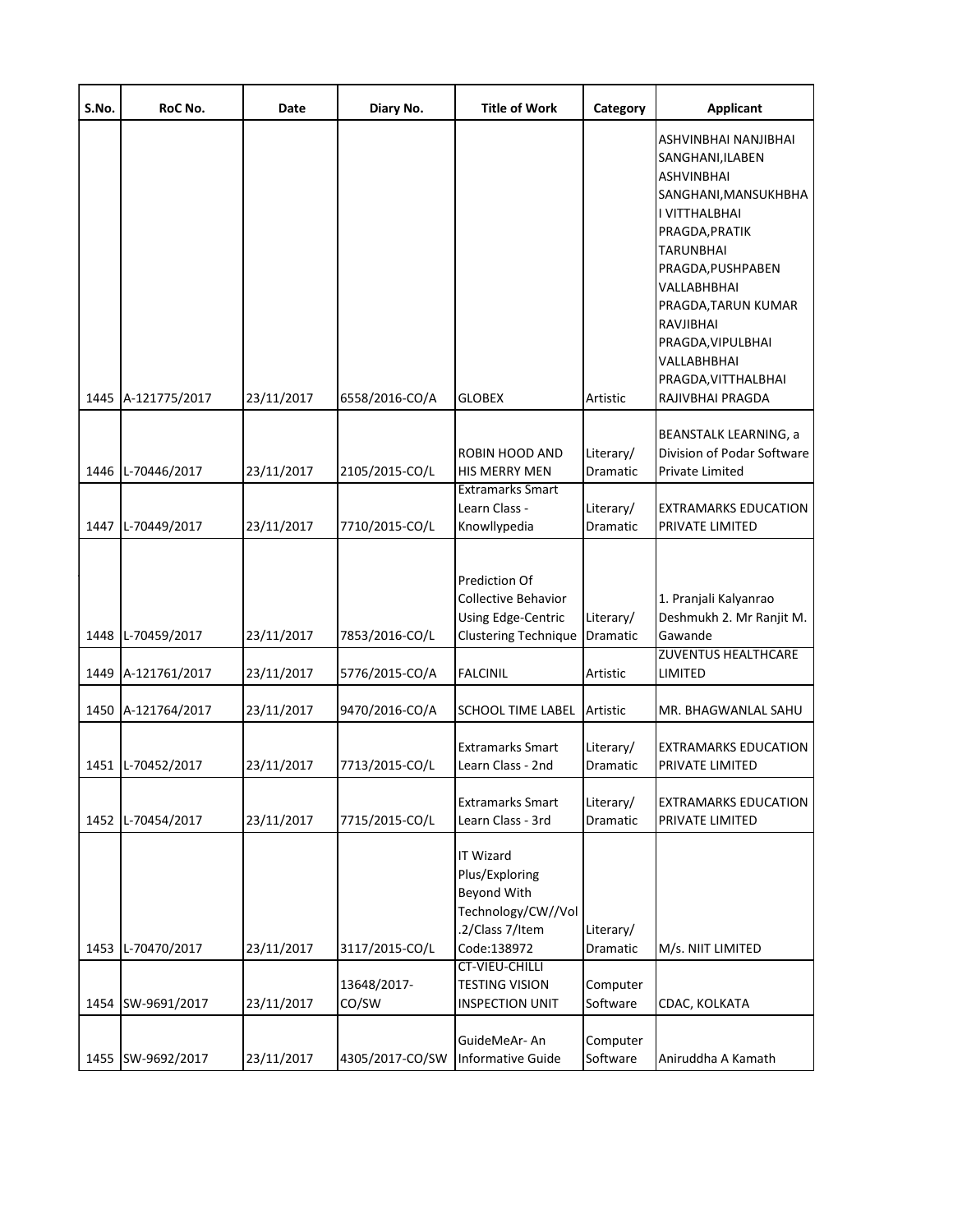| S.No. | RoC No.            | Date       | Diary No.       | <b>Title of Work</b>     | Category              | <b>Applicant</b>                                    |
|-------|--------------------|------------|-----------------|--------------------------|-----------------------|-----------------------------------------------------|
|       |                    |            |                 |                          |                       |                                                     |
|       |                    |            |                 |                          |                       | [1] Shri Pradeepkumar                               |
|       |                    |            |                 |                          |                       | Trilokchand [2] Sri<br><b>Themchand Trilokchand</b> |
|       |                    |            |                 | <b>NEELAM LAL MIRCHI</b> |                       | [3]SHRI N.Prakashchand                              |
|       | 1456 A-121762/2017 | 23/11/2017 | 1333/2015-CO/A  | <b>POWDER</b>            | Artistic              | Trilokchand                                         |
|       |                    |            |                 | <b>QUADRA PRO</b>        |                       | M/S. GREENPLY                                       |
|       | 1457 A-121770/2017 | 23/11/2017 | 5070/2017-CO/A  | <b>TECHNOLOGY</b>        | Artistic              | <b>INDUSTRIES LIMITED</b>                           |
|       |                    |            |                 | <b>WALKAROO FOR ALL</b>  |                       | M/S EUPHORIC                                        |
|       | 1458 A-121776/2017 | 23/11/2017 | 5148/2017-CO/A  | <b>WALKS OF LIFE</b>     | Artistic              | INNOVATIONS PVT LTD.                                |
|       |                    |            |                 | <b>Extramarks Smart</b>  |                       |                                                     |
|       |                    |            |                 | Learn Class -            | Literary/             | EXTRAMARKS EDUCATION                                |
|       | 1459 L-70448/2017  | 23/11/2017 | 7709/2015-CO/L  | Kindergarten             | Dramatic              | PVT. LTD.                                           |
|       | 1460 L-70458/2017  |            | 7444/2015-CO/L  | I AM BEING ALERT         | Literary/<br>Dramatic |                                                     |
|       |                    | 23/11/2017 |                 | DUNIYA KA SACH           |                       | Mr. Rajender Miglani                                |
|       |                    |            |                 | <b>SAPNA NAHI</b>        |                       |                                                     |
|       |                    |            |                 | SANGRAH VISHAY           |                       |                                                     |
|       |                    |            |                 | SUCHI PAGE 1 TO 3,       |                       |                                                     |
|       |                    |            |                 | PAGE 4 SE PAGE 81        | Literary/             | DULICHAND SHAKAYA                                   |
|       | 1461 L-70463/2017  | 23/11/2017 | 13449/2017-CO/L | <b>TAK</b>               | Dramatic              | KOLI                                                |
|       |                    |            |                 |                          | Literary/             |                                                     |
|       | 1462 L-70464/2017  | 23/11/2017 | 5359/2016-CO/L  | <b>LEAD OR BLEED</b>     | Dramatic              | MR RAJIV D TALREJA                                  |
|       |                    |            |                 | <b>BAL MAZ</b>           | Literary/             |                                                     |
|       | 1463 L-70466/2017  | 23/11/2017 | 6460/2016-CO/L  | <b>BODHISATVA</b>        | Dramatic              | YOGENDRA J. GAWAI                                   |
|       |                    |            |                 | Laboratory Manual        |                       |                                                     |
|       |                    |            |                 | for subject Digital      |                       | Ms. Jignyasa Sanghavi, Shri                         |
|       |                    |            |                 | Circuits and             |                       | Ramdeobaba College of                               |
|       |                    |            |                 | Fundamentals of          | Literary/             | Engineering and                                     |
|       | 1464 L-70479/2017  | 23/11/2017 | 6790/2017-CO/L  | Microprocessors          | Dramatic              | Management                                          |
|       |                    |            |                 |                          |                       | ARVINDKUMAR SHIVLAL                                 |
|       | 1465 A-121777/2017 | 24/11/2017 | 3396/2017-CO/A  | <b>BONNY</b>             | Artistic              | SHARMA,                                             |
|       |                    |            |                 |                          |                       | MOHANLAL                                            |
|       |                    |            |                 |                          |                       | CHOTHARAMJI MALI,                                   |
|       | 1466 A-121778/2017 | 24/11/2017 | 2507/2017-CO/A  | E                        | Artistic              | SUKHDEVI MOHANLAL<br>MALI, PARTNERS                 |
|       |                    |            |                 |                          |                       |                                                     |
|       |                    |            |                 | DISCRETIONARY SALT       |                       |                                                     |
|       |                    |            |                 | <b>CONSUMPTION</b>       |                       |                                                     |
|       | 1467 A-121780/2017 | 24/11/2017 | 10996/2017-CO/A | <b>TABLE</b>             | Artistic              | COL ALOK GOEL, RETIRED                              |
|       |                    |            |                 |                          |                       |                                                     |
|       | 1468 A-121785/2017 | 24/11/2017 | 2151/2017-CO/A  | SARA LABEL               | Artistic              | M/S HIRA ENTERPRISES                                |
|       |                    |            |                 |                          |                       | Surendra Bohra an Indian                            |
|       | 1469 A-121794/2017 | 24/11/2017 | 11926/2017-CO/A | <b>VIWA</b>              | Artistic              | trading as VIWA INDIA                               |
|       |                    |            |                 |                          |                       |                                                     |
|       |                    |            |                 | Punjabi Folk Painting-   |                       |                                                     |
|       |                    |            |                 | 'Dudh Ridkaan Te         |                       | B. M. ANAND                                         |
|       | 1470 A-121798/2017 | 24/11/2017 | 12913/2017-CO/A | Makkhan'                 | Artistic              | <b>FOUNDATION LLP</b>                               |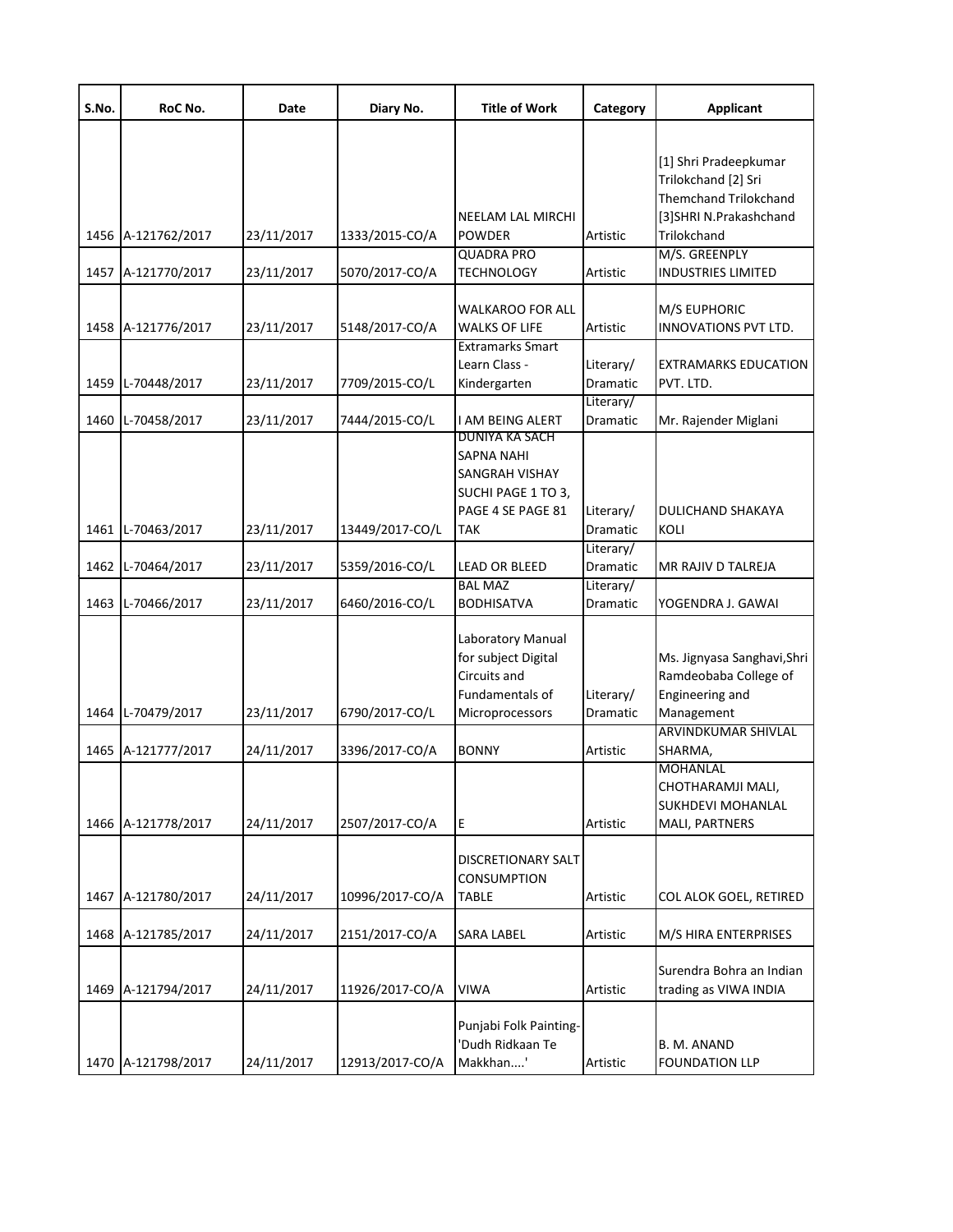| S.No. | RoC No.                                  | Date                     | Diary No.                          | <b>Title of Work</b>                                                                                                                                                                                                                                                                                              | Category                        | <b>Applicant</b>                                                                                      |
|-------|------------------------------------------|--------------------------|------------------------------------|-------------------------------------------------------------------------------------------------------------------------------------------------------------------------------------------------------------------------------------------------------------------------------------------------------------------|---------------------------------|-------------------------------------------------------------------------------------------------------|
|       | 1471 L-70483/2017                        | 24/11/2017               | 11987/2016-CO/L                    | <b>KABADDI WORLD</b><br>CUP 2016 TAGGING<br>THE WORLD<br><b>TOGETHER</b>                                                                                                                                                                                                                                          | Literary/<br>Dramatic           | M/S. PERCEPT LTD                                                                                      |
|       | 1472 L-70488/2017                        | 24/11/2017               | 12335/2017-CO/L                    | <b>DEVELOPMENT OF</b><br><b>INTELLIGENT</b><br><b>REPORTS FOR SPPID</b><br><b>ENGINEERING OF</b><br><b>THERMAL POWER</b><br>PLANT USING SMART<br><b>PLANT PID</b><br>SOFTWARE IN THE<br>PROPRIETARY<br><b>STANDARD FORMATS</b><br>OF BHEL AS PART OF<br><b>INTEGRATED PLANT</b><br><b>DESIGN SYSTEM</b><br>(IPDS) | Literary/<br>Dramatic           | <b>BHARAT HEAVY</b><br>ELECTRICALS LIMITED                                                            |
|       | 1473 L-70497/2017                        | 24/11/2017               | 11474/2017-CO/L                    | The Catalyst                                                                                                                                                                                                                                                                                                      | Literary/<br>Dramatic           | Jayashree Palit                                                                                       |
|       | 1474 M-480/2017                          | 24/11/2017               | 11742/2015-CO/M                    | <b>Indian Classical Music</b><br>(Bhatkhande lipi)                                                                                                                                                                                                                                                                | Music<br>Sound                  | NANDINI PRAMOD NAIK<br>Kaamya Talwar Sharma,<br>under legal Guardianship<br>of her father Mr. Amitabh |
|       | 1475 SR-12965/2017<br>1476 SR-12969/2017 | 24/11/2017<br>24/11/2017 | 4608/2016-CO/SR<br>4612/2016-CO/SR | <b>Diamond Drizzle</b><br>Maybe                                                                                                                                                                                                                                                                                   | Recording<br>Sound<br>Recording | Sharma<br>Kaamya Talwar Sharma,<br>under legal Guardianship<br>of her father Mr. Amitabh<br>Sharma    |
|       | 1477 SR-12971/2017                       | 24/11/2017               | 1654/2016-CO/SR                    | <b>GHAINT GALLBAAT</b><br>ARI ENGINEERING<br>PLANT MODELER,                                                                                                                                                                                                                                                       | Sound<br>Recording              | STEELBIRD HI-TECH INDIA<br>LTD.                                                                       |
|       | 1478 SW-9695/2017                        | 24/11/2017               | 13896/2017-<br>CO/SW               | <b>ENGINE</b><br>ROOM/MACHINERY<br><b>SPACES AND</b><br><b>SIMULATION</b><br>PLATFORM<br>SOFTWARE                                                                                                                                                                                                                 | Computer<br>Software            | <b>SHRAVAN REWARI</b>                                                                                 |
|       | 1479 A-121789/2017                       | 24/11/2017               | 12332/2015-CO/A                    | "DOUBLE KITE"<br><b>LABEL</b>                                                                                                                                                                                                                                                                                     | Artistic                        | MS JAI SHREE RASAYAN<br><b>UDYOG LIMITED</b>                                                          |
|       | 1480 L-70484/2017                        | 24/11/2017               | 7337/2017-CO/L                     | VANAVAS                                                                                                                                                                                                                                                                                                           | Literary/<br>Dramatic           | <b>CINEYUG INTERNATIONAL</b><br>ENTERTAINMENT PVT LTD                                                 |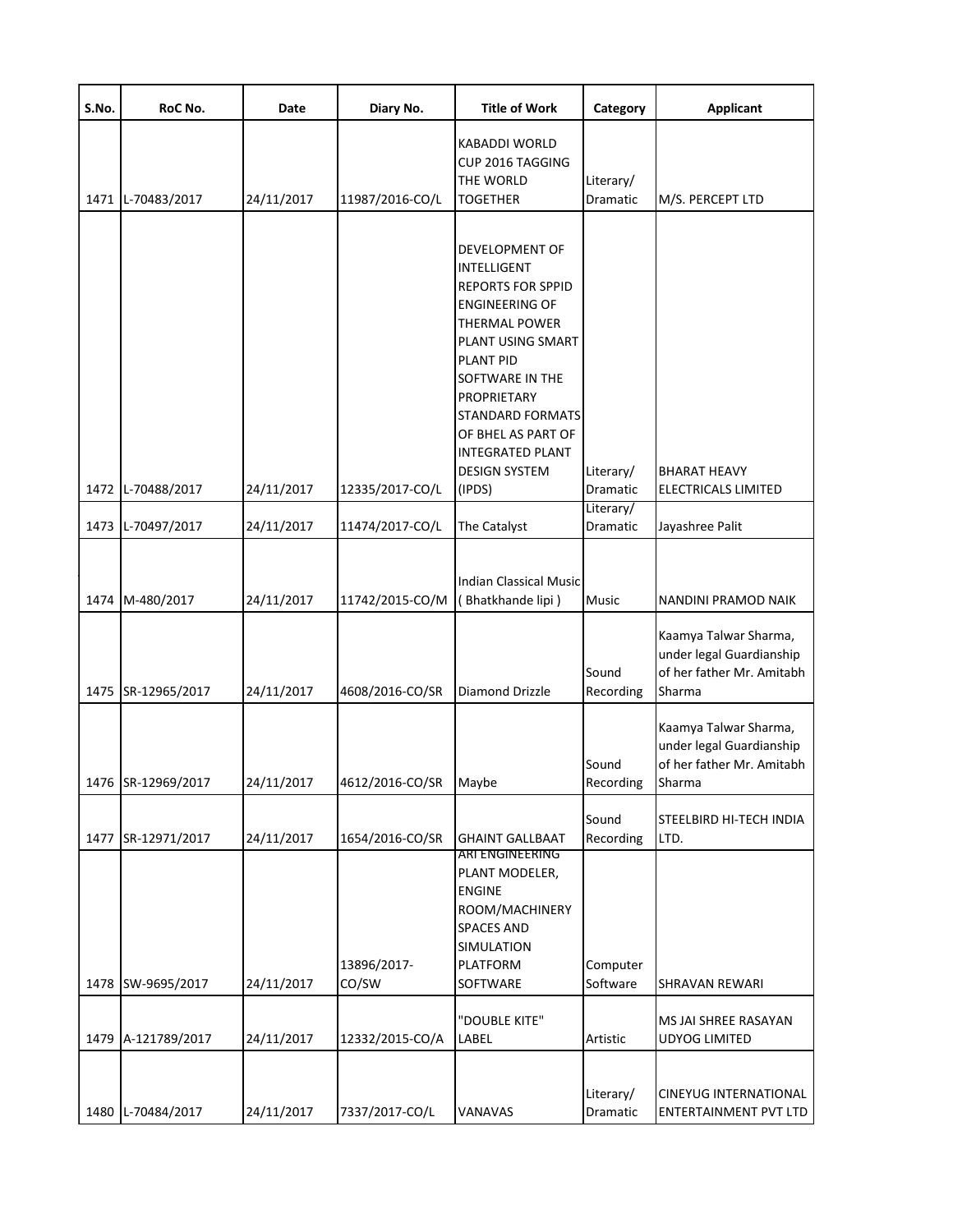| S.No. | RoC No.            | Date       | Diary No.            | <b>Title of Work</b>                                                                                           | Category              | <b>Applicant</b>                                                                               |
|-------|--------------------|------------|----------------------|----------------------------------------------------------------------------------------------------------------|-----------------------|------------------------------------------------------------------------------------------------|
|       |                    |            |                      | <b>RECOMMENDATIONS</b><br><b>FOR PRELIMINARY</b><br><b>TROUBLESHOOTING</b><br>TO ARREST                        |                       |                                                                                                |
|       | 1481 L-70489/2017  | 24/11/2017 | 12331/2017-CO/L      | <b>COMPRESSOR BLEED</b><br><b>VALVE LEAKAGE</b>                                                                | Literary/<br>Dramatic | <b>BHARAT HEAVY</b><br>ELECTRICALS LIMITED                                                     |
|       | 1482 L-70493/2017  | 24/11/2017 | 12254/2017-CO/L      | Introduction to<br>Wireless<br>Communication                                                                   | Literary/<br>Dramatic | Prof. Padma Adane                                                                              |
|       | 1483 SW-9693/2017  | 24/11/2017 | 13903/2017-<br>CO/SW | <b>ARI PROCESS</b><br>MODELER<br>SIMULATION<br>PLATFORM<br>SOFTWARE                                            | Computer<br>Software  | SHRAVAN REWARI                                                                                 |
|       | 1484 SW-9697/2017  | 24/11/2017 | 494/2017-CO/SW       | TOTAL TURN KEY<br>SOLUTION BASED ON<br><b>GEOSPATIAL</b><br><b>TECHNOLOGY FOR</b><br>SWACHH BHARAT<br>ABHIYAAN | Computer<br>Software  | INDIAN INSTITUTE OF<br>REMOTE SENSING INDIAN<br><b>SPACE RESEARCH</b><br>ORGANIZATION          |
|       | 1485 A-121705/2017 | 24/11/2017 | 2153/2017-CO/A       | PARIWAR LABEL                                                                                                  | Artistic              | HIRA ROLLER AND FLOUR<br>MILLS PVT LTD                                                         |
|       | 1486 A-121796/2017 | 24/11/2017 | 12912/2017-CO/A      | Punjabi Folk Painting-<br>'Kikli Kaleer Di'                                                                    | Artistic              | B. M. ANAND<br><b>FOUNDATION LLP</b>                                                           |
|       | 1487 SR-12962/2017 | 24/11/2017 | 4604/2016-CO/SR      | Gasoline                                                                                                       | Sound<br>Recording    | Kaamya Talwar Sharma,<br>under legal Guardianship<br>of her father Mr. Amitabh<br>Sharma       |
|       | 1488 SR-12968/2017 | 24/11/2017 | 4611/2016-CO/SR      | Soldier                                                                                                        | Sound<br>Recording    | Kaamya Talwar Sharma,<br>under legal Guardianship<br>of her father Mr. Amitabh<br>Sharma       |
|       | 1489 A-121787/2017 | 24/11/2017 | 2304/2017-CO/A       | NEELKANTH LABEL                                                                                                | Artistic              | <b>SURAJ BHAN SARLIA</b><br><b>DURGA DUTT JINDAL</b><br>ARUN SARLIA AND VIPIN<br><b>JINDAL</b> |
|       | 1490 A-121790/2017 | 24/11/2017 | 11924/2017-CO/A      | Something<br>Something (Pink)                                                                                  | Artistic              | Surendra Bohra an Indian<br>trading as VIWA INDIA                                              |
|       | 1491 A-121792/2017 | 24/11/2017 | 11708/2015-CO/A      | <b>VIXEN WRAP</b>                                                                                              | Artistic              | M/S ADISHAN APPARELS<br>LLP                                                                    |
|       | 1492 A-121795/2017 | 24/11/2017 | 11925/2017-CO/A      | Something<br>Something (Green)                                                                                 | Artistic              | Surendra Bohra an Indian<br>trading as VIWA INDIA                                              |
|       | 1493 CF-3933/2017  | 24/11/2017 | 6295/2017-CO/CF      | Asahi Modi Materials<br>Pvt Ltd, Resin Coated<br>Sand Manufacturing<br>Plant & Process                         | aph Film              | Cinematogr Asahi Modi Materials Pvt.<br>Ltd.                                                   |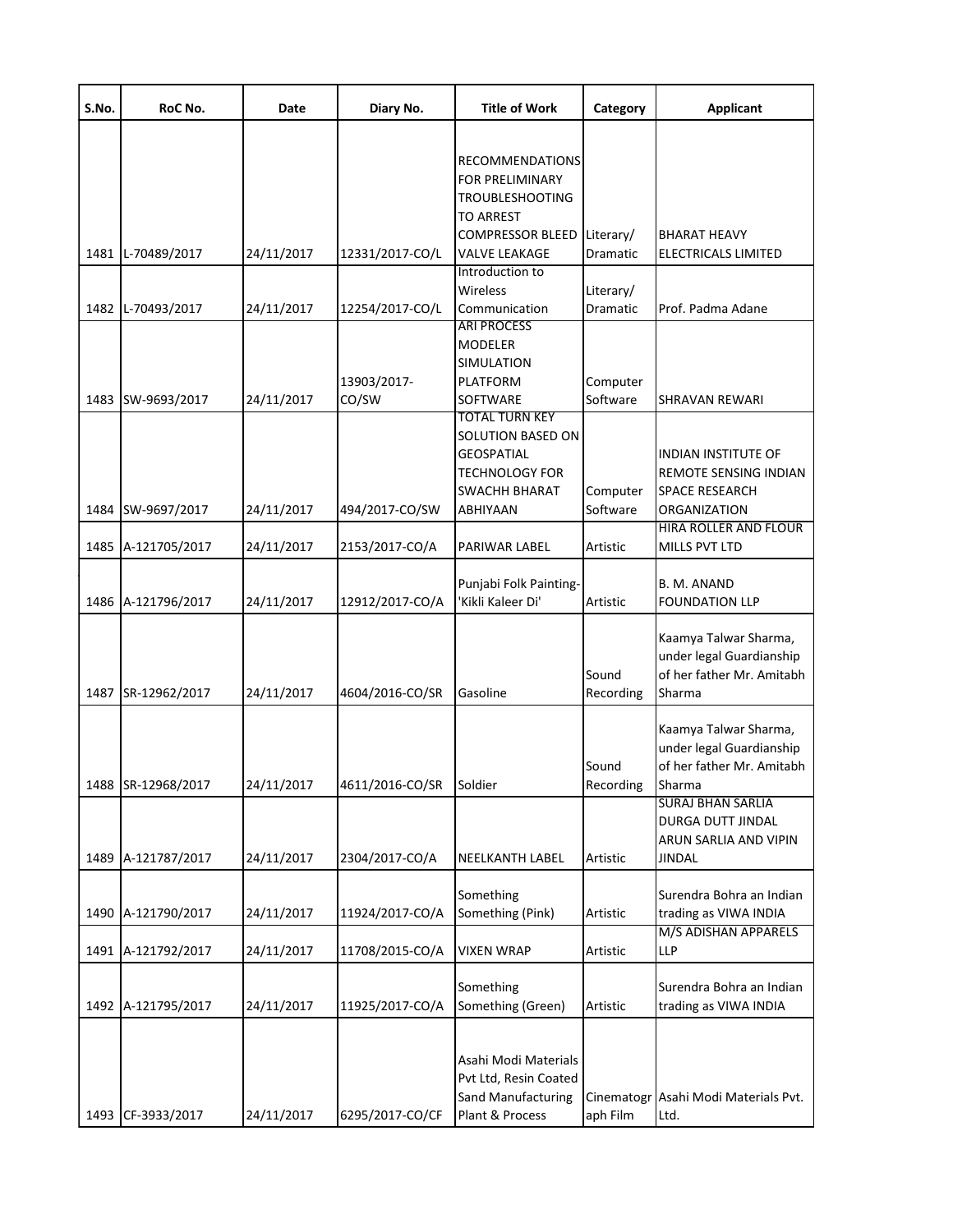| S.No. | RoC No.            | Date       | Diary No.            | <b>Title of Work</b>                                                                                                          | Category                           | <b>Applicant</b>                                                                            |
|-------|--------------------|------------|----------------------|-------------------------------------------------------------------------------------------------------------------------------|------------------------------------|---------------------------------------------------------------------------------------------|
|       | 1494 SR-12963/2017 | 24/11/2017 | 4606/2016-CO/SR      | <b>Going Nowhere</b>                                                                                                          | Sound<br>Recording                 | Kaamya Talwar Sharma,<br>under legal Guardianship<br>of her father Mr. Amitabh<br>Sharma    |
|       | 1495 SR-12972/2017 | 24/11/2017 | 10232/2016-CO/SR     | SHATRANJ                                                                                                                      | Sound<br>Recording                 | STEELBIRD HI-TECH INDIA<br>LTD.                                                             |
|       | 1496 A-121781/2017 | 24/11/2017 | 12705/2017-CO/A      | <b>REVERSED</b><br><b>MEASURING SCALE</b>                                                                                     | Artistic                           | COL/ ALOK GOEL, RETIRED                                                                     |
|       | 1497 A-121791/2017 | 24/11/2017 | 2503/2015-CO/A       | LOGO-MAYUR WITH<br><b>AUSPICIOUS SIGN</b>                                                                                     | Artistic                           | SMT. ANITA PASSI                                                                            |
|       | 1498 L-70480/2017  | 24/11/2017 | 2669/2016-CO/L       | K CLASS CLASS 7<br><b>BOOK 3 MATHS</b>                                                                                        | Literary/<br>Dramatic              | M/S IL & FS EDUCATION &<br><b>TECHNOLOGY SERVICES</b><br>LIMITED<br><b>KPR Institute of</b> |
|       | 1499 L-70482/2017  | 24/11/2017 | 13817/2016-CO/L      | <b>Vision and Mission</b>                                                                                                     | Literary/<br>Dramatic              | Engineering and<br>Technology                                                               |
|       | 1500 L-70485/2017  | 24/11/2017 | 7335/2017-CO/L       | <b>MIYAN KI HAVELI</b><br>THE CRISIS OF                                                                                       | Literary/<br>Dramatic<br>Literary/ | <b>CINEYUG INTERNATIONAL</b><br>ENTERTAINMENT PVT LTD<br><b>SUSHIL KUMAR</b>                |
|       | 1501 L-70491/2017  | 24/11/2017 | 8713/2015-CO/L       | <b>CHARACTER</b>                                                                                                              | Dramatic                           | SRIVASTAVA                                                                                  |
|       | 1502 L-70495/2017  | 24/11/2017 | 3333/2015-CO/L       | 'Vasudhaiva<br>Kutumbakam'-<br>Shishtacharada para<br>Andolana - 'Na<br>Manavanagalu'<br>The First Family An                  | Literary/<br>Dramatic<br>Literary/ | Jayashree Srivastava                                                                        |
|       | 1503 L-70496/2017  | 24/11/2017 | 11271/2017-CO/L      | Imagination                                                                                                                   | <b>Dramatic</b>                    | Sudhir Srivastava                                                                           |
|       | 1504 SR-12964/2017 | 24/11/2017 | 4607/2016-CO/SR      | Flew You to the<br>Moon                                                                                                       | Sound<br>Recording                 | Kaamya Talwar Sharma,<br>under legal Guardianship<br>of her father Mr. Amitabh<br>Sharma    |
|       | 1505 SR-12966/2017 | 24/11/2017 | 4609/2016-CO/SR      | Blue                                                                                                                          | Sound<br>Recording                 | Kaamya Talwar Sharma,<br>under legal Guardianship<br>of her father Mr. Amitabh<br>Sharma    |
|       | 1506 SW-9694/2017  | 24/11/2017 | 13892/2017-<br>CO/SW | ARI WATERJET,<br><b>VOITH AND</b><br>AZIPOD/THRUSTER<br><b>PROPULSION</b><br>SYSTEM SIMULATION<br><b>PLATFORM</b><br>SOFTWARE | Computer<br>Software               | SHRAVAN REWARI<br>M/S. ARIHANT FOOD                                                         |
|       | 1507 A-121779/2017 | 24/11/2017 | 770/2017-CO/A        | DILKHUSH GARLIC                                                                                                               | Artistic                           | <b>PRODUCTS</b>                                                                             |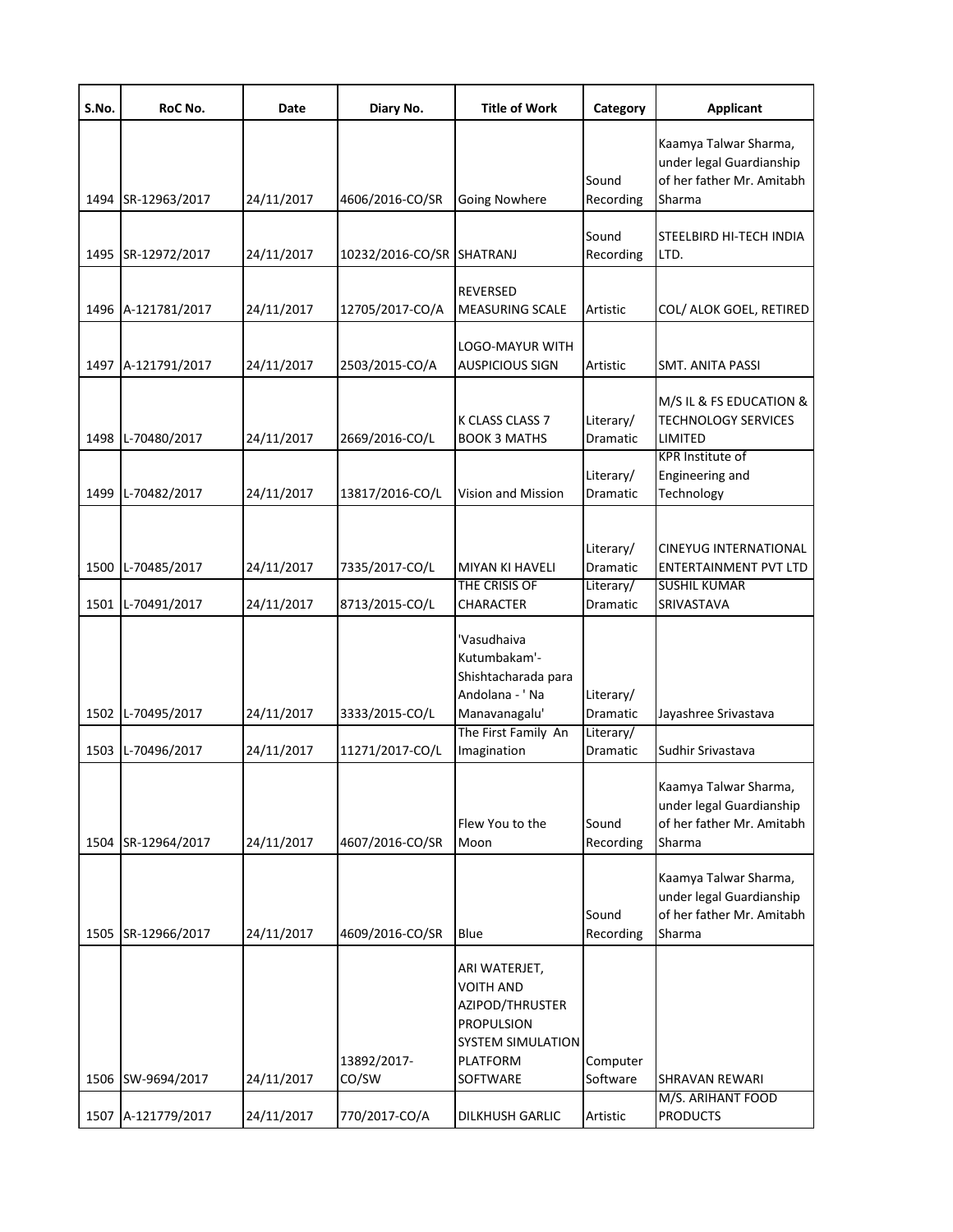| S.No. | RoC No.            | Date       | Diary No.       | <b>Title of Work</b>                                                     | Category              | <b>Applicant</b>                                                                         |
|-------|--------------------|------------|-----------------|--------------------------------------------------------------------------|-----------------------|------------------------------------------------------------------------------------------|
|       |                    |            |                 |                                                                          |                       | BALJIT SINGH GANDHI,                                                                     |
|       |                    |            |                 |                                                                          |                       | PROPRIETOR OF M/S                                                                        |
|       | 1508 A-121783/2017 | 24/11/2017 | 7931/2015-CO/A  | <b>SUMMER BLOSSOM</b>                                                    | Artistic              | ANGAD AEROSOL                                                                            |
|       |                    |            |                 | <b>MILKEY Pe-Nitts</b>                                                   |                       | Heman Das Tekwani & and<br>Devendra Tekwani,                                             |
|       | 1509 A-121788/2017 | 24/11/2017 | 5641/2017-CO/A  | Label                                                                    | Artistic              | partners                                                                                 |
|       | 1510 L-70481/2017  | 24/11/2017 | 2297/2017-CO/L  | <b>NOOTHANA</b><br><b>ASHAYAM BUSINESS</b><br>VARUMANAM<br>SWAPNATHULLAM | Literary/<br>Dramatic | V.A.LUIS                                                                                 |
|       |                    |            |                 |                                                                          |                       |                                                                                          |
|       | 1511 L-70486/2017  | 24/11/2017 | 7334/2017-CO/L  | HIT & RUN                                                                | Literary/<br>Dramatic | <b>CINEYUG INTERNATIONAL</b><br><b>ENTERTAINMENT PVT LTD</b>                             |
|       | 1512 SR-12960/2017 | 24/11/2017 | 4602/2016-CO/SR | <b>Golden Glass</b>                                                      | Sound<br>Recording    | Kaamya Talwar Sharma,<br>under legal Guardianship<br>of her father Mr. Amitabh<br>Sharma |
|       | 1513 SR-12967/2017 | 24/11/2017 | 4610/2016-CO/SR | Liquid Sky                                                               | Sound<br>Recording    | Kaamya Talwar Sharma,<br>under legal Guardianship<br>of her father Mr. Amitabh<br>Sharma |
|       | 1514 SR-12970/2017 | 24/11/2017 | 4605/2016-CO/SR | <b>Forgotten Similarity</b>                                              | Sound<br>Recording    | Kaamya Talwar Sharma,<br>under legal Guardianship<br>of her father Mr. Amitabh<br>Sharma |
|       | 1515 A-121782/2017 | 24/11/2017 | 11823/2015-CO/A | <b>ADDIWALK WALK</b><br>WITH US                                          | Artistic              | SUKHMANI PLASTICS                                                                        |
|       | 1516 A-121784/2017 | 24/11/2017 | 8607/2016-CO/A  | GOZZY                                                                    | Artistic              | M/S FRESH FOODAGRO<br><b>INDUSTRIES</b>                                                  |
|       | 1517 A-121793/2017 | 24/11/2017 | 11923/2017-CO/A | Something<br>Something (Blue)                                            | Artistic              | Surendra Bohra an Indian<br>trading as VIWA INDIA                                        |
|       | 1518 A-121797/2017 | 24/11/2017 | 12893/2017-CO/A | Gurbani                                                                  | Artistic              | <b>B. M. ANAND</b><br><b>FOUNDATION LLP</b>                                              |
|       | 1519 L-70490/2017  | 24/11/2017 | 9470/2015-CO/L  | QR CODED THEXT<br><b>BOOK</b>                                            | Literary/<br>Dramatic | Ranjitsinh Mahadeo Disale                                                                |
|       | 1520 L-70494/2017  | 24/11/2017 | 11285/2017-CO/L | Kaun le gaya mera<br>jiya                                                | Literary/<br>Dramatic | Dr. Prabha Sharma                                                                        |
|       | 1521 SR-12961/2017 | 24/11/2017 | 4603/2016-CO/SR | Run                                                                      | Sound<br>Recording    | Kaamya Talwar Sharma,<br>under legal Guardianship<br>of her father Mr. Amitabh<br>Sharma |
|       | 1522 A-121786/2017 | 24/11/2017 | 2145/2017-CO/A  | <b>BAOBAJI</b><br>PANMASALA LABEL                                        | Artistic              | M/S HIRA ENTERPRISES                                                                     |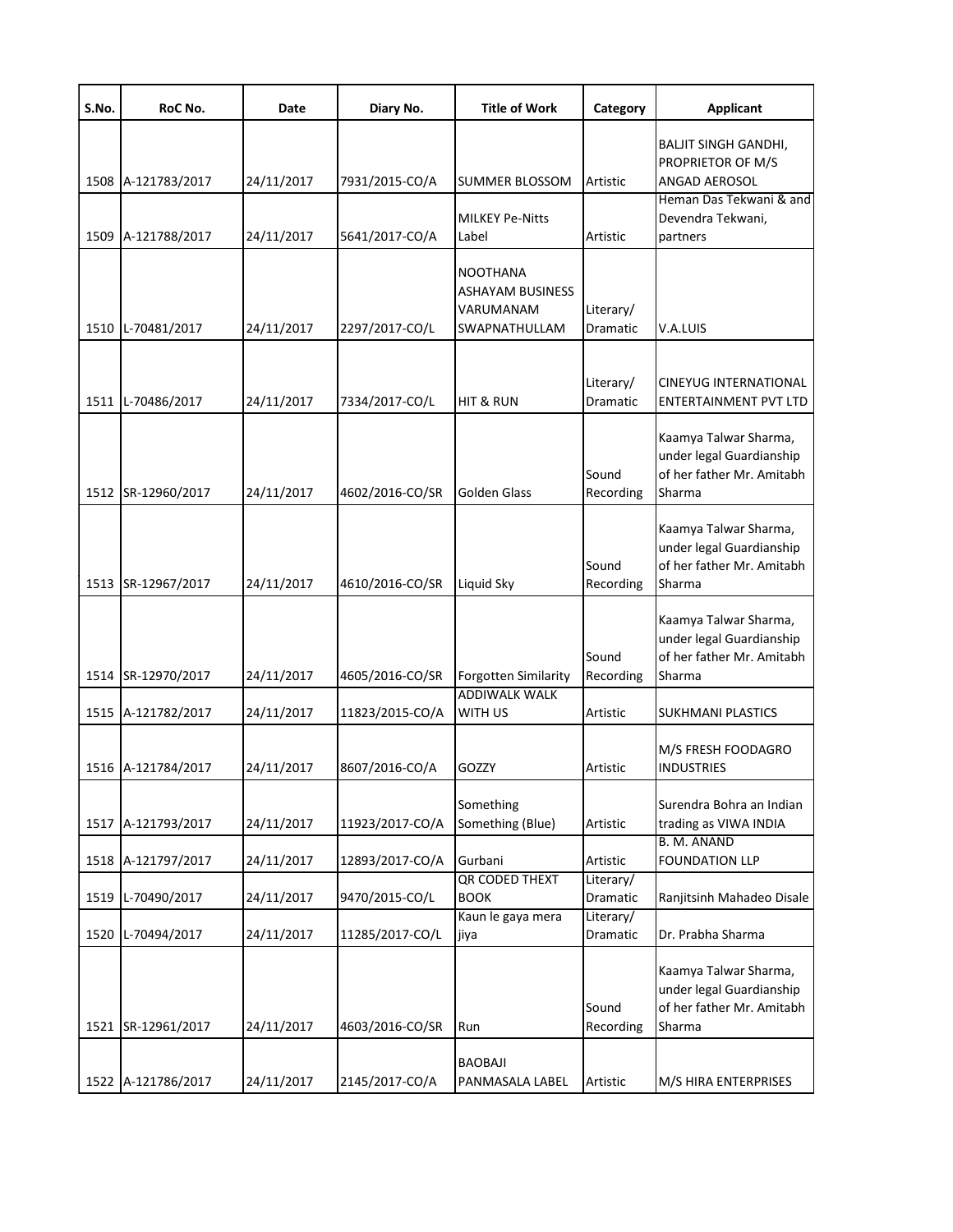| S.No. | RoC No.            | Date       | Diary No.            | <b>Title of Work</b>                                                                                                | Category                           | <b>Applicant</b>                                                                                                  |
|-------|--------------------|------------|----------------------|---------------------------------------------------------------------------------------------------------------------|------------------------------------|-------------------------------------------------------------------------------------------------------------------|
|       | 1523 L-70487/2017  | 24/11/2017 | 3905/2017-CO/L       | YOGA - CURE                                                                                                         | Literary/<br>Dramatic              | Anjana Ghosh, Muktamala<br>Mitra                                                                                  |
|       | 1524 L-70492/2017  | 24/11/2017 | 13249/2017-CO/L      | A Hotel<br>Recommendation<br>System for Big Data<br><b>Applications Using A</b><br><b>Keyword Aware</b><br>Approach | Literary/<br>Dramatic              | Dr. Manoj B.<br>Chandak, Samiksha<br>Bhujade, Shri Ramdeobaba<br>College of Engineering and<br>Management, Nagpur |
|       | 1525 SW-9696/2017  | 24/11/2017 | 13415/2017-<br>CO/SW | "EduSprint"<br><b>Educational ERP</b><br>Solution on Cloud &<br>Mobile                                              | Computer<br>Software               | PARESH S SHETH                                                                                                    |
|       | 1526 A-121802/2017 | 27/11/2017 | 7583/2015-CO/A       | <b>WUJI LOGO</b>                                                                                                    | Artistic                           | M/S. IL & FS EDUCATION &<br><b>TECHNOLOGY SERVICES</b><br>LIMITED                                                 |
|       | 1527 A-121804/2017 | 27/11/2017 | 11000/2015-CO/A      | <b>ALLIED ASIA GEARS</b>                                                                                            | Artistic                           | M/S ALLIED ASIA GEARS<br>LIMITED                                                                                  |
|       | 1528 A-121808/2017 | 27/11/2017 | 9734/2017-CO/A       | <b>SCOOBEE</b>                                                                                                      | Artistic                           | <b>KITEX LTD</b>                                                                                                  |
| 1529  | A-121809/2017      | 27/11/2017 | 9727/2017-CO/A       | <b>ROOZZ</b>                                                                                                        | Artistic                           | <b>KITEX LTD</b>                                                                                                  |
|       | 1530 A-121817/2017 | 27/11/2017 | 434/2017-CO/A        | SB SANTIEB'S VIE DE<br>LUXE B/W LABEL                                                                               | Artistic                           | VISHAL BAMALWA<br><b>JASMINE BIOLOGICALS</b>                                                                      |
|       | 1531 A-121825/2017 | 27/11/2017 | 4403/2017-CO/A       | <b>EXODUS</b>                                                                                                       | Artistic                           | PVT. LTD.                                                                                                         |
|       | 1532 A-121828/2017 | 27/11/2017 | 3268/2015-CO/A       | SMARTBIRD<br>ILLUSTRATION - 11                                                                                      | Artistic                           | <b>GLECTOR LIMITED</b>                                                                                            |
|       | 1533 A-121837/2017 | 27/11/2017 | 23547/2012-CO/A      | "BULLET-100""                                                                                                       | Artistic                           | <b>BHMJIBHAI JIVRAJBHAI</b><br><b>PATEL TRADING</b>                                                               |
|       | 1534 L-70500/2017  | 27/11/2017 | 10077/2017-CO/L      | The Lankan Link                                                                                                     | Literary/<br>Dramatic              | Suman Mukherjee                                                                                                   |
|       | 1535 L-70506/2017  | 27/11/2017 | 11460/2017-CO/L      | Kajri                                                                                                               | Literary/<br>Dramatic              | Kautilya Shankar Bahadur<br>Chaitra Creations &                                                                   |
|       | 1536 L-70507/2017  | 27/11/2017 | 14752/2016-CO/L      | VEER BALAK CHAKRA                                                                                                   | Literary/<br>Dramatic<br>Literary/ | Publicity<br><b>Chaitra Creations &amp;</b>                                                                       |
|       | 1537 L-70510/2017  | 27/11/2017 | 14813/2016-CO/L      | Zing-a-lala Mukut                                                                                                   | Dramatic                           | Publicity                                                                                                         |
|       | 1538 L-70519/2017  | 27/11/2017 | 8809/2017-CO/L       | <b>ONE SOUL MANY</b><br>LIVES                                                                                       | Literary/<br>Dramatic              | LAXMAN DALMIA                                                                                                     |
|       | 1539 L-70523/2017  | 27/11/2017 | 11473/2017-CO/L      | A Spiritual Sojourn                                                                                                 | Literary/<br>Dramatic              | Brinda Venkataraman                                                                                               |
|       | 1540 L-70535/2017  | 27/11/2017 | 5210/2017-CO/L       | LUMINOUS ENGLISH<br>TRANSLATION FROM Literary/<br>HINDI TO ENGLISH                                                  | Dramatic                           | SANJEET KUMAR PODDAR                                                                                              |
|       | 1541 L-70536/2017  | 27/11/2017 | 5317/2017-CO/L       | Kalyana Vaibhogam                                                                                                   | Literary/<br>Dramatic              | ZEE ENTERTAINMENT<br><b>ENTERPRISES LIMITED</b>                                                                   |
|       | 1542 L-70543/2017  | 27/11/2017 | 21736/2012-CO/L      | <b>TARKASH</b>                                                                                                      | Literary/<br>Dramatic              | UTKARSH ARORA                                                                                                     |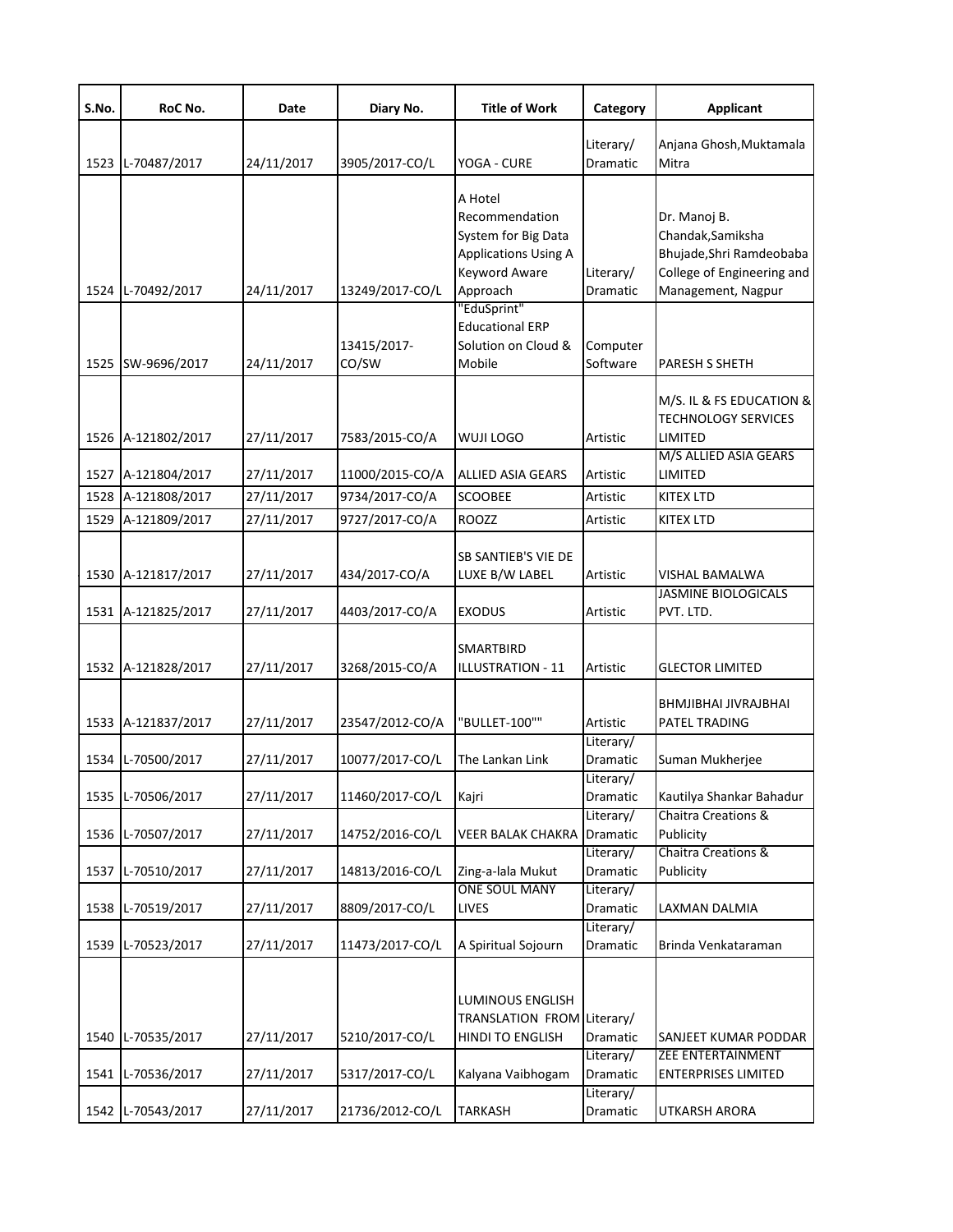| S.No. | RoC No.            | Date       | Diary No.            | <b>Title of Work</b>                            | Category              | <b>Applicant</b>                          |
|-------|--------------------|------------|----------------------|-------------------------------------------------|-----------------------|-------------------------------------------|
|       |                    |            |                      |                                                 | Sound                 |                                           |
|       | 1543 SR-12973/2017 | 27/11/2017 | 4107/2016-CO/SR      | Season                                          | Recording             | Avinash Kashyap                           |
|       |                    |            |                      |                                                 |                       |                                           |
|       | 1544 SW-9701/2017  | 27/11/2017 | 12510/2017-<br>CO/SW | MageNative Mobile<br>App for Shopify            | Computer<br>Software  | Cedcoss Technologies<br>Private Limited   |
|       |                    |            |                      |                                                 |                       |                                           |
|       |                    |            | 12492/2017-          | Group buying for                                | Computer              | Cedcoss Technologies                      |
|       | 1545 SW-9702/2017  | 27/11/2017 | CO/SW                | Magento 2                                       | Software              | Private Limited                           |
|       |                    |            | 13123/2016-          | <b>INDY CORP</b>                                |                       | VELUSAMY                                  |
|       | 1546 SW-9703/2017  | 27/11/2017 | CO/SW                | SOFTWARE                                        | Computer<br>Software  | KARUPPANNAN                               |
|       |                    |            |                      | <b>ROLTA EBS</b>                                |                       |                                           |
|       |                    |            | 34386/2013-          | <b>IMPLEMENTATION</b>                           | Computer              |                                           |
|       | 1547 SW-9705/2017  | 27/11/2017 | CO/SW                | MANAGER                                         | Software              | ROLTA INDIA LIMITED                       |
|       |                    |            |                      |                                                 |                       | Anil Kumar Chaddha                        |
|       | 1548 A-121801/2017 | 27/11/2017 | 3261/2015-CO/A       | Coco Nut Red Label                              | Artistic              | trading as M/s. Sita Ram<br>Chaddha & Co. |
|       |                    |            |                      |                                                 |                       |                                           |
|       | 1549 A-121803/2017 | 27/11/2017 | 9206/2015-CO/A       | "AGROLINE"                                      | Artistic              | Superfil Products Limited                 |
|       |                    |            |                      | <b>JUST BLOUSES WITH</b>                        |                       | MS. VAISHALI PUSHPKANT                    |
|       | 1550 A-121805/2017 | 27/11/2017 | 10481/2016-CO/A      | <b>JB LOGO</b>                                  | Artistic              | <b>SHAH</b>                               |
|       | 1551 A-121807/2017 | 27/11/2017 | 9730/2017-CO/A       | SNIFFER                                         | Artistic              | KITEX LTD                                 |
|       | 1552 A-121836/2017 | 27/11/2017 | 48611/2014-CO/A      | "TATVA SALT"                                    | Artistic              | JAGMOHAN AGARWAL                          |
|       |                    |            |                      | Angry Man from                                  |                       | Indira Mukherjee                          |
|       | 1553 A-121841/2017 | 27/11/2017 | 9730/2015-CO/A       | <b>Total Timepass</b>                           | Artistic              | Gaanguly                                  |
|       |                    |            |                      | Drytech - Z Drywall                             | Literary/             |                                           |
|       | 1554 L-70511/2017  | 27/11/2017 | 3790/2016-CO/L       | System                                          | Dramatic              | Prashant S. Zawar                         |
|       |                    |            |                      | <b>Bhartateel Vruksha</b>                       |                       | <b>Chaitra Creations &amp;</b>            |
|       | 1555 L-70514/2017  | 27/11/2017 | 14820/2016-CO/L      | Sampada                                         | Literary/<br>Dramatic | Publicity                                 |
|       |                    |            |                      |                                                 | Literary/             | Chaitra Creations &                       |
|       | 1556 L-70516/2017  | 27/11/2017 | 14822/2016-CO/L      | Majah Nisarg Journal                            | Dramatic              | Publicity                                 |
|       |                    |            |                      | Teri Band Bajaega                               | Literary/             |                                           |
|       | 1557 L-70518/2017  | 27/11/2017 | 5380/2017-CO/L       | Girdhari                                        | Dramatic              | Rajendrakumar Joshi                       |
| 1558  | L-70525/2017       | 27/11/2017 | 9892/2016-CO/L       | Begin with "I"                                  | Literary/<br>Dramatic | Rohit Sethi                               |
|       |                    |            |                      |                                                 | Literary/             |                                           |
| 1559  | L-70528/2017       | 27/11/2017 | 10371/2017-CO/L      | SOULMATE                                        | Dramatic              | BEENU VENUGOPAL                           |
|       |                    |            |                      | SHAHEED E AZAM                                  | Literary/             |                                           |
| 1560  | L-70529/2017       | 27/11/2017 | 7069/2017-CO/L       | <b>BHAGAT SINGH</b>                             | Dramatic              | <b>Kulwant Singh</b>                      |
|       |                    |            |                      |                                                 | Literary/             | <b>VIVEK SHAMKANT</b>                     |
| 1561  | L-70532/2017       | 27/11/2017 | 5838/2017-CO/L       | <b>BHAVANI HEIGHTS</b><br><b>ANTI VIRUS AND</b> | Dramatic              | VADJIKAR                                  |
|       |                    |            |                      | <b>ANTI INSULIN IN</b>                          | Literary/             |                                           |
|       | 1562 L-70534/2017  | 27/11/2017 | 8344/2017-CO/L       | <b>TWIN MEDICINE</b>                            | Dramatic              | R.A Bharaman                              |
|       |                    |            |                      | MIND A                                          |                       |                                           |
|       |                    |            |                      | Comprehensive                                   |                       |                                           |
|       | 1563 L-70540/2017  | 27/11/2017 | 5226/2017-CO/L       | Study on Mind and<br>Its Dynamics               | Literary/<br>Dramatic | Mr. KRISHANU KUMAR<br>DAS                 |
|       |                    |            |                      | Purchase Order                                  |                       |                                           |
|       |                    |            | 12485/2017-          | System for Magento                              | Computer              | Cedcoss Technologies                      |
|       | 1564 SW-9700/2017  | 27/11/2017 | CO/SW                |                                                 | Software              | Private Limited                           |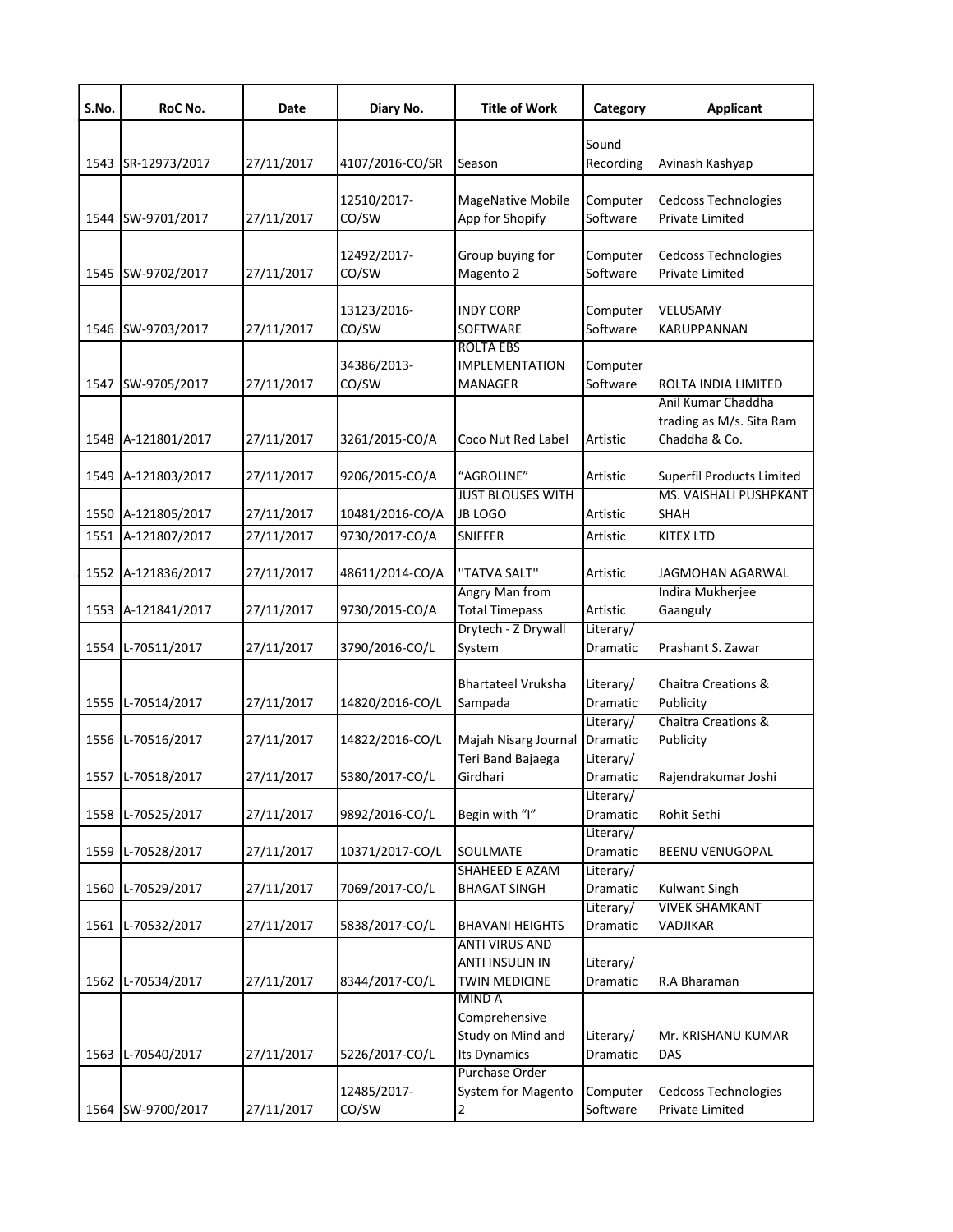| S.No. | RoC No.            | Date       | Diary No.        | <b>Title of Work</b>                                    | Category              | <b>Applicant</b>                                                |
|-------|--------------------|------------|------------------|---------------------------------------------------------|-----------------------|-----------------------------------------------------------------|
|       |                    |            | 34396/2013-      | ROLTA IPERSPECTIVE                                      | Computer              |                                                                 |
|       | 1565 SW-9706/2017  | 27/11/2017 | CO/SW            | <b>DATA</b>                                             | Software              | ROLTA INDIA LIMITED                                             |
|       |                    |            |                  |                                                         |                       | Anil Kumar Chaddha                                              |
|       |                    |            |                  | Chatpata Character                                      |                       | trading as M/s. Sita Ram                                        |
|       | 1566 A-121799/2017 | 27/11/2017 | 3291/2015-CO/A   | Label                                                   | Artistic              | Chaddha & Co.                                                   |
|       | 1567 A-121810/2017 | 27/11/2017 | 8310/2017-CO/A   | SONALBEN<br>KHAKHARAWALA<br>KESHAVBAUGWALA              | Artistic              | MR. MEHUL<br><b>KISHORCHANDRA</b><br><b>KOTHARI</b>             |
|       | 1568 A-121829/2017 | 27/11/2017 | 3239/2015-CO/A   | <b>SMARTBIRD</b><br>ILLUSTRATION - 9                    | Artistic              | <b>GLECTOR LIMITED</b>                                          |
|       |                    |            |                  | K D H AAM KA                                            |                       |                                                                 |
|       |                    |            |                  | ACHAR BANANE KA                                         | Literary/             |                                                                 |
|       | 1569 L-70520/2017  | 27/11/2017 | 1441/2016-CO/L   | TARIKA                                                  | Dramatic              | M/s VARDHMAN SEEDS                                              |
|       | 1570 SR-12974/2017 | 27/11/2017 | 36708/2013-CO/SR | <b>GORI</b>                                             | Sound<br>Recording    | <b>SAN PAGE</b>                                                 |
|       | 1571 A-121820/2017 | 27/11/2017 | 224/2017-CO/A    | <b>BISK FARM INDIAAH</b><br>ALU BHUJIA                  | Artistic              | SAJ FOODS PRODUCTS PVT<br>LTD                                   |
|       | 1572 A-121826/2017 | 27/11/2017 | 44580/2014-CO/A  | 'LOGO" (LABEL).                                         | Artistic              | BAAZAR RETAIL LIMITED.                                          |
|       | 1573 L-70526/2017  | 27/11/2017 | 7068/2017-CO/L   | INDRADHANUSH                                            | Literary/<br>Dramatic | <b>Kulwant Singh</b>                                            |
|       | 1574 L-70545/2017  | 27/11/2017 | 2357/2016-CO/L   | THE INSPIRATION OF Literary/<br>LOVE                    | Dramatic              | <b>ASHISH ASHOKBHAI</b><br>PARMAR                               |
|       | 1575 L-70547/2017  | 27/11/2017 | 50558/2014-CO/L  | <b>MARCH FIRST</b>                                      | Literary/<br>Dramatic | PARIJINAN FOUNDATION                                            |
|       |                    |            |                  | SAUMITREYAM                                             | Literary/             |                                                                 |
|       | 1576 L-70551/2017  | 27/11/2017 | 10019/2017-CO/L  | YOGA VIGYANAM                                           | Dramatic              | ACHARYA BALKRISHNA                                              |
|       | 1577 A-121800/2017 | 27/11/2017 | 3078/2015-CO/A   | Boy Label                                               | Artistic              | Anil Kumar Chaddha<br>trading as M/s. Sita Ram<br>Chaddha & Co. |
|       | 1578 A-121812/2017 | 27/11/2017 | 10133/2017-CO/A  | Zad Gold                                                | Artistic              | Amiruddin, a sole<br>proprietor of M/s. A.D.<br>Enterprises     |
|       | 1579 A-121830/2017 | 27/11/2017 | 3269/2015-CO/A   | <b>SMARTBIRD</b><br><b>ILLUSTRATION - 12</b>            | Artistic              | <b>GLECTOR LIMITED</b>                                          |
|       | 1580 A-121832/2017 | 27/11/2017 | 3271/2015-CO/A   | SMARTBIRD<br><b>ILLUSTRATION - 13</b>                   | Artistic              | <b>GLECTOR LIMITED</b>                                          |
|       |                    |            |                  |                                                         |                       | MR. SATI RAM YADAV                                              |
|       | 1581 A-121835/2017 | 27/11/2017 | 444/2017-CO/A    | ROUND LOGO                                              | Artistic<br>Literary/ | [DIRECTOR]                                                      |
| 1582  | L-70498/2017       | 27/11/2017 | 12108/2017-CO/L  | The Fall of Tripura                                     | Dramatic              | Ganesan Venkataraman                                            |
|       |                    |            |                  | <b>IT Wizard</b><br>Plus/Information<br>Technology/Vol. | Literary/             |                                                                 |
|       | 1583 L-70503/2017  | 27/11/2017 | 3139/2015-CO/L   | 2/Class 10                                              | Dramatic              | M/s. NIIT LIMITED                                               |
|       |                    |            |                  | Suraksha Sabse                                          | Literary/             | Chaitra Creations &                                             |
|       | 1584 L-70512/2017  | 27/11/2017 | 14829/2016-CO/L  | Mahatvapurna                                            | Dramatic              | Publicity                                                       |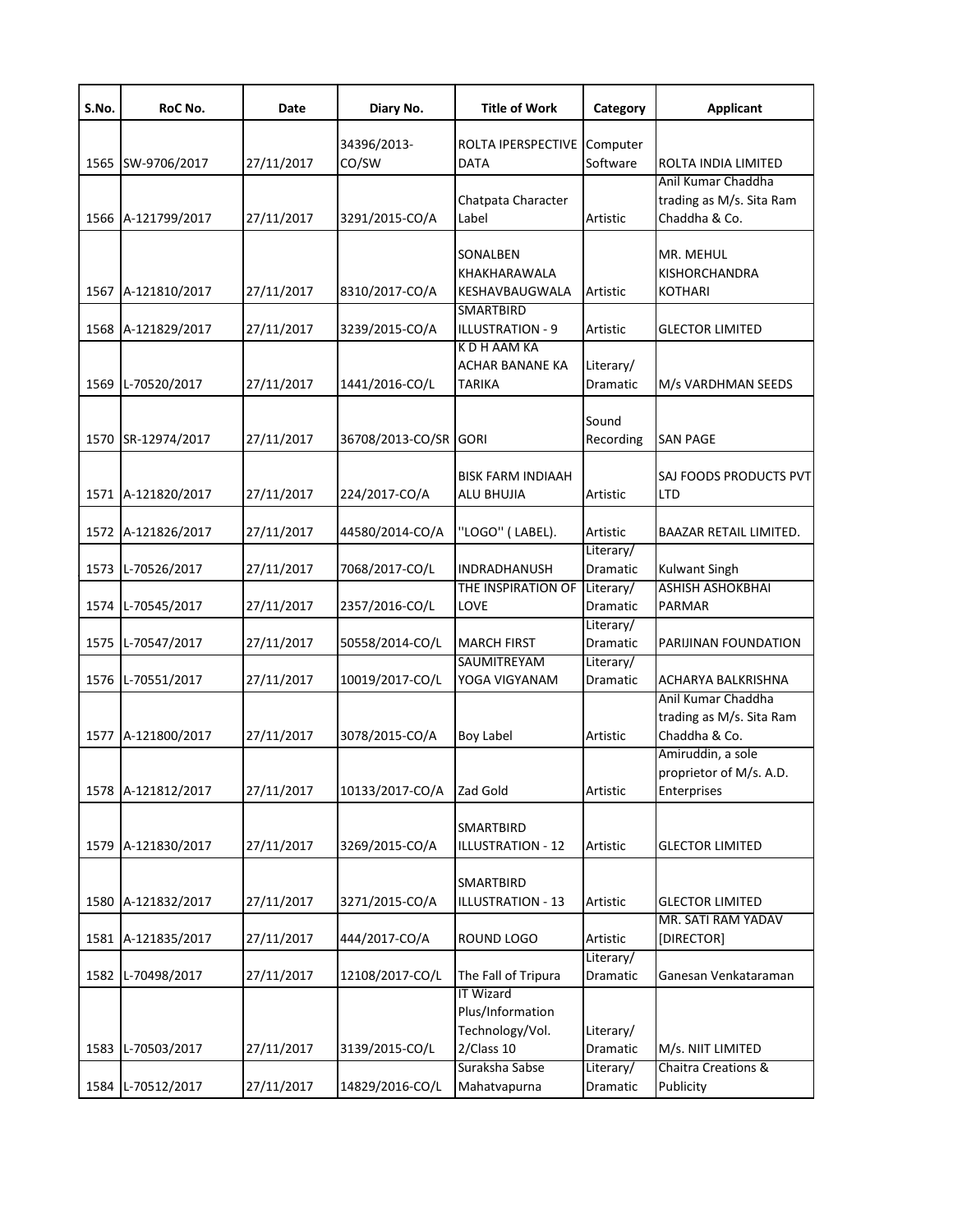| S.No. | RoC No.            | Date       | Diary No.       | <b>Title of Work</b>             | Category  | <b>Applicant</b>           |
|-------|--------------------|------------|-----------------|----------------------------------|-----------|----------------------------|
|       |                    |            |                 | JABANZ JASOOS                    |           |                            |
|       |                    |            |                 | SHAHID RAVINDRA                  |           |                            |
|       |                    |            |                 | KAUSHIK BLACK                    | Literary/ |                            |
|       | 1585 L-70513/2017  | 27/11/2017 | 5803/2016-CO/L  | TIGER KI JIVANI                  | Dramatic  | VIKRAM VASHISHTHA          |
|       |                    |            |                 | Fundamentals of                  |           |                            |
|       |                    |            |                 | Orthographic                     |           | Dr. Arati R. Lende, Dr.    |
|       |                    |            |                 | Projection & solved              | Literary/ | Pawan A. Chandak, Prof.    |
|       | 1586 L-70527/2017  | 27/11/2017 | 12322/2017-CO/L | Problems                         | Dramatic  | Sameer Y. Bhosale          |
|       |                    |            |                 |                                  | Literary/ |                            |
| 1587  | L-70537/2017       | 27/11/2017 | 11007/2017-CO/L | The Autumnal Voice               | Dramatic  | Arunesh Goyal              |
|       |                    |            |                 | Lit the Literature               | Literary/ |                            |
| 1588  | L-70538/2017       | 27/11/2017 | 10117/2017-CO/L | Lamp                             | Dramatic  | Ananya Sriram              |
|       |                    |            |                 | SAUMITREYAM                      | Literary/ |                            |
| 1589  | L-70552/2017       | 27/11/2017 | 9907/2017-CO/L  | YOGA VIGYANAM                    | Dramatic  | ACHARYA BALKRISHNA         |
|       |                    |            |                 |                                  |           |                            |
|       |                    |            | 12509/2017-     | MageNative Mobile                | Computer  | Cedcoss Technologies       |
|       | 1590 SW-9698/2017  | 27/11/2017 | CO/SW           | App for Shopify                  | Software  | Private Limited            |
|       |                    |            |                 |                                  |           |                            |
|       |                    |            |                 |                                  | Computer  |                            |
|       | 1591 SW-9708/2017  | 27/11/2017 | 4306/2017-CO/SW | Message Board                    | Software  | <b>Zubin Paul</b>          |
|       |                    |            |                 | vicks cough drops                |           | the procterand gamble      |
|       | 1592 A-121823/2017 | 27/11/2017 | 40794/2013-CO/A | mentol                           | Artistic  | company                    |
|       |                    |            |                 |                                  |           |                            |
|       | 1593 A-121827/2017 | 27/11/2017 | 44558/2014-CO/A | "LOGO" (LABEL).                  | Artistic  | BAAZAR RETAIL LIMITED.     |
|       |                    |            |                 |                                  |           |                            |
|       |                    |            |                 | MAGNET-MANKIND                   |           |                            |
|       | 1594 A-121840/2017 | 27/11/2017 | 47065/2014-CO/A | GROUP CO.                        | Artistic  | Magnet Labs Pvt. Ltd.      |
|       |                    |            |                 | <b>IT Wizard</b>                 |           |                            |
|       |                    |            |                 | Plus/Informatics                 |           |                            |
|       |                    |            |                 | Practices/Vol. 1/Class Literary/ |           |                            |
|       | 1595 L-70505/2017  | 27/11/2017 | 3145/2015-CO/L  | 11                               | Dramatic  | M/s. NIIT LIMITED          |
|       |                    |            |                 |                                  | Literary/ | Chaitra Creations &        |
|       | 1596 L-70509/2017  | 27/11/2017 | 14815/2016-CO/L | Code - Aapla Nisarg              | Dramatic  | Publicity                  |
|       |                    |            |                 |                                  | Literary/ |                            |
|       | 1597 L-70522/2017  | 27/11/2017 | 9139/2017-CO/L  | TU HI MERI ZINDAGI               | Dramatic  | TARUN SHARMA               |
|       |                    |            |                 |                                  | Literary/ |                            |
| 1598  | L-70531/2017       | 27/11/2017 | 4492/2017-CO/L  | Aahuti                           | Dramatic  | Sanju Sadanandan           |
|       |                    |            |                 | <b>RYTHEM OF MY</b>              | Literary/ |                            |
| 1599  | L-70546/2017       | 27/11/2017 | 49280/2014-CO/L | SOUL                             | Dramatic  | NIKHIL SHAH                |
|       |                    |            |                 |                                  |           |                            |
|       |                    |            | 12507/2017-     | SMSA Shipping for                | Computer  | Cedcoss Technologies       |
| 1600  | SW-9699/2017       | 27/11/2017 | CO/SW           | Magento                          | Software  | Private Limited            |
|       |                    |            |                 |                                  |           |                            |
|       |                    |            |                 |                                  | Computer  |                            |
|       | 1601 SW-9707/2017  | 27/11/2017 | 7147/2017-CO/SW | LAWPRACT                         | Software  | Vidula Panajkar            |
|       |                    |            |                 | <b>BJN PROTECTIVE</b>            |           | <b>BERGER PAINTS INDIA</b> |
|       | 1602 A-121811/2017 | 27/11/2017 | 8225/2017-CO/A  | <b>COATINGS</b>                  | Artistic  | LIMITED                    |
|       |                    |            |                 |                                  |           |                            |
|       |                    |            |                 | <b>BISK FARM RUSKIT</b>          |           | SAJ FOODS PRODUCTS PVT     |
|       | 1603 A-121819/2017 | 27/11/2017 | 264/2017-CO/A   | <b>BUTTER RUSK</b>               | Artistic  | LTD                        |
|       |                    |            |                 |                                  |           |                            |
|       | 1604 A-121821/2017 | 27/11/2017 | 40162/2013-CO/A | Karinee                          | Artistic  | Aditya Birla Retail Ltd.   |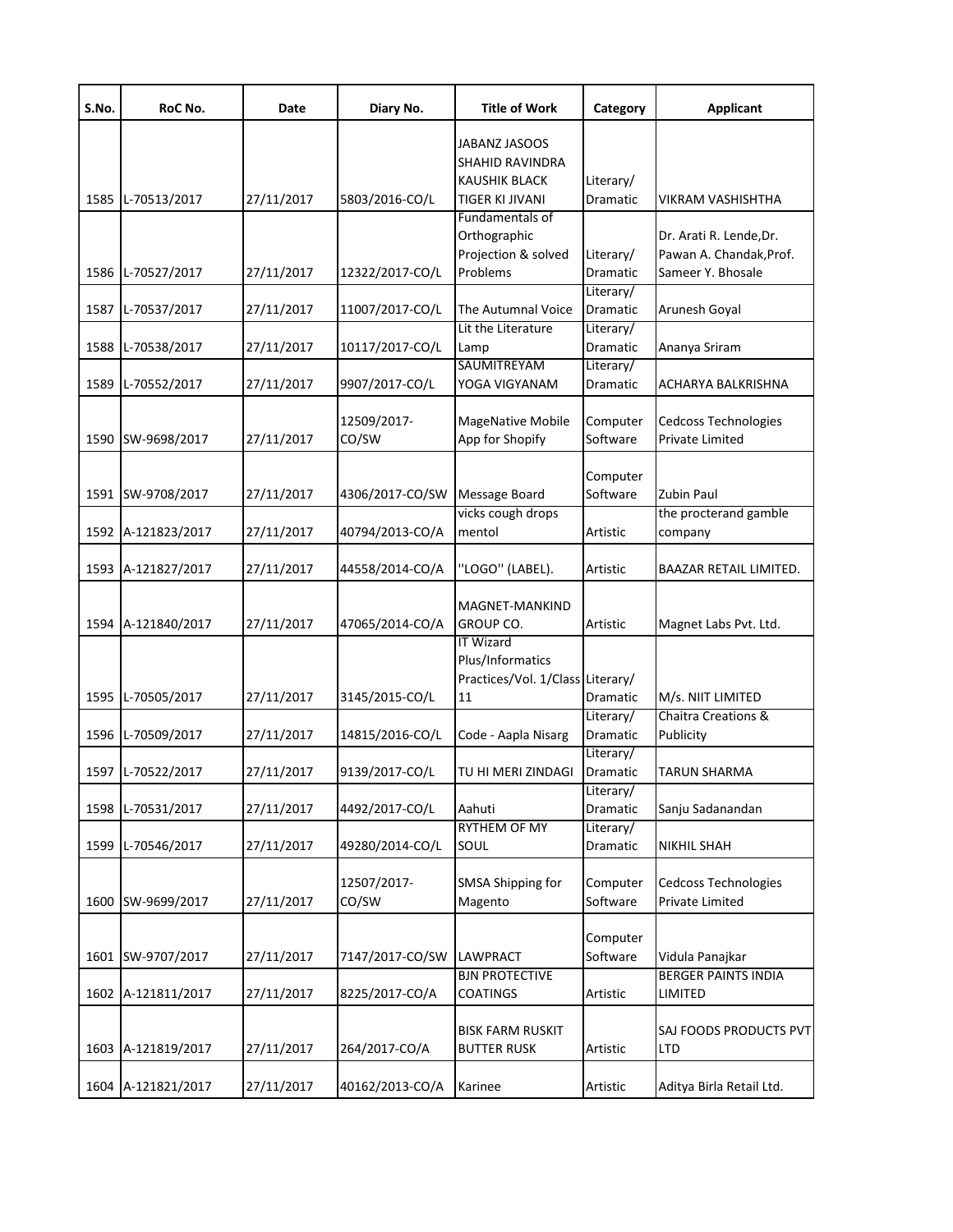| S.No. | RoC No.            | Date       | Diary No.                | <b>Title of Work</b>      | Category        | <b>Applicant</b>          |
|-------|--------------------|------------|--------------------------|---------------------------|-----------------|---------------------------|
|       |                    |            |                          | RADHESHYAM<br>SHYAMSUNDER |                 |                           |
|       |                    |            |                          | <b>ALONG WITH</b>         |                 | RADHEYSHYAM               |
|       | 1605 A-121824/2017 | 27/11/2017 | 71/2017-CO/A             | UNIQUE DEVICE             | Artistic        | <b>SHYAMSUNDER</b>        |
|       |                    |            |                          |                           |                 |                           |
|       |                    |            |                          | SMARTBIRD                 |                 |                           |
| 1606  | A-121831/2017      | 27/11/2017 | 3260/2015-CO/A           | ILLUSTRATION - 10         | Artistic        | <b>GLECTOR LIMITED</b>    |
|       |                    |            |                          |                           |                 |                           |
| 1607  | A-121834/2017      | 27/11/2017 | 49758/2014-CO/A          | Nityo (Label)             | Artistic        | M/S YOGITA SONAWANE       |
|       |                    |            |                          |                           |                 |                           |
| 1608  | A-121838/2017      | 27/11/2017 | 8403/2017-CO/A           | <b>BABY DREAMS</b>        | Artistic        | J L Morison India Limited |
|       |                    |            |                          | <b>IT Wizard</b>          |                 |                           |
|       |                    |            |                          | Plus/Information          |                 |                           |
|       |                    |            |                          | Technology/Vol.           | Literary/       |                           |
| 1609  | L-70501/2017       | 27/11/2017 | 3135/2015-CO/L           | 2/Class 9                 | Dramatic        | M/s. NIIT LIMITED         |
|       |                    |            |                          | <b>IT Wizard</b>          |                 |                           |
|       |                    |            |                          | Plus/Information          |                 |                           |
|       |                    |            |                          | Technology/Vol.           | Literary/       |                           |
|       | 1610 L-70502/2017  | 27/11/2017 | 3137/2015-CO/L           | 1/Class 10                | Dramatic        | M/s. NIIT LIMITED         |
|       |                    |            |                          | <b>Business</b>           |                 |                           |
|       |                    |            | 2121/2017-CO/L           | Management                | Literary/       |                           |
|       | 1611 L-70517/2017  | 27/11/2017 |                          | Simplified                | Dramatic        | Sanjay Gokaldas Shah      |
|       |                    |            |                          | I saw GOD be your         |                 |                           |
|       |                    |            |                          | own GURU /                |                 |                           |
|       |                    |            |                          | Bhagwan Kahan             |                 |                           |
|       |                    |            |                          | apne Guru swayam          | Literary/       |                           |
|       | 1612 L-70533/2017  | 27/11/2017 | 3870/2017-CO/L           | bane                      | <b>Dramatic</b> | PARDEEP K KAPUR           |
|       |                    |            |                          |                           | Literary/       |                           |
| 1613  | L-70541/2017       | 27/11/2017 | 4965/2017-CO/L           | <b>SHIV LEELA</b>         | <b>Dramatic</b> | <b>KRISHAN CHAHAL</b>     |
|       |                    |            |                          | <b>Supply Chain</b>       |                 |                           |
|       |                    |            |                          | Management Field          | Literary/       |                           |
|       | 1614 L-70542/2017  | 27/11/2017 | 45133/2014-CO/L          | <b>Book</b>               | Dramatic        | M/S. OKAYA POWER LTD.     |
|       |                    |            |                          |                           | Literary/       |                           |
|       | 1615 L-70549/2017  | 27/11/2017 | 4634/2017-CO/L           | THE CRITI APP             | <b>Dramatic</b> | <b>KUANTEYA GHOSH</b>     |
|       |                    |            |                          |                           |                 |                           |
|       |                    |            |                          | Aham Aor Safal            | Literary/       |                           |
|       | 1616 L-70550/2017  | 27/11/2017 | 10502/2016-CO/L          | Jeevan Ka Rahasya         | Dramatic        | Amar Singh Chauhan        |
|       |                    |            |                          |                           |                 |                           |
|       |                    |            |                          |                           | Sound           |                           |
| 1617  | SR-12975/2017      | 27/11/2017 | 55430/2014-CO/SR Zindagi |                           | Recording       | Shirishkumar Tandel       |
|       |                    |            |                          |                           |                 |                           |
|       |                    |            |                          |                           | Computer        |                           |
|       | 1618 SW-9704/2017  | 27/11/2017 | 6192/2017-CO/SW          | <b>Healthins</b>          | Software        | <b>REENA JAIN</b>         |
|       |                    |            |                          |                           |                 | <b>VARDHMAN POLYTEX</b>   |
| 1619  | A-121806/2017      | 27/11/2017 | 9855/2015-CO/A           | <b>VPL FABRICS</b>        | Artistic        | LIMITED                   |
|       |                    |            |                          |                           |                 | Amiruddin, a sole         |
|       |                    |            |                          | Zad Gold SPOKES           |                 | proprietor of M/s. A.D.   |
| 1620  | A-121813/2017      | 27/11/2017 | 10131/2017-CO/A          | WITH NIPPLES              | Artistic        | Enterprises               |
|       |                    |            |                          |                           |                 | MR. J.P.ACHARYA,          |
|       |                    |            |                          |                           |                 | MR.CHETAN ACHARYA;        |
|       |                    |            |                          |                           |                 | SHRI. VIJAYALAKSHMI       |
|       |                    |            |                          |                           |                 | ACHARYA AND MR.           |
|       | 1621 A-121814/2017 | 27/11/2017 | 615/2017-CO/A            | <b>HAVANA</b>             | Artistic        | VARUN ACHARYA             |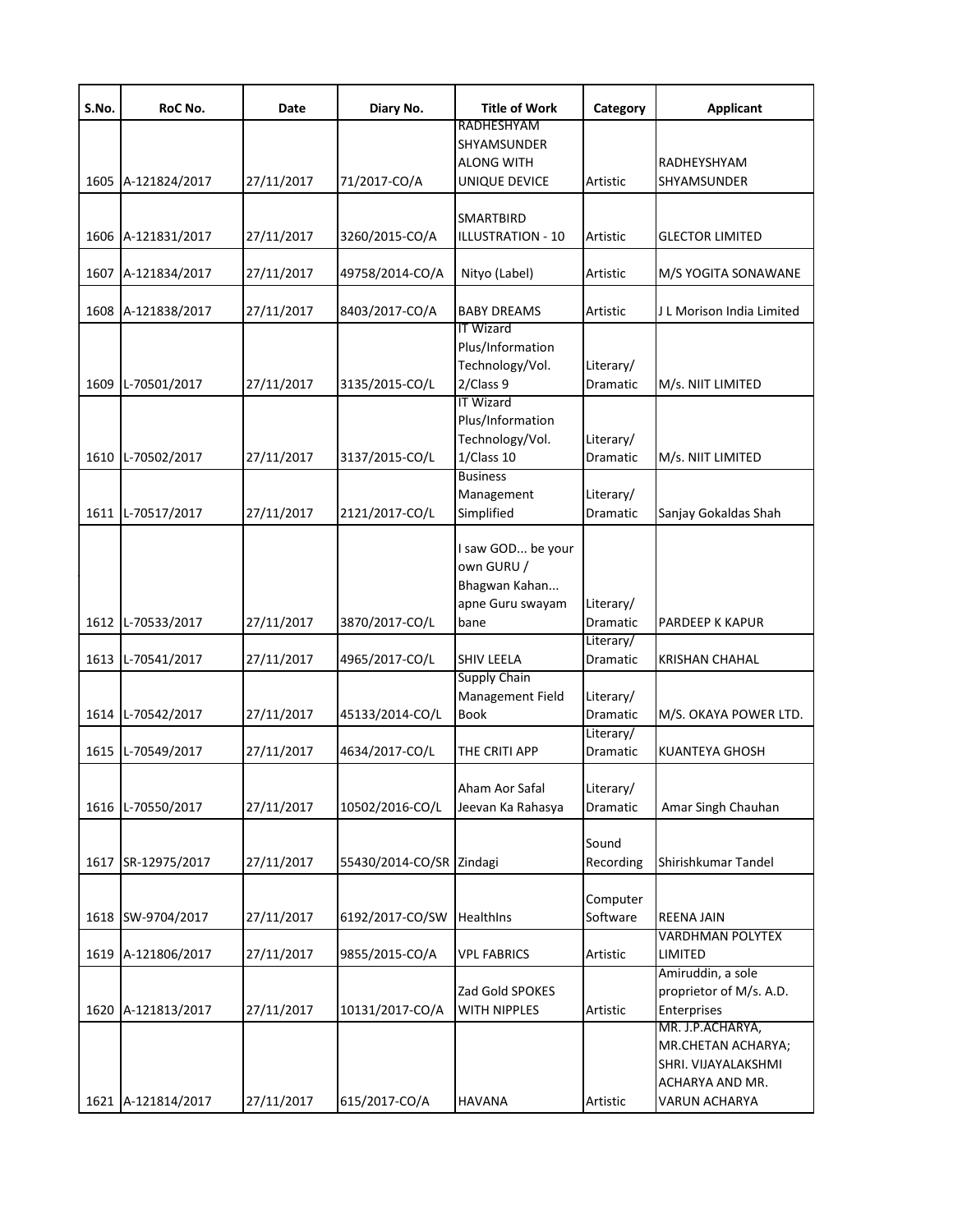| S.No. | RoC No.            | Date       | Diary No.       | <b>Title of Work</b>                                                                                   | Category                     | <b>Applicant</b>                            |
|-------|--------------------|------------|-----------------|--------------------------------------------------------------------------------------------------------|------------------------------|---------------------------------------------|
|       | 1622 A-121815/2017 | 27/11/2017 | 5138/2017-CO/A  | <b>GROUP OF THAKAR</b>                                                                                 | Artistic                     | SHRI JAYESHBHAI B                           |
|       |                    |            |                 |                                                                                                        |                              | M/S. KALYANI MOTORS                         |
|       | 1623 A-121816/2017 | 27/11/2017 | 5132/2017-CO/A  | <b>KALYANI MOTORS</b>                                                                                  | Artistic                     | PVT. LTD.                                   |
|       | 1624 A-121818/2017 | 27/11/2017 | 263/2017-CO/A   | <b>BISK FARM RUSKIT</b><br><b>MILK RUSK</b>                                                            | Artistic                     | SAJ FOODS PRODUCTS PVT<br>LTD               |
|       | 1625 A-121822/2017 | 27/11/2017 | 40797/2013-CO/A | vicks cough drops asli<br>ginger                                                                       | Artistic                     | the procter and gamble<br>company           |
|       | 1626 A-121833/2017 | 27/11/2017 | 3272/2015-CO/A  | <b>SMARTBIRD</b><br><b>ILLUSTRATION - 14</b>                                                           | Artistic                     | <b>GLECTOR LIMITED</b>                      |
|       | 1627 A-121839/2017 | 27/11/2017 | 436/2017-CO/A   | <b>BISK FARM BUTTER</b><br><b>BISCOTTI</b>                                                             | Artistic                     | SAJ FOODS PRODUCTS PVT<br>LTD               |
|       | 1628 L-70499/2017  | 27/11/2017 | 10770/2017-CO/L | <b>Motivation Skill</b>                                                                                | Literary/<br>Dramatic        | Ashwini Kumar Singh                         |
|       | 1629 L-70504/2017  | 27/11/2017 | 3142/2015-CO/L  | <b>IT Wizard</b><br>Plus/Computer<br>Science/Vol. 1/Class<br>11                                        | Literary/<br><b>Dramatic</b> | M/s. NIIT LIMITED                           |
|       | 1630 L-70508/2017  | 27/11/2017 | 14827/2016-CO/L | Mera Shareer                                                                                           | Literary/<br>Dramatic        | Chaitra Creations &<br>Publicity            |
|       | 1631 L-70515/2017  | 27/11/2017 | 3931/2016-CO/L  | "The Illustrated<br>Guide to Living with<br>Diabetes in India"                                         | Literary/<br>Dramatic        | MEDULLA<br><b>COMMUNICATIONS PVT</b><br>LTD |
|       | 1632 L-70521/2017  | 27/11/2017 | 11090/2017-CO/L | <b>Technical Document</b><br>of Creation of Virtual Literary/<br>Sets                                  | Dramatic                     | KRIAN MEDIA LTD                             |
|       | 1633 L-70524/2017  | 27/11/2017 | 7062/2017-CO/L  | CHIRANTAN                                                                                              | Literary/<br><b>Dramatic</b> | <b>Kulwant Singh</b>                        |
|       | 1634 L-70530/2017  | 27/11/2017 | 10860/2017-CO/L | The Grand Theatre of Literary/<br>Cupid                                                                | Dramatic                     | P. Arun Sugavaneshvar                       |
|       | 1635 L-70539/2017  | 27/11/2017 | 9635/2017-CO/L  | <b>FASTEST GREAT</b><br><b>FORMULA OF</b><br><b>DIVISIBILITY</b>                                       | Literary/<br>Dramatic        | RATENSH KUMAR                               |
|       | 1636 L-70544/2017  | 27/11/2017 | 45134/2014-CO/L | My Book-Even JC's 2-<br>$4 - 6 - 8 - 10 - 12$                                                          | Literary/<br>Dramatic        | M/S. OKAYA POWER LTD.                       |
| 1637  | L-70548/2017       | 27/11/2017 | 47241/2014-CO/L | <b>SCOPE AND</b><br><b>LIMITATION OF</b><br>HOMOEOPATHY                                                | Literary/<br>Dramatic        | DR. HIMANSHU SEKHAR<br>RATH                 |
|       | 1638 A-121848/2017 | 28/11/2017 | 6799/2016-CO/A  | SAHYOG DENTAL<br>STUDIO, MULTI<br>SPEICALITY, SINGLE<br>FOCUS: YOU                                     | Artistic                     | SAHYOG DENTAL STUDIO                        |
|       | 1639 A-121853/2017 | 28/11/2017 | 11242/2015-CO/A | <b>KAMCO PISTA</b><br><b>BUTTER</b>                                                                    | Artistic                     | M/S. KAMCO CHEW<br>FOODS PVT. LTD.          |
|       | 1640 L-70555/2017  | 28/11/2017 | 5115/2016-CO/L  | <b>Estimation of GDP</b><br>using per capita<br>income in purchasing<br>power parity and<br>population | Literary/<br>Dramatic        | SHIBENDRA KUMAR SINGH                       |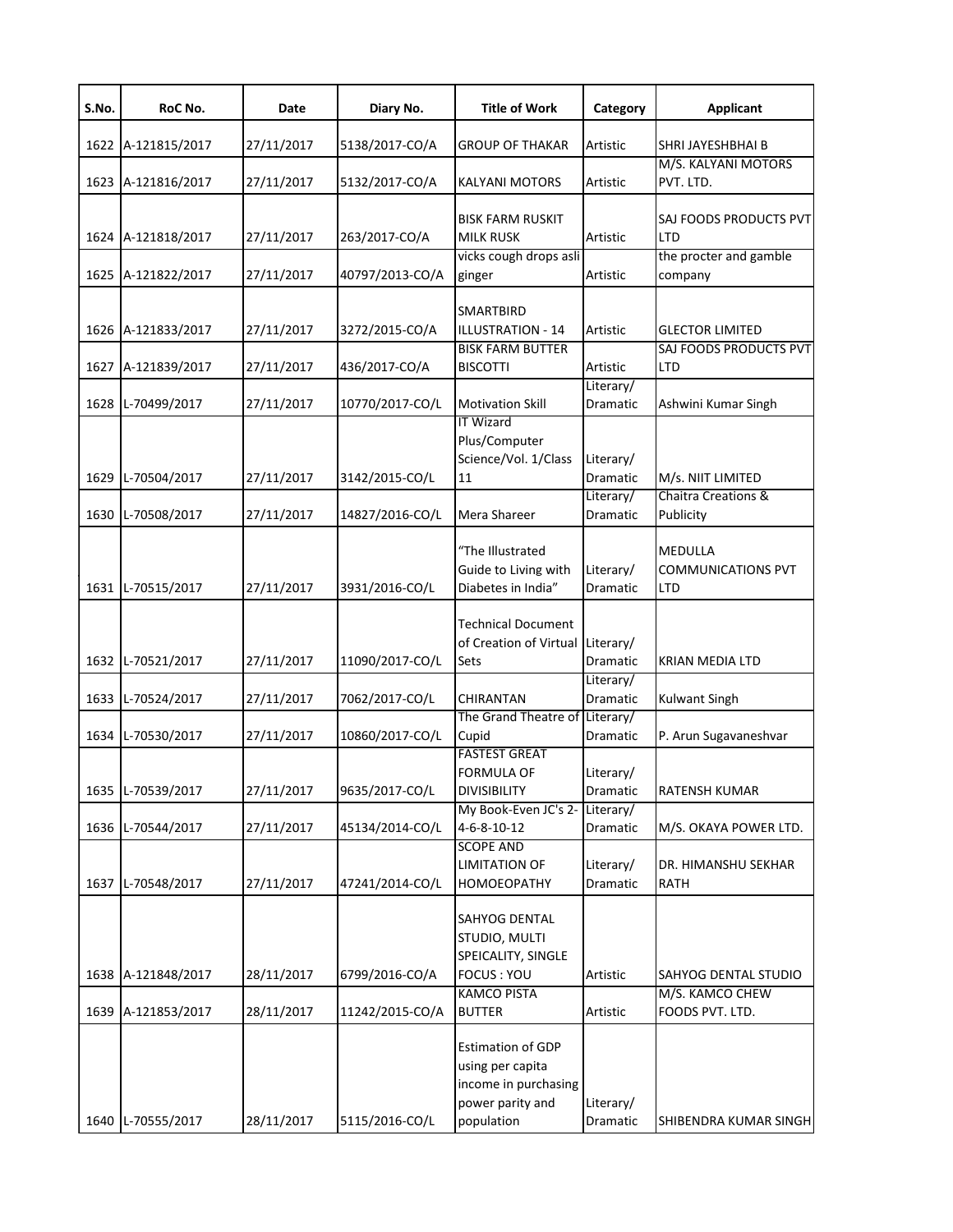| S.No. | RoC No.            | Date       | Diary No.            | <b>Title of Work</b>                                                                                                      | Category                     | <b>Applicant</b>                                                                        |
|-------|--------------------|------------|----------------------|---------------------------------------------------------------------------------------------------------------------------|------------------------------|-----------------------------------------------------------------------------------------|
|       | 1641 L-70558/2017  | 28/11/2017 | 13853/2016-CO/L      | The Enlightenment<br>Lost                                                                                                 | Literary/<br>Dramatic        | Deepu P Sunny                                                                           |
| 1642  | L-70561/2017       | 28/11/2017 | 11318/2017-CO/L      | Kaun katil hai abhi                                                                                                       | Literary/<br><b>Dramatic</b> | Dr. Prabha Sharma                                                                       |
|       | 1643 L-70574/2017  | 28/11/2017 | 1272/2016-CO/L       | CHILD BIRTH AND ITS<br><b>RELATION THROUGH</b><br>A MOTHER                                                                | Literary/<br>Dramatic        | E PERUMAL SOP<br>ELUMALAI INDIAN                                                        |
| 1644  | L-70576/2017       | 28/11/2017 | 5765/2016-CO/L       | Lingo bingo                                                                                                               | Literary/<br>Dramatic        | Master Mind Tutorials Pvt.<br>Ltd. (India)                                              |
| 1645  | L-70582/2017       | 28/11/2017 | 11320/2017-CO/L      | Kar pyar tu khubroo<br>se                                                                                                 | Literary/<br>Dramatic        | Dr. Prabha Sharma                                                                       |
|       | 1646 L-70591/2017  | 28/11/2017 | 13056/2016-CO/L      | Bone Healing and<br>regeneration using<br><b>Elemental Calcium</b><br>Forms and Bio-<br>degradable gelatine<br>and plasma | Literary/<br>Dramatic        | Abhijeet Madhukar<br>Deshpande                                                          |
| 1647  | L-70595/2017       | 28/11/2017 | 4563/2016-CO/L       | PRIMER MATHS -<br>Series C                                                                                                | Literary/<br>Dramatic        | JP Schools and<br><b>Publications Private</b><br>Limited                                |
| 1648  | L-70597/2017       | 28/11/2017 | 4516/2016-CO/L       | <b>MAKE SURE</b>                                                                                                          | Literary/<br>Dramatic        | Anil Wadhwa                                                                             |
| 1649  | L-70606/2017       | 28/11/2017 | 5959/2016-CO/L       | AFTER ALL SHE WAS<br>PRINCIPAL MADAM                                                                                      | Literary/<br>Dramatic        | GIRIRAJ BEHARI SHARMA<br><b>KPR INSTITUTE OF</b>                                        |
|       | 1650 L-70609/2017  | 28/11/2017 | 4222/2017-CO/L       | Process of Teaching<br><b>Learning Process</b>                                                                            | Literary/<br><b>Dramatic</b> | <b>ENGINEERING AND</b><br><b>TECHNOLOGY</b>                                             |
|       | 1651 L-70611/2017  | 28/11/2017 | 12121/2017-CO/L      | Kolkata Burning                                                                                                           | Literary/<br>Dramatic        | Swarbhanu Chatterjee                                                                    |
|       | 1652 SW-9710/2017  | 28/11/2017 | 12931/2017-<br>CO/SW | VERIFICARE                                                                                                                | Computer<br>Software         | GINGER WEBS PVT LTD                                                                     |
|       | 1653 A-121854/2017 | 28/11/2017 | 11244/2015-CO/A      | <b>DAMCO KAJU</b><br><b>BUTTER</b>                                                                                        | Artistic                     | M/S. KAMCO CHEW<br>FOODS PVT. LTD.                                                      |
|       | 1654 A-121859/2017 | 28/11/2017 | 924/2016-CO/A        | <b>JUMBO BALLOONS</b>                                                                                                     | Artistic                     | SMT ASHA KATULA,<br>RAJEEV KATULA, HITESH<br>KATULA, BRIJESH KATULA,<br><b>PARTNERS</b> |
|       | 1655 A-121860/2017 | 28/11/2017 | 5848/2016-CO/A       | MKS PHARMA LTD.                                                                                                           | Artistic                     | MKS PHARMA LTD                                                                          |
|       | 1656 L-70557/2017  | 28/11/2017 | 7750/2016-CO/L       | <b>SAHIR LUDHIANVEE</b><br>EK ANOKHE GEETKAR                                                                              | Literary/<br>Dramatic        | AMBER JOSHI                                                                             |
|       | 1657 L-70580/2017  | 28/11/2017 | 11327/2017-CO/L      | Hawaon ki dhun pe                                                                                                         | Literary/<br>Dramatic        | Dr. Prabha Sharma                                                                       |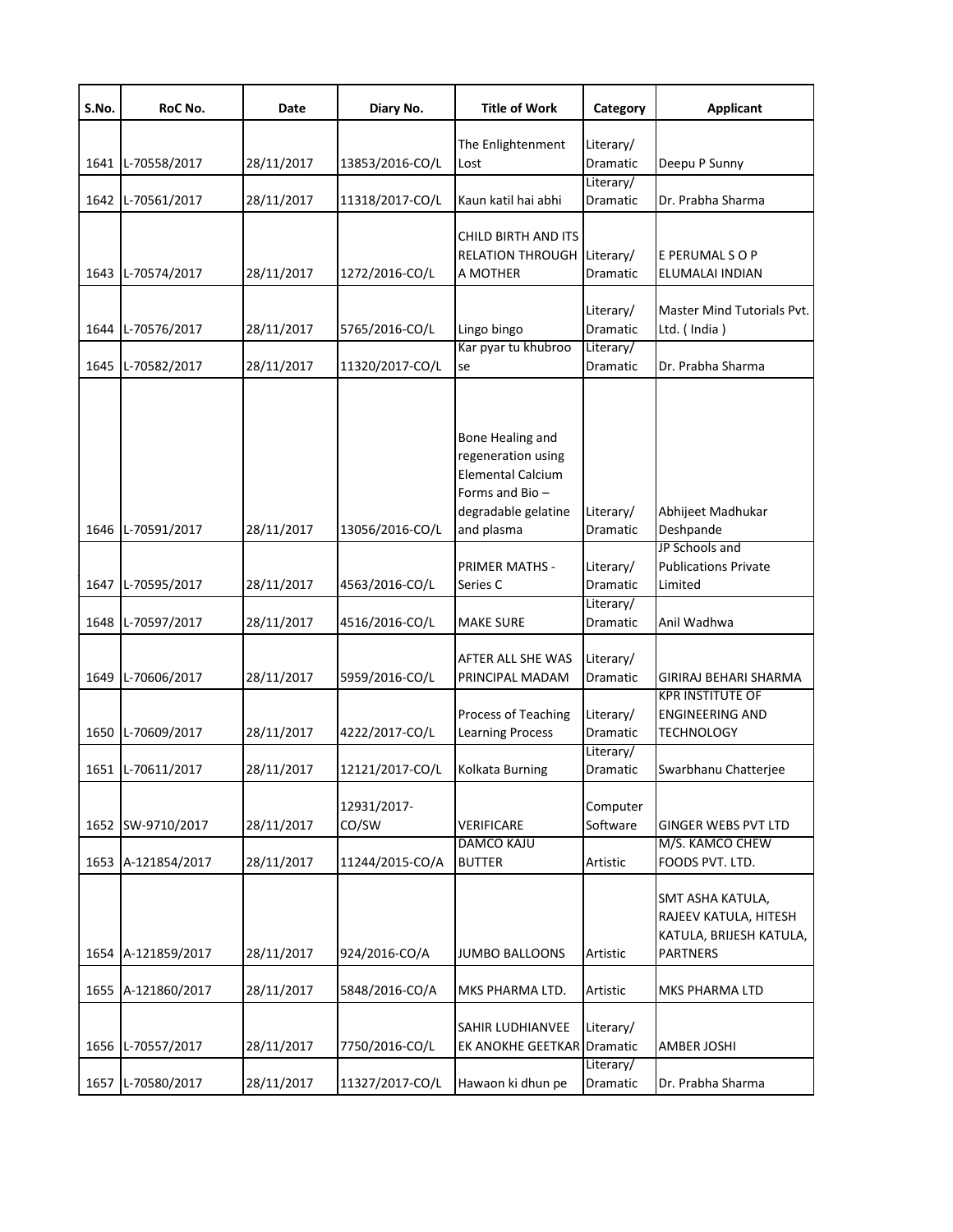| S.No. | RoC No.            | Date       | Diary No.       | <b>Title of Work</b>        | Category  | <b>Applicant</b>            |
|-------|--------------------|------------|-----------------|-----------------------------|-----------|-----------------------------|
|       |                    |            |                 | Bhagini Nivedita            |           |                             |
|       |                    |            |                 | Sahakari Bank               | Literary/ | MRS. SMITA KISHOR           |
|       | 1658 L-70603/2017  | 28/11/2017 | 7368/2016-CO/L  | Maryadit (BNSB)             | Dramatic  | DESHPANDE                   |
|       |                    | 28/11/2017 |                 | The Savant State            | Literary/ | Milind D. Raikar            |
|       | 1659 L-70613/2017  |            | 10764/2017-CO/L |                             | Dramatic  |                             |
|       |                    |            |                 | <b>Bhagwad Geeta</b>        | Sound     | Central Chinmaya Mission    |
|       | 1660 SR-12981/2017 | 28/11/2017 | 7696/2015-CO/SR | Chapter 5                   | Recording | Trust [CCMT]                |
|       |                    |            |                 |                             |           |                             |
|       |                    |            | 13621/2017-     |                             | Computer  |                             |
|       | 1661 SW-9711/2017  | 28/11/2017 | CO/SW           | PROJECT-A2I.                | Software  | ANJAN KUMAR.                |
|       | 1662 A-121845/2017 | 28/11/2017 | 1737/2016-CO/A  | AJANTA CORNER               | Artistic  | MS AJANTA POLYMERS          |
|       |                    |            |                 |                             |           |                             |
|       | 1663 A-121849/2017 | 28/11/2017 | 2725/2016-CO/A  | FORGEAHEAD                  | Artistic  | SNS Technologies Pvt. Ltd.  |
|       |                    |            |                 |                             |           |                             |
|       |                    |            |                 |                             |           | HAJI ABDULLAH IQBAL         |
|       |                    |            |                 |                             |           | TRADING AS M/s NOOR         |
|       | 1664 A-121851/2017 | 28/11/2017 | 13375/2015-CO/A | <b>IZOOM</b>                | Artistic  | INTERNATIONAL               |
|       |                    |            |                 | <b>SHAPE OF</b>             |           | M/S. KAMCO CHEW             |
|       | 1665 A-121852/2017 | 28/11/2017 | 11241/2015-CO/A | <b>WRISTWATCH</b>           | Artistic  | FOODS PVT. LTD.             |
|       |                    |            |                 |                             |           |                             |
|       |                    |            |                 | SORBACID ANTACID            |           | M/s. Alkem Laboratories     |
|       | 1666 A-121862/2017 | 28/11/2017 | 52378/2014-CO/A | <b>MINT FLAVOUR</b>         | Artistic  | Limited                     |
|       |                    |            |                 | Glow While You              | Literary/ |                             |
| 1667  | L-70553/2017       | 28/11/2017 | 10043/2017-CO/L | Grow                        | Dramatic  | Krishnan. S                 |
|       |                    |            |                 |                             | Literary/ |                             |
|       | 1668 L-70575/2017  | 28/11/2017 | 11237/2017-CO/L | Ishk deewana hai            | Dramatic  | Dr. Prabha Sharma           |
|       |                    |            |                 | Space and Planetary         | Literary/ | Abhijeet Madhukar           |
|       | 1669 L-70589/2017  | 28/11/2017 | 13050/2016-CO/L | Exploration                 | Dramatic  | Deshpande                   |
|       |                    |            |                 |                             |           |                             |
|       |                    |            |                 |                             |           |                             |
|       |                    |            |                 | Robotic Artificial          |           |                             |
|       |                    |            |                 | Intelligence                |           |                             |
|       |                    |            |                 | Controlled Self             |           |                             |
|       |                    |            |                 | <b>Driven Automation</b>    |           |                             |
|       |                    |            |                 | Humanoid Machines Literary/ |           | Abhijeet Madhukar           |
|       | 1670 L-70590/2017  | 28/11/2017 | 13049/2016-CO/L | - RAICSDAHM                 | Dramatic  | Deshpande                   |
|       |                    |            |                 |                             |           | JP Schools and              |
|       |                    |            |                 |                             | Literary/ | <b>Publications Private</b> |
|       | 1671 L-70594/2017  | 28/11/2017 | 4561/2016-CO/L  | KIDS MIND - Series B        | Dramatic  | Limited                     |
|       |                    |            |                 |                             |           |                             |
|       |                    |            |                 | <b>REDEFINING</b>           |           |                             |
|       |                    |            |                 | <b>INVESTIGATIVE</b>        |           |                             |
|       |                    |            |                 | <b>FREELANCE CITIZEN</b>    |           |                             |
|       |                    |            |                 | <b>COMMUNITY</b>            |           |                             |
|       |                    |            |                 | <b>JOURNALISM</b>           |           | NARENDRA DIGAMBER           |
|       |                    |            |                 | THROUGH AN                  | Literary/ | PATIL, NITISH SHIVAJIRAO    |
|       | 1672 L-70596/2017  | 28/11/2017 | 770/2016-CO/L   | <b>ONLINE PLATFORM</b>      | Dramatic  | SHIRSATH                    |
|       |                    |            |                 |                             |           |                             |
|       |                    |            |                 | Process for defining        |           |                             |
|       |                    |            |                 | the Vision and              |           | <b>KPR INSTITUTE OF</b>     |
|       |                    |            |                 | Mission of the              | Literary/ | <b>ENGINEERING AND</b>      |
|       | 1673 L-70605/2017  | 28/11/2017 | 4212/2017-CO/L  | department                  | Dramatic  | <b>TECHNOLOGY</b>           |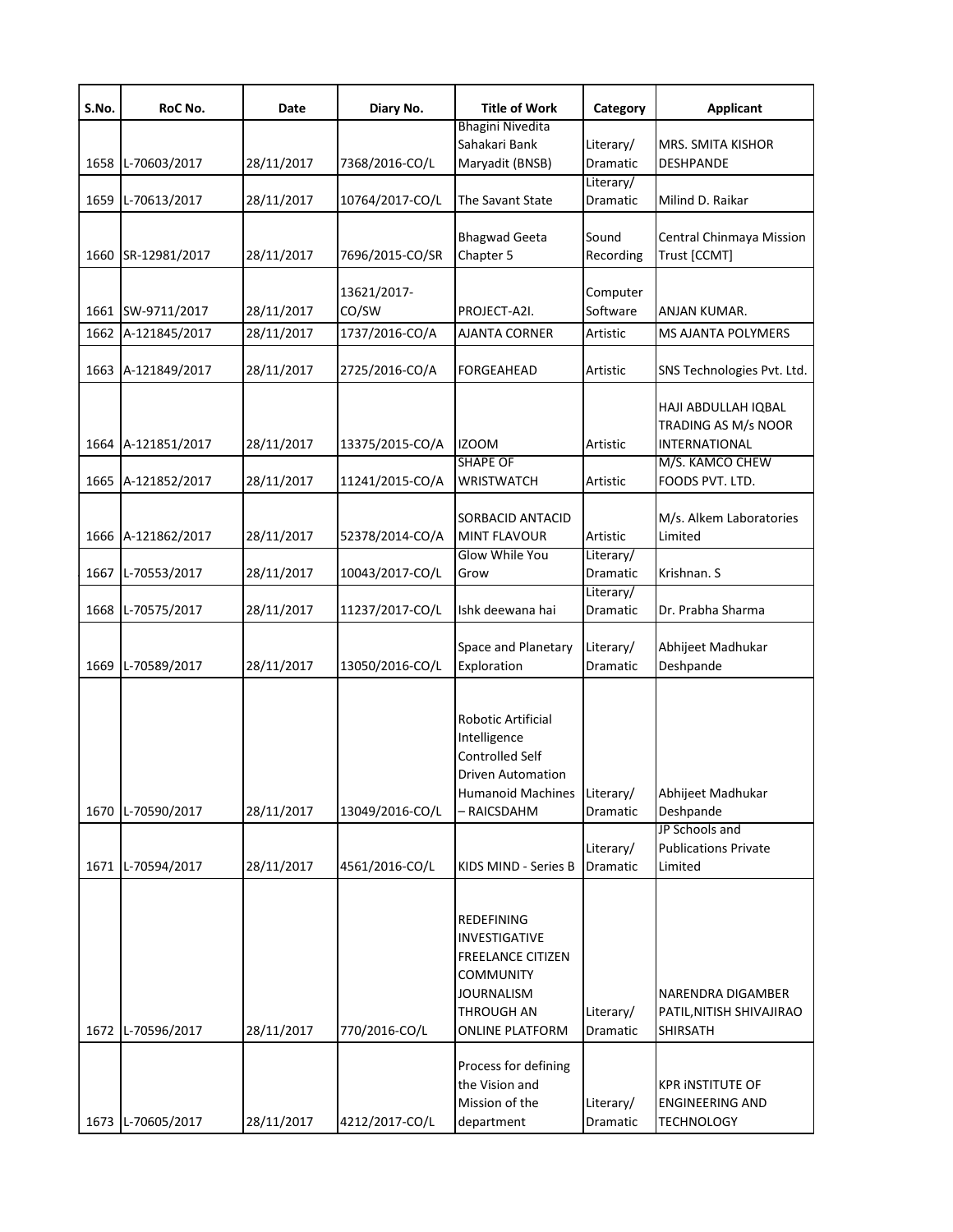| S.No. | RoC No.            | Date       | Diary No.        | <b>Title of Work</b>       | Category              | <b>Applicant</b>                         |
|-------|--------------------|------------|------------------|----------------------------|-----------------------|------------------------------------------|
|       |                    |            |                  |                            |                       | <b>KPR Institute of</b>                  |
|       |                    |            |                  | Academic Calendar          | Literary/             | Engineering and                          |
|       | 1674 L-70608/2017  | 28/11/2017 | 4218/2017-CO/L   | <b>Preparation Process</b> | Dramatic              | Technology                               |
|       |                    |            |                  |                            | Literary/             |                                          |
| 1675  | L-70614/2017       | 28/11/2017 | 11556/2017-CO/L  | MATRUBHUMI                 | Dramatic              | PRATIK PANDYA                            |
|       |                    |            |                  |                            |                       | <b>SONY MUSIC</b>                        |
|       | 1676 SR-12976/2017 |            |                  | <b>SARDAR JI</b>           | Sound                 | ENTERTAINMENT INDIA<br>PVT. LTD.         |
|       |                    | 28/11/2017 | 12948/2017-CO/SR | <b>Bhagwad Geeta</b>       | Recording             |                                          |
|       |                    |            |                  | Chapter 3 Karma            | Sound                 | Central Chinmaya Mission                 |
| 1677  | SR-12980/2017      | 28/11/2017 | 7698/2015-CO/SR  | Yoga                       | Recording             | Trust (CCMT)                             |
|       |                    |            |                  |                            |                       |                                          |
|       |                    |            |                  |                            | Computer              |                                          |
|       | 1678 SW-9709/2017  | 28/11/2017 | 6653/2016-CO/SW  | smart consumer             | Software              | Satish Siddharth Chavan                  |
|       |                    |            |                  | <b>YOURS MEDICARE</b>      |                       | YOURS MEDICARE PVT.                      |
|       | 1679 A-121843/2017 | 28/11/2017 | 5846/2016-CO/A   | PRIVATE LIMITED            | Artistic              | LTD.                                     |
|       | 1680 A-121855/2017 | 28/11/2017 | 11181/2016-CO/A  | ANKUR BIRI                 | Artistic              | <b>ABDUL RASHID SHAIKH</b>               |
|       |                    |            |                  |                            |                       |                                          |
|       |                    |            |                  | ASSY. DRG. OF              |                       |                                          |
|       |                    |            |                  | ROTARY / SWIVEL            |                       |                                          |
|       |                    |            |                  | INTERCHANGEBLE             |                       |                                          |
|       |                    |            |                  | <b>CABLE ASSEMBLY</b>      |                       |                                          |
|       |                    |            |                  | <b>FOR</b>                 |                       |                                          |
|       |                    |            |                  | INTERCHANGEABLE            |                       |                                          |
|       | 1681 A-121857/2017 | 28/11/2017 | 8717/2016-CO/A   | KNITTING NEEDLES           | Artistic              | M/s. Knitpro International               |
|       |                    |            |                  | The Beauty of              | Literary/             |                                          |
|       | 1682 L-70556/2017  | 28/11/2017 | 10369/2017-CO/L  | Purpose in Life            | Dramatic              | Sahla Parveen                            |
|       |                    |            |                  | ASHTADHYAYI                |                       |                                          |
|       |                    |            |                  | SAHAJABODHA                |                       |                                          |
|       |                    |            |                  | <b>VOLUME II</b>           |                       |                                          |
|       |                    |            |                  | ARDHADHATUKAPRA Literary/  |                       |                                          |
|       | 1683 L-70563/2017  | 28/11/2017 | 5525/2016-CO/L   | KARANAM                    | Dramatic              | PUSHPA DIKSHIT                           |
|       |                    |            |                  | <b>GENERATION OF</b>       |                       |                                          |
|       |                    |            |                  | <b>ENERGY FROM</b>         |                       |                                          |
|       |                    |            |                  | <b>MOMENTUM AND</b>        |                       |                                          |
|       |                    |            |                  | <b>SHOCK ABSORBER OF</b>   |                       |                                          |
|       |                    |            |                  | RUNNING VEHICLE            | Literary/             |                                          |
| 1684  | L-70565/2017       | 28/11/2017 | 6432/2016-CO/L   | AS A BYPRODUCT             | Dramatic              | SMT. SUMAN SHARMA                        |
|       |                    |            |                  | <b>Sports Betting</b>      |                       |                                          |
|       |                    |            |                  | Corporation of             |                       |                                          |
|       |                    |            |                  | Country Name and           | Literary/             | Abhijeet Madhukar                        |
| 1685  | L-70583/2017       | 28/11/2017 | 9376/2016-CO/L   | <b>WSBC</b>                | Dramatic              | Deshpande                                |
|       |                    |            |                  |                            | Literary/             |                                          |
| 1686  | L-70585/2017       | 28/11/2017 | 11324/2017-CO/L  | Dil ki khalish se          | Dramatic              | Dr. Prabha Sharma                        |
|       |                    |            |                  |                            |                       |                                          |
|       |                    |            |                  | THE HOLY BIBLE BSI         | Literary/             |                                          |
| 1687  | L-70587/2017       | 28/11/2017 | 6900/2016-CO/L   | <b>VERSION OV NF</b>       | Dramatic              | <b>BIBLE SOCIETY OF INDIA</b>            |
|       |                    |            |                  | <b>SOLLUTION TO AIR</b>    |                       | MR. BHUPINDER SINGH<br>GILL, MS. PRACHIE |
| 1688  | L-70592/2017       | 28/11/2017 | 6187/2016-CO/L   | <b>POLLUTION</b>           | Literary/<br>Dramatic | SHARMA                                   |
|       |                    |            |                  |                            |                       |                                          |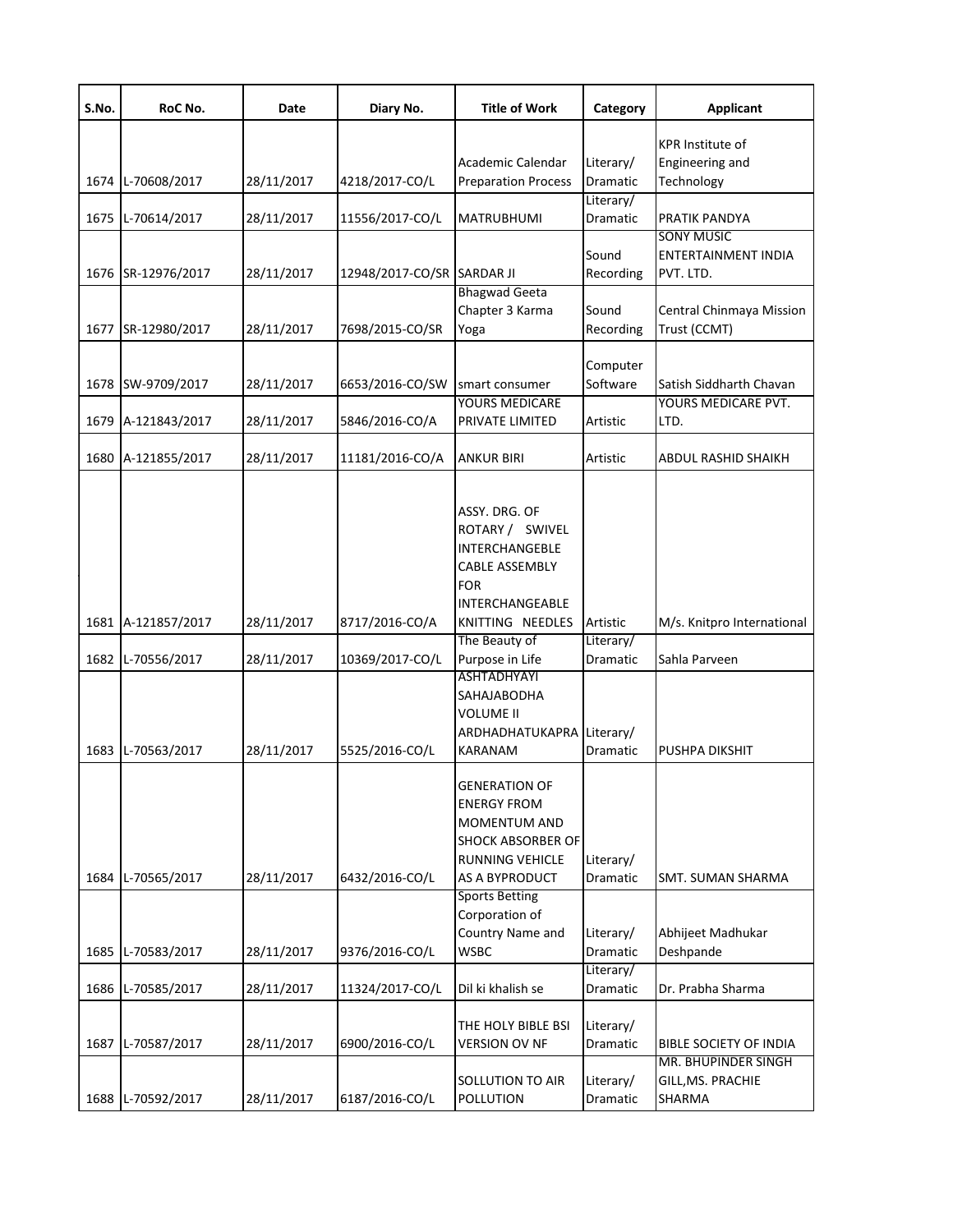| S.No. | RoC No.            | Date       | Diary No.                   | <b>Title of Work</b>                                                                                               | Category              | <b>Applicant</b>                                     |
|-------|--------------------|------------|-----------------------------|--------------------------------------------------------------------------------------------------------------------|-----------------------|------------------------------------------------------|
|       |                    |            |                             | <b>SANGITA</b>                                                                                                     | Literary/             | <b>SHRI AKELLA</b>                                   |
| 1689  | L-70598/2017       | 28/11/2017 | 3443/2016-CO/M              | <b>VIDYAMODINI</b>                                                                                                 | Dramatic              | MALLIKARJUNA SHARMA                                  |
|       |                    |            |                             | Penkraft Elegant                                                                                                   | Literary/             |                                                      |
|       | 1690 L-70600/2017  | 28/11/2017 | 8530/2016-CO/L              | Writing                                                                                                            | Dramatic              | Pallavi Desai                                        |
|       |                    |            |                             |                                                                                                                    |                       |                                                      |
|       | 1691 SR-12977/2017 | 28/11/2017 | 13772/2016-CO/SR GANJAHOLIC |                                                                                                                    | Sound<br>Recording    | STEELBIRD HI-TECH INDIA<br>LTD.                      |
|       |                    |            |                             | Geeta Jnana Yajna                                                                                                  |                       |                                                      |
|       |                    |            |                             | <b>Bhagwad Geeta</b>                                                                                               | Sound                 | Central Chinmaya Mission                             |
|       | 1692 SR-12982/2017 | 28/11/2017 | 7694/2015-CO/SR             | Chapter 18                                                                                                         | Recording             | Trust (CCMT)                                         |
|       |                    |            |                             |                                                                                                                    |                       |                                                      |
|       |                    |            |                             |                                                                                                                    |                       | <b>MIRAJ BUSINESS</b>                                |
|       | 1693 A-121858/2017 | 28/11/2017 | 2364/2016-CO/A              | MIRAGE BLUE LABEL                                                                                                  | Artistic              | DEVELOPMENT PVT. LTD.                                |
|       |                    |            |                             | TALOJA                                                                                                             |                       |                                                      |
|       |                    |            |                             | PETROCHEMICALS                                                                                                     |                       | <b>TALOJA PETROCHEMICALS</b>                         |
|       | 1694 A-121861/2017 | 28/11/2017 | 44086/2014-CO/A             | PVT. LTD.<br>Sanam mere                                                                                            | Artistic<br>Literary/ | PVT. LTD.                                            |
|       | 1695 L-70568/2017  | 28/11/2017 | 11314/2017-CO/L             | humdum                                                                                                             | Dramatic              | Dr. Prabha Sharma                                    |
|       |                    |            |                             | <b>RUCHIVADHU GAL</b>                                                                                              | Literary/             | M/s DIVYA YOG MANDIR                                 |
| 1696  | L-70581/2017       | 28/11/2017 | 623/2016-CO/L               | RATNAMALA                                                                                                          | Dramatic              | (TRUST)                                              |
|       | 1697 L-70586/2017  | 28/11/2017 | 16669/2017-CO/L             | <b>HUMAN ANA TOMY</b><br>ILLUSTRATED<br><b>IMAGES</b>                                                              | Literary/<br>Dramatic | M/S. SKYLARK PRINTERS,<br>MR. PRADIP R. SHAH         |
|       | 1698 SR-12983/2017 | 28/11/2017 | 7692/2015-CO/SR             | Shankara<br>Bhagavatpadaru &<br>Bhaja Govindam Vol - Sound<br>1 & 2                                                | Recording             | Central Chinmaya Mission<br>Trust (CCMT) (Applicant) |
| 1699  | A-121844/2017      | 28/11/2017 | 1736/2016-CO/A              | AJANTA FAUCET                                                                                                      | Artistic              | MS AJANTA POLYMERS                                   |
|       |                    |            |                             |                                                                                                                    |                       | M/S. ADR FOODS PVT.                                  |
|       | 1700 A-121856/2017 | 28/11/2017 | 11243/2015-CO/A             | <b>SR 25</b>                                                                                                       | Artistic              | LTD.                                                 |
|       |                    |            |                             |                                                                                                                    |                       | <b>WAGHOLI PROPERTIES</b>                            |
|       | 1701 A-121863/2017 | 28/11/2017 | 53633/2014-CO/A             | <b>Wagholi Estates</b>                                                                                             | Artistic              | PVT. LTD.                                            |
|       |                    |            |                             |                                                                                                                    | Literary/             |                                                      |
|       | 1702 L-70564/2017  | 28/11/2017 | 11294/2017-CO/L             | Main hoon kishmishi                                                                                                | Dramatic              | Dr. Prabha Sharma                                    |
|       |                    |            |                             | SPORTYBEANS                                                                                                        | Literary/             | Luminosa Education                                   |
|       | 1703 L-70567/2017  | 28/11/2017 | 2451/2016-CO/L              | Curriculum Manual                                                                                                  | Dramatic              | Private Limited                                      |
|       |                    |            |                             |                                                                                                                    | Literary/             |                                                      |
|       | 1704 L-70578/2017  | 28/11/2017 | 11234/2017-CO/L             | Chilman                                                                                                            | Dramatic              | Dr. Prabha Sharma                                    |
|       | 1705 L-70584/2017  | 28/11/2017 | 9397/2016-CO/L              | Laser Emission Gun-<br>LEG based Flight and<br>Flight Control System<br>and Tranport System-Literary/<br>Universal | Dramatic              | Abhijeet Madhukar<br>Deshpande                       |
|       | 1706 L-70588/2017  | 28/11/2017 | 8988/2016-CO/L              | "AVL's - BOX CRICKET Literary/<br>LEAGUE (AVL-BCL)"                                                                | Dramatic              | <b>CAVALIER CONSULTANT</b>                           |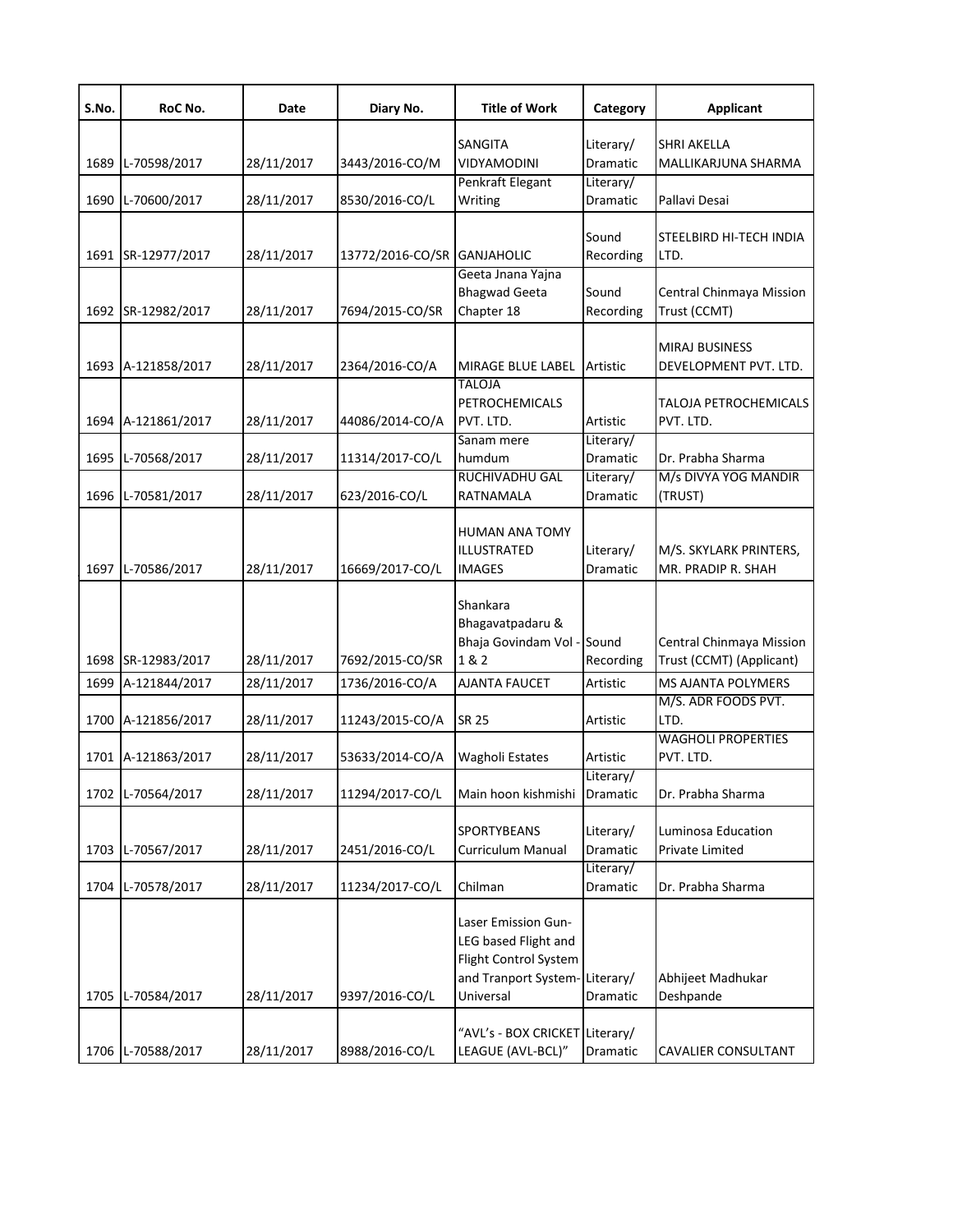| S.No. | RoC No.            | Date       | Diary No.       | <b>Title of Work</b>                                                                                                              | Category                           | <b>Applicant</b>                                           |
|-------|--------------------|------------|-----------------|-----------------------------------------------------------------------------------------------------------------------------------|------------------------------------|------------------------------------------------------------|
|       | 1707 L-70602/2017  | 28/11/2017 | 8532/2016-CO/L  | Penkraft Elegant<br>Writing-All talented<br>people write<br>differently, all<br>incompetent people<br>have similar<br>handwriting | Literary/<br>Dramatic              | Pallavi Desai                                              |
|       | 1708 L-70607/2017  | 28/11/2017 | 4214/2017-CO/L  | Process for defining<br>the PEOs of the<br>program                                                                                | Literary/<br>Dramatic              | <b>KPR Institute of</b><br>Engineering and<br>Technology   |
| 1709  | L-70610/2017       | 28/11/2017 | 11273/2017-CO/L | Soul of a Wanderer                                                                                                                | Literary/<br>Dramatic              | Jayasekaran Pillai                                         |
|       | 1710 L-70612/2017  | 28/11/2017 | 11270/2017-CO/L | Kairos                                                                                                                            | Literary/<br><b>Dramatic</b>       | Neha Agarwala                                              |
|       | 1711 A-121846/2017 | 28/11/2017 | 10575/2016-CO/A | <b>NICE WEDDING</b><br>CARDS (LABEL)                                                                                              | Artistic                           | Nice Wedding Cards Pvt.<br>Ltd.                            |
|       | 1712 A-121850/2017 | 28/11/2017 | 13944/2016-CO/A | A ACEBUILDERS<br><b>FULFILLING ACE</b><br>PIRATIONS LOGO                                                                          | Artistic                           | M/S ACE INFRACITY<br>DEVELOPERS PVT. LTD.                  |
|       | 1713 L-70560/2017  | 28/11/2017 | 2751/2016-CO/L  | <b>KNOWLEDGE TREE</b><br><b>GENERAL</b><br>KNOWLEDGE FOR<br><b>CLASS III</b>                                                      | Literary/<br>Dramatic              | <b>SUPERNOVA PUBLISHERS</b><br>& DISTRIBUTORS PVT.<br>LTD. |
|       | 1714 L-70562/2017  | 28/11/2017 | 2756/2016-CO/L  | <b>KNOWLEDGE TREE</b><br><b>GENERAL</b><br><b>KNOWLEDGE FOR</b><br><b>CLASS VI</b>                                                | Literary/<br>Dramatic              | <b>SUPERNOVA PUBLISHERS</b><br>& DISTRIBUTORS PVT.<br>LTD. |
|       | 1715 L-70566/2017  | 28/11/2017 | 13769/2016-CO/L | Divisibility Theorem<br>(Aditya's Method)                                                                                         | Literary/<br>Dramatic<br>Literary/ | <b>ADITYA SINGHA</b>                                       |
|       | 1716 L-70570/2017  | 28/11/2017 | 11240/2017-CO/L | Lamhen jo aaj hain                                                                                                                | <b>Dramatic</b><br>Literary/       | Dr. Prabha Sharma                                          |
|       | 1717 L-70572/2017  | 28/11/2017 | 11239/2017-CO/L | Ishk ko kya janiye                                                                                                                | Dramatic                           | Dr. Prabha Sharma                                          |
|       | 1718 L-70577/2017  | 28/11/2017 | 4678/2016-CO/A  | <b>ANIMALS AND BIRDS</b><br>ILLUSTRATED<br><b>IMAGES</b>                                                                          | Literary/<br>Dramatic              | M/S. SKYLARK PRINTERS [<br>MR. PRADIP R. SHAH ]            |
| 1719  | L-70579/2017       | 28/11/2017 | 11232/2017-CO/L | Sanam tere bin hum                                                                                                                | Literary/<br>Dramatic              | Dr. Prabha Sharma                                          |
| 1720  | L-70601/2017       | 28/11/2017 | 8459/2016-CO/L  | Penkraft Elegant<br>Writing                                                                                                       | Literary/<br>Dramatic              | Pallavi Desai                                              |
| 1721  | SR-12979/2017      | 28/11/2017 | 7699/2015-CO/SR | <b>Bhagwad Geeta</b><br>Chanting                                                                                                  | Sound<br>Recording                 | Central Chinmaya Mission<br>Trust (CCMT)                   |
|       | 1722 A-121842/2017 | 28/11/2017 | 1799/2016-CO/A  | <b>BLUE DIAMOND</b>                                                                                                               | Artistic                           | <b>GEEETA JATIN OZA, JATIN</b><br><b>VENILAL OZA</b>       |
|       | 1723 A-121847/2017 | 28/11/2017 | 4684/2016-CO/A  | HUMAN ANA TOMY<br>ILLUSTRATED<br><b>IMAGES</b>                                                                                    | Literary/<br>Dramatic              | M/S. SKYLARK PRINTERS [<br>MR. PRADIP R. SHAH ]            |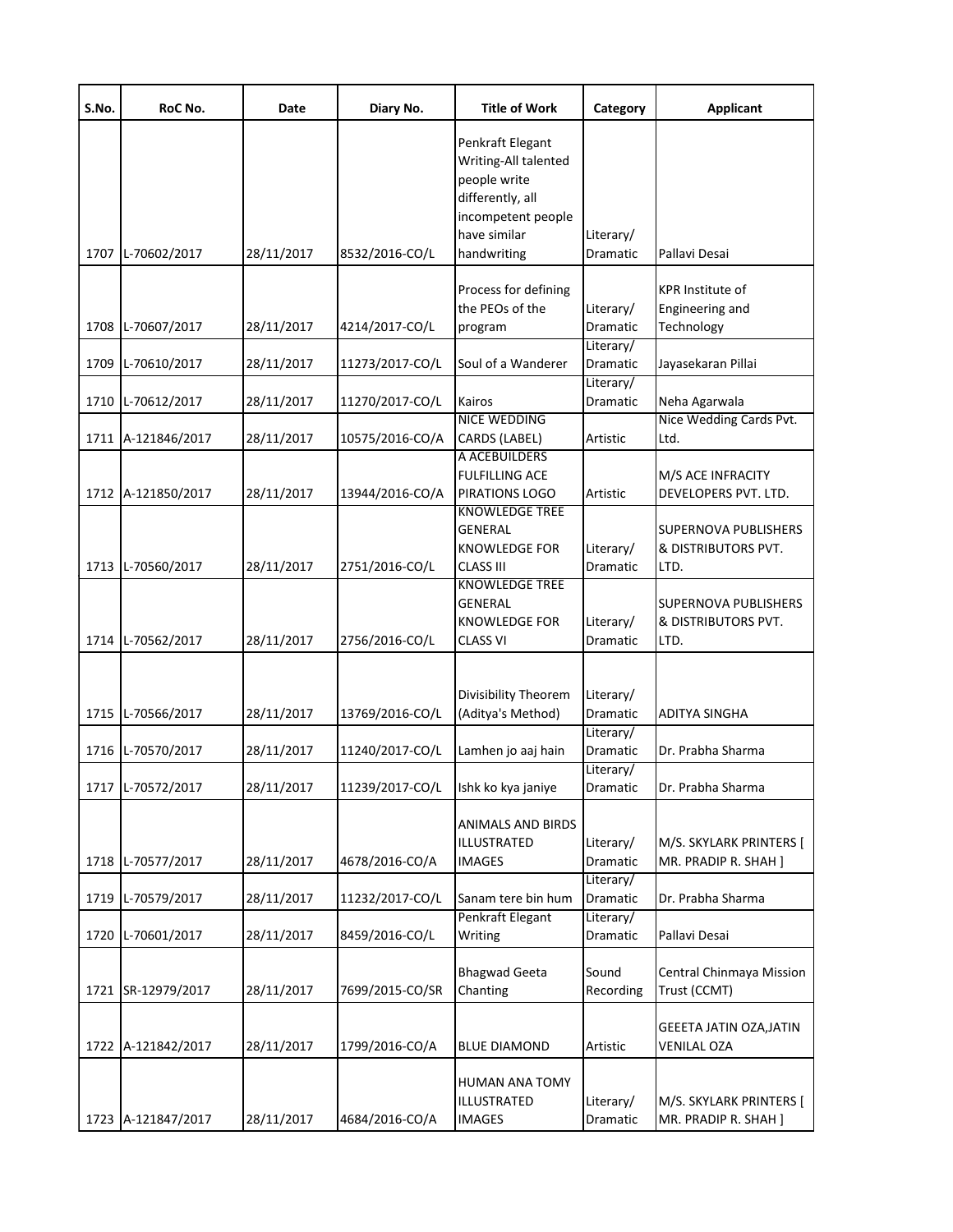| S.No. | RoC No.            | Date       | Diary No.                 | <b>Title of Work</b>       | Category  | <b>Applicant</b>                                 |
|-------|--------------------|------------|---------------------------|----------------------------|-----------|--------------------------------------------------|
|       |                    |            |                           |                            | Literary/ |                                                  |
| 1724  | L-70554/2017       | 28/11/2017 | 10367/2017-CO/L           | Selling with soul          | Dramatic  | Monika Gupta                                     |
|       |                    |            |                           | <b>KNOWLEDGE TREE</b>      |           |                                                  |
|       |                    |            |                           | <b>GENERAL</b>             |           | SUPERNOVA PUBLISHERS                             |
|       |                    |            |                           | <b>KNOWLEDGE FOR</b>       | Literary/ | & DISTRIBUTORS PVT.                              |
| 1725  | L-70559/2017       | 28/11/2017 | 2740/2016-CO/L            | CLASS <sub>1</sub>         | Dramatic  | LTD.                                             |
|       |                    |            |                           | <b>KNOWLEDGE TREE</b>      |           |                                                  |
|       |                    |            |                           | <b>GENERAL</b>             |           | <b>SUPERNOVA PUBLISHERS</b>                      |
|       |                    |            |                           | <b>KNOWLEDGE FOR</b>       | Literary/ | & DISTRIBUTORS PVT.                              |
| 1726  | L-70569/2017       | 28/11/2017 | 2758/2016-CO/L            | <b>CLASS II</b>            | Dramatic  | LTD.                                             |
|       |                    |            |                           |                            |           |                                                  |
|       |                    |            |                           | NITYA PRARAMBHA            | Literary/ |                                                  |
| 1727  | L-70571/2017       | 28/11/2017 | 10598/2016-CO/L           | PANCHANGAM                 | Dramatic  | NITHIANAND SHARMA                                |
|       |                    |            |                           | <b>MARINE NAVAIDS</b>      |           |                                                  |
|       |                    |            |                           | AND SOLAR AUTO             | Literary/ |                                                  |
| 1728  | L-70573/2017       | 28/11/2017 | 5086/2016-CO/L            | <b>TECHNOLOGY</b>          | Dramatic  | HARBANS SINGH GREWAL                             |
|       |                    |            |                           |                            |           | JP Schools and                                   |
|       |                    |            |                           | HANDS ON COLOURS Literary/ |           | <b>Publications Private</b>                      |
| 1729  | L-70593/2017       | 28/11/2017 | 4571/2016-CO/L            | · Series C                 | Dramatic  | Limited                                          |
|       |                    |            |                           | <b>ULLOOKPUR KA</b>        | Literary/ |                                                  |
| 1730  | L-70599/2017       | 28/11/2017 | 7605/2016-CO/L            | SAMRAJYA BHAG I            | Dramatic  | Jayanarayan Kashyap                              |
|       |                    |            |                           |                            |           |                                                  |
|       |                    |            |                           | Analog and Digital         | Literary/ |                                                  |
| 1731  | L-70604/2017       | 28/11/2017 | 8854/2016-CO/L            | Electronics                | Dramatic  | Jayant Shripad Katre                             |
|       |                    |            |                           |                            |           |                                                  |
|       |                    |            |                           | <b>GHOUT GHOUT KE</b>      | Sound     |                                                  |
|       | 1732 SR-12978/2017 | 28/11/2017 | 12125/2017-CO/SR ME APNEY | <b>KING POWER'S</b>        | Recording | <b>HARJEET SINGH</b><br><b>APEX SHOE COMPANY</b> |
|       |                    |            |                           |                            |           |                                                  |
|       | 1733 A-121867/2017 | 29/11/2017 | 11899/2016-CO/A           | <b>MOULD</b>               | Artistic  | PVT. LTD                                         |
|       |                    |            |                           | X&Y Wine Cocktail          |           |                                                  |
|       | 1734 A-121871/2017 | 29/11/2017 | 7636/2016-CO/A            | Rhythm & Reds              | Artistic  | Divya Kiran Dsouza                               |
|       |                    |            |                           |                            | Literary/ | THE DY GENERAL                                   |
| 1735  | L-70621/2017       | 29/11/2017 | 282/2015-CO/L             | Smart GCPU                 | Dramatic  | MANAGER                                          |
|       |                    |            |                           |                            | Literary/ |                                                  |
|       | 1736 L-70629/2017  | 29/11/2017 | 12290/2016-CO/L           | Ek tu, ek mein             | Dramatic  | <b>Anand Bihola</b>                              |
|       |                    |            |                           |                            | Literary/ | PASCAL FERNAND                                   |
| 1737  | L-70636/2017       | 29/11/2017 | 6938/2015-CO/L            | THE SEASON MAKER           | Dramatic  | RAYNAUD                                          |
|       |                    |            |                           |                            |           |                                                  |
|       |                    |            |                           |                            |           |                                                  |
|       |                    |            |                           | A Report on Failure        |           |                                                  |
|       |                    |            |                           | Analysis and               |           |                                                  |
|       |                    |            |                           | <b>Remedial Measures</b>   |           |                                                  |
|       |                    |            |                           | for Performance            |           |                                                  |
|       |                    |            |                           | Improvement of Low         |           |                                                  |
|       |                    |            |                           | Pressure Relief Valve      |           |                                                  |
|       |                    |            |                           | of Aerospace               | Literary/ | THE DY GENERAL                                   |
|       | 1738 L-70617/2017  | 29/11/2017 | 278/2015-CO/L             | Application                | Dramatic  | MANAGER                                          |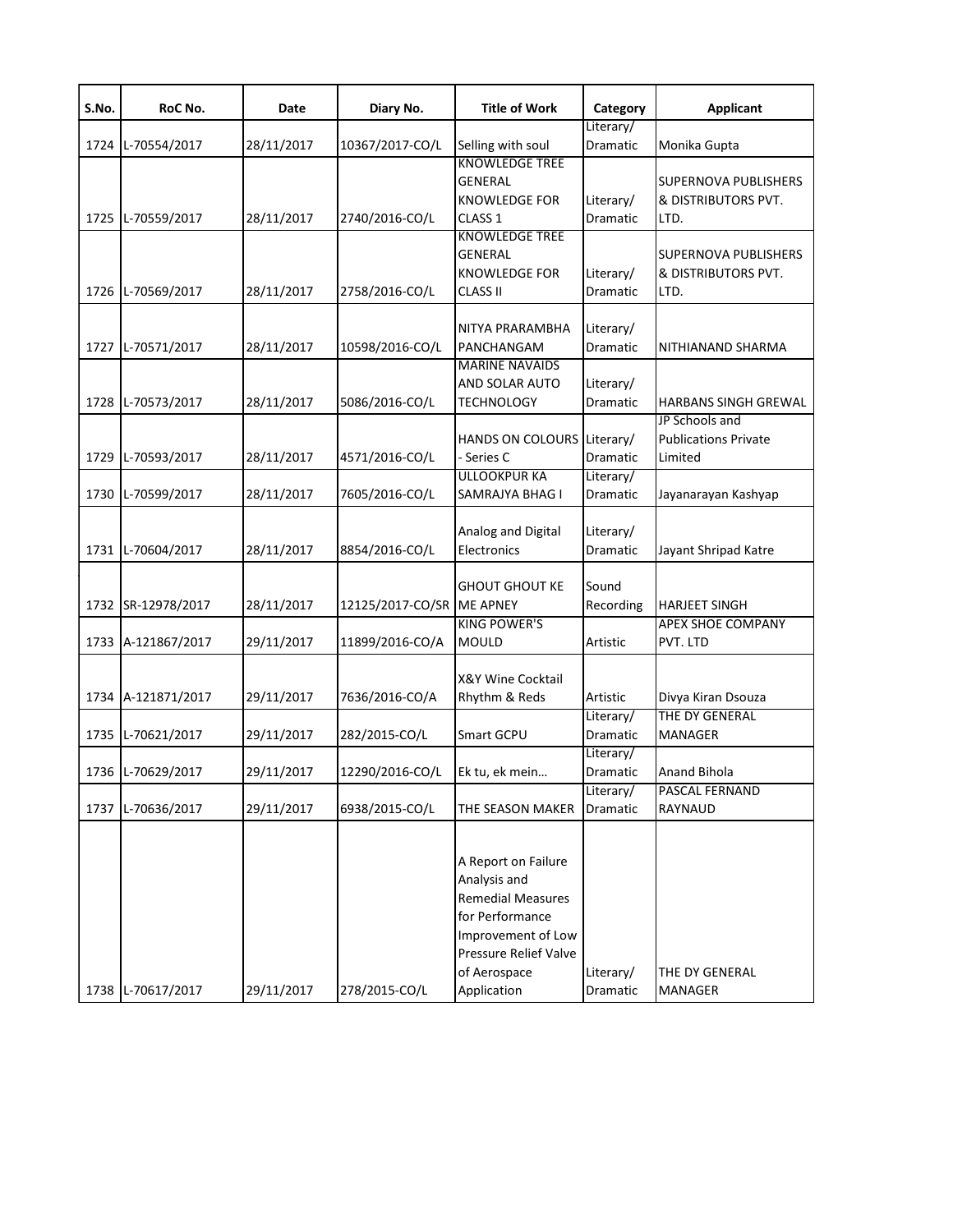| S.No. | RoC No.            | Date       | Diary No.       | <b>Title of Work</b>                                                                                                                  | Category                           | <b>Applicant</b>                                |
|-------|--------------------|------------|-----------------|---------------------------------------------------------------------------------------------------------------------------------------|------------------------------------|-------------------------------------------------|
|       |                    |            |                 | Defining Seal Cone<br>Angle corresponding<br>to poppet cone angle<br>for minimum                                                      |                                    |                                                 |
| 1739  | L-70625/2017       | 29/11/2017 | 286/2015-CO/L   | pressure drop in<br>Hydraulic                                                                                                         | Literary/<br>Dramatic              | THE DY GENERAL<br>MANAGER                       |
| 1740  | L-70647/2017       | 29/11/2017 | 3010/2016-CO/L  | <b>COMPUTER</b><br><b>NETWORKS</b><br>LABORATORY<br>MANUAL                                                                            | Literary/<br>Dramatic              | <b>IFET COLLEGE OF</b><br>ENGINEERING           |
| 1741  | L-70651/2017       | 29/11/2017 | 444/2016-CO/L   | <b>EASY CINEMA</b><br>WORLD                                                                                                           | Literary/<br>Dramatic              | Sunitta Gupta                                   |
|       | 1742 A-121865/2017 | 29/11/2017 | 6733/2016-CO/A  | PREM RATAN DHAN<br>PAYO                                                                                                               | Artistic                           | RAJSHRI PRODUCTIONS<br>PRIVATE LIMITED          |
| 1743  | A-121866/2017      | 29/11/2017 | 7660/2016-CO/A  | RAAFIAH                                                                                                                               | Artistic                           | M/S. SHRILALMAHAL LTD.                          |
| 1744  | L-70616/2017       | 29/11/2017 | 277/2015-CO/L   | E-Medical Book                                                                                                                        | Literary/<br>Dramatic              | THE DY GENERAL<br>MANAGER                       |
| 1745  | L-70627/2017       | 29/11/2017 | 10113/2017-CO/L | <b>Bitcoin Magnet</b>                                                                                                                 | Literary/<br>Dramatic<br>Literary/ | Sunil Aggarwal                                  |
| 1746  | L-70632/2017       | 29/11/2017 | 10407/2016-CO/L | LAFZON MEI LAMHE                                                                                                                      | Dramatic                           | <b>MOHD ARIF</b>                                |
| 1747  | L-70643/2017       | 29/11/2017 | 11470/2017-CO/L | Whale of a Time with Literary/<br>Social Media                                                                                        | Dramatic                           | Benita Bhatia Dua, Deepa<br>Jayaraman           |
|       | 1748 L-70652/2017  | 29/11/2017 | 5349/2016-CO/L  | <b>BRILLIANCE: Your</b><br>Ultimate PLAN to<br><b>Attract Millionaire</b><br>Riches, Money,<br>Prosperity, Power<br>and Consciousness | Literary/<br>Dramatic              | Amit Kohli                                      |
| 1749  | A-121870/2017      | 29/11/2017 | 7635/2016-CO/A  | <b>X&amp;Y Wine Cocktail</b><br>Snow & Sin                                                                                            | Artistic                           | Divya Kiran Dsouza                              |
| 1750  | A-121873/2017      | 29/11/2017 | 555/2017-CO/A   | PALM JUMEIRAH<br>DEVICE OF PALM<br><b>TREE</b>                                                                                        | Artistic                           | SK. JAKIR ALI, MIRZA<br>AMANAT ALI, PARTNERS    |
| 1751  | L-70623/2017       | 29/11/2017 | 284/2015-CO/L   | Smart ACPU                                                                                                                            | Literary/<br>Dramatic              | THE DY GENERAL<br><b>MANAGER</b>                |
| 1752  | L-70628/2017       | 29/11/2017 | 4191/2016-CO/L  | MIDHUNKUMAR'S<br><b>BEST LOVE STORY</b>                                                                                               | Literary/<br>Dramatic              | MIDHUN KUMAR<br>DEVARAPALLI                     |
| 1753  | L-70631/2017       | 29/11/2017 | 14901/2016-CO/L | DOWN BOLLYWOOD<br><b>STREET ON MELODY</b><br><b>BEAT</b>                                                                              | Literary/<br>Dramatic              | <b>M.S SUKUMAR</b>                              |
| 1754  | L-70638/2017       | 29/11/2017 | 148/2016-CO/L   | UNIQUE 20<br>QUESTIONS &<br><b>ANSWERS CIVIL</b><br>PROCEDURE AND<br><b>LIMITATION</b>                                                | Literary/<br>Dramatic              | Maya Sharma, trading as<br>M/s. Nitin Prakashan |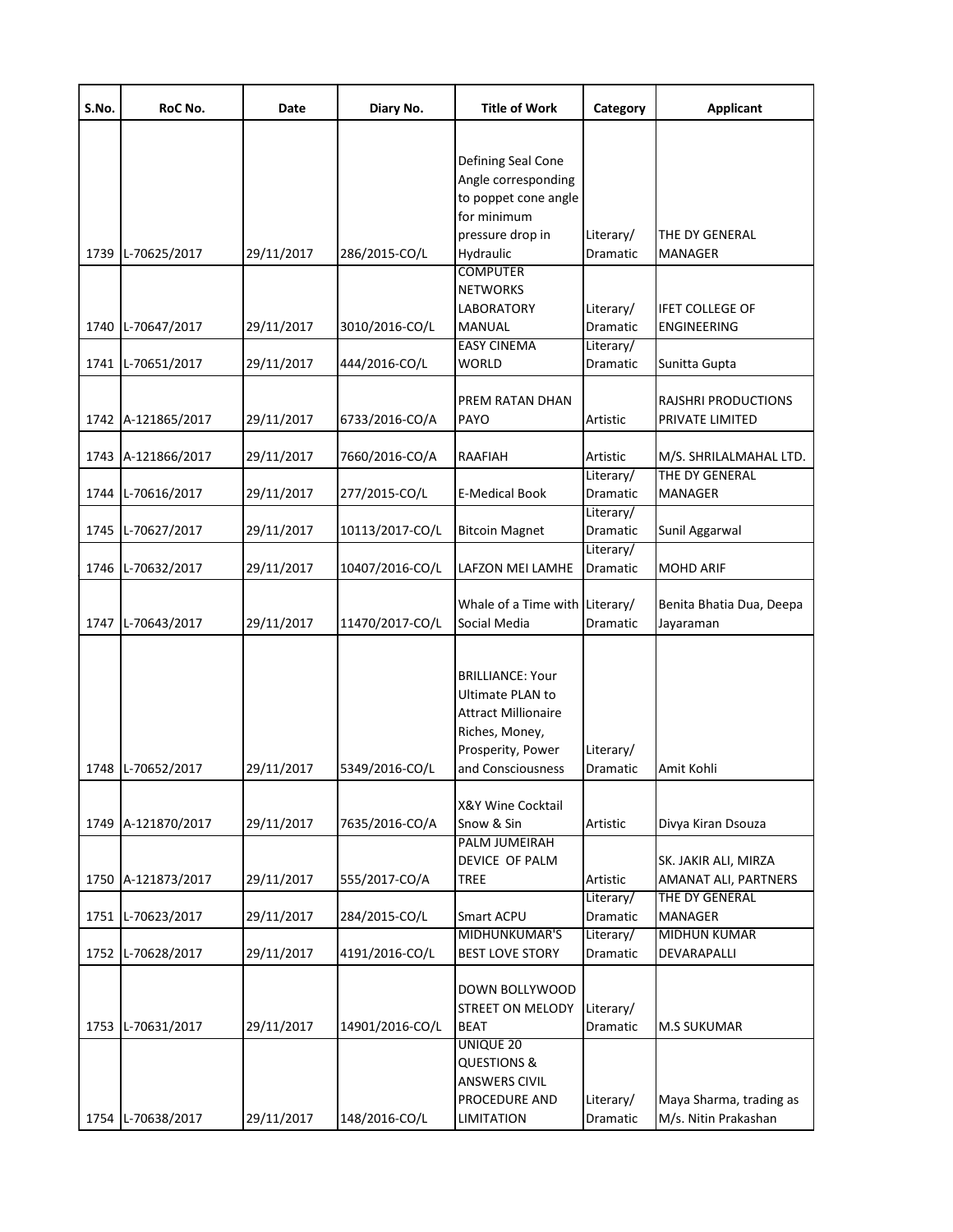| S.No. | RoC No.            | Date       | Diary No.       | <b>Title of Work</b>                                                                                                                     | Category              | <b>Applicant</b>                                                        |
|-------|--------------------|------------|-----------------|------------------------------------------------------------------------------------------------------------------------------------------|-----------------------|-------------------------------------------------------------------------|
|       |                    |            |                 | UNIQUE 30<br><b>QUESTIONS &amp;</b><br>ANSWERS LAW OF<br>TORTS & CONSUMER Literary/                                                      |                       | Maya Sharma, trading as                                                 |
|       | 1755 L-70639/2017  | 29/11/2017 | 99/2016-CO/L    | <b>PROTECTION</b>                                                                                                                        | Dramatic              | M/s. Nitin Prakashan                                                    |
|       | 1756 L-70644/2017  | 29/11/2017 | 10086/2016-CO/L | HINDI BHASHA KI<br>VIGYANIKTA SHABD<br>VICHAR                                                                                            | Literary/<br>Dramatic | AJAY KUMAR JHA                                                          |
|       | 1757 L-70646/2017  | 29/11/2017 | 10358/2017-CO/L | Lyrical Rhythms of<br>My Heart                                                                                                           | Literary/<br>Dramatic | <b>BINA PILLAI</b>                                                      |
| 1758  | L-70648/2017       | 29/11/2017 | 11464/2017-CO/L | Time Gone By                                                                                                                             | Literary/<br>Dramatic | Anurita Chatterjee                                                      |
| 1759  | L-70650/2017       | 29/11/2017 | 6849/2016-CO/L  | KHELA ANI SHIKA<br>PLAY AND LEARN                                                                                                        | Literary/<br>Dramatic | <b>NITIN VITTHAL</b><br>KHANDAGALE                                      |
| 1760  | SR-12984/2017      | 29/11/2017 | 5450/2016-CO/SR | BANJAARA                                                                                                                                 | Sound<br>Recording    | STEELBIRD HI-TECH INDIA<br>LTD.                                         |
|       | 1761 SW-9712/2017  | 29/11/2017 | 6549/2016-CO/SW | Homies Day Out                                                                                                                           | Computer<br>Software  | Jaiveer Singh                                                           |
|       | 1762 A-121872/2017 | 29/11/2017 | 6306/2016-CO/A  | SAM-FR (LABEL)                                                                                                                           | Artistic              | <b>Balbir Singh Gambhir</b><br>trading as Balbir Singh &<br>Co.         |
|       | 1763 L-70618/2017  | 29/11/2017 | 279/2015-CO/L   | Multilevel File Search Dramatic                                                                                                          | Literary/             | THE DY GENERAL<br><b>MANAGER</b>                                        |
|       | 1764 L-70622/2017  | 29/11/2017 | 283/2015-CO/L   | Analytical<br>Consideration and<br>Matlab Validation of<br>Hydraulic Valve with<br><b>Spring Loaded</b><br>Poppet with Orifice<br>Damper | Literary/<br>Dramatic | THE DY GENERAL<br>MANAGER                                               |
|       | 1765 L-70641/2017  | 29/11/2017 | 7197/2016-CO/L  | URJA-(THE STORY OF Literary/<br>INTERNAL SPIRIT)                                                                                         | Dramatic              | <b>SAGAR BODARYA</b>                                                    |
| 1766  | L-70642/2017       | 29/11/2017 | 12327/2017-CO/L | Fundamentals of<br>Isometric Projection<br>&solved Problems                                                                              | Literary/<br>Dramatic | Dr. Arati R. Lende, Dr.<br>Pawan A. Chandak, Prof.<br>Sameer Y. Bhosale |
| 1767  | L-70655/2017       | 29/11/2017 | 31823/2013-CO/L | "BHATAKTA KHAYAL"                                                                                                                        | Literary/<br>Dramatic | <b>HARKEERAT SINGH</b><br>DHILLON                                       |
|       | 1768 L-70626/2017  | 29/11/2017 | 5292/2015-CO/L  | EI-The Novel<br>Psychological<br>Vaccine                                                                                                 | Literary/<br>Dramatic | Equip Kids Private Limited                                              |
|       | 1769 L-70633/2017  | 29/11/2017 | 11749/2017-CO/L | Sizzling Soft Skills for<br><b>Spectacular Success</b>                                                                                   | Literary/<br>Dramatic | <b>Ameer Associates</b>                                                 |
|       | 1770 L-70620/2017  | 29/11/2017 | 281/2015-CO/L   | 13 Application<br>Framework                                                                                                              | Literary/<br>Dramatic | THE DY GENERAL<br><b>MANAGER</b>                                        |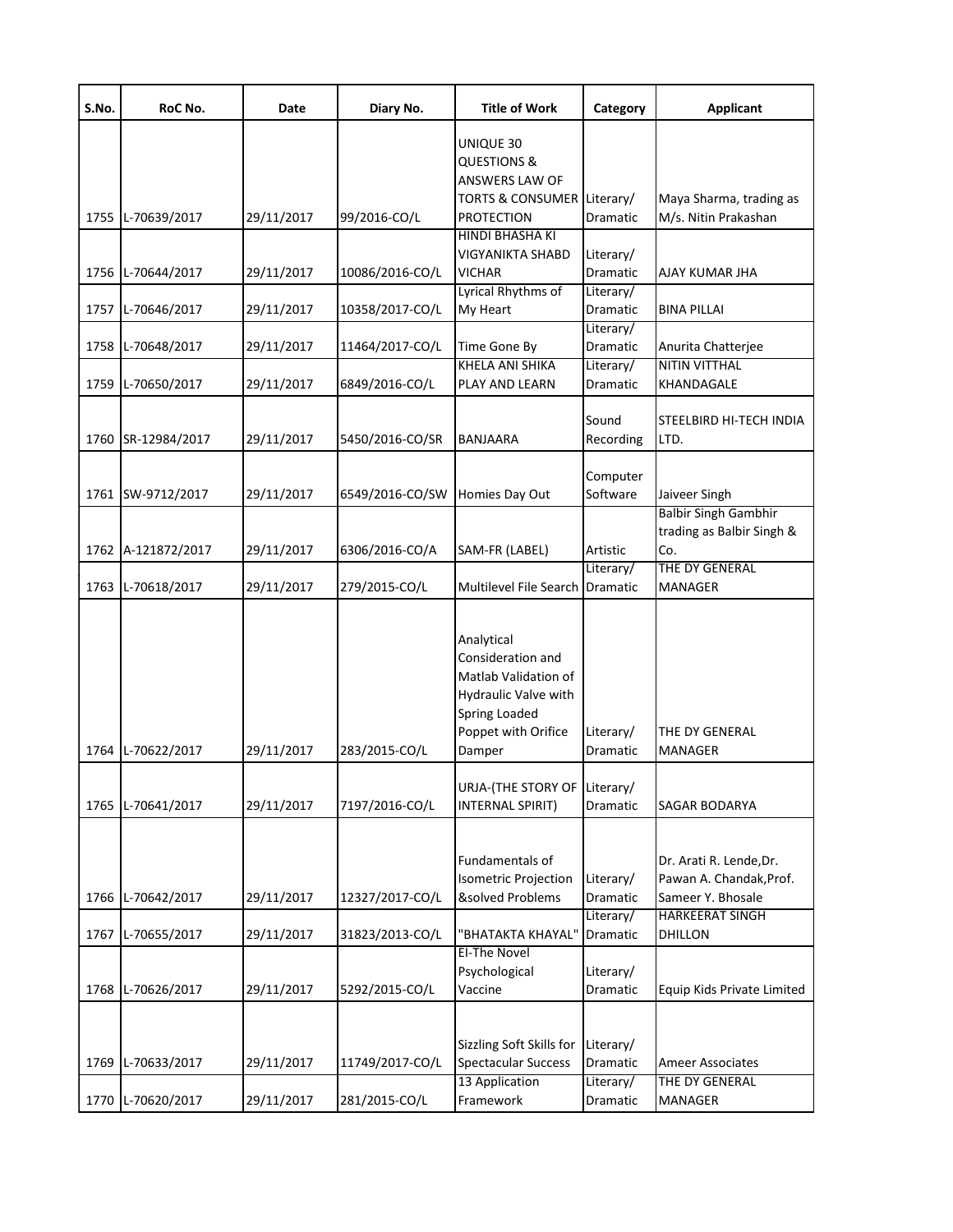| S.No. | RoC No.            | Date       | Diary No.       | <b>Title of Work</b>                                                                                                                                           | Category                     | <b>Applicant</b>                                                        |
|-------|--------------------|------------|-----------------|----------------------------------------------------------------------------------------------------------------------------------------------------------------|------------------------------|-------------------------------------------------------------------------|
|       |                    |            |                 | A Novel Technique<br>for Reconstruction of<br><b>Super Resolution</b><br>Image<br><b>Reconstruction Using</b><br><b>Natural Low</b><br><b>Resolution Color</b> | Literary/                    | Dr. Varsha Hemant Patil,<br>2.Dr. Dattatraya S.                         |
|       | 1771 L-70635/2017  | 29/11/2017 | 4917/2016-CO/L  | Image                                                                                                                                                          | <b>Dramatic</b><br>Literary/ | Bormane                                                                 |
|       | 1772 L-70653/2017  | 29/11/2017 | 2445/2016-CO/L  | KRISHNA PRIYA                                                                                                                                                  | Dramatic                     | ARVIND PANDEY                                                           |
|       | 1773 L-70654/2017  | 29/11/2017 | 2437/2016-CO/L  | SHYAM NE JAB KAR<br>CHAKRA UTHAI                                                                                                                               | Literary/<br>Dramatic        | <b>ARVIND PANDEY</b>                                                    |
|       | 1774 A-121864/2017 | 29/11/2017 | 12967/2015-CO/A | <b>MAMTA GOLD</b>                                                                                                                                              | Artistic                     | SAMPAT RAJ TAK                                                          |
|       | 1775 A-121868/2017 | 29/11/2017 | 3013/2017-CO/A  | <b>IMPERIAL</b>                                                                                                                                                | Artistic                     | IMPERIAL TUBES PVT. LTD.                                                |
| 1776  | A-121869/2017      | 29/11/2017 | 3056/2016-CO/A  | LADY BIRD                                                                                                                                                      | Artistic                     | M/S RESHAB TEXTILES                                                     |
| 1777  | L-70615/2017       | 29/11/2017 | 16780/2017-CO/L | PP QUADRANT                                                                                                                                                    | Literary/<br>Dramatic        | SAMEER KAMBOJ, SHALINI<br>KAMBOJ                                        |
|       | 1778 L-70619/2017  | 29/11/2017 | 280/2015-CO/L   | A Report on Failure<br>Analysis and<br><b>Remedial Measures</b><br>for Productionisation<br>of Pressure Reducing<br>Valve of Aerospace<br>Application          | Literary/<br>Dramatic        | THE DY GENERAL<br>MANAGER                                               |
|       | 1779 L-70624/2017  | 29/11/2017 | 285/2015-CO/L   | Analytical<br>Consideration and<br>Matlab Validation of<br><b>Frictional Torsion</b><br>Damper                                                                 | Literary/<br>Dramatic        | THE DY GENERAL<br><b>MANAGER</b>                                        |
|       | 1780 L-70630/2017  | 29/11/2017 | 2581/2016-CO/L  | K CLASS CLASS 8<br><b>BOOK 2 MATHS</b>                                                                                                                         | Literary/<br>Dramatic        | M/S. IL &FS EDUCATION &<br><b>TECHNOLOGY SERVICES</b><br>LIMITED        |
| 1781  | L-70634/2017       | 29/11/2017 | 6013/2016-CO/L  | <b>GURGALI AUR MITRA</b>                                                                                                                                       | Literary/<br>Dramatic        | JAGDISH PRASAD BAIRWA                                                   |
| 1782  | L-70637/2017       | 29/11/2017 | 8032/2016-CO/L  | <b>BIRTH OF ATOM AND</b><br><b>NUCLEUS</b>                                                                                                                     | Literary/<br>Dramatic        | NISHANT KUMAR SHARMA                                                    |
| 1783  | L-70640/2017       | 29/11/2017 | 146/2016-CO/L   | UNIQUE 20<br><b>QUESTIONS &amp;</b><br>ANSWERS CONTRACT Literary/<br>$-1$                                                                                      | Dramatic                     | Maya Sharma, trading as<br>M/s. Nitin Prakashan                         |
|       | 1784 L-70645/2017  | 29/11/2017 | 12320/2017-CO/L | Introduction to<br>Projection of Points<br>and Projection of<br>Lines                                                                                          | Literary/<br>Dramatic        | Dr. Arati R. Lende, Dr.<br>Pawan A. Chandak, Prof.<br>Sameer Y. Bhosale |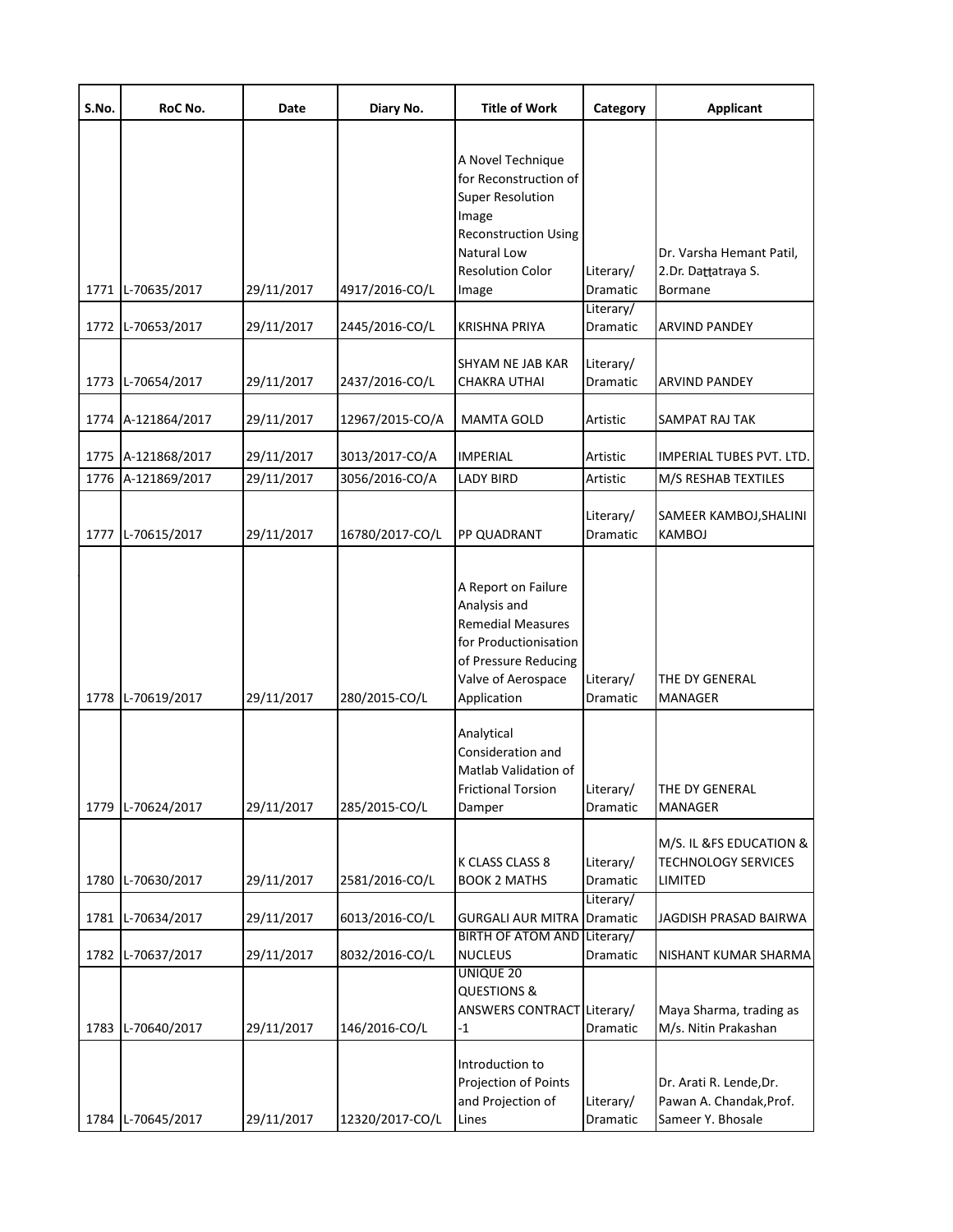| S.No. | RoC No.            | Date       | Diary No.            | <b>Title of Work</b>                                                                              | Category               | <b>Applicant</b>                              |
|-------|--------------------|------------|----------------------|---------------------------------------------------------------------------------------------------|------------------------|-----------------------------------------------|
| 1785  | L-70649/2017       | 29/11/2017 | 10766/2017-CO/L      | When Hope Turns<br>into Pearl                                                                     | Literary/<br>Dramatic  | Smriti Agarwal                                |
|       | 1786 A-121874/2017 | 30/11/2017 | 10936/2015-CO/A      | <b>O2 TEA (LABEL IN</b><br>COLOUR)                                                                | Artistic               | 02 industries pvt. Itd                        |
|       | 1787 A-121907/2017 | 30/11/2017 | 9161/2016-CO/A       | FW RB 5675 CP & GR                                                                                | Artistic               | <b>ROBY FRANCIS</b>                           |
| 1788  | A-121908/2017      | 30/11/2017 | 9171/2016-CO/A       | <b>FW RB 5678</b>                                                                                 | Artistic               | <b>ROBY FRANCIS</b>                           |
| 1789  | CF-3934/2017       | 30/11/2017 | 4090/2017-CO/CF      | World class<br>healthcare for<br>anyone anywhere<br>anytime at low<br>affordable cost<br>instatly | Cinematogr<br>aph Film | Dr.Arvind Aggarwal                            |
| 1790  | L-70666/2017       | 30/11/2017 | 10797/2017-CO/L      | Satvik Indian Menu                                                                                | Literary/<br>Dramatic  | Aumshanthi                                    |
| 1791  | L-70674/2017       | 30/11/2017 | 21553/2012-CO/L      | <b>RAVE PARTY</b>                                                                                 | Literary/<br>Dramatic  | MR. SWAROOP DUNNA                             |
|       | 1792 L-70680/2017  | 30/11/2017 | 3339/2016-CO/L       | AMAZING REAL LIFE<br><b>STORIES FROM A</b><br>PALMIST S DIARY                                     | Literary/<br>Dramatic  | KALPANA GIRISH JANI                           |
|       | 1793 L-70688/2017  | 30/11/2017 | 10900/2016-CO/L      | National Formulary<br>of India (NFI) - 2016                                                       | Literary/<br>Dramatic  | Dr. G. N. SINGH                               |
| 1794  | L-70689/2017       | 30/11/2017 | 10161/2017-CO/L      | Geriatric Medicine                                                                                | Literary/<br>Dramatic  | Astron Institute of Social<br><b>Sciences</b> |
|       | 1795 L-70696/2017  | 30/11/2017 | 6957/2017-CO/L       | JAGO RE PYARE JAGO                                                                                | Literary/<br>Dramatic  | RADHA SOAMI SATSANG<br><b>BEAS</b>            |
|       | 1796 SW-9720/2017  | 30/11/2017 | 749/2017-CO/SW       | ASCE-2000<br>(Automatic Solution<br>for Civil Engineering)                                        | Computer<br>Software   | SHYAM SUNDAR YADAV                            |
|       | 1797 SW-9722/2017  | 30/11/2017 | 13717/2017-<br>CO/SW | Loksewak<br>[MyFieldWork]                                                                         | Computer<br>Software   | Ram Dongre                                    |
| 1798  | A-121876/2017      | 30/11/2017 | 9701/2015-CO/A       | <b>NEW PATO PLUS</b>                                                                              | Artistic               | <b>FUTURE</b><br>PHARMACEUTICAL CO.           |
|       | 1799 A-121888/2017 | 30/11/2017 | 11657/2017-CO/A      | <b>HOTEL PYASA</b>                                                                                | Artistic               | <b>HOTEL PYASA</b>                            |
| 1800  | A-121892/2017      | 30/11/2017 | 331/2016-CO/A        | <b>FIENDISH</b>                                                                                   | Artistic               | <b>JAIYANT CAVALE</b>                         |
|       | 1801 A-121893/2017 | 30/11/2017 | 7304/2017-CO/A       | PORTRAIT OF<br><b>SRINIVASA</b><br>RAMANUJAN                                                      | Artistic               |                                               |
|       | 1802 L-70660/2017  | 30/11/2017 | 14216/2016-CO/L      | <b>JAYAHO</b>                                                                                     | Literary/<br>Dramatic  | G KRISHNA MOHAN                               |
| 1803  | L-70669/2017       | 30/11/2017 | 5331/2017-CO/SW      | <b>NAWNEET PANDEY</b>                                                                             | Literary/<br>Dramatic  | NAWNEET PANDEY                                |
| 1804  | L-70673/2017       | 30/11/2017 | 5718/2015-CO/L       | PLUGGED IN A<br><b>LYRICS BOOK</b>                                                                | Literary/<br>Dramatic  | AVINASH RAZDAN                                |
|       | 1805 L-70677/2017  | 30/11/2017 | 8990/2015-CO/L       | MANOPDESH                                                                                         | Literary/<br>Dramatic  | VISHVESH NARAYAN JOSHI                        |
|       | 1806 L-70697/2017  | 30/11/2017 | 10461/2016-CO/L      | Country<br>Development Plan                                                                       | Literary/<br>Dramatic  | Abhijeet Madhukar<br>Deshpande                |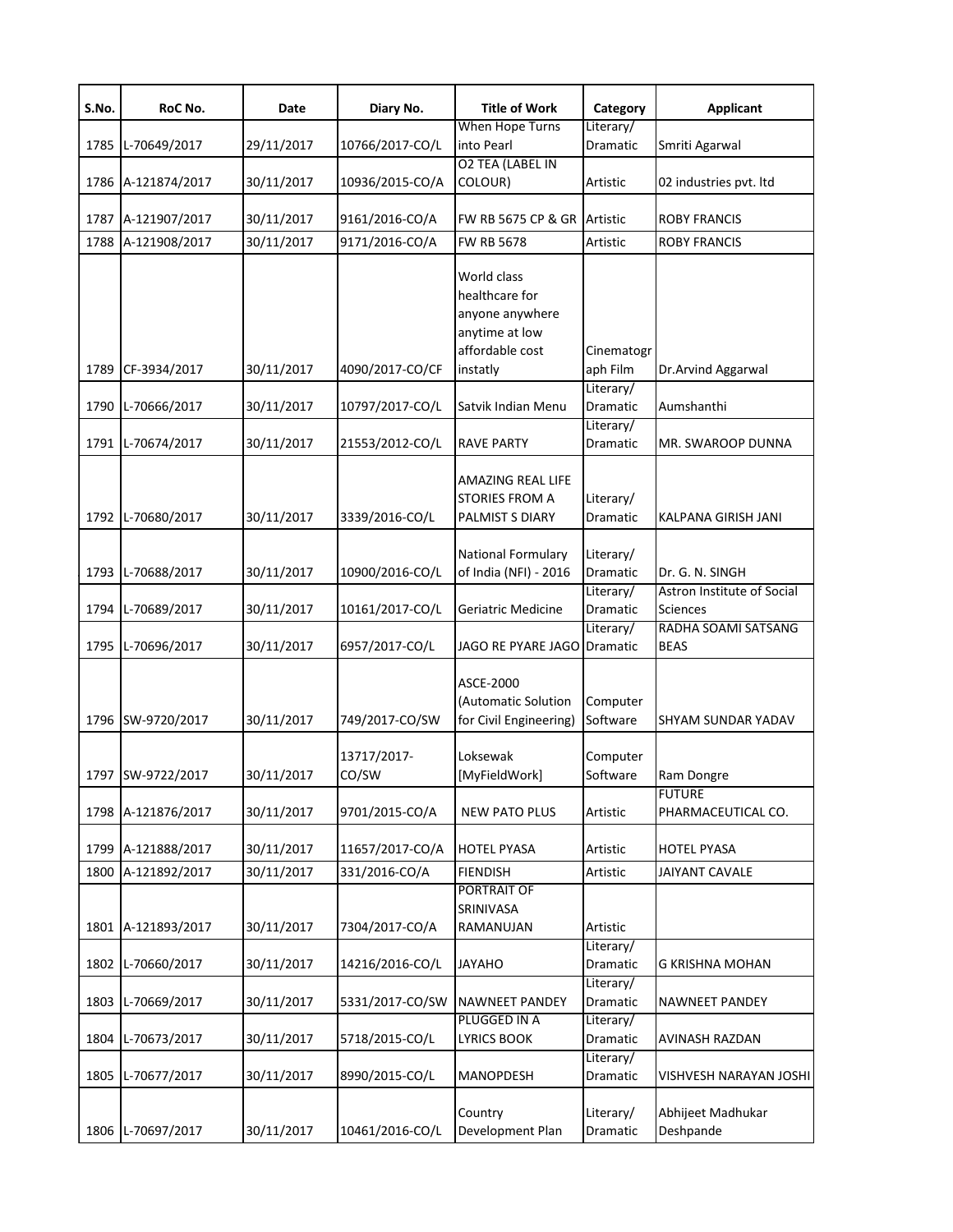| S.No. | RoC No.            | Date       | Diary No.       | <b>Title of Work</b>                                                                                                                       | Category              | <b>Applicant</b>                                                 |
|-------|--------------------|------------|-----------------|--------------------------------------------------------------------------------------------------------------------------------------------|-----------------------|------------------------------------------------------------------|
| 1807  | L-70699/2017       | 30/11/2017 | 10511/2016-CO/L | Economics - The Art<br>of Stealing                                                                                                         | Literary/<br>Dramatic | Abhijeet Madhukar<br>Deshpande                                   |
| 1808  | L-70700/2017       | 30/11/2017 | 10799/2017-CO/L | <b>Truth Prevails</b>                                                                                                                      | Literary/<br>Dramatic | Rakesh Kiron                                                     |
| 1809  | L-70701/2017       | 30/11/2017 | 5515/2016-CO/L  | <b>Power Electronics</b><br>SPPU                                                                                                           | Literary/<br>Dramatic | Jayant Shripad Katre                                             |
|       | 1810 SW-9713/2017  | 30/11/2017 | 5333/2015-CO/SW | Eye 2 Eye                                                                                                                                  | Computer<br>Software  | Western Outdoor<br>Interactive Pvt. Ltd                          |
| 1811  | A-121878/2017      | 30/11/2017 | 9723/2015-CO/A  | <b>FUTURE'S</b><br><b>IBRULLMOLL</b>                                                                                                       | Artistic              | <b>FUTURE</b><br>PHARMACEUTICAL CO.                              |
|       | 1812 A-121879/2017 | 30/11/2017 | 9724/2015-CO/A  | <b>FUTURE'S REAL</b><br><b>EXTRA</b>                                                                                                       | Artistic              | <b>FUTURE</b><br>PHARMACEUTICAL CO.                              |
|       | 1813 A-121885/2017 | 30/11/2017 | 10853/2015-CO/A | <b>VEE FASHION</b>                                                                                                                         | Artistic              | M/S MANEESH<br><b>FOOTWEAR</b>                                   |
|       | 1814 A-121886/2017 | 30/11/2017 | 7320/2016-CO/A  | AIMF ALL INDIA<br><b>MILLY FOUNDATION</b><br>LABEL                                                                                         | Artistic              | ALL INDIA MILLY<br><b>FOUNDATION [SOCIETY]</b><br>M/S SHRI BATUK |
|       | 1815 A-121898/2017 | 30/11/2017 | 11743/2016-CO/A | <b>FAREBITE</b>                                                                                                                            | Artistic              | <b>BHAIRAVNATH FOOD</b><br>PRODUCTS PVT. LTD                     |
|       | 1816 A-121909/2017 | 30/11/2017 | 9172/2016-CO/A  | FW RB 5686 CP & BR                                                                                                                         | Artistic              | <b>ROBY FRANCIS</b>                                              |
| 1817  | A-121910/2017      | 30/11/2017 | 9177/2016-CO/A  | <b>FW RB 5688 CP</b>                                                                                                                       | Artistic              | <b>ROBY FRANCIS</b>                                              |
|       | 1818 L-70661/2017  | 30/11/2017 | 12746/2016-CO/L | Effect of varying<br>nozzle hole and<br>injection opening<br>pressureson a CI DI<br>diesel engine using<br>waste lubrication oil<br>blends | Literary/<br>Dramatic | Kannan G R                                                       |
|       | 1819 L-70678/2017  | 30/11/2017 | 8162/2017-CO/L  | <b>Basic Understanding</b><br>of Computerized<br>Accounting, Cost<br>Accounting &<br><b>Budgeting</b>                                      | Literary/<br>Dramatic | Abdul Salam                                                      |
| 1820  | L-70683/2017       | 30/11/2017 | 4552/2016-CO/L  | <b>TERRITORIAL ARMY</b>                                                                                                                    | Literary/<br>Dramatic | Lokesh Nevat                                                     |
| 1821  | L-70693/2017       | 30/11/2017 | 527/2016-CO/L   | <b>WEBSITE</b><br>CONTAINTS-<br><b>PROCURE TIGER</b>                                                                                       | Literary/<br>Dramatic | E-PROCUREMENT<br><b>TECHNOLOGIES LTD</b>                         |
| 1822  | L-70695/2017       | 30/11/2017 | 9922/2016-CO/L  | PYRAMID<br><b>STRUCTURE FOR</b><br>VISUALIZATION OF<br>THIRUKKURAL<br><b>COUPLETS</b>                                                      | Literary/<br>Dramatic | N.VITTOBA, R.GEETHARAM<br>ANI                                    |
|       | 1823 SW-9714/2017  | 30/11/2017 | 5346/2015-CO/SW | Inflight Go Stop                                                                                                                           | Computer<br>Software  | Western Outdoor<br>Interactive Pvt. Ltd                          |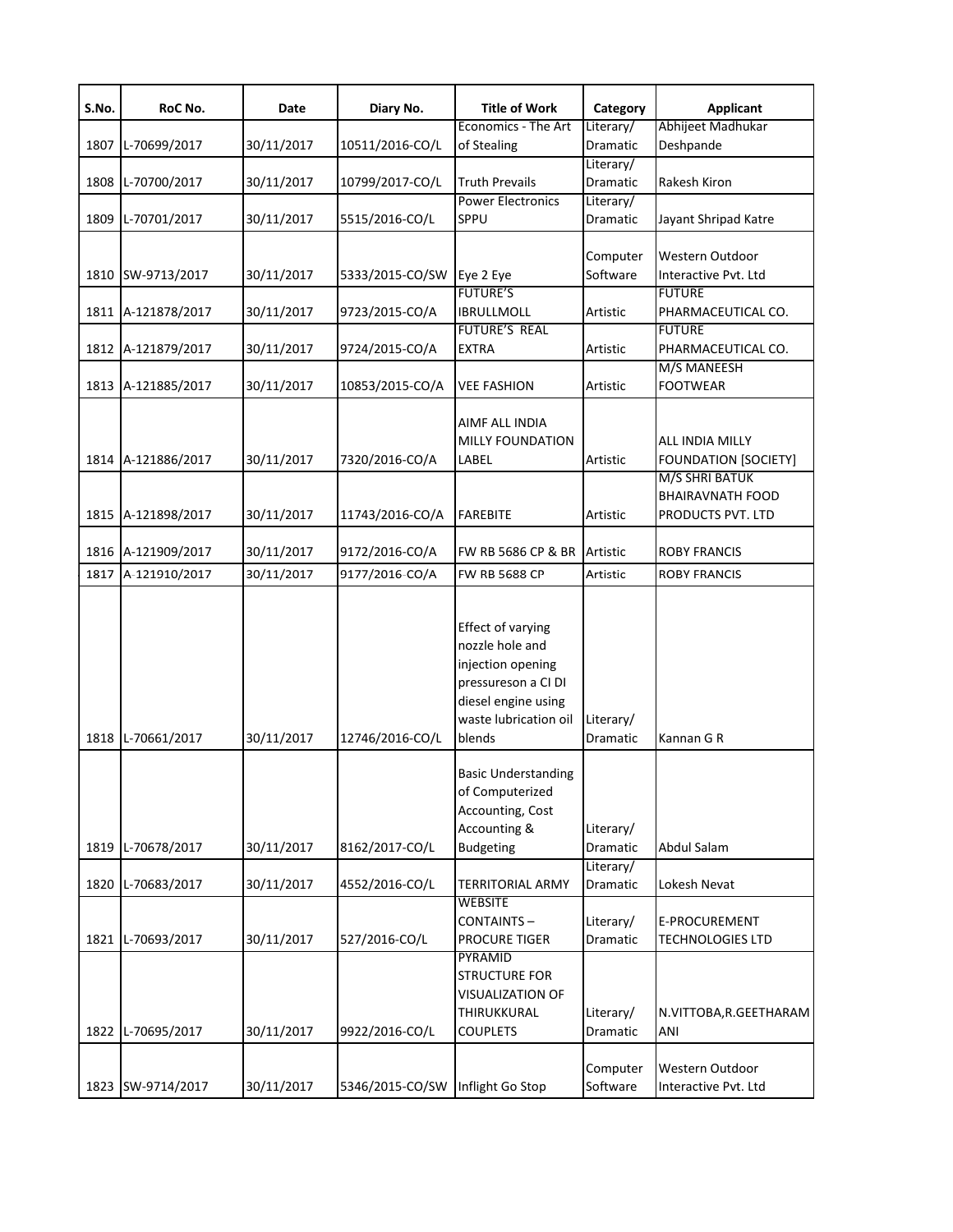| S.No.        | RoC No.                       | Date                     | Diary No.                         | <b>Title of Work</b>                                                                                                                                                      | Category                          | <b>Applicant</b>                                                             |
|--------------|-------------------------------|--------------------------|-----------------------------------|---------------------------------------------------------------------------------------------------------------------------------------------------------------------------|-----------------------------------|------------------------------------------------------------------------------|
|              |                               |                          | 15016/2016-                       | PROJECT CREATION<br><b>MODULE LINKING</b><br><b>ITS&amp;S APPLICABLE</b>                                                                                                  | Computer                          | <b>BHARAT HEAVY</b>                                                          |
| 1824         | SW-9716/2017                  | 30/11/2017               | CO/SW                             | PGMA SYSTEM                                                                                                                                                               | Software                          | <b>ELECTRICALS LIMITED</b>                                                   |
| 1825         | SW-9717/2017                  | 30/11/2017               | 14874/2016-<br>CO/SW              | <b>AUTOMATION</b><br>SOFTWARE FOR<br>PEMFC STACK BASED<br>POWER SYSTEM                                                                                                    | Computer<br>Software              | <b>BHARAT HEAVY</b><br><b>ELECTRICALS LIMITED</b>                            |
| 1826         | SW-9723/2017                  | 30/11/2017               | 12458/2017-<br>CO/SW              | Customer Reward<br>Management for<br>Magento 2<br><b>FUTURE FUNOL</b>                                                                                                     | Computer<br>Software              | <b>Cedcoss Technologies</b><br><b>Private Limited</b><br><b>FUTURE</b>       |
| 1827         | A-121875/2017                 | 30/11/2017               | 9699/2015-CO/A                    | <b>EXTRA</b>                                                                                                                                                              | Artistic                          | PHARMACEUTICAL CO.                                                           |
| 1828         | A-121889/2017                 | 30/11/2017               | 11658/2017-CO/A                   | CP HR                                                                                                                                                                     | Artistic                          | CP HR Services Pvt. Ltd.                                                     |
| 1829         | A-121901/2017                 | 30/11/2017               | 9137/2016-CO/A                    | <b>FW RB 5548 SL</b>                                                                                                                                                      | Artistic                          | <b>ROBY FRANCIS</b>                                                          |
| 1830<br>1831 | A-121905/2017<br>L-70664/2017 | 30/11/2017<br>30/11/2017 | 9159/2016-CO/A<br>10776/2016-CO/L | FW RB 5663 CP<br><b>B.TECH. POWER</b><br><b>SYSTEM</b><br><b>ENGINEERING</b>                                                                                              | Artistic<br>Literary/<br>Dramatic | <b>ROBY FRANCIS</b><br>UNIVERSITY OF<br>PETROLEUM & ENERGY<br><b>STUDIES</b> |
|              |                               |                          |                                   |                                                                                                                                                                           | Literary/                         | Harshvardhan Patil, Pankaj                                                   |
| 1832         | L-70681/2017                  | 30/11/2017               | 5827/2017-CO/L                    | Arghya                                                                                                                                                                    | Dramatic                          | Puni                                                                         |
| 1833         | L-70682/2017                  | 30/11/2017               | 6474/2017-CO/L                    | CHOLI                                                                                                                                                                     | Literary/<br>Dramatic             | Ms. Janabai Prakash<br>Jadhav                                                |
| 1834         | L-70686/2017                  | 30/11/2017               | 9508/2016-CO/M                    | Sun Le Zara                                                                                                                                                               | Literary/<br>Dramatic             | Kumar Satyam                                                                 |
| 1835         | L-70687/2017                  | 30/11/2017               | 4099/2017-CO/L                    | <b>SHARE AND GROW</b>                                                                                                                                                     | Literary/<br>Dramatic             | HIMANSHU MALHOTRA                                                            |
| 1836         | L-70690/2017                  | 30/11/2017               | 13718/2016-CO/L                   | Handbook on Pig<br>Farming and Pork<br><b>Processing (Feeding</b><br>Management,<br>Breeding, Housing<br>Management,<br>Sausages, Bacon,<br>Cooked Ham with<br>Packaging) | Literary/<br>Dramatic             | Niir Project Consultancy<br>Services                                         |
|              |                               |                          |                                   | PROGRAM FOR<br>THERMAL DESIGN OF                                                                                                                                          |                                   |                                                                              |
| 1837         | SW-9718/2017                  | 30/11/2017               | 14873/2016-<br>CO/SW              | NATURAL DRAFT<br><b>COOLING TOWER</b>                                                                                                                                     | Computer<br>Software              | <b>BHARAT HEAVY</b><br>ELECTRICALS LIMITED                                   |
| 1838         | SW-9727/2017                  | 30/11/2017               | 13315/2017-<br>CO/SW              | Ebay Magento 2<br>Integration                                                                                                                                             | Computer<br>Software              | Cedcoss Technologies<br>Private Limited                                      |
| 1839         | SW-9728/2017                  | 30/11/2017               | 13316/2017-<br>CO/SW              | Sears Magento<br>Integration                                                                                                                                              | Computer<br>Software              | Cedcoss Technologies<br>Private Limited                                      |
| 1840         | A-121883/2017                 | 30/11/2017               | 430/2016-CO/A                     | Baba Rose Myst                                                                                                                                                            | Artistic                          | <b>Dharampal Premchand</b><br>Limited                                        |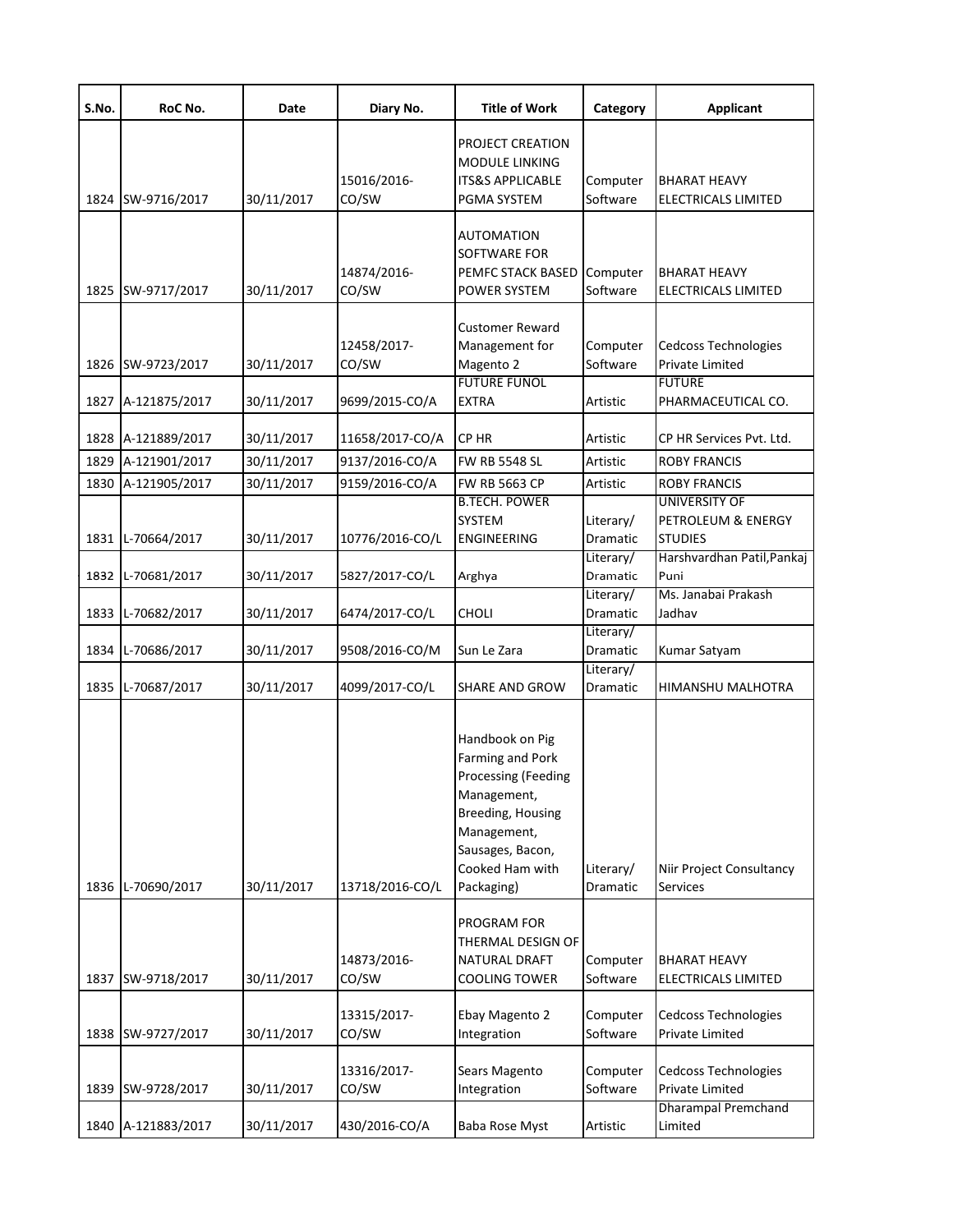| S.No. | RoC No.            | Date       | Diary No.       | <b>Title of Work</b>         | Category              | <b>Applicant</b>                      |
|-------|--------------------|------------|-----------------|------------------------------|-----------------------|---------------------------------------|
| 1841  | A-121906/2017      | 30/11/2017 | 9160/2016-CO/A  | FW RB 5673 CP                | Artistic              | <b>ROBY FRANCIS</b>                   |
| 1842  | L-70659/2017       | 30/11/2017 | 10122/2017-CO/L | An Aware Consumer            | Literary/<br>Dramatic | B. Vaidyanathan                       |
|       |                    |            |                 |                              |                       |                                       |
|       |                    |            |                 |                              |                       |                                       |
|       |                    |            |                 | NATIONAL HEALTH              |                       |                                       |
|       |                    |            |                 | PROGRAMS OF INDIA            |                       |                                       |
|       |                    |            |                 | (NATIONAL POLICIES           |                       |                                       |
|       |                    |            |                 | & LEGISLATIONS               |                       |                                       |
|       |                    |            |                 | <b>RELATED TO</b>            | Literary/             | M/S. CENTURY                          |
| 1843  | L-70671/2017       | 30/11/2017 | 5437/2015-CO/L  | HEALTH)<br>Angel & Twinkle - | Dramatic<br>Literary/ | <b>PUBLICATIONS</b>                   |
| 1844  | L-70679/2017       | 30/11/2017 | 4273/2017-CO/L  | Pranksters                   | Dramatic              | Usha Jayachandran                     |
|       |                    |            |                 |                              | Literary/             | <b>MANTOSH KUMAR</b>                  |
| 1845  | L-70685/2017       | 30/11/2017 | 4288/2016-CO/L  | <b>BIRSA SPORTS</b>          | Dramatic              | <b>CHOUDHARY</b>                      |
|       |                    |            |                 | <b>WEBSITE</b>               |                       |                                       |
|       |                    |            |                 | <b>CONTAINTS</b>             | Literary/             | E-PROCUREMENT                         |
| 1846  | L-70691/2017       | 30/11/2017 | 525/2016-CO/L   | <b>AUCTIONTIGER</b>          | Dramatic              | <b>TECHNOLOGIES LTD</b>               |
|       |                    |            |                 | <b>Hospital Infection</b>    | Literary/             | Astron Institute of Social            |
| 1847  | L-70694/2017       | 30/11/2017 | 10167/2017-CO/L | Control                      | Dramatic              | <b>Sciences</b>                       |
|       |                    |            |                 |                              |                       | <b>Goodlass Nerolac Paints</b>        |
|       |                    |            |                 |                              | Sound                 | Ltd. (Now Kansai Nerolac              |
|       | 1848 SR-12985/2017 | 30/11/2017 | 9982/2015-CO/SR | Nerolac Jingle               | Recording             | Paints Ltd.)                          |
|       |                    |            |                 | <b>COMPLAINT</b>             |                       |                                       |
|       |                    |            | 15012/2016-     | <b>REGISTRATION</b>          | Computer              | <b>BHARAT HEAVY</b>                   |
| 1849  | SW-9715/2017       | 30/11/2017 | CO/SW           | SYSTEM                       | Software              | ELECTRICALS LIMITED                   |
|       |                    |            |                 |                              |                       |                                       |
|       |                    |            |                 | <b>SPARE MASTER FOR</b>      |                       |                                       |
|       |                    |            | 14877/2016-     | MAINTENANCE                  | Computer              | <b>BHARAT HEAVY</b>                   |
| 1850  | SW-9719/2017       | 30/11/2017 | CO/SW           | SYSTEM                       | Software              | ELECTRICALS LIMITED                   |
|       |                    |            |                 | SKYREV360-A                  |                       |                                       |
|       |                    |            |                 | <b>COMPREHENSIVE</b>         |                       |                                       |
|       |                    |            |                 | DATA GATHERING, E-           |                       |                                       |
|       |                    |            |                 | <b>INVOICING AND</b>         |                       |                                       |
|       |                    |            | 11750/2017-     | <b>COLLECTION</b>            | Computer              |                                       |
| 1851  | SW-9721/2017       | 30/11/2017 | CO/SW           | SOLUTION                     | Software              | Airports Authority of India           |
|       |                    |            |                 |                              |                       | RAJKRIPAL LUMBERS                     |
| 1852  | A-121884/2017      | 30/11/2017 | 7016/2016-CO/A  | <b>RKL</b>                   | Artistic              | LIMITED                               |
|       |                    |            |                 |                              |                       | M/S. RAM RATNA                        |
| 1853  | A-121897/2017      | 30/11/2017 | 12281/2017-CO/A | <b>RR</b>                    | Artistic              | <b>RESEARCH HOLDINGS</b><br>PVT. LTD. |
|       |                    |            |                 |                              |                       | <b>MS AMBER NUTRITION</b>             |
| 1854  | A-121899/2017      | 30/11/2017 | 11752/2016-CO/A | <b>TENGO</b>                 | Artistic              | <b>PVT LTD</b>                        |
| 1855  | A-121903/2017      | 30/11/2017 | 9144/2016-CO/A  | FW RB 5601 CP                | Artistic              | <b>ROBY FRANCIS</b>                   |
| 1856  | A-121904/2017      | 30/11/2017 | 9152/2016-CO/A  | <b>FW RB 5648 CP</b>         | Artistic              | <b>ROBY FRANCIS</b>                   |
|       |                    |            |                 |                              | Literary/             |                                       |
| 1857  | L-70658/2017       | 30/11/2017 | 11278/2017-CO/L | Mere Do Chehre Hain          | Dramatic              | Nikunj Agnihotri                      |
|       |                    |            |                 | NAUGHTY NAKHRE               | Literary/             | STEELBIRD HI-TECH INDIA               |
| 1858  | L-70662/2017       | 30/11/2017 | 11712/2016-CO/L | WAALI                        | Dramatic              | LTD.                                  |
|       |                    |            |                 |                              |                       |                                       |
|       |                    |            |                 | <b>Healthy Minds Build</b>   | Literary/             |                                       |
|       | 1859 L-70665/2017  | 30/11/2017 | 5606/2017-CO/L  | <b>Healthy Nations</b>       | Dramatic              | DR. VINIT BHARGAVA                    |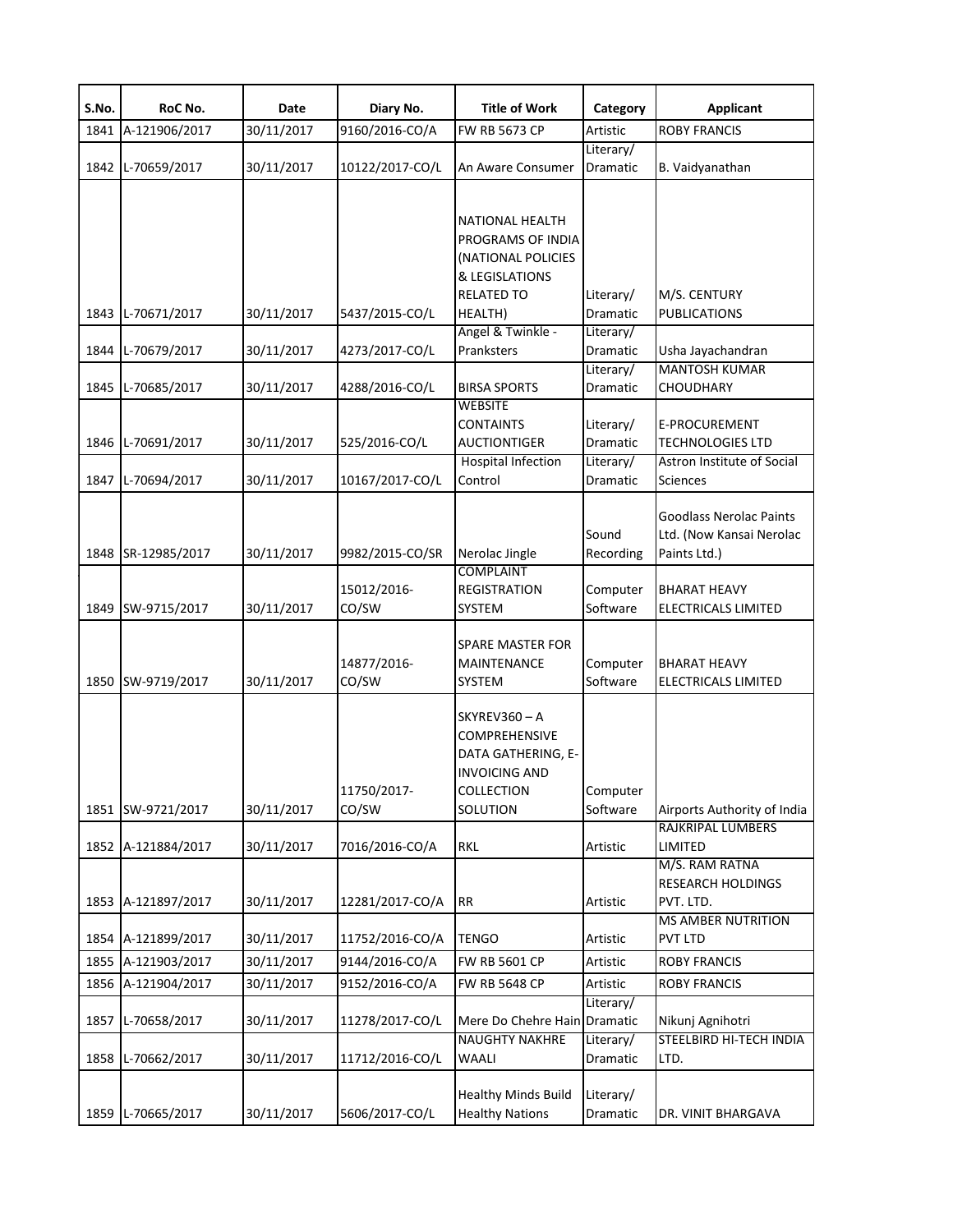| S.No. | RoC No.            | Date       | Diary No.       | <b>Title of Work</b>     | Category              | <b>Applicant</b>            |
|-------|--------------------|------------|-----------------|--------------------------|-----------------------|-----------------------------|
|       |                    |            |                 | Depth mining: a          |                       |                             |
|       |                    |            |                 | psychotherapy            | Literary/             |                             |
| 1860  | L-70667/2017       | 30/11/2017 | 11502/2016-CO/L | program                  | Dramatic              | Saghayamary Arokiasamy      |
|       |                    |            |                 | One Square Foot          | Literary/             |                             |
| 1861  | L-70668/2017       | 30/11/2017 | 5783/2017-CO/L  | India                    | Dramatic              | Mr Jenis Makwana            |
| 1862  | L-70670/2017       | 30/11/2017 | 12661/2017-CO/L | Garden of Life           | Literary/<br>Dramatic | Suren T                     |
|       |                    |            |                 | IMPROVED                 |                       |                             |
|       |                    |            |                 | <b>PROCEDURE FOR</b>     |                       |                             |
|       |                    |            |                 | <b>BRAZING OF</b>        |                       | THE DY. GENERAL             |
|       |                    |            |                 | <b>VARIOUS TYPES OF</b>  |                       | MANAGER, PLANNING,          |
|       |                    |            |                 | <b>BELLOWS OF</b>        |                       | <b>HINDUSTAN</b>            |
|       |                    |            |                 | <b>AEROSPACE</b>         | Literary/             | <b>AERONAUTICS LIMITED</b>  |
| 1863  | L-70675/2017       | 30/11/2017 | 5896/2017-CO/L  | APPLICATION              | Dramatic              | LUCKNOW                     |
|       |                    |            |                 |                          | Literary/             |                             |
| 1864  | L-70684/2017       | 30/11/2017 | 2983/2016-CO/L  | <b>Business Proposal</b> | Dramatic              | Jaipreet Bedi               |
|       |                    |            |                 | "Option Variant          |                       |                             |
|       |                    |            |                 | Information Table"       |                       |                             |
|       |                    |            |                 |                          |                       |                             |
|       |                    |            | 13911/2017-     | plugin for CS cart       | Computer              |                             |
| 1865  | SW-9724/2017       | 30/11/2017 | CO/SW           | multivendor platform     | Software              | LEEJO JOSEPH                |
|       |                    |            | 13306/2017-     | <b>Walmart Magento</b>   | Computer              | <b>Cedcoss Technologies</b> |
| 1866  | SW-9725/2017       | 30/11/2017 | CO/SW           |                          | Software              | Private Limited             |
|       |                    |            |                 | Integration              |                       |                             |
|       |                    |            | 13317/2017-     |                          | Computer              | <b>Cedcoss Technologies</b> |
| 1867  | SW-9730/2017       | 30/11/2017 | CO/SW           | Jet Oddo Integration     | Software              | Private Limited             |
|       |                    |            |                 |                          |                       | <b>FUTURE</b>               |
| 1868  | A-121877/2017      | 30/11/2017 | 9721/2015-CO/A  | PATO CAPS                | Artistic              | PHARMACEUTICAL CO.          |
|       |                    |            |                 |                          |                       |                             |
|       |                    |            |                 | <b>JAIN CHUSKI</b>       |                       |                             |
| 1869  | A-121880/2017      | 30/11/2017 | 6233/2015-CO/A  | Premium Chai Label       | Artistic              | YASHWANT JAIN               |
|       |                    |            |                 | LOGO Consisting of       |                       |                             |
|       |                    |            |                 | Four Spheres             |                       | <b>SUN PHARMACEUTICAL</b>   |
|       | 1870 A-121881/2017 | 30/11/2017 | 12582/2016-CO/A | Interlocked              | Artistic              | INDUSTRIES LTD              |
|       |                    |            |                 |                          |                       |                             |
| 1871  | A-121882/2017      | 30/11/2017 | 11871/2016-CO/A | Double Power             | Artistic              | Dharam Veer Jain            |
|       |                    |            |                 | <b>INDIA'S SUPER</b>     |                       | GREAT INDIAN NAUTANKI       |
| 1872  | A-121887/2017      | 30/11/2017 | 20991/2012-CO/A | <b>SINGER</b>            | Artistic              | COMPANY PVT.LTD.            |
|       |                    |            |                 |                          |                       |                             |
|       |                    |            |                 |                          |                       | SHAILESHBHAI K.             |
|       |                    |            |                 | AUSHADH WITH A           |                       | DHAMELIYA AND               |
| 1873  | A-121890/2017      | 30/11/2017 | 780/2017-CO/A   | <b>LOGO</b>              | Artistic              | KANJIBHIA K. DHAMELIA       |
| 1874  | A-121891/2017      | 30/11/2017 | 3766/2016-CO/A  | <b>DEVICE</b>            | Artistic              | <b>VISHAL KAPUR</b>         |
|       |                    |            |                 | <b>BIG DURGA BDO 1</b>   |                       |                             |
| 1875  | A-121894/2017      | 30/11/2017 | 14281/2016-CO/A | LABEL                    | Artistic              | <b>STAR CEMENT LIMITED</b>  |
|       |                    |            |                 | <b>BIG DURGA BDO 2</b>   |                       |                             |
| 1876  | A-121895/2017      | 30/11/2017 | 14282/2016-CO/A | LABEL                    | Artistic              | <b>STAR CEMENT LIMITED</b>  |
| 1877  | A-121902/2017      | 30/11/2017 | 9130/2016-CO/A  | FW RB 5539               | Artistic              | <b>ROBY FRANCIS</b>         |
|       |                    |            |                 |                          | Literary/             |                             |
| 1878  | L-70656/2017       | 30/11/2017 | 5201/2015-CO/L  | <b>EQ Camp Module</b>    | Dramatic              | Equip Kids Private Limited  |